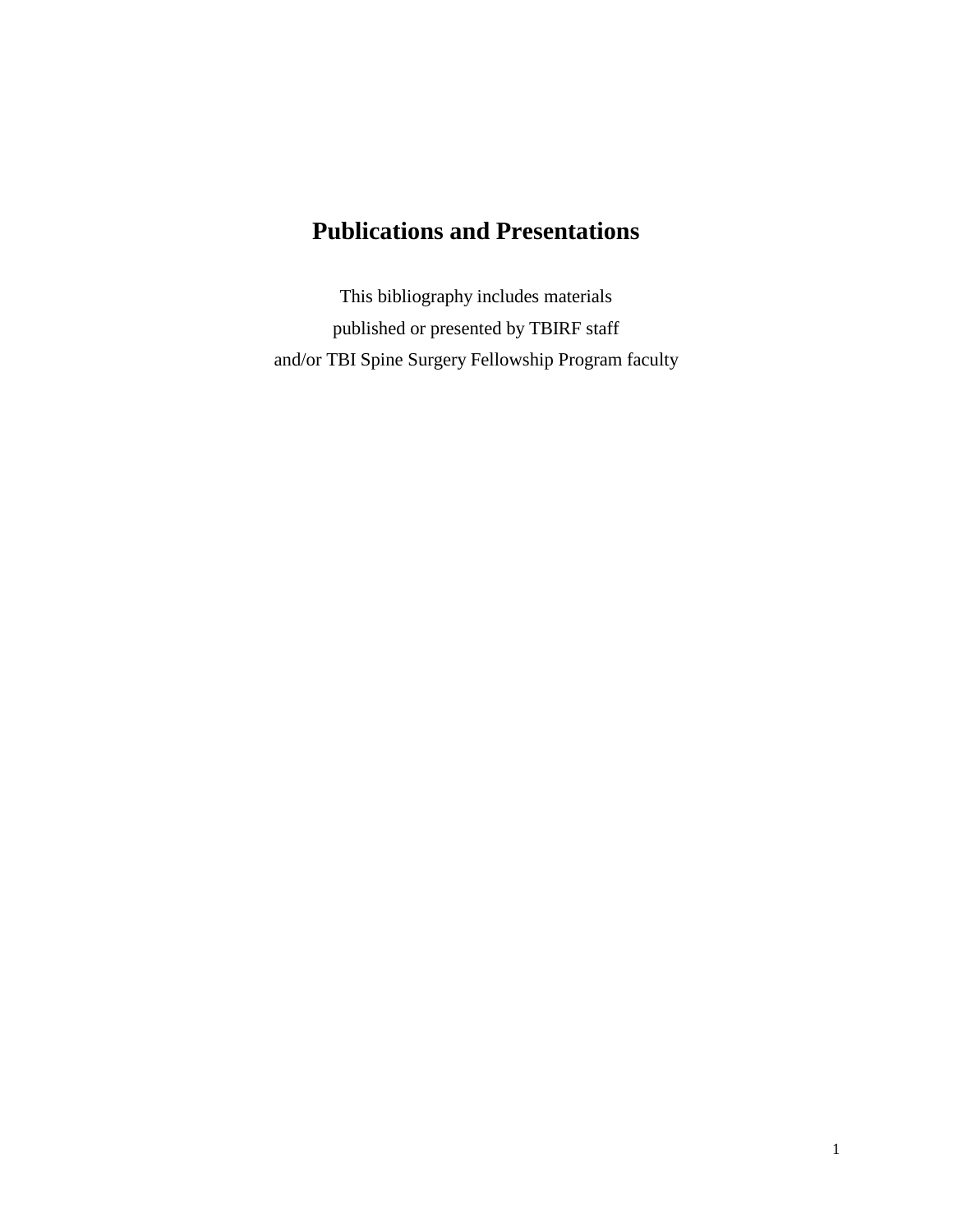## **Publications in Refereed Journals**

- 1. Sachs BL, Vanharanta H, Spivey MA, Guyer RD, Videman T, Rashbaum RF, Johnson RG, Hochschuler SH, Mooney V: Dallas Discogram Description: A New Classification of CT/Discography in Low-Back Disorders. Spine 12(3):287-294, 1987.
- 2. Vanharanta H, Sachs BL, Spivey MA, Guyer RD, Hochschuler SH, Rashbaum RF, Johnson RG, Ohnmeiss DD, Mooney V: The Relationship of Pain Provocation to Lumbar Disc Deterioration as Seen by CT/Discography. Spine 12(3):295-298, 1987.
- 3. Barber FA, Burton WC, Guyer RD: The Heparin-Induced Thrombocytopenia and Thrombosis Syndrome: Report of a Case. J Bone Joint Surg 69-A(6):935-937, 1987.
- 4. Guyer RD, Collier R, Stith WJ, Ohnmeiss DD, Hochschuler SH, Rashbaum RF, Regan JJ: Discitis after Discography. Spine 13(12):1352-1354, 1988.
- 5. Guyer RD, Collier RR, Ohnmeiss DD, Stith WJ, Hochschuler SH, Rashbaum RF, Vanharanta H, Loguidice VA: Extraosseous Spinal Lesions Mimicking Disc Disease. Spine 13(3):328-331, 1988.
- 6. Hochschuler SH, Guyer RD, Stith WJ, Ohnmeiss DD, Rashbaum RF, Johnson, RG: Proplast Reconstruction of Iliac Crest Defects. Spine 13(3):378-379, 1988.
- 7. Loguidice VA, Guyer RD, Stith WJ, Ohnmeiss DD, Hochschuler SH, Rashbaum RF, Johnson RG: Anterior Lumbar Interbody Fusion. Spine 13(3):366-369, 1988.
- 8. Vanharanta H, Guyer RD, Ohnmeiss DD, Stith WJ, Sachs BL, Aprill C, Spivey M, Rashbaum RF, Hochschuler SH, Videman T, Selby DK, Terry A, Mooney V: Disc Deterioration In Low Back Syndromes: A Prospective Multi-center CT/Discography Study. Spine 13(12):1349-1351, 1988.
- 9. Vanharanta H, Sachs BL, Spivey MA, Hochschuler SH, Guyer RD, Rashbaum RF, Ohnmeiss DD, Mooney V: A Comparison of CT/Discography, Pain Response and Radiographic Disc Height. Spine 13(3):321-324, 1988.
- 10. Sachs BL, Spivey MA, Vanharanta H, Guyer RD, Rashbaum RF, Hochschuler SH, Smith GV, Scala A: Techniques for Lumbar Discography and CT/Discography in Clinical Practice. J Applied Radiology Nov. 1989.
- 11. Vanharanta H, Sachs BL, Ohnmeiss DD, Spivey M, Guyer RD, Rashbaum RF, Hochschuler SH, Stith WJ, Mooney V: Pain Provocation and Disc Deterioration by Age: A CT/Discography Study in Low Back Pain Population. Spine 14(4):420-423, 1989.
- 12. Sasso RC, Cotler HB, Guyer RD: Diagnostic Imaging Studies for Low Back Pain. J Musculoskel Med 8(5):21-37, 1991.
- 13. Shea DD, Ohnmeiss DD, Stith WJ, Guyer RD, Rashbaum RF, Hochschuler SH, Regan JJ: The Effect of Sensory Deprivation on the Reduction of Pain in Chronic Low Back Patients. Spine 16(5):560-561, 1991.
- 14. Gertzbein SD, Harris MB: Wedge Osteotomy for the Correction of Post-Traumatic Kyphosis. Spine 17(3):374-379, 1992.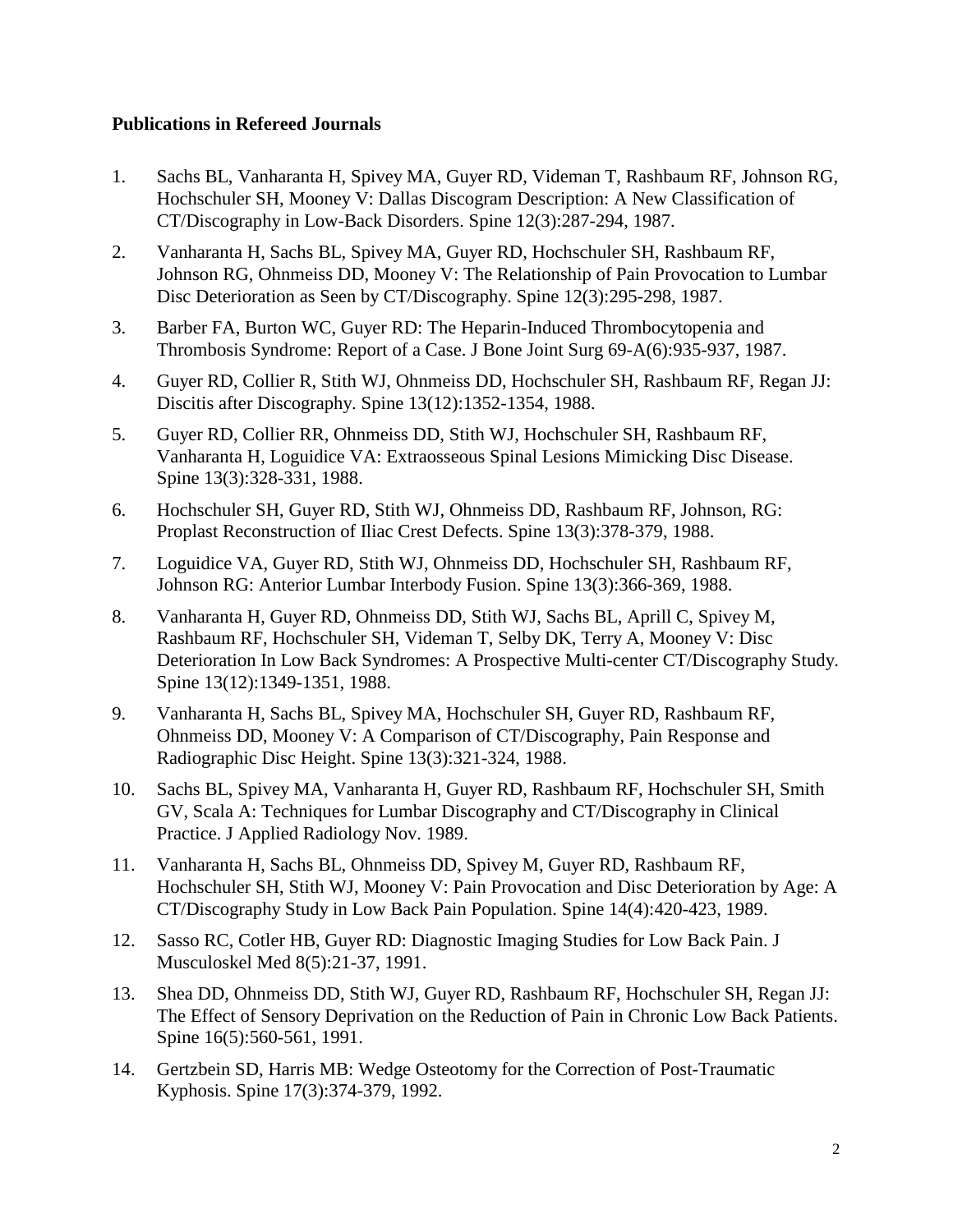- 15. Guyer RD, Hochschuler SH, Spivey MA, Ohnmeiss DD, Castleman C: Case Report: The use of Dynamic MRI to Identify Cervical Spine Disc Herniation and Cord Compression. Spine 17(5):596-597, 1992.
- 16. Triantafyllou SJ, Gertzbein SD: Flexion-Distraction Injuries of the Thoracolumbar Spine. Orthopaedics 15(3):357-364, 1992.
- 17. [Mack MJ, Regan JJ, Bobechko WP, Acuff TE:](http://www.ncbi.nlm.nih.gov/entrez/query.fcgi?cmd=Retrieve&db=PubMed&list_uids=8379783&dopt=Abstract) Application of Thoracoscopy for Diseases of the Spine. Ann Thorac Surg 56(3):736-738, 1993.
- 18. Shelokov AP, Haideri N, Roach J: Residual Gait Abnormalities in Spondylolisthesis. Spine 18(15):2201-2205, 1993.
- 19. Vanharanta H, Floyd T, Ohnmeiss DD, Guyer RD, Hochschuler SH: The Relationship between Facet Tropism and Degenerative Disc Disease. Spine 18(8):1000-1005, 1993.
- 20. [Brennan PC, Graham MA, Triano JJ, Hondras MA, Anderson RJ:](http://www.ncbi.nlm.nih.gov/entrez/query.fcgi?cmd=Retrieve&db=PubMed&list_uids=8046277&dopt=Abstract) Lymphocyte Profiles in Patients with Chronic Low Back Pain Enrolled in a Clinical Trial. J Manip Physiol Ther 17(4):219-227, 1994.
- 21. [Griffith SL, Shelokov AP, Buttner-Janz K, LeMaire JP, Zeegers WS.](http://www.ncbi.nlm.nih.gov/entrez/query.fcgi?cmd=Retrieve&db=PubMed&list_uids=7973983&dopt=Abstract) A Multicenter Retrospective Study of the Clinical Results of the LINK SB Charite Intervertebral Prosthesis. The Initial European Experience. Spine 19(16):1842-9, 1994.
- 22. Moneta GB, Videman T, Kaivanto K, Aprill C, Spivey M, Vanharanta H, Sachs B, Guyer RD, Hochschuler S, Rashbaum R: Reported Pain During Lumbar Discography as a Function of Annular Disruption and Disc Degeneration. Spine 19:1968-1974, 1994.
- 23. Ohnmeiss DD, Guyer RD, Hochschuler SH: Laser Disc Decompression: The Importance of Proper Patient Selection. Spine 19(18):2054-2059, 1994.
- 24. [Triano JJ, Schultz AB.](http://www.ncbi.nlm.nih.gov/entrez/query.fcgi?cmd=Retrieve&db=PubMed&list_uids=7884326&dopt=Abstract) Motions of the Head and Thorax during Neck Manipulations. J Manipulative Physiol Ther 17(9):573-583, 1994.
- 25. Bogdanffy GM, Ohnmeiss DD, Guyer RD: Early Changes in Bone Mineral Density above a Combined Anterior-Posterior L4-S1 Lumbar Spinal Fusion: A Clinical Investigation. Spine 20(15):1674-1678, 1995.
- 26. [Cohen E, Triano JJ, McGregor M, Papakyriakou M.](http://www.ncbi.nlm.nih.gov/entrez/query.fcgi?cmd=Retrieve&db=PubMed&list_uids=7595108&dopt=Abstract) Biomechanical Performance of Spinal Manipulation Therapy by Newly Trained vs. Practicing Providers: Does Experience Transfer to Unfamiliar Procedures? J Manipulative Physiol Ther 18(6):347-352, 1995.
- 27. Griffith SL, Weinhoffer SL, Shelokov AP, Guyer RD, Contiliano J, Geiger J: Biomechanical Comparison of Anterior Instrumentation for the Cervical Spine. J Spinal Disord 8(6):429-438, 1995.
- 28. Guyer RD, Ohnmeiss DD: Contemporary Concepts in Spine Care: Lumbar Discography. Position Statement from the North American Spine Society Diagnostic and Therapeutic Committee. Spine 20(18):2048-2059, 1995.
- 29. [Herzog RJ, Guyer RD, Graham-Smith A, Simmons ED Jr:](http://www.ncbi.nlm.nih.gov/entrez/query.fcgi?cmd=Retrieve&db=PubMed&list_uids=7502142&dopt=Abstract) Magnetic Resonance Imaging. Use in Patients with Low Back or Radicular Pain. Position Statement from the North American Spine Society. Spine 20(16):1834-1838, 1995.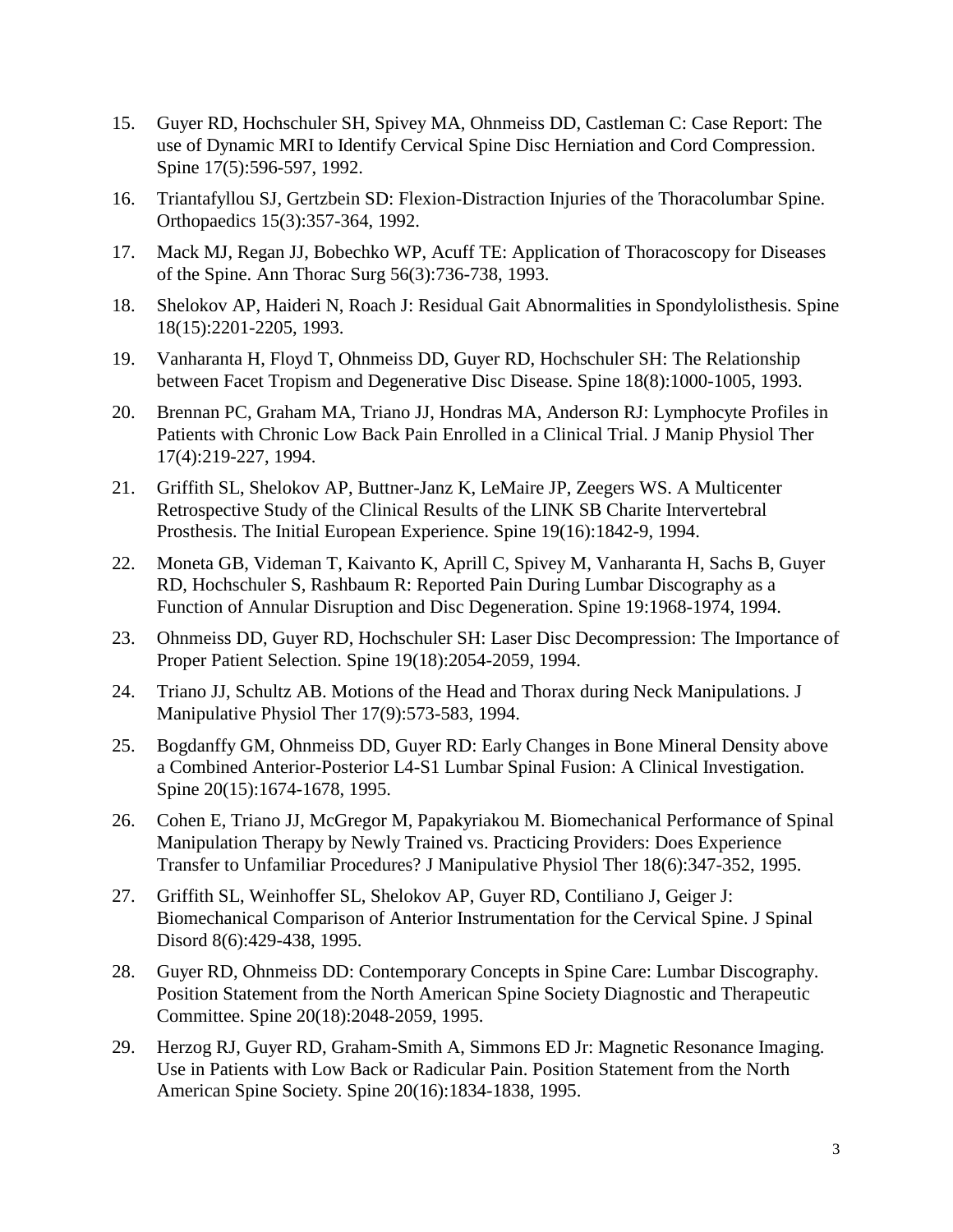- 30. [Mack MJ, Regan JJ, McAfee PC, Picetti G, Ben-Yishay A, Acuff TE:](http://www.ncbi.nlm.nih.gov/entrez/query.fcgi?cmd=Retrieve&db=PubMed&list_uids=7733704&dopt=Abstract) Video-assisted Thoracic Surgery for the Anterior Approach to the Thoracic Spine. Ann Thorac Surg 59(5):1100-1106, 1995.
- 31. [McAfee PC, Regan JR, Fedder IL, Mack MJ, Geis WP:](http://www.ncbi.nlm.nih.gov/entrez/query.fcgi?cmd=Retrieve&db=PubMed&list_uids=8845976&dopt=Abstract) Anterior Thoracic Corpectomy for Spinal Cord Decompression Performed Endoscopically. Surg Laparosc Endosc 5(5):339- 348, 1995.
- 32. [McAfee PC, Regan JR, Zdeblick T, Zuckerman J, Picetti GD 3rd, Heim S, Geis WP,](http://www.ncbi.nlm.nih.gov/entrez/query.fcgi?cmd=Retrieve&db=PubMed&list_uids=7570179&dopt=Abstract)  [Fedder IL:](http://www.ncbi.nlm.nih.gov/entrez/query.fcgi?cmd=Retrieve&db=PubMed&list_uids=7570179&dopt=Abstract) The Incidence of Complications in Endoscopic Anterior Thoracolumbar Spinal Reconstructive Surgery. A Prospective Multicenter Study Comprising the First 100 Consecutive Cases. Spine 20(14):1624-1632, 1995.
- 33. Ohnmeiss DD, Vanharanta H, Guyer RD: The Association between Pain Drawings and CT/Discographic Pain Responses. Spine 20(6):729-733, 1995.
- 34. [Phillips R, Triano JJ:](http://www.ncbi.nlm.nih.gov/entrez/query.fcgi?cmd=Retrieve&db=PubMed&list_uids=8553126&dopt=Abstract) Historical Perspective. Joseph Janse. Spine 20(21):2349-2353, 1995.
- 35. Regan JJ, Mack MJ, Picetti GD 3<sup>rd</sup>: A Technical Report on Video-Assisted Thoracoscopy in Thoracic Spinal Surgery. Preliminary Description. Spine 20(7):831-837, 1995.
- 36. [Simmons ED Jr, Guyer RD, Graham-Smith A, Herzog R:](http://www.ncbi.nlm.nih.gov/entrez/query.fcgi?cmd=Retrieve&db=PubMed&list_uids=7502143&dopt=Abstract) Radiographic Assessment for Patients with Low Back Pain. Position Statement from the North American Spine Society. Spine 20(16):1839-1841, 1995.
- 37. [Triano JJ, McGregor M, Hondras MA, Brennan PC:](http://www.ncbi.nlm.nih.gov/entrez/query.fcgi?cmd=Retrieve&db=PubMed&list_uids=7644961&dopt=Abstract) Manipulative Therapy versus Education Programs in Chronic Low Back Pain. Spine 20(8):948-955, 1995.
- 38. [Triano JJ:](http://www.ncbi.nlm.nih.gov/entrez/query.fcgi?cmd=Retrieve&db=PubMed&list_uids=8568432&dopt=Abstract) The Validity of Thoracolumbar Paraspinal Scanning EMG as a Diagnostic Test: Examination of the Current Literature. J Manipulative Physiol Ther 18(7):482-484, 1995.
- 39. Weinhoffer SL, Guyer RD, Herbert M, Griffith SL: In-Vitro Intradiscal Pressure Measurements above a Simulated Instrumented Fusion. Spine 20(5):526-531, 1995.
- 40. Block AR, Vanharanta H, Ohnmeiss DD, Guyer RD: Discographic Pain Reports: Influence of Psychological Factors. Spine 21(3):334-338, 1996.
- 41. Gronblad M, Virri J, Ronkko S, Kiviranta I, Vanharanta H, Seitsalo S, Rashbaum R, Guyer R: 1996 Volvo Award A Controlled Biochemical and Immunohistochemical Study of Human Synovial Type (Group 11) Phospholipase A2 and Inflammatory Cells in Macroscopically Normal, Degenerated and Herniated Human Lumbar Disc Tissue. Spine 21(22):2531-2538, 1996.
- 42. Flaherty RA, Rashbaum RF, Triano JJ, Hansen DT, Mootz RD, Coile RC Jr, Haldeman S: Health Care Credentialing and Qualifications Commission: An Alternative to "Any Willing Provider"? Amer J Managed Care II(5):559-566, 1996.
- 43. [Mack M, Regan J, Landreneau R:](http://www.ncbi.nlm.nih.gov/entrez/query.fcgi?cmd=Retrieve&db=PubMed&list_uids=10401129&dopt=Abstract) Thoracoscopic Surgery of the Spine. Semin Laparosc Surg 3(4):253-258, 1996.
- 44. Ohnmeiss DD, Rashbaum RF, Bogdanffy GM: Prospective Outcome Evaluation of Spinal Cord Stimulation in Patients with Intractable Leg Pain. Spine 21(11):1344-1350, 1996.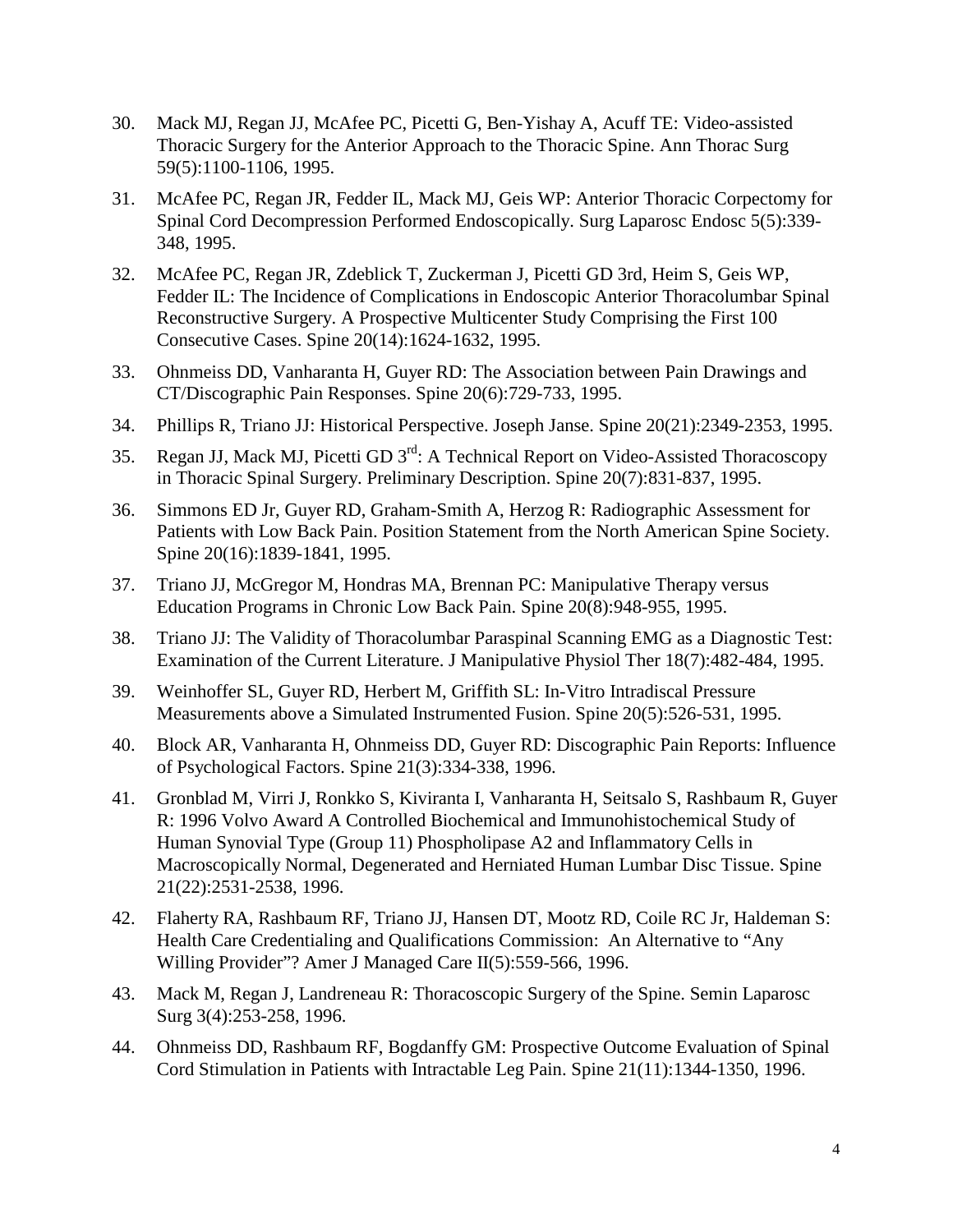- 45. Regan JJ, McAfee PC, Guyer RD, Aronoff RJ: Laparoscopic Fusion of the Lumbar Spine in a Multicenter Series of the First 34 Consecutive Patients. Surg Laparosc Endosc 6(6):459-468, 1996.
- 46. [Regan JJ:](http://www.ncbi.nlm.nih.gov/entrez/query.fcgi?cmd=Retrieve&db=PubMed&list_uids=8835149&dopt=Abstract) Percutaneous Endoscopic Thoracic Discectomy. Neurosurg Clin N Am 7(1):87- 98, 1996.
- 47. [Combs SB, Triano JJ:](http://www.ncbi.nlm.nih.gov/entrez/query.fcgi?cmd=Retrieve&db=PubMed&list_uids=9168413&dopt=Abstract) Symptoms of Neck Artery Compromise: Case Presentations of Risk Estimate for Treatment. J Manipulative Physiol Ther 20(4):274-278, 1997.
- 48. Guyer RD, Ohnmeiss DD, Mason SL, Shelokov AP: Complications of Cervical Discography: Findings in a Large Series. J Spinal Disord 10(2):95-101, 1997.
- 49. Jarolem K, Tucker WA, Fulp T, Guyer RD: Rigid Intrasegmental Fixation for Repair of a Symptomatic Pars Defect in a Young Athlete: A Case Report and Description of Technique. J Spin Disord 10(3):253-255, 1997.
- 50. Ohnmeiss DD, Vanharanta H, Ekholm J: Degree of Disc Disruption and Lower Extremity Pain. Spine 22(14):1600-1605, 1997.
- 51. Regan JJ, Guyer RD: Endoscopic Techniques in Spinal Surgery. Clin Orthop (335):122- 139, 1997.
- 52. [Triano J, Schultz AB:](http://www.ncbi.nlm.nih.gov/entrez/query.fcgi?cmd=Retrieve&db=PubMed&list_uids=9306523&dopt=Abstract) Loads Transmitted During Lumbosacral Spinal Manipulative Therapy. Spine 22(17):1955-1964, 1997.
- 53. [Triano JJ, McGregor M, Skogsbergh DR:](http://www.ncbi.nlm.nih.gov/entrez/query.fcgi?cmd=Retrieve&db=PubMed&list_uids=9323643&dopt=Abstract) Use of Chiropractic Manipulation in Lumbar Rehabilitation. J Rehabil Res Dev 34(4):394-404, 1997.
- 54. Gudavalli MR, Triano JJ: Effects of Combined Motions on the Posterior Ligaments of the Lumbar Spine. J Neuromusculoskel System 5(4):150-156, 1997.
- 55. [McAfee PC, Regan JJ, Geis WP, Fedder IL:](http://www.ncbi.nlm.nih.gov/entrez/query.fcgi?cmd=Retrieve&db=PubMed&list_uids=9670400&dopt=Abstract) Minimally Invasive Anterior Retroperitoneal Approach to the Lumbar Spine. Emphasis on the Lateral BAK. Spine 23(13):1476-1484, 1998.
- 56. [Regan JJ, Ben-Yishay A, Mack MJ:](http://www.ncbi.nlm.nih.gov/entrez/query.fcgi?cmd=Retrieve&db=PubMed&list_uids=9657540&dopt=Abstract) Video-assisted Thoracoscopic Excision of Herniated Thoracic Disc: Description of Technique and Preliminary Experience in the First 29 Cases. J Spinal Disord 11(3):183-191, 1998.
- 57. [Triano JJ:](http://www.ncbi.nlm.nih.gov/entrez/query.fcgi?cmd=Retrieve&db=PubMed&list_uids=9636984&dopt=Abstract) Conservative Treatment of Acute and Chronic Nonspecific Low Back Pain. Spine 23(11):1288-1291, 1998.
- 58. Vanharanta H, Ohnmeiss DD, Aprill C: Vibratory Pain Provocation Can Improve the Specificity of MRI in the Diagnosis of Symptomatic Lumbar Disc Rupture. Clin J Pain 14(3):239-247, 1998.
- 59. [Barros TE, Bohlman HH, Capen DA, Cotler J, Dons K, Biering-Sorensen F, Marchesi DG,](http://www.ncbi.nlm.nih.gov/entrez/query.fcgi?cmd=Retrieve&db=PubMed&list_uids=10213325&dopt=Abstract)  [Zigler JE:](http://www.ncbi.nlm.nih.gov/entrez/query.fcgi?cmd=Retrieve&db=PubMed&list_uids=10213325&dopt=Abstract) Traumatic Spondylolisthesis of the Axis: Analysis of Management. Spinal Cord 37(3):166-171, 1999.
- 60. [Dickman CA, Rosenthal D, Regan JJ:](http://www.ncbi.nlm.nih.gov/entrez/query.fcgi?cmd=Retrieve&db=PubMed&list_uids=10505498&dopt=Abstract) Reoperation for Herniated Thoracic Discs. J Neurosurg 91(2 Suppl):157-162, 1999.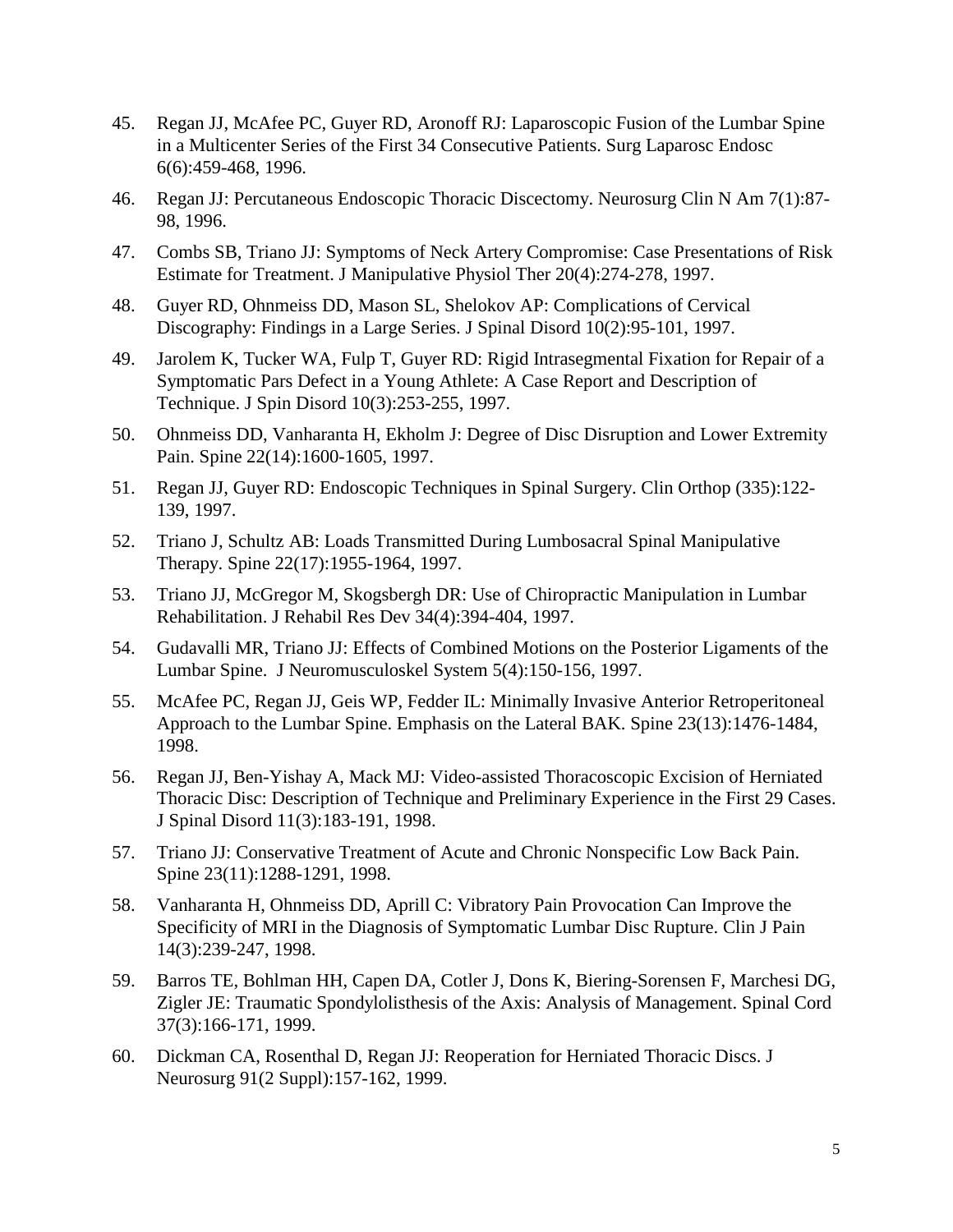- 61. Goodwin CB, Brighton CT, Guyer RD, Johnson JR, Light KI, Yuan HA: A Double-Blind Study of Capacitively Coupled Electrical Stimulation as an Adjunct to Lumbar Spinal Fusion. Spine 24(13):1349-1357, 1999.
- 62. [Gudavalli MR, Triano JJ:](http://www.ncbi.nlm.nih.gov/entrez/query.fcgi?cmd=Retrieve&db=PubMed&list_uids=10367755&dopt=Abstract) An Analytical Model of Lumbar Motion Segment in Flexion. J Manipulative Physiol Ther 22(4):201-208, 1999.
- 63. Triano JJ, Hansen DT: Chiropractic and Quality Care, Are They Exclusive? QME Quarterly J 3(1):5-15, 1999.
- 64. Ohnmeiss DD, Vanharanta H, Ekholm J: Relationship of Pain Drawings to Invasive Tests Assessing Intervertebral Disc Pathology. Eur Spine J 8(2):126-131, 1999.
- 65. Ohnmeiss DD, Vanharanta H, Ekholm J: The Relationship between Pain Location and Disc Pathology: A Study of Pain Drawings and CT/Discography. Clin J Pain 15(3):210- 217, 1999.
- 66. Regan JJ, Aronoff RJ, Ohnmeiss DD, Sengupta DK: Laparoscopic Approach to L4-5 for Interbody Fusion Using BAK Cages: Experience in the First 58 Cases. Spine 24(20):2171- 2174, 1999.
- 67. Regan JJ, Yuan H, McAfee PC: Laparoscopic Fusion of the Lumbar Spine: Minimally Invasive Spine Surgery: A Prospective Multicenter Cohort Study Evaluating Perioperative Complications in Open And Laparoscopic Lumbar Fusion Using Threaded Fusion Cages. Spine 24(4):402-411, 1999.
- 68. Floyd T, Ohnmeiss DD: A Meta-Analysis of Autograft versus Allograft in Anterior Cervical Fusion. Eur Spine J 9(5):398-403, 2000.
- 69. Ohnmeiss DD, Guyer RD, Mason SL: Relationship of Cervical Discographic Pain Responses to Radiographic Images. Clin J Pain 16(1):1-5, 2000.
- 70. Ohnmeiss DD, Vanharanta H, Estlander AM, Jämsén A: The Relationship of Disability (Oswestry) and Pain Drawings to Functional Testing. Eur Spine J 8(2):127-131, 2000.
- 71. Ohnmeiss DD: Repeatability of Pain Drawings in a Low Back Pain Population. Spine 25(8):980-988, 2000.
- 72. Barros TE, Zigler J, Aito S, Di Lorenzo N, Wing P: Gunshot Wound to the Spine. Spinal Cord 39(10):541-544, 2001.
- 73. [Triano JJ:](http://www.ncbi.nlm.nih.gov/entrez/query.fcgi?cmd=Retrieve&db=PubMed&list_uids=14588392&dopt=Abstract) Biomechanics of Spinal Manipulative Therapy. Spine J 1(2):121-30, 2001.
- 74. Block AR, Ohnmeiss DD, Guyer RD, Rashbaum RF, Hochschuler SH: The Use of Presurgical Psychological Screening to Predict the Outcome of Spine Surgery. Spine J 1(4):274-282, 2001.
- 75. Ohnmeiss DD, Rashbaum RF: Patient Satisfaction with Spinal Cord Stimulation in the Treatment of Predominant Complaints of Chronic, Intractable Low Back Pain. Spine J 1(5):358-363; 2001.
- 76. [Triano JJ, Engle NS:](http://www.ncbi.nlm.nih.gov/entrez/query.fcgi?cmd=Retrieve&db=PubMed&list_uids=11582687&dopt=Abstract) Concentrating on Comfort. Occup Health Saf 70(9):137-139, 2001.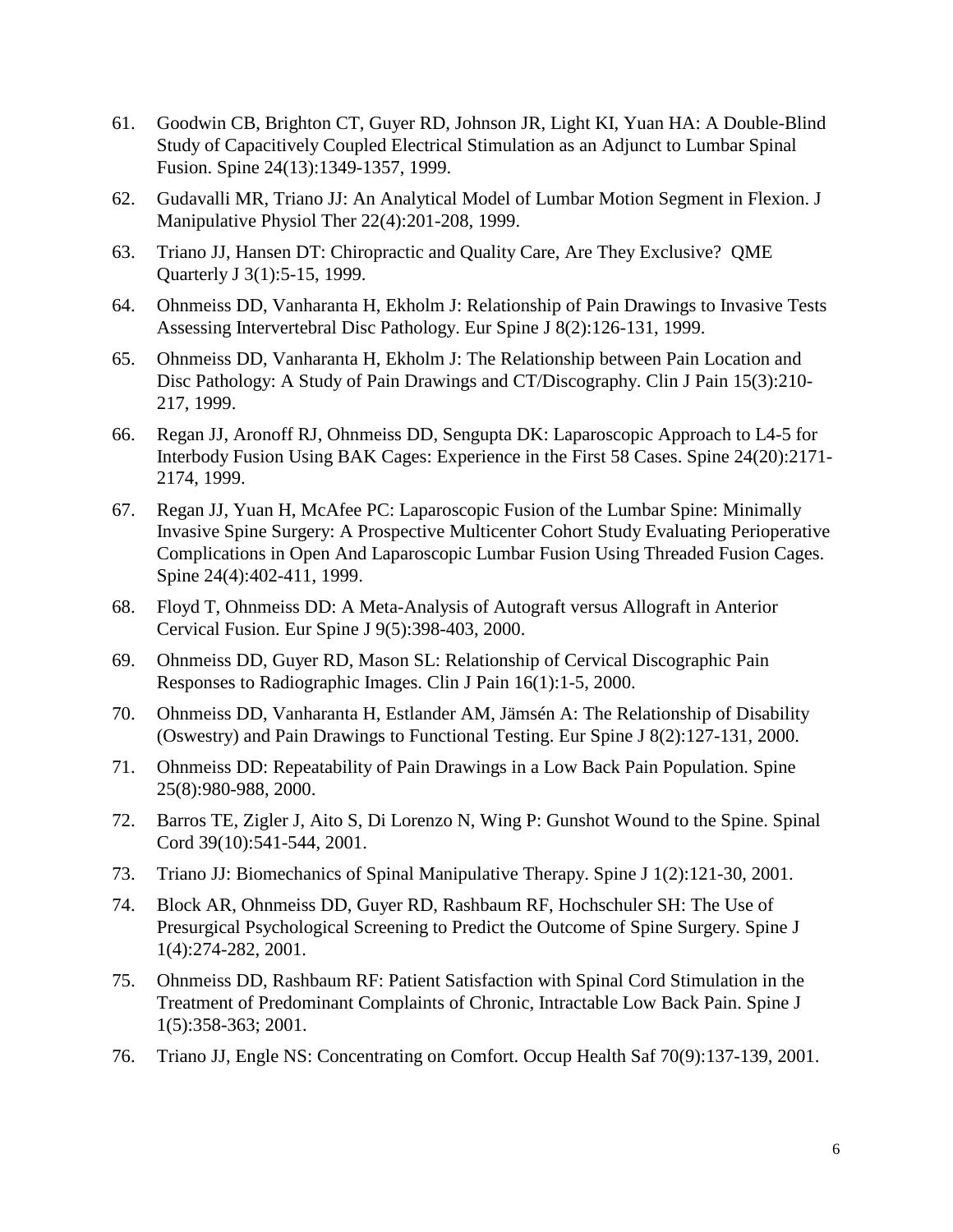- 77. [Zigler JE, Anderson PA, Bridwell K, Vaccaro A:](http://www.ncbi.nlm.nih.gov/entrez/query.fcgi?cmd=Retrieve&db=PubMed&list_uids=11507151&dopt=Abstract) What's New in Spine Surgery. J Bone Joint Surg 83-A(8):1285-1292, 2001.
- 78. Epker J, Block AR: Presurgical Psychosocial Screening in Back Pain Patients: A Review. Clin J Pain 17(3):200-2005, 2001.
- 79. Hochschuler SH, Ohnmeiss DD, Guyer RD, Blumenthal SL: Artificial Disc: Preliminary Results of a Prospective Study in the United States. European Spine J 11(Suppl 2):S106- 110, 2002.
- 80. Sengupta DK, Mehdian SMH, Mulholland RC, Webb JK, Ohnmeiss DD: Biomechanical Evaluation of Immediate Stability with Rectangular vs. Cylindrical Interbody Cages in Stabilization of the Lumbar Spine. BMC Musculoskeletal J 3(1):23, 2002.
- 81. [Triano JJ, Rogers CM, Combs S, Potts D, Sorrels K:](http://www.ncbi.nlm.nih.gov/entrez/query.fcgi?cmd=Retrieve&db=PubMed&list_uids=12183693&dopt=Abstract) Developing Skilled Performance of Lumbar Spine Manipulation. J Manipulative Physiol Ther 25(6):353-361, 2002.
- 82. [Zigler JE, Boden S, Anderson PA, Bridwell K, Vaccaro A:](http://www.ncbi.nlm.nih.gov/entrez/query.fcgi?cmd=Retrieve&db=PubMed&list_uids=12107338&dopt=Abstract) What's New in Spine Surgery. J Bone Joint Surg 84-A(7):1282-1288, 2002.
- 83. Blumenthal SL, Ohnmeiss DD, Guyer R, Hochschuler S, McAfee P, Garcia R, Salib R, Yuan H, Lee C, Bertagnoli R, Bryan V: Artificial Discs and Beyond: A North American Spine Society Annual Meeting Symposium. Spine J 2(6):460-463, 2003.
- 84. Blumenthal SL, Ohnmeiss DD: Contemporary Concepts Reviews: Intervertebral Cages for Degenerative Spinal Disease. Spine J 3(4):301-309, 2003.
- 85. [Gronblad M, Habtemariam A, Virri J, Seitsalo S, Vanharanta H, Guyer RD:](http://www.ncbi.nlm.nih.gov/entrez/query.fcgi?cmd=Retrieve&db=PubMed&list_uids=12544925&dopt=Abstract) Complement Membrane Attack Complexes in Pathologic Disc Tissues. Spine 28(2):114-118, 2003.
- 86. Guyer RD, Ohnmeiss DD: Intervertebral Disc Prostheses. Spine 28(15S):S15-S23, 2003.
- 87. Chang Y, Guyer RD, Ohnmeiss DD, Moore S: Case Report: Intra-operative Left Common Iliac Occlusion in a Scheduled 360 Degree Spinal Fusion. Spine 28(16):E316-E319, 2003.
- 88. Simmons ED, Guyer RD, Graham-Smith A, Herzog R: Contemporary Concepts Reviews: Radiographic Assessment for Patients with Low Back Pain. Spine J 3(3S):3S-5S, 2003.
- 89. Herzog RJ, Ghanayem AJ, Guyer RD, Graham-Smith A, Simmons ED: Contemporary Concepts Reviews: Magnetic Resonance Imaging: Use in Patients with Low Back Pain or Radicular Pain. Spine J 3(3S):6S-10S, 2003.
- 90. Guyer RD, Ohnmeiss DD: Contemporary Concepts Reviews: Lumbar Discography. Spine J 3(3S):11S-17S, 2003.
- 91. [Triano JJ, Rogers CM, Combs S, Potts D, Sorrels K:](http://www.ncbi.nlm.nih.gov/entrez/query.fcgi?cmd=Retrieve&db=PubMed&list_uids=12704305&dopt=Abstract) Quantitative Feedback versus Standard Training for Cervical and Thoracic Manipulation. J Manipulative Physiol Ther 26(3):131-138, 2003.
- 92. Zigler JE, Burd TA, Vialle EN, Sachs BL, Rashbaum RF, Ohnmeiss DD: Lumbar Spine Arthroplasty: Early Results Using the ProDisc II- A Prospective Randomized Trial of Arthroplasty Versus Fusion. J Spinal Disord Tech 16(4):352-361, 2003.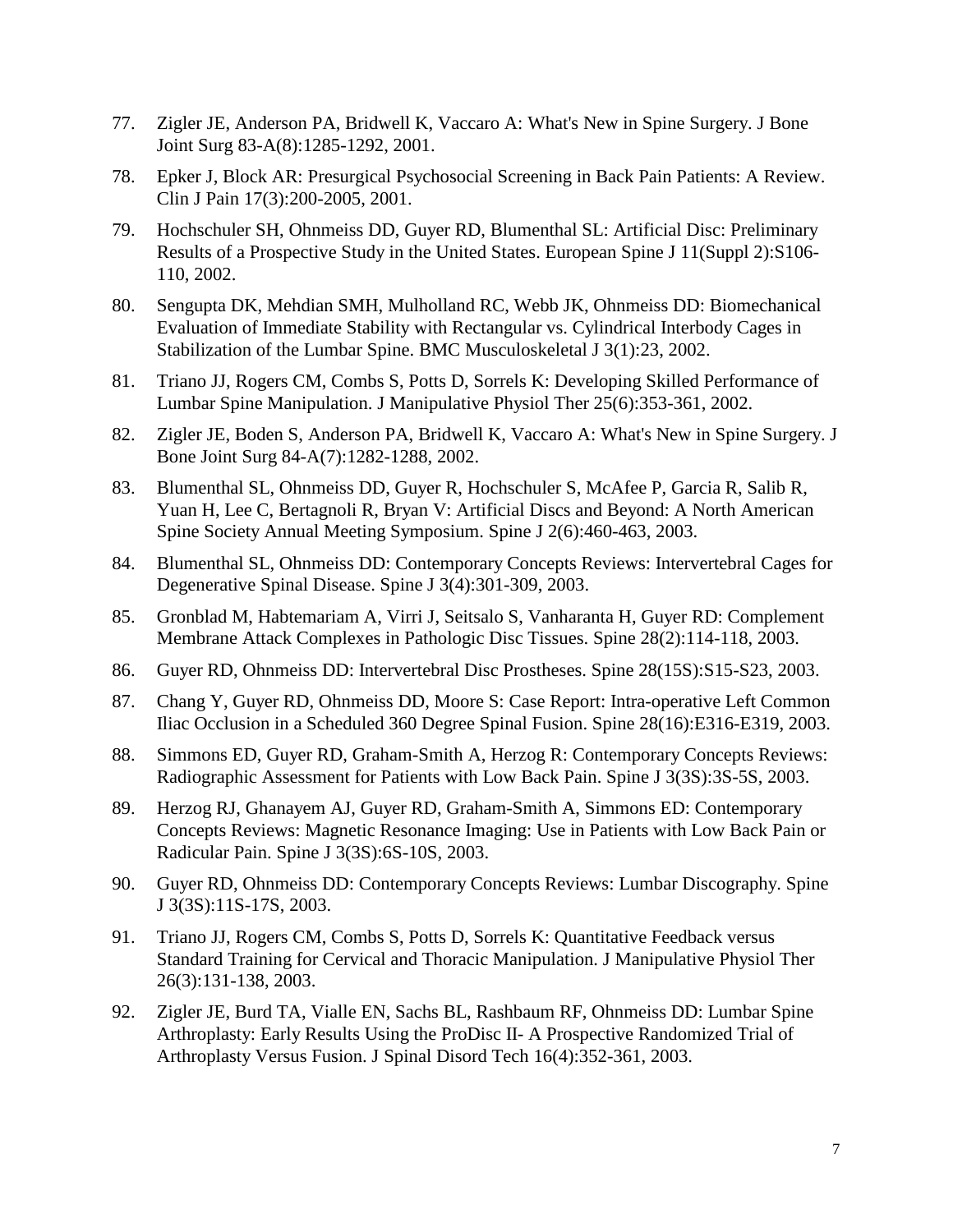- 93. [Zigler JE, Boden S, Anderson PA, Bridwell K, Vaccaro A:](http://www.ncbi.nlm.nih.gov/entrez/query.fcgi?cmd=Retrieve&db=PubMed&list_uids=12107338&dopt=Abstract) What's New in Spine Surgery. J Bone Joint Surg 85-A(8):1626-1636, 2003.
- 94. Blumenthal SL, Ohnmeiss DD, Guyer RD, Hochschuler SH: Prospective Study Evaluating Total Disc Replacement: Preliminary Results. J Spinal Disord Tech 16(5):450-454, 2003.
- 95. Zigler JE: Clinical Results with ProDisc: European Experience and U.S. Investigation Device Exemption Study. Spine 28(20):S163-S166, 2003.
- 96. Rogers CM, Triano JJ: Biomechanical Measure Validation for Spinal Manipulation in Clinical Settings. J Manipulative Physiol Ther 26(9):539-548, 2003.
- 97. Geisler FH, Blumenthal SL, Guyer RD, McAfee PC, Regan JJ, Johnson JP, Mullin B: Neurological Complications of Lumbar Artificial Disc Replacement and Comparison of Clinical Results with those Related to Lumbar Arthrodesis in the Literature: Results of a Multicenter, Prospective, Randomized Investigational Device Exemption Study of Charite Intervertebral Disc. J Neurosurg Spine 1(2):143-154, 2004.
- 98. Guyer RD, McAfee PC, Hochschuler SH, Blumenthal SL, Fedder IL, Ohnmeiss DD, Cunningham BW: Prospective Randomized Study of the Charité Artificial Disc: Data from Two Investigational Centers. Spine J 4(6 Suppl):252S-259S, 2004.
- 99. Triano JJ, Bougie J, Rogers C, Scaringe J, Sorrels K, Skogsbergh D, Mior S: Procedural Skills in Spinal Manipulation: Do Prerequisites Matter? Spine J 4(5):557-563, 2004.
- 100. Zigler JE: Lumbar Spine Arthroplasty Using the ProDisc II. Spine J 4(6 Suppl):260S-267S, 2004.
- 101. Bridwell KH, Anderson PA, Boden SD, Vaccaro AR, Zigler JE: What's New in Spine Surgery. J Bone Joint Surg Am 86-A(7):1587-1596, 2004.
- 102. Boden SD, Balderston RA, Heller JG, Hanley EN Jr, Zigler JE: An AOA Critical Issue. Disc Replacements: This Time Will We Really Cure Low-Back and Neck Pain? J Bone Joint Surg Am 86-A(2):411-422, 2004.
- 103. Taylor SH, Arnold ND, Biggs L, Colloca CJ, Mierau DR, Symons BP, Triano JJ: A Review of the Literature Pertaining to the Efficacy, Safety, Educational Requirements, Uses and Usage of Mechanical Adjusting Devices: Part 1 of 2. J Can Chiropr Assoc 48(1):74-88, 2004.
- 104. Taylor SH, Arnold ND, Biggs L, Colloca CJ, Mierau DR, Symons BP, Triano JJ: A Review of the Literature Pertaining to the Efficacy, Safety, Educational Requirements, Uses and Usage of Mechanical Adjusting Devices: Part 2 of 2. J Can Chiropr Assoc 48(2):158-161, 2004.
- 105. Haneline MT, Triano JJ: Cervical Artery Dissection: A Comparison of Highly Dynamic Mechanisms – Manipulation vs. MVC. J Manipulative Physiol Ther 28(1):57-63, 2005.
- 106. Triano JJ. Evidence-based Care, Certainty, and the Doctor's Duty of Care. J Manipulative Physiol Ther 28(4):215-216, 2005.
- 107. Blumenthal SL, McAfee PC, Guyer RD, Hochschuler SH, Geisler FH, Holt RT, Garcia R Jr, Regan JJ, Ohnmeiss DD: A Prospective, Randomized, Multi-Center FDA IDE Study of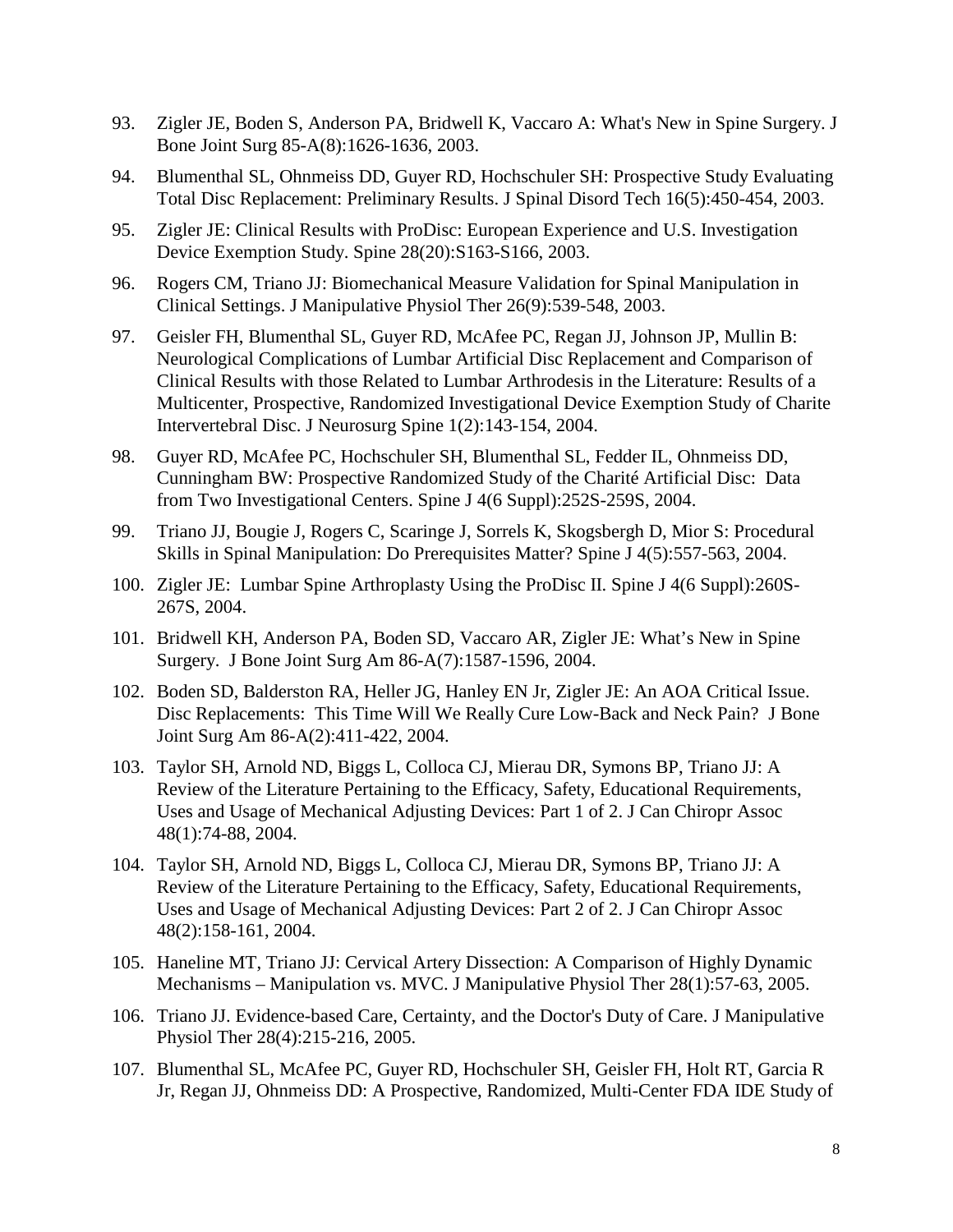Lumbar Total Disc Replacement with the CHARITÉ™ Artificial Disc vs. Lumbar Fusion: Part I – Evaluation of Clinical Outcomes. Spine 30(14):1565-1575, 2005.

- 108. McAfee PC, Cunningham B, Holtsapple G, Bussard-Adams K, Blumenthal SL, Guyer RD, Dmietriev A, Maxwell J, Regan JJ, Isaza J: A Prospective, Randomized, Multi-Center FDA IDE Study of the Charité™ Artificial Disc: A Radiographic Outcomes Analysis, Correlation of Surgical Technique Accuracy with Clinical Outcomes, and Evaluation of the Learning Curve. Spine 30(14):1576-1583, 2005.
- 109. Nelson CF, Lawrence D, Triano JJ, Bronfort G, Perle SM, Metz D, Hegetschweiler K, Labrot T: Chiropractic as Spine Care: A Model for the Profession. Chiropr Osteopat 13:9, 2005.
- 110. [Bertagnoli R,](http://www.ncbi.nlm.nih.gov/entrez/query.fcgi?db=pubmed&cmd=Search&term=%22Bertagnoli+R%22%5BAuthor%5D) [Zigler J,](http://www.ncbi.nlm.nih.gov/entrez/query.fcgi?db=pubmed&cmd=Search&term=%22Zigler+J%22%5BAuthor%5D) [Karg A,](http://www.ncbi.nlm.nih.gov/entrez/query.fcgi?db=pubmed&cmd=Search&term=%22Karg+A%22%5BAuthor%5D) [Voigt S:](http://www.ncbi.nlm.nih.gov/entrez/query.fcgi?db=pubmed&cmd=Search&term=%22Voigt+S%22%5BAuthor%5D) Complications and Strategies for Revision Surgery in Total Disc Replacement. Orthop Clin North Am 36(3):389-395, 2005.
- 111. [Bertagnoli R, Tropiano P, Zigler J, Karg A, Voigt S:](http://www.ncbi.nlm.nih.gov/entrez/query.fcgi?cmd=Retrieve&db=pubmed&dopt=Abstract&list_uids=15950698&query_hl=13) Hybrid Constructs. Orthop Clin North Am 36(3):379-388, 2005.
- 112. [Dickerman RD, Zigler JE: A](http://www.ncbi.nlm.nih.gov/entrez/query.fcgi?cmd=Retrieve&db=pubmed&dopt=Abstract&list_uids=16261105&query_hl=9&itool=pubmed_docsum) traumatic Vertebral Artery Dissection after Cervical Corpectomy: A Traction Injury? Spine 30(21):E658-E661, 2005.
- 113. Ferrara L, Triano JJ, Sohn MJ, Song E, Lee DD: A Biomechanical Assessment of Disc Pressures in the Lumbosacral Spine in Response to External Unloading Forces. Spine J 5(5):548-53, 2005.
- 114. [Tolonen J,](http://www.ncbi.nlm.nih.gov/entrez/query.fcgi?db=pubmed&cmd=Search&term=%22Tolonen+J%22%5BAuthor%5D) [Gronblad M,](http://www.ncbi.nlm.nih.gov/entrez/query.fcgi?db=pubmed&cmd=Search&term=%22Gronblad+M%22%5BAuthor%5D) [Vanharanta H,](http://www.ncbi.nlm.nih.gov/entrez/query.fcgi?db=pubmed&cmd=Search&term=%22Vanharanta+H%22%5BAuthor%5D) [Virri J,](http://www.ncbi.nlm.nih.gov/entrez/query.fcgi?db=pubmed&cmd=Search&term=%22Virri+J%22%5BAuthor%5D) [Guyer RD,](http://www.ncbi.nlm.nih.gov/entrez/query.fcgi?db=pubmed&cmd=Search&term=%22Guyer+RD%22%5BAuthor%5D) [Rytomaa T,](http://www.ncbi.nlm.nih.gov/entrez/query.fcgi?db=pubmed&cmd=Search&term=%22Rytomaa+T%22%5BAuthor%5D) [Karaharju EO:](http://www.ncbi.nlm.nih.gov/entrez/query.fcgi?db=pubmed&cmd=Search&term=%22Karaharju+EO%22%5BAuthor%5D) Growth Factor Expression in Degenerated Intervertebral Disc Tissue an Immunohistochemical Analysis of Transforming Growth Factor Beta, Fibroblast Growth Factor and Platelet-Derived Growth Factor. Eur Spine J 15(5):588-96, 2006.
- 115. Small S, Guyer RD, Ohnmeiss DD: Faces of Spine Care: From the Procedure Room: When Spinal Injection Becomes Advanced Imaging. Spine J 6(1):96-97, 2006.
- 116. McAfee PC, Geisler FH, Saiedy SS, Moore SV, Regan JJ, Guyer RD, Blumenthal SL, Fedder IL, Tortolani PJ, Cunningham B: Revisibility of the CHARITÉ Artificial Disc Replacement: Analysis of 688 Patients Enrolled in the U.S. IDE Study of the CHARITÉ Artificial Disc. Spine 31(11):1217-1226, 2006.
- 117. Regan JJ, McAfee PC, Blumenthal SL, Guyer RD, Geisler FH, Garcia R, Maxwell, JH: Evaluation of Surgical Volume and the Early Experience with Lumbar Total Disc Replacement as Part of the Investigational Device Exemption Study of the Charité Artificial Disc. Spine 31(19):2270-2276, 2006.
- 118. Guyer RD, Patterson M, Ohnmeiss DD: Failed Back Surgery Syndrome: Diagnostic Evaluation. J Am Acad Orthop Surg 14(9):534-43, 2006.
- 119. Triano JJ, Scaringe J, Bougie J, Rogers C: Effects of Visual Feedback on Manipulation Performance and Patient Ratings. J Manipulative Physiolog Therap 29(5):378-385, 2006.
- 120. Blumenthal SL, Guyer RD, Geisler FH, McAfee PC, Regan JJ: The First 18 Months Following FDA Approval of Lumbar Total Disc Replacement in the United States: Reported Adverse Events outside an IDE Study Environment. SAS J 1(1):8-11, 2007.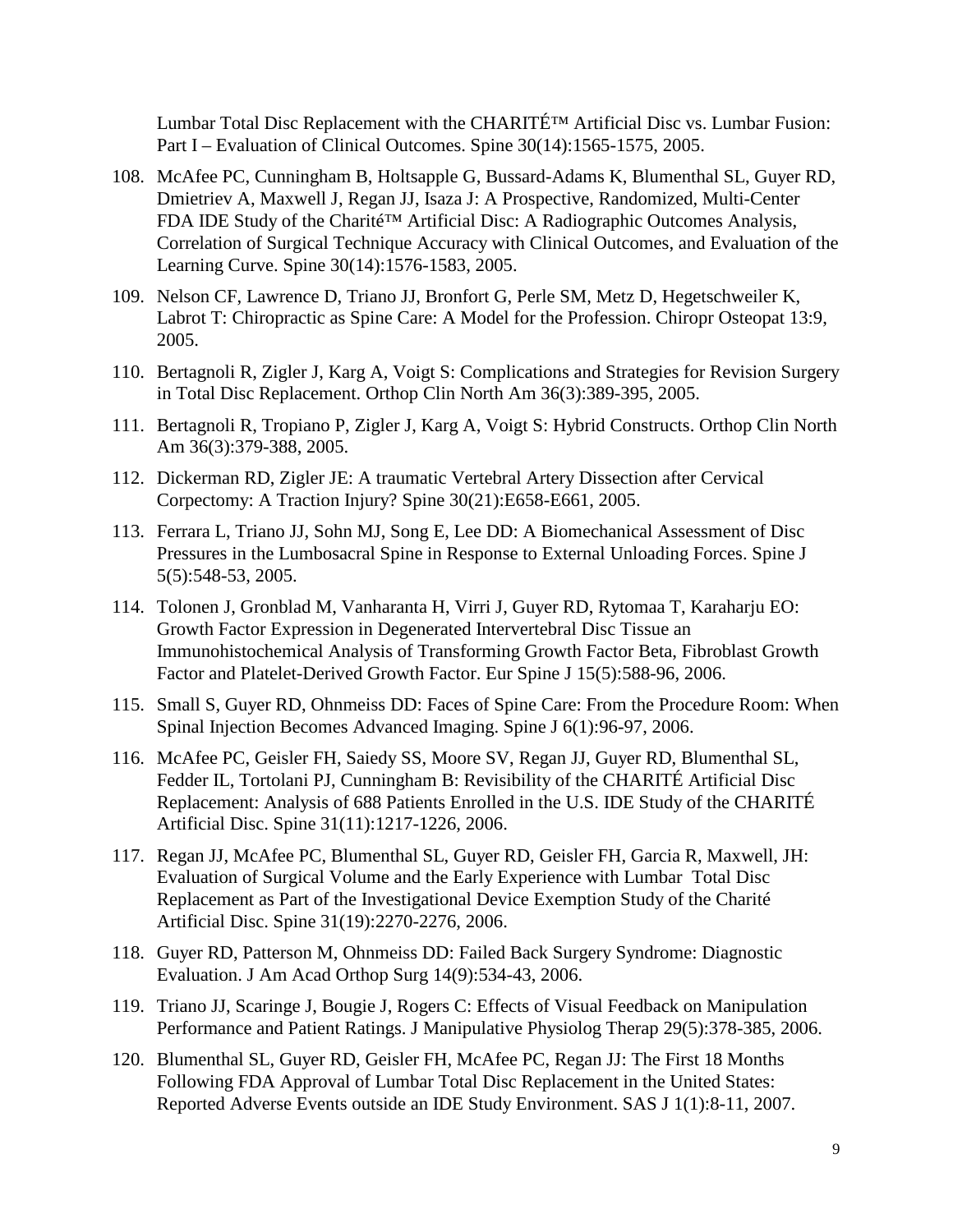- 121. Holt R, Majd M, Isaza J, Blumenthal S, McAfee P, Guyer R, Hochschuler S, Geisler F, Garcia R, Regan J: Complications of Lumbar Artificial Disc Replacement vs. Fusion: Results from the Randomized, Multicenter FDA IDE Study of the CHARITÉ Artificial Disc. SAS J 1(1):20-27, 2007.
- 122. Zigler J, Delamarter R, Spivak JM, Linovitz RJ, Danielson GO 3<sup>rd</sup>, Haider TT, Cammisa F, Zucherman J, Balderston R, Kitchel S, Foley K, Watkins R, Bradford D, Yue J, Yuan H, Herkowitz H, Geiger D, Bendo J, Peppers T, Sachs B, Girardi F, Kropf M: Results of the Prospective, Randomized, Multicenter Food And Drug Administration Investigational Device Exemption Study of the ProDisc-L Total Disc Replacement Versus Circumferential Fusion for the Treatment of 1-Level Degenerative Disc Disease. Spine 32(11):1155-1162, 2007.
- 123. Guyer RD, Tromanhauser SG, Regan JJ: An Economic Model of One-Level Lumbar Arthroplasty vs. Fusion. Spine J 7(5):558-562, 2007.
- 124. Zigler JE, Sachs BL, Rashbaum RF, Ohnmeiss DD: Two to Three Year Follow-up of ProDisc-L: Results from a Prospective Randomized Trial of Arthroplasty Versus Fusion. SAS J 1(2):63-67, 2007.
- 125. Sachs BL, Delacy D, Green, J, Graham S, Ramsay, J, Kreisler, N, Kruse, P, Khutoryansky N, Hu SS: Recombinant Activated Factor VII in Spinal Surgery: A Multicenter, Randomized, Double-Blind, Placebo-Controlled, Dose-escalation Trial. Spine 32(21):2285-2293, 2007.
- 126. Oakley JC, Krames ES, Prager JP, Stamatos J, Foster AM, Weiner R, Rashbaum RF, Henderson J: New Spinal Cord Stimulation System Effectively Relieves Chronic, Intractable Pain: A Multicenter Prospective Clinical Study. Neuromodulation 10(3):262– 278, 2007.
- 127. Guyer RD: North American Spine Society Presidential Address: The Paradox in Medicine Today - Exciting Technology and Economic Challenges. Spine J 8(2):279-285, 2008.
- 128. Cunningham BW, McAfee PC, Geisler FH, Holsapple G, Adams K, Blumenthal SL, Guyer RD, Cappuccino A, Regan JJ, Fedder IL, Tortolani PJ: Distribution of In Vivo and In Vitro Range of Motion Following 1-level Arthroplasty with the CHARITE Artificial Disc Compared with Fusion. J Neurosurg Spine 8(2):7-12, 2008.
- 129. Geisler FH, Guyer RD, Blumenthal SL, McAfee PC, Cappuccino A, Bitan F, Regan JJ: Patient Selection for Lumbar Arthroplasty and Arthrodesis: The Effect of Revision Surgery in a Controlled, Multicenter, Randomized Study. J Neurosurg Spine 8(2):13-16, 2008.
- 130. Geisler FH, Guyer RD, Blumenthal SL, McAfee PC, Cappuccino A, Bitan F, Regan JJ: Effect of Previous Surgery on Clinical Outcome Following 1-level Lumbar Arthroplasty. J Neurosurg Spine 8(2):108-114, 2008.
- 131. Guyer RD, Geisler FH, Blumenthal SL, McAfee PC, Mullin BB: Effect of Age on Clinical and Radiographic Outcomes and Adverse Events Following 1-level Lumbar Arthroplasty after a Minimum 2-year Follow-up. J Neurosurg Spine 8(2):101-107, 2008.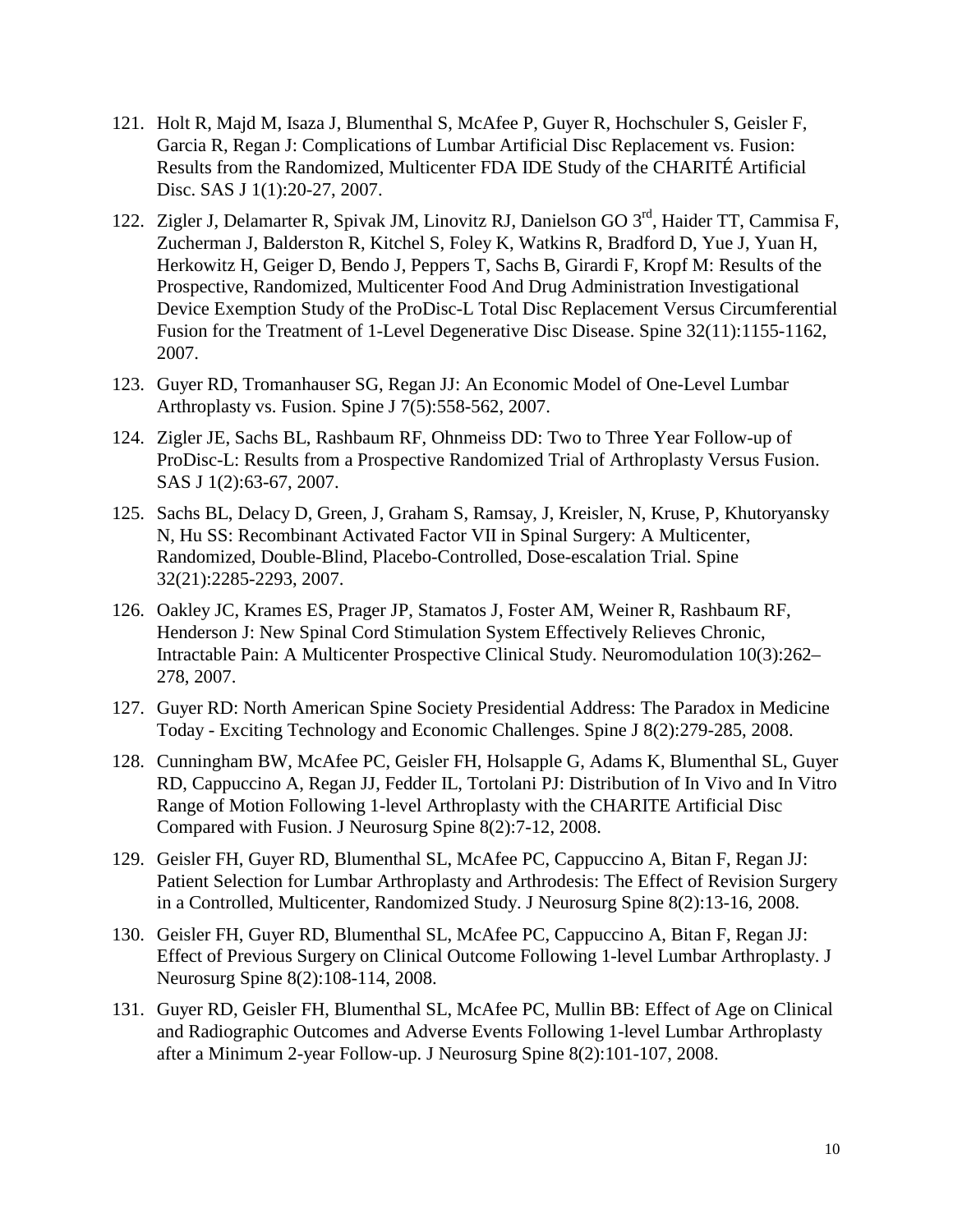- 132. Leahy M, Zigler JE, Ohnmeiss DD, Rashbaum RF, Sachs BL: Comparison of Results of Total Disc Replacement in Post-Discectomy Patients versus Patients with No Previous Lumbar Surgery. Spine 33(15):1690-1693, 2008.
- 133. Zigler JE, Ohnmeiss DD: Comparison of Two-level vs. One-level Total Disc Replacement: Data from a Prospective FDA-regulated Trial. SAS J 2(3):140-144, 2008.
- 134. Guyer RD, Siddiqui S, Zigler JE, Ohnmeiss DD, Blumenthal SL, Sachs BL, Hochschuler SH, Rashbaum RF: Lumbar Spinal Arthroplasty: Analysis of One Center's 20 Best and 20 Worst Clinical Outcomes. Spine 33(23):2566-2569, 2008.
- 135. Rohan MX Jr, Ohnmeiss DD, Guyer RD, Zigler JE, Blumenthal SL, Hochschuler SH, Sachs BL, Rashbaum RF: Relationship between the Length of Time Off Work Preoperatively and Clinical Outcome at 24-month Follow-up in Patients Undergoing Total Disc Replacement or Fusion. Spine J 9(5):360-365, 2009.
- 136. Guyer RD, McAfee PC, Banco RJ, Bitan FD, Cappuccino A, Geisler FH, Hochschuler SH, Holt RT, Jenis LG, Majd M, Regan JJ, Tromanhauser SG, Wong DC, Blumenthal SL: Prospective, Randomized, Multicenter Food and Drug Administration Investigational Device Exemption Study of Lumbar Total Disc Replacement with the CHARITE Artificial Disc Versus Lumbar Fusion: Five-Year Follow-up. Spine J 9(5):374-386, 2009.
- 137. Bosita RV, Hong T, Ohnmeiss DD: Avascular Necrosis of Lumbar Facet Joints Associated with Bilateral Facet Fractures. Spine J 9(6):e1-4, 2009.
- 138. Murrey D, Janssen M, Delamarter R, Goldstein J, Zigler J, Tay B, Darden B: Results of the Prospective, Randomized, Controlled Multicenter Food and Drug Administration Investigational Device Exemption Study of the Prodisc-C Total Disc Replacement Versus Anterior Discectomy and Fusion for the Treatment of 1-Level Symptomatic Cervical Disc Disease. Spine J 9(4):275-286, 2009.
- 139. Geisler FH, McAfee PC, Banco RJ, Blumenthal SL, Guyer RD, Holt RT, Majd ME: Prospective, Randomized, Multicenter FDA IDE Study of CHARITÉ Artificial Disc vs. Lumbar Fusion: Effect at 5-year Follow-up of Prior Surgery and Prior Discectomy on Clinical Outcomes Following Lumbar Arthroplasty. SAS J 3(1):17–24, 2009.
- 140. Ohnmeiss DD: Overview of the Role of Statistic Analysis in the Design of Spine-related Studies. SAS J 3:25-28, 2009.
- 141. Ohnmeiss DD, Guyer RD: 24-Month Follow-up for Reporting Results of Spinal Implant Studies: Is This Guideline Supported by the Literature? SAS J 3:100-107, 2009.
- 142. Smith HE, Rihn JA, Brodke D, Guyer R, Coric D, Lonner B, Shelokov AP, Currier BL, Riley L, Phillips FM, Albert TJ: Spine Care: Evaluation of the Efficacy and Cost of Emerging Technology. Am J Med Qual 24(6 Suppl):S25-31, 2009.
- 143. Ohnmeiss DD, Bodemer W, Zigler JE: Effect of Adverse Events on Low Back Surgery Outcome: 24-month Follow-up Results from an FDA IDE Trial. Spine 35(7):835-838, 2010.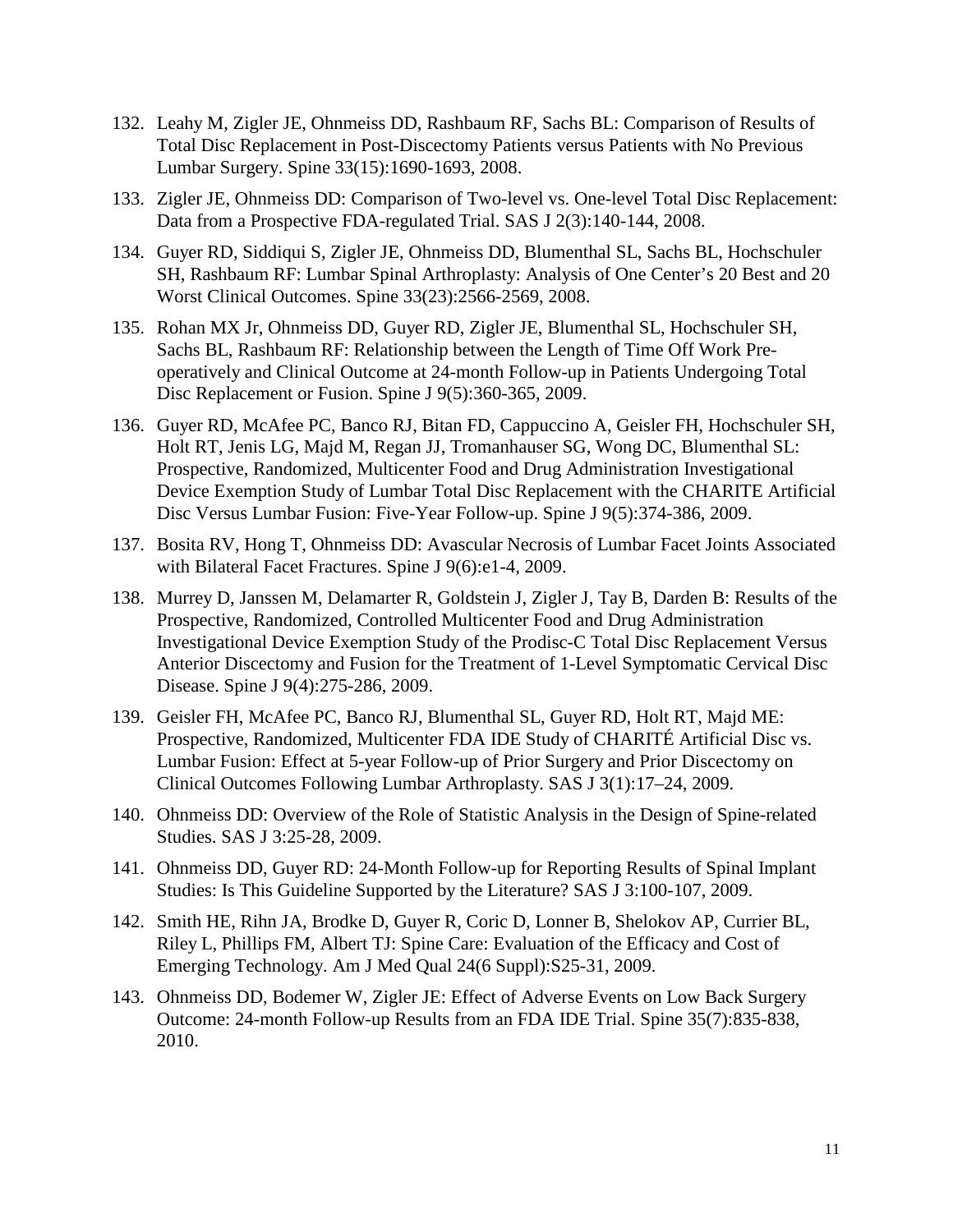- 144. Doorly TP, Lambing CL, Malanga GA, Maurer PM, Rashbaum RF: Algorithmic Approach to the Management of the Patient with Lumbar Spinal Stenosis. J Fam Pract 59(8 Suppl Algorithmic):S1-8, 2010.
- 145. Lieberman I, Chiasson D, Podichetty VK: Aortic Disruption Associated with L2-L3 Fracture-Dislocation in Case of Child Abuse: A Case Report. J Bone Joint Surg Am 92(7):1670-4, 2010.
- 146. Marchetti J, Verma-Kurvari S, Patel N, Ohnmeiss DD: Are Electrodiagnostic Study Findings Related to Patient's Response to Epidural Steroid Injection? PM R 2(11):1016- 20, 2010.
- 147. von Jako R, Finn MA, Yonemura KS, Araghi A, Khoo LT, Carrino JA, Perez-Cruet M: Minimally Invasive Percutaneous Transpedicular Screw Fixation: Increased Accuracy and Reduced Radiation Exposure by Means of a Novel Electromagnetic Navigation System. Acta Neurochir (Wein) 153(3):589-596, 2011.
- 148. Delamarter RB, Murrey D, Janssen ME, Goldstein JA, Zigler J, Tay BK-B, Darden II B: Results at 24 Months from the Prospective, Randomized, Multicenter Investigational Device Exemption Trial of Prodisc-C Versus Anterior Cervical Discectomy and Fusion With 4-Year Follow-Up and Continued Access Patients. SAS J 4:122-128, 2010.
- 149. Guyer RD, Shellock J, MacLennan B, Hanscom D, Knight RQ, McCombe P, Jacobs JJ, Urban RM, Bradford D, Ohnmeiss DD: Early Failure of Metal-on-Metal Artificial Disc Prostheses Associated with Lymphocytic Reaction: Diagnosis and Treatment Experience in 4 Cases. Spine 36(7):E492-97, 2011.
- 150. Delamarter R, Zigler JE, Balderston RA, Cammisa FP, Goldstein JA, Spivak JM: Prospective, Randomized, Multicenter Food and Drug Administration Investigational Device Exemption Study of the ProDisc-L Total Disc Replacement Compared with Circumferential Arthrodesis for the Treatment of Two-Level Lumbar Degenerative Disc Disease: Results at Twenty-Four Months. J Bone Joint Surg Am 93(8):705-715, 2011.
- 151. Tobler WD, Gerszten PC, Bradley WD, Raley TJ, Nasca RJ, Block JE: Minimally-invasive Axial Pre-sacral L5-S1 Interbody Fusion: Two Year Clinical and Radiographic Outcomes. Spine 36(20):E1296-E1301, 2011.
- 152. Glenn JS, Yaker J, Guyer RD, Ohnmeiss DD: Anterior Discectomy and Total Disc Replacement for Three Patients with Multiple Third and Fourth Recurrent Lumbar Disc Herniations. Spine J 11(9):e1-e6, 2011.
- 153. Siemionow KB, Hu X, Lieberman IH: The Fernstrom Ball Revisited. Europ Spine J 21(3):443-448, 2011.
- 154. Yamashita T, Steinmetz MP, Lieberman IH , Modic MT, Mroz TE: The Utility of Repeated Postoperative Radiographs After Lumbar Instrumented Fusion for Degenerative Lumbar Spine. Spine 36(23):1955–1960, 2011.
- 155. Coric D, Nunley PD, Guyer RD, Musante D, Carmody C, Gordon C, Lauryssen C, Ohnmeiss DD, Boltes MO: Prospective, Randomized, Multicenter Study of Cervical Arthroplasty: 269 Patients from the Kineflex®|C Artificial Disc IDE Study with Minimum Two Year Follow-up. J Neurosurg Spine 15(4):348-358, 2011.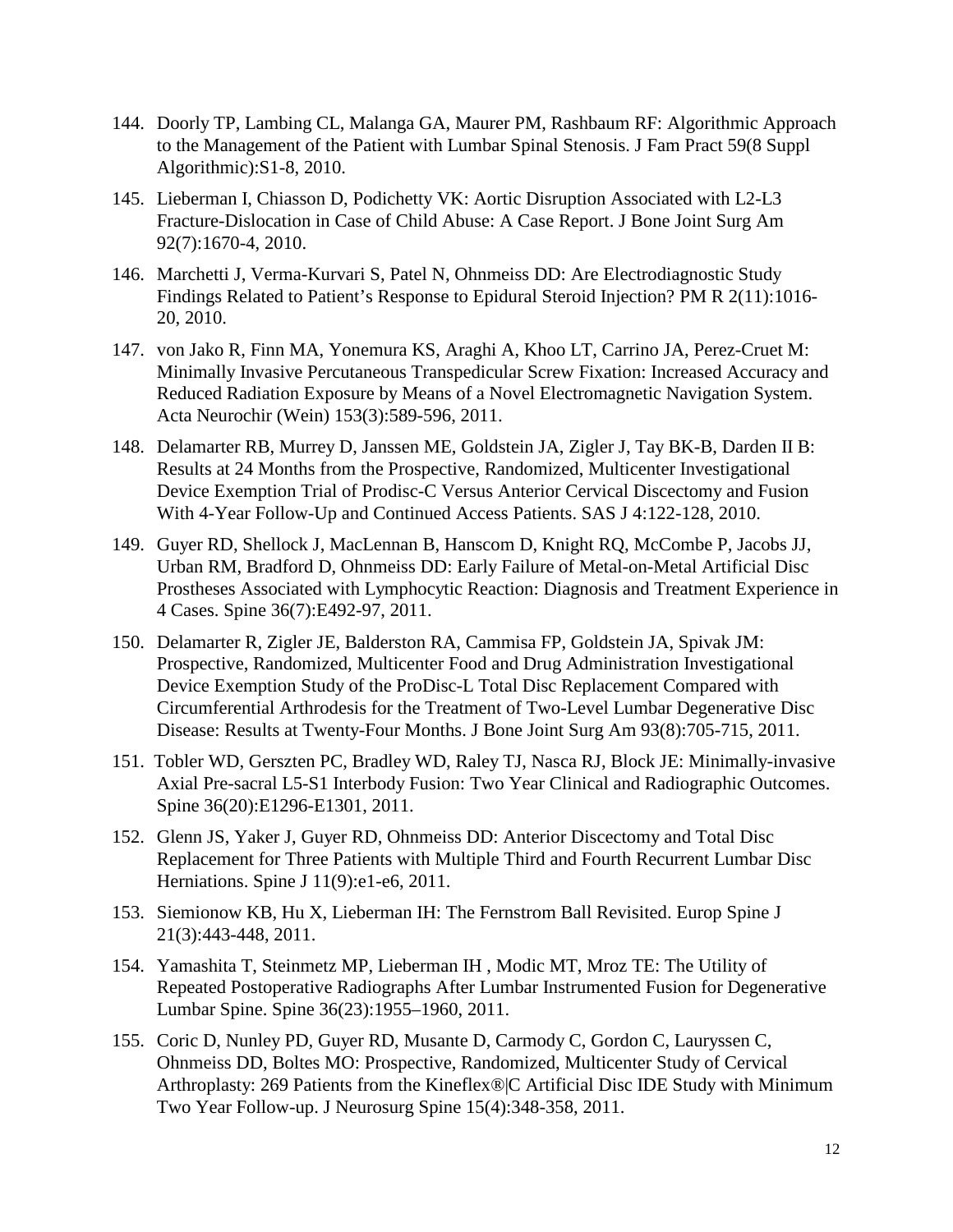- 156. Rhyne AL, Blumenthal SL, Frank EH, Hsu KY, Kim KD, Youssef JA, Wang JC, Arnold P, Bendebba M, Block KM, Juarez TG, Chiacchierini RP, Ehmsen RJ, Krelle JS, Dizerega GS: Oxiplex Reduces Leg Pain, Back Pain and Associated Symptoms Following Lumbar Discectomy. Spine 37(8):631-641, 2012.
- 157. Raj PP, Hill CS Jr, Racz G, Heavner J, Grabois M, Neill L, Willis W Jr, Schade CM, Rashbaum R, Calodney A, Burton AW, Somerville J: The Story of the Texas Pain Society: Formation and Function of a Regional Pain Society. Pain Pract 12(1):57-65, 2012.
- 158. Lieberman IH, Hardenbrook MA, Wang JC, Guyer RD: Assessment of Pedicle Screw Placement Accuracy, Procedure Time, and Radiation Exposure Using a Miniature Robotic Guidance System. J Spinal Disord Tech 25(5):241-248, 2012.
- 159. Lauryssen C, Coric D, Dimmig T, Musante D, Ohnmeiss DD, Stubbs HA: Cervical Total Disc Replacement Using a Novel Compressible Prosthesis: Results from a Prospective FDA-regulated Feasibility Study with 24-month Follow-up. Internat J Spine Surg 6:71-77, 2012.
- 160. Bradley WD, Hisey MS, Verma-Kurvari S, Ohnmeiss DD: Clinical Outcome of a Minimally Invasive Trans-Sacral Approach to L5-S1 Interbody Fusion. Internat J Spine Surg 6:110-114, 2012.
- 161. Rainey S, Blumenthal SL, Zigler JE, Guyer RD, Ohnmeiss DD: Analysis of Adjacent Segment Re-Operation Following Lumbar Total Disc Replacement. Internat J Spine Surg 6:140-144, 2012.
- 162. Jones TJ, Hisey MS: L5 Radiculopathy Caused by L5 Nerve Root Entrapment by an L5-S1 Anterior Osteophyte. Internat J Spine Surg 6:174-177, 2012.
- 163. Zigler JE, Delamarter RB: Five Year Results of The Prospective, Randomized, Multicenter Food and Drug Administration Investigational Device Exemption Study of the ProDisc-L Total Disc Replacement Versus Circumferential Arthrodesis for the Treatment of 1-Level Degenerative Disc Disease. J Neurosurg: Spine 17(6):493-501, 2012.
- 164. Zigler JE, Glenn J, Delamarter RB: Five Year Adjacent Level Degenerative Changes Comparing Lumbar Total Disc Replacement with ProDisc-L to Circumferential Fusion in Patients with Surgically Treated Single-level Disease. J Neurosurg: Spine 17(6):504-511, 2012.
- 165. St. Clair S, Tan JS, Lieberman I: Oblique Lumbar Interbody Fixation: A Biomechanical Study in Human Spines. Accepted for publication in J Spinal Disord Tech 25(4):183–189, 2012.
- 166. Zigler JE, Delamarter R, Murrey D, Spivak J, Janssen M: ProDisc-C and Anterior Cervical Discectomy and Fusion as Surgical Treatment for Single-Level Cervical Symptomatic Degenerative Disc Disease: Five-Year Results of a Food and Drug Administration Study. Spine 38(3):203-209, 2013.
- 167. Lieberman IH, Hu X, Ohnmeiss DD: Robotic-assisted Pedicle Screw Placement: Lessons Learned from the First 102 Patients. Europ Spine J 22(3):661-666, 2013.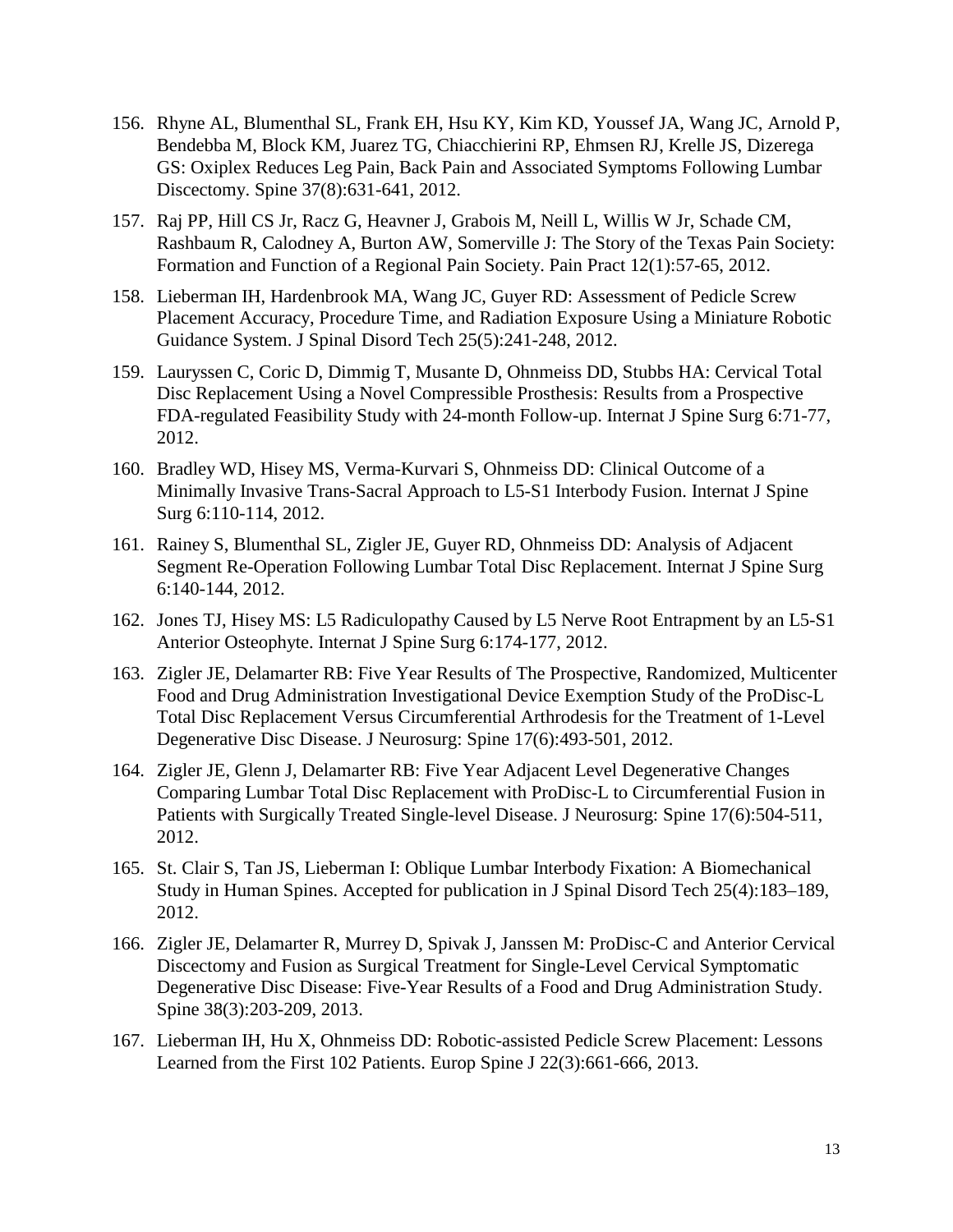- 168. Bailey A, Araghi A, Blumenthal S, Huffmon GV: Prospective, Multi-Center, Randomized, Controlled Study of Anular Repair in Lumbar Discectomy: Two-Year Follow-Up. Spine 38(14):1161-1169, 2013.
- 169. Blumenthal SL, Ohnmeiss DD, Guyer RD, Zigler JE: Re-operations in Cervical Total Disc Replacement Compared with Anterior Cervical Fusion: Results Compiled from Multiple Prospective FDA IDE Trials Conducted at a Single Site. Spine 38(14):1177–1182, 2013.
- 170. Block AR, Ben-Porath YS, Marek RJ: Psychological Risk Factors for Poor Outcomes of Spine Surgery and Spinal Cord Stimulator Implant: A Review of the Literature and Their Assessment with the MMPI-2-RF. Clin Neuropsychol 27(1):81-107, 2013.
- 171. Davis RJ, Kim K, Hisey MS, Bae HW, Hoffman G, Gaede S, Rashbaum RF, Nunley PD, Peterson D, Stokes J: Cervical Total Disc Replacement with Mobi-C Cervical Artificial Disc Versus Anterior Discectomy and Fusion for The Treatment of Two-level Symptomatic Degenerative Disc Disease: A Prospective, Randomized, Controlled Multicenter Clinical Trial. J Neurosurg Spine 19(5):532-545, 2013.
- 172. Delamarter RB, Zigler J: Five-year Re-Operation Rates, Cervical Total Disc Replacement versus Fusion, Results of a Prospective Randomized Clinical Trial. Spine 38(9):711–717, 2013.
- 173. Hu X, Ohnmeiss DD, Lieberman IH: Use of an Ultrasonic Osteotome Device in Spine Surgery: Experience from the First 128 Patients. Eur Spine J 22(12):2845-2849, 2013.
- 174. Zigler JE, Delamarter RB: Does 360° Lumbar Spinal Fusion Improve Long-Term Clinical Outcomes After Failure of Conservative Treatment in Patients With Functionally Disabling Single Level Degenerative Lumbar Disc Disease? Results of 5 Year Follow-Up in 75 Postoperative Patients. Internat J Spine Surg 7: e1–e7, 2013.
- 175. Hu X, Lieberman IH. Proximal Instrumented Vertebral Body Chance Fracture after Pedicle Screw Instrumentation in a Thoracic Kyphosis Patient with Osteoporosis. Accepted for publication in J Spinal Disord Tech.
- 176. Hu X, Lieberman IH: What Is the Learning Curve for Robotic-assisted Pedicle Screw Placement in Spine Surgery? Accepted for publication in Clin Orthop Relat Res.
- 177. Block AR, Marek RJ, Ben-Porath YS, Ohnmeiss DD: Associations between MMPI-2-RF Scores, Workers' Compensation Status, and Spine Surgery Outcome. Accepted for publication in J Applied Biobehav Reseach.
- 178. Guyer RD, Pettine K, Roh JS, Dimmig TA, Coric D., McAfee, PC, Ohnmeiss DD: Comparison of Two Lumbar Total Disc Replacements: Results of a Prospective, Randomized, Controlled Multicenter Food and Drug Administration Trial with 24-month Follow-up. Accepted for publication in Spine.

### **Invited Articles and Other publications**

1. Hochschuler SH: The Patient of Low Back Pain. Hospital Med Nov:54-68, 1989.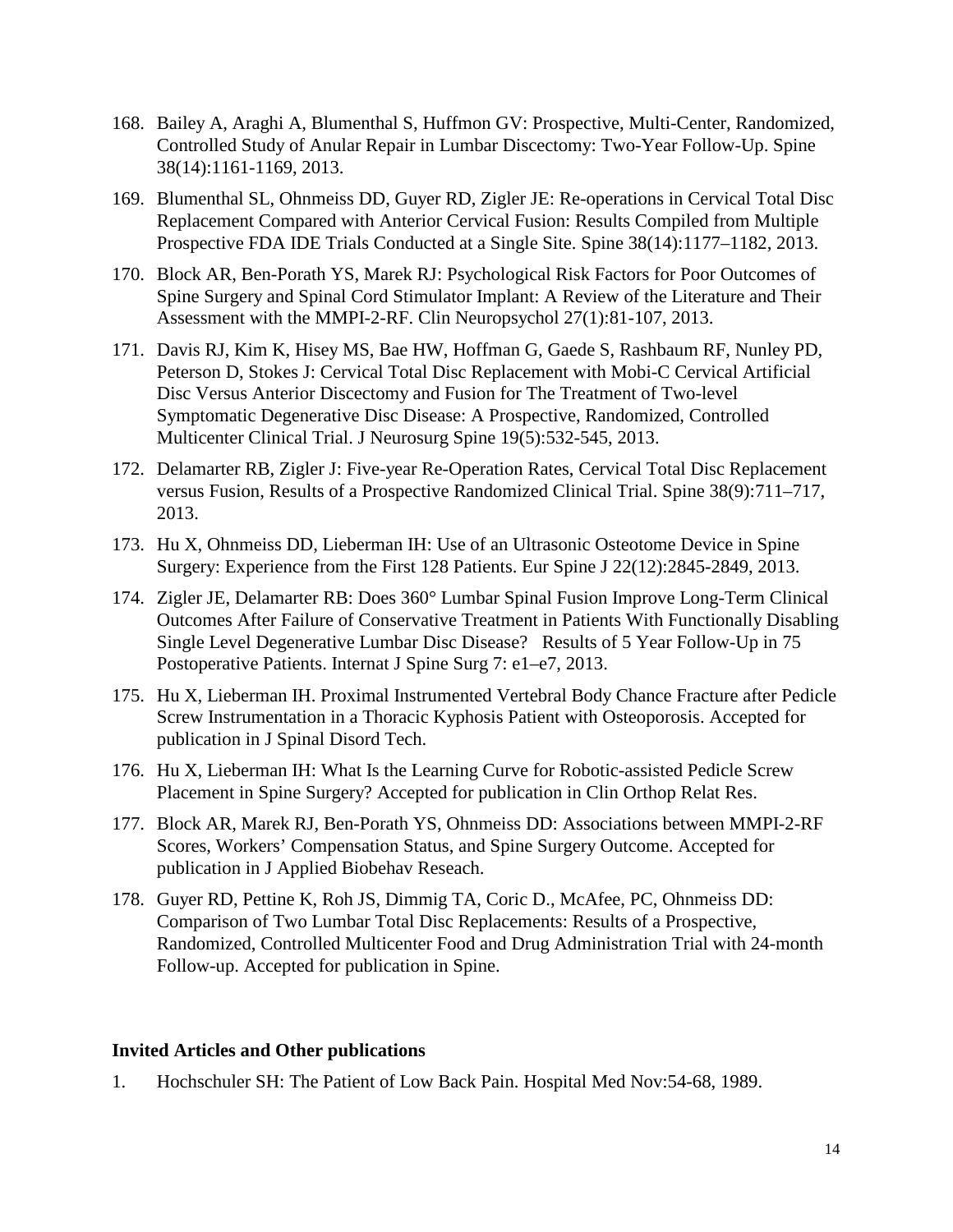- 2. Shea DD, Ohnmeiss DD, Stith WJ: Interrupting the Pain Cycle in Chronic Low Back Pain Patients. (Invited Article) Back Pain Monitor, May, S1-S3, 1989.
- 3. Guyer RD: Selective Discography, CT/Discography, and Pain Provocation Testing. Seminars in Orthopaedics. 6(2):90-91, 1991.
- 4. Sachs BL, Spivey MA, Vanharanta H, Guyer RD, Rashbaum RF, Hochschuler SH, Scala AD: Techniques for lumbar discography and computed tomography-discography in clinical practice. Orthop Rev 19(9):775-778, 1990.
- 5. Guyer RD, Ohnmeiss DD: Lumbar Discography and CT/Discography. University of Pennsylvania Orthopaedic J 7:61-63, 1991.
- 6. Guyer RD: Selective Discography, CT/Discography, and Pain Provocation Testing. Seminars Orthop 6(2):90-91, 1991.
- 7. Hochschuler SH: Posterior-Lateral Arthroscopic Microdiscectomy. Seminars Orthop 6(2):113-114, 1991.
- 8. Stith WJ, Judy MM, Hochschuler SH, Guyer RD: Choice of Lasers for Minimally Invasive Spinal Surgery. Orthop Rev 22(2):137-142, 1991.
- 9. Beard VV, Hochschuler SH: Reflex Sympathetic Dystrophy Following Spinal Surgery. Semin Spinal Surg 5(2):153-156, 1993.
- 10. Kain C, Geisler B, Hochschuler SH: Anterior Lumbar Interbody Fusion: Approach, Complications, and Their Prevention. Operative Tech Orthop 3:225-231, 1993.
- 11. Pinkerton S, Weinstein JN: (Spine Update) Peer Review: A Process or a Formality? Spine 19(3):380-383, 1994.
- 12. Triano JJ, Raley B: Chiropractic in the Interdisciplinary Team Practice. Topics in Clin Chiro 1(4):58-66, 1994.
- 13. Guyer RD, Hochschuler SH: Minimally Invasive Surgical Techniques for the Treatment of the Herniated Lumbar Disc. Seminars Spine Surg 6(4):256-261, 1994.
- 14. Guyer RD, Ohnmeiss DD: The Role of Discography and Interdiscal Therapy. Current Opinion in Orthopaedics 5(II):49-53, 1994.
- 15. Triano JJ: [Letter] The Validity of Thoracolumbar Paraspinal Scanning EMG as a Diagnostic Test: Examination of the Current Literature. J Manipulative Physiol Ther 18 (7):482-484, 1995.
- 16. Guyer RD, Ohnmeiss DD: [Letter] Response to Fraser's Comments on Lumbar Discography Position Statement. Spine 21(10):1275-1276, 1996.
- 17. [Kambin P, McCullen G, Parke W, Regan JJ, Schaffer JL, Yuan H:](http://www.ncbi.nlm.nih.gov/entrez/query.fcgi?cmd=Retrieve&db=PubMed&list_uids=9143957&dopt=Abstract) Minimally Invasive Arthroscopic Spinal Surgery. Instr Course Lect 46:143-161, 1997.
- 18. [Regan JJ, Yuan H, McCullen G:](http://www.ncbi.nlm.nih.gov/entrez/query.fcgi?cmd=Retrieve&db=PubMed&list_uids=9143956&dopt=Abstract) Minimally Invasive Approaches to the Spine. Instr Course Lect 46:127-141, 1997.
- 19. Triano JJ: Point of View: Posteroanterior Stiffness in the Lumbosacral Spine: The Correlation Between Adjacent Vertebral Levels. Spine 22(23):2729-2730, 1997.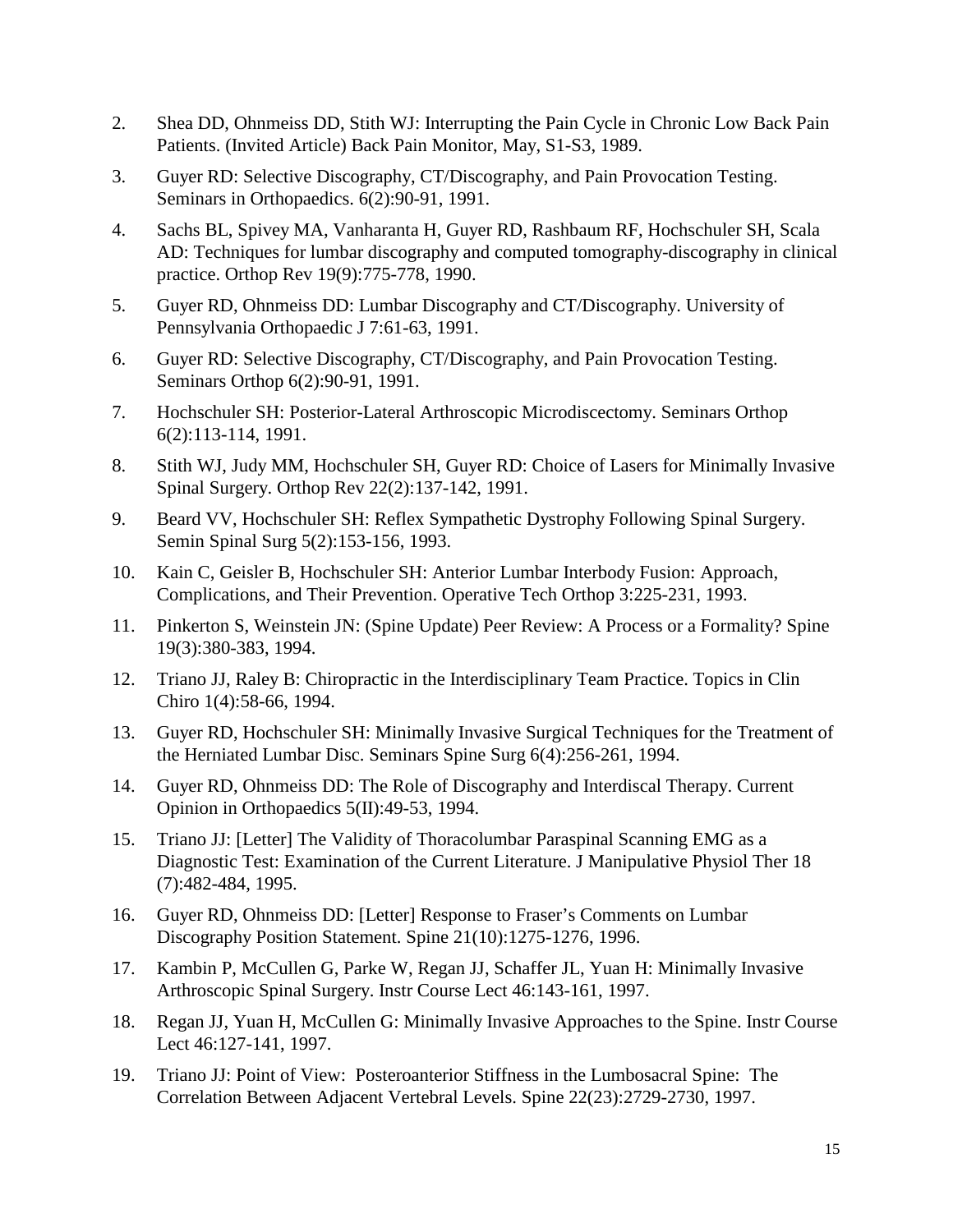- 20. Triano JJ: [Letter] Conservative treatment of Acute and Chronic Nonspecific Low Back Pain. Spine 23(11):1288-1291, 1998.
- 21. [Mootz RD, Hansen DT, Souza TA, Triano JJ, Wiese BC:](http://www.ncbi.nlm.nih.gov/entrez/query.fcgi?cmd=Retrieve&db=PubMed&list_uids=10947384&dopt=Abstract) Application of Incremental Change Strategies in Chiropractic and Multidisciplinary Clinical Settings for Quality Improvement. Qual Manag Health Care 8(3):42-64, 2000.
- 22. Ohnmeiss DD, Guyer RD: Provocative Discography for Diagnostic Purposes in Patients with Discogenic Pain - Its Therapeutic Implications. Current Anesthesiology Reports 2(3):175-180, 2000.
- 23. Ohnmeiss DD: Pain Drawings in the Evaluation of Lumbar Disc-Related Pain. [Dissertation] Karolinska Institute; Stockholm, Sweden. April, 2000.
- 24. [Ray CD, Blumenthal S, Klara P, Magana I, Gill K, Schonmayer R, Kim YS: \[](http://www.ncbi.nlm.nih.gov/entrez/query.fcgi?cmd=Retrieve&db=PubMed&list_uids=11012075&dopt=Abstract)Letter] Interbody Cages. J Neurosurg 93(2 Suppl):338-340, 2000.
- 25. Zigler JE, Strausser DW: The Aging Spine. Orthopaedic Knowledge Update: Spine 2, American Academy of Orthopaedic Surgeons; Rosemont, Illinois, 2002; pp. 123-133.
- 26. Triano JJ: Point of View: A Randomized Controlled Trial of Exercise and Manipulative Therapy for Cervicogenic Headache. Spine 27(17):1843, 2002.
- 27. Taylor SH, Arnold ND, Biggs L, Colloca CJ, Mierau DR, Symons BP, Triano JJ: A Review of the Literature Pertaining to the Efficacy, Safety, Educational Requirements, Uses and Usage of Mechanical Adjusting Devices. Chiropractors' Association of Saskatchewan, 2002.
- 28. Triano JJ: Reducing Back Pain While Sitting. Spine-health.com. February 8, 2002.
- 29. Guyer RD, Burton DC: Differential Diagnosis of Spinal Disorders. In Fardon et al (eds): Orthopaedic Knowledge Update: Spine. American Academy of Orthopaedic Surgeons; Rosemont, Illinois, 2002 pp. 87-96.
- 30. McAfee PC, Guyer RD: History and Design Rationale for the CHARITE Artificial Disc. Lumbar Spine Arthroplasty: Volume I. Quality Medical Publishing. St. Louis, MO, 2005; pp. 13-28.
- 31. Blumenthal SL, Guyer RD: Indications, Contraindications, and Radiographic Evaluation. Lumbar Spine Arthroplasty: Volume II. Quality Medical Publishing. St. Louis, MO, 2005; pp. 3-16.
- 32. Blumenthal SL, Guyer RD: IDE Clinical Studies: Results of a Prospective, Randomized, Multicenter, FDA-Controlled Clinical Trial. Lumbar Spine Arthroplasty: Volume II. Quality Medical Publishing. St. Louis, MO, 2005; pp. 17-38.
- 33. Blumenthal SL, Guyer RD, Cappuccino A: Discectomy. Lumbar Spine Arthroplasty: Volume III. Quality Medical Publishing. St. Louis, MO, 2005; pp. 17-39.
- 34. [Burd T, Bosita R:](http://www.ncbi.nlm.nih.gov/entrez/query.fcgi?cmd=Retrieve&db=pubmed&dopt=Abstract&list_uids=16247317&query_hl=30) Position: Nonoperative Management. J Orthop Trauma. 19(9):674-676, 2005.
- 35. Triano JJ: Response to Letter to the Editor by Harrison. J Manipulative Physiol Ther 28(9):733-4, 2005.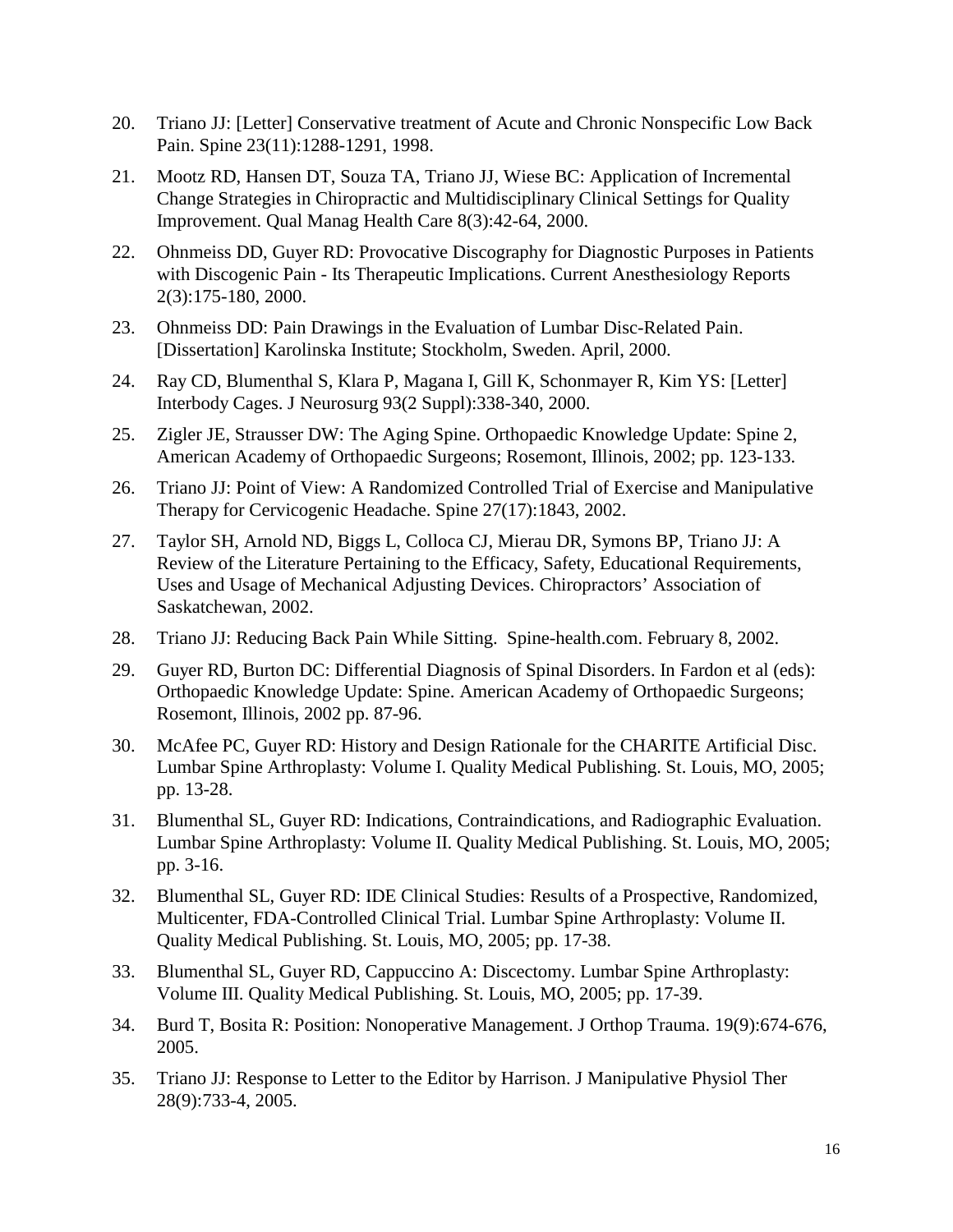- 36. Triano JJ: Measurement of Lumbar Spine Loads and Motions during Rotational Mobilization. J Manipulative Physiol Ther 28(9):731-2, 2005.
- 37. Triano JJ: Invited Commentary. Spine J 2(6): 39-40, 2002.
- 38. Zigler JE, Bennett MT: Disc Prosthesis for Lumbar Degenerative Disease and Axial Instability – ProDisc. Seminars Spine Surgery 17(4): 285-296, 2005.
- 39. Guyer RD, Elders G: Disc Prosthesis for Lumbar Degenerative Disease and Axial Instability – CHARITE Artificial Disc. Seminars in Spine Surgery 17(4):297-309, 2005.
- 40. Blumenthal SL: [Letter] Response to Kurtz et al. Analysis of a Retrieved Polyethylene Total Disc Replacement Component. Spine J 6(1):98-99, 2006.
- 41. Zigler JE, Ohnmeiss DD: Patient Selection for Lumbar Arthroplasty. Seminars Spine Surg 18:40-46, 2006.
- 42. Dickerman RD, Guyer RD: [Letter] Intraoperative Electromyography for Lateral Mass and Pedicle Screws: Technique is the Key! J Spinal Disord Tech 19(6):463, 2006.
- 43. Dickerman RD, Guyer RD, Hisey MS: [Letter] Re: Automated Intraoperative EMG Testing during Percutaneous Pedicle Screw Placement. Spine J 6(4):473, 2006.
- 44. Bronfort G, Haas M, Moher D, Bouter L, van Tulder M, Triano J, Assendelft WJJ, Evans R, Dagenais S, Rosner A: Review. Conclusions by Ernst and Canter Regarding Spinal Manipulation Refuted. Chiro Osteo 14:14, 2006.
- 45. Cunningham BW, DeMuth GE, McAfee PC, Scott-Young M, Yoon KJ, Blumenthal SL, Guyer RD, Geisler FH, Regan, JJ, Conix B, Hes R, Pimenta L, Diaz R, Fedder IL, Stadlan NY, Tortolani PJ: Survivorship Analysis of the CHARITE Artificial Disc: Review of 1,938 Patients from Eight Leading International Spine Centers. Roundtables in Spinal Surgery: Long Term Results of Lumbar Arthroplasty 1(4):31-37, 2006.
- 46. Zigler JE: [Editorial] Arthroplasty as the Next Evolution of Surgical Reconstruction of the Spine. Business Briefing: US Orthopedics Review 30-35, 2006.
- 47. Dickerman RD, Reynolds A, Bennett M, Rashbaum R, Hochschuler S: [Letter] Posterior Lumbar Interbody Fusion. J Neurosurg Spine 6(1):194-195, 2007.
- 48. Dickerman RD, Zigler JE: [Letter] Re: Carragee EJ, Lincoln T, Parmar VS, Alamin T: A Gold Standard Evaluation of the 'Discogenic Pain' Diagnosis as Determined by Provocative Discography. Spine 32(2):287-288, 2007.
- 49. [Dickerman RD,](http://www.ncbi.nlm.nih.gov/sites/?Db=pubmed&Cmd=Search&Term=%22Dickerman%20RD%22%5BAuthor%5D&itool=EntrezSystem2.PEntrez.Pubmed.Pubmed_ResultsPanel.Pubmed_RVAbstractPlus) [Reynolds AS,](http://www.ncbi.nlm.nih.gov/sites/?Db=pubmed&Cmd=Search&Term=%22Reynolds%20AS%22%5BAuthor%5D&itool=EntrezSystem2.PEntrez.Pubmed.Pubmed_ResultsPanel.Pubmed_RVAbstractPlus) [Stevens Q,](http://www.ncbi.nlm.nih.gov/sites/?Db=pubmed&Cmd=Search&Term=%22Stevens%20Q%22%5BAuthor%5D&itool=EntrezSystem2.PEntrez.Pubmed.Pubmed_ResultsPanel.Pubmed_RVAbstractPlus) [Zigler J:](http://www.ncbi.nlm.nih.gov/sites/?Db=pubmed&Cmd=Search&Term=%22Zigler%20J%22%5BAuthor%5D&itool=EntrezSystem2.PEntrez.Pubmed.Pubmed_ResultsPanel.Pubmed_RVAbstractPlus) [Letter] Cervical Pedicle Screws vs. Lateral Mass Screws: Uniplanar Fatigue Analysis and Residual Pullout Strengths. Spine J 7(3):384, 2007.
- 50. Zigler J, Walsh J, Zigler J: Medical Device Reporting: Issues with Class III Medical Devices. Food Drug Law J 62(3):573-580, 2007.
- 51. Dickerman RD, Reynolds AS, Rashbaum R, Hochschuler S: [Letter] Adjacent Segment Degeneration: Time is not as Important as Facet Preservation! Acta Orthop 79(3):452, 2008.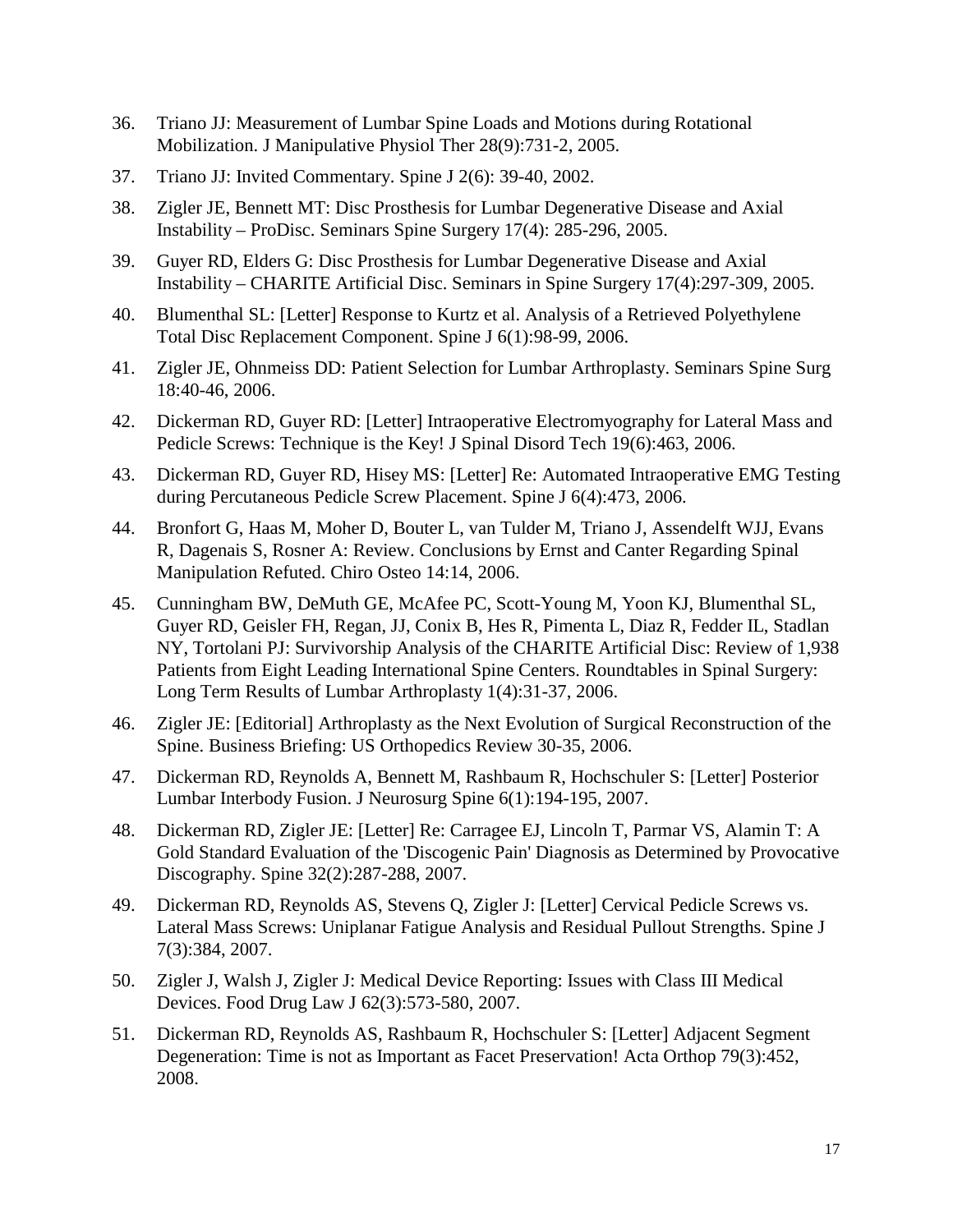- 52. Guyer RD: North American Spine Society Presidential Address: The Paradox in Medicine Today - Exciting Technology and Economic Challenges. [Translated into Chinese]. Chinese J Spine Spinal Cord 18(12):887-890, 2008.
- 53. Guyer RD, Shellock J: Total Disc Replacement at the Texas Back Institute: Our Journey Over the Past 18 Years. Coluna/Columna 7(4):390-396, 2008.
- 54. Dickerman RD, Reynolds A, Zigler J, Guyer R: [Letter] Adjacent Segment Degeneration. J Neurosug Spine 10(2):177, 2009.
- 55. Duffy MF, Shellock J, Blumenthal SL: Spinal Sports Injuries. US Musculoskeletal Review 37-42, 2009.
- 56. Guyer RD, Ohnmeiss DD: Advancements in Spinal Surgery. US Musculoskeletal Review 47-50, 2009.
- 57. Guyer RD: [Letter] Re: "Prospective, Randomized Multicenter Food and Drug Administration Investigational Device Exemption Study of Lumbar Tool Disc Replacement with the CHARITE Artificial Disc Versus Lumbar Fusion: Five-Year Follow-Up". Spine J 10(4):360, 2010.
- 58. Coric D, Nunley PD, Guyer RD, Musante D, Lauryssen C: Response to Letter to the Editor by Hadley MN. J Neurosurge: Spine 15:345-347, 2011.
- 59. McGrory J, Guyer RD: Can Fusion for Back Pain Alone Be Defended? Seminars Spine Surg 23:227-234, 2011.
- 60. Tepper G, Ohnmeiss DD, Guyer RD: Retrograde Ejaculation—Make It Count. SpineLine XII(6):37-38, 2011.
- 61. Guyer RD, Thongtrangan I, Ohnmeiss DD: Anterior Lumbar Arthroplasty. Seminars Spine Surg 24:32-36, 2012.
- 62. Zigler JE: Results of the Five Year Data ProDisc-L Multi-Center PRCT Comparing ProDisc-L to Circumferential Spinal Fusion for Single Level Disabling DDD. Seminars Spine Surg 24:25-31, 2012.
- 63. Rashbaum RF, Ohnmeiss DD: Psychology of the Spine Surgeon and Other Spine Interventionalists. SpineLine November/December:50-52, 2013.

### **Books Edited and Authored**

- 1. Guyer RD (Editor): SPINE State of the Art Review: Lumbar Disc Disease. Hanley & Belfus, Philadelphia, Pennsylvania; January, 1989.
- 2. Hochschuler SH (Editor): SPINE State of the Art Review: Spinal Injuries in Sports. Hanley & Belfus, Philadelphia, Pennsylvania; May, 1990.
- 3. Hochschuler SH (Editor): The Spine in Sports. Hanley & Belfus, Philadelphia, Pennsylvania; 1990.
- 4. Hochschuler SH (Author and Editor): Back in Shape. Houghton-Mifflin. 1990.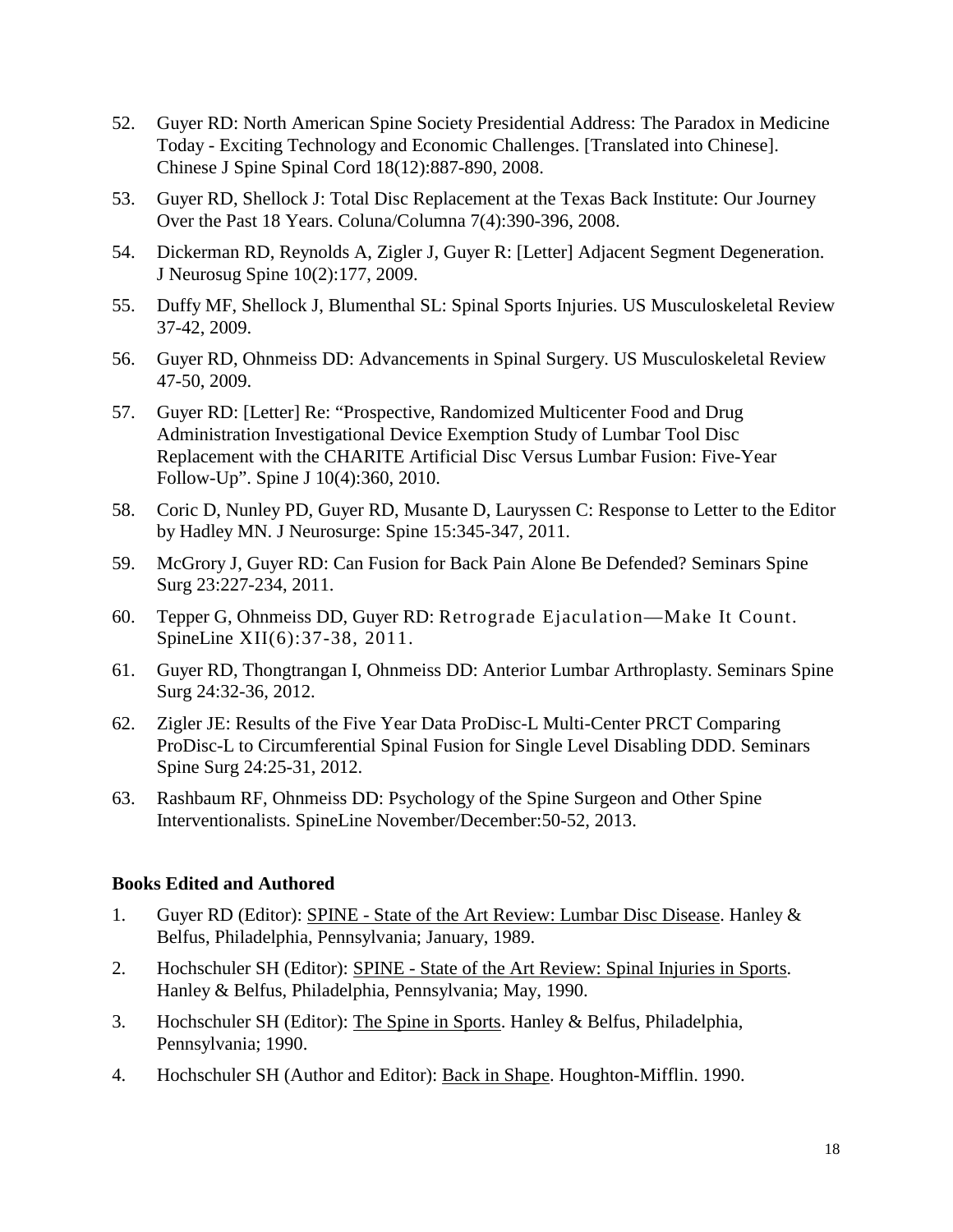- 5. Regan JJ (Editor): SPINE State of the Art Review: Cervical Disc Disease. Hanley & Belfus, Philadelphia, Pennsylvania; 1991.
- 6. Gertzbein SD (Editor): Fractures of the Thoracic and Lumbar Spine. Williams & Wilkins; Baltimore, Maryland; 1992.
- 7. Hochschuler, RD Guyer, HB Cotler (Editors): Rehabilitation of the Spine: Science and Practice. Mosby Year Book, Chicago, Illinois; 1993.
- 8. Regan JJ, McAfee PC, Mack MJ (Editors): Atlas of Endoscopic Spine Surgery. Quality Medical Publishing, St. Louis, Missouri; 1995.
- 9. Block AR (author): Presurgical Psychosocial Screening in Chronic Pain Syndromes. Lawrence Erlbaum Associates, Publishers, Mahwah, New Jersey; 1996.
- 10. Hochschuler SH, Reznik R: How to Treat Your Back Without Surgery. Hunter House; Alameda, California; 1998.
- 11. Levine A, Eismont F, Garfin S, Zigler J (Editors): Spine Trauma. Elsevier; London, England; 1998.
- 12. Hochschuler SH, Reznik R: Treat Your Back Without Surgery. Hunter House; Alameda, California; 2002.
- 13. Büttner-Janz K, Hochschuler SH, McAfee PC (Editors): The Artificial Disc. Springer-Verlag, Berlin, Germany; 2003.
- 14. Block AR, Gatchel RJ, Deardorff WW, Guyer RD (Authors): The Psychology of Spine Surgery. Block AR (ed) American Psychological Association, Washington, D.C., 2003.
- 15. Guyer RD, Zigler JE (Editors): Spinal Arthroplasty: A New Era in Spine Care. Quality Medical Publishing, St. Louis, Missouri; 2005.
- 16. Whitaker MC, Hochschuler SH: Pocket Spine. Quality Medical Publishing, St. Louis, Missouri; 2006.
- 17. Yue JJ, Guyer RD, Johnson JP, Khoo LT, Hochschuler SH (eds): The Comprehensive Treatment of the Aging Spine: Minimally Invasive and Advanced Techniques. Elsevier, Philadelphia, Pennsylvania; 2010.
- 18. Zigler JE, Eismont FJ, Garfin SR, Vaccarro AR (eds): Spine Trauma, 2<sup>nd</sup> Edition. American Academy of Orthopaedic Surgeons, Rosemont, Illinois; 2011.
- 19. Block AR, Sarwar DB (eds): Presurgical Psychological Screening: Understanding Patients, Improving Outcomes. American Psychological Association.Washington, D.C., 2012.
- 20. Phillips FM, Lieberman IH, Polly DW Jr. (eds): Minimally Invasive Spine Surgery: Surgical Techniques and Disease Management. Springer; to be published in 2014.
- 21. Whitaker MC, Hochschuler SH: Pocket Spine. 2<sup>nd</sup> Edition. Quality Medical Publishing, St. Louis, Missouri; to be published in 2014.

### **Book and Monograph Chapters**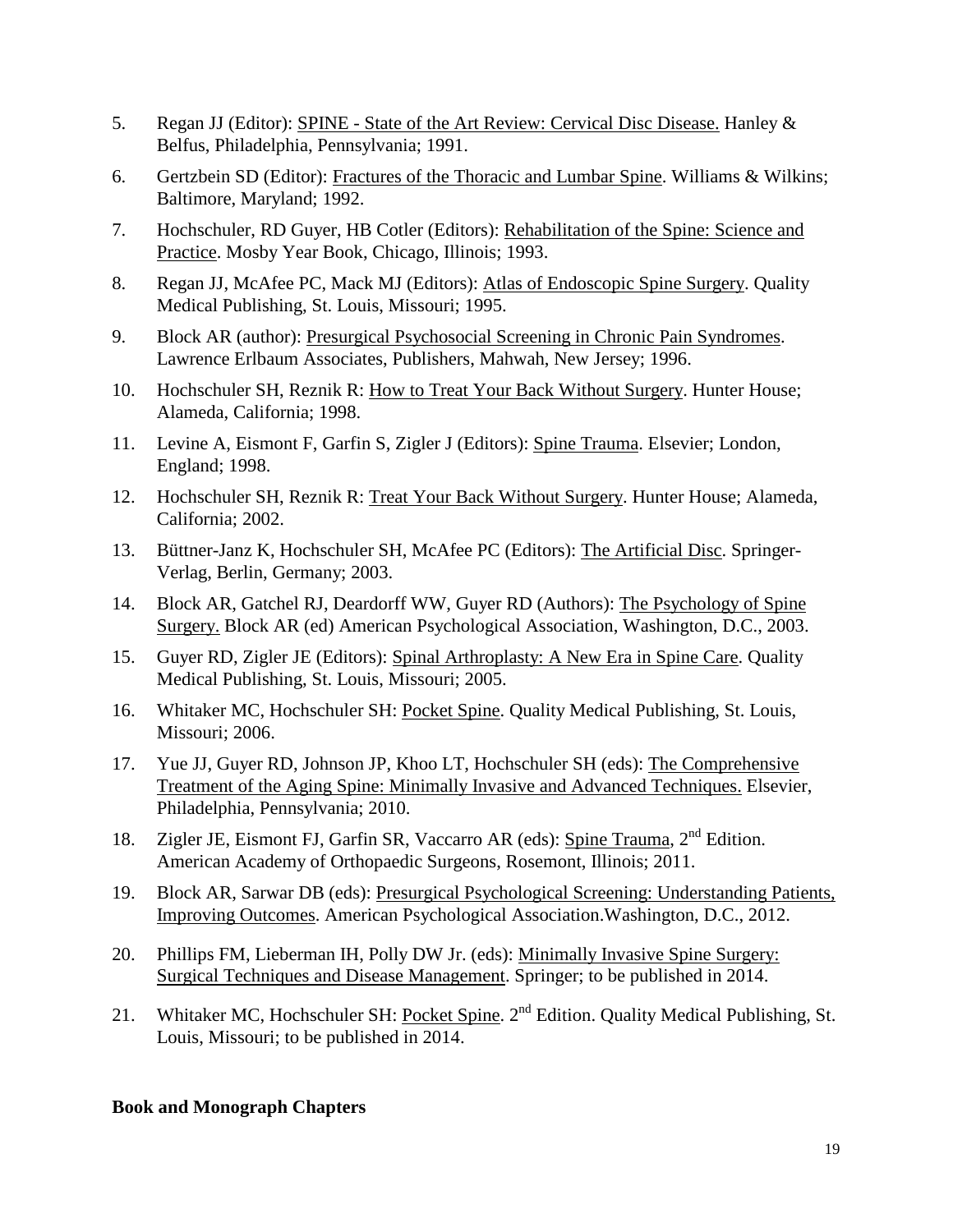- 1. Flemming J, Guyer RD: *Diagnostic Dilemmas*. In: Guyer RD (ed) SPINE State of the Art Review: Lumbar Disc Disease. Hanley & Belfus; Philadelphia, Pennsylvania; January, 1989; pp 153-172.
- 2. Guyer RD, Flemming J: *Laminectomy-Indications, Techniques and Complications*. In: Guyer RD (ed) SPINE - State of the Art Review: Lumbar Disc Disease. Hanley & Belfus; Philadelphia, Pennsylvania; January, 1989; pp 91-102.
- 3. Lonstein MB, Hochschuler SH: *Differential Diagnosis of Lumbar Disc Disease*. In: Guyer RD (ed) SPINE - State of the Art Review: Lumbar Disc Disease. Hanley & Belfus; Philadelphia, Pennsylvania; January, 1989; pp 57-68.
- 4. Ohnmeiss DD, Stith WJ, Gilbert PJ, Rashbaum RF: *Treatment of Acute Low Back Pain*. In: Guyer RD (ed) SPINE - State of the Art Review: Lumbar Disc Disease. Hanley & Belfus; Philadelphia, Pennsylvania; January, 1989; pp. 69-81.
- 5. Shelokov AP, Rashbaum RF: *Injection Therapy for Conservative Management of Low Back Pain*. In: Guyer RD (ed) SPINE - State of the Art Review: Lumbar Disc Disease. Hanley & Belfus; Philadelphia, Pennsylvania; January, 1989; pp 83-90.
- 6. Stith WJ, Ohnmeiss DD, Carranza CB, Hanks D: *Rehabilitation of Patients with Chronic Back Pain*. In: Guyer RD (ed) SPINE - State of the Art Review: Lumbar Disc Disease. Hanley & Belfus; Philadelphia, Pennsylvania; January, 1989; pp 125-138.
- 7. Hochschuler SH: *Percutaneous Discectomy*. In: Hochschuler SH (ed): SPINE State of the Art Review: Spinal Injuries in Sports. Hanley & Belfus, Philadelphia, Pennsylvania; May, 1990; pp 467-474.
- 8. Ohnmeiss DD: *Modalities* (subchapter of Non-surgical Treatment of Sports-Related Spine Injuries). In: Hochschuler SH (ed): SPINE - State of the Art Review: Spinal Injuries in Sports. Hanley & Belfus, Philadelphia, Pennsylvania; May, 1990; pp 442-445.
- 9. Glisan B, Hochschuler SH: *Fitness in the Treatment and Prevention of Athletic Low Back Injuries*. In: Hochschuler SH (ed): SPINE - State of the Art Review: Spinal Injuries in Sports. Hanley & Belfus, Philadelphia, May, 1990; pp 287-298.
- 10. Rashbaum RF: *Soft Tissue Trauma in Equestrian Participation*. In: Hochschuler SH (ed): SPINE - State of the Art Review: Spinal Injuries in Sports. Hanley & Belfus, Philadelphia, Pennsylvania; May, 1990; pp 414-425.
- 11. Sheets C, Hochschuler SH: *Considerations in Cycling for Persons with Low Back Pain*. In: Hochschuler SH (ed): SPINE - State of the Art Review: Spinal Injuries in Sports. Hanley & Belfus, Philadelphia, Pennsylvania; May, 1990; pp 359-365.
- 12. Hochschuler SH: *Percutaneous Discectomy*. In: Hochschuler SH (ed): The Spine in Sports. Hanley & Belfus, Philadelphia, Pennsylvania; 1990; pp 267-274.
- 13. Ohnmeiss DD: *Modalities* (subchapter of Non-surgical Treatment of Sports-Related Spine Injuries). In: Hochschuler SH (ed): The Spine in Sports. Hanley & Belfus, Philadelphia, Pennsylvania; 1990; pp 242-245.
- 14. Rashbaum RF: *Soft Tissue Trauma in Equestrian Participation*. In: Hochschuler SH (ed): The Spine in Sports. Hanley & Belfus, Philadelphia, Pennsylvania; 1990; pp 180-191.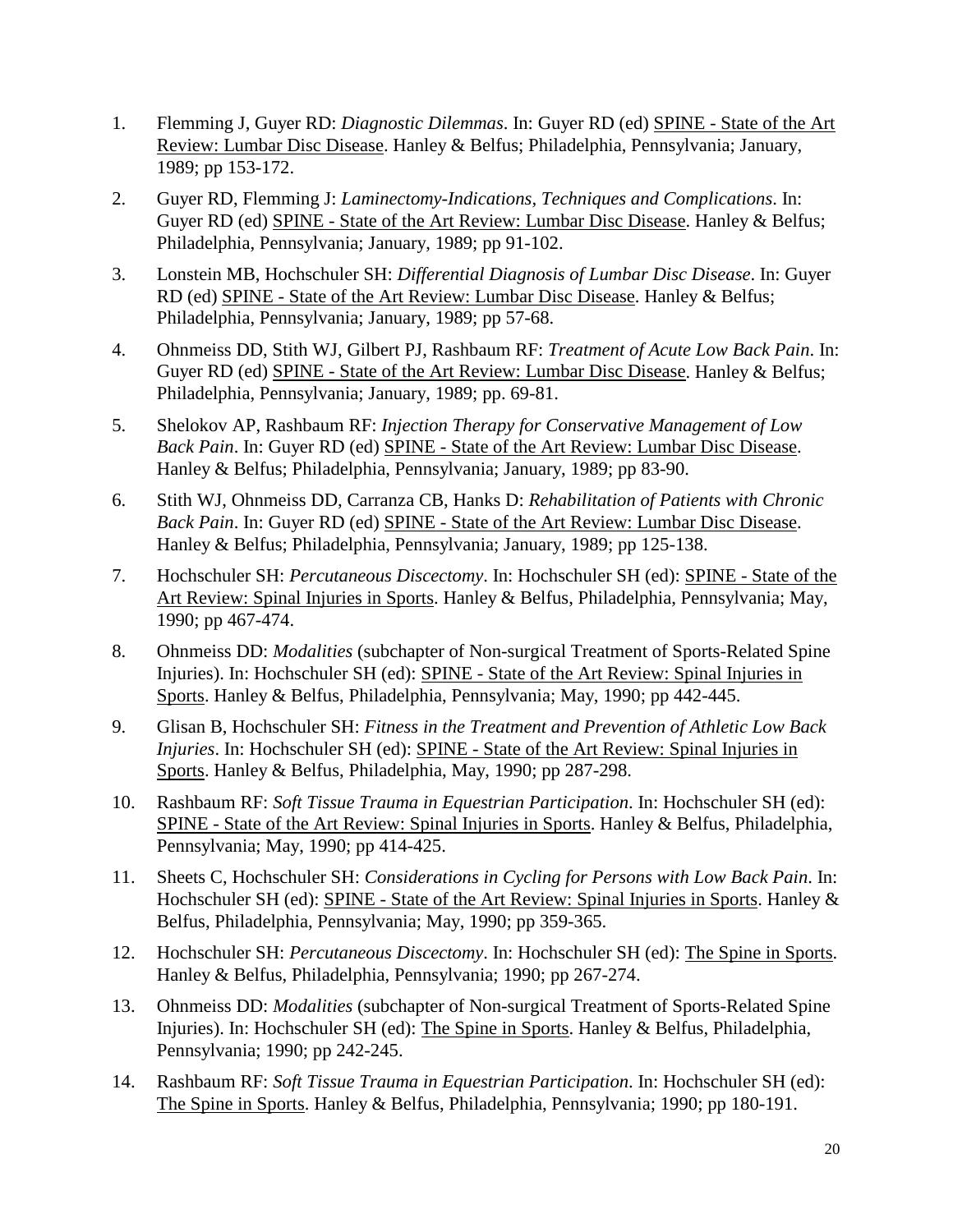- 15. Rodriguez J, Hochschuler SH: *Case Report: 17 Year Old Gymnast.* In: Hochschuler SH (ed): The Spine in Sports. Hanley & Belfus, Philadelphia, Pennsylvania; 1990; pp 330-336.
- 16. Glisan B, Hochschuler SH: *Fitness in the Treatment and Prevention of Athletic Low Back Injuries*. In: Hochschuler SH (ed): The Spine in Sports. Hanley & Belfus, Philadelphia, Pennsylvania; 1990; pp 31-42.
- 17. Sheets C, Hochschuler SH: *Considerations in Cycling for Persons with Low Back Pain.* In: Hochschuler SH (ed): The Spine in Sports. Hanley & Belfus, Philadelphia, Pennsylvania; 1990; pp 125-131.
- 18. Guyer RD: *Lumbar CT/Discography*. In: P Kambin (ed) Percutaneous Approach to the Lumbar Spine. Urban & Schwarzenberg Medical Publishers, Inc., Baltimore, Maryland; 1990.
- 19. Guyer RD: *Lumbar CT/discography*. In: P Kambin (ed) Arthroscopic Microdiscectomy: Minimal Intervention in Spine Surgery. Urban & Schwarzenberg Medical Publishers, Inc., Baltimore, Maryland; 1991; pp 49-56.
- 20. Matwijecky C, Guyer RD: *Cervical Discectomy and Fusion*. In: Regan JJ (ed) SPINE-State of the Art Review: Cervical Spine Disease. Hanley & Belfus, Inc., Philadelphia, Pennsylvania; 1991; pp 259-271.
- 21. Sasso RC, Cotler HB, Thalgott JS: *Transpedicular Fixation with AO Dynamic Compression Plates*. In: An HS, Cotler JM (eds) Spinal Instrumentation. Williams & Wilkins, Baltimore, Maryland; 1991; pp 257-280.
- 22. Vazquez-Seoane P, Gertzbein SD, Yuan H: *The AO Internal Fixator*. In HS An, JM Cotler (eds) Spinal Instrumentation. Williams & Wilkins, Baltimore, Maryland; 1991; pp 297- 302.
- 23. Rashbaum RF: *Multi-Disciplinary Spinal Rehabilitation - Management by Objectives*. In: Hochschuler SH, Guyer RD, Cotler HB (eds) Rehabilitation of the Spine: Science and Practice. Mosby Year Book, Chicago, Illinois; 1993; pp 3-10.
- 24. Hochschuler SH: *General Consideration: Stability, Flexibility, Strength, Cardiac Fitness, and Aerobic Capacity*. In: Hochschuler SH, Guyer RD, Cotler HB (eds) Rehabilitation of the Spine: Science and Practice. Mosby Year Book, Chicago, Illinois; 1993; pp 11-18.
- 25. Ohnmeiss DD: *The Role of Education in the Treatment of Back Pain Patients*. In: Hochschuler SH, Guyer RD, Cotler HB (eds) Rehabilitation of the Spine: Science and Practice. Mosby Year Book, Chicago, Illinois; 1993; pp 19-24.
- 26. Gilbert P: *Lumbar Range of Motion*. In: Hochschuler SH, Guyer RD, Cotler HB (eds) Rehabilitation of the Spine: Science and Practice. Mosby Year Book, Chicago, Illinois; 1993; pp 45-52.
- 27. Guyer RD: *Laboratory Testing*. In: Hochschuler SH, Guyer RD, Cotler HB (eds) Rehabilitation of the Spine: Science and Practice. Mosby Year Book, Chicago, Illinois; 1993; pp 113-118.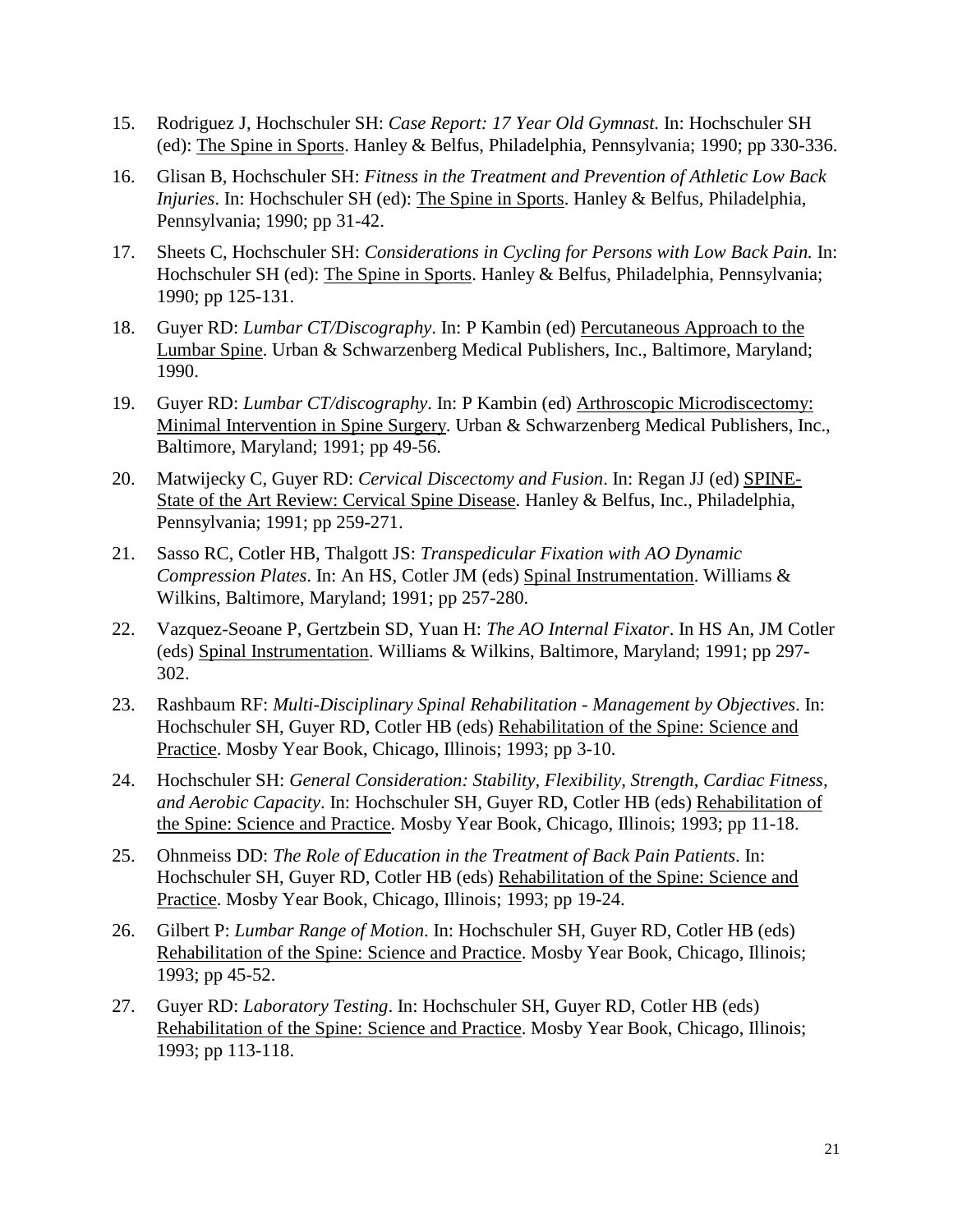- 28. Mayfield ML: *Nutrition and Obesity*. In: Hochschuler SH, Guyer RD, Cotler HB (eds) Rehabilitation of the Spine: Science and Practice. Mosby Year Book, Chicago, Illinois; 1993; pp 677-684.
- 29. Bogdanffy GM: *Exercise Physiology and Fitness*. In: Hochschuler SH, Guyer RD, Cotler HB (eds) Rehabilitation of the Spine: Science and Practice. Mosby Year Book, Chicago, Illinois; 1993; pp 667-676.
- 30. Regan JJ: *Benign Tumors of the Spine*. In: Hochschuler SH, Guyer RD, Cotler HB (eds) Rehabilitation of the Spine: Science and Practice. Mosby Year Book, Chicago, Illinois; 1993; pp 393-400.
- 31. Hochschuler SH, Guyer RD: *Arthroscopic Microdiscectomy*. In: Hochschuler SH, Guyer RD, Cotler HB (eds) Rehabilitation of the Spine: Science and Practice. Mosby Year Book, Chicago, Illinois; 1993; pp 601-608.
- 32. Hochschuler SH: *Development of a Spine Rehabilitation Institute: General Considerations*. In: Hochschuler SH, Guyer RD, Cotler HB (eds) Rehabilitation of the Spine: Science and Practice. Mosby Year Book, Chicago, Illinois; 1993; pp 721-724.
- 33. Regan JJ: *Indications and Contraindications*. In: Regan JJ, McAfee PC, Mack MJ (eds) Atlas of Endoscopic Spine Surgery. Quality Medical Publishing. St. Louis, Missouri; 1995; pp 63-68.
- 34. Regan JJ: *Equipment and Instrumentation for Endoscopic Spine Surgery*. In: Regan JJ, McAfee PC, Mack MJ (eds) Atlas of Endoscopic Spine Surgery. Quality Medical Publishing. St. Louis, Missouri; 1995; pp 69-82.
- 35. McBride AD: *Thoracoscopic Anatomy of the Spine.*. In: Regan JJ, McAfee PC, Mack MJ (eds) Atlas of Endoscopic Spine Surgery. Quality Medical Publishing. St. Louis, Missouri; 1995; pp 91-100.
- 36. Triano JJ, Skogsbergh D, McGregor M: *Validity and basis of manipulation*. In: White A (ed) Spinal Medicine and Surgery: A Multidisciplinary Approach. Mosby Year Book, 1995; pp 437-450.
- 37. Hansen D, Triano JJ: *Applications of quality assurance in chiropractic practice.* In: Lawrence D (ed): Advances in Chiropractic Vol. 2, Mosby Year Book, 1995.
- 38. Regan JJ: *Endoscopic Approach Strategies*. In: Regan JJ, McAfee PC, Mack MJ (eds) Atlas of Endoscopic Spine Surgery. Quality Medical Publishing, St. Louis, Missouri; 1995; pp 117-136.
- 39. McNulty PS, McAfee PC, Regan JJ: *Biopsy of Discs, Vertebrae, and Paraspinal Masses*. In: Regan JJ, McAfee PC, Mack MJ (eds) Atlas of Endoscopic Spine Surgery. Quality Medical Publishing, St. Louis, Missouri; 1995; pp 151-164.
- 40. Regan JJ: *Thoracic Discectomy and Fusion*. In: Regan JJ, McAfee PC, Mack MJ (eds) Atlas of Endoscopic Spine Surgery. Quality Medical Publishing, St. Louis, Missouri; 1995; pp 165-185.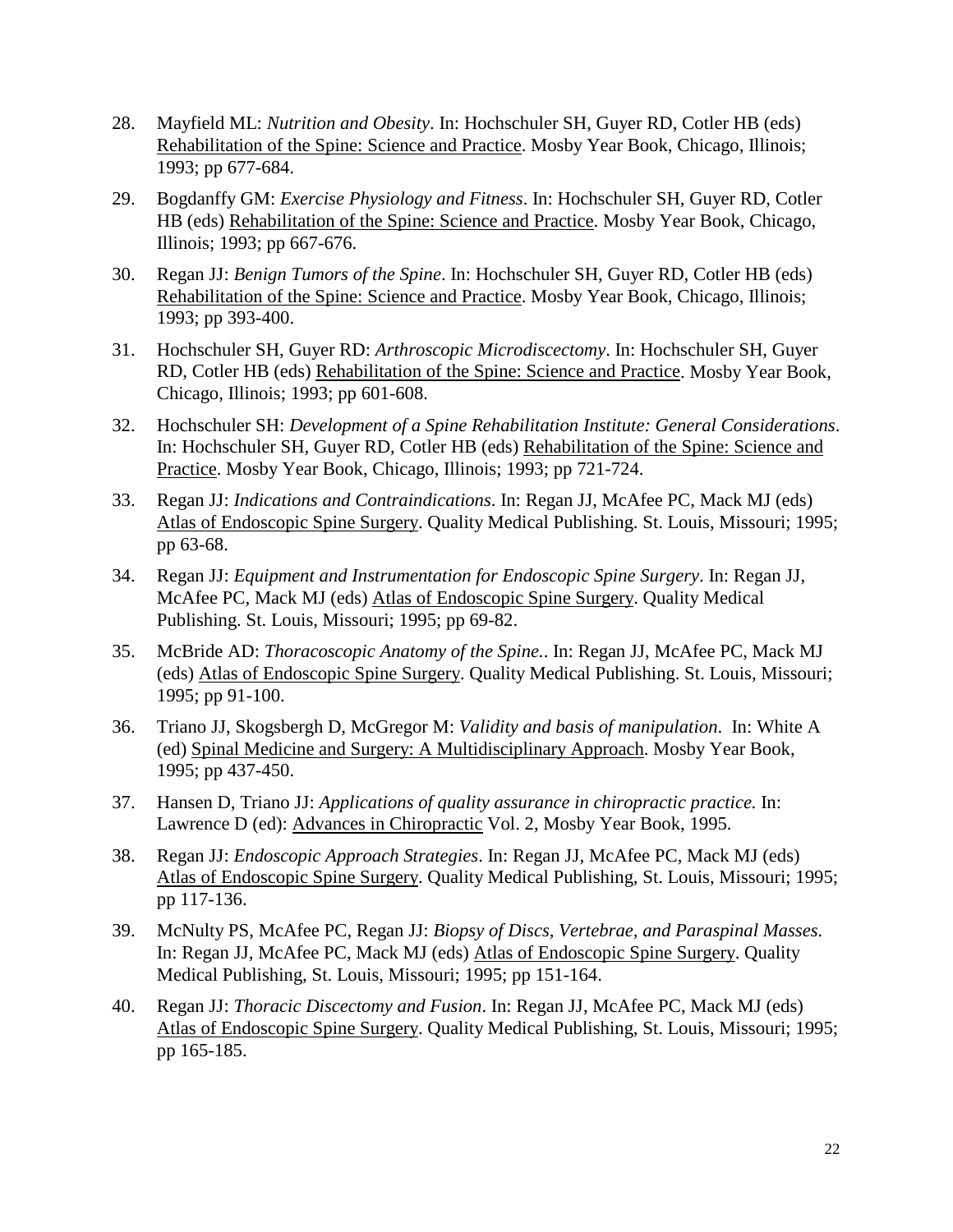- 41. Regan JJ: *Adult Spinal Deformity*. In: Regan JJ, McAfee PC, Mack MJ (eds) Atlas of Endoscopic Spine Surgery. Quality Medical Publishing, St. Louis, Missouri; 1995; pp 199- 214.
- 42. Regan JJ: *Thoracolumbar Discectomy*. In: Regan JJ, McAfee PC, Mack MJ (eds) Atlas of Endoscopic Spine Surgery. Quality Medical Publishing, St. Louis, Missouri; 1995; pp 233- 242.
- 43. Guyer RD, Kambin P: *Arthroscopic Microdiscectomy: Posterolateral Approach*. In: Regan JJ, McAfee PC, Mack MJ (eds) Atlas of Endoscopic Spine Surgery. Quality Medical Publishing, St. Louis, Missouri; 1995; pp 257-274.
- 44. Regan JJ: *Endoscopic Applications of the BAK System (L4-5)*. In: Regan JJ, McAfee PC, Mack MJ (eds) Atlas of Endoscopic Spine Surgery. Quality Medical Publishing, St. Louis, Missouri; 1995; pp 321-332.
- 45. Regan JJ, Mack MJ: *Endoscopic Thoracic Fusion Cage*. In: Regan JJ, McAfee PC, Mack MJ (eds) Atlas of Endoscopic Spine Surgery. Quality Medical Publishing, St. Louis, Missouri; 1995; pp 350-354.
- 46. Regan JJ, McAfee PC: *Thoracoscopy and Laparoscopy of the Spine*. In: Bridwell KH, DeWald RL (eds) The Textbook of Spinal Surgery. JP Lippincott, Philadelphia, Pennsylvania; 1995.
- 47. Regan JJ: *Disc Excision by Thoracoscopy*. In: Thompson RC Jr (ed) Master Techniques in Orthopaedic Surgery. Raven Press, New York, New York; 1995.
- 48. Guyer RD, Ohnmeiss DD: *Invasive Radiology and Pain Location*. In: Margulies J (ed) SPINE: State of the Art Review: Adult L5-S1 Surgery. Hanley & Belfus, Philadelphia, Pennsylvania; 1997; pp 59-67.
- 49. Guyer RD, Delamarter RB, Fulp T, Small SD: *Complications of Cervical Spine Surgery*. In: H Herkowitz et al. (eds) The Spine. WB Saunders Company, Philadelphia, Pennsylvania; 1999; pp 540-557.
- 50. Guyer R, Fulp T: *Minilaparotomy: Perirectus Retroperitoneal Approach for Anterior Lumbar Interbody Fusion*. In: Zdeblick TA (ed) Anterior Approaches in Spine Surgery. Quality Medical Publishing, Inc., St. Louis, Missouri; 1999; pp 203-207.
- 51. Guyer RD, Ohnmeiss DD: *Pain Evaluation, Invasive Radiology, and Patient Selection in Previously Operated Patients*. In: Margulies J (ed) Revision Spine Surgery. Mosby; St. Louis, Missouri; 1999; pp 201-210.
- 52. Triano JJ: *The Mechanics of Spinal Manipulation*. In: Herzog W (ed): Clinical Biomechanics of the Spine. Churchill Livingstone, New York, New York; 2000; pp. 92- 190.
- 53. Triano JJ: *Chiropractic Management of Whiplash Injury*. In: Yoganandan N, Pintar FW (eds): Frontiers in Whiplash Trauma: Clinical and Biomechanical. IOS Press, The Netherlands; 2000; pp. 574-588.
- 54. Triano JJ: *Managing Geriatric Spine Patients*. In: Bougie J, Morganthal P (eds): The Aging Body. McGraw Hill Publishers, New York, New York; 2001; pp. 95-148.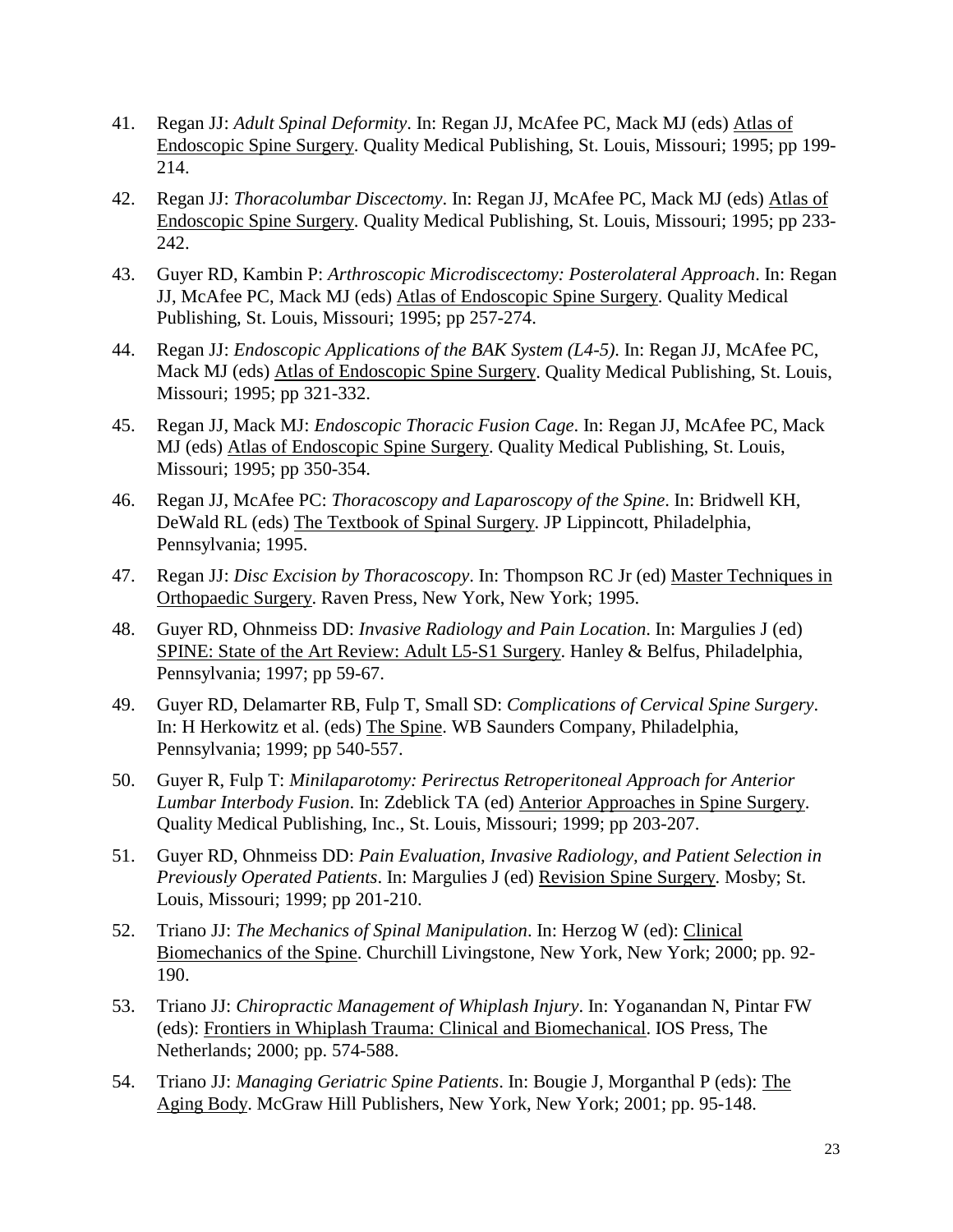- 55. Triano JJ: *Manipulative Therapy in the Management of Pain*. In: Tollison CD, Satterthwaite JR, Tollison JW (eds): Practical Pain Management,  $3<sup>rd</sup>$  Edition, Lippincott Williams & Wilkins; 2002; pp. 109-119.
- 56. Zigler JE, McGregor M, Triano JJ: *Whiplash*. In: Fitzgerald RH, Kaufer H, Malkani AL (eds): Orthopaedics. Mosby, St. Louis, Missouri; 2002.
- 57. Guyer RD, Blumenthal SL: *Preliminary Unites States Experience with the SB Charité III Artificial Discs*. In: Büttner-Janz K, Hochschuler SH, McAfee PC (eds): The Artificial Disc. Springer-Verlag, Berlin, Germany; 2003; pp 139-145.
- 58. Sachs BL, Ohnmeiss DD: *Technique for Performing Lumbar Discography*. In: Büttner-Janz K, Hochschuler SH, McAfee PC (eds): The Artificial Disc. Springer-Verlag, Berlin, Germany; 2003; pp 85-93.
- 59. Keller J: *Rehabilitation Following Total Disc Replacement Surgery*. In: Büttner-Janz K, Hochschuler SH, McAfee PC (eds): The Artificial Disc. Springer-Verlag, Berlin, Germany; 2003; pp 175-182.
- 60. Triano JJ: *Manipulation*. In: Cole A, Herring S (eds) The Low Back Pain Handbook, 2nd Edition. Hanley & Belfus, Inc., Philadelphia, Pennsylvania; 2003; pp. 169-178.
- 61. Johnson MC, Zigler JE: *Whiplash: Diagnosis and Treatment*. In: Fischgrund J (ed): Neck Pain. American Academy of Orthopaedic Surgeons, Rosemont, Illinois; 2004; pp. 27-34.
- 62. Guyer RD, Ohnmeiss DD: *Degenerative Disc Disease: Fusion Cages and Dowels*. In: Herkowitz H, Dvorak J, Bell G, et al (eds): The Lumbar Spine, 3<sup>rd</sup> Edition. Lippincott Williams & Wilkins, Philadelphia, Pennsylvania; 2004; pp. 342-351.
- 63. Blumenthal SL, Ohnmeiss DD: *Degenerative Disc Disease: Complications of Surgery.* In: Herkowitz H, Dvorak J, Bell G, et al (eds): The Lumbar Spine, 3<sup>rd</sup> Edition. Lippincott Williams & Wilkins, Philadelphia, Pennsylvania; 2004; pp. 360-372.
- 64. Ohnmeiss DD, Rashbaum RF: *Management of the Failed Back Patient: Spinal Cord Stimulation.* In: Herkowitz H, Dvorak J, Bell G, et al (eds): The Lumbar Spine, 3<sup>rd</sup> Edition. Lippincott Williams & Wilkins, Philadelphia, Pennsylvania; 2004; pp. 905-911.
- 65. Henry S, Guyer RD: *Revision Decompressive / Disc Surgery*. In: Frymoyer J et al (ed): The Adult and Pediatric Spine. Lippincott Williams & Wilkins, Philadelphia, Pennsylvania; 2004; pp 1153-1163.
- 66. Guyer RD, Corbin TP: *Minimally Invasive Posterior Fusion and Internal Fixation with ATAVI System*. In: Kambin P (eds): Arthroscopic and Endoscopic Spinal Surgery; Text and Atlas. Humana Press, Totowa, New Jersey; 2005; pp 227-238.
- 67. Ohnmeiss DD, Blumenthal SL: *Evolution in the Treatment of Lumbar Disc-Related Pain*. In: Guyer RD, Zigler JE (eds): Spinal Arthroplasty: A New Era in Spine Care. Quality Medical Publishers, St. Louis, Missouri; 2005; pp 3-24.
- 68. Sachs BL, Clawson JJ: *Indications and Contra-indications for Total Disc Replacement.* In: Guyer RD, Zigler JE (eds) Spinal Arthroplasty: A New Era in Spine Care. Quality Medical Publishers, St. Louis, Missouri; 2005; pp 39-46.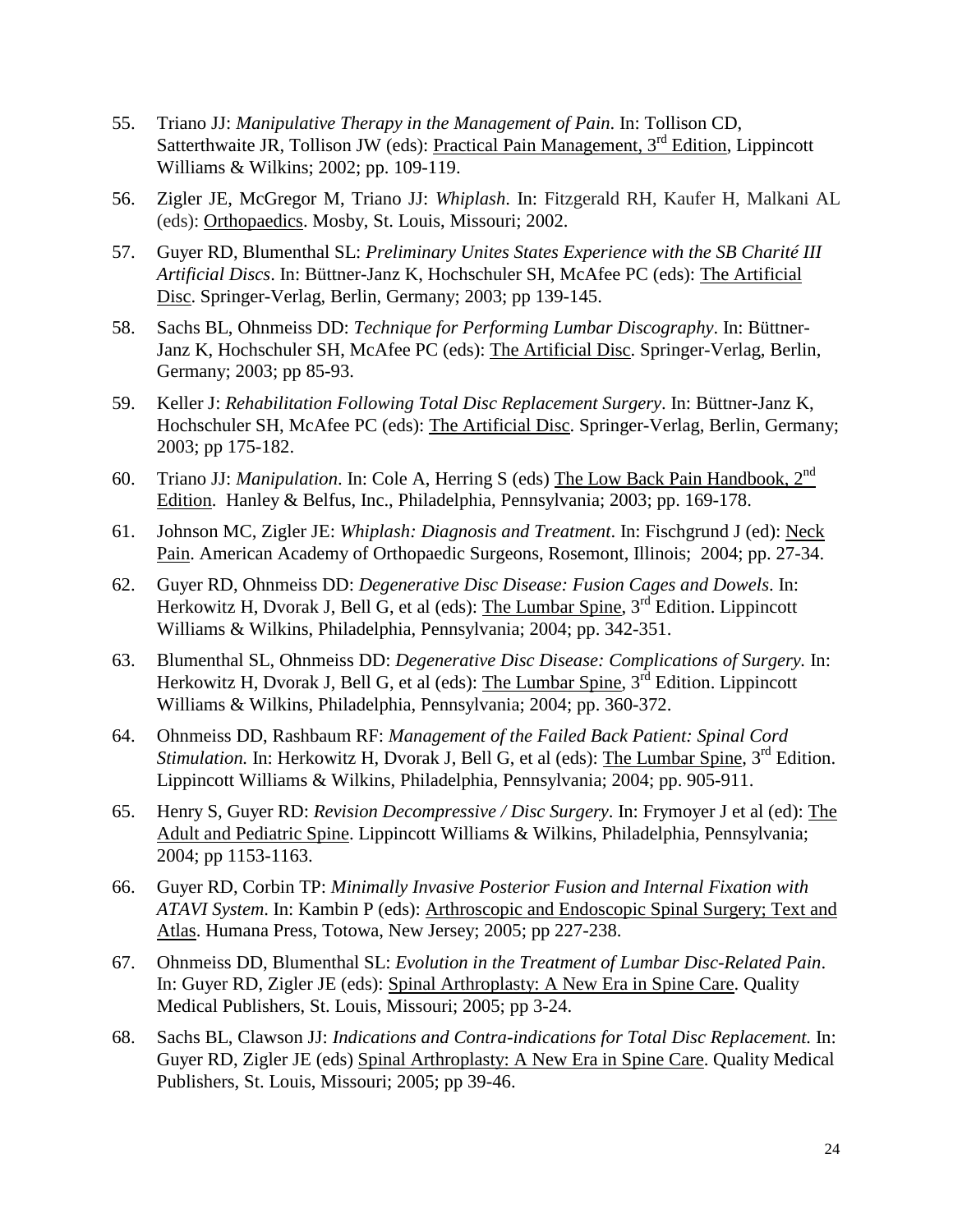- 69. Spitler J, Sachs BL, Ohnmeiss DD: *Design Considerations for an Artificial Disc*. In: Guyer RD, Zigler JE (eds): Spinal Arthroplasty: A New Era in Spine Care. Quality Medical Publishers, St. Louis, Missouri; 2005; pp 67-78.
- 70. Zigler JE: *ProDisc: Long and Intermediate-Term Clinical Results*. In: Guyer RD, Zigler JE (eds) Spinal Arthroplasty: A New Era in Spine Care. Quality Medical Publishers, St. Louis, Missouri; 2005; pp 93-100.
- 71. Guyer RD, Burd TA, Hochschuler SH, McAfee PC: *Total Disc Replacement*. In: Guyer RD, Zigler JE (eds): Spinal Arthroplasty: A New Era in Spine Care. Quality Medical Publishers, St. Louis, Missouri; 2005; pp 181-224.
- 72. Guyer RD: *InFix Interbody Fusion Device.* In: Haid RW Jr, Fessler R, McLaughlin MR (eds) Interbody Fusion Techniques: Cages, Dowels, and Grafts. Quality Medical Publishing, Inc. St. Louis, Missouri; 2005; pp 133-147.
- 73. Hochschuler SH, Ohnmeiss DD: *Artificial Disc: Clinical Results of Motion Segment Replacement*. In: Corbin TP, Connolly PJ, Yuan H, Bao Q-B, Boden SD (eds): Emerging Spine Surgery Technologies: Evidence and Framework for Evaluating New Technology. Quality Medical Publishing, St. Louis, Missouri; 2005; pp 519-526.
- 74. McAfee PC, Guyer RD: *CHARITE Artificial Disc Replacement.* In: Corbin TP, Connolly PJ, Yuan H, Bao Q-B, Boden SD (eds): Emerging Spine Surgery Technologies: Evidence and Framework for Evaluating New Technology. Quality Medical Publishing, St. Louis, Missouri; 2005; pp 527-562.
- 75. Zigler JE: *Medical Rehabilitation after Spinal Cord Injury.* In: Clark CR, Benzel EC, Currier BL, Dormans JP, Dvorak JP, Eismont F, Garfin SR, Herkoqitz HN, Ullrich CG, Vaccaro AR (eds): The Cervical Spine,  $4<sup>th</sup>$  Edition. Lippincott Williams & Wilkins, Philadelphia, Pennsylvania; 2005; pp. 741-745.
- 76. Ohnmeiss DD: *Imaging*. In: Whitaker C, Hochschuler SH (eds): Pocket Spine. Quality Medical Publishing, St. Louis, Missouri; 2006; pp 13-28.
- 77. Dickerman RD, Zigler JE: *Discogenic Low Back Pain*. In: Spivak JM, Connelly PJ (eds): Orthopaedic Knowledge Update: Spine 3. American Academy of Orthopaedic Surgeons; Rosemont, Illinois; 2006; pp 319-29.
- 78. Guyer RD, Johnson MC: *Revision Strategies: Failed Instrumentation.* In: Herkowitz H, Garfin S, Eismont FJ, Bell GR, Balderston RA (eds): Rothman-Simeone: The Spine 5<sup>th</sup> Edition. Saunders Elsevier, Philadelphia, Pennsylvania; 2006; pp 1540-1547.
- 79. Blumenthal SL, Moore S, Mataragas NR: *Lumbar Spine - Anterior Anatomy and Surgical Approach*. In: Herkowitz H, Garfin S, Eismont FJ, Bell GR, Balderston RA (eds): Rothman-Simeone: The Spine 5<sup>th</sup> Edition. Saunders Elsevier, Philadelphia, Pennsylvania; 2006; pp. 328-333.
- 80. Zigler JE, Bennett MT: *ProDisc Lumbar Artificial Disk.* In: Kim DH, [Cammisa](http://www.amazon.co.uk/s/ref=rdr_ext_aut?_encoding=UTF8&index=books&field-author=Frank%20P.%2C%20Jr.%20Cammisa) FP Jr., Fessler RG (eds): Dynamic Reconstruction of the Spine. Thieme Medical Publishers, New York, New York; 2006; pp. 179-185.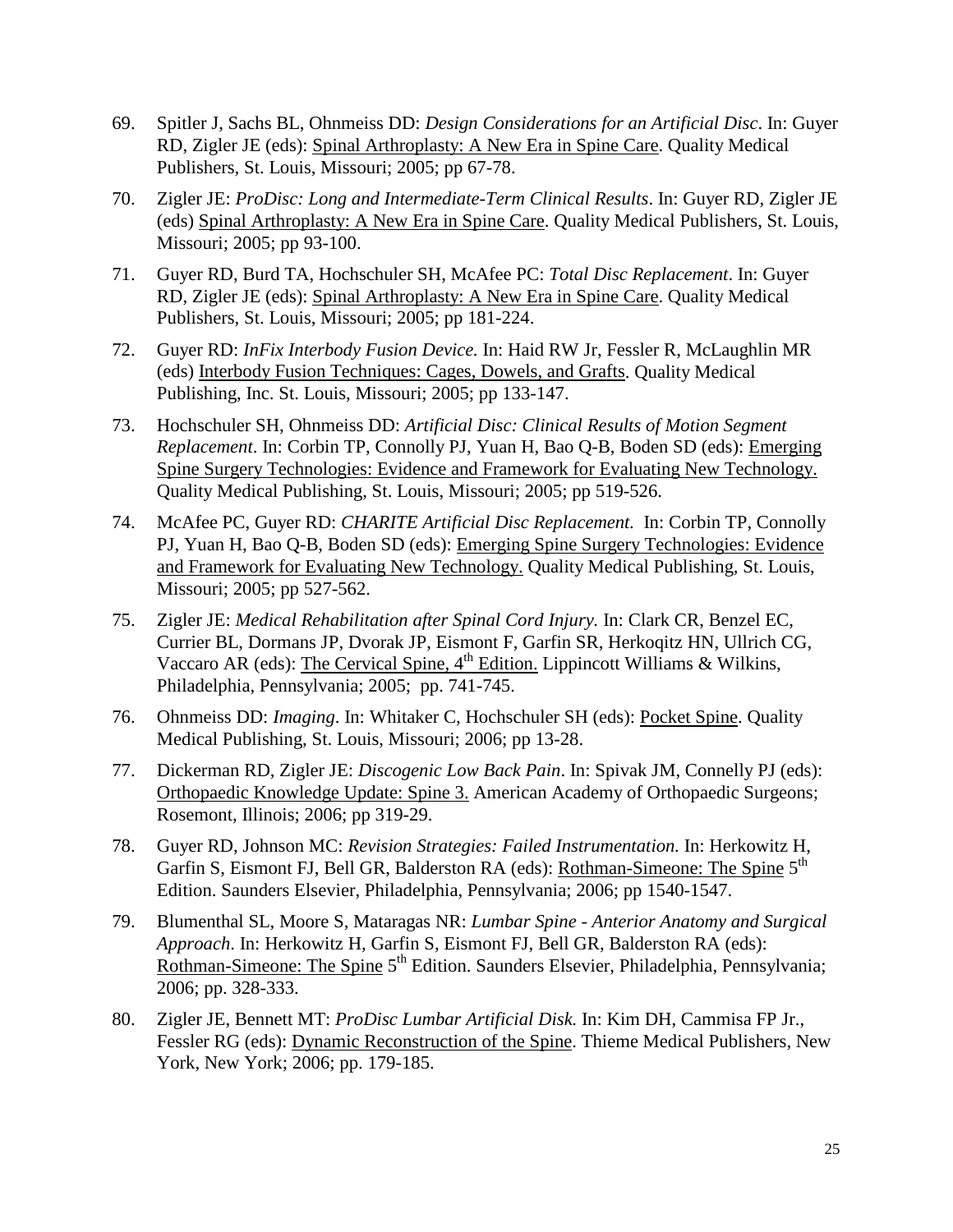- 81. Guyer RD: *Impliant TOPS: Total Posterior Element Replacement*. In: Szpalski M, Gunzburg R, Le Huec J-C, Brayda-Bruno M (eds): Nonfusion Technologies in Spine Surgery. Lippincott Williams and Wilkins, Philadelphia, Pennsylvania; 2007; pp 221-224.
- 82. Guyer RD, Craig L: *U.S. Update of CHARITÉ One Year after FDA Approval*. In: Szpalski M, Gunzburg R, Le Huec J-C, Brayda-Bruno M (eds): Nonfusion Technologies in Spine Surgery. Lippincott Williams and Wilkins, Philadelphia, Pennsylvania; 2007; pp 151-157.
- 83. Block AR, Guyer RD: *Chronic Pain Management as an Alternative to Spine Surgery*. In: Schatman M, Campbell A, Loeser JD (eds): Chronic Pain Management: Guidelines for Multidisciplinary Program Development*.* CRC Press, Boca Raton, Florida; 2007; pp. 65- 74.
- 84. Guyer RD, Ohnmeiss DD: *Disc Replacement*. In: Slipman CW, Simeone F, Derby R, Mayer TG (eds): Interventional Spine: An Algorithmic Approach. Saunders Elsevier, Philadelphia, Pennsylvania; 2008; pp 1389-1396.
- 85. Singh K, Yakel DM, Wojewnik B, Ohnmeiss DD, Vaccaro A, Blumenthal SL: *Lumbar Spine Arthroplasty: Charité Total Disk Replacement.* In: Vaccaro A, Baron EM (eds): Operative Techniques: Spine Surgery. Saunders Elsevier, Philadelphia, Pennsylvania; 2008; pp 409-428.
- 86. Guyer RD, Ohnmeiss DD: *Socioeconomic Impact of Motion Preservation Technology*. In: Yue JJ, Bertagnoli R, McAfee PC, An HS (eds): Motion Preservation Surgery of the Spine: Advanced Techniques and Controversies. Saunders Elsevier, Philadelphia, Pennsylvania; 2008; pp 132-137.
- 87. Blumenthal SL, Ohnmeiss DD: *Charite Artificial Disc*. In: Yue JJ, Bertagnoli R, McAfee PC, An HS (eds): Motion Preservation Surgery of the Spine: Advanced Techniques and Controversies. Saunders Elsevier, Philadelphia, Pennsylvania; 2008; pp 309-317.
- 88. Blumenthal SL, Geisler F, Roush T, Ohnmeiss DD: *Simultaneous Lumbar Fusion and Total Disc Replacement*. In: Yue JJ, Bertagnoli R, McAfee PC, An HS (eds): Motion Preservation Surgery of the Spine: Advanced Techniques and Controversies. Saunders Elsevier, Philadelphia, Pennsylvania; 2008; pp 617-619.
- 89. Hochschuler SH, Ohnmeiss DD: *The Future of Motion Preservation*. In: Yue JJ, Bertagnoli R, McAfee PC, An HS (eds): Motion Preservation Surgery of the Spine: Advanced Techniques and Controversies. Saunders Elsevier, Philadelphia, Pennsylvania; 2008; pp 760-769.
- 90. Rashbaum RF, Ohnmeiss DD: *Facet Joint Anatomy and Approach for Denervation*. In: Ozgur B, Benzel E, Garfin SR (eds): Minimally Invasive Spine Surgery. Springer, New York, New York; 2009; pp. 93-98.
- 91. Guyer RD, Roybal R: *Disc Arthroplasty: The Charite´ Study-What Does It Really Mean?* In: Resnick DK, Wang J, Haid RW (eds): Surgical Management of Low Back Pain 2<sup>nd</sup> Edition. Theime, New York, New York; 2009; pp. 194-200.
- 92. Blumenthal SL: *Lumbar Spinal Arthroplasty.* In: Vaccaro A, Albert T (eds): Spine Surgery: Tricks of the Trade 2<sup>nd</sup> Edition. Thieme, New York, New York; 2009; pp. 297-300.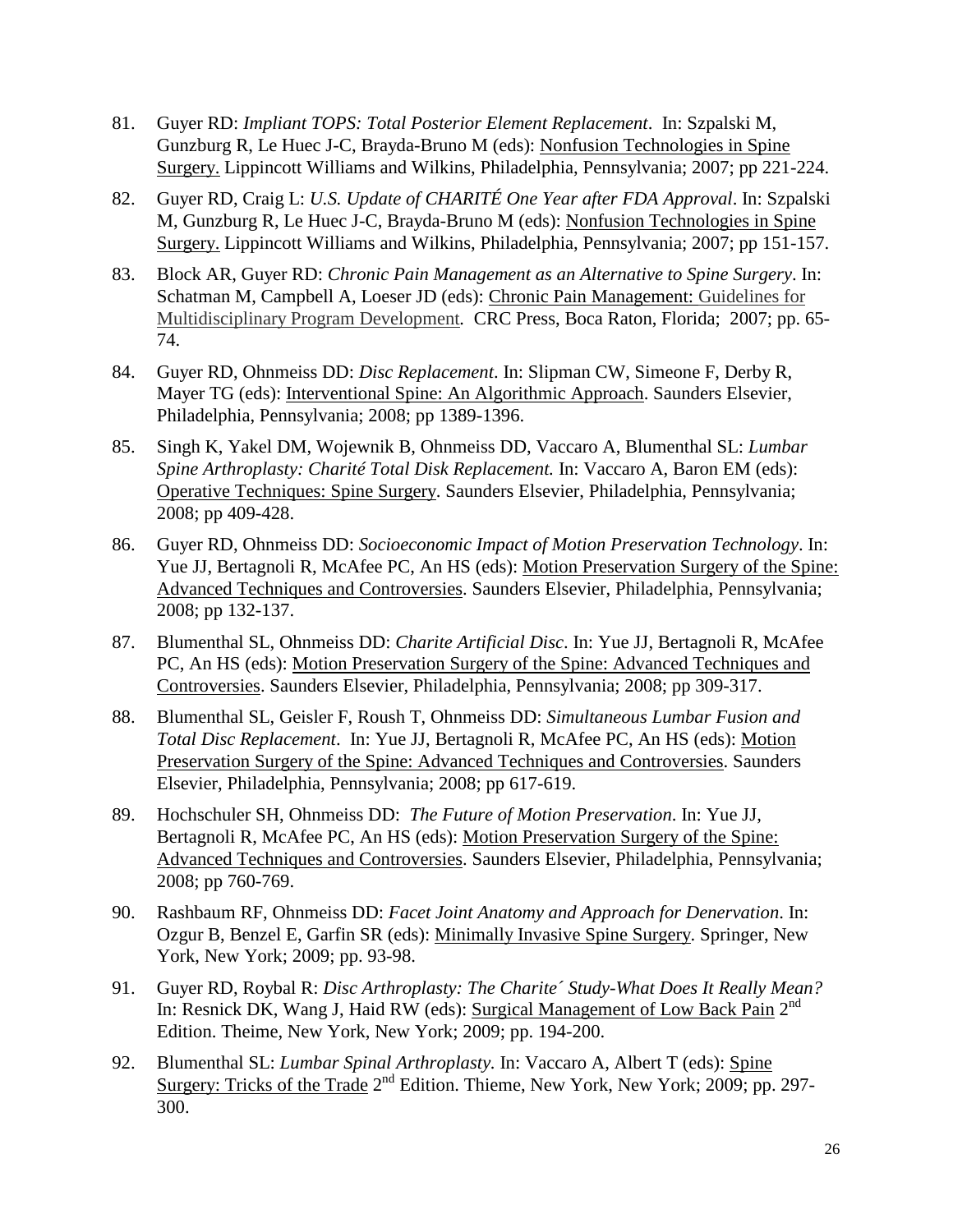- 93. Rashbaum RF, Block AR, Ohnmeiss DD: *Spine Clinics*. In: Fishman SM, Ballantyne JC, Rathmell JP (eds): Bonica's Management of Pain  $4<sup>th</sup>$  Edition. Lippincott Williams & Wilkins, Philadelphia, Pennsylvania; 2009; pp. 1532-1536.
- 94. Dickerman RD, O'Malley M, Zigler JE: *Socioeconomics of Spinal Injuries.* In: Jallo J, Vaccaro AR (eds): Neurotrauma and Critical Care of the Spine. Thieme Medical Publishers, Inc. New York, NewYork; 2009; pp 210-219.
- 95. Pereira M, Hochschuler SH, Ohnmeiss DD: *Inter-spinous Devices*. In: Phillips FM, Lauryssen C (eds): The Lumbar Intervertebral Disc. Thieme Medical, New York, New York; 2010; pp. 191-197.
- 96. Ohnmeiss DD: *Cognitive Therapy for Symptomatic Disc Degeneration*. In: Phillips FM, Lauryssen C (eds): The Lumbar Intervertebral Disc. Thieme Medical, New York, New York; 2010; pp. 161-166.
- 97. Guyer RD, Roush TF: *Fusion: Combined Anterior-Posterior Approach*. In: Phillips FM, Lauryssen C (eds): The Lumbar Intervertebral Disc. Thieme Medical; New York, New York; 2010; pp. 241-247.
- 98. Guyer RD, Ohnmeiss DD: *How Disc Replacement Fits in the Treatment Algorithm for Degenerative Disc Disease: Refining Indications for Disc Replacement.* In: Szpalski M, Gunzburg R, Rydevik, BL, Le Huec J-C, Mayer HM (eds): Surgery for LowBackPain. Springer, Heidelberg, Germany; 2010; pp 177-182.
- 99. Guyer RD, Ohnmeiss DD: *Prospective Randomized Comparison of Two Lumbar Total Disc Replacements.* In: Szpalski M, Gunzburg R, Rydevik, BL, Le Huec J-C, Mayer HM (eds): Surgery for LowBackPain. Springer, Heidelberg, Germany; 2010; pp 193-198.
- 100. Guyer RD, Ohnmeiss DD, Strauss KR: *Overview of Pedicle Screw Based Posterior Dynamic Stabilization Systems.* In: Szpalski M, Gunzburg R, Rydevik, BL, Le Huec J-C, Mayer HM (eds): Surgery for LowBackPain. Springer, Heidelberg, Germany; 2010; pp 221-226.
- 101. Arakal RG, Mani M, Ramachandran R: *Applied Anatomy of the Normal and Aging Spine*. In: Yue JJ, Guyer RD, Johnson JP, Khoo LT, Hochschuler SH (eds): The Comprehensive Treatment of the Aging Spine: Minimally Invasive and Advanced Techniques. Elsevier, Philadelphia, Pennsylvania; 2010; pp. 9-15.
- 102. Araghi A, Ohnmeiss DD: *Natural History of the Degenerative Cascade*. In: Yue JJ, Guyer RD, Johnson JP, Khoo LT, Hochschuler SH (eds): The Comprehensive Treatment of the Aging Spine: Minimally Invasive and Advanced Techniques. Elsevier, Philadelphia, Pennsylvania; 2010; pp. 20-24.
- 103. Marchetti J: *Role of Spinal Injections in Treating the Aging Spine.* In: Yue JJ, Guyer RD, Johnson JP, Khoo LT, Hochschuler SH (eds): The Comprehensive Treatment of the Aging Spine: Minimally Invasive and Advanced Techniques. Elsevier, Philadelphia, Pennsylvania; 2010; pp. 105-109.
- 104. Shellock J, Guyer RD: *Lumbar Disc Arthroplasty: Indications and Contraindications*. In: Yue JJ, Guyer RD, Johnson JP, Khoo LT, Hochschuler SH (eds): The Comprehensive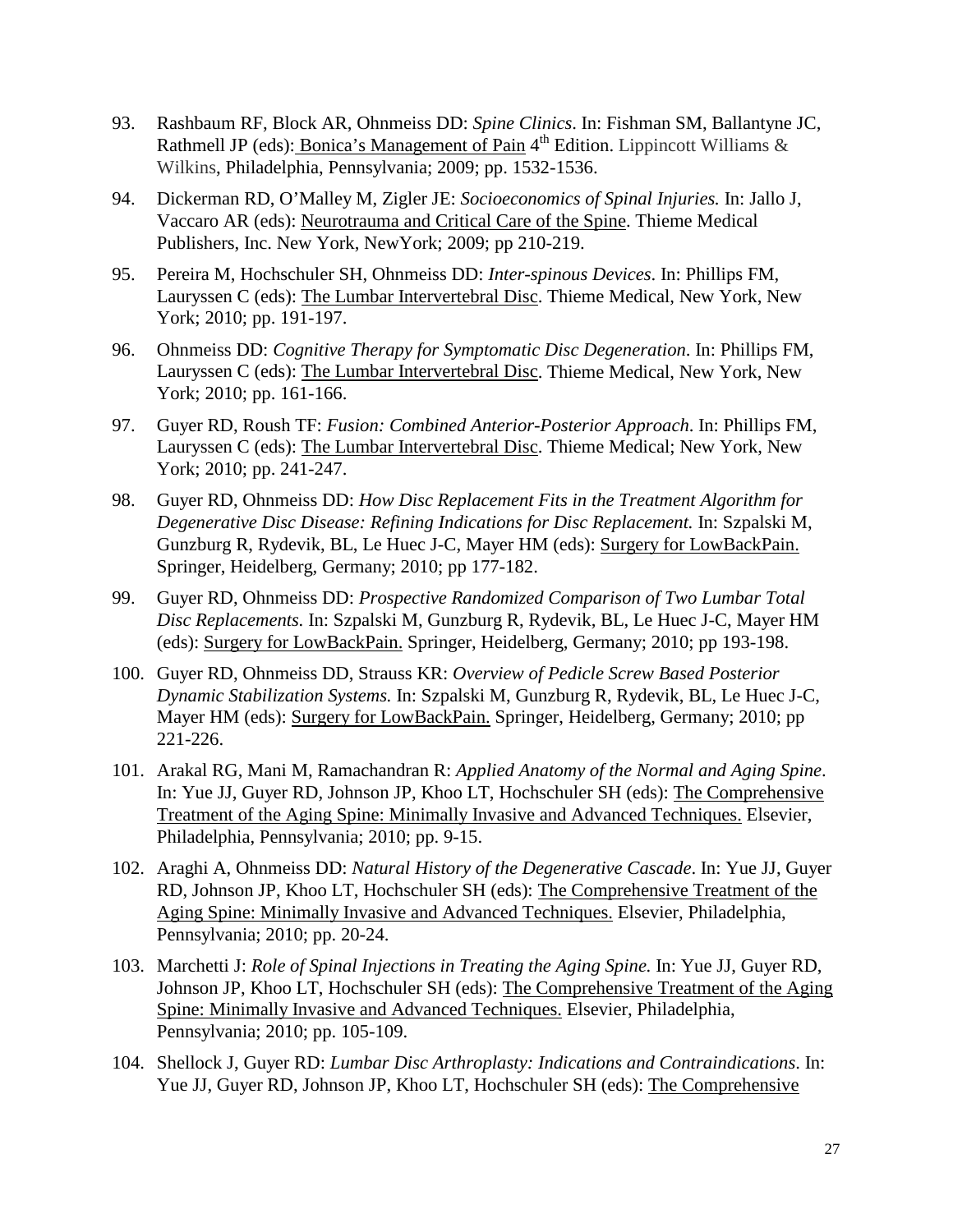Treatment of the Aging Spine: Minimally Invasive and Advanced Techniques. Elsevier, Philadelphia, Pennsylvania; 2010; pp. 366-373.

- 105. Hochschuler SH, Ohnmeiss DD: *Economics of Spine Care*. In: Yue JJ, Guyer RD, Johnson JP, Khoo LT, Hochschuler SH (eds): The Comprehensive Treatment of the Aging Spine: Minimally Invasive and Advanced Techniques. Elsevier, Philadelphia, Pennsylvania; 2010; pp. 443-446.
- 106. Araghi A: *Guided Lumbar Interbody Fusion*. In: Yue JJ, Guyer RD, Johnson JP, Khoo LT, Hochschuler SH (eds): The Comprehensive Treatment of the Aging Spine: Minimally Invasive and Advanced Techniques. Elsevier, Philadelphia, Pennsylvania; 2010; pp. 452- 456.
- 107. Guyer RD, Glenn J: *Anterior Approach to the Lumbar Spine.* In: Herkowitz HN, Garfin SR, Eismont FJ, Bell GR, Balderston RA (eds): Rothman-Simeone: The Spine 6<sup>th</sup> edition. Elsevier; Philadelphia, Pennsylvania; 2011; pp. 919-929.
- 108. Baron EM, Vaccaro AR, Zigler JE: *Epidemiology of Spinal Cord Injury*. In: Zigler JE, Eismont FJ, Garfin SR, Vaccarro AR (eds): Spine Trauma, 2nd Edition. American Academy of Orthopaedic Surgeons, Rosemont, Illinois; 2011; pp. 1-10.
- 109. Rothman SLG, Zigler JE: *An Imaging Atlas of Spinal Injury*. In: Zigler JE, Eismont FJ, Garfin SR, Vaccarro AR (eds): Spine Trauma,  $2<sup>nd</sup>$  Edition. American Academy of Orthopaedic Surgeons, Rosemont, Illinois; 2011; pp. 209-236.
- 110. Dickerman RD, Guyer RD: *Intraoperative Evaluation: Somatosensory-Evoked Potentials and Electromyography*. In: Zigler JE, Eismont FJ, Garfin SR, Vaccarro AR (eds): Spine Trauma, 2<sup>nd</sup> Edition. American Academy of Orthopaedic Surgeons, Rosemont, Illinois; 2011; pp. 261-270.
- 111. Rimoldi R, Zigler JE: *Immediate Postoperative Care*. In: Zigler JE, Eismont FJ, Garfin SR, Vaccarro AR (eds): Spine Trauma, 2nd Edition. American Academy of Orthopaedic Surgeons, Rosemont, Illinois; 2011; pp. 645-650.
- 112. Zigler JE, Resnik C, Carroll L, Ramirez AN, Atkins M, Thompson L: *Rehabilitation*. In: Zigler JE, Eismont FJ, Garfin SR, Vaccarro AR (eds): Spine Trauma, 2<sup>nd</sup> Edition. American Academy of Orthopaedic Surgeons, Rosemont, Illinois; 2011; pp. 651-700.
- 113. Ohnmeiss DD: *Numerical Rating Scales*. In: Rihn JA, Vaccaro AR, Albert TJ (eds): Defining the Value of Spine Care. Jaypee Brothers Medical Publishers, New Delhi, India; 2012; pp. 73-80.
- 114. Guyer RD, Ohnmeiss DD: *How to Calculate the Cost of Spine Care*. In: Rihn JA, Vaccaro AR, Albert TJ (eds): Defining the Value of Spine Care. Jaypee Brothers Medical Publishers, New Delhi, India; 2012; pp. 109-118.
- 115. Duffy MF, Zigler JE: *Degenerative Disc Disease: Fusion versus Artificial Disc*. In: Jandial R, Garfin SR (eds): Best Evidence for Spine Surgery: 20 Cardinal Cases. Elsevier Saunders, Philadelphia, Pennsylvania; 2012; pp. 70-92.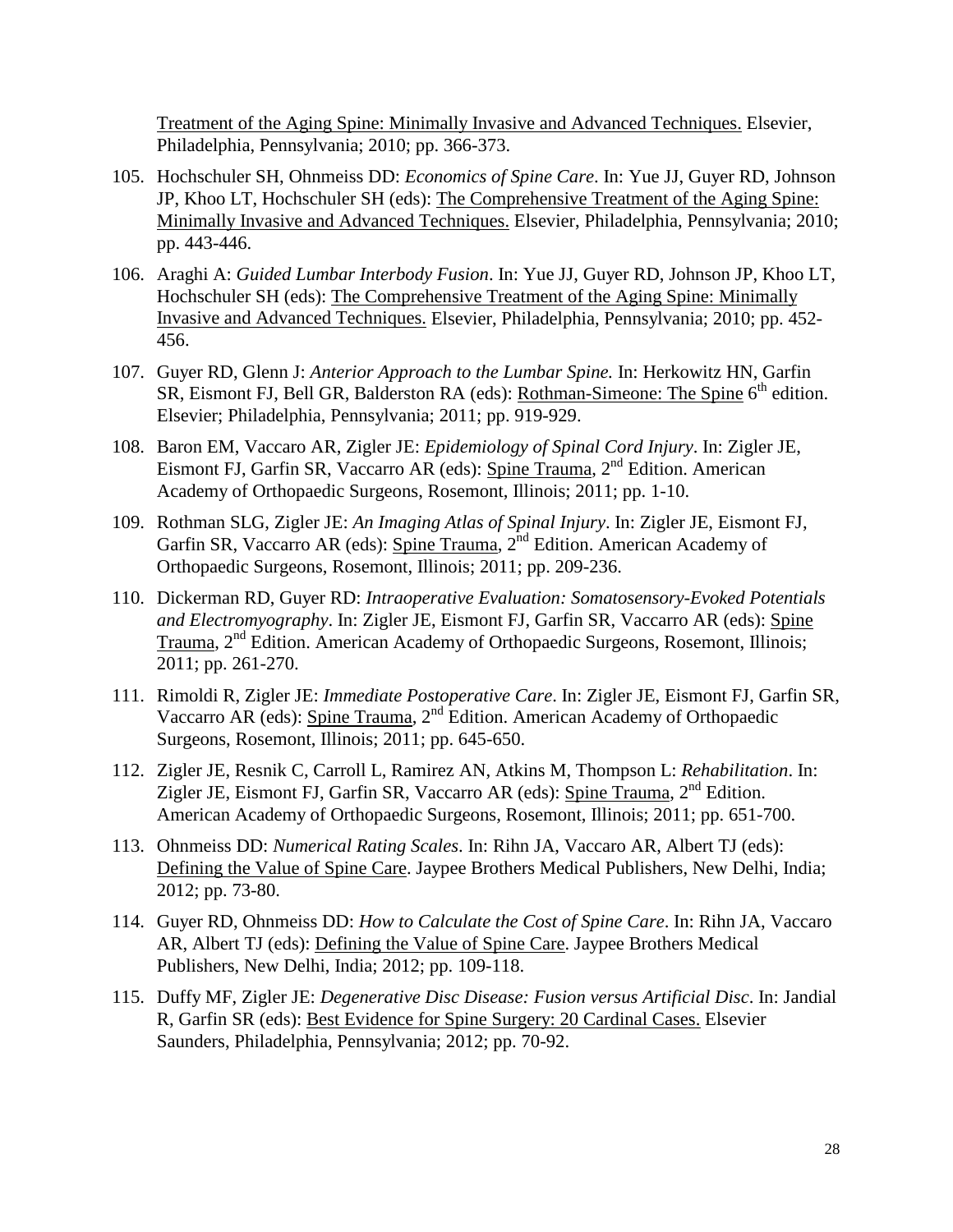- 116. Lieberman IH, Thongtrangan I: *Vertebraplasty/Kyphoplasty*. In: Vaccaro AR, Baron EM (eds): Operative Techniques: Spine Surgery, 2nd Edition. Elsevier, Philadelphia, Pennsylvania; 2012; pp. 336-345.
- 117. Duffy MF, Zigler JE: *Lumbar Total Disc Arthroplasty*. In: Vaccaro AR, Baron EM (eds): Operative Techniques: Spine Surgery,  $2<sup>nd</sup>$  Edition. Elsevier, Philadelphia, Pennsylvania; 2012; pp. 327-335.
- 118. Block AR: Spine Surgery. In: Block AR, Sarwar DB (eds): Presurgical Psychological Screening: Understanding Patients, Improving Outcomes. American Psychological Association.Washington, D.C., 2012; pp. 43-60.
- 119. Guyer RD, Ohnmeiss DD: *Mini-ALIF: Anterior Lumbar Interbody Fusion.* In Singh K, (eds): Minimally Invasive Spine Surgery: An Algorithmic Approach. Jaypee Brothers Medical Publishers. New Delhi, India; 2013, pp. 44-49.
- 120. Thongtrangan I, Guyer RD: *Lumbar Artificial Disc*. In: Vaccaro AR, Eck JC (eds): Surgical Atlas of Spinal Operations. Jaypee Brothers Medical Publishers, New Delhi, India;2013, pp. 374-384.
- 121. Zigler JE, Duffy MF: *Lumbar Disc Replacement.* In: Vaccaro AR, Su BW, Wang Y, et al. (eds): The Spine. Jaypee Brothers Medical Publishers, New Delhi, India; in press.
- 122. Blumenthal SL, Ohnmeiss DD: *Dural and Neural Injury*. In: Phillips FM, Lieberman IH, Polly DW Jr. (eds): Minimally Invasive Spine Surgery: Surgical Techniques and Disease Management. Springer, New York, New York; to be published in 2014.
- 123. Lieberman IH: *Robotics*. In: Phillips FM, Lieberman IH, Polly DW Jr. (eds): Minimally Invasive Spine Surgery: Surgical Techniques and Disease Management. Springer, New York, New York; to be published in 2014.
- 124. Morrison T, Guyer RD, Ohnmeiss DD: *Complications of Cervical Disc Replacement*. In: Kim D, Cammisa FP, Fessler RG, Sengupta DK, Yoon KJ (eds): Dynamic Reconstruction of the Spine 2nd Edition. Thieme Medical Publishers, New York, New York, to be published in 2014.
- 125. Zigler JE: *ProDisc-L Artificial Disc*. In: Kim D, Cammisa FP, Fessler RG, Sengupta DK, Yoon KJ (eds): Dynamic Reconstruction of the Spine 2<sup>nd</sup> Edition. Thieme Medical Publishers, New York, New York, to be published in 2014.
- 126. Ilalov K, Guyer RD, Zigler JE, Ohnmeiss DD: *Clinical Results of Total Lumbar Disc Replacement, Including Update of IDE Trials*. In: Kim D, Cammisa FP, Fessler RG, Sengupta DK, Yoon KJ (eds): Dynamic Reconstruction of the Spine  $2<sup>nd</sup>$  Edition. Thieme Medical Publishers, New York, New York, to be published in 2014.
- 127. Ohnmeiss DD: *Imaging*. In: Whitaker C, Hochschuler SH (eds): Pocket Spine. 2<sup>nd</sup> edition. Quality Medical Publishing, St. Louis, Missouri; to be published in 2014.
- 128. Block AR, Shellock J: *Back Pain*. In: Gatchel RJ, Schultz IZ (eds.): Handbook of Musculoskeletal Pain and Disability Disorders in the Workplace*.* Springer*,* New York, New York, in press.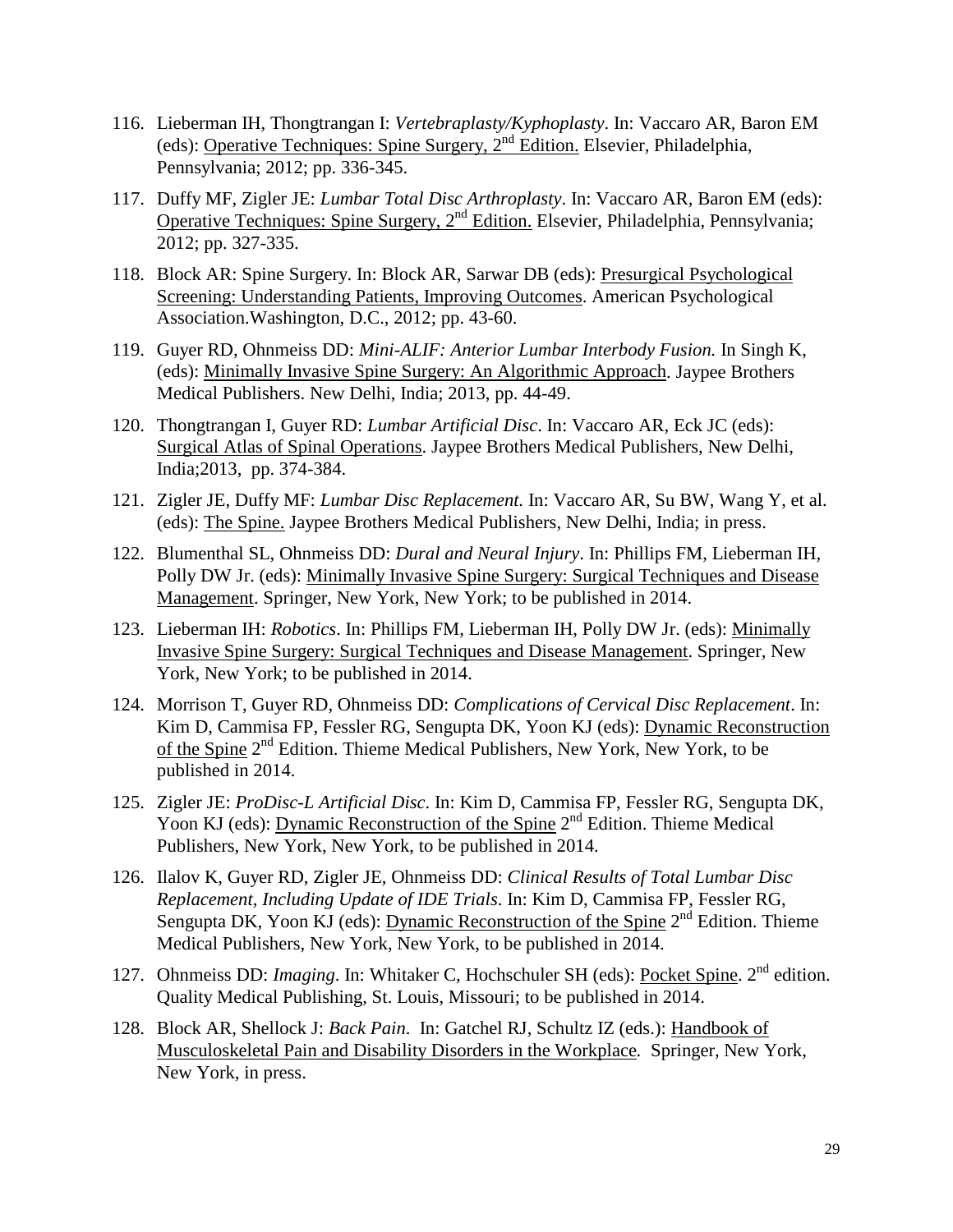- 129. Hu X, Bonsignore C, Lieberman IH: *Role of Navigation and Robotics in Spine Surgery*. In: Wang JC, Mroz T (eds): Spine Surgery: Current Concepts and Evidence. McGraw-Hill; in press.
- 130. Blumenthal SL, Biehn J: *Lumbar Spinal Arthroplasty*. In: Vaccaro AR, Albert TJ (eds): Spine Surgery: Tricks of the Trade, 3rd edition. Thieme Medical Publishers, Inc., New York, New York, in press.

### **Presentations**

- 1. Sachs BL, Spivey MA, Guyer RD, Johnson RG, Rashbaum RF, Hochschuler SH, Vanharanta H, Aprill C, Terry A, Selby D, Mooney V: Dallas Discogram Description: A New Classification of CT/Discography. International Society for the Study of Lumbar Spine. June, 1986; Dallas, Texas.
- 2. Sachs BL, Spivey MA, Guyer RD, Johnson RG, Rashbaum RF, Hochschuler SH, Vanharanta H, Aprill C, Terry A, Selby D, Mooney V: A Clinical Grading System of CT/Discography for Diagnostic Value in Low Back Problems. International Society for the Study of Lumbar Spine. June, 1986; Dallas, Texas.
- 3. Vanharanta H, Sachs BL, Spivey MA, Hochschuler SH, Guyer RD, Rashbaum RF, Johnson R: Disc Degeneration and Leaking of Annulus in Reproduction of Back Pain During Discography, a CT/Discographic Study. International Society for the Study of Lumbar Spine. June, 1986; Dallas, Texas.
- 4. Vanharanta H, Videman T, Sachs BL, et al. McKenzie Exercises, Back Trac $TM$  and Back School in Lumbar Syndrome. International Society for the Study of Lumbar Spine. June, 1986; Dallas, Texas.
- 5. Vanharanta H: Occupation, Workload, and the Size and Shape of Lumbar Vertebral Canals. International Society for the Study of Lumbar Spine. June, 1986; Dallas, Texas.
- 6. Sachs BL, Spivey MA, Guyer RD, Johnson RG, Rashbaum RF, Hochschuler SH, Vanharanta H, Aprill C, Terry A, Selby D, Mooney V: Dallas Discogram Description: A New Classification of CT/Discography. North American Spine Society. July, 1986; Bolton Landing, New York.
- 7. Vanharanta H, Sachs BL, Spivey MA, Hochschuler SH, Guyer RD, Rashbaum RF, Johnson R: Disc Degeneration and Leaking of Annulus in Reproduction of Back Pain During Discography, a CT/Discography Study. North American Spine Society. July, 1986; Bolton Landing, New York.
- 8. Vanharanta H, Sachs BL: McKenzie Exercises, Back Trac and Back School in Lumbar Syndrome. North American Spine Society. July, 1986; Bolton Landing, New York.
- 9. Sachs BL, Spivey MA, Guyer RD, Johnson RG, Rashbaum RF, Hochschuler SH, Vanharanta H, Aprill C, Terry A, Selby D, Mooney V: A Clinical Grading System of CT/Discography for Diagnostic Values in Low Back Problems. Federation of Spine Associations, January 1987, San Francisco, California.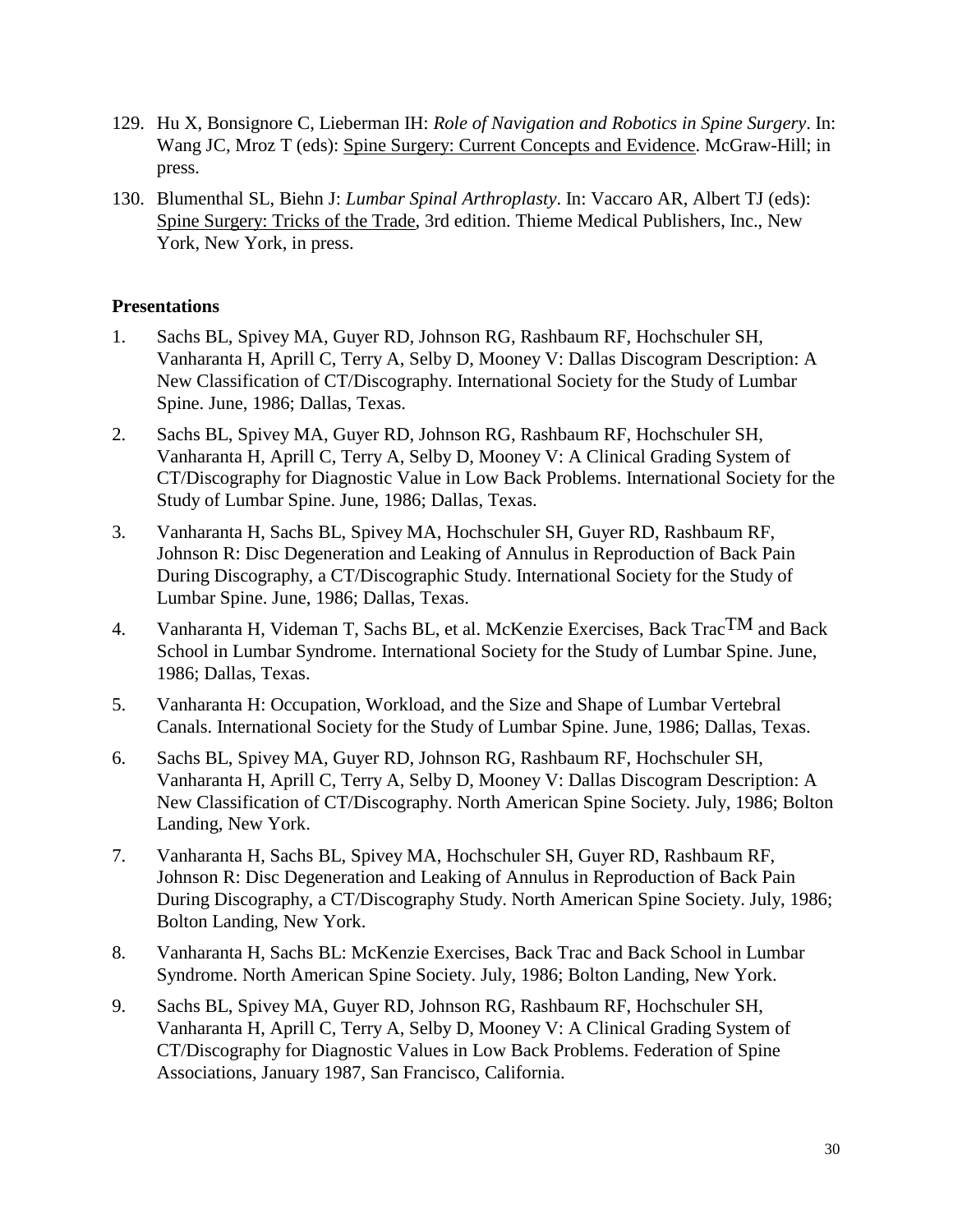- 10. Loguidice VA, Guyer RD, Johnson RG, Rashbaum RF, Hochschuler SH: Anterior Lumbar Interbody Fusions. Texas Medical Association. May, 1987; Houston, Texas.
- 11. Sachs BL, Vanharanta H, Spivey MA, Guyer RD, Hochschuler SH, Rashbaum RF: Technique of CT/Discography. International Society for the Study of the Lumbar Spine. May, 1987; Rome, Italy.
- 12. Loguidice VA, Guyer RD, Johnson RG, Rashbaum RF, Hochschuler SH, Stith WJ, Ohnmeiss DD: Anterior Lumbar Interbody Fusions. North American Spine Society. June, 1987; Banff, Canada.
- 13. Guyer RD, Collier R, Rashbaum RF, Hochschuler SH, Stith WJ, Ohnmeiss DD, Loguidice VA: Extraosseous Spinal Lesions Mimicking Disc Disease. North American Spine Society. June, 1987; Banff, Canada.
- 14. Vanharanta H, Sachs BL, Spivey M, Rashbaum RF, Guyer RD, Hochschuler SH, Ohnmeiss DD, Johnson RG, Mooney V: Comparison of Disc Narrowing with Discographic Degenerative Changes and Pain Provocation. North American Spine Society. June, 1987; Banff, Canada.
- 15. Hochschuler SH, Rashbaum RF, Guyer RD, Stith WJ, Ohnmeiss DD: Proplast Reconstruction of Iliac Crest Defects. North American Spine Society. June, 1987; Banff, Canada.
- 16. Guyer RD: Intra-Spinal Tumors Mimicking Herniated Disc Disease. Western Orthopaedic Association. September, 1987; Dallas, Texas.
- 17. Hochschuler SH: Graft Donor Site. Challenge of the Lumbar Spine. October, 1988; San Antonio, Texas.
- 18. Hochschuler SH: Percutaneous Discectomy. Challenge of the Lumbar Spine. October, 1988; San Antonio, Texas.
- 19. Guyer RD, Collier R, Hochschuler SH, Rashbaum RF, Regan JJ, Stith WJ, Ohnmeiss DD: Post-discography Discitis. International Society for the Study of the Lumbar Spine. April, 1988; Bal Harbour, Florida.
- 20. Vanharanta H, Sachs BL, Spivey M, Aprill C, Ohnmeiss DD, Guyer RD, Rashbaum RF, Hochschuler SH, Stith WJ, Mooney V: Disc Deterioration in Low Back Syndromes: A Prospective, Multi-center CT/Discography Study. International Society for the Study of the Lumbar Spine. April, 1988; Bal Harbour, Florida.
- 21. Lonstein MA, Johnson R, Guyer RD: Posterior Lumbar Fusion and Instrumentation. Texas Medical Association. May, 1988; San Antonio, Texas.
- 22. Hopp S, Johnson R, Guyer RD: Microscopic Discectomy and Fusion for Cervical Syndrome. Texas Medical Association. May, 1988; San Antonio, Texas.
- 23. Vanharanta H, Sachs BL, Spivey M, Aprill C, Ohnmeiss DD, Guyer RD, Rashbaum RF, Hochschuler SH, Stith WJ, Mooney V: Disc Deterioration in Low Back Syndromes: A Prospective Multi-center CT/Discography Study. North American Spine Society. July, 1988; Colorado Springs, Colorado.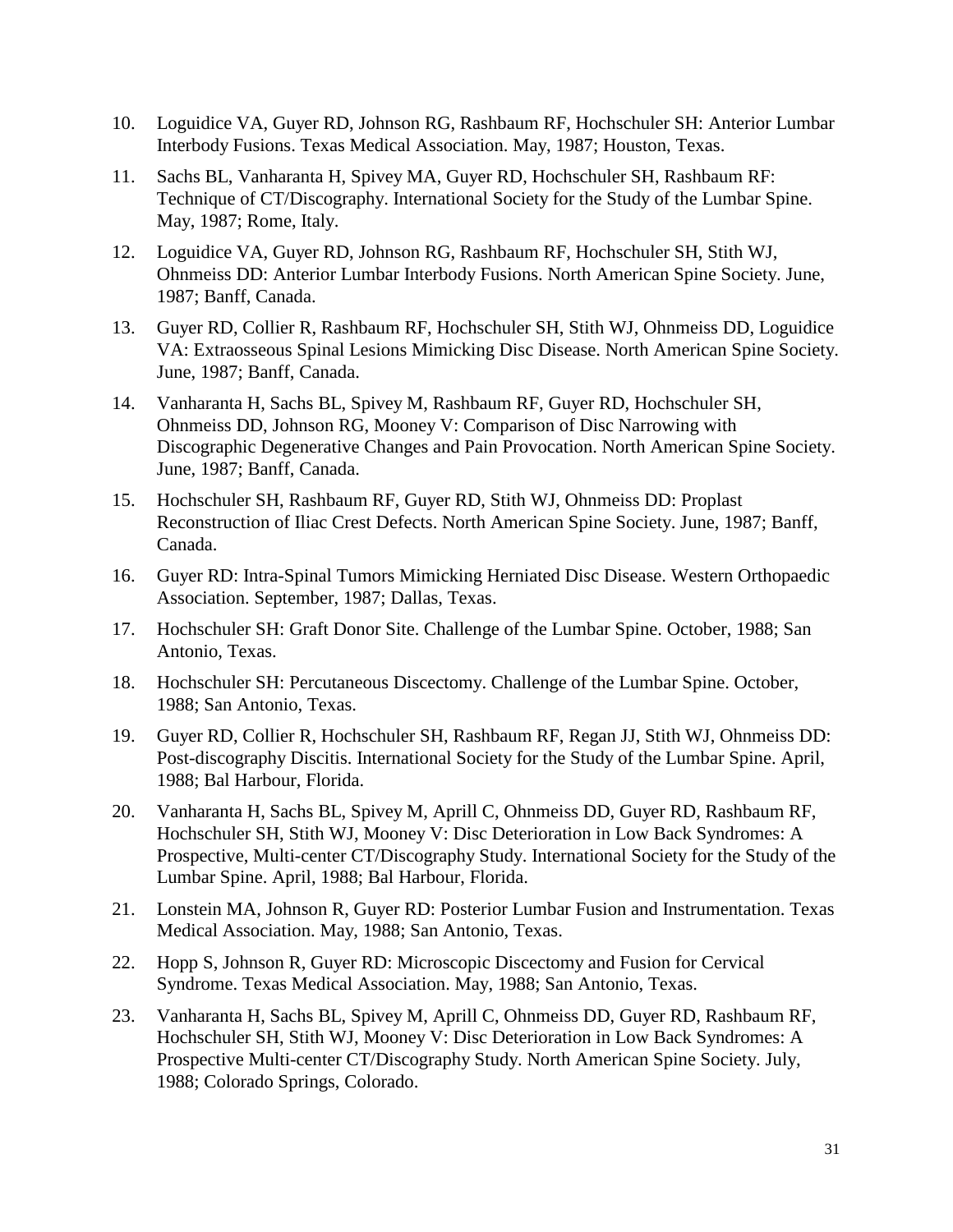- 24. Vanharanta H, Ohnmeiss DD, Stith WJ, Regan JJ, Hochschuler SH, Guyer RD, Mooney V: The Effect of Repeated Trunk Extension and Flexion Movements As Seen By CT/Discography. North American Spine Society. July, 1988; Colorado Springs, Colorado.
- 25. Guyer RD, Collier R, Hochschuler SH, Rashbaum RF, Regan JJ, Stith WJ, Ohnmeiss DD: Post-discography Discitis. North American Spine Society. July, 1988; Colorado Springs, Colorado.
- 26. Shea D, Stith WJ, Ohnmeiss DD, Hochschuler SH, Guyer RD, Rashbaum RF: The Effect of Sensory Deprivation on the Reduction of Pain in Chronic Low Back Patients. North American Spine Society. July, 1988; Colorado Springs, Colorado.
- 27. Vanharanta H, Ohnmeiss DD, Stith WJ, Regan JJ, Hochschuler SH, Guyer RD, Mooney V: Effect of Repeated Trunk Extension and Flexion Movements as Seen by CT/Discography. Federation of Spine Associations. February, 1989; Las Vegas, Nevada.
- 28. Hochschuler SH: Percutaneous Discectomy. American Operating Room Nurses Congress. February, 1989.
- 29. Vanharanta H, Ohnmeiss DD, Stith WJ, Guyer RD, Hochschuler SH, Rashbaum RF, Sachs BL: The Effect of Lumbar Level in Painful Disc Deterioration. International Society for the Study of the Lumbar Spine. May, 1989; Kyoto, Japan.
- 30. Shelokov AP, Roach JW, Pollo F, Short D: Residual Gain Abnormalities in Spondylolisthesis. North American Spine Society. July, 1989; Quebec City, Canada.
- 31. Guyer RD: Evaluation and Management of Lumbar Disc Disease. American Academy of Pain Medicine. November, 1989; Dallas, Texas.
- 32. Ritz S, Lorren T, Ohnmeiss DD, Stith WJ: Repeatability of Sub-maximal Isokinetic Trunk Strength Testing. International Isokinetic Congress. May, 1990; Washington, D.C.
- 33. Guyer RD, Ohnmeiss DD, Hochschuler SH, Stith WJ, Rashbaum RF, Regan JJ: The Use of CT/Discography to Identify Recurrent Disc Herniation Not Visualized by Gadolinium Enhanced MRI. North American Spine Society. August, 1990; Monterey, California.
- 34. Guyer RD: Arthroscopic Microdiscectomy. North American Spine Society Instructional Course. August, 1990; Monterey, California.
- 35. Hochschuler SH, Guyer RD, Ohnmeiss DD, Stith WJ, Rashbaum RF, Regan JJ: The Use of Donor Femur Grafts in Anterior Lumbar Interbody Fusion. American Academy of Orthopaedic Surgeons. March, 1991; Anaheim, California.
- 36. Guyer RD, Ohnmeiss DD, Hochschuler SH, Stith WJ, Rashbaum RF, Regan JJ: The Use of CT/Discography to Identify Recurrent Disc Herniation Not Visualized by Gadolinium Enhanced MRI. Federation of Spine Associations. March, 1991; Anaheim, California.
- 37. Guyer RD, Ohnmeiss DD, Stith WJ, Hochschuler SH, Rashbaum RF, Regan JJ: Comparison of Single Level Arthroscopic Microdiscectomy to Laminectomy and Discectomy. International Intradiscal Therapy Society. April, 1991; Houston, Texas.
- 38. Herbert M, Pepper J, Guyer RD: Changes in Intervertebral Disc Pressure with Flexion after L5-S1 Posterior Instrumentation. International Society for the Study of the Lumbar Spine. May, 1991; Heidelberg, Germany.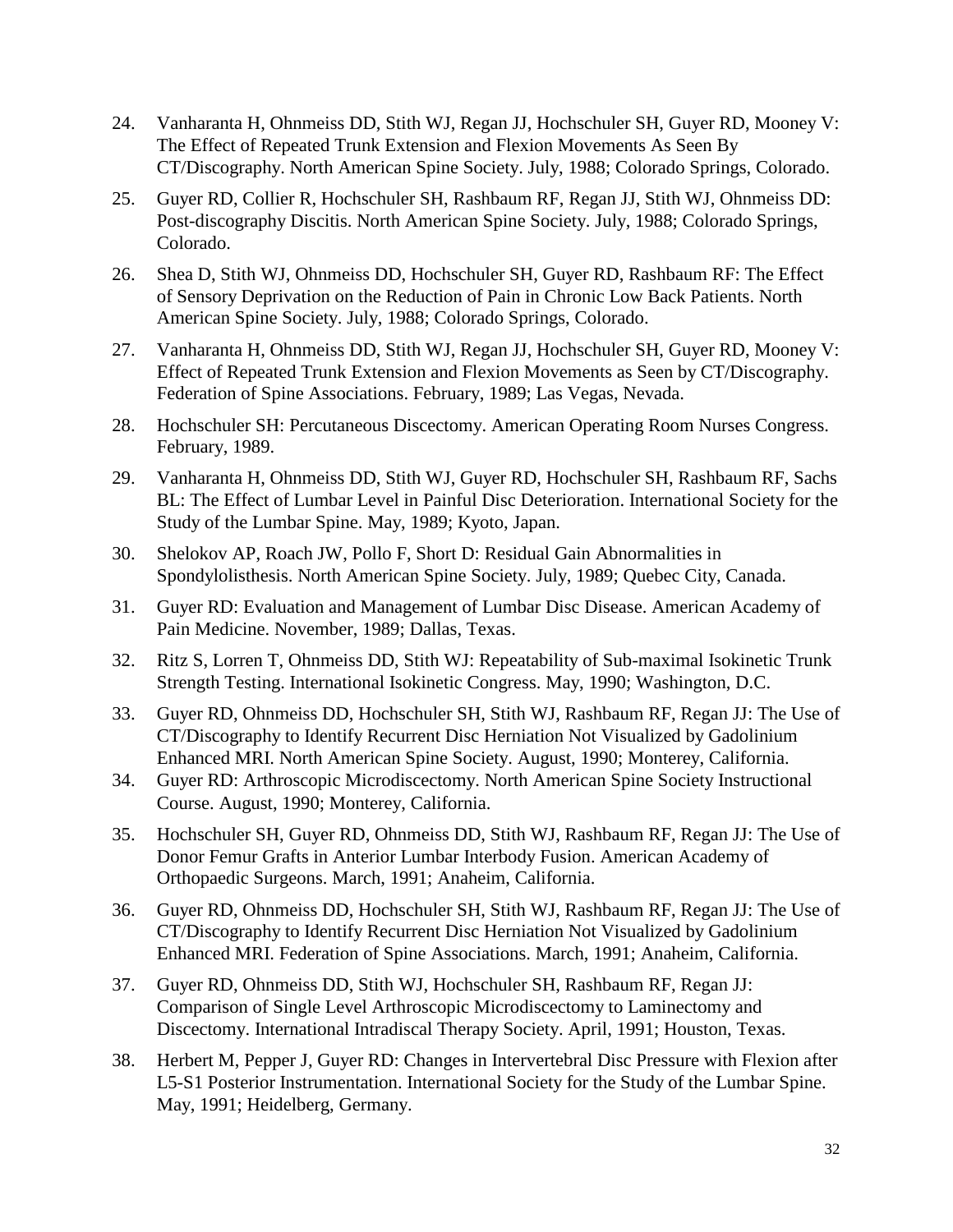- 39. Guyer RD, Hochschuler SH, Ohnmeiss DD, Stith WJ, Spivey MA, Castleman C, Rashbaum RF, Regan JJ: Cine MRI to Visualize Functional Pathology in the Spine. North American Spine Society. August, 1991; Keystone, Colorado.
- 40. Guyer RD, Ohnmeiss DD, Stith WJ, Bonnick SL, Hochschuler SH, Rashbaum RF, Regan JJ: Changes in Vertebral Bone Density Following Lumbar Spine Fusion and Post-operative Bracing. North American Spine Society. August, 1991; Keystone, Colorado.
- 41. Hochschuler SH, Guyer RD, Ohnmeiss DD, Stith WJ, Rashbaum RF, Regan JJ: Comparison of Single Level Arthroscopic Microdiscectomy to Laminectomy and Discectomy. North American Spine Society. August, 1991; Keystone, Colorado.
- 42. Rashbaum RF, Ohnmeiss DD, Stith WJ, Guyer RD, Hochschuler SH, Regan JJ: Initial Results of Spinal Cord Stimulation in Chronic Pain Patients. North American Spine Society. August, 1991; Keystone, Colorado.
- 43. Hochschuler SH, Guyer RD, Ohnmeiss DD, Rashbaum RF, Regan JJ: Single-level Stabilization with Femur Grafts. North American Spine Society. August, 1991; Keystone, Colorado.
- 44. Regan JJ, Shelokov AP, Guyer RD, Hochschuler SH, Rashbaum RF: Use of the Texas Scottish Rite Hospital System Anteriorly in Adult Scoliosis. North American Spine Society. August, 1991; Keystone Colorado.
- 45. Regan JJ, Mack M, Shelokov AP, Guyer RD, Hochschuler SH, Rashbaum RF: Thoroscopy in the Diagnosis and Treatment of Lesions in the Dorsal Spine. North American Spine Society. August, 1991; Keystone Colorado.
- 46. Regan JJ, Shelokov AP: Use of the Texas Scottish Rite Hospital System Anteriorly in Adult Scoliosis. Scoliosis Research Society. September, 1991; Minneapolis, Minnesota.
- 47. Gertzbein SD, Magerl F, Harmes J, Nazarian S, Aebi M: A New Classification of Spinal Fractures. Scoliosis Research Society. September, 1991; Minneapolis, Minnesota.
- 48. Gertzbein SD: Spine Fracture Study Final Report: A Multicenter Study of Fractures of the Thoracic and Lumbar Spine. Scoliosis Research Society. September, 1991; Minneapolis, Minnesota.
- 49. Guyer RD: Mechanisms of Pain Relief with Arthroscopic Microdiscectomy. International Society for Minimally Invasive Spine Surgery. November, 1991; Philadelphia, Pennsylvania.
- 50. Hochschuler SH: Current Results of Arthroscopic Microdiscectomy. International Society for Minimally Invasive Spine Surgery. November 1991; Philadelphia, Pennsylvania.
- 51. Guyer RD, Hochschuler SH, Ohnmeiss DD, Stith WJ, Spivey MA, Castleman C, Rashbaum RF, Regan JJ: Dynamic MRI: A New Technique to Identify Functional Pathology in the Spine. Federation of Spine Associations. February, 1992; Washington, D.C.
- 52. Regan JJ, Shelokov AP, Guyer RD, Hochschuler SH, Rashbaum RF: Use of the Texas Scottish Rite Hospital System Anteriorly in Adult Scoliosis. American Academy of Orthopaedic Surgeons. February, 1992; Washington, D.C.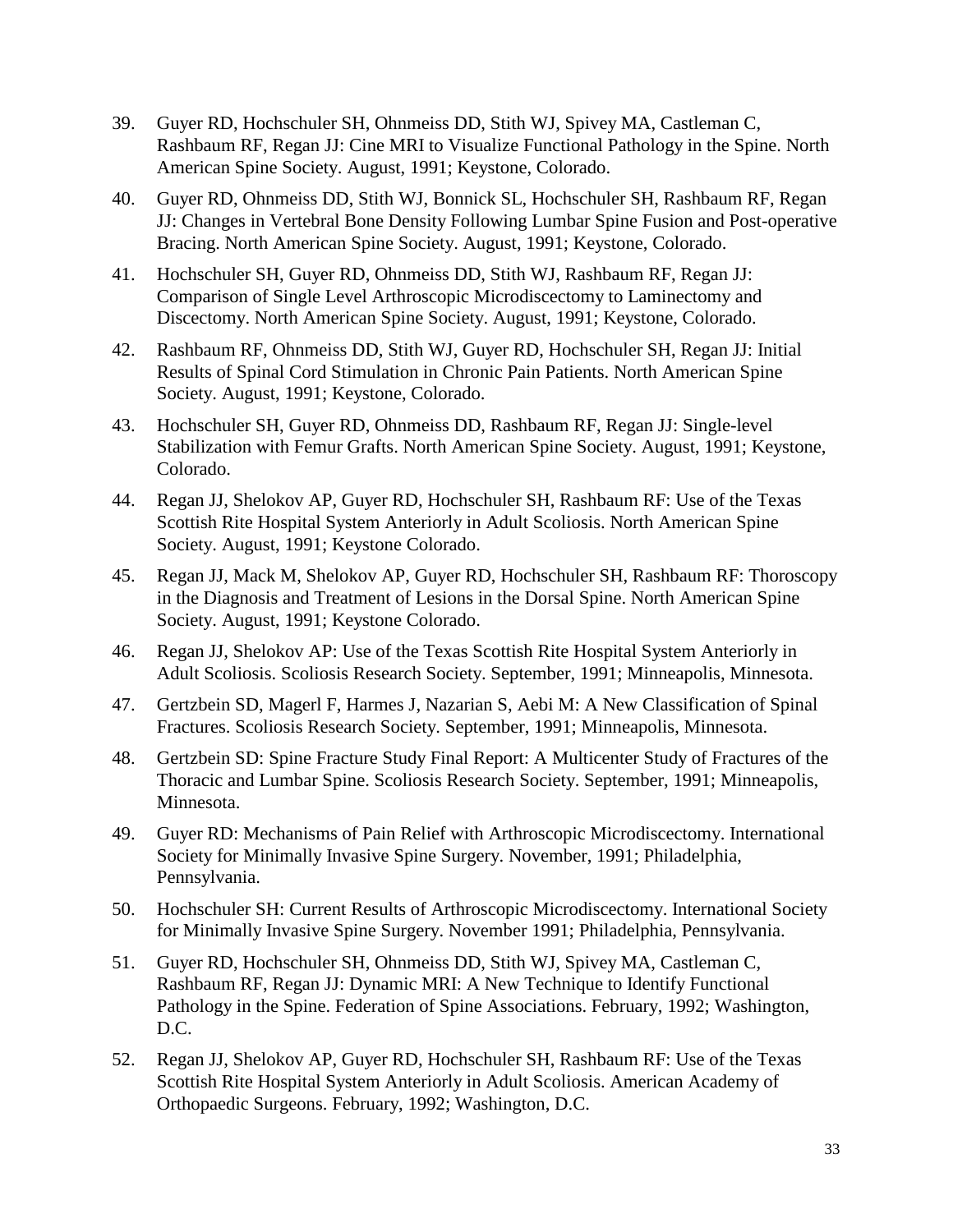- 53. Dickey JP, Harris MB, Gertzbein SD: Relationship of Rotational Burst Fractures to Neurological Deficit. American Academy of Orthopaedic Surgeons. February, 1992; Washington, D.C.
- 54. Regan JJ, Shelokov AP, Alfano S, Guyer RD, Hochschuler SH, Rashbaum RF: Use of the Texas Scottish Rite Hospital System Anteriorly in Adult Scoliosis. Scoliosis Research Society/North American Spine Society joint conference on Pedicle Fixation of the Lumbar Spine. April, 1992; Phoenix, Arizona.
- 55. Herbert M, Kent D, Rashbaum R, Ohnmeiss D: Transfer of Intervertebral Disc Pressure to Adjacent Discs during Discography. International Society for the Study of the Lumbar Spine. May, 1992; Chicago, Illinois.
- 56. Gertzbein SD, Triantafyllou S, Takebayashi T: Monosegmental Fixation of Thoracolumbar Distraction Injuries. International Society for the Study of the Lumbar Spine. May, 1992; Chicago, Illinois.
- 57. Floyd T, Hochschuler SH, Vanharanta H, Ohnmeiss DD, Guyer RD: The Relationship of Facet Tropism to Degenerative Disc Disease. North American Spine Society. July, 1992; Boston, Massachusetts.
- 58. Bogdanffy GM, Ohnmeiss DD, Guyer RD, Griffith SL: Bone Mineral Density above a Multi-Segmental Lumbar Spinal Fusion. American Society for Bone and Mineral Research. September, 1992; Minneapolis, Minnesota.
- 59. Floyd T, Shelokov AP: Kyphosis and Respiratory Insufficiency Secondary to Idiopathic Osteoporosis. American Society for Bone and Mineral Research. September, 1992; Minneapolis, Minnesota.
- 60. Bogdanffy GM, Griffith SL, Ohnmeiss DD: Force/Velocity Relationship in Elite and Competitive Road and Track Cyclists. American Physiological Society/American College of Sports Medicine Joint Symposium. September, 1992; Colorado Springs, Colorado.
- 61. Griffith SL, Bogdanffy GM, Ohnmeiss DD, Rashbaum RF: Isometric Quadriceps Function Improves After Spinal Cord Stimulation Indicated for Intractable Leg Pain. American Physiological Society/American College of Sports Medicine joint symposium. September, 1992; Colorado Springs, Colorado.
- 62. Floyd T, Vanharanta H, Ohnmeiss DD, Guyer RD, Hochschuler SH: The Relationship of Facet Tropism to Degenerative Disc Disease. Schriners Residents and Fellows Conference. November, 1992; New Orleans, Louisiana.
- 63. Floyd T, Hochschuler SH, Ohnmeiss DD, Vanharanta H: The Relationship of Facet Tropism to Degenerative Disc Disease. American Academy of Orthopaedic Surgeons. February, 1993; San Francisco, California.
- 64. Block A, Guyer RD, Hochschuler SH, Ohnmeiss DD, Vanharanta H: Discographic Pain Report: Influence of Psychological Factors. American Academy of Orthopaedic Surgeons. February, 1993; San Francisco, California.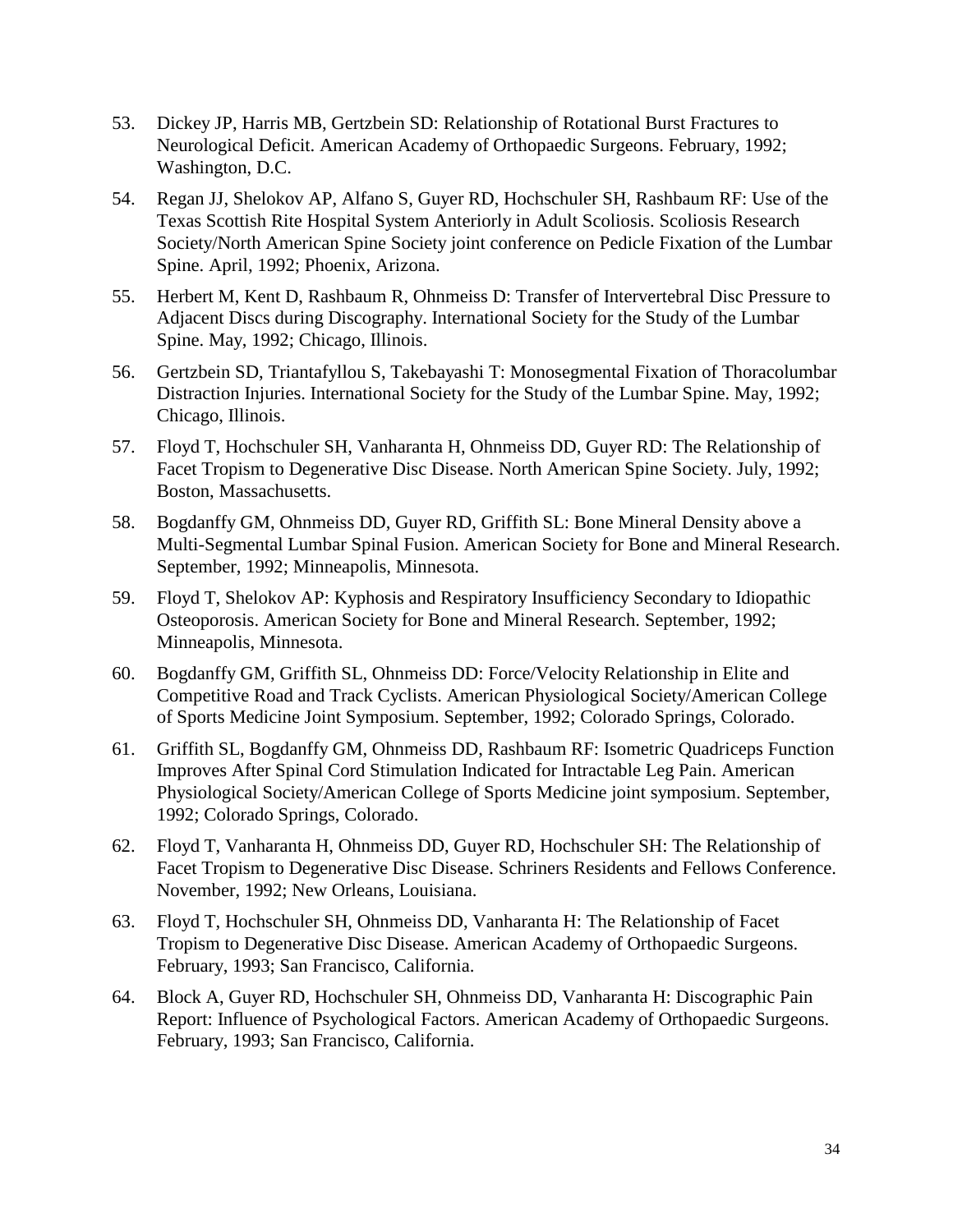- 65. Bogdanffy GM, Ohnmeiss DD, Griffith SL, Hochschuler SH: Short Term Effects of Progressive Physical Rehabilitation Following Lumbar Spinal Fusion and Postoperative Bracing. American College of Sports Medicine. June, 1993; Seattle, Washington.
- 66. Rashbaum RF, Ohnmeiss DD, Bogdanffy GM, Guyer RD: Prospective Outcome Evaluation of Spinal Cord Stimulation for Intractable Leg Pain. International Society for the Study of the Lumbar Spine. June, 1993; Marseilles, France.
- 67. Block AR, Vanharanta H, Ohnmeiss DD, Guyer RD, Hochschuler SH: Discordant CT/Discography Results: Psychological Factors Play a Role. International Society for the Study of the Lumbar Spine. June, 1993; Marseilles, France.
- 68. Perim D, Guyer RD, Elliott FT: Lumbar Laminectomy-Discectomy: Factors Associated with Increased Costs and Morbidity. International Society for the Study of the Lumbar Spine. June, 1993; Marseilles, France.
- 69. Griffith SL, Shelokov AP, Büttner-Janz K, LeMaire JP, Zeegers W: Clinical Results of the SB Charité Intervertebral Prosthesis. International Society for the Study of the Lumbar Spine. June, 1993; Marseilles, France.
- 70. Bogdanffy GM, Ohnmeiss DD, Griffith SL, Guyer RD: Relationship and Reliability of Ultrasound and Dual Energy X-Ray Absorptiometry (DXA) for the Assessment of Bone. American Society for Bone and Mineral Research. September, 1993; Tampa, Florida.
- 71. Ohnmeiss DD, Hochschuler SH, Guyer RD, Weinhoffer SL: Laser Disc Decompression: The Importance of Proper Patient Selection. North American Spine Society. October, 1993; San Diego, California.
- 72. Weinhoffer SL, Guyer RD, Herbert M, Griffith SL, Ohnmeiss DD: In Vitro Intradiscal Pressure Measurements above a Simulated Fusion. North American Spine Society. October, 1993; San Diego, California.
- 73. Rashbaum RF, Ohnmeiss DD, Bogdanffy GM, Guyer RD: Prospective Outcome Evaluation of Spinal Cord Stimulation for Intractable Leg Pain. North American Spine Society. October, 1993; San Diego, California.
- 74. Picetti GD III, Holubec JT, Holubec DM: Evaluation of Fluoroscopy in Caudal Epidural Steroid Injections. North American Spine Society. October, 1993; San Diego, California.
- 75. Regan JJ, Mack M, Picetti GD III, Guyer RD, Hochschuler SH, Rashbaum RF: A Comparison of Video-assisted Thoracoscopic (VAT) to Open Thoracotomy in Thoracic Spinal Surgery. North American Spine Society. October, 1993; San Diego, California.
- 76. Gertzbein SD: Neurological Deterioration of Patients with Thoracic and Lumbar Fractures after Admission to a Hospital. North American Spine Society. October, 1993; San Diego, California.
- 77. Griffith SL, Shelokov AP, Büttner-Janz K, Lemaire JP, Zeegers W: Clinical Results of the SB Charité Intervertebral Prosthesis. North American Spine Society. October, 1993; San Diego, California.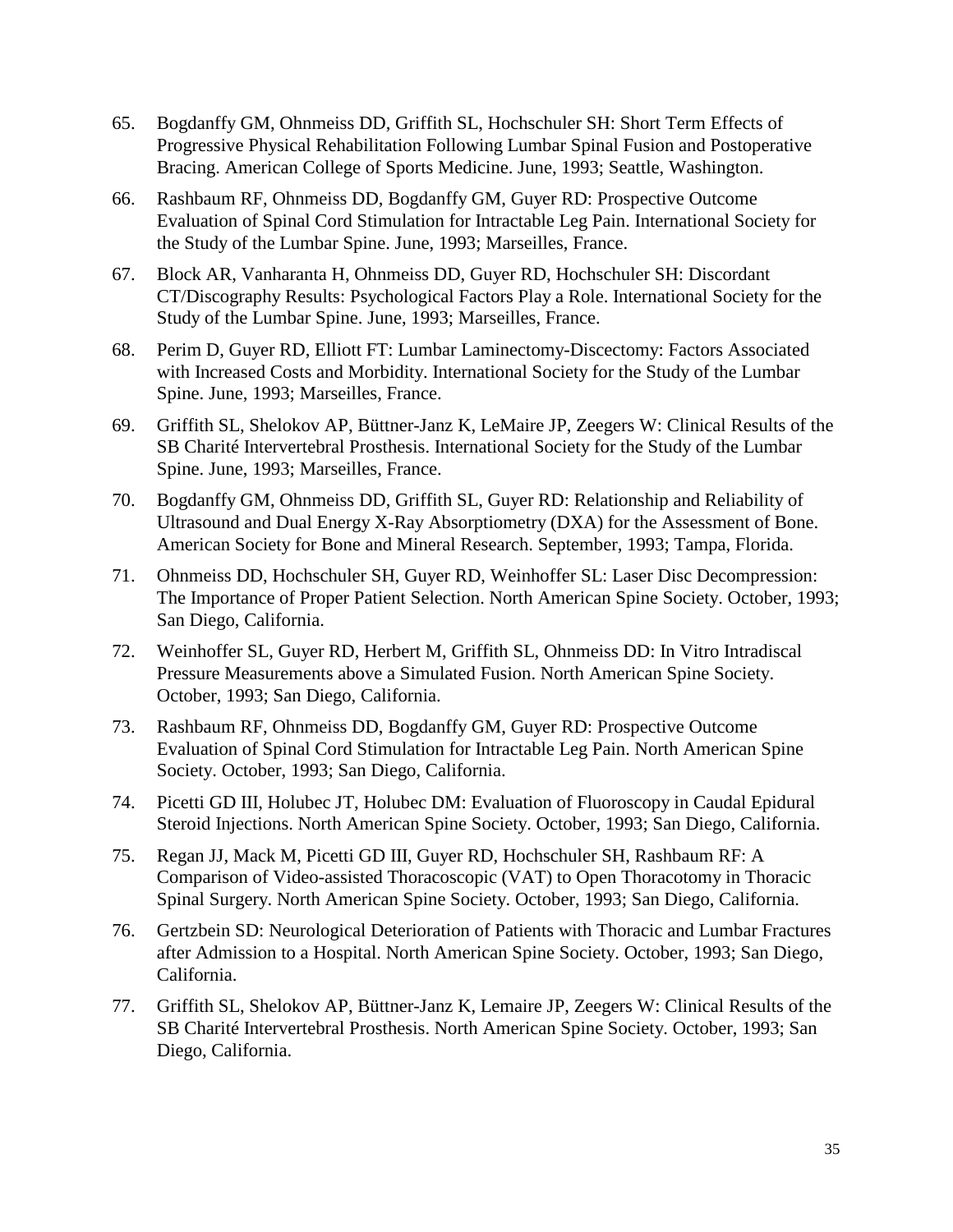- 78. Ohnmeiss DD, Vanharanta H, Hochschuler SH: The Association Between Pain Drawings and Discordant Discographic Pain Reports. American Academy of Orthopaedic Surgeons. February, 1994; New Orleans, Louisiana.
- 79. Ohnmeiss DD, Hochschuler SH, Guyer RD, Weinhoffer SL: Laser Disc Decompression: The Importance of Proper Patient Selection. Federation of Spine Associations. February, 1994; New Orleans, Louisiana.
- 80. Bogdanffy GM, Ohnmeiss DD: Relationship and Reliability of Ultrasound and Dual Energy X-Ray Absorptiometry (DXA) for the Assessment of Bone. Orthopaedic Research Society. February, 1994; New Orleans, Louisiana.
- 81. Triano JJ: Skill of Manipulation. European Chiropractic Union. May, 1994; Brussels, Belgium.
- 82. Bogdanffy GM, Griffith SL, Ohnmeiss DD: Comparison of the Changes in Two Functional Isometric Parameters in Spinal Fusion Patients. American College of Sports Medicine. June, 1994; Indianapolis, Indiana.
- 83. Blumenthal SL, Souryal TO, Atkinson D: Evaluation of Lumbar Spine Surgery in Professional Basketball Players. American College of Sports Medicine. June, 1994; Indianapolis, Indiana.
- 84. Ohnmeiss DD, Vanharanta H, Guyer RD, Hochschuler SH: The Relationship between Pain Drawings and Discographic Pain Responses. International Society for the Study of the Lumbar Spine. June, 1994; Seattle, Washington.
- 85. Triano JJ, McGregor M, Brennan, Hondras M: Manipulative Therapy vs. Education Programs in Chronic Low Back Pain. International Society for the Study of the Lumbar Spine. June, 1994; Seattle, Washington.
- 86. Guyer RD, Ruoff M, Ohnmeiss DD: Combined Anterior-posterior Lumbar Spinal Fusion: Is it Safe? North American Spine Society. October, 1994; Minneapolis, Minnesota.
- 87. Bogdanffy GM, Ohnmeiss DD: Changes in Physical Function and Pain Following Lumbar Spinal Fusion and Progressive Active Rehabilitation. North American Spine Society. October, 1994; Minneapolis, Minnesota.
- 88. Vanharanta H, Ohnmeiss DD, Guyer RD: Are Lumbar Flexion-Extension Films Useful in Identifying Discogenic Pain? North American Spine Society. October, 1994; Minneapolis, Minnesota.
- 89. Novotny SR, Guyer RD, Regan JJ, Ohnmeiss DD: Laparoscopic Assisted Anterior Lumbar Interbody Fusion. North American Spine Society. October, 1994; Minneapolis, Minnesota.
- 90. McAfee PC, Regan JJ, Picetti GD III: The Incidence of Complications in Endoscopic Anterior Thoracic Spinal Reconstructive Surgery. A Prospective Multicenter Study Comparing the First 50 Consecutive Cases. North American Spine Society. October, 1994; Minneapolis, Minnesota.
- 91. Regan JJ, Ben-Yishay A, Crawford AH: Spinal Thoracoscopy: Technique Evaluation Anterior Procedures for Adult Spinal Deformity. North American Spine Society. October, 1994; Minneapolis, Minnesota.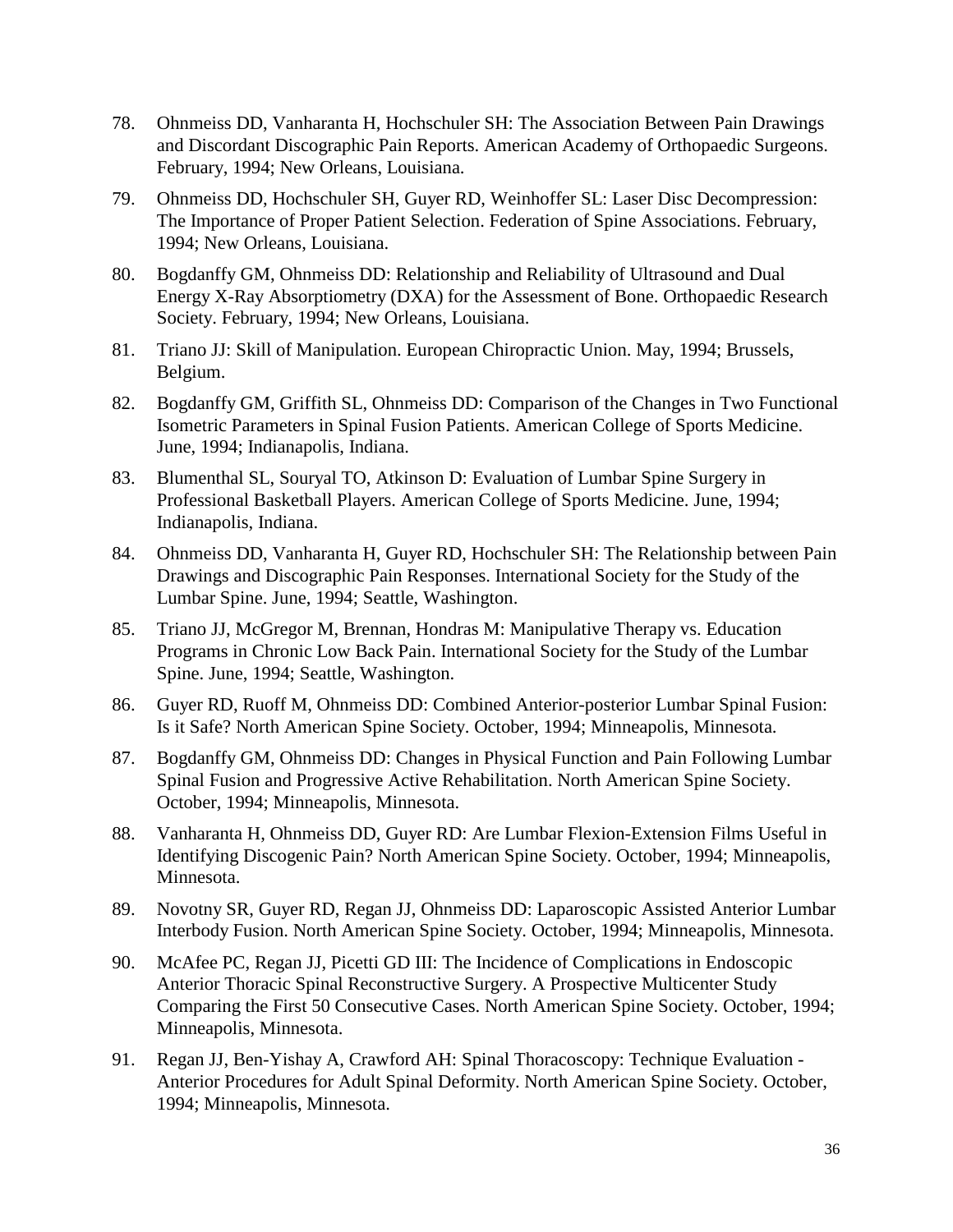- 92. Novonty SR, Guyer RD, Regan JJ: Laparoscopic Assisted Anterior Lumbar Interbody Fusion. American Academy of Orthopaedic Surgeons. February, 1995; Orlando, Florida.
- 93. Triano JJ: Chiropractic Interdisciplinary Team Practice. Interscandinavian Chiropractic Convention. April, 1995; Copenhagen, Denmark.
- 94. Blumenthal SL, Regan JJ, Guyer RD, Novotny S, Ohnmeiss DD: Laparoscopic Assisted Anterior Lumbar Interbody Fusion. International Society for the Study of the Lumbar Spine. June, 1995; Helsinki, Finland.
- 95. Blumenthal SL: Recent Advances and Results of the Wiltse System: New Techniques for Lumbar Spine Procedures. Combined Meeting of Spine Society of Australia and Neurological Society of Australasia. September, 1995; Broome, Australia.
- 96. Blumenthal SL: New Techniques for Lumbar Spine Procedures. Combined Meeting of Spine Society of Australia and Neurological Society of Australia. September, 1995; Broome, Australia.
- 97. Vanharanta H, Aprill CN, Ohnmeiss DD: Vibration as a Diagnostic Tool for Lumbar Disease. North American Spine Society. October, 1995; Washington, D.C.
- 98. Ohnmeiss DD, Vanharanta H: The Relationship of Pain Drawings to Invasive Tests Assessing Disc Pathology. North American Spine Society. October, 1995; Washington, D.C.
- 99. Guyer RD, Ohnmeiss DD, Mason SL, Shelokov AP: The Relationship of Cervical Discographic Pain Responses and Radiographic Images. North American Spine Society. October, 1995; Washington, D.C.
- 100. Mason SL, Shelokov AP, Guyer RD, Ohnmeiss DD: Complications of Cervical Discography: Findings in a Large Series. North American Spine Society. October, 1995; Washington, D.C.
- 101. Bogdanffy GM, Kime C, Guyer RD: Percutaneous Lumbar Discectomy: A Comparison of Two Nuclear Aspiration Systems *in vitro*. North American Spine Society. October, 1995; Washington, D.C.
- 102. Regan JJ, Ohnmeiss DD, Thompson T, Griffith SL: Laparoscopic-Assisted Fusion of the Lumbar Spine: A Comparison to Open Procedures. North American Spine Society. October, 1995; Washington, D.C.
- 103. Regan JJ, McAfee P: Endoscopic Anterior Thoracic Discectomy: A Prospective Evaluation of the First Thirty-Six Cases. North American Spine Society. October, 1995; Washington, D.C.
- 104. Regan JJ, Zdeblick T, Zucherman J, Heim S, McAfee P: Comparison of Open vs. Laparoscopic Fusion of the Lumbar Spine using BAK Threaded Fusion Cage. North American Spine Society. October, 1995; Washington, D.C.
- 105. Regan JJ, Aronoff RJ: Laparoscopic Spinal Retroperitoneoscopy: Evaluation of a New Device in the Performance of Lumbar Spinal Procedures. North American Spine Society. October, 1995; Washington, D.C.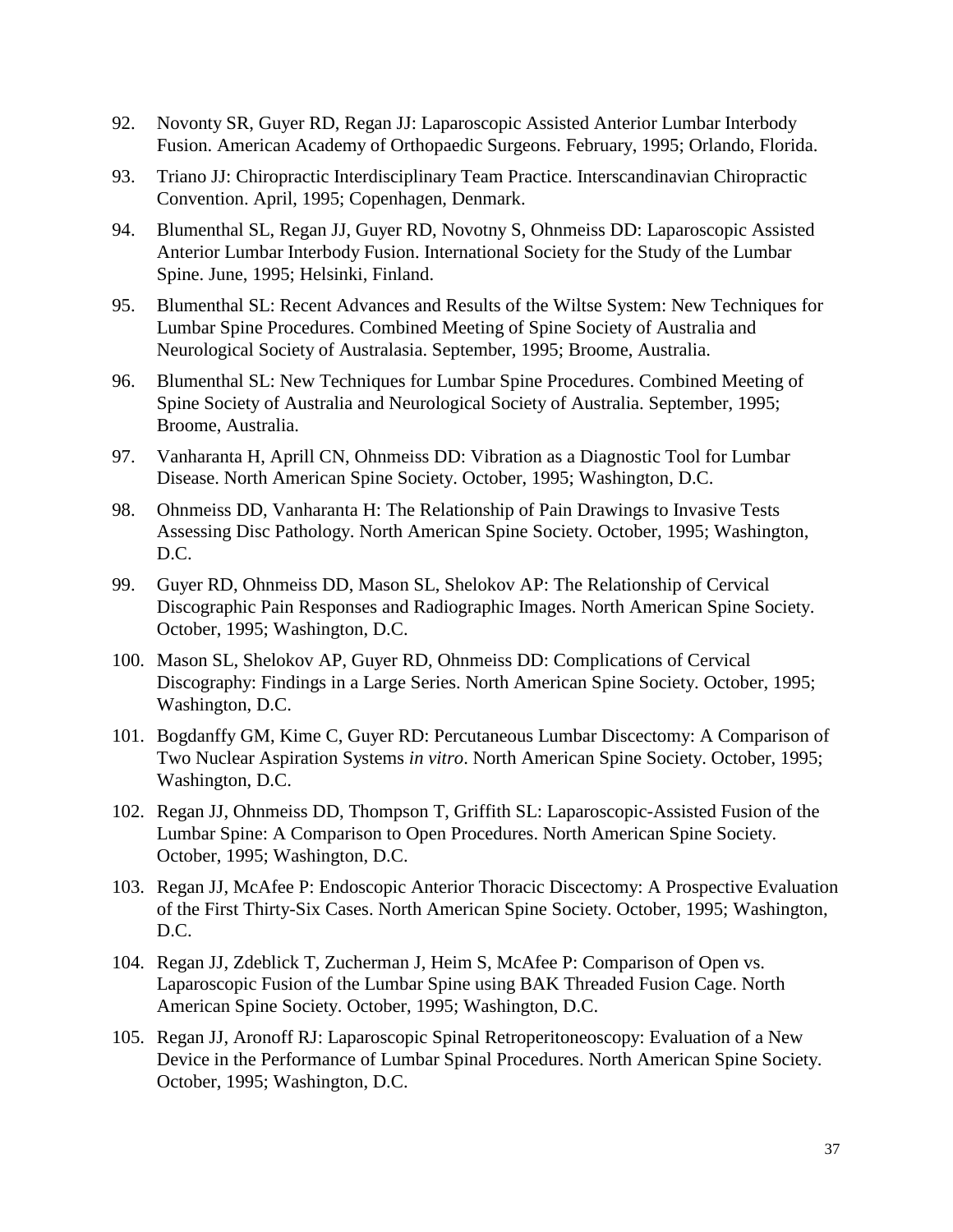- 106. McAfee PC, Regan JJ, Fedder IL, Mack MJ, Geis WP: Anterior Thoracic Corpectomy for Spinal Decompression Performed Endoscopically. North American Spine Society. October, 1995; Washington, D.C.
- 107. Triano JJ, Vanharanta H, McGregor M: Manipulation for Discogenic Pain. North American Spine Society. October, 1995; Washington, D.C.
- 108. Mason SL, Shelokov AP, Guyer RD, Ohnmeiss DD: Complications of Cervical Discography: Findings in a Large Series. American Academy of Orthopaedic Surgeons. February, 1996; Atlanta, Georgia.
- 109. Gronblad M, Virri J, Ronkko S, Kiviranta I, Vanharanta H, Seitsalo S, Rashbaum RF, Guyer RD: A Controlled Biochemical and Immunohistochemical Study of Human Synovial-Type (Group 11) Phospholipase A2 and Inflammatory Cells in Macroscopically Normal, Degenerated, and Herniated Human Lumbar Disc Tissue. (Volvo Award Winning Paper) International Society for the Study of the Lumbar Spine. June, 1996; Burlington, Vermont.
- 110. Vanharanta H, Ohnmeiss DD, Aprill C: Can Vibratory Pain Provocation Improve the Specificity of MRI in the Diagnosis of Symptomatic Lumbar Disc Rupture? International Society for the Study of the Lumbar Spine. June, 1996; Burlington, Vermont.
- 111. Ohnmeiss DD, Vanharanta H: Degree of Internal Disc Disruption Associated with Lower Extremity Pain. International Society for the Study of the Lumbar Spine. June, 1996; Burlington, Vermont.
- 112. Block AR, Ware D, Ohnmeiss DD, Guyer RD, Pladjewitz C: Initial Results from a Psycho-Social Screening Package for Spine Surgery Candidates. International Society for the Study of the Lumbar Spine. June, 1996; Burlington, Vermont.
- 113. Triano JJ, McGregor M, Doyne M, Dombrowsky N, Grant R: Criterion-related Validity of Manual Diagnostic Maneuvers. North American Spine Society. October, 1996; Vancouver, Canada.
- 114. Jarolem KL, Regan JJ: Thoracoscopic Approach to the Upper Thoracic Spine: Technique and Preliminary Clinical Experience. North American Spine Society. October, 1996; Vancouver, Canada.
- 115. Ahrens JE, Carver JL, Jarolem KL, Regan JJ: Interbody Fusion Cages in the Thoracic Spine Increases Initial Stability. North American Spine Society. October, 1996; Vancouver, Canada.
- 116. Triano J, Schultz AB: Assessment of Biomechanical Risk from Lumbosacral Manipulation. North American Spine Society. October, 1996; Vancouver, Canada.
- 117. Ohnmeiss DD, Vanharanta H: Degree of Disc Disruption Associated with Lower Extremity Pain. North American Spine Society. October, 1996; Vancouver, Canada.
- 118. Triano JJ: Manipulation Loads vs. Work-related Tasks. American Academy of Physical Medicine and Rehabilitation. October, 1996; Chicago, Illinois.
- 119. Blumenthal SL: Endoscopic Surgery Interbody Fusion. Singapore Orthopaedic Association. November, 1996; Singapore.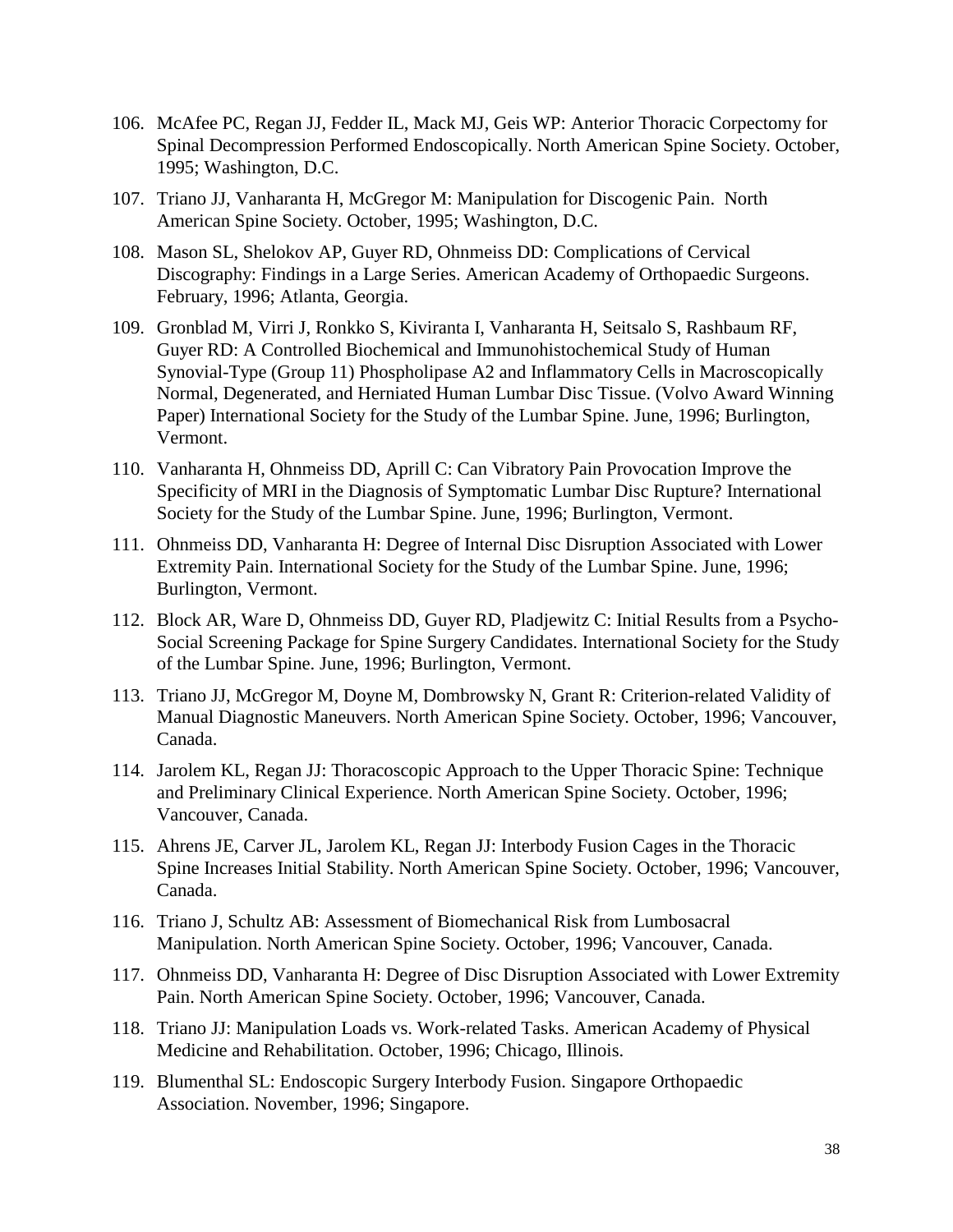- 120. Ohnmeiss DD, Vanharanta H: Degree of Disc Disruption Associated with Lower Extremity Pain. American Academy of Orthopaedic Surgeons. February, 1997; San Francisco, California.
- 121. Guyer RD, Ohnmeiss DD, Vanharanta H, Mason SL: Are Results of Lumbar and Cervical Discography Similar? Spine Across the Sea. March, 1997; Kamuela, Hawaii.
- 122. Triano JJ: An Objective Model For Discriminating Neck Pain. Spine Across the Sea. March, 1997; Kamuela, Hawaii.
- 123. Triano JJ: Chiropractic in the Interdisciplinary Team Practice. World Chiropractic Congress. June, 1997; Tokyo, Japan.
- 124. Regan JJ, Yuan HA: Open Versus Laparoscopic Fusion of Lumbar Spine Using a BAK<sup>©</sup> Fusion Cage. North American Spine Society. October, 1997; New York, New York.
- 125. Ahrens JA, Shelokov AP, Carver JL: Normal Joint Mobility is Maintained with an Artificial Disc Prosthesis. North American Spine Society. October, 1997; New York, New York.
- 126. Dickman CA, Rosenthal D, Regan JJ: Reoperation for Herniated Thoracic Discs. North American Spine Society. October, 1997; New York, New York.
- 127. Triano JJ: Physiology of Aging and its Effect on Manipulation Therapy. (Symposium on Aging and the Spine). North American Spine Society. October, 1997; New York, New York.
- 128. Regan JJ, Yuan HA: Open Versus Laparoscopic Fusion of Lumbar Spine Using a Fusion Cage. American Academy of Orthopaedic Surgeons. March, 1998; New Orleans, Louisiana.
- 129. Regan JJ, Yuan HA: Open Versus Laparoscopic Fusion of Lumbar Spine Using a Fusion Cage. Federation of Spine Associations. March, 1998; New Orleans, Louisiana.
- 130. Guyer RD: Reimbursement: Marketing vs. Survival. American Pain Society/North American Spine Society. April, 1998; Charleston, South Carolina.
- 131. Triano JJ: Symptom Amplification in Neck Pain Patients: An Objective Test. American Pain Society/North American Spine Society. April, 1998; Charleston, South Carolina.
- 132. Massoud B, Ohnmeiss DD, Rinn C, Guyer RD, Hochschuler SH, Rashbaum RF, Blumenthal SL, Zigler JE, Regan JJ, Fulp T: Results of Hardware Removal in the Lumbar Spine and the Role of Diagnostic Hardware Injection. Dialogue and Controversy in Spinal Surgery. April, 1998; Stove Mountain, Georgia.
- 133. Hochschuler SH, Hyde J, Ohnmeiss DD: Posterior Lumbar Decompression and Fusion Using Local Bone Graft and Spinal Fixation. Dialogue and Controversy in Spinal Surgery. April, 1998; Stove Mountain, Georgia.
- 134. Hochschuler SH, Hyde J, Ohnmeiss DD: Posterior Lumbar Decompression and Fusion Using Local Bone Graft and Spinal Fixation. International Meeting on Advanced Spine Techniques (IMAST). May, 1998; Sorrento, Italy.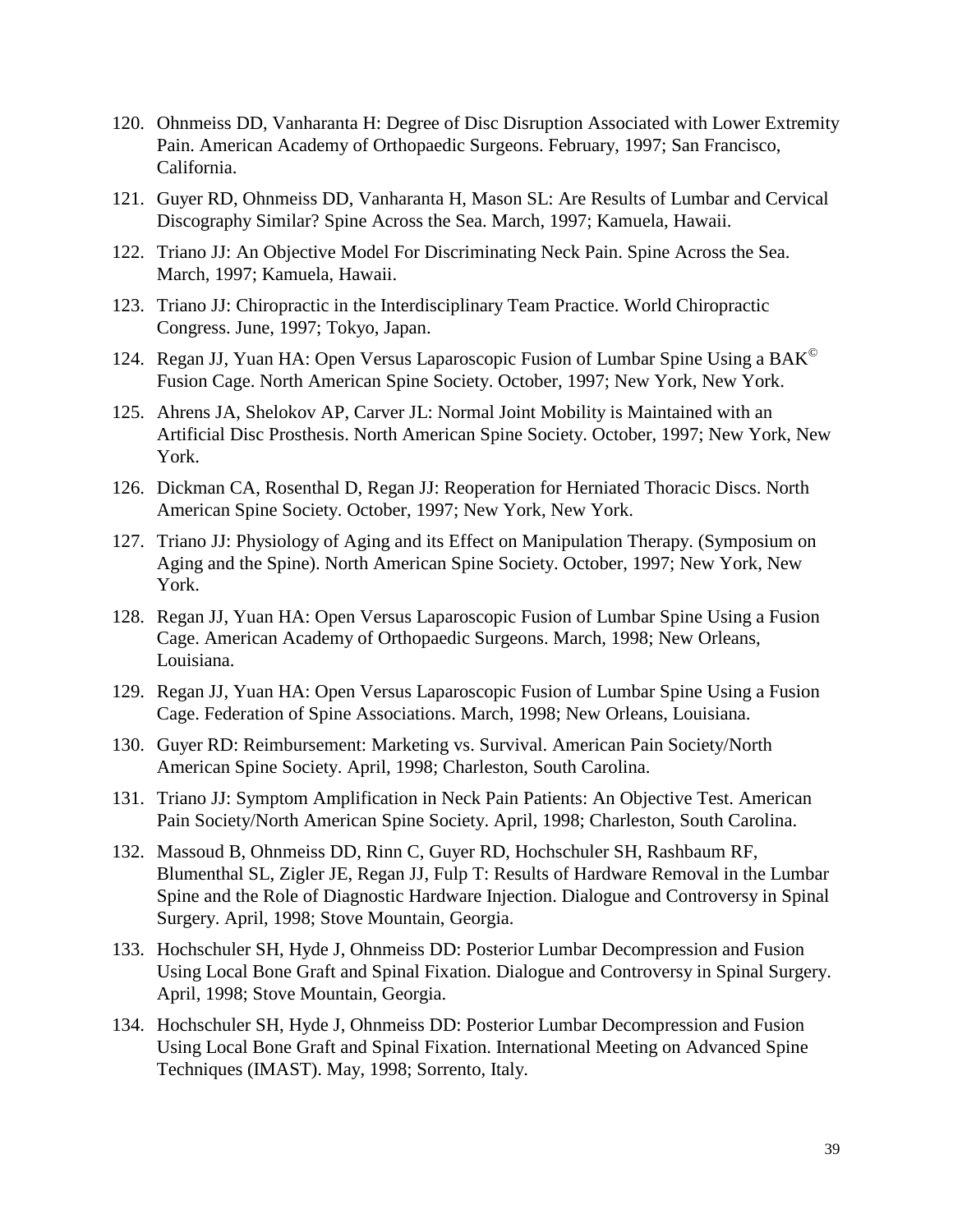- 135. Shelokov AP, Ahrens JA, Zeegars W, Büttner-Janz K, Lemaire JP: Average Six Year Follow-up of Patients with Artificial Disc Prostheses. International Society for the Study of the Lumbar Spine. June, 1998; Brussels, Belgium.
- 136. Ohnmeiss DD: Repeatability of Pain Drawings in a Low Back Pain Population. North American Spine Society. October, 1998; San Francisco, California.
- 137. Regan JJ, Ohnmeiss DD, Risk D: Prospective Evaluation of Return to Work in a Lumbar Fusion Population. North American Spine Society. October, 1998; San Francisco, California.
- 138. Regan JJ, Ohnmeiss DD, Risk D: Laparoscopic Anterior Lumbar Interbody Fusion: Analysis of Learning Curve and Comparison to Open Cage Procedures. North American Spine Society. October, 1998; San Francisco, California.
- 139. Regan JJ, Aronoff RJ: Laparoscopic Approach to L4-5 for Interbody Fusion Using BAK Cages: Experience in the First 36 Cases. North American Spine Society. October, 1998; San Francisco, California.
- 140. McAfee PC, Regan JJ, Geis P, Fedder I: Minimally Invasive Anterior Retroperitoneal Approach to the Lumbar Spine. North American Spine Society. October, 1998; San Francisco, California.
- 141. Ahrens JE, Risk DE: Correlation of Fusion Cage Subsidence and Pre-operative Bone Mineral Density. North American Spine Society. October, 1998; San Francisco, California.
- 142. Blumenthal SL: Ciruglia de Minima Invasion. Sociedad Argentina De Patologia De La Columna Vertebral. October, 1998; Mar del Plata, Argentina.
- 143. Regan JJ: Minimally Invasive Spine Surgery (Symposium on Lumbar Radiculopathy). Meeting of the Americas. May, 1999; Miami Beach, Florida.
- 144. Simpson NS, Blumenthal SL, Guyer RD, Ohnmeiss DD, Risk DE: Anterior Lumbar Interbody Fusion with Threaded Fusion Cages: Technique, Feasibility, and Safety. American Spinal Injury Association. April, 1999; Atlanta, Georgia.
- 145. Ohnmeiss DD, Vanharanta H, Ekholm J: The Relationship Between Pain Location and Intervertebral Disc Pathology at specific Lumbar Levels. International Society for the Study of the Lumbar Spine. June, 1999; Kona, Hawaii.
- 146. Sengupta D, Ohnmeiss DD, Mulholland R, Webb J, Guyer RD, Zigler JE, Hochschuler SH: Fulcrum Assisted Soft Stabilization (FASS) in the Treatment of Activity Related Low Back Pain – A New Concept. International Society for the Study of the Lumbar Spine. June, 1999; Kona, Hawaii.
- 147. Guyer RD, Goodwin C, Ohnmeiss DD, Guthner D: Capacitively Coupled stimulation for Lumbar Spine Fusion: Clinical Improvement Analysis from a Randomized Double-Blind Trial. International Society for the Study of the Lumbar Spine. June, 1999; Kona, Hawaii.
- 148. Block AR, Guyer RD, Rashbaum RF, Hochschuler SH, Ohnmeiss DD: Use of Presurgical Psychosocial Screening to Predict Spine Surgery Outcome. North American Spine Society. October, 1999; Chicago, Illinois.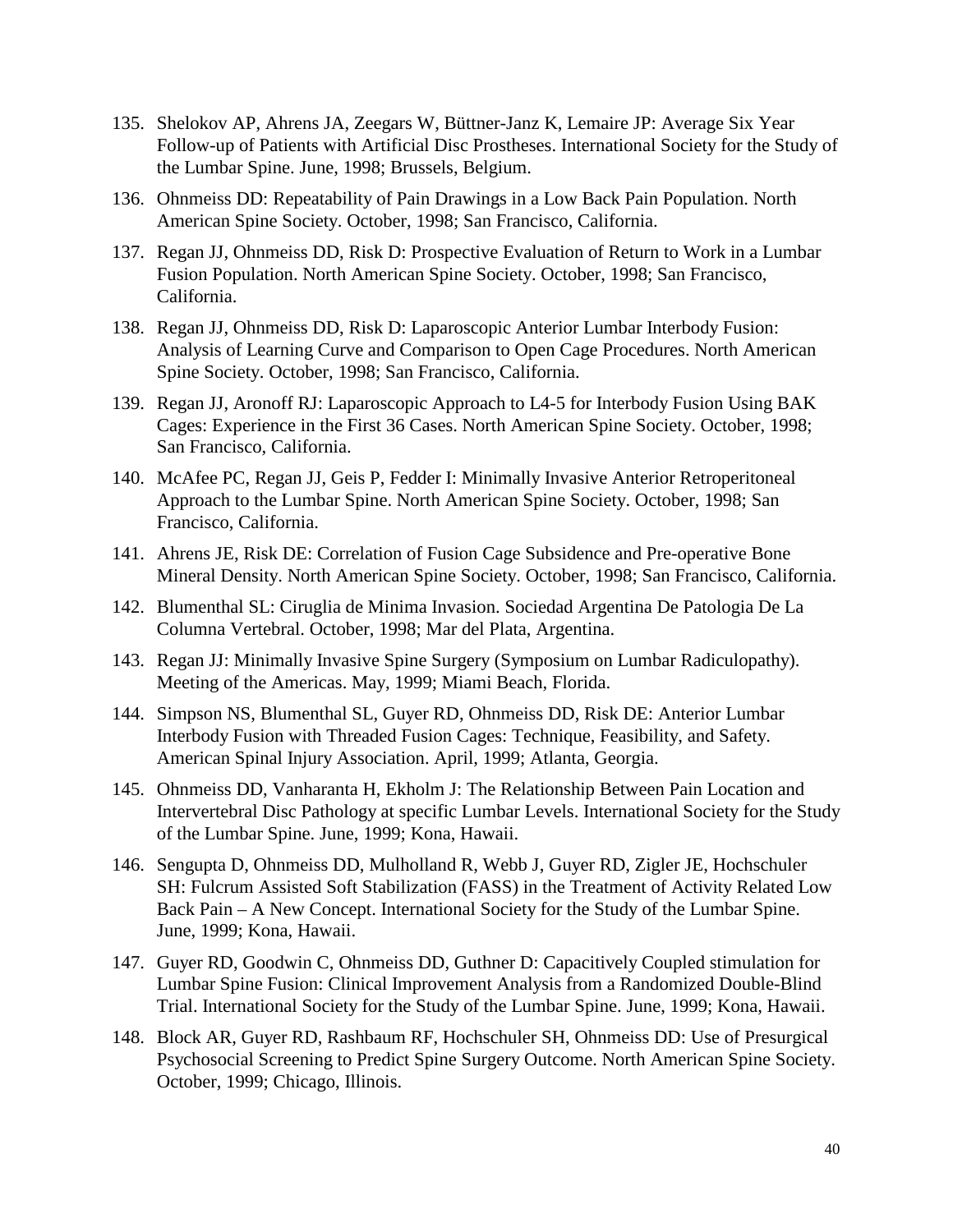- 149. Hochschuler SH: Telemedicine Applications in Spine. (Symposium: Information Technology: Applications in Spine). North American Spine Society. October, 1999; Chicago, Illinois.
- 150. Hochschuler SH: The Internet and Medicine. (Symposium: Information Technology: Applications in Spine). North American Spine Society. October, 1999; Chicago, Illinois.
- 151. Blumenthal SL: Surgical Decision-Making: Mini Anterior vs. Laparoscopic vs. Posterior Approaches. (Symposium: Fusion Cages: Are They Stand Alone Devices?) North American Spine Society. October 1999; Chicago, Illinois.
- 152. Blumenthal SL: Clinical Experience with Fusion Cages in a Large Population with Discogenic Pain. (Symposium: Lumbar Discogenic Disease). American Academy of Orthopaedic Surgeons. March, 2000; Orlando, Florida.
- 153. Guyer RD: Lumbar Discography: Indications and Efficacy. Symposium on Lumbar Discogenic Disease - American Academy of Orthopaedic Surgeons. March, 2000; Orlando, Florida.
- 154. Rashbaum RF, Ohnmeiss DD: Spinal Cord Stimulation for Predominant Complaints of Chronic Low Back Pain. Spine Across the Sea. July, 2000; Kona, Hawaii.
- 155. Sengupta DK, Ohnmeiss DD, Webb JK, Mulholland RC: Effect of Fulcrum Assisted Soft Stabilization vs. Rigid Fixation in Disc Unloading and Flexibility of the Stabilized and the Adjacent Segment in the Lumbar Spine – A Cadaver Study. Spine Across the Sea. July, 2000; Kona, Hawaii.
- 156. Sengupta DK, Ohnmeiss DD, Dorgan JC, Findlay GF: Can Hindbrain Decompression for Syringomyelia Lead to Regression of Scoliosis? Spine Across the Sea. July, 2000; Kona, Hawaii.
- 157. Guyer RD: Lumbar Interbody Fusion Cages in the Management of Chronic Low Back Pain. JPSSSTS Conference. September, 2000; Tokyo, Japan.
- 158. Regan JJ, Ohnmeiss DD, Hochschuler SH, Blumenthal SL, Guyer RD: Comparison of Laparoscopic to Mini-Open Fusion at the L4-5 Level. North American Spine Society. October, 2000; New Orleans, Louisiana.
- 159. Block AR, Ohnmeiss DD: MMPI Profiles Predict the Outcome of Spinal Surgery. North American Spine Society. October, 2000; New Orleans, Louisiana.
- 160. Wacholtz E, Block AR, Ohnmeiss DD: Responsiveness to Spine Surgery: Effects of Spousal Solicitousness on Short-Term Recovery. North American Spine Society. October, 2000; New Orleans, Louisiana.
- 161. Anand N, Fischio H, Ahrens JE, Regan JJ: VATS for Thoracic Disc Herniation Classification and Long-term Outcome Study. North American Spine Society. October, 2000; New Orleans, Louisiana.
- 162. Corbin T, Guyer RD, Ohnmeiss DD: Outcomes of Spinal Fusion Supplemented with Capacitively Coupled Electrical Stimulation. North American Spine Society. October, 2000; New Orleans, Louisiana.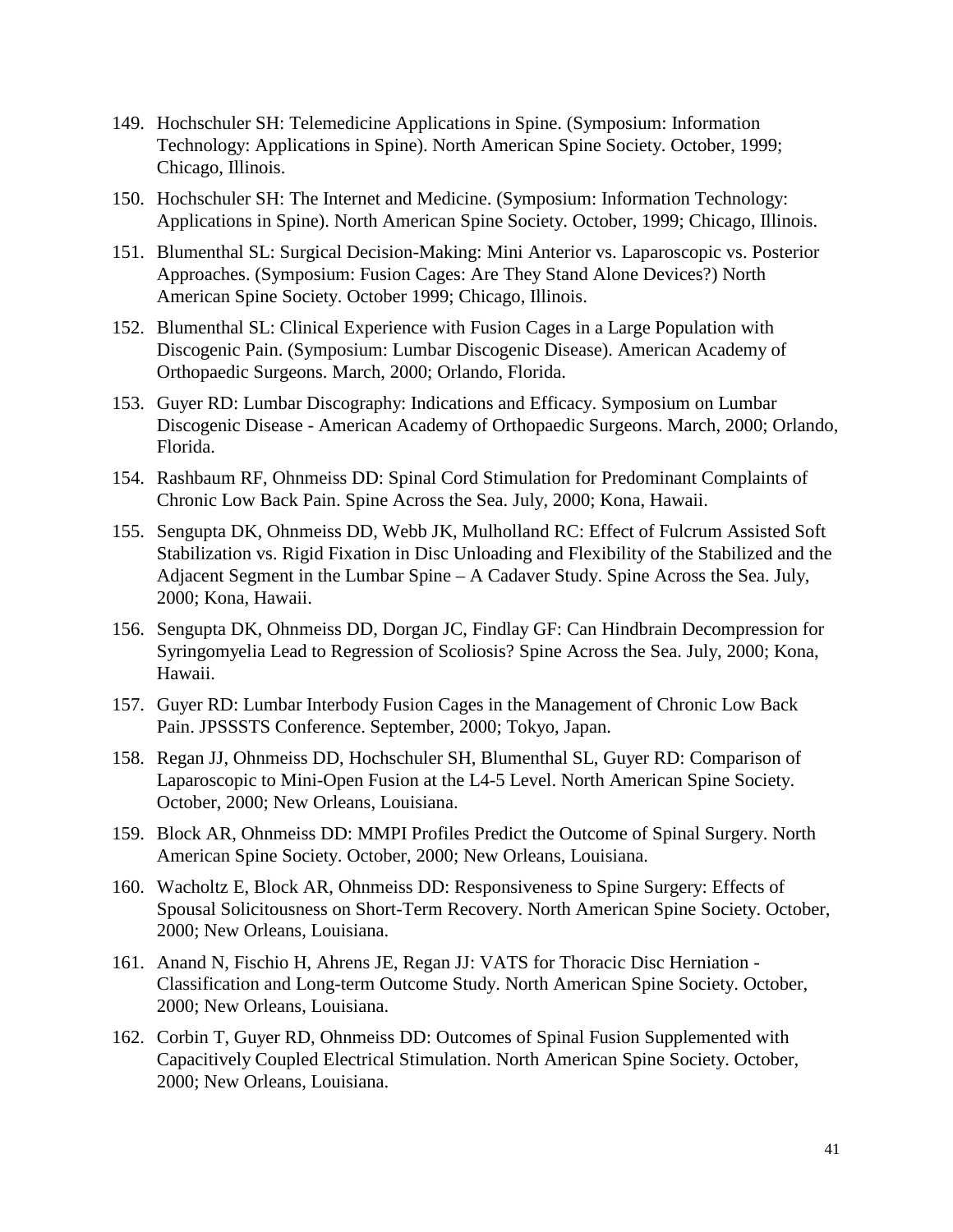- 163. Blumenthal SL, McAfee PC, Hochschuler SH, Guyer RD, Fedder I, Ohnmeiss DD: Prospective Evaluation of the SB Charité III Disc Prosthesis. Spine Society of Australia. April, 2001; Australia.
- 164. Burton DC, Ohnmeiss DD, Zigler JE, Blumenthal SL, Rashbaum RF, Guyer RD, Regan JJ: Anterior Cervical Discectomy and Fusion with Allograft Bone and Plate Fixation. American Spinal Injury Association. May, 2001; Long Beach, California.
- 165. Hisey MS, Bash J, Ohnmeiss DD, Zigler JE, Guyer RD, Blumenthal SL, Regan JJ, Hochschuler SH, Rashbaum RF: Is There an Association Between Using ADCON-L<sup>™</sup> and the Incidence of Recurrent Disc Herniation? American Spinal Injury Association. May, 2001; Long Beach, California.
- 166. Hochschuler SH: Early Experience with the Link SB Charité Artificial Disc in the US. Spinal Arthroplasty Society. May, 2001; Munich, Germany.
- 167. Hochschuler SH, Ohnmeiss DD: Artificial Discs: A Comprehensive Review and Clinical Experience. (Winner of the Lyman Smith Award for Best Paper). International Intradiscal Therapy Society. May, 2001; Phoenix, Arizona.
- 168. Hochschuler SH, Ohnmeiss DD, Hyde JA: Posterior Lumbar Fusion Using Local Bone Graft and Pedicle Screw Fixation. International Society for the Study of the Lumbar Spine. June, 2001; Edinburgh, Scotland.
- 169. Blumenthal SL, Guyer RD, Hochschuler SH, Ohnmeiss DD: Preliminary Results of a Prospective Study Using the SB Charité III Disc Prosthesis. Spine Society of Australia. April, 2002; Melbourne, Australia.
- 170. Sachs BL: The Status of Technology Developments for Nuclear Replacement/Reconstruction. Spinal Arthroplasty Society (best paper Award). May, 2002; Montpellier, France.
- 171. Zigler JE: ProDisc Study in the US. Spinal Arthroplasty Society. May, 2002; Montpellier, France.
- 172. Hochschuler SH: History of Artificial Disc Development. Spinal Arthroplasty Society. April, 2002; Montpellier, France.
- 173. Ohnmeiss DD, Guyer RD, Hochschuler SH, Rashbaum RF, Blumenthal SL, Zigler JE: Influence of Scan Projection on the Diagnosis of Osteoporosis in a Low Back Pain Population. Meeting of the Americas. April, 2002; New York, New York.
- 174. Henry S, Ohnmeiss DD, Guyer RD, Zigler JE, Chang Y, Rashbaum RF, Blumenthal SL: Outcome of Anterior Cervical Fusion For Discographically Proven Pain. Meeting of the Americas. April, 2002; New York, New York.
- 175. Sachs BL, McVoy J, Miller B, Ohnmeiss DD: A Prospective, Randomized Comparison of Laparoscopic to Open Anterior Lumbar Interbody Fusion With Cages. Meeting of the Americas. April, 2002; New York, New York.
- 176. Guyer RD, Blumenthal SL, Hochschuler SH, Ohnmeiss DD: US Experience with the SB Charité Artificial Disc. Spinal Arthroplasty Society. May, 2002; Montpellier, France.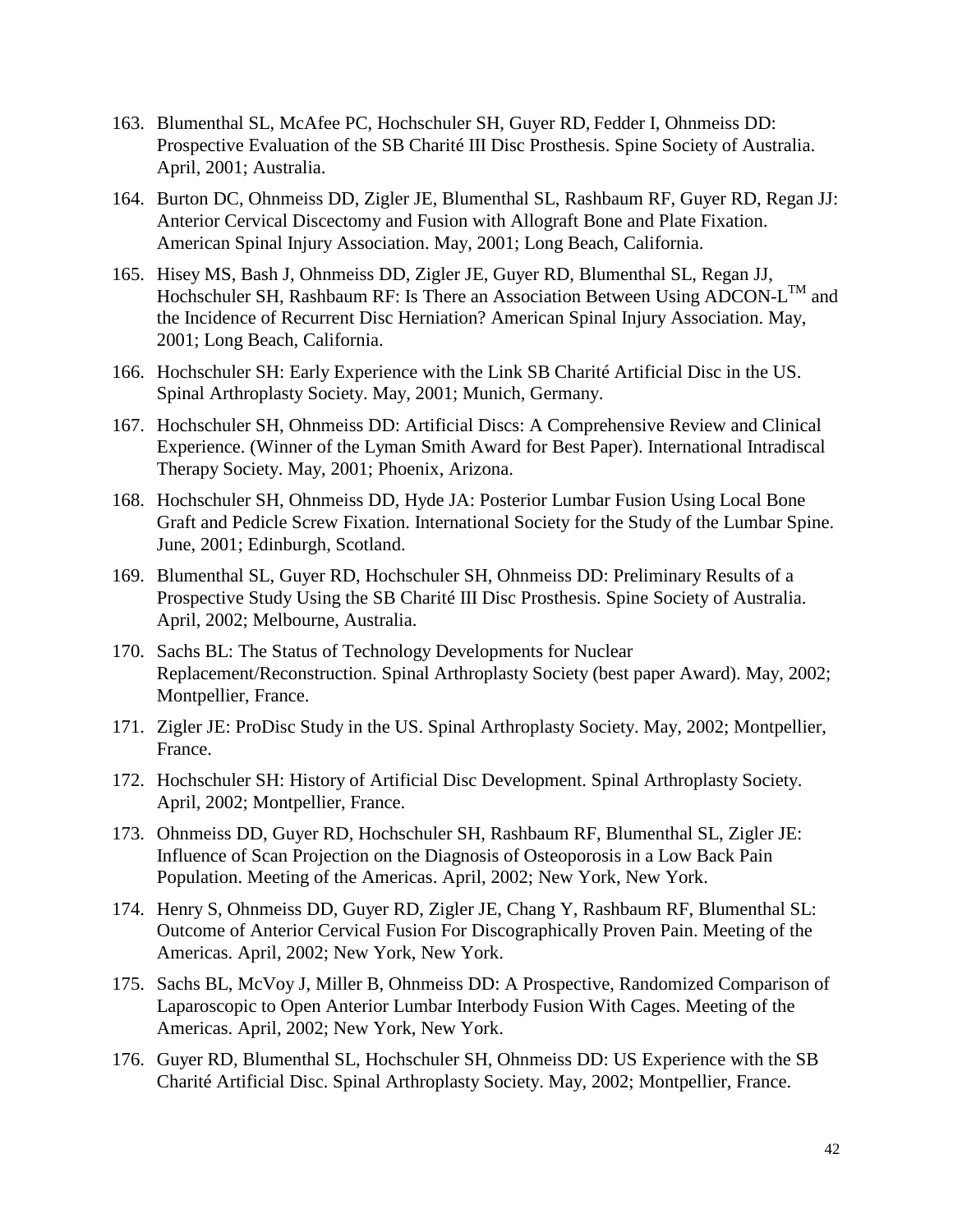- 177. Triano JJ, Rogers CM: Obtaining Predictable Lumbopelvic Loads during Spinal Manipulation. IV World Congress on Biomechanics. August, 2002; Calgary, Alberta, Canada.
- 178. Triano JJ: Neck Loads during Spinal Manipulation. IV World Congress on Biomechanics. August, 2002; Calgary, Alberta, Canada.
- 179. Zigler JE: Update on the US FDA Trial with ProDisc. EuroSpine. September, 2002; Nantes, France.
- 180. Block AR, Ohnmeiss DD: Cluster Analysis of MMPI Scores and Their Relationship to Spine Surgery Outcome. North American Spine Society. October, 2002; Montreal, Canada.
- 181. Zigler JE: Spine Surgery and Chiropractic (Symposium). North American Spine Society. October, 2002; Montreal, Quebec, Canada.
- 182. Triano JJ: Spinal Manipulation in Spine Care: Who? Why? When? (Symposium). North American Spine Society. October, 2002; Montreal, Canada.
- 183. Guyer RD: Assessing Axial Low Back Pain, Where Are We? (Symposium: Stabilizing Low Back Pain). North American Spine Society. November, 2002; Montreal, Canada.
- 184. Sachs BL, McVoy J, Miller B, Ohnmeiss DD: A Prospective, Randomized Comparison of Laparoscopic to Open Anterior Lumbar Interbody Fusion With Cages. American Academy of Orthopaedic Surgeons. February, 2003; New Orleans, Louisiana.
- 185. Zigler JE, Boden S, Ohnmeiss DD: Evaluation of Iliac Crest Reconstruction in Patients Undergoing Spinal Fusion Using Iliac Crest Autograft. American Spinal Injury Association. April, 2003; Miami, Florida.
- 186. Guyer RD, Blumenthal SL, Hochschuler SH, Ohnmeiss DD: Prospective outcome evaluation of a Total Disc Replacement. Spine Society of Australia. April, 2003; Canberra, Australia.
- 187. Zigler JE: ProDisc Semi-Constrained Lumbar Disc Replacement. American Academy of Neurosurgeons. April, 2003; San Diego, California.
- 188. Triano JJ: Cervical Adjustment: What Forces Reach the Facets and Discs and What Are Their Effects? World Federation of Chiropractic. May, 2003; Orlando, Florida.
- 189. Triano JJ: Neck Loads during Spinal Manipulation. World Federation of Chiropractic. May, 2003; Orlando, Florida.
- 190. Triano JJ: SMT Performance: Objective Parameters vs. Instructor Ratings. World Federation of Chiropractic. May, 2003; Orlando, Florida.
- 191. Loguidice V, Haldeman J, Triano J: Ambulatory Lumbar Decompression– Orthotrac™ Pneumatic Vest. World Federation of Chiropractic. May, 2003; Orlando, Florida.
- 192. Guyer RD: The Role of ALIF. Spinal Arthroplasty Society, May, 2003; Phoenix, Arizona.
- 193. Guyer RD: Results of SB Charité: Historical. Spine Arthroplasty Society, May, 2003; Phoenix, Arizona.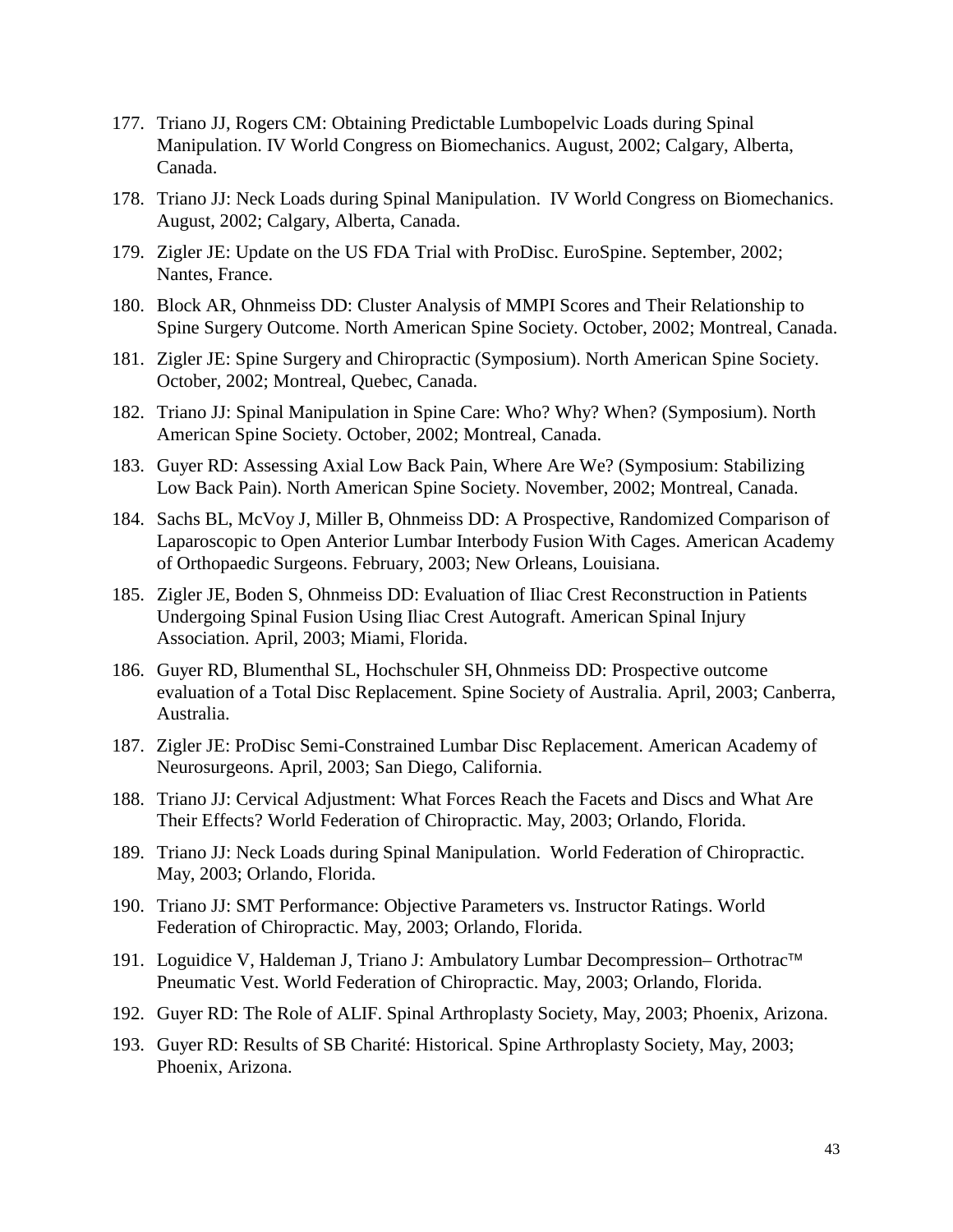- 194. Guyer RD: Clinical and Radiologic Diagnostics for Spinal Motion Abnormalities. Spine Arthroplasty Society, May, 2003; Phoenix, Arizona.
- 195. Guyer RD: Fusion vs. Motion: Pro Fusion. (Debate) Spine Arthroplasty Society, May, 2003; Phoenix, Arizona.
- 196. Hochschuler SH: The Future of Spine. Spine Arthroplasty Society. May, 2003; Phoenix, Arizona.
- 197. Blumenthal SL: Results of Charité: FDA Preliminary. Spine Arthroplasty Society, May, 2003; Phoenix, Arizona.
- 198. Sachs BL: Results of Other Nuclear Disc Replacements. Spine Arthroplasty Society. May, 2003; Phoenix, Arizona.
- 199. Sachs BL: Clinical Indications for Dynamic Stabilization. Spine Arthroplasty Society. May, 2003; Phoenix, Arizona.
- 200. Zigler JE: Vertical Instability Syndrome. Spine Arthroplasty Society. May, 2003; Phoenix, Arizona.
- 201. Zigler JE: Results of ProDisc: FDA Preliminary. Spine Arthroplasty Society. May, 2003; Phoenix, Arizona.
- 202. Zigler JE: Lumbar Disc Replacement: Symposium. American Orthopaedic Association. June, 2003; Charleston, South Carolina.
- 203. Sachs BL, Hisey MS, Zigler JE, Burd T, Ohnmeiss DD: Clinical Comparison of Percutaneous (Minimally Invasive) Placement of Pedicle Screws Versus Standard Open Pedicle Screw Placement. International Meeting on Advanced Spinal Techniques (IMAST). July, 2003; Rome, Italy.
- 204. Guyer RD, Davis R, Songer M, Frederickson B: The Efficacy of a New Modular Cage for Anterior Lumbar Interbody Fusion. International Meeting on Advanced Spinal Techniques (IMAST). July, 2003; Rome, Italy.
- 205. Guyer RD, Blumenthal SL, Hochschuler SH, Ohnmeiss DD: Prospective Outcome Evaluation of a Total Disc Replacement. Spine Across the Sea. July, 2003; Maui, Hawaii.
- 206. Zigler JE, Burd T, Vialle E, Sachs BL, Rashbaum RF, Ohnmeiss DD: Lumbar Spine Arthroplasty: Early Results Using the ProDisc II: A Prospective Randomized Trial of Arthroplasty Versus Fusion. Spine Across the Sea. July, 2003; Maui, Hawaii.
- 207. Guyer RD, Blumenthal SL, Hochschuler SH, Ohnmeiss DD: Preliminary Experience with the SB Charité III Disc Prosthesis. World Spine. August 2003; Chicago, Illinois.
- 208. Sachs BL, Miller B, Tymsen M, Ledet E, Vialle E, Ohnmeiss DD. A Bone Growth Dose-Response Study of OP-1 Putty in Interbody Fusion. World Spine. August 2003; Chicago, Illinois.
- 209. Sachs BL, Connolly R, Vialle E, Ohnmeiss DD: In Vivo Evaluation of Interbody Fusion Using RhOP-1 in a Baboon Model. World Spine. August 2003; Chicago, Illinois.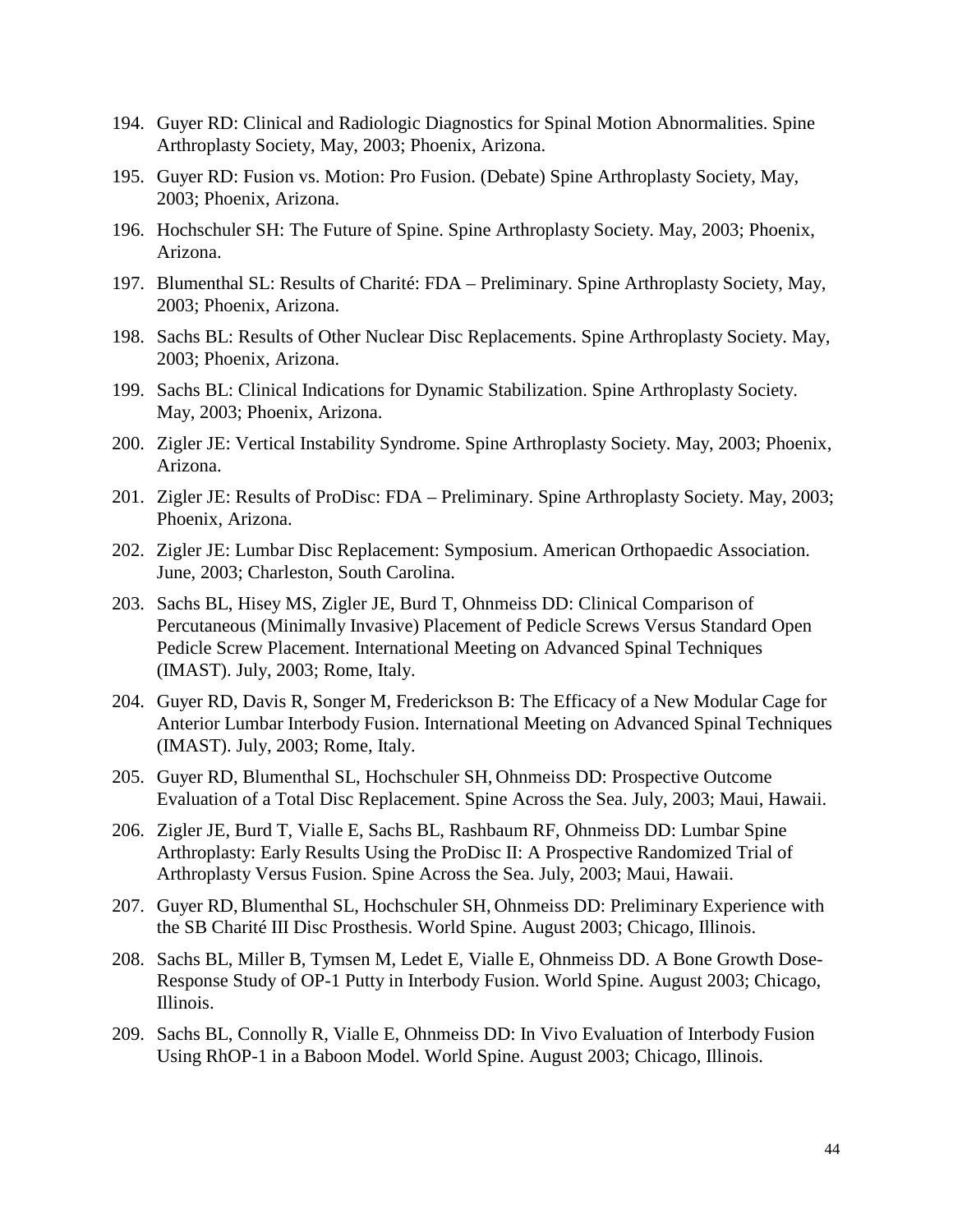- 210. Guyer RD, Davis R, Songer M, Frederickson B: The Efficacy of a New Modular Cage for Anterior Lumbar Interbody Fusion. World Spine. August 2003; Chicago, Illinois.
- 211. Zigler JE: Interim Results of ProDisc Study in the US. EuroSpine. October. 2003, Prague, Czechoslovakia.
- 212. Zigler JE: ProDisc Prospective Randomized Multicenter Trial. North American Spine Society Pre-course. October, 2003; San Diego, California.
- 213. Triano J, Rogers C, Diederich J, Hochschuler S: Discopathy with Leg Pain: A Randomized Controlled Trial of Orthotrac Vs. EZ Brace. North American Spine Society. October, 2003; San Diego, California.
- 214. Guyer RD, Davis R, Songer M, Frederickson B: The Efficacy of a New Modular Cage for Anterior Lumbar Interbody Fusion. North American Spine Society. October, 2003; San Diego, California.
- 215. Guyer RD, Hochschuler SH, Ohnmeiss DD, Blumenthal SL: Prospective Outcome Evaluation of Total Disc Replacement: A 12- to 24-Month Follow-Up Study. North American Spine Society. October, 2003; San Diego, California.
- 216. Hochschuler SH: Models for Private Practice The Texas Back Institute (Pre-course: How to Build a Successful Center of Excellence). North American Spine Society. October, 2003; San Diego, California.
- 217. Triano JJ: Treatment (Symposium: Whiplash Part II). North American Spine Society. October, 2003; San Diego, California.
- 218. Guyer RD: SB Charité III Prospective Randomized U.S. Trial (Pre-course: Artificial Discs) North American Spine Society. October, 2003; San Diego, California.
- 219. Ohnmeiss DD: Basics of Preparing Power Point Presentations (Pre-course: Power Point) North American Spine Society. October, 2003; San Diego, California.
- 220. Triano JJ: My Aching Sacroiliac (Symposium). North American Spine Society. October, 2003; San Diego, California.
- 221. Rashbaum RF: Lumbar Fusion: Should We? If so, on Whom & How? American Academy of Disability Evaluating Physicians. November, 2003; New Orleans, Louisiana.
- 222. Guyer RD, Hochschuler SH, Blumenthal SL, Ohnmeiss DD: Prospective Outcome Evaluation of Total Disc Replacement. American Academy of Orthopaedic Surgeons. March, 2004; San Francisco, California.
- 223. Zigler JE, Sachs BL, Rashbaum RF, Ohnmeiss DD: Results of a Prospective Randomized Trial of Total Disc Replacement. American Academy of Orthopaedic Surgeons. March, 2004; San Francisco, California.
- 224. Blumenthal SL. Randomized Control Trial of the Charite Artificial Disc vs. Fusion for Single Level Lumbar Degenerative Disc Disease: A Two-Year Follow-up Study. North American Spine Society Spring Break. April, 2004; Boca Raton, Florida.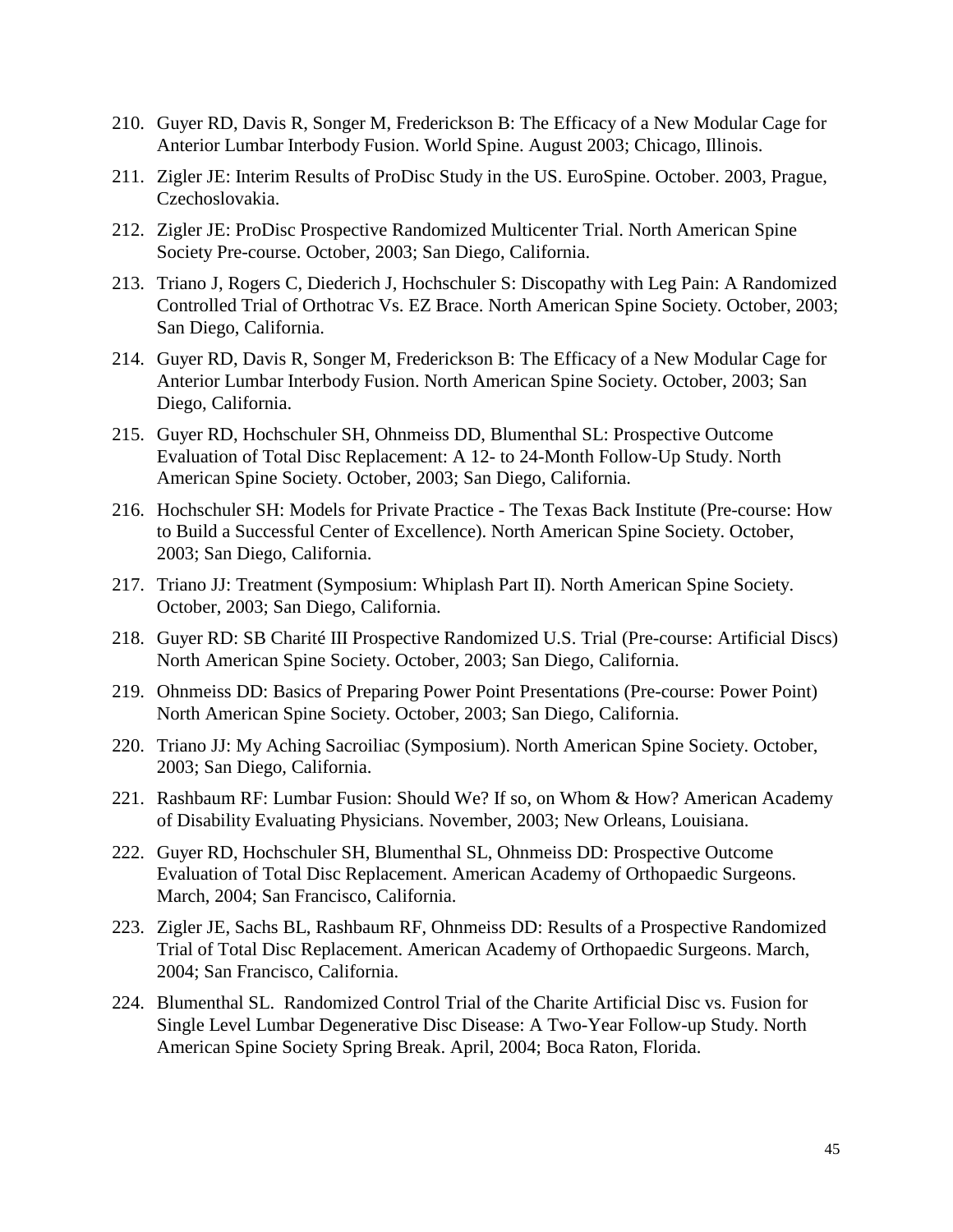- 225. Zigler JE: Total Disc Replacement Using ProDisc: 12 to 24-month Follow-up Results of a Prospective Randomized Comparison to Fusion. North American Spine Society Spring Break. April, 2004; Boca Raton, Florida.
- 226. McAfee PC, Cunningham BW, Holtsapple G, Bussard K, Guyer R, Blumenthal S, Dmitriev A, Maxwell JH, Isaza J, Regan J: A Prospective Randomized U.S. FDA Study of the Charité Disc Replacement – A Radiographic Outcome Analysis of 276 Consecutive Patients. Spine Society of Australia. April, 2004; Coolum, Australia.
- 227. Blumenthal S, McAfee P, Guyer R, Hochschuler S, Garcia R, Regan J, Ohnmeiss D: Randomized Control Trial of the Charité Artificial Disc vs. Fusion for Single Level Lumbar Degenerative Disc Disease: A Two-Year Follow-up Study. Spine Arthroplasty Society. May, 2004; Vienna, Austria.
- 228. Zigler JE, Sachs BL, Rashbaum RF, Ohnmeiss DD: Total Disc Replacement Using ProDisc: 12 to 24-month Follow-up Results of a Prospective, Randomized Comparison to Fusion. Spine Arthroplasty Society. May, 2004; Vienna, Austria.
- 229. Blumenthal SL, Sohn JM, Guyer RD, Hochschuler SH, Ohnmeiss DD: Range of Motion Analysis of the Lumbar Spine after Total Disc Replacement: A Prospective Two-Year Follow-Up Study. Spine Arthroplasty Society. May, 2004; Vienna, Austria.
- 230. Hochschuler SH, Whitaker C, Zigler JE, Guyer RD, Sachs BL, Blumenthal SL, Rashbaum RF, Ohnmeiss DD: Comparison of Return to Work Following Total Disc Arthroplasty vs. Fusion: A Prospective, Randomized Study. Spine Arthroplasty Society. May, 2004; Vienna, Austria.
- 231. Sachs BL, Gottlieb J, Guyer RD, Zigler JE, Rashbaum RF, Hochschuler SH, Blumenthal SL, Whitaker C, Ohnmeiss DD: Comparison of Complications Associated with Total Disc Replacement versus Lumbar Fusion at Two-year Follow-Up. Spine Arthroplasty Society. May, 2004; Vienna, Austria.
- 232. Guyer RD: Static Stabilization, Arthrodesis. What are the results as they compare to Arthroplasty? (NASS symposium) Spine Arthroplasty Society. May, 2004; Vienna, Austria.
- 233. Guyer RD: Range of Motion Analysis of the Lumbar Spine after Total Disc Replacement: A Prospective Two-Year Follow-Up Study. Spine Arthroplasty Society. May, 2004; Vienna, Austria.
- 234. Guyer RD: Role of Lumbar Discography in the Pre-Op Evaluation Prior to Motion Sparing Surgery. North American Spine Society symposium at the Spinal Arthroplasty Society. May, 2004; Vienna, Austria.
- 235. Zigler JE: Lumbar Disc Replacement: Interim Data. American Academy of Neurological Surgeons. May, 2004; Orlando, Florida.
- 236. Zigler J, Burd T, Vialle E, Rashbaum R, Sachs B, Ohnmeiss D: Lumbar Spine Arthroplasty - Early Results of a Prospective Randomized Trial of Arthroplasty vs. Fusion. International Society for the Study of the Lumbar Spine. June, 2004; Porto, Portugal.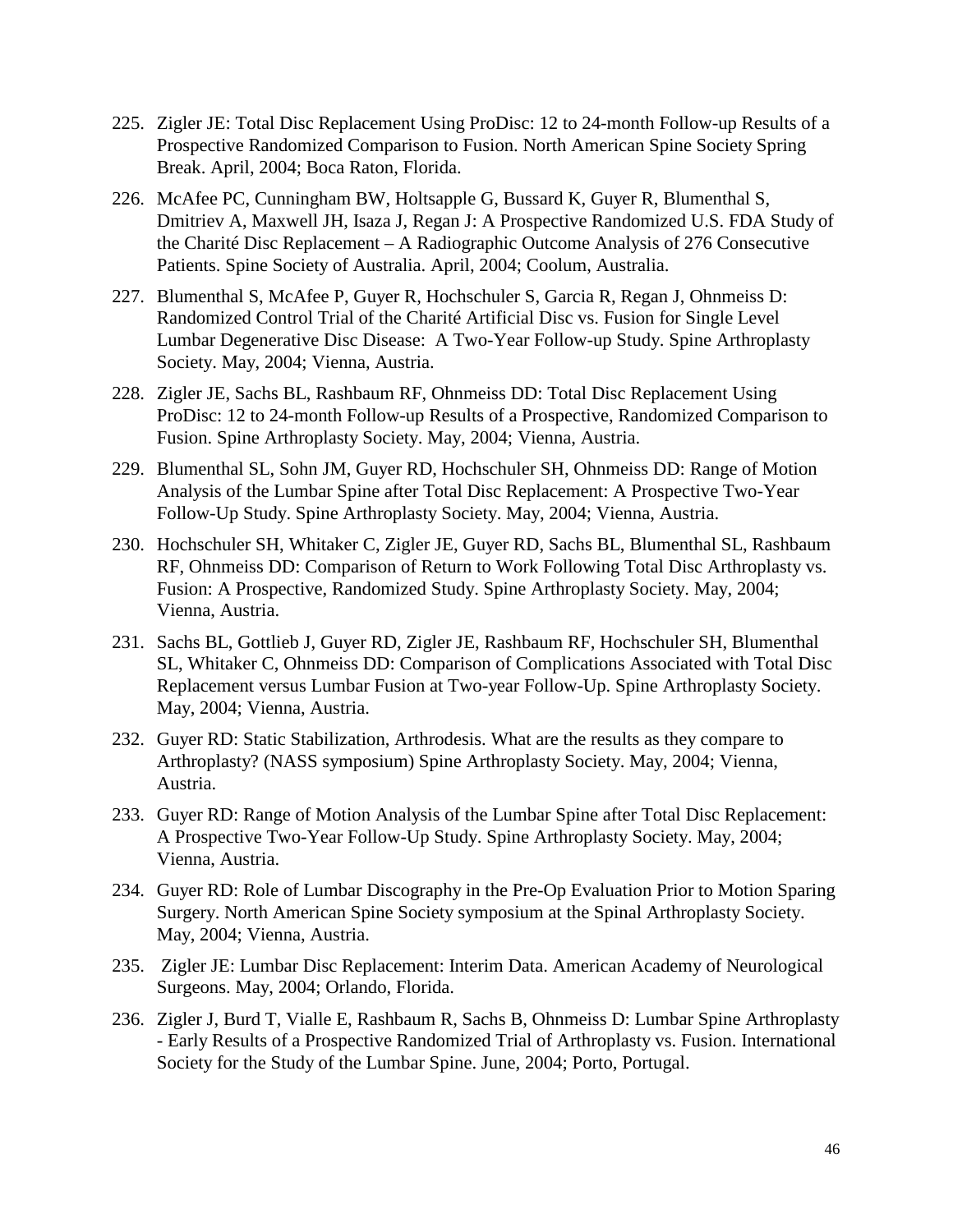- 237. McAfee PC, Cunningham BW, Holtsapple G, Bussard K, Guyer R, Blumenthal S, Dmitriev A, Maxwell JH, Isaza J, Regan J: A Prospective Randomized U.S. FDA Study of the Charité Disc Replacement – A Radiographic Outcome Analysis of 276 Consecutive Patients. International Society for the Study of the Lumbar Spine. June, 2004; Porto, Portugal.
- 238. Geisler FH, Blumenthal SL, McAfee PC, Guyer RD, Hochschuler SH, Garcia R, Regan JJ: Prospective, Randomized, Multicenter Trial of Artificial Disc vs. Fusion for Single Level Lumbar Degenerative Disc Disease: A 2-Year Follow-up IDE Study. Congress of Neurological Surgeons. October, 2004; San Francisco, California.
- 239. Zigler JE, Sachs BL, Rashbaum RF, Ohnmeiss DD: Results of a Prospective, Randomized Study Comparing Total Disc Replacement to Fusion. International Meeting on Advanced Spinal Techniques (IMAST). July, 2004; Bermuda.
- 240. Blumenthal S, McAfee P, Guyer R, Hochschuler S, Garcia R, Regan J, Ohnmeiss D: Prospective, Randomized, Multicenter Comparison of Artificial Disc vs. Fusion for Single Level Lumbar Degenerative Disc Disease: A Two-Year Follow-up Study. North American Spine Society. October, 2004; Chicago, Illinois.
- 241. Ohnmeiss DD, Guyer RD: 24-month Follow-up for Reporting Results of Spinal Implant Studies: Is This Guideline Supported by the Literature? North American Spine Society. October, 2004; Chicago, Illinois.
- 242. Zigler JE, Burd T, Vialle E, Sachs BL, Rashbaum RF, Ohnmeiss DD: Total Disc Replacement Using ProDisc: 12 to 24-month Follow-up Results of a Prospective, Randomized Comparison to Fusion. North American Spine Society. October, 2004; Chicago, Illinois.
- 243. McAfee P, Cunningham BW, Holtsapple G, Bussard K, Guyer R, Blumenthal S, Dmitriev A, Maxwell J, Isaza J, Regan J: A Prospective Randomized FDA Study of the Charite Disc Replacement – A Radiographic Outcome Analysis of 276 Consecutive Patients. North American Spine Society. October, 2004; Chicago, Illinois.
- 244. Zigler JE: Nucleoplasty and Disc Replacement; Hype or Hope? North American Spine Society. October 2004; Chicago, Illinois.
- 245. McAfee PC, Cunningham BW, Blumenthal SL, Guyer RD, Regan JJ: A Prospective Randomized FDA Study of the Charité Disc Replacement. February, 2005; Washington, D.C.
- 246. Blumenthal SL: X-STOP IPD Update. North American Spine Society Spring Break. April, 2005; Bal Harbour, Florida.
- 247. Blumenthal SL: Rationale for Lumbar Motion Preservation. North American Spine Society Spring Break. April, 2005; Bal Harbour, Florida.
- 248. Guyer RD: Review of Lumbar Arthroplasty. North American Spine Society Spring Break. April, 2005; Bal Harbour, Florida.
- 249. Guyer RD: Total Posterior Element Replacement. North American Spine Society Spring Break. April, 2005; Bal Harbour, Florida.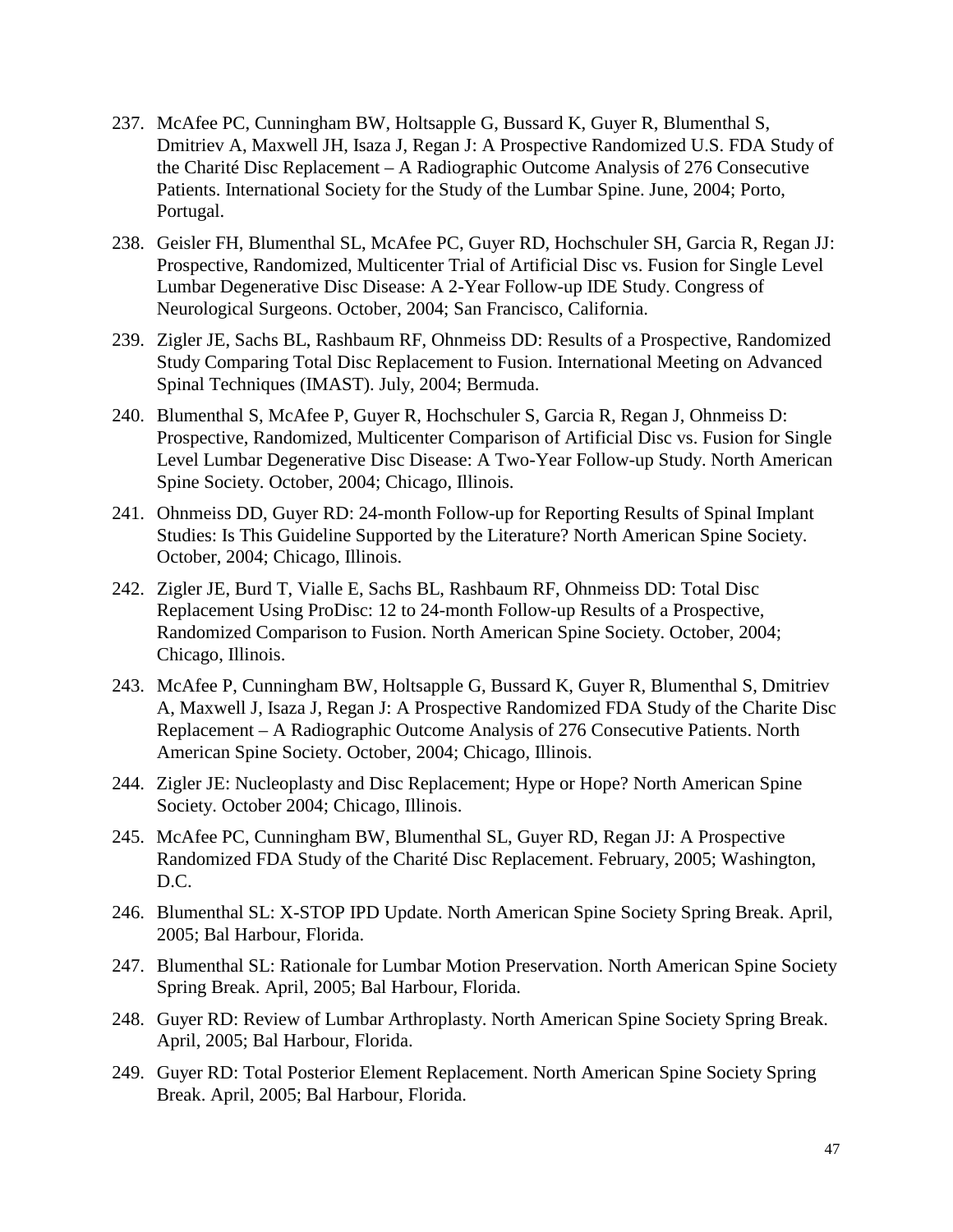- 250. Zigler JE: Lumbar Arthroplasty with ProDisc-L. American Academy of Neurological Surgeons. April, 2005; New Orleans, Louisiana.
- 251. Zigler JE: Lumbar Arthroplasty vs. Fusion. American Spinal Injury Association. May, 2005; Dallas, Texas.
- 252. Zigler, JE, Delamarter RB, Ohnmeiss DD, Kanim L, Pradhan BB: Lumbar Total Disc Replacement: A 2 to 3 Year Report From 2 Centers in the United States Clinical Trial for the ProDisc-II Prosthesis. Winner of the Best Clinical Paper Award. Spine Arthroplasty Society. May, 2005; New York, New York.
- 253. Dickerman R, Sachs BL, Zigler JE, Rashbaum RF, Smith EL, Ohnmeiss DD: Stretch Neuropraxia After Anterior Lumbar Interbody Fusion or Artificial Disc Placement: Incidence and Prevention. Spine Arthroplasty Society. May, 2005; New York, New York.
- 254. Zigler JE, Sachs BL, Rashbaum RF, Ohnmeiss DD: Two-level Total Disc Replacement with ProDisc: Results and Comparison to One-level Cases. Spine Arthroplasty Society. May, 2005; New York, New York.
- 255. Holt R, Majd M, Isaza J, Blumenthal S, McAfee P, Guyer R, Hochschuler S, Geisler F, Garcia R, Regan J: Complications of Lumbar Artificial Disc Replacement vs. Fusion: Results from the Randomized, Multicenter FDA IDE Study of the CHARITÉ Artificial Disc. Winner of the Best Paper Award. Spine Arthroplasty Society. May, 2005; New York, New York.
- 256. Regan JJ, McAfee PC, Guyer RD, Blumenthal SL, Geisler FH, Garcia R Jr., Maxwell JH: Evaluation of the Learning Curve Associated with Artificial Disc Replacement: Analysis from the Prospective, Randomized, Multicenter FDA IDE Study. Spine Arthroplasty Society. May, 2005; New York, New York.
- 257. Elders GJ, Blumenthal SL, Guyer RD, Hochschuler SH, Rashbaum RF, Sachs BL, Zigler JE, Ohnmeiss DD: Effect of Facet Joint Arthrosis on Outcome after Artificial Disc Replacement. Spine Arthroplasty Society. May, 2005; New York, New York.
- 258. Musante DB, Zigler J, Sachs B, Rashbaum R, Elders G, Ohnmeiss D: Effect of Disc Height Restoration and Subsidence on Outcome after Artificial Disc Replacement: Minimum 2 year Follow-Up. Spine Arthroplasty Society. May, 2005; New York, New York.
- 259. Guyer RD, Tromanhauser S, Toselli R: An Economic Analysis of Lumbar Total Disc Replacement vs. Fusion. Spine Arthroplasty Society. May, 2005; New York, New York.
- 260. Holt R, Majd M, Isaza J, Blumenthal S, McAfee P, Guyer R, Hochschuler S, Geisler F, Garcia R, Regan J. Complications of Lumbar Artificial Disc Replacement vs. Fusion: Results From The Randomized, Multicenter FDA IDE Study of the Charite™ Artificial Disc. International Society for the Study of the Lumbar Spine. May, 2005; New York, New York.
- 261. Guyer R, Sohn J, Blumenthal S, Hochschuler S, Ohnmeiss D: Range of Motion Analysis of the Lumbar Spine after Total Disc Replacement: A Prospective Two-Year Follow-Up Study. International Society for the Study of the Lumbar Spine. May, 2005; New York, New York.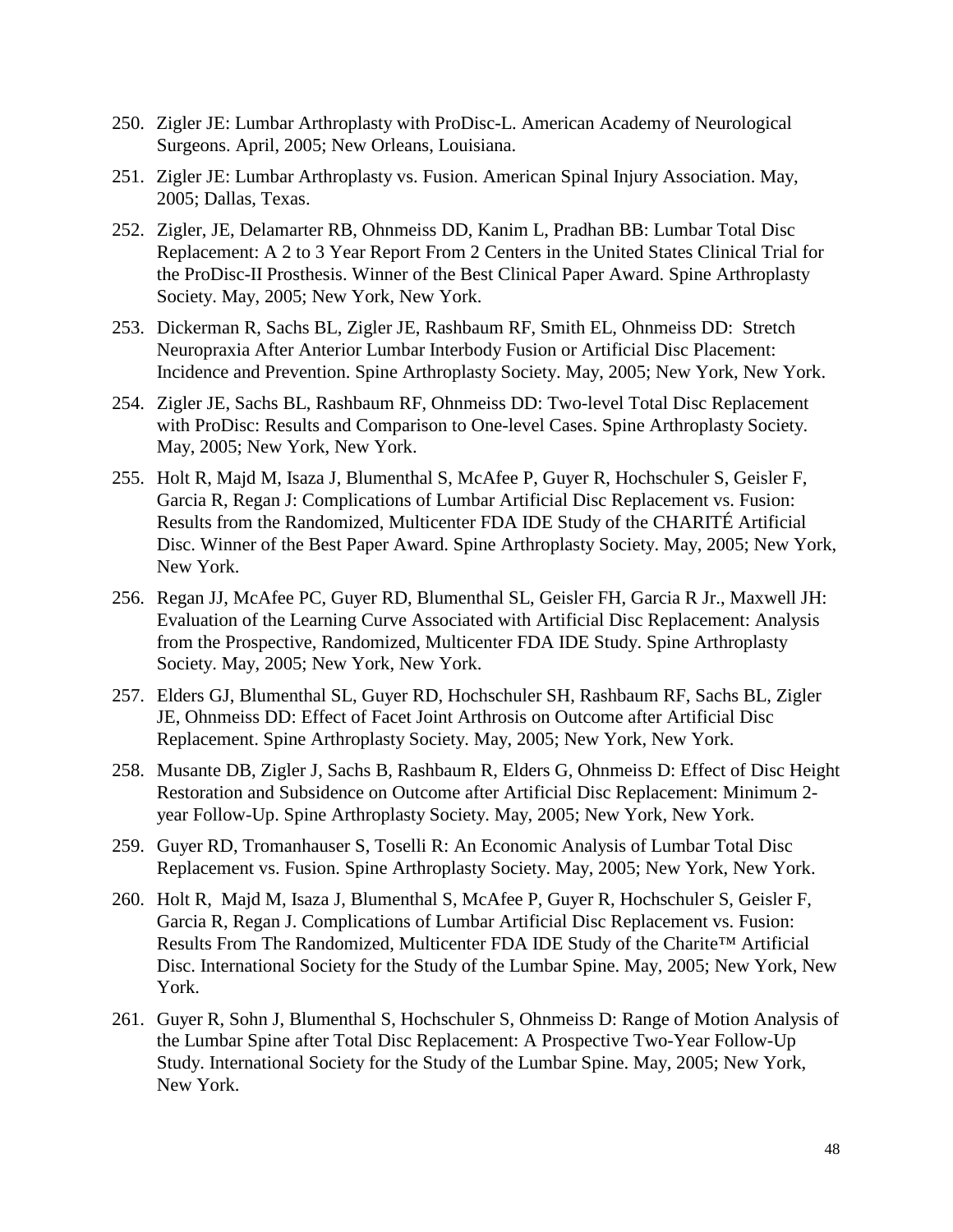- 262. Whitaker C, Hochschuler S, Ohnmeiss D, Zigler J, Guyer R, Sachs B, Blumenthal S, Rashbaum R: Return to Work Following Total Disc Replacement vs. Fusion: A Prospective, Randomized, Comparison Study. International Society for the Study of the Lumbar Spine. May, 2005; New York, New York.
- 263. Rashbaum RF: The Immediate Future of Chymopapain in the US. International Intradiscal Therapy Society. May, 2005; San Diego, California.
- 264. Zigler, JE, Delamarter RB, Ohnmeiss DD, Kanim L, HW Bae HW: Lumbar Total Disc Replacement: A 2 To 3 Year Report From 2 Centers In The United States Clinical Trial For The ProDisc-II Prosthesis. International Meeting on Advanced Spine Techniques (IMAST). July, 2005; Banff, Alberta, Canada.
- 265. Regan JJ, McAfee PC, Guyer RD, Blumenthal SL, Geisler FH, Garcia R Jr., Maxwell JH: Evaluation of the Learning Curve Associated with Artificial Disc Replacement: Analysis from the Prospective, Randomized, Multicenter FDA IDE Study. International Meeting on Advanced Spine Techniques (IMAST). July, 2005; Banff, Alberta, Canada.
- 266. McAfee, PC, Geisler FH, Saidy S, Regan JJ, Guyer RD, Blumenthal SL, Fedder I, Tortolani J, Cunningham B: Revisability of the CHARITÉ Artificial Disc Replacement - Analysis of 347 Patients Enrolled in the US IDE Study of the CHARITÉ Artificial Disc. International Meeting on Advanced Spine Techniques (IMAST). July, 2005; Banff, Alberta, Canada.
- 267. Holt RT, Majd ME, Isaza JE, Blumenthal SL, McAfee PC, Guyer RD, Hochschuler SH: Complications of Lumbar Artificial Disc Replacement vs. Fusion: Results from The Randomized, Multicenter FDA IDE Study of the Charite Artificial Disc. International Meeting on Advanced Spine Techniques (IMAST). July, 2005; Banff, Alberta, Canada.
- 268. Guyer RD, Tromanhauser SG, Regan JJ, Tosell R: An Economic Analysis of Lumbar Total Disc Replacement vs. Fusion. International Meeting on Advanced Spine Techniques (IMAST). July, 2005; Banff, Alberta, Canada.
- 269. Hochschuler SH: The Future of Motion Preservation. International Meeting on Advanced Spine Techniques (IMAST). July, 2005; Banff, Canada.
- 270. Hochschuler SH: Long-term Retrospective Study of the First-generation Wallis Implant. (Instructional Course Lecture) International Meeting on Advanced Spine Techniques (IMAST). July, 2005; Banff, Canada.
- 271. Hochschuler SH: Archus Facet Technology. International Meeting on Advanced Spine Techniques (IMAST). July, 2005; Banff, Canada.
- 272. Guyer RD, Blumenthal SL, Hochschuler SH, McAfee PC, Regan JJ, Ohnmeiss DD: Prospective Randomized Comparison of Total Disc Replacement to Fusion: A 24 Month Follow-Up FDA Regulated Study. World Spine. August, 2005; Rio de Janeiro, Brazil.
- 273. Zigler JE, Sachs BL, Rashbaum RF, Ohnmeiss DD: Total Disc Replacement Using ProDisc: 24 Month Follow-Up Results of a Prospective Randomized Comparison to Fusion. World Spine. August, 2005; Rio de Janeiro, Brazil.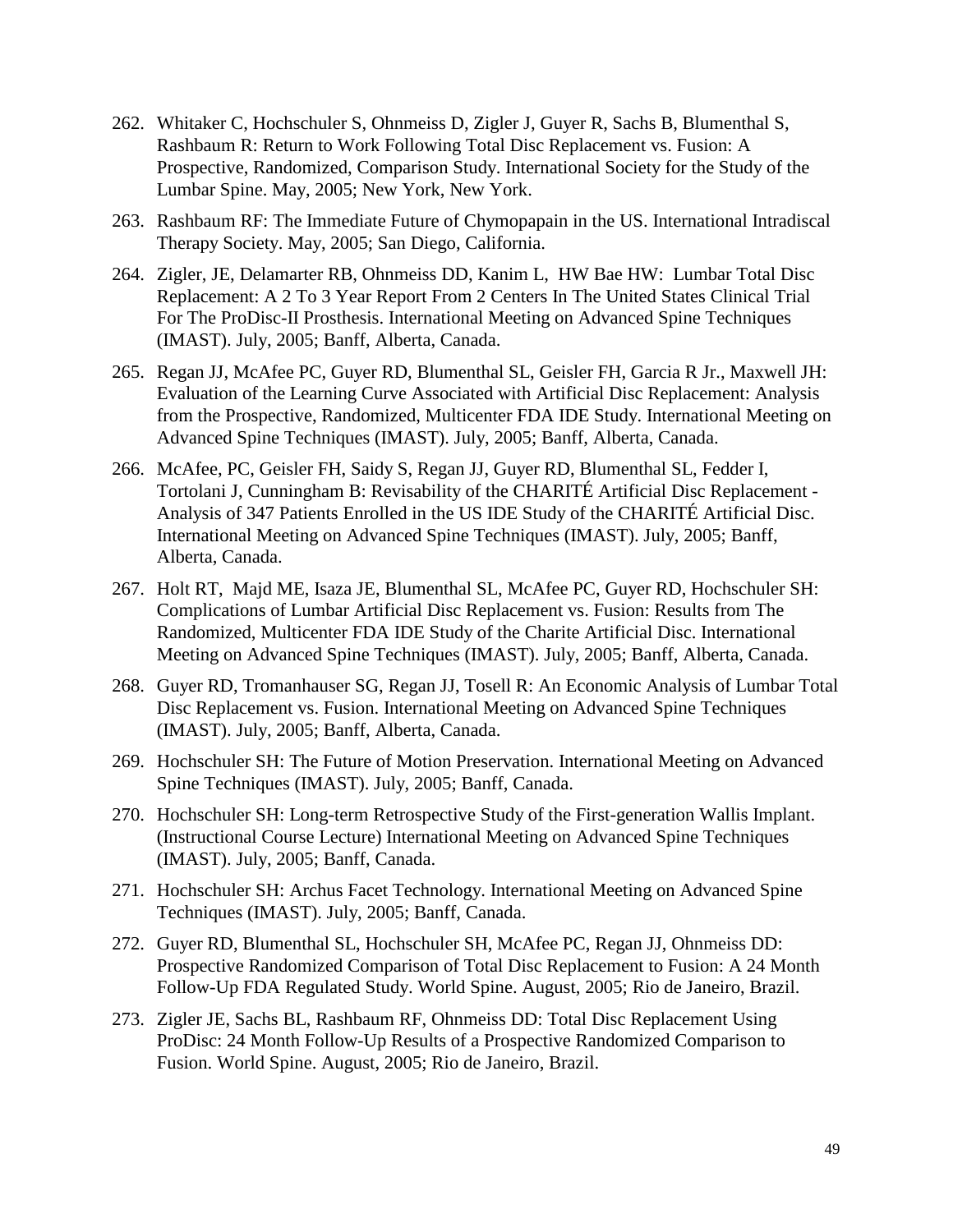- 274. Zigler JE, Sachs BL, Rashbaum RF, Ohnmeiss DD: [Two Level Total Disc Replacement](javascript:openPreviewWindow()  [with ProDisc: Results and Comparison to One Level Cases.](javascript:openPreviewWindow() World Spine. August, 2005; Rio de Janeiro, Brazil.
- 275. Zigler JE, Sachs BL, Rashbaum RF, Ohnmeiss DD: Total Disc Replacement Using ProDisc: 24 Month Follow-up Results of a Prospective Randomized Comparison to Fusion. EuroSpine. September, 2005; Barcelona, Spain.
- 276. Blumenthal SL, McAfee PC, Guyer RD, Hochschuler SH, Garcia R Jr., Regan JJ, Ohnmeiss DD: Prospective Randomized Comparison of Total Disc Replacement to Fusion A 24-month Follow-Up FDA Regulated Study Combined with 720. EuroSpine. September, 2005; Barcelona, Spain.
- 277. Holt RT, Blumenthal SL, McAfee PC, Majd ME, Guyer RD, Isaza JE, Hochschuler SH, Geisler FH, Garcia R Jr., Regan JJ, Ohnmeiss DD: Complications and Clinical Outcome of Lumbar Artificial Disc Replacement vs. Fusion: Results from the Randomized, Multicenter FDA IDE Study of the CHARITÉ Artificial Disc. EuroSpine. September, 2005; Barcelona, Spain.
- 278. Ohnmeiss DD: Facet Joint Replacement (symposium on Emerging Technology). North American Spine Society. Sept-Oct, 2005; Philadelphia, Pennsylvania.
- 279. Guyer RD: Flexible Posterior Rods (symposium on Emerging Technology). North American Spine Society. Sept-Oct, 2005; Philadelphia, Pennsylvania.
- 280. Sachs BL: Research. Developing a Successful Spine Practice (Pre-course). North American Spine Society. Sept-Oct, 2005; Philadelphia, Pennsylvania.
- 281. Zigler JE, Sachs BL, Rashbaum RF, Ohnmeiss DD: [Two Level Total Disc Replacement](javascript:openPreviewWindow()  [with ProDisc: Results and Comparison to One Level Cases.](javascript:openPreviewWindow() North America Spine Society. Sept-Oct, 2005; Philadelphia, Pennsylvania.
- 282. Dickerman R, Sachs BL, Zigler JE, Rashbaum RF, Smith EL, Ohnmeiss DD: [Stretch](javascript:openPreviewWindow()  [Neuropraxia After Anterior Lumbar Interbody Fusion or Artificial Disc Placement.](javascript:openPreviewWindow() North America Spine Society. Sept-Oct, 2005; Philadelphia, Pennsylvania.
- 283. Triano J, Rogers C, Diedrich J, Gonzalez C, Hochschuler S: An RTC of Orthotrac Vest Unloading vs. EZ Brace – One-year Outcomes. North America Spine Society. Sept-Oct, 2005; Philadelphia, Pennsylvania.
- 284. McAfee P, Geisler F, Regan J, Blumenthal SL, Guyer R, Fedder I, Tortolani J, Cunningham B, Saiedy S: Revisability of the Charite Artificial Disc Replacement: Analysis of 347 Patients Enrolled in the US IDE Study of the Charite Artificial Disc. North America Spine Society. Sept-Oct, 2005; Philadelphia, Pennsylvania.
- 285. Holt RT, Majd M, Isaza J, Blumenthal S, McAfee P, Guyer R, Hochschuler S, Geisler F, Garcia R, Regan J: Complications of Lumbar Artificial Disc Replacement vs. Fusion: Results from The Randomized, Multicenter FDA IDE Study of the Charite Artificial Disc. North America Spine Society. Sept-Oct, 2005; Philadelphia, Pennsylvania.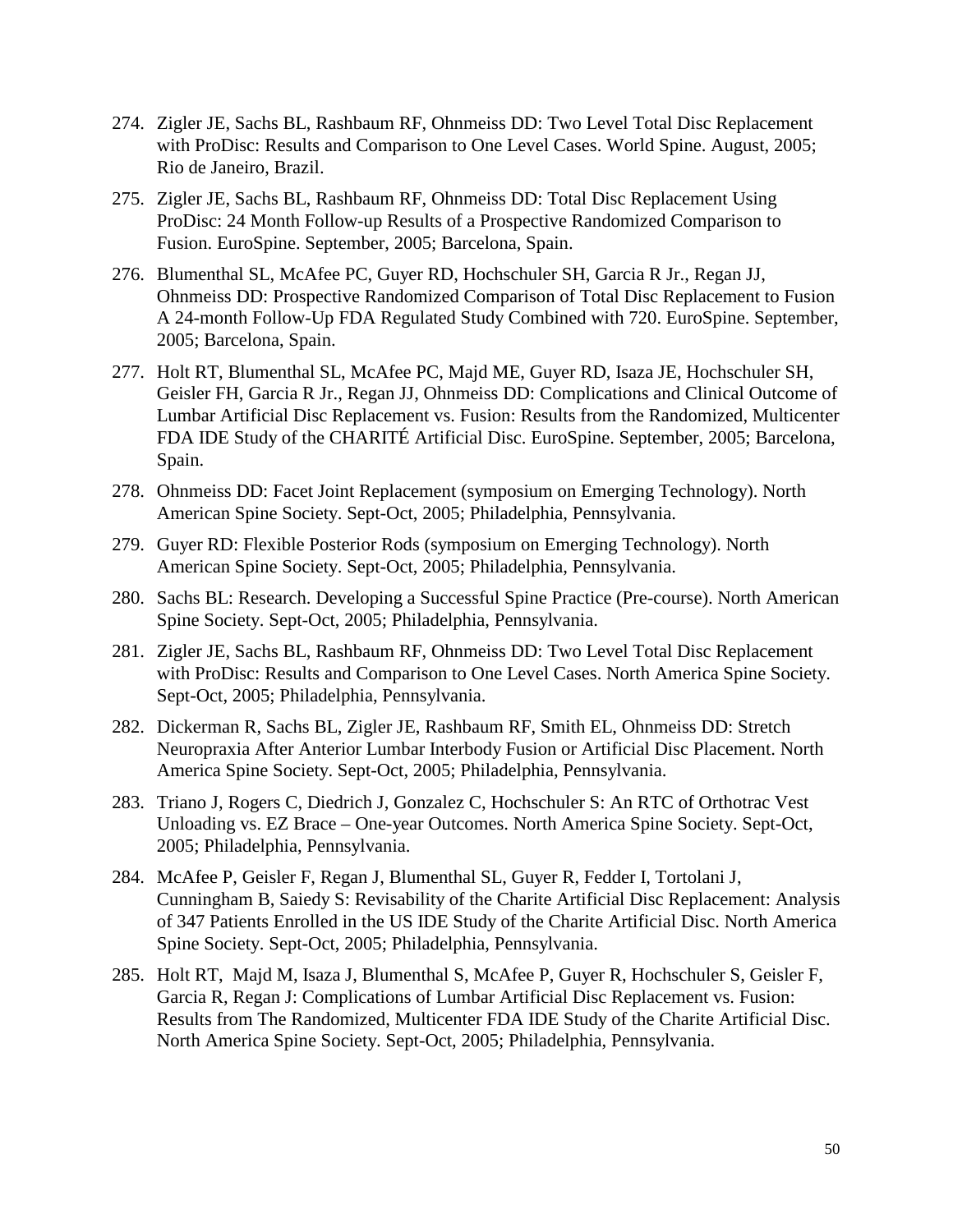- 286. Geisler FH, Holt RT, Majd ME, Isaza J, Blumenthal SL, McAfee PC, Guyer RD, Hochschuler SH, Garcia R, Regan JJ: Complications of Lumbar Artificial Disc Replacement versus Fusion: Results from the Randomized, Multicenter Food and Drug Administration Investigational Device Exemption Study of the CHARITE´ Artificial Disc. Congress of Neurological Surgeons. October, 2005; Boston, Massachusetts.
- 287. Geisler FH, McAfee PC, Saiedy S, Moore S, Blumenthal SL, Guyer RD, Regan JJ: The Revisability of the CHARITE´ Artificial Disc: Analysis of 688 Consecutive Patients from a Prospective, Randomized, Multicenter IDE Trial. Congress of Neurological Surgeons. October, 2005; Boston, Massachusetts.
- 288. Guyer RD: Testing of Arthroplasty Devices: Clinical Outcomes of Lumbar Arthroplasty. North American Spine Society Spring Break. March, 2006; San Diego, California.
- 289. Guyer RD: Spinal Stenosis: Surgical Decompression for Spinal Stenosis. North American Spine Society Spring Break. March, 2006; San Diego, California.
- 290. Blumenthal SL: Intervertebral Disk Replacement: Perspectives on the Charité Prosthesis. Symposium: Orthopaedic Surgery 2006: At the Leading Edge. American Academy of Orthopaedic Surgeons. March, 2006; Chicago, Illinois.
- 291. Guyer RD: Since FDA Approval Lumbar Disc Arthroplasty has been Extremely Successful for the Following Reasons. . . (Debate Session). Federation of Spine Associations. March, 2006; Chicago, Illinois.
- 292. Rashbaum RF: Practical Considerations in Complex Regional Pain Syndrome. April, 2006; American Medical Association of Sports Medicine. April, 2006; Miami Beach, Florida.
- 293. Zigler JE, Sachs BL, Rashbaum RF, Ohnmeiss DD: [Two Level Total Disc Replacement](javascript:openPreviewWindow()  [with ProDisc: Results and Comparison to One Level Cases.](javascript:openPreviewWindow() Spine Society of Australia. April, 2006; Sydney, Australia.
- 294. Geisler F, Blumenthal S, Guyer R, McAfee P, Regan J: Alternative Statistical Testing Demonstrates Superiority of Lumbar Arthroplasty Clinical Outcomes at 2 Years vs. Fusion for the Treatment of One-Level Lumbar Degenerative Disc Disease at L4-5 or L5-S1. Spine Arthroplasty Society. May, 2006; Montreal, Canada.
- 295. Siddiqui S, Guyer R, Zigler J, Ohnmeiss D, Blumenthal S, Sachs B, Hochschuler S: Factors Related to the 20 Best and 20 Worst 24-months Outcomes of Total Disc Replacement in Prospective FDA-regulated Trials. Spine Arthroplasty Society. May, 2006; Montreal, Canada.
- 296. Musante D, Elders G, Rashbaum R, Zigler J, Sachs B, Ohnmeiss D: Comparison of Operative and Adjacent Level Motion Following Disc Replacement Versus Fusion and Their Association with Clinical Outcome: 2-year Follow up. Spine Arthroplasty Society. May, 2006; Montreal, Canada.
- 297. Zigler J, Sachs B, Rashbaum R, Ohnmeiss D: A Prospective, Randomized Study Comparing ProDisc to Fusion: 24 to 36 Month Follow-up. Spine Arthroplasty Society. May, 2006; Montreal, Canada.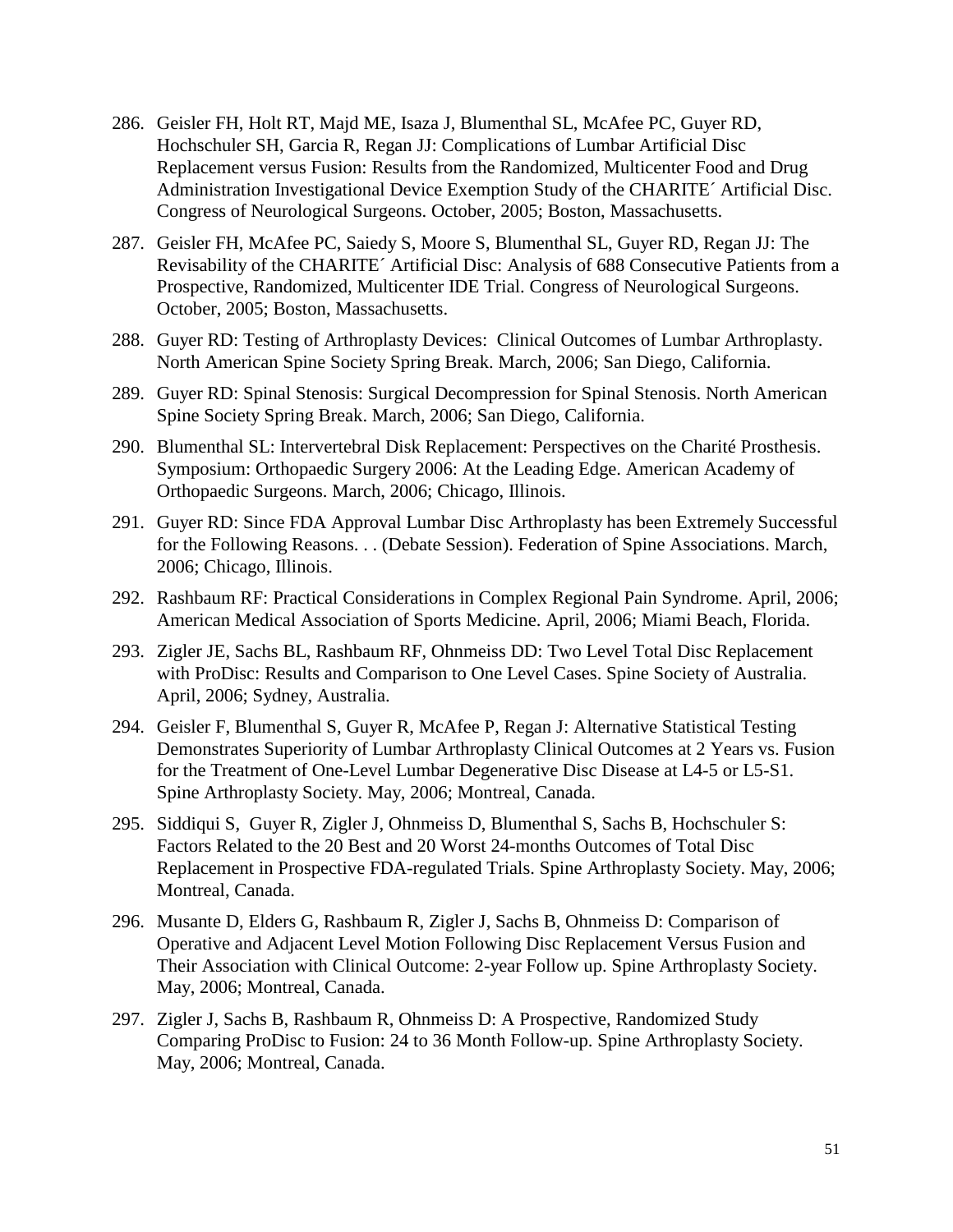- 298. Zigler J, Gill K, Balderson R, Cammisa F, Linovitz R: Two-year Follow-up from 5 Centers on the ProDisc-C IDE Trial. Spine Arthroplasty Society. May, 2006; Montreal, Canada.
- 299. Sachs B: Long Term Retrospective Study of First-generation Wallis Implant. Spine Arthroplasty Society. May, 2006; Montreal, Canada.
- 300. Rashbaum RF: Discogenic Pain Treated by Implantable Pain Relieve Devices (Symposium: Critical Decision Making Process in the Management of the Degenerative Motion Segment). Spine Arthroplasty Society. May, 2006; Montreal, Canada.
- 301. Hochschuler SH: Strategies to Handle Persistent Pain (Symposium: Avoidance and Management of Complications of Lumbar Disc Arthroplasty). Spine Arthroplasty Society. May, 2006; Montreal, Canada.
- 302. Leahy M, Zigler J, Ohnmeiss D, Rashbaum R, Sachs B: Analysis of Total Disc Replacement in Post-Discectomy Patients and Comparison to Patients with No Previous Lumbar Spine Surgery. International Society for the Study of the Lumbar Spine. June, 2006; Bergen, Norway.
- 303. Lhamby J, Guyer R, Zigler J, Blumenthal S, Sachs B, Hochschuler S, Rashbaum R, Ohnmeiss D: Patients Undergoing Total Disc Replacement with Spinal Fusion at Different Lumbar Levels. International Society for the Study of the Lumbar Spine. June, 2006; Bergen, Norway.
- 304. Zigler J, Sachs B, Rashbaum R, Ohnmeiss D: A Prospective, Randomized Study Comparing ProDisc to Fusion: 24 to 36 Month Follow-up. International Society for the Study of the Lumbar Spine. June, 2006; Bergen, Norway.
- 305. McAfee, P, Geisler F, Saiedy S, Moore S, Regan J, Guyer R, Blumenthal S, Fedder I, Tortolani J, Cunningham B: Revisibility of the Charité Artificial Disc Replacement - Analysis of 688 Patients Enrolled in the US IDE Study of the Charité Artificial Disc. International Society for the Study of the Lumbar Spine. June, 2006; Bergen, Norway.
- 306. Guyer RD: Is Motion Preservation the way to go? (Debate: Pro) International Society for the Study of the Lumbar Spine. June, 2006; Bergen, Norway.
- 307. Zigler J, Sachs B, Rashbaum R, Ohnmeiss D: A Prospective, Randomized Study Comparing ProDisc to Fusion: 24 to 36 Month Follow-up. Spine Across the Sea. July, 2006; Maui, Hawaii.
- 308. Lhamby J, Guyer R, Zigler J, Blumenthal S, Sachs B, Hochschuler S, Rashbaum R, Ohnmeiss D: Patients Undergoing Total Disc Replacement with Spinal Fusion at Different Lumbar Levels. Spine Across the Sea. July, 2006; Maui, Hawaii.
- 309. Leahy M, Zigler J, Ohnmeiss D, Rashbaum R, Sachs B: Analysis of Total Disc Replacement in Post-Discectomy Patients and Comparison to Patients with No Previous Lumbar Spine Surgery. Spine Across the Sea. July, 2006; Maui, Hawaii.
- 310. Siddiqui S, Guyer R, Zigler J, Ohnmeiss D, Blumenthal S, Sachs B, Hochschuler S: Factors Related to the 20 Best and 20 Worst 24-months Outcomes of Total Disc Replacement in Prospective FDA-regulated Trials. Spine Across the Sea. July, 2006; Maui, Hawaii.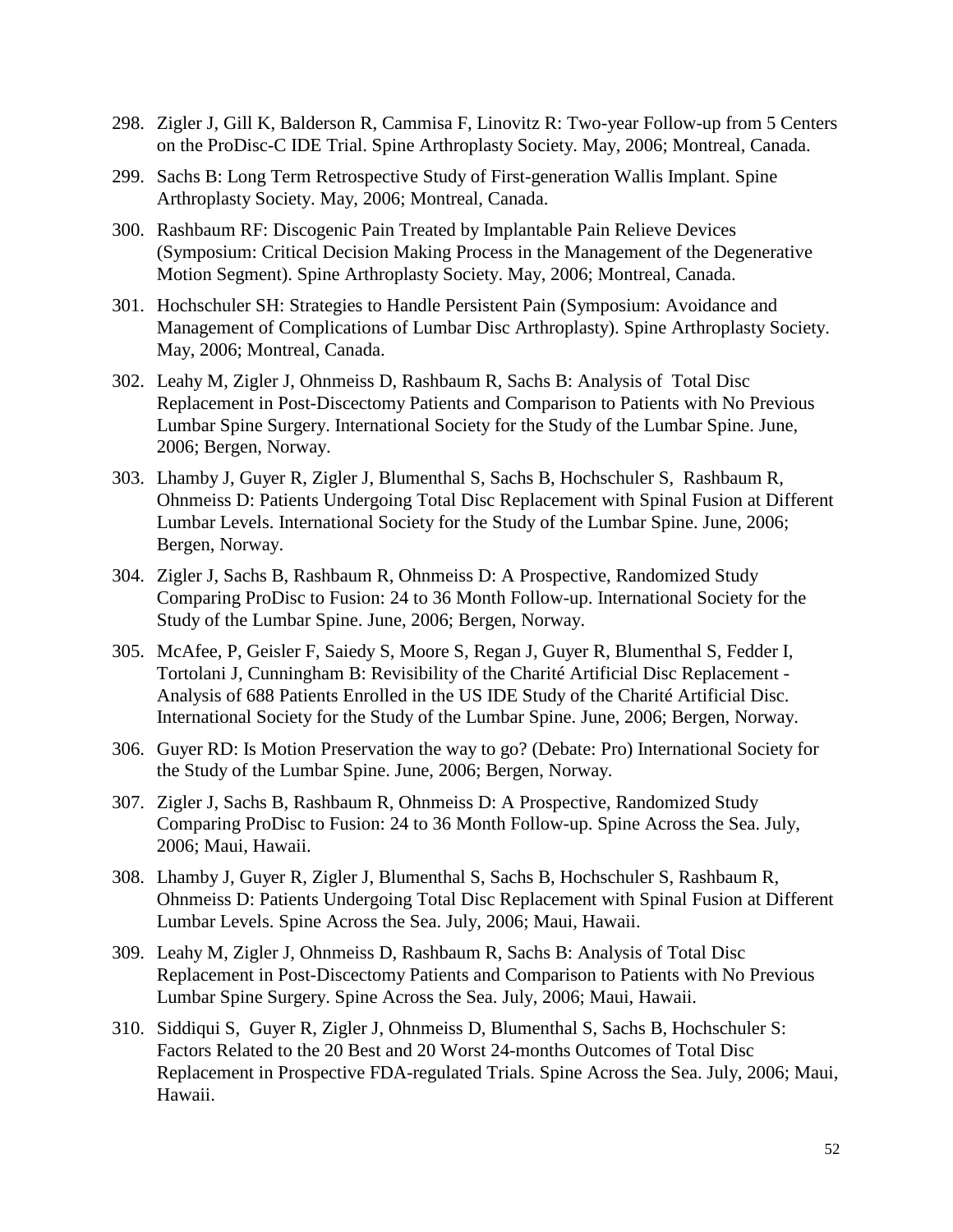- 311. Guyer RD, Blumenthal SL, Geisler FH, McAfee PC, Regan JJ: The First Year Following FDA Approval of the CHARITÉ Artificial Disc: "Real World" Adverse Events Outside an IDE Study Environment. Spine Across the Sea. July, 2006; Maui, Hawaii.
- 312. Zigler JE: Lumbar Spine: Fusion/TDA Symposium on Post-Surgical Neurologic Dysfunction: Pain to Paresthesias to Paralysis. Spine Across the Sea. July, 2006; Maui, Hawaii.
- 313. Siddiqui S, Hochschuler SH, Guyer RD, Zigler JE, Ohnmeiss DD, Blumenthal SL, Sachs BL, Rashbaum RF, Craig L: Factors Related to the 20 Best and 20 Worst 24-month Outcomes of Total Disc Replacement in Prospective FDA-regulated Trials. International Meeting on Advanced Spine Techniques (IMAST). July, 2006; Athens, Greece.
- 314. Blumenthal SL, Banco RJ, Bitan FD, Cappuccino A, Geisler FH, Guyer RD, Hochschuler SH, Holt RT, Jenis LG, Majd ME, McAfee PC, Mullin BB, Regan JJ, Stadlan NY, Tromanhauser SG, Wong DC: Lumbar Arthroplasty vs. Anterior Interbody Fusion at One-Level: Clinical Results at 5-Year Follow-up from the IDE Study of the CHARITÉ Artificial Disc. International Meeting on Advanced Spine Techniques (IMAST). July, 2006; Athens, Greece.
- 315. Blumenthal SL, Guyer RD, Geisler FH, McAfee PC, Regan JJ: The First Year Following FDA Approval of the CHARITÉ Artificial Disc: "Real World" Adverse Events Outside an IDE Study Environment. International Meeting on Advanced Spine Techniques (IMAST). July, 2006; Athens, Greece.
- 316. McAfee PC, Geisler FH, Saiedy S, Regan JJ, Guyer RD, Hochschuler SH, Cunningham BW: Revisions of Artificial Disc Replacement – Analysis of 688 Patients Enrolled in a US IDE Prospective Randomized Trial. International Meeting on Advanced Spine Techniques (IMAST). July, 2006; Athens, Greece.
- 317. Goldstein JA, Zigler JE, Delamarter RB, Spivak JM, Linovitz R, Danielson III G, Haider T, Cammisa Jr. FP, Zucherman J, Balderston RA, Kitchel S: Lumbar Total Disc Replacement with the ProDisc-L Artificial Disc Versus Fusion: A Prospective Randomized Multi-center Food and Drug Administration IDE Trial. International Meeting on Advanced Spine Techniques (IMAST). July, 2006; Athens, Greece.
- 318. Geisler FH, Hochschuler SH, Guyer RD, McAfee PC, Regan JJ: Alternative Statistical Testing Demonstrates Superiority of Lumbar Arthroplasty Clinical Outcomes at 2 years vs. Fusion for the Treatment of One-Level Lumbar Degenerative Disc Disease at L4-5 or L5- S1. International Meeting on Advanced Spine Techniques (IMAST). July, 2006; Athens, Greece.
- 319. Guyer, RD, How to Capitalize on Idea Development from the Front Lines: Or from Napkin Drawings to Real World Agreements. (Precourse: Your Innovative Idea: Technology Development Options). North American Spine Society. September, 2006; Seattle, Washington.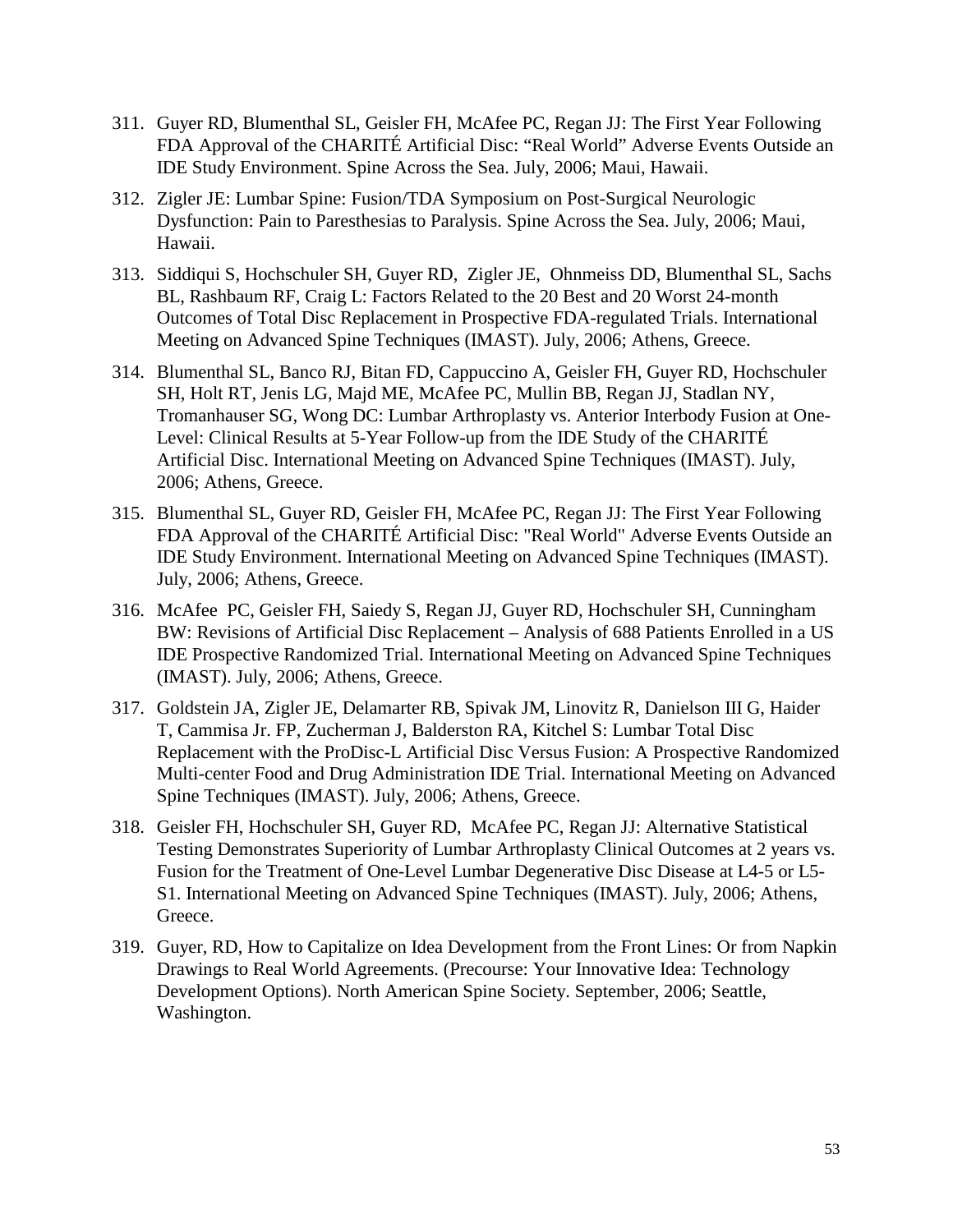- 320. Siddiqui S, Guyer RD, Zigler JE, Ohnmeiss DD, Blumenthal SL, Craig L, Sachs BL, Hochschuler SH, Rashbaum RF: Factors Related to the 20 Best and 20 Worst 24-month Outcomes of Total Disc Replacement in Prospective FDA-regulated Trials. North American Spine Society. September, 2006; Seattle, Washington.
- 321. Zigler, JE, Sachs, BL, Rashbaum, RF, Ohnmeiss, DD. A Prospective, Randomized Study Comparing ProDisc to Fusion: 24 To 36 Month Follow-Up. North American Spine Society. September, 2006; Seattle, Washington.
- 322. Delamarter RB, Zigler JE, Spivak J, Linovitz R, Danielson G, Haider T, Cammisa FP, Zucherman J, Balderston R, Kitchel S, Foley K, Watkins R, Bradford D, Yue J, Yuan H, Herkowitz H, Geiger D. Lumbar Total Disc Replacement with the Pro-Disc-L Artificial Disc vs. Fusion: A Prospective Randomized Multi-Center Food and Drug Administration IDE Trial. North American Spine Society. September, 2006; Seattle, Washington.
- 323. Guyer RD, Blumenthal SL, Geisler FH, McAfee PC. One-Level Lumbar Arthroplasty in Patients 18-45 Years of Age vs. Patients 46-60 Years of Age: Is There a Difference in Clinical Outcome? North American Spine Society. September, 2006; Seattle, Washington.
- 324. Blumenthal SL, Guyer RD, Geisler FH, McAfee PC, Regan JJ: The First Year Following FDA Approval of the CHARITÉ Artificial Disc: Real World Adverse Events Outside an IDE Study Environment. Spine Society of Europe (EuroSpine). October, 2006; Istanbul, Turkey.
- 325. Delamarter R, Zigler, JE, Spivak JM, Linovitz RJ, Haider T, Cammisa FP Jr, Zucherman JF, Balderston RA, Kitchel SH: Overall Results of the Prospective, Randomized Multi-Center IDE Trial of ProDisc-L vs. Lumbar Fusion. American Academy of Orthopaedic Surgeons. February, 2007; San Diego, California.
- 326. Guyer RD: Defining Patient Selection: The Art of Avoiding Complications. Federation of Spine Associations. February, 2007; San Diego, California.
- 327. Guyer RD: Motion Preservation Technologies and Their Outcome (Instructional Course Lecture). American Academy of Orthopaedic Surgeons. February, 2007; San Diego, California.
- 328. Blumenthal SL: Charite. Lumbar Artificial Discs (panel presentation). North American Spine Society Spring Break. March, 2007; Phoenix, Arizona.
- 329. Araghi A, Lumbar Artificial Discs (panel presentation). North American Spine Society Spring Break. March, 2007; Phoenix, Arizona.
- 330. Zigler J: ProDisc. Lumbar Artificial Discs (panel presentation). North American Spine Society Spring Break. March, 2007; Phoenix, Arizona.
- 331. Hochschuler SH: Medical/Legal/Economic Issues (panel presentation). North American Spine Society Spring Break. March, 2007; Phoenix, Arizona.
- 332. Hochschuler SH: Posterior Lumbar Arthroplasty (panel presentation). North American Spine Society Spring Break. March, 2007; Phoenix, Arizona.
- 333. Blumenthal SL: Cervical Controversies (panel presentation). North American Spine Society Spring Break. March, 2007; Phoenix, Arizona.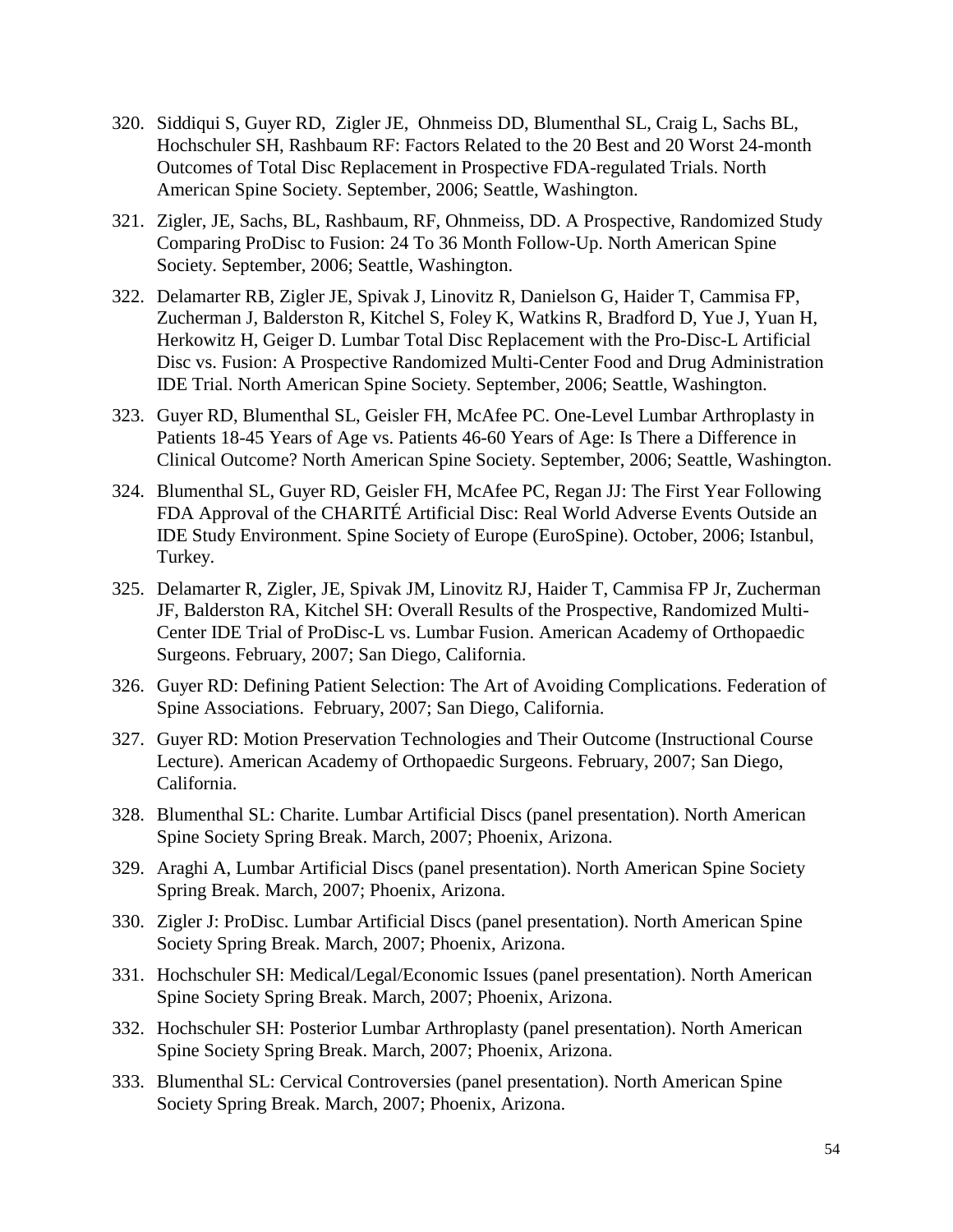- 334. Araghi A: New Technologies in Spinal Decompression and Fusion (panel presentation). North American Spine Society Spring Break. March, 2007; Phoenix, Arizona.
- 335. Rashbaum RF: Post Post-operative Healing and Transition to Rehabilitation. Association of Chiropractic Colleges—Research Agenda Conference. March, 2007; Phoenix, Arizona.
- 336. Guyer RD, McAfee PC, Banco RJ, Bitan FD, Cappuccino A, Geisler FH, Hochschuler SH, Holt RT, Jenis LG, Majd ME, Mullin BB, Regan JJ, Stadlan NY, Tromanhauser SG, Wong DC, Blumenthal SL: Lumbar Arthroplasty vs. Anterior Interbody Fusion at Onelevel Clinical Results at 5-year Follow-up from the IDE Study of Charite Artificial Disc. Spine Arthroplasty Society. May, 2007; Berlin, Germany.
- 337. Blumenthal SL, Geisler F, Zigler JE, Guyer RD, Ohnmeiss DD: Similarities and Differences in Clinical and Radiographic Outcomes of Two US IDE Trials for Lumbar Disc Replacement. Spine Arthroplasty Society. May, 2007; Berlin, Germany.
- 338. Cunningham BW, DeMuth G, McAfee PC, Scott-Young M, Yoon K, Blumenthal S, Guyer R, Geisler F, Regan J, Conix JB, Hess R, Pimenta L, Diaz R, Fedder I, Tortolani PJ: Survivor Analysis of the Charite Artificial Disc: Review of 1,938 Patients from Eight Leading International Spine Centers. Spine Arthroplasty Society. May, 2007; Berlin, Germany.
- 339. Blumenthal SL: 5 Year Outcomes of CHARITE TDR and Comparison of Charite and ProDisc-L IDE Investigations. (Precourse) Spine Arthroplasty Society. May, 2007; Berlin, Germany.
- 340. Geisler FH, Guyer RD, Blumenthal SL, McAfee PC, Cappuccino A, Bitan F, Regan JJ: The Effect of Previous Surgery on Clinical Outcome Following One-level Lumbar Arthroplasty. Spine Arthroplasty Society. May, 2007; Berlin, Germany.
- 341. Geisler FH, Guyer RD, Blumenthal SL, McAfee PC, Cappuccino A, Bitan FD, Regan JJ: Evidence for One-Level Lumbar Arthroplasty or Arthrodesis for Degenerative Disc Disease: A Comparison of Two Lumbar Arthroplasty IDE Studies with 2-year Follow-Up. Spine Arthroplasty Society. May, 2007; Berlin, Germany.
- 342. Webb S, Brown CW, Sachs B, Wang M, Castellvi A, Halperin M: Total Facet Arthroplasty in the Treatment of Spinal Stenosis: Results from an Ongoing IDE Clinical Trial. Spine Arthroplasty Society. May, 2007; Berlin, Germany.
- 343. Blumenthal SB, Zigler JE, Guyer RD, Ohnmeiss DD: Comparison of Charite vs. ProDisc for the Treatment of Single-level Symptomatic Disc Degeneration: Prospective Data from One Center. International Society for the Study of the Lumbar Spine. June, 2007; Hong Kong, China.
- 344. Guyer RD, Blumenthal SL, Hochschuler SH, Ohnmeiss DD: A Prospective Randomized Study Comparing Two Lumbar Total Disc Replacement Devices. International Meeting on Advanced Spinal Techniques (IMAST). July, 2007; Paradise, Bahamas.
- 345. Roush T, Bradley, WD, Hisey MS, Ohnmeiss DD: L5-S1 Interbody Fusion Using a Unique Trans-sacral Approach. International Meeting on Advanced Spinal Techniques (IMAST). July, 2007; Paradise, Bahamas.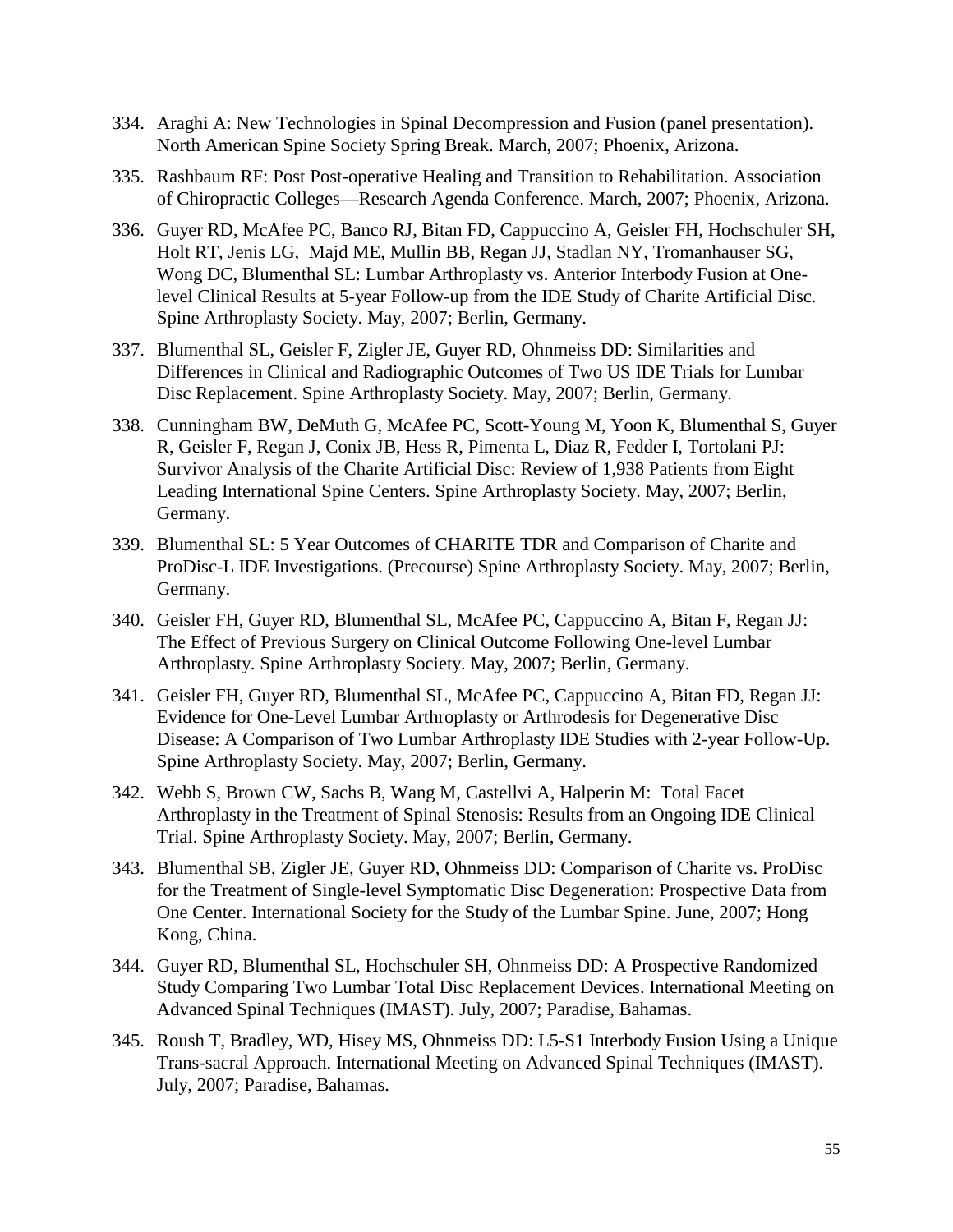- 346. Bosita RV, Banco RJ, Blumenthal SL, Buckley R, Cappuccino A, Demakas JJ, Garden MS, Geisler F, Jenis LG, Laich DT, Lazar RD, Puccio ST, Thalgott J, Tromanhauser SG: Performance and Safety of the STALIF Device for Anterior Lumbar Interbody Fusion. International Meeting on Advanced Spinal Techniques (IMAST). July, 2007; Paradise, Bahamas.
- 347. Cunningham BW, Demuth G, McAfee PC, Scott-Young M, Yoon, KJ, Blumenthal SL, Guyer RD, Geisler F, Regan JJ, Conix B, Hes R, Pimenta L, Diaz R, Fedder RL, Tortolani J: Survivorship Analysis of the CHARITE Artificial Disc: Review of 1,938 Patients from Eight Leading International Spine Centers. International Meeting on Advanced Spinal Techniques (IMAST). July, 2007; Paradise, Bahamas.
- 348. McAfee PC, Cunningham BW, Geisler F, Guyer RD, Blumenthal SL, Cappuccino A, Regan JJ: A Comparison of In Vivo and In Vitro Range of Motion Distribution Following One-Level Lumbar Arthroplasty -2 to 5 year Radiographic Follow up of 375 Consecutive Patients Enrolled in the CHARITÉ Artificial Disc FDA Level I Pivotal Trial. International Meeting on Advanced Spinal Techniques (IMAST). July, 2007; Paradise, Bahamas.
- 349. Guyer RD, Lhamby J, Ohnmeiss DD, Zigler J, Blumenthal S: Total Disc Replacement and Fusion at Different Lumbar Levels in the Same Patient. World Spine. July, 2007; Istanbul, Turkey.
- 350. Hu SS, Sachs BL, Green JA, Ramsay J, Kruse P, Khutoryansky N, Graham RS, Delacy D: Recombinant Activated Factor VII in Spinal Surgery: A Randomized Double-Blind Placebo-Controlled Trial. Scoliosis Research Society. September, 2007; Edinburgh, Scotland.
- 351. Blumenthal SL, Guyer RD, Ohnmeiss DD, Sachs BL, Hochschuler SH, Rashbaum RF: Comparison of Charite Vs. ProDisc for the Treatment of Single-level Symptomatic Disc Degeneration: Prospective Data from One Center. Spine Society of Europe. October, 2007; Brussels, Belgium.
- 352. Guyer RD, Banco RJ, Geisler FH, Cappuccino A, Hochschuler SH, Jenis LG, Tromanhauser SG, Blumenthal SL: Lumbar Arthroplasty vs. Anterior Interbody Fusion at One-level Clinical Results at 5-year Follow-up from the IDE Study of Charite Artificial Disc. North American Spine Society. October, 2007; Austin, Texas.
- 353. Cunningham BW, Demuth G, McAfee PC, Scott-Young M, Yoon, KJ, Blumenthal SL, Guyer RD, Geisler F, Regan JJ, Conix B, Hes R, Pimenta L, Diaz R, Fedder RL, Tortolani J: Survivorship Analysis of the CHARITE Artificial Disc: Review of 1,938 Patients from Eight Leading International Spine Centers. North American Spine Society. October, 2007; Austin, Texas.
- 354. Murrey D, Janssen ME, Delamarter RB, Goldstein J, Spivak JM, Zigler J, Tay B, Chapman J, Yue J, Gill K, Balderston RA, Cammisa FP, Anderson G, Linovitz R: Twenty-Four Month Results from the Prospective, Randomized Multi-Center IDE Trial of ProDisc-C vs. ACDF. North American Spine Society. October, 2007; Austin, Texas.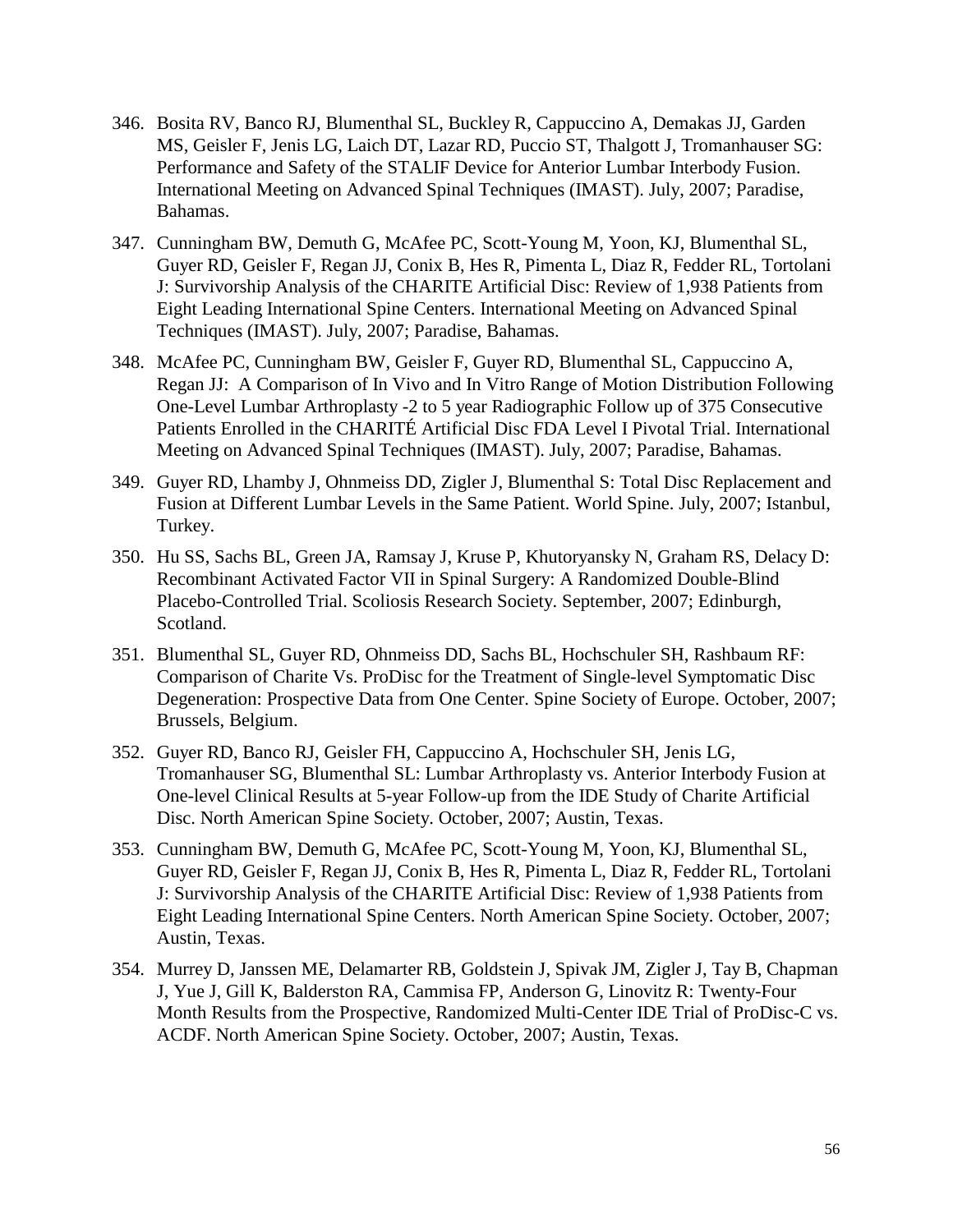- 355. Guyer RD: The Paradox in Medicine Today -Exciting Technology and Economic Challenges. (Presidential Address) North American Spine Society. October, 2007; Austin, Texas.
- 356. Ohnmeiss DD: Potential Financial Conflict of Interest. (Pre-course: Information for Study Coordinators) North American Spine Society. October, 2007; Austin, Texas.
- 357. Blumenthal SL: (part of Motion Preservation Pre-course). North American Spine Society. October, 2007; Austin, Texas.
- 358. Sachs BL: EMR—Real Life Experiences (part of Practice Management Pre-course). North American Spine Society. October, 2007; Austin, Texas.
- 359. Darden B, Murrey D, Janssen M, Spivak J, Zigler J, Tay B, Goldstein J: Twenty-four Month Results from the Prospective, Randomized Multi-center IDE Trial of ProDisc-C vs. ACDF. Cervical Spine Research Society. November, 2007; San Francisco, California.
- 360. Zigler J: Results of the Prospective, Randomized, Multicenter Food and Drug. Administration Investigational Device Exemption Study of the ProDisc-L Total Disc Replacement Versus Circumferential Fusion for the Treatment of 1-Level Degenerative Disc Disease. Asia Pacific Spine Arthroplasty Society. January, 2008; Seoul, South Korea.
- 361. Blumenthal S, Roush T, Guyer R, Ohnmeiss D: Analysis of Hybrid (Total Disc Replacement / Fusion Constructs) in the Lumbar Spine: A Comparison with Two-Level Total Disc Replacement. Asia Pacific Spine Arthroplasty Society. January, 2008; Seoul, South Korea.
- 362. Guyer R, Cappuccino A, Blumenthal S: A Prospective Randomized Comparison of Two Lumbar Total Disc Replacements. Asia Pacific Spine Arthroplasty Society. January, 2008; Seoul, South Korea.
- 363. Zigler J, Murrey D, Jannsen M, Delamarter R, Goldstein J, Tay B, Darden B: Results of the Prospective, Randomized, Multi-Center Food and Drug Administration Investigational Device Exemption Study of the ProDisc-C Total Disc Replacement versus Anterior Discectomy and Fusion for the Treatment of 1-Level Symptomatic Cervical Disc Disease. Asia Pacific Spine Arthroplasty Society. January, 2008; Seoul, South Korea.
- 364. Hochschuler SH: The Developmental Status of Annular Repair in Spine Arthroplasty. Asia Pacific Spine Arthroplasty Society. January, 2008; Seoul, South Korea.
- 365. Webb S, Brown C, Sachs B, Castellvi A, Wingo C, Halperin M, Bajares G, Oliva AP, Prejbeanu R, Branea I: The Total Facet Arthroplasty System in the Treatment of Spinal Stenosis: Worldwide Experience with Longest Follow-Up of 24 Months. Asia Pacific Spine Arthroplasty Society. January, 2008; Seoul, South Korea.
- 366. Blumenthal SL: Surgical Treatments for Single-Level L5-S1 DDD: TDR vs. Fusion. Asia Pacific Spine Arthroplasty Society. January, 2008; Seoul, South Korea.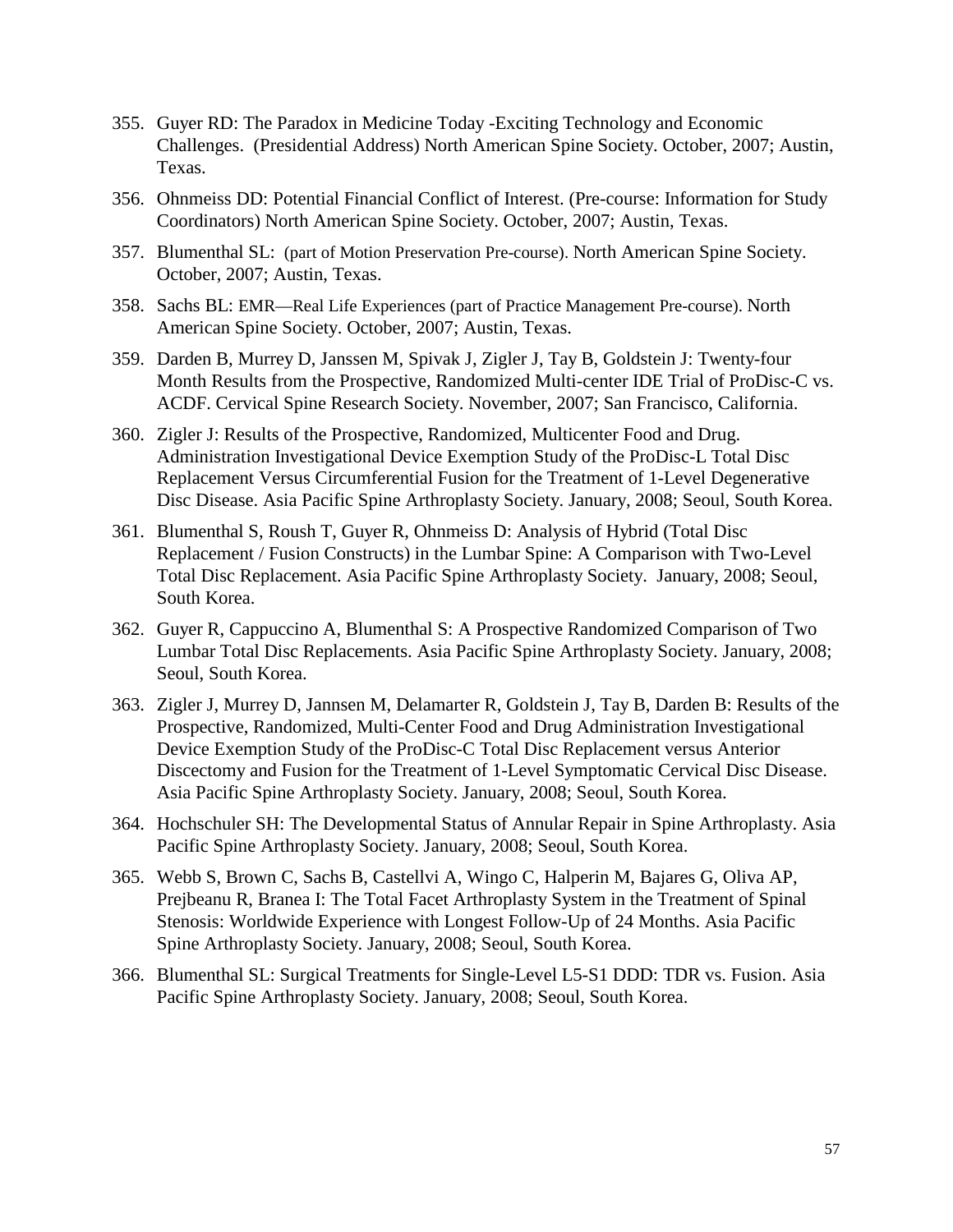- 367. McAfee PC, Blumenthal SL, Guyer RD, Holt RT, Majd ME, Geisler FH, Banco RJ: Prospective, Randomized, Multicenter FDA IDE Study of Charité™ Artificial Disc vs. Lumbar Fusion: Effect at 5-Year Follow-up of Prior Surgery on Clinical Outcomes following Lumbar Arthroplasty. Congress of Neurological Surgeons/American Association of Neurological Surgeons. February, 2008; Orlando, Florida.
- 368. Guyer RD, McAfee PC, Hochschuler SH, Holt RT, Majd ME, Blumenthal SL, Regan JJ, Geisler FH, Banco RJ, Jenis L, Wong D, Capuccino A, Tromanhauser SG, Bitan F, Stadlan N: Prospective, Randomized, Multicenter Food and Drug Administration Investigational Device Exemption Study of Lumbar Total Disc Replacement with the Charité™ Artificial Disc Versus Lumbar Fusion 5-Year Follow-up. Congress of Neurological Surgeons/American Association of Neurological Surgeons. February, 2008; Orlando, Florida.
- 369. Banco RJ, Geisler FH, Guyer RD, Hetzell B, Holt RT, Majd ME: Prospective, Randomized, Multicenter FDA IDE Study of CHARITÉ Artificial Disc vs. Lumbar Fusion: Effect at 5-year Follow-up of Age on Clinical Outcomes Following Lumbar Arthroplasty. Congress of Neurological Surgeons/American Association of Neurological Surgeons. February, 2008; Orlando, Florida.
- 370. Guyer RD: The Appropriate Process of Developing New Technology. (Symposium: Novel Technology for the Treatment of Spinal Disorders and the Effect on Orthopaedic Surgeons). American Academy of Orthopaedic Surgeons. March, 2008; San Francisco, California.
- 371. Guyer, RD, Cappuccino A, Blumenthal SL: A Prospective Randomized Comparison of Two Lumbar Total Disc Replacements. Spine Arthroplasty Society. May, 2008; Miami, Florida.
- 372. Ohnmeiss DD, Bodemer W, Zigler JE: Effect of Adverse Events on Clinical Outcome: Analysis of Data from a Prospective Trial. Spine Arthroplasty Society. May, 2008; Miami, Florida.
- 373. Geisler FH, Banco R, Blumenthal SL, Guyer RD, McAfee PC, Holt RT, Majd ME, Regan JJ: Prospective, Randomized, Multicenter FDA IDE Study of CHARITÉ Artificial Disc vs. Lumbar Fusion: Effect at 5-year Follow-up of Prior Discectomy on Clinical Outcomes Following Lumbar Arthroplasty. Spine Arthroplasty Society. May, 2008; Miami, Florida.
- 374. Banco RJ, Geisler FH, Guyer RD, Hetzell B, Holt RT, Majd ME: Prospective, Randomized, Multicenter FDA IDE Study of CHARITÉ Artificial Disc vs. Lumbar fusion: Effect at 5-year Follow-up of Age on Clinical Outcomes Following Lumbar Arthroplasty. Spine Arthroplasty Society. May, 2008; Miami, Florida.
- 375. Ohnmeiss DD, Bodemer W, Zigler JE: Effect of Adverse Events on Clinical Outcome: Analysis of Data from a Prospective Trial. International Society for the Study of the Lumbar Spine. May, 2008; Geneva, Switzerland.
- 376. McAfee PC, Banco RJ, Blumenthal SL, Geisler FH, Guyer RD, Holt RT, Majd ME: Prospective, Randomized, Multicenter FDA IDE Study of Charite Artificial Disc Vs.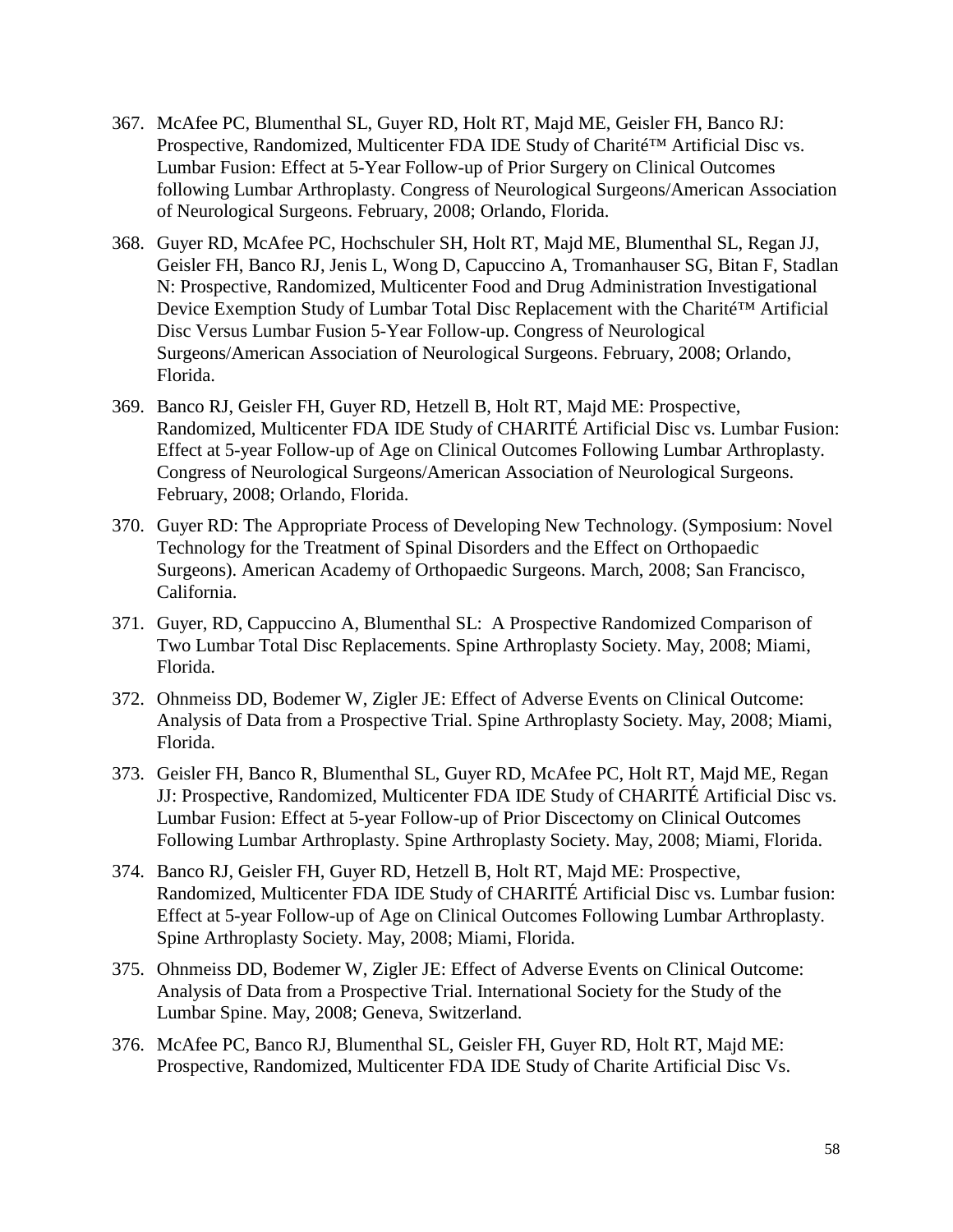Lumbar Fusion: Effect at 5-Year Follow-up of Prior Surgery on Clinical Outcomes Following Lumbar Arthroplasty. Eurospine. May, 2008; Geneva, Switzerland.

- 377. Guyer RD, Lauryssen C, Blumenthal SL: A Prospective Randomized Comparison of Cervical Total Disc Replacement to Anterior Cervical Fusion. North American Spine Society SpineWeek. May, 2008; Geneva, Switzerland.
- 378. Guyer RD, Cappuccino A, Blumenthal SL: A Prospective Randomized Comparison of Two Lumbar Total Disc Replacements. North American Spine Society SpineWeek. May, 2008; Geneva, Switzerland.
- 379. Delamarter RB, Zigler JE, Goldstein J: 5-Year Results of the Prospective, Randomized, Multi-center FDA Investigational Device Exemption (IDE) ProDisc®-L Total Disc Replacement (TDR) Clinical Trial. Eurospine. May, 2008; Geneva, Switzerland.
- 380. Darden BV, Murrey DB, Zigler JE, Janssen M, Delemarter RB, Goldstein J, Tay B: Results of the Prospective, Random, Multi-center Food and Drug Administration Investigational Device Exemption Study of the ProDisc-C Total Disc Replacement versus Anterior Discectomy and Fusion for the Treatment of 1-level Symptomatic Cervical Disc Disease. Eurospine. May, 2008; Geneva, Switzerland.
- 381. Goldstein J, Delamarter RB, Zigler JE, Balderston RA, Spivak JM: Two-level ProDisc®-L Investigational Device Exemption (IDE) Clinical Trial Results vs. One-level ProDisc®-L IDE Clinical Trial Results. Eurospine. May, 2008; Geneva, Switzerland.
- 382. Murrey D, Janssen M, Delamarter R, Goldstein J, Zigler J, Tay B, Darden B: Results of the Prospective, Randomized, Multi-center Food and Drug Administration Investigational Device Exemption Study of the ProDisc®-C Total Disc Replacement (TDR) vs. Anterior Discectomy and Fusion. Cervical Spine Research Society - European Section. May, 2008; Geneva, Switzerland.
- 383. Theofilos C, Araghi A, Zucherman J, Sasso R: Flexicore® Disc Replacement vs. Fusion for Lumbar Degenerative Disc Disease: Main Outcomes from a Prospective Randomized Controlled Trial. North American Spine Society Spineweek. May, 2008; Geneva, Switzerland.
- 384. Li B, Guyer RD, Blumenthal SL, Zigler JE, Ohnmeiss DD: Does Pre-Operative Disc Height Affect Outcome of Lumbar Total Disc Replacement? International Meeting on Advanced Spinal Techniques (IMAST). July, 2008; Hong Kong, China.
- 385. Guyer RD, Geisler FH, Holt RT, Majd ME, Regan JJ, Wong DC, Jenis LG, Banco RJ, Blumenthal SL, DeMuth GE, Hetzell BC: The Impact of Postoperative Disc Height Following Arthroplasty on Long-term Clinical and Radiographic Outcomes – a 5-Year Follow-up Study. International Meeting on Advanced Spinal Techniques (IMAST). July, 2008; Hong Kong, China.
- 386. Regan JJ, Banco RJ, Blumenthal SL, Jenis LG, Geisler FH, Holt RT, Majd ME, Hetzell B: Prospective, Randomized, Multicenter FDA IDE Study of CHARITÉ Artificial Disc vs. Lumbar fusion: Comparison of the Clinical outcome of Patients Implanted at L4-L5 vs. L5- S1. International Meeting on Advanced Spinal Techniques (IMAST). July, 2008; Hong Kong, China.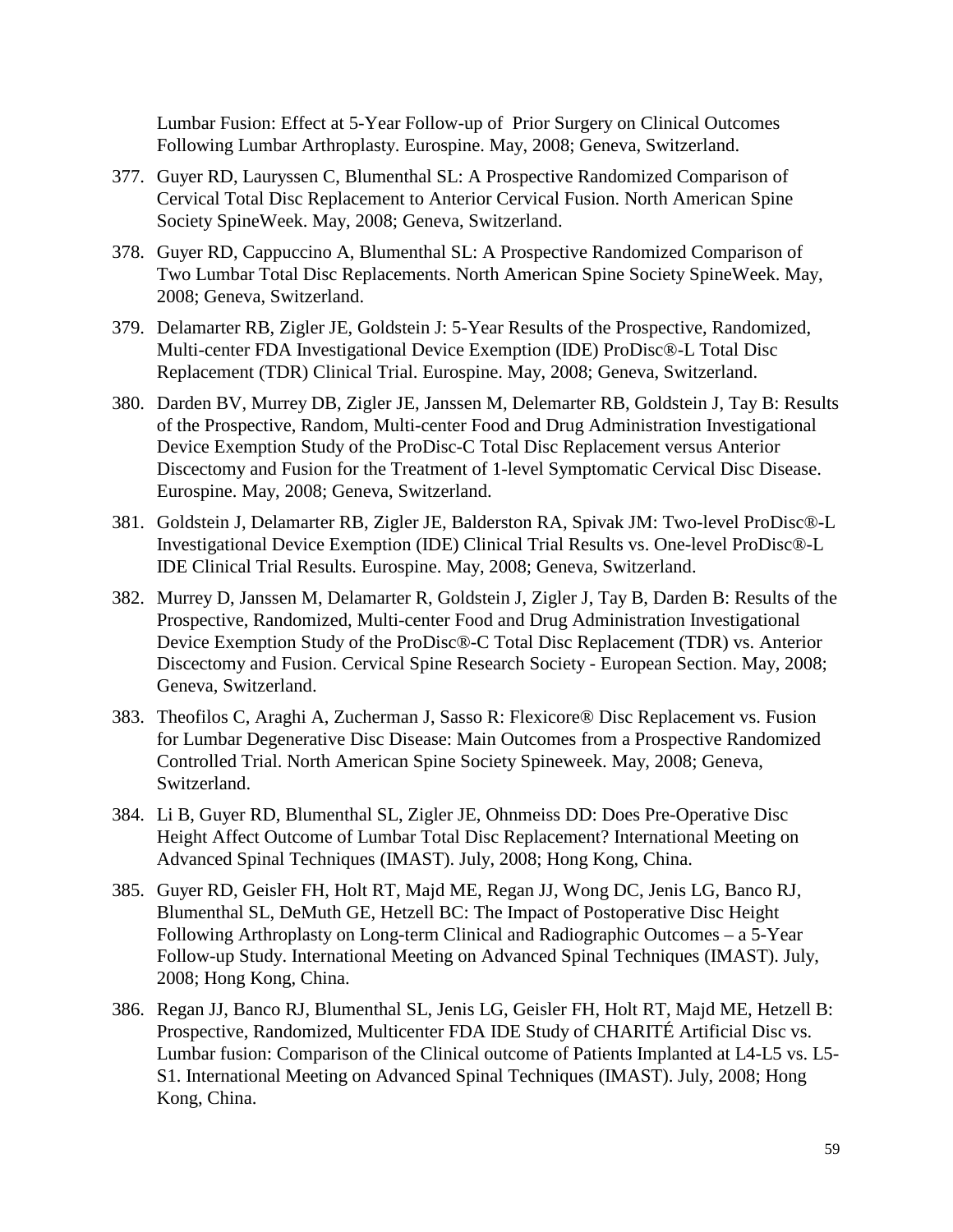- 387. Guyer RD, McAfee PC, Banco RJ, Bitan FD, Cappuccino A, Geisler FH, Hochschuler SH, Holt RT, Jenis LG, Majd ME, Regan JJ, Stadlan NY, Tromanhauser SG, Wong DC, Blumenthal SL: Prospective, Randomized, Multicenter, Food and Drug Administration Investigational Device Exemption Study of Lumbar Total Disc Replacement with the Charite Artificial Disc Versus Lumbar Fusion – 5 Year Follow-up. International Meeting on Advanced Spinal Techniques (IMAST). July, 2008; Hong Kong, China.
- 388. Banco RJ, Geisler FH, Guyer RD, Hetzell B, Holt RT, Majd, ME: Prospective, Randomized, Multicenter FDA IDE Study of CHARITÉ Artificial Disc vs. Lumbar Fusion: Effect at 5-year Follow-up of Age on Clinical Outcomes Following Lumbar Arthroplasty. International Meeting on Advanced Spinal Techniques (IMAST). July, 2008; Hong Kong, China.
- 389. McAfee PC, Banco RJ, Blumenthal SL, Geisler FH, Guyer RD, Holt RT, Majd ME: Prospective, Randomized, Multicenter FDA IDE Study of CHARITÉ Artificial Disc vs. Lumbar Fusion: Effect at 5-year Follow-up of Prior Surgery on Clinical Outcomes Following Lumbar Arthroplasty. International Meeting on Advanced Spinal Techniques (IMAST). July, 2008; Hong Kong, China.
- 390. Geisler FH, Banco RJ, Blumenthal SL, Guyer RD, McAfee PC, Holt RT, Majd ME, Regan JJ: Prospective, Randomized, Multicenter FDA IDE Study of CHARITÉ Artificial Disc vs. Lumbar Fusion: Effect at 5-year Follow-up of Prior Discectomy on Clinical Outcomes Following Lumbar Arthroplasty. International Meeting on Advanced Spinal Techniques (IMAST). July, 2008; Hong Kong, China.
- 391. Blumenthal SL, Ohnmeiss DD, Guyer RD, Hochschuler SH: Analysis of Total Disc Replacement Outcomes When Applying MCID (Minimal Clinically Important Difference) Criteria. International Meeting on Advanced Spinal Techniques (IMAST). July, 2008; Hong Kong, China.
- 392. Zigler JE, Ohnmeiss DD: Comparison of Two-level vs. One-level Total Disc Replacement: Results from a Prospective FDA-regulated Trial. International Meeting on Advanced Spinal Techniques (IMAST). July, 2008; Hong Kong, China.
- 393. Majd ME, Holt RT, Guyer RD, Banco RJ, Geisler FH, Jenis LG, Regan JJ, Wong DC, Blumenthal SL: Two- and Five-year Lumbar Index-level Motion Following Arthroplasty: Impact of Heterotopic Ossification. International Meeting on Advanced Spinal Techniques (IMAST). July, 2008; Hong Kong, China.
- 394. Guyer RD: Lumbar ADR: State of the Art. (Pre-course: Motion Technology). North American Spine Society. October, 2008; Toronto, Canada.
- 395. Ohnmeiss DD: Budgets and Contracts for Clinical Trials. (Pre-course: Conduction Clinical Research: Information for Study Coordinators). North American Spine Society. October, 2008; Toronto, Canada.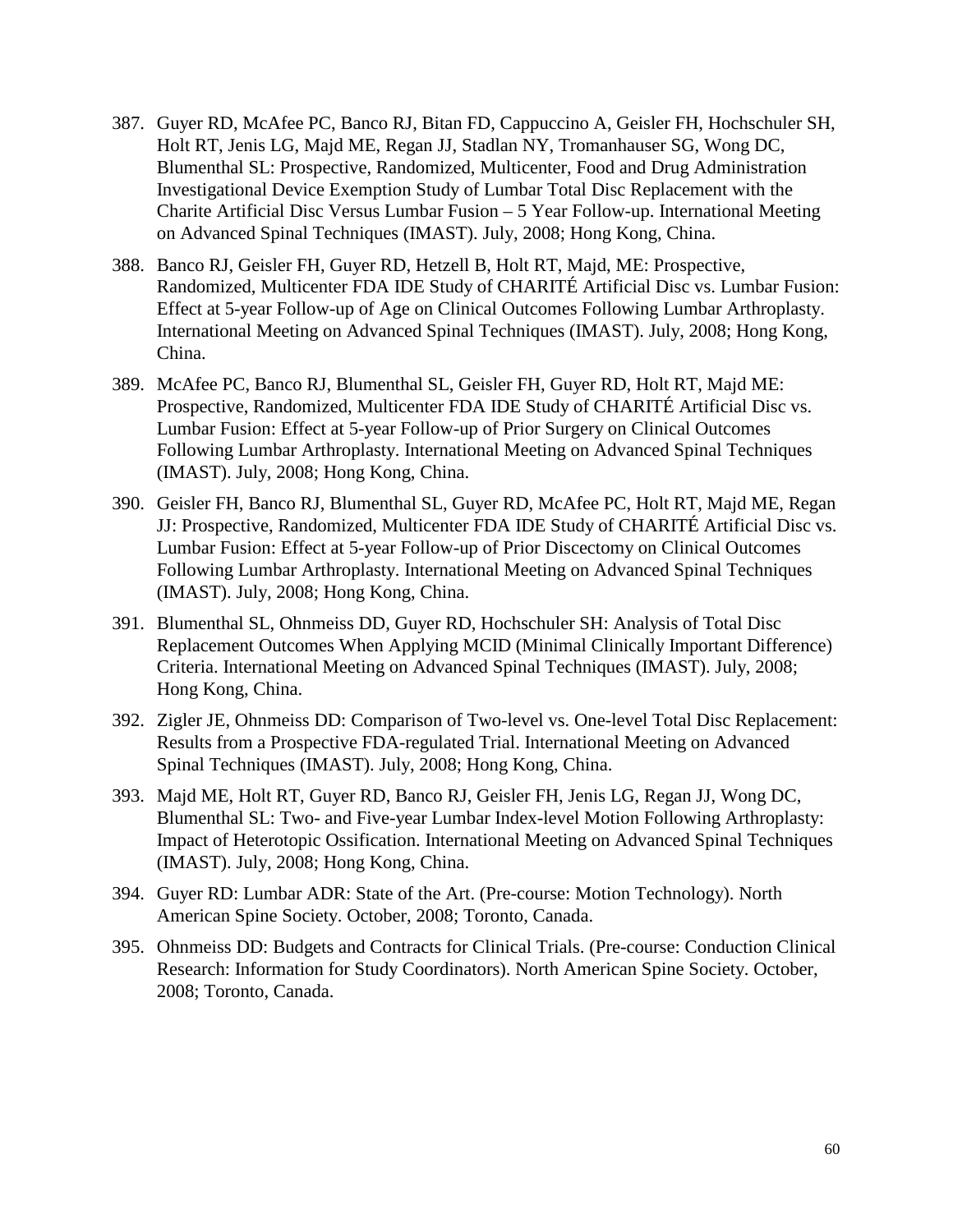- 396. Delamarter R, Zigler J, Spivak JM, Linovitz R, Danielson, III GO, Haider T, Cammisa FP, Zucherman J, Balderston RA, Kitchell S, Foley K, Watkins R, Bradford D, Yue J, Yuan H, Herkowitz H, Bendo JA, Peppers T, Sachs B, Girardi FP, Kropf MA, Goldstein JA: Five-Year Results of the Prospective, Randomized, Multicenter, FDA IDE ProDisc®-L Clinical Trial. North American Spine Society. October, 2008; Toronto, Canada.
- 397. Bodemer W, Ohnmeiss D, Zigler J: The Effect of Adverse Events on Clinical Outcome: Analysis of Data from an FDA IDE Trial. North American Spine Society. October, 2008; Toronto, Canada.
- 398. Block AR, Austin S, Ohnmeiss D: Presurgical Psychological Screening in Total Disc Replacement: SCL-90 Profiles Predict Diminished Results. North American Spine Society. October, 2008; Toronto, Canada.
- 399. Guyer RD, Cappucino A, Blumenthal S: A Prospective Randomized Comparison of Two Lumbar Total Disc Replacements. North American Spine Society. October, 2008; Toronto, Canada.
- 400. Guyer RD, Geisler F, Majd M, Holt RT, Regan J, Blumenthal S, Wong D, Jenis L, Banco R: The Impact of Preoperative DEXA Scores Following Arthroplasty on Long-term Clinical and Radiographic Outcomes – a 5-Year Follow-up Study. North American Spine Society. October, 2008; Toronto, Canada.
- 401. Zigler JE, Ohnmeiss DD: Is There a "Euphoric Bias" Effecting the Outcomes of Randomized vs. Non-randomized Patients Enrolling in New Technology Trials? North American Spine Society. October, 2008; Toronto, Canada.
- 402. Marchetti J, Verma-Kurvari S, Patel N, Gibbs S, Lankford C, Ohnmeiss D: Do EMG Readings Predict Patient's Response to ESI? North American Spine Society. October, 2008; Toronto, Canada.
- 403. Block A, Mock L, Waldrip A, Ohnmeiss D: Results of Random Drug Testing in Chronic Back Pain Patients Managed with Pain Medication. North American Spine Society. October, 2008; Toronto, Canada.
- 404. Delamarter R, Zigler JE, Balderston RA, Spivak JM, Linovitz R, Zucherman J, Yue J, Haider T, Kitchel S, Cammisa FP, Danielson GO, Kropf MA, Goldstein JA: Results of the Prospective Randomized Multicenter FDA IDE Study of the ProDisc®-L Total Disc Replacement vs. Circumferential Fusion for the Treatment of Two Level Degenerative Disc Disease. North American Spine Society. October, 2008; Toronto, Canada.
- 405. Delamarter R, Murrey D, Janssen M, Goldstein J, Zigler J, Tay B, Darden B: Results from the Prospective, Randomized Multi-Center IDE Trial of ProDisc-C vs. ACDF with 4 Year Follow-up and Continued Access Patients. Cervical Spine Research Society. December, 2008; Austin, Texas.
- 406. Guyer RD: Argument for Lumbar Arthroplasty (Symposium Debate). American Academy of Orthopaedic Surgeons. February, 2009; San Francisco, California.
- 407. Blumenthal SL: Oxiplex Reduces Post Surgical Back Pain, Leg Pain and Associated Symptoms 6 Months Following Single-level Lower Lumbar Laminectomy for Removal of a Herniated Disc. Spine Society of Australia. April, 2009; Brisbane, Australia.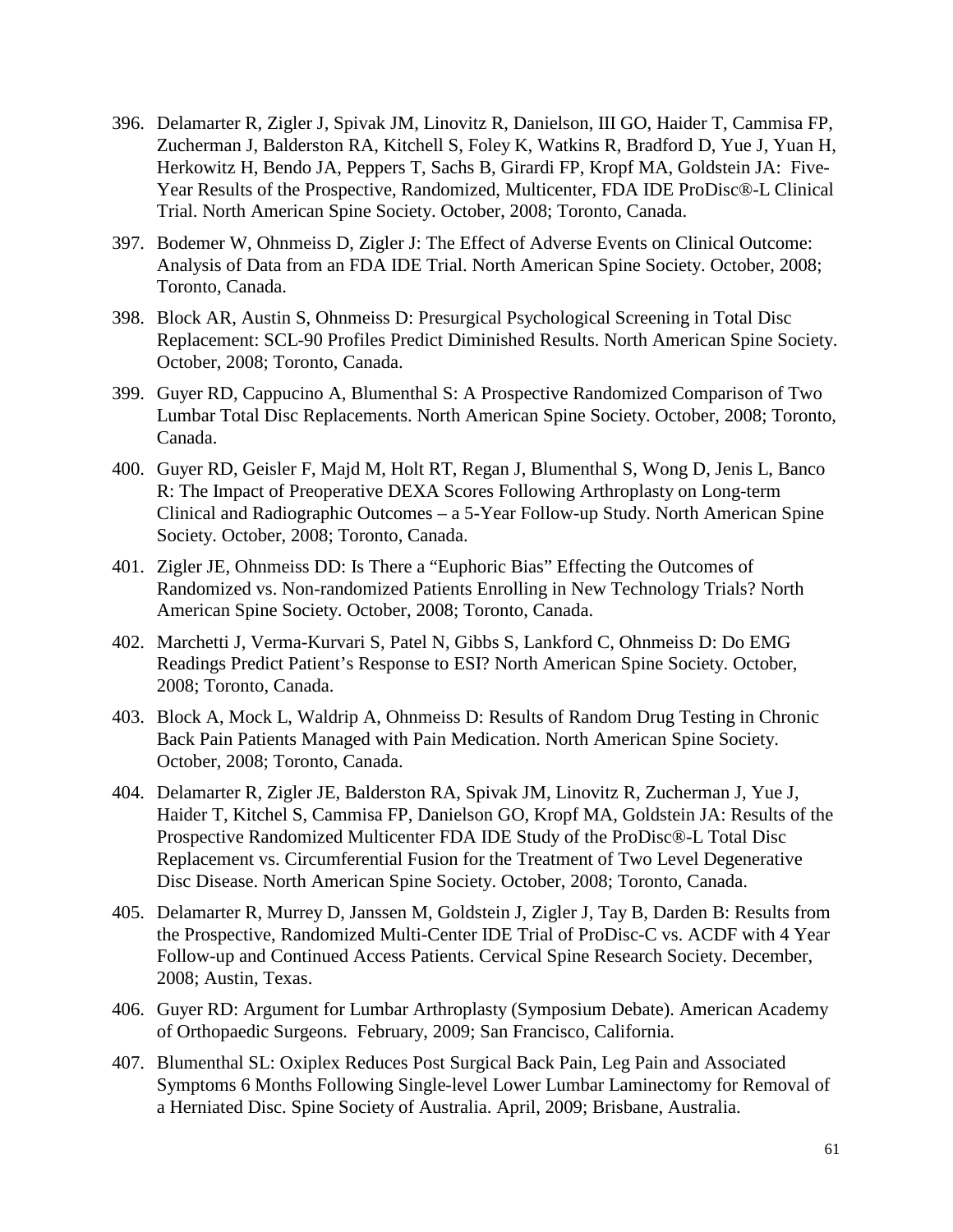- 408. Majd ME, Holt RT, Guyer RD, Banco RJ, Geisler FH, Jenis LG, Regan JJ, Wong DC, Blumenthal SL: Two- and Five-year Lumbar Index-Level Motion Following Arthroplasty: Impact of Heterotopic Ossification. Spine Society of Australia. April, 2009; Brisbane, Australia.
- 409. Zigler JE, Parkinson A, Guyer RD, Blumenthal SL, Ohnmeiss DD: Re-operations in Lumbar Total Disc Replacement: Experience with Our First Consecutive 800 Cases. Spine Arthroplasty Society. April-May, 2009; London, England.
- 410. Guyer RD, Shellock J, MacLennan B, Hanscom D, Knight RQ, McComb P, Jacobs J, Bradford D: Early Failure of Metal-on-Metal Artificial Discs Due to Metal Hypersensitivity: The Diagnostic and Treatment Approach in 4 Collected Cases. Spine Arthroplasty Society. April-May, 2009; London, England.
- 411. Ohnmeiss DD, Guyer RD, Blumenthal SL, Zigler JE: Impact of Adverse Events on Outcome in Cervical Total Disc Replacement Trials. Spine Arthroplasty Society. April-May, 2009; London, England.
- 412. Guyer RD, Cappuccino A, Blumenthal SL: 24-month Follow-up of a Prospective Randomized Comparison of Two Lumbar Total Disc Replacements. Spine Arthroplasty Society. April-May, 2009; London, England.
- 413. Wong DC, Jenis LG, Guyer RD, Banco RJ, Geisler FH, Holt RT, Majd ME, Regan JJ, Blumenthal SL, DeMuth GE, Hetzell BC: Is Preoperative Disc Height a Contributing Factor in 5-year Success Rate with Arthrodesis and Arthroplasty? Spine Arthroplasty Society. April-May, 2009; London, England.
- 414. Guyer RD: Can Society Afford TDR? (Symposium: Challenges and Complications). Spine Arthroplasty Society. April-May, 2009; London, England.
- 415. Ohnmeiss DD: Statistical Methods for Study Design and Data Analysis. Symposium: Study Design Methodologies and Techniques in Biomechanical Studies. Spine Arthroplasty Society. April-May, 2009; London, England.
- 416. Guyer RD, Auer PB, Zigler JE, Ohnmeiss DD, Blumenthal SL: Relationship between Endplate Morphology and Clinical Outcome of Single-Level Lumbar Disc Arthroplasty. International Society for the Study of the Lumbar Spine. May, 2009; Miami, Florida.
- 417. Zigler JE, Parkinson A, Guyer RD, Blumenthal SL, Ohnmeiss DD: Re-operations in Lumbar Total Disc Replacement: Experience with Our First Consecutive 800 Cases. International Society for the Study of the Lumbar Spine. May, 2009; Miami, Florida.
- 418. Guyer RD, Shellock J, MacLennan B, Hanscom D, Urban R, Knight RQ, McComb P, Jacobs J, Bradford D: Early Failure of Metal-on-Metal Artificial Discs Due to Metal Hypersensitivity: The Diagnostic and Treatment Approach in 4 Collected Cases. International Meeting on Advanced Spine Techniques (IMAST). July, 2009; Vienna, Austria.
- 419. Zigler JE, Parkinson A, Guyer RD, Blumenthal SL, Ohnmeiss DD: Re-operations in Lumbar Total Disc Replacement: Experience with Our First Consecutive 800 Cases. International Meeting on Advanced Spine Techniques (IMAST). July, 2009; Vienna, Austria.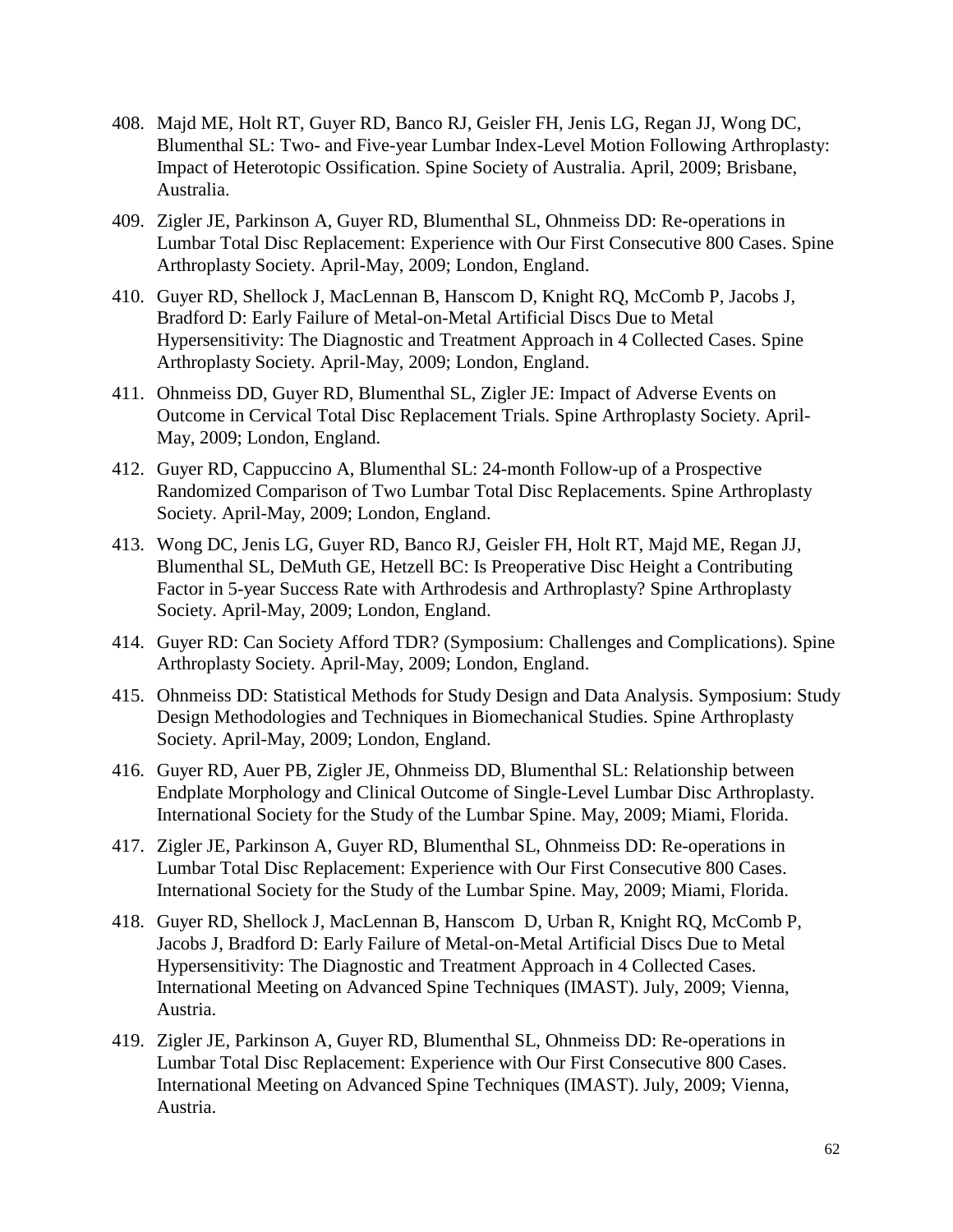- 420. Guyer RD: Overview of Posterior Fusions. International Meeting on Advanced Spine Techniques (IMAST). July, 2009; Vienna, Austria.
- 421. Guyer RD: Can Society Afford TDR? International Meeting on Advanced Spine Techniques (IMAST). July, 2009; Vienna, Austria.
- 422. Saidy S, McAfee PC, Geisler FH, Moore S, Regan J, Guyer RD, Blumenthal S, Fedder IL, Tortolani JP, Cunningham BW: Revision Following Lumbar Total Disc Replacement: Analysis of Reoperations in the U.S. IDE Study of Lumbar Arthroplasty. International Meeting on Advanced Spine Techniques (IMAST). July, 2009; Vienna, Austria.
- 423. Goldstein JA, Delamarter R, Zigler J, Balderston R, Spivak JM: Two-Level vs. One-Level Prospective, Randomized, FDA IDE Clinical Trial on Cervical Arthroplasty. International Meeting on Advanced Spine Techniques (IMAST). July, 2009; Vienna, Austria.
- 424. Guyer RD, Shellock J, MacLennan B, Hanscom D, Knight RQ, McComb P, Jacobs J, Urban R, Bradford D, Duffy M: Early Failure of Metal-on-Metal Artificial Discs Due to Metal Hypersensitivity: The Diagnostic and Treatment Approach in Four Collected Cases. Spine Across the Sea. July, 2009; Maui, Hawaii.
- 425. Guyer RD, Auer PB, Zigler JE, Ohnmeiss DD, Blumenthal SL, Duffy M: Relationship between Endplate Morphology and Clinical Outcome of Single-Level Lumbar Disc Arthroplasty. Spine Across the Sea. July, 2009; Maui, Hawaii.
- 426. Zigler JE, Parkinson A, Guyer RD, Blumenthal SL, Ohnmeiss DD: Re-operations in Lumbar Total Disc Replacement: Experience with Our First Consecutive 800 Cases. Spine Across the Sea. July, 2009; Maui, Hawaii.
- 427. Zigler JE, Guyer RD, Ohnmeiss DD, Blumenthal SL: Anterior Re-operation at the Same Level Following Lumbar Total Disc Replacement. Spine Across the Sea. July, 2009; Maui, Hawaii.
- 428. Blumenthal S, Zigler J, Rodriguez M, Guyer RD, Ohnmeiss DD, Atanasov A: Cervical Disc Replacement vs. Anterior Cervical Fusion: Combined Results from Multiple Prospective, Randomized Studies at a Single Site. Spine Across the Sea. July, 2009; Maui, Hawaii.
- 429. Guyer RD, Pettine K, Blumenthal S, Duffy M: 24-month Follow-up of a Prospective, Randomized Study Comparing Two Lumbar Total Disc Replacements. Spine Across the Sea. July, 2009; Maui, Hawaii.
- 430. Guyer RD: [The Paradox in Orthopaedics Today -](http://www.ncbi.nlm.nih.gov/pubmed/18299104?ordinalpos=3&itool=EntrezSystem2.PEntrez.Pubmed.Pubmed_ResultsPanel.Pubmed_DefaultReportPanel.Pubmed_RVDocSum) Exciting Technology and Economic [Challenges.](http://www.ncbi.nlm.nih.gov/pubmed/18299104?ordinalpos=3&itool=EntrezSystem2.PEntrez.Pubmed.Pubmed_ResultsPanel.Pubmed_DefaultReportPanel.Pubmed_RVDocSum) China International Congress of Orthopaedics. August, 2009; Beijing, China.
- 431. Guyer RD: [The](http://www.ncbi.nlm.nih.gov/pubmed/18299104?ordinalpos=3&itool=EntrezSystem2.PEntrez.Pubmed.Pubmed_ResultsPanel.Pubmed_DefaultReportPanel.Pubmed_RVDocSum) Educational Training and Residency Programs of Orthopaedic Surgeons in the United States. China International Congress of Orthopaedics. August, 2009; Beijing, China.
- 432. Patel N, Marchetti J, Verma-Kurvari S, Ohnmeiss DD, Lankford C: Relationship of EMG Findings to Changes in Extremity and Axial Pain in Patients Undergoing Surgical Decompression Procedures. North American Spine Society. October, 2009; San Francisco, California.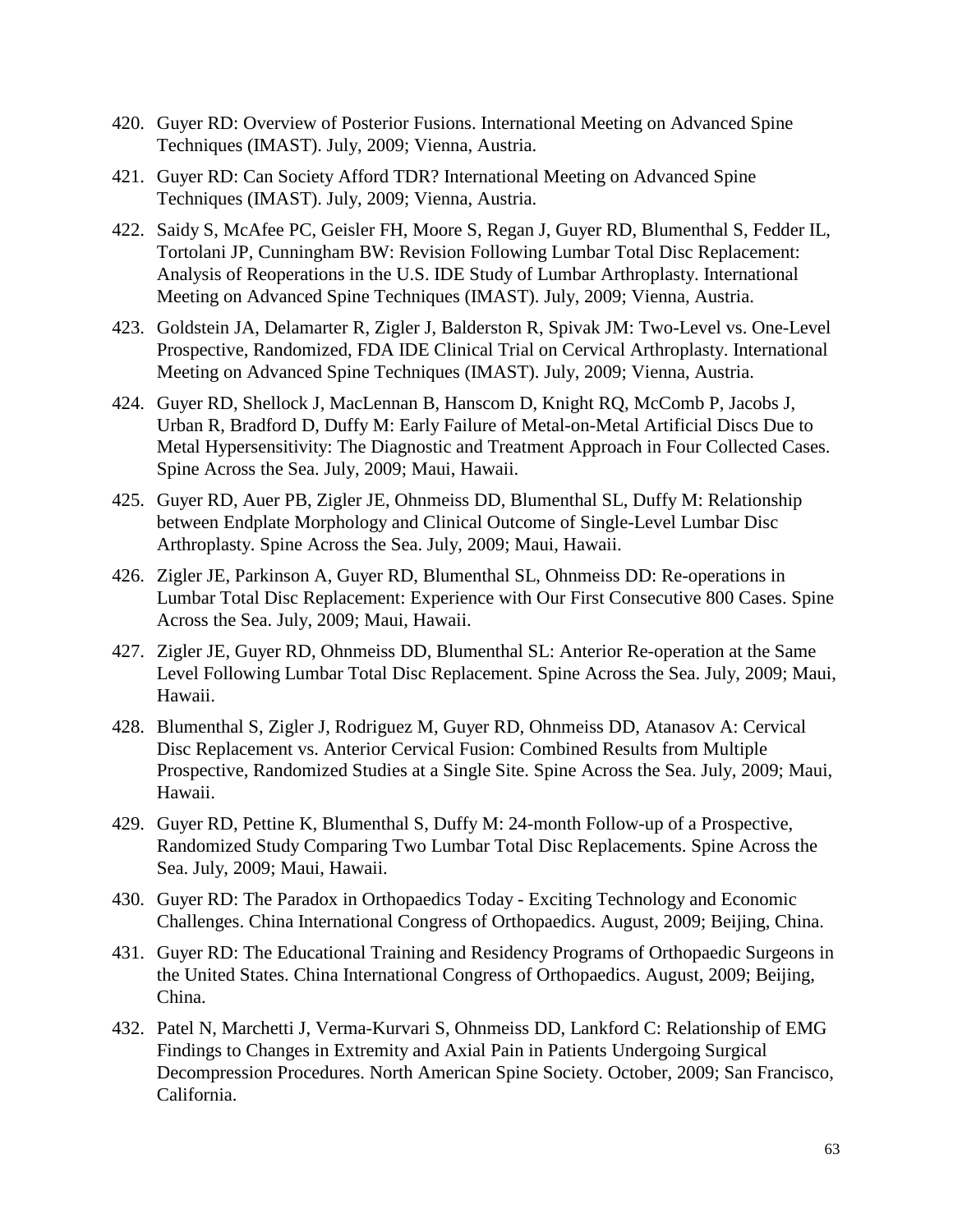- 433. Block A: New Directions in Pre-Surgical Psychological Screening (PPS). North American Spine Society. October, 2009; San Francisco, California.
- 434. Ohnmeiss DD: Statistical Methods for Study Design and Data Analysis. (Pre-Course: Section on Motion Technology). North American Spine Society. October, 2009; San Francisco, California.
- 435. Blumenthal S: Lumbar TDR. (Pre-Course: Section on Motion Technology). North American Spine Society. October, 2009; San Francisco, California.
- 436. Guyer RD: Economics of Motion Technology. (Pre-Course: Section on Motion Technology). North American Spine Society. October, 2009; San Francisco, California.
- 437. Darden B, Janssen M, Delamarter R, Goldstein J, Zigler J, Tay B, Murrey D: 5-Year Results of the Prospective, Randomized, Multicenter, FDA Investigational Device Exemption (IDE) ProDisc® -C TDR Clinical Trial. EuroSpine. October, 2009; Warsaw, Poland.
- 438. Bradley W, Hisey M, Ohnmeiss D: Clinical Outcome of a Minimally Invasive Trans-Sacal Approach to L5-S1 Interbody Fusion. Society for Minimally Invasive Spine Surgery. October, 2009; Las Vegas, Nevada.
- 439. Murrey D, Janssen M, Delamarter RB, Goldstein J, Zigler J, Tay B, Darden B: Five-Year Results of the Prospective, Randomized, Multicenter FDA Investigational Device Exemption (IDE) ProDisc®-C TDR Clinical Trial. North American Spine Society. November, 2009; San Francisco, California.
- 440. Murrey D, Janssen ME, Delamarter RB, Goldstein JA, Zigler JE, Tay B, Darden B: 5-Year Results of the Prospective, Randomized, Multicenter FDA Investigational Device Exemption (IDE) ProDisc®-C TDR Clinical Trial. Cervical Spine Research Society. December, 2009; Salt Lake City, Utah.
- 441. Zigler JE, Blumenthal SL, Guyer RD, Atanasov A, Rodriguez M, Ohnmeiss DD: Comparison of Cervical Disc Replacement and Anterior Cervical Fusion: 24-month Results from Five Prospective Randomized Studies. Asia Pacific Spine Arthroplasty Society. January, 2010; Sanya, China.
- 442. Zigler JE, Blumenthal SL, Guyer RD, Ohnmeiss DD: Analysis of Re-operations in Lumbar Total Disc Replacement: Experience with 900 Consecutive Cases Including First Case Experience. Asia Pacific Spine Arthroplasty Society. January, 2010; Sanya, China.
- 443. Hochschuler SH: Posterior Dynamic Stabilization. Asia Pacific Spine Arthroplasty Society. January, 2010; Sanya, China.
- 444. Blumenthal SL, Guyer RD: Anular Repair after Lumbar Discectomy: Preliminary Observations from an Ongoing, Prospective, Randomized, Controlled Clinical Trial. International Society for the Study of the Lumbar Spine. April, 2010; Auckland, New Zealand.
- 445. Blumenthal SL, Saqqa S, Guyer RD, Zigler JE, Ohnmeiss DD: Hybrid Combined Total Disc Replacement and Fusion Procedures in the Lumbar Spine: Clinical and Radiographic Outcome. Spine Society of Australia. April, 2010; Christchurch, New Zealand.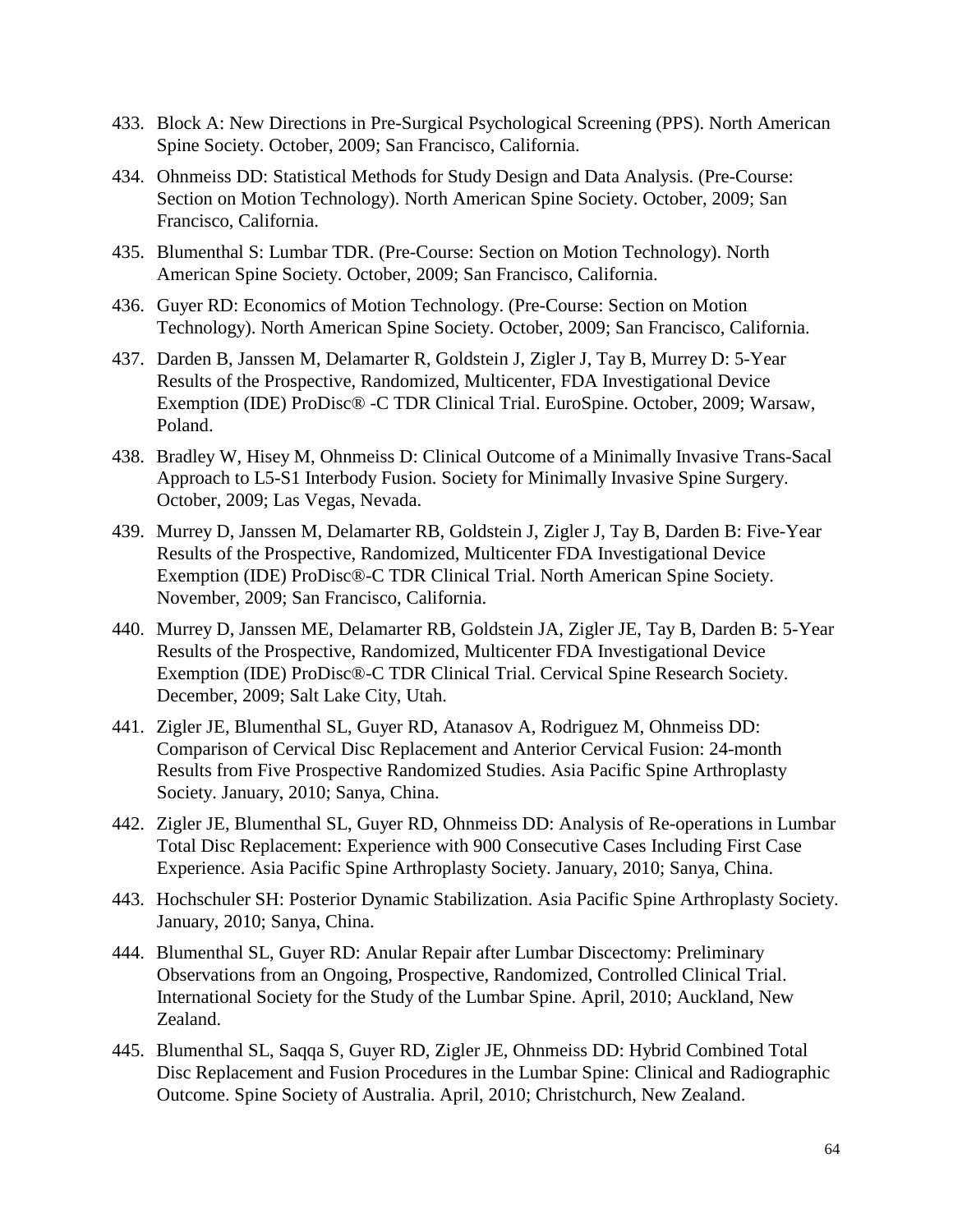- 446. Raley T, Gertzen PC, Tobler WD, Aryan HE, Ames CP, Bradley WD: Long-Term Prospective Multi-Center Clinical Cohort Evaluation of the AxiaLIF® Procedure. Spine Arthroplasty Society. April, 2010; New Orleans, Louisiana.
- 447. Zigler JE, Delamarter R, Balderston RA, Spivak JM, Linovitz RJ, Zucherman JF, Yue JJ, Haider TT, Kitchel SH, Cammisa FP, Danielson GO, Geiger D, Watkins R, Yuan H, Sherman JE, Herkowitz HN, Kropf MA, Goldstein JA: 5-Year Results of the Prospective, Randomized, Multicenter Food and Drug Administration Investigational Device Exemption Study of the ProDisc®-L Total Disc Replacement versus Circumferential Fusion for the Treatment of 2-Level Degenerative Disc Disease. Spine Arthroplasty Society. April, 2010; New Orleans, Louisiana.
- 448. Guyer RD, Blumenthal SL, Bailey A, Amundson G, Chedid M, Gerdes JS, Messer J, Griffith S: Preliminary Observations from a Prospective, Multi-Center, Randomized, Controlled Clinical Trial Evaluating Anular Repair after Lumbar Discectomy. Spine Arthroplasty Society. April, 2010; New Orleans, Louisiana.
- 449. Delamarter R, Murrey D, Darden B, Janssen M, Goldstein JA, Zigler JE, Tay KB: 5-Year Results of the Prospective, Randomized, Multicenter Food and Drug Administration Investigational Device Exception ProDisc®-C Clinical Trial. Spine Arthroplasty Society. April, 2010; New Orleans, Louisiana.
- 450. Zigler JE, Atanasov AM, Ohnmeiss DD, Blumenthal SL, Guyer RD, Hisey MS: A Prospective Randomized Comparison of Cervical Disc Replacement and Anterior Cervical Fusion: Combined Results from Five FDA IDE Trials from a Single Site. Spine Arthroplasty Society. April, 2010; New Orleans, Louisiana.
- 451. Ohnmeiss DD, Hume CS, Guyer RD, Zigler JE, Blumenthal SL: Cost Comparison of Total Disc Replacement vs. Fusion in Patients with Insurance Denial for Disc Replacement. Spine Arthroplasty Society. April, 2010; New Orleans, Louisiana.
- 452. Blumenthal SL, Rainey S, Ohnmeiss DD, Zigler JE, Guyer RD: Analysis of Adjacent Segment Re-Operation Following Lumbar Total Disc Replacement. Spine Arthroplasty Society. April, 2010; New Orleans, Louisiana.
- 453. Guyer RD, Lauryssen C, Coric D, Gordon C, Nunley P, Carmody C, Dimmig TA, Taylor W, Buckley R, Donner J, Rhee J, Gerszten PC, Tortolani PJ, Rappaport J, Knight RQ, Dix G, Foley KT, Bitan FD, Bains R, Herkowitz HN: Prospective, Randomized Study Comparing Cervical Total Disc Replacement to Anterior Cervical Fusion: Results from an FDA-Regulated IDE Trial. Spine Arthroplasty Society. April, 2010; New Orleans, Louisiana.
- 454. Blumenthal SL: Around the World Experience with Cervical and Lumbar Total Disc Replacement: North America. (Pre-course: Around the World Experience with Cervical and Lumbar Total Disc Replacement). Spine Arthroplasty Society. April, 2010; New Orleans, Louisiana.
- 455. Guyer RD: TDR World Experience: Panel Discussion. (Pre-course: Around the World Experience with Cervical and Lumbar Total Disc Replacement). Spine Arthroplasty Society. April, 2010; New Orleans, Louisiana.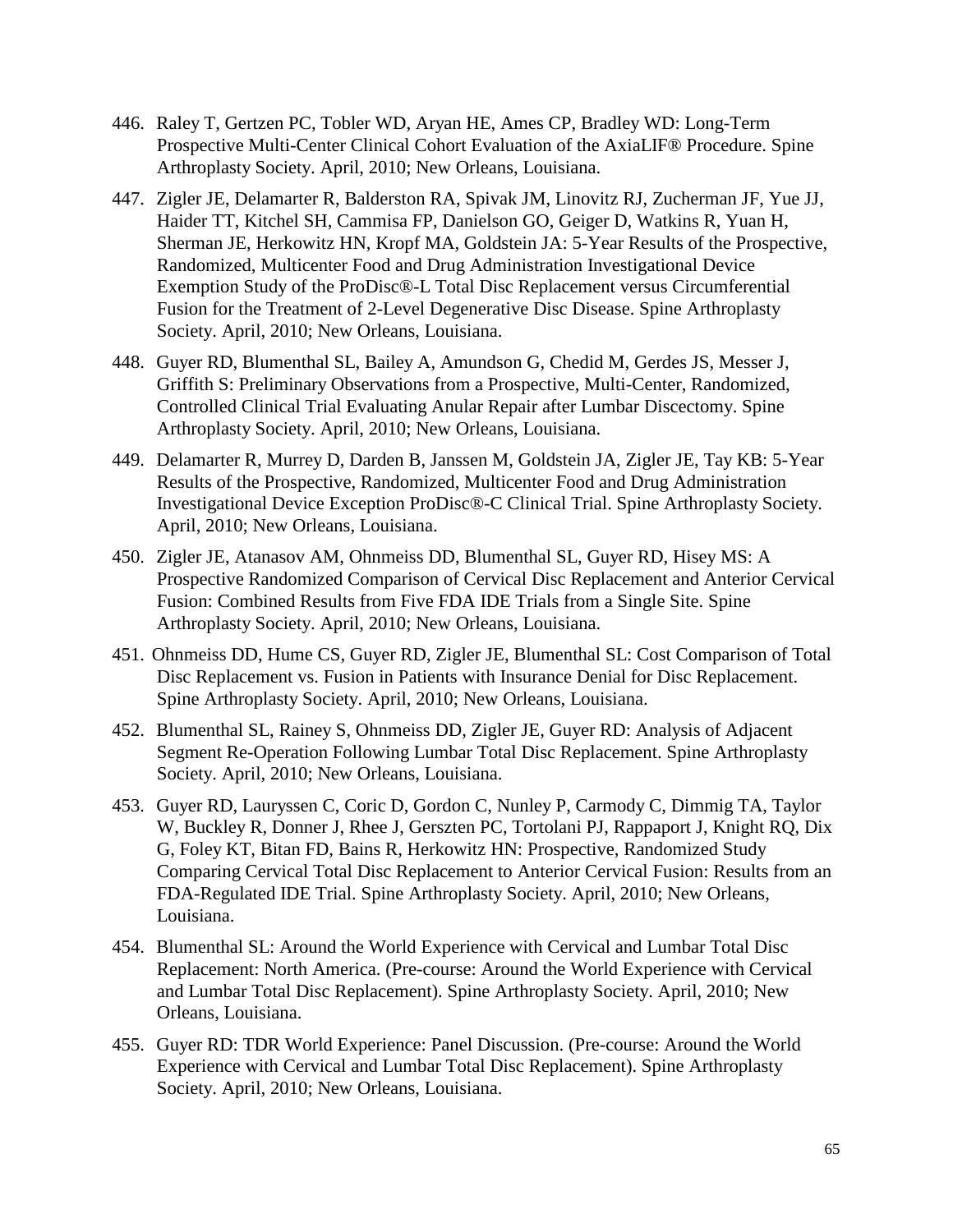- 456. Lieberman IH: MIS Complications and Avoidance. Spine Arthroplasty Society. April, 2010; New Orleans, Louisiana.
- 457. Blumenthal SL: Complications and Avoidance in Osteoporotic Bone. Spine Arthroplasty Society. April, 2010; New Orleans, Louisiana.
- 458. Musante D, Guyer RD, Coric D, Gordon C, Nunley PD, Carmody C: Prospective, Randomized, Controlled, Multicenter FDA IDE Trial Comparing Cervical Total Disc Replacement to Anterior Cervical Fusion: 24-Month Follow-Up. International Meeting on Advanced Spine Techniques. July, 2010; Toronto, Canada.
- 459. Guyer RD, Pettine KA, Coric D, Nunley PD, Musante D: Direct Comparison of Two Lumbar Total Disc Replacement Devices: Results from a Prospective, Randomized, Multicenter FDA-Regulated Trial. International Meeting on Advanced Spine Techniques. July, 2010; Toronto, Canada.
- 460. Musante DB, Guyer RD, Coric D, Gordon C, Nunley P, Carmody C: Comparison of Radiographic Findings of Total Disc Replacement vs. Anterior Cervical Fusion: 24-Month Follow-Up from a Prospective, Randomized, Controlled, Multicenter Trial with 269 Patients. International Meeting on Advanced Spine Techniques. July, 2010; Toronto, Canada.
- 461. Ohnmeiss DD, Hume CS, Blumenthal SL, Guyer RD, Zigler JE: Cost Comparison of Total Disc Replacement versus Fusion in Patients with Insurance Denial for Disc Replacement. International Meeting on Advanced Spine Techniques. July, 2010; Toronto, Canada.
- 462. Hochschuler SH: Spine Centers of Excellence and the Future of Spine. Orthopaedic Institute of Chinese People's Liberation Army. September, 2010; Beijing, China.
- 463. Hochschuler SH: Dynamic Stabilization of the Spine. Orthopaedic Institute of Chinese People's Liberation Army. September, 2010; Beijing, China.
- 464. Guyer RD: Anterior Interbody Fusion. (Pre-course: Lumbar Interbody Fusion Technologies). North American Spine Society. October, 2010; Orlando, Florida.
- 465. Guyer RD: Lumbar TDR: Difficulties with Adoption 10 Years Later in the US. (Precourse: Motion Preservation Technologies). North American Spine Society. October, 2010; Orlando, Florida.
- 466. Lieberman IH: Do we need alternate articulations for lumbar TDR? (Pre-course: Motion Preservation Technology). North American Spine Society. October, 2010; Orlando, Florida.
- 467. Blumenthal SL, Rainey S, Guyer RD, Zigler JE, Ohnmeiss DD: Analysis of Adjacent Segment Re-Operation Following Lumbar Total Disc Replacement. North American Spine Society. October, 2010; Orlando, Florida.
- 468. Guyer RD, Shellock J, Kugler C, Hisey MS, Bradley WD, Ohnmeiss DD: Indirect Decompression of Lumbar Spondylolisthesis using Anterior Lumbar Interbody Fusion and Minimally Invasive Pedicle Screw Fixation. North American Spine Society. October, 2010; Orlando, Florida.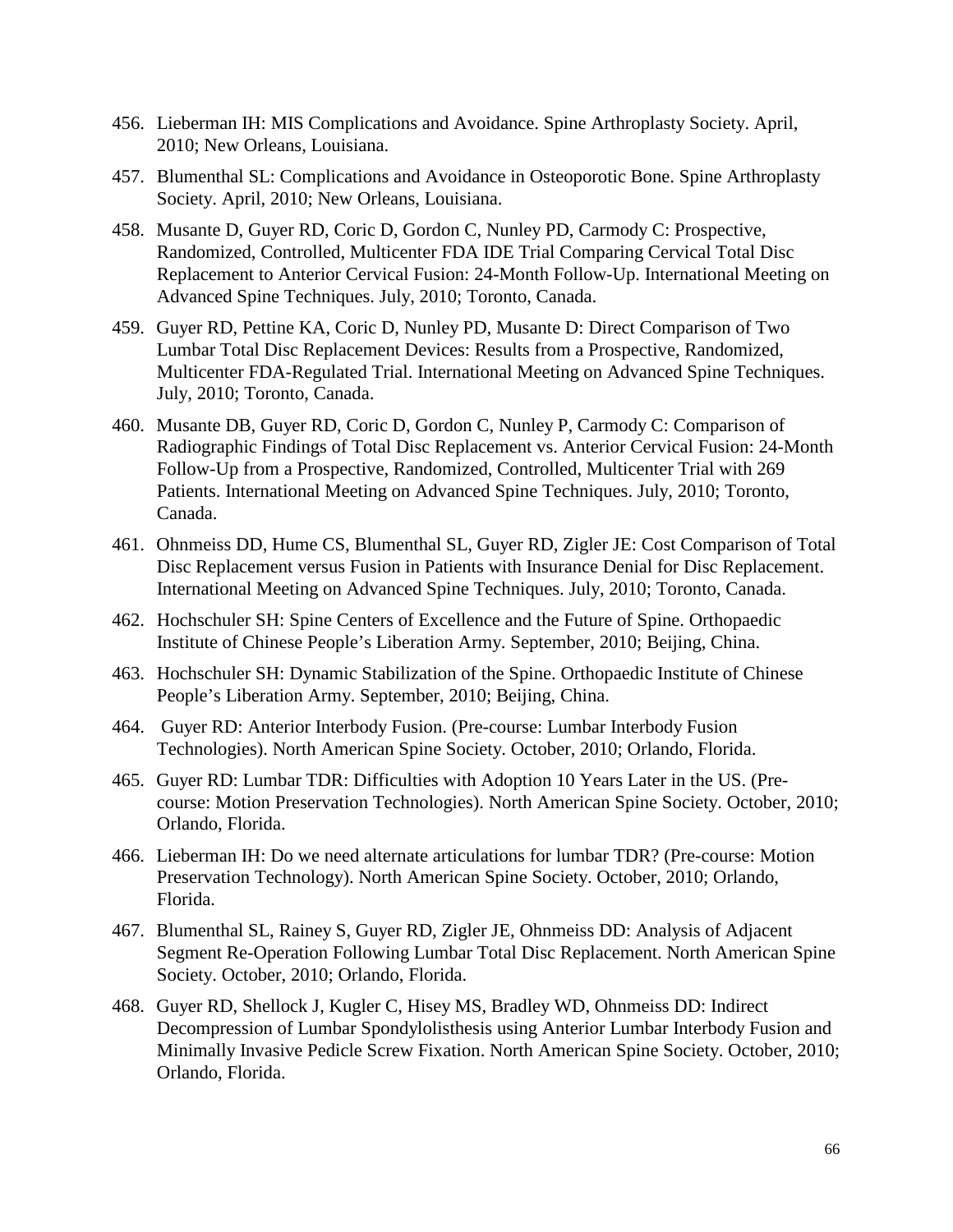- 469. Guyer RD, Pettine KA, Knight RQ, Dimmig TA, Coric D, McAfee PC, Gordon C, Cappuccino A, Buckley R, Nunley P, Geisler F, Peppers TA, Rappaport J, Lauryssen C, Dix G, Cheng WK, Hu Serena, Lee YP, Bitan FD, Bains R: Direct Comparison of Two Lumbar Total Disc Replacement Devices: Results from a Prospective, Randomized, Multicenter FDA-Regulated Trial. North American Spine Society. October, 2010; Orlando, Florida.
- 470. Guyer RD, Pettine KA, Knight RQ, Dimmig TA, Coric D, McAfee PC, Gordon C, Cappuccino A, Buckley R, Nunley P, Geisler F, Peppers TA, Rappaport J, Lauryssen C, Dix G, Cheng W, Hu S, Lee YP, Bitan FD, Bains R: Radiographic Comparison of Two Lumbar Total Disc Replacement Devices: Results from a Prospective, Randomized, Controlled Multicenter FDA-Regulated Trial. North American Spine Society. October, 2010; Orlando, Florida.
- 471. Guyer RD, Coric D, Gordon C, Nunley PD, Carmody C, Dimmig TA, Taylor W, Buckley R, Donner J, Lauryssen C, Rhee J, Gerszten PC, Tortolani PJ, Rappaport J, Knight RQ, Dix G, Foley KT, Bitan FD, Bains R, Herkowitz HN: Prospective, Randomized, Multicenter Trial Comparing Cervical Total Disc Replacement to Anterior Cervical Fusion in 269 Patients: 24-Month Follow-Up. North American Spine Society. October, 2010; Orlando, Florida.
- 472. Musante DB, Coric D, Guyer RD, Gordon C, Nunley P, Carmody C, Dimmig TA, Taylor W, Buckley R, Donner J, Lauryssen C, Rhee J, Gerszten PC, Tortolani PJ, Rappaport J, Knight RQ, Dix G, Foley KT, Bitan FD, Bains R, Herkowitz HN: Comparison of Radiographic Findings of Total Disc Replacement vs. Anterior Cervical Fusion: 24-Month Follow-Up from a Prospective, Randomized, Controlled, Multicenter Trial with 269 Patients. North American Spine Society. October, 2010; Orlando, Florida.
- 473. Ohnmeiss DD, Hume CS, Blumenthal SL, Guyer RD, Zigler JE: Cost Comparison of Total Disc Replacement vs. Fusion in Patients with Insurance Denial for Disc Replacement. North American Spine Society. October, 2010; Orlando, Florida.
- 474. Blumenthal SL, Zigler JE, Guyer RD, Ohnmeiss DD: Anterior Re-Operations at the Same Level Following Lumbar Total Disc Replacement. North American Spine Society. October, 2010; Orlando, Florida.
- 475. Zigler JE, Guyer RD, Blumenthal SL, Ohnmeiss DD: Analysis of Re-Operations after Lumbar Total Disc Replacement: Experience in 1,000 Consecutive Cases Beginning with First Case Experience of 11 Surgeons. North American Spine Society. October, 2010; Orlando, Florida.
- 476. Guyer RD, Blumenthal SL, Zigler JE, Hisey MS, Atanasov AM, Ohnmeiss DD: A Prospective Randomized Comparison of Cervical Disc Replacement and Anterior Cervical Fusion: Combined Results from Five FDA IDE Trials from a Single Site. North American Spine Society. October, 2010; Orlando, Florida.
- 477. Delamarter RB, Zigler JE: Results from the Prospective, Randomized, Multicenter IDE Study of 2-Level ProDisc®-L: Randomized Patients vs. Continued Access Patients at 2 Years. North American Spine Society. October, 2010; Orlando, Florida.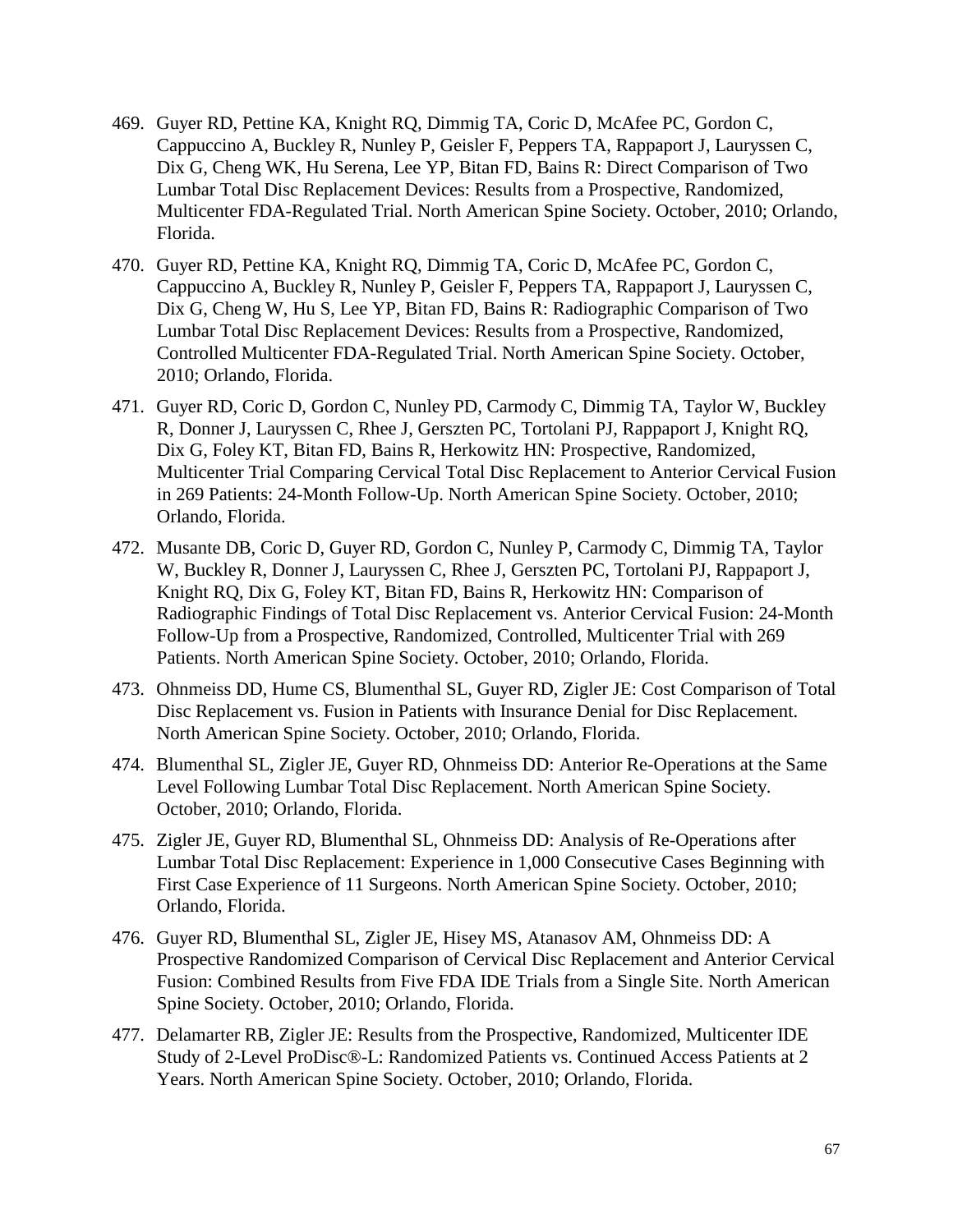- 478. Shellock J, Guyer RD, Hisey MS, Bradley WD, Kugler C, Ohnmeiss DD: Indirect Decompression of Lumbar Spondylolisthesis using anterior lumbar interbody fusion and minimally invasive pedicle screw fixation. Society for Minimally Invasive Spine Surgery. November, 2010; Las Vegas, Nevada.
- 479. Guyer RD, Blumenthal SL, Zigler JE, Hisey MS, Atanasov AM, Ohnmeiss DD. A Prospective Randomized Comparison of Cervical Disc Replacement and Anterior Cervical Fusion: Combined Results from Five FDA IDE Trials from a Single Site Cervical. Spine Research Society. December, 2010; Charlotte, North Carolina.
- 480. Ohnmeiss DD, Thongtrangan I, Zigler JE, Guyer RD, Atanasov A. Health-Related Quality of Life: How Does Symptomatic Disc Degeneration and Its Treatment with Total Disc Replacement Compare to Other Medical Conditions? International Society for the Advancement of Spine Surgery. April, 2011; Las Vegas, Nevada.
- 481. Araghi A, Blumenthal SL, Guyer RD, Hochschuler SH, Ohnmeiss DD, Shellock J, Messer J. Outcome Associated with Closure of Anular Defects Following Lumbar Discectomy. International Society for the Advancement of Spine Surgery. April, 2011; Las Vegas, Nevada.
- 482. Lieberman IH, Ohnmeiss DD. Robotic-Assisted Pedicle Screw Placement in Complex Spinal Surgery Cases: What was Learned from Our First 23 Patients. International Society for the Advancement of Spine Surgery. April, 2011; Las Vegas, Nevada.
- 483. Duffy MF, Guyer RD, Zigler JE, Blumenthal SL, Saqqa S, Ohnmeiss DD. Treatment Options for Two-Level Symptomatic Disc Degeneration: Comparison of Total Disc Replacement, Fusion, and Hybrid. International Society for the Advancement of Spine Surgery. April, 2011; Las Vegas, Nevada.
- 484. Zigler JE, Samocha Y, Guyer RD, Blumenthal SL, Ohnmeiss DD. Cervical Total Disc Replacement vs. Anterior Cervical Fusion: Data from Four Prospective, Randomized, Multicenter Trials. International Society for the Advancement of Spine Surgery. April, 2011; Las Vegas, Nevada.
- 485. Bradley WD: Evidence for Fusion. International Society for the Advancement of Spine Surgery. April, 2011; Las Vegas, Nevada.
- 486. Coric D, Nunley PD, Guyer RD, Dimming T, Carmody C, Gordon C, Lauryssen C. Analysis of Adjacent Segment Degeneration: Results of a Prospective, Randomized Study Comparing Cervical Total Disc Replacement vs. Anterior Cervical Fusion. International Society for the Advancement of Spine Surgery. April, 2011; Las Vegas, Nevada.
- 487. Hisey M, Bae HW, Davis R, Gaede S, Hoffman G, Kim K, Nunley P, Peterson D, Stokes J. Multi-Center, Prospective, Randomized, Controlled Investigational Device Exemption Study Comparing Mobi-C® Cervical Artificial Disc to Anterior Discectomy and Fusion in the Treatment of Symptomatic Degenerative Disc Disease in the Cervical Spine. International Society for the Advancement of Spine Surgery. April, 2011; Las Vegas, Nevada.
- 488. Duffy MF: Marketing your Practice. International Society for the Advancement of Spine Surgery. April, 2011; Las Vegas, Nevada.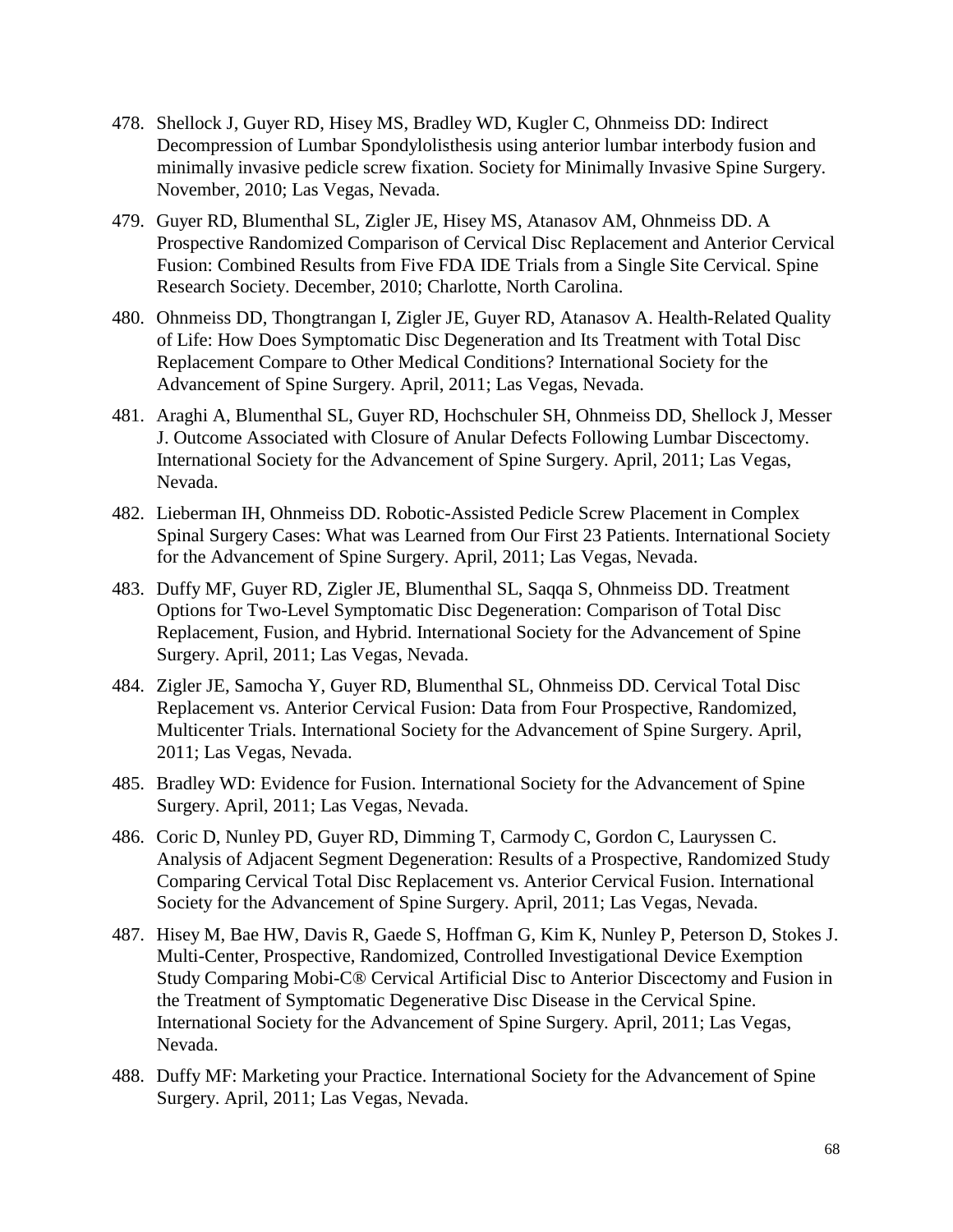- 489. Ohnmeiss DD: Incorporating Research into your Practice. International Society for the Advancement of Spine Surgery. April, 2011; Las Vegas, Nevada.
- 490. Araghi A: Advocacy. International Society for the Advancement of Spine Surgery. April, 2011; Las Vegas, Nevada.
- 491. Guyer RD: Posterior Lumbar Fusion Indications and Outcomes. International Meeting on Advanced Spine Technologies. July, 2011; Copenhagen, Denmark.
- 492. Guyer RD: Lumbar Disc Replacement Long-term Follow-up. International Meeting on Advanced Spine Technologies. July, 2011; Copenhagen, Denmark.
- 493. Lieberman I: Pre-operative Planning and Robotic Guidance for Deformity Surgery. International Meeting on Advanced Spine Technologies. July, 2011; Copenhagen, Denmark.
- 494. Lieberman I: Pre-Operative Planning and Robotic Guidance for Deformity Surgery (part of symposium: Non-Fusion and MIS Alternatives in Adult Scoliosis). International Meeting on Advanced Spine Technologies. July, 2011; Copenhagen, Denmark.
- 495. Delamarter RB, Murrey DB, Janssen M, Zigler JE: 5 Year Reoperation Rates: Cervical Total Disc Replacement vs Fusion. Results of a Prospective, Randomized Clinical Trial. Congress of Neurological Surgeons. October, 2011; Washington, D.C.
- 496. Hisey MS, Bae HW, Davis R, Gaede S, Hoffman G, Kim K, Nunley PD, Peterson D, Rashbaum RF, Stokes J: Reduction in the Incidence of Adjacent Segment Degeneration at 2 Years: Results of a Multi-Center, Prospective, Randomized, Controlled Trial Comparing Mobi-C® Cervical Artificial Disc to Anterior Cervical Discectomy and Fusion. EuroSpine. October, 2011; Milan, Italy.
- 497. Davis RJ, Bae HW, Gaede S, Hisey MS, Hoffman G, Kim K, Nunley PD, Peterson D, Rashbaum R, Stokes J: Comparison of the Mobi C® Cervical Artificial Disc to Anterior Cervical Discectomy and Fusion in the Treatment of Symptomatic Cervical Degenerative Disc Disease at 2 Levels. EuroSpine. October, 2011; Milan, Italy.
- 498. Ohnmeiss DD, Blumenthal SL, Guyer RD: Investigating the Potential Effect of "Euphoric Bias" for the New Technology on Results of Randomized Lumbar Total Disc Replacement Trials. North American Spine Society. November, 2011; Chicago, Illinois.
- 499. Hisey MS, Bae H, Davis R, Hoffman G, Kim K, Nunley P, Peterson D: Multi-center, Prospective, Randomized, Controlled Investigational Device Exemption Study Comparing Mobi-C® Cervical Artificial Disc to Anterior Fusion in the Treatment of Symptomatic Cervical Degenerative Disc Disease. North American Spine Society. November, 2011; Chicago, Illinois.
- 500. Hisey MS, Bae H, Davis R, Hoffman G, Kim K, Nunley P, Peterson D: Does Total Disc Replacement Reduce the Incidence of Adjacent Segment Degeneration: Results of a Multicenter, Prospective, Randomized, Controlled Trial Comparing Mobi-C® Cervical Artificial Disc to Anterior Cervical Fusion. North American Spine Society. November, 2011; Chicago, Illinois.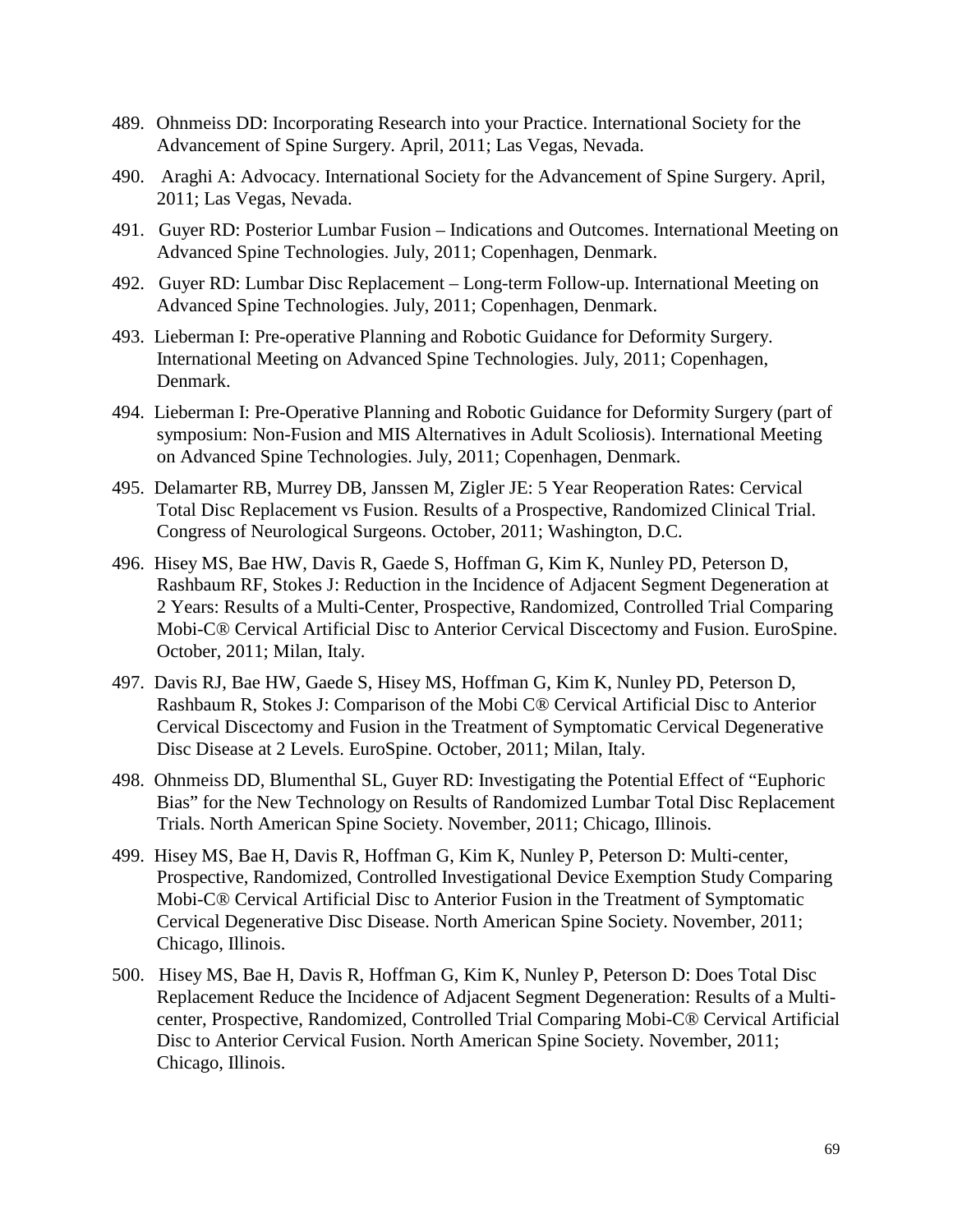- 501. Thongtrangan I, Ohnmeiss DD, Zigler JE, Guyer RD, Atanasov AM: Health-Related Quality of Life: How Does Symptomatic Disc Degeneration and Its Treatment with Total Disc Replacement Compare to Other Medical Conditions? North American Spine Society. November, 2011; Chicago, Illinois.
- 502. Zigler JE, Delamarter R: Five Year Follow-up of the ProDisc-L vs. Fusion IDE Patient Cohorts. North American Spine Society. November, 2011; Chicago, Illinois.
- 503. Murrey DB, Janssen M, Delamarter RB, Zigler J, Goldstein JA, Tay B, Darden B: Five-Year Results of the ProDisc-C Multi-Center Randomized Clinical Trial. Cervical Spine Research Society. December, 2011; Scottsdale, Arizona.
- 504. Hisey MS, Bae HW, Davis R, Gaede S, Hoffman G, Kim K, Nunley PD, Paterson D, Rashbaum R, Stokes J: Index and Adjacent Level Kinematics Following Cervical Arthroplasty: Results from a FDA Investigational Device Exemption Trial of Mobi-C Cervical Artificial Disc. Cervical Spine Research Society. December, 2011; Scottsdale, Arizona.
- 505. Zigler JE, Guyer RD, Blumenthal SL, Hisey MS, Atanasov A, Ohnmeiss DD: Total Disc Replacement vs. Anterior Cervical Fusion: Minimum 24-Month Follow-Up Data Combined from Six FDA IDE Trials at a Single Site. Cervical Spine Research Society. December, 2011; Scottsdale, Arizona.
- 506. Guyer RD: Evidence for Lumbar Arthroplasty. American Academy of Orthopaedic Surgeons. February, 2012; San Francisco, California.
- 507. Ohnmeiss DD, Block AR, Ben-Porath Y, Burchette D: Analyzing the Relationships between Pain, Patient Expectations, and Satisfaction Following Spine Surgery. International Society for the Advancement of Spine Surgery. March, 2012; Barcelona, Spain.
- 508. Zigler JE, Delamarter R, Glenn J: Five Year Adjacent Level Degenerative Changes Comparing Lumbar Total Disc Replacement to Circumferential Fusion in Patients with Single-level Disease in a Prospective Randomized Cohort Analysis. International Society for the Advancement of Spine Surgery. March, 2012; Barcelona, Spain.
- 509. Zigler JE, Delamarter R: Does 360° Lumbar Spinal Fusion Improve Long-term Clinical Outcomes after Failure of Conservative Treatment in Patients with Functionally Disabling Single Level Degenerative Lumbar Disc Disease? Results of 5 Year Postoperative Followup of 75 Patients. International Society for the Advancement of Spine Surgery. March, 2012; Barcelona, Spain.
- 510. Delamarter R, Zigler JE, Janssen M, Murrey D, Spivak J: Five to Seven-Year Results of the ProDisc-C Total Disc Replacement Multi-Center Randomized Controlled Clinical Trial. International Society for the Advancement of Spine Surgery. March, 2012; Barcelona, Spain.
- 511. Delamarter R, Zigler JE, Murrey D, Janssen M, Spivak J: 7-Year Reoperation Rates: Cervical Total Disc Replacement Vs. Fusion: Results from the FDA Prospective, Randomized Clinical Trial. International Society for the Advancement of Spine Surgery. March, 2012; Barcelona, Spain.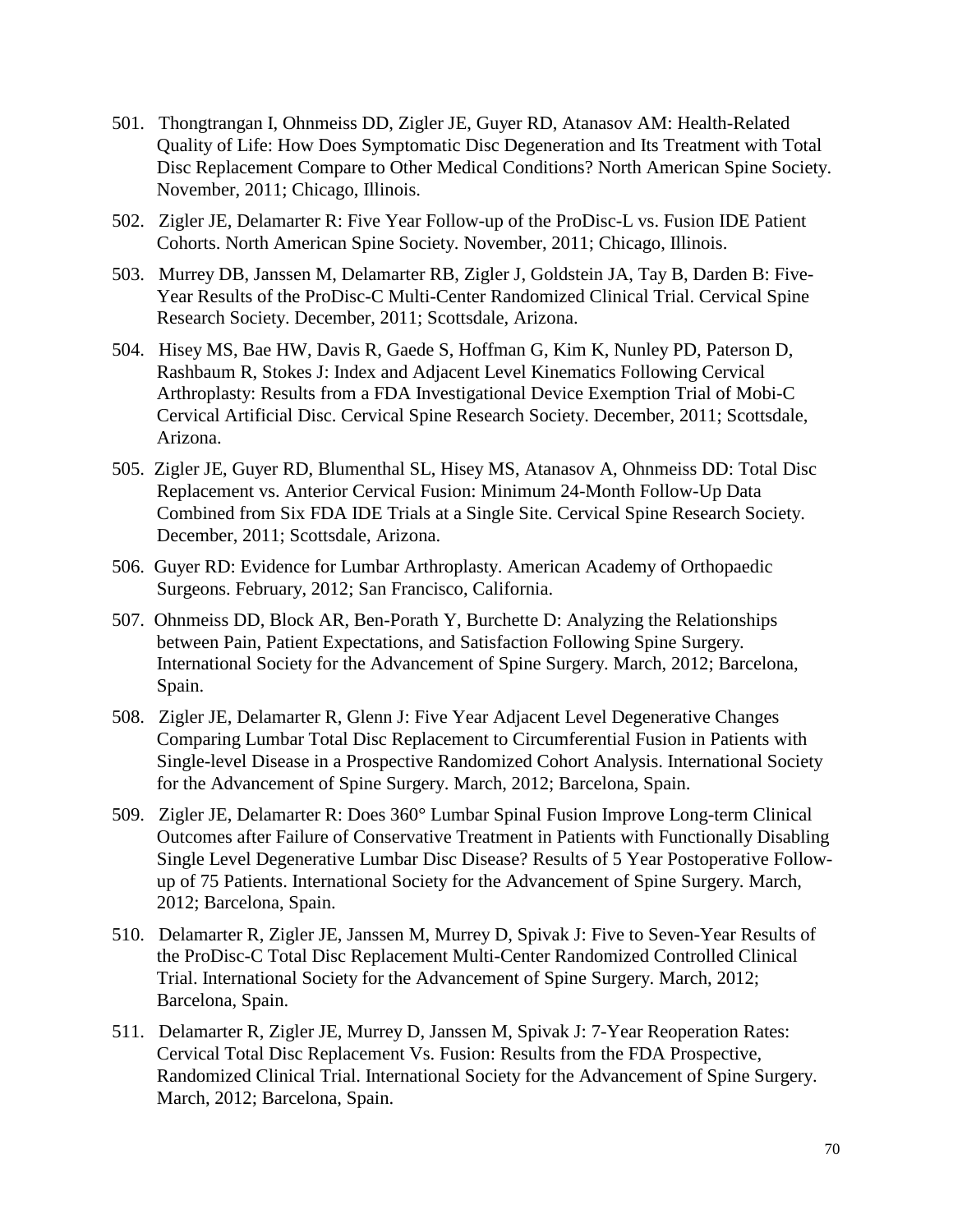- 512. Blumenthal SL, Guyer RD, Ohnmeiss DD, Zigler JE: Comparison of Re-operations in Cervical Total Disc Replacement vs. Anterior Cervical Fusion: Results with Mean 48 Month Follow-up. International Society for the Advancement of Spine Surgery. March, 2012; Barcelona, Spain.
- 513. Zigler JE, Delamarter R: Does Two Level 360° Lumbar Spinal Fusion Improve Long-term Clinical Outcomes after Failure of Conservative Treatment in Patients with Functionally Disabling Two Level Degenerative Lumbar Disc Disease? Results of 5 Year Follow-up in 62 Randomized Postoperative Patients. International Society for the Advancement of Spine Surgery. March, 2012; Barcelona, Spain.
- 514. Morrison T, Guyer RD, Hisey MH, Atanasov A, Ohnmeiss DD, Zigler JE, Blumenthal SL: Clinical Outcome of Stand-alone Anterior Lumbar Interbody Fusion. International Society for the Advancement of Spine Surgery. March, 2012; Barcelona, Spain.
- 515. Araghi A, Davis R, Gaede S, Hisey M, Kim K, Nunley P, Stokes J: Increase in Segmental Lordosis After Total Disc Replacement with Mobi-C Cervical Artificial Disc®: Results from an FDA Regulated IDE Study. International Society for the Advancement of Spine Surgery. March, 2012; Barcelona, Spain.
- 516. Guyer RD, Ohnmeiss DD, Zigler JE, Blumenthal SL, Shivers J: Implementation of a Quality Assurance Program for Spine Surgery in a Multi-site Private Practice. International Society for the Advancement of Spine Surgery. March, 2012; Barcelona, Spain.
- 517. Guyer RD, Blumenthal SL, Hisey MS, Bradley WD, Ohnmeiss DD: Indirect Decompression of Lumbar Spondylolisthesis Using Anterior Lumbar Interbody Fusion and Minimally Invasive Pedicle Screw Fixation. Spine Society of Australia. April, 2012; Sydney, Australia.
- 518. Blumenthal SL, Ohnmeiss DD, Guyer RD, Zigler JE: Comparison of Re-operations in Cervical Total Disc Replacement vs. Anterior Cervical Fusion: Results with Mean 48 Month Follow-up. Spine Society of Australia. April, 2012; Sydney, Australia.
- 519. Duffy MF, Guyer RD, Zigler JE, Blumenthal SL, Saqqa S, Ohnmeiss DD: Treatment Options for Two-Level Symptomatic Disc Degeneration: Comparison of Total Disc Replacement, Fusion, and Hybrid. SpineWeek - North American Spine Society Section. May, 2012; Amsterdam, The Netherlands.
- 520. Block AR, Ohnmeiss DD, Guyer RD, Atanasov A, Ben-Porath Y, Burchett D: Presurgical Psychological Screening: A New Algorithm, Including the MMPI-2-RF, for Predicting Spine Surgery Results. SpineWeek - International Society for the Study of the Lumbar Spine Section. May, 2012; Amsterdam, The Netherlands.
- 521. Davis R, Bae HW, Gaede S, Hisey MS, Hoffman G, Kim K, Nunley PD, Peterson D, Rashbaum RF, Stokes J: Radiographic Outcomes Including Adjacent Level Degeneration of FDA Investigational Device Trial Comparing Multi-Level Use of Mobi-C Cervical Artificial Disc® to Anterior Discectomy and Fusion. SpineWeek - EuroSpine Section. May, 2012; Amsterdam, The Netherlands.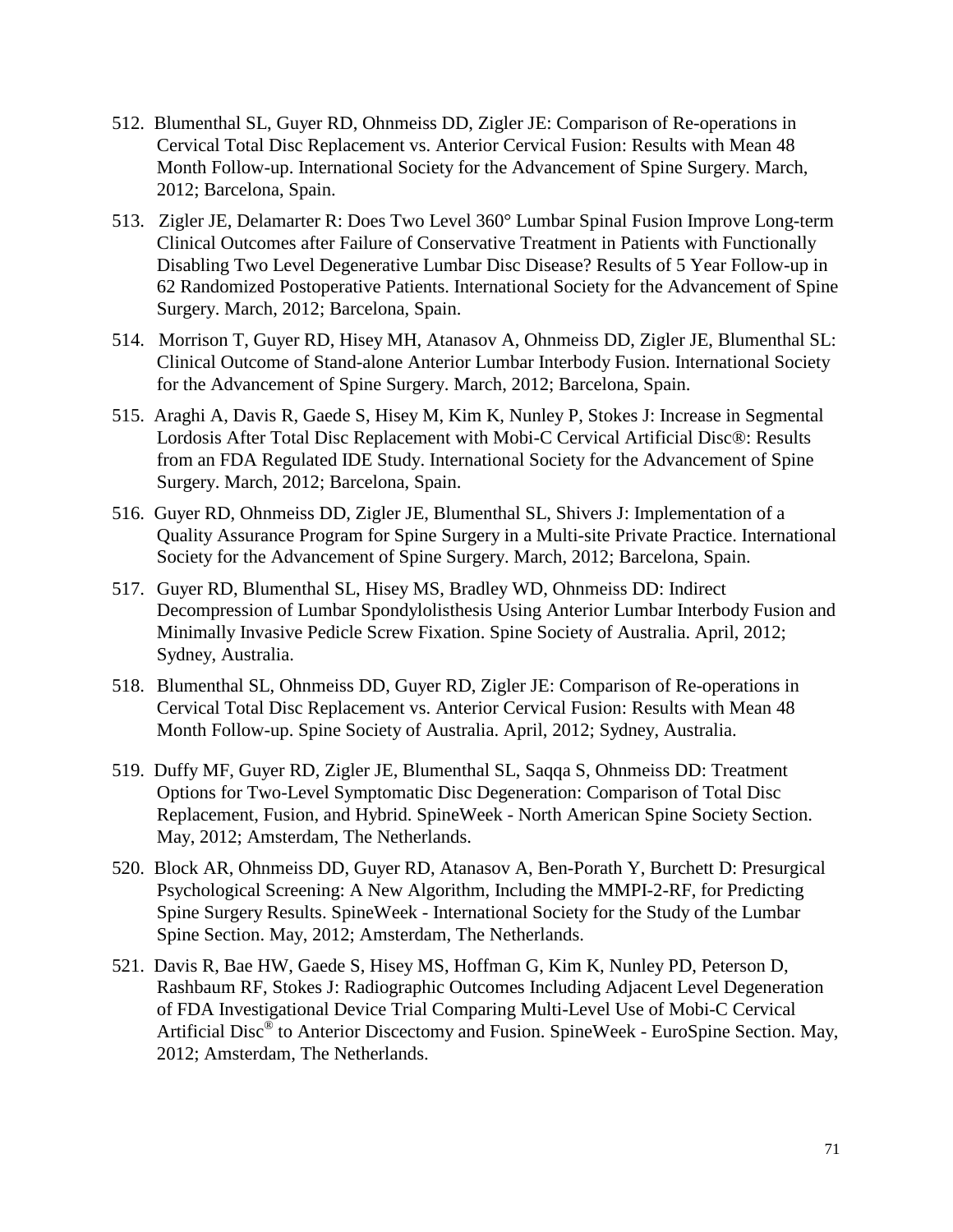- 522. Lieberman IH, Hu X: Use of Robotic Assisted Pedicle Screw Placement in Deformity and Revision Spine Surgery. International Meeting on Advanced Spine Techiques. July, 2012; Istanbul, Turkey.
- 523. Bradley WD, Edwards K, Hisey MS, Guyer RD, Zigler JE, Ohnmeiss DD: Extreme Lateral Interbody Fusion (XLIF): Clinical Results from One Center. Spine Across the Sea. July - August, 2012; Kauai, Hawaii.
- 524. Morrison T, Guyer RD, Atanasov A, Ohnmeiss DD, Zigler JE, Blumenthal SL: Clinical Outcome of Stand-Alone Anterior Lumbar Interbody Fusion. Spine Across the Sea. July - August, 2012; Kauai, Hawaii.
- 525. Ohnmeiss DD, Belanger TA, Duffy MF, Guyer RD, Blumenthal SL, Zigler JE: Impact of Cervical Symptoms on Ability to Participate in Recreational Activities. Spine Across the Sea. July - August, 2012; Kauai, Hawaii.
- 526. Block AR, Belanger TA, Ben-Porath Y, Atanasov A, Ohnmeiss DD: Workers' Compensation versus Non Workers' Compensation: Differences in Personality. Spine Across the Sea. July - August, 2012; Kauai, Hawaii.
- 527. Zigler JE, Janssen M, Delamarter R: Five-Year Results of the ProDisc-C Multi-Center Randomized Clinical Trial. Spine Across the Sea. July - August, 2012; Kauai, Hawaii.
- 528. Blumenthal SL, Guyer RD, Ohnmeiss DD, Zigler JE: Comparison of Re-operations in Cervical Total Disc Replacement vs. Anterior Cervical Fusion: Results with Mean 48 Month Follow-up. Spine Across the Sea. July - August, 2012; Kauai, Hawaii.
- 529. Block AR, Atanasov A, Ohnmeiss DD, Guyer RD, Burchett D: Workers' Compensation Versus Non Workers' Compensation Patients: Are There Personality Differences? North American Spine Society. October, 2012; Dallas, Texas.
- 530. Ohnmeiss DD, Guyer RD, Blumenthal SL, Zigler JE: Impact of Cervical Symptoms on Ability to Participate in Recreational Activities. North American Spine Society. October, 2012; Dallas, Texas.
- 531. Zigler JE, Delamarter RB: Five Year Adjacent Level Degenerative Changes Comparing Lumbar Total Disc Replacement to Circumferential Fusion in Patients with Single-Level Disease in a Prospective Randomized Cohort Analysis. North American Spine Society. October, 2012; Dallas, Texas.
- 532. Zigler JE, Delamarter RB: Does 360° Lumbar Spinal Fusion Improve Long-Term Clinical Outcomes After Failure of Conservative Treatment in Patients With Functionally Disabling Single-Level Degenerative Lumbar Disc Disease? Results of 5 Year Postoperative Follow-Up of 75 Patients. North American Spine Society. October, 2012; Dallas, Texas.
- 533. Blumenthal SL, Ohnmeiss DD, Guyer RD, Zigler JE: Comparison of Re-Operations in Cervical Total Disc Replacement vs. Anterior Cervical Fusion. North American Spine Society. October, 2012; Dallas, Texas.
- 534. Guyer RD: Stand-alone ALIF is a Good Solution for Single-Level Disease of the Lumbar Spine– Pro (Debate – part of Current Controversies in Spine Care and Surgery Symposium). North American Spine Society. October, 2012; Dallas, Texas.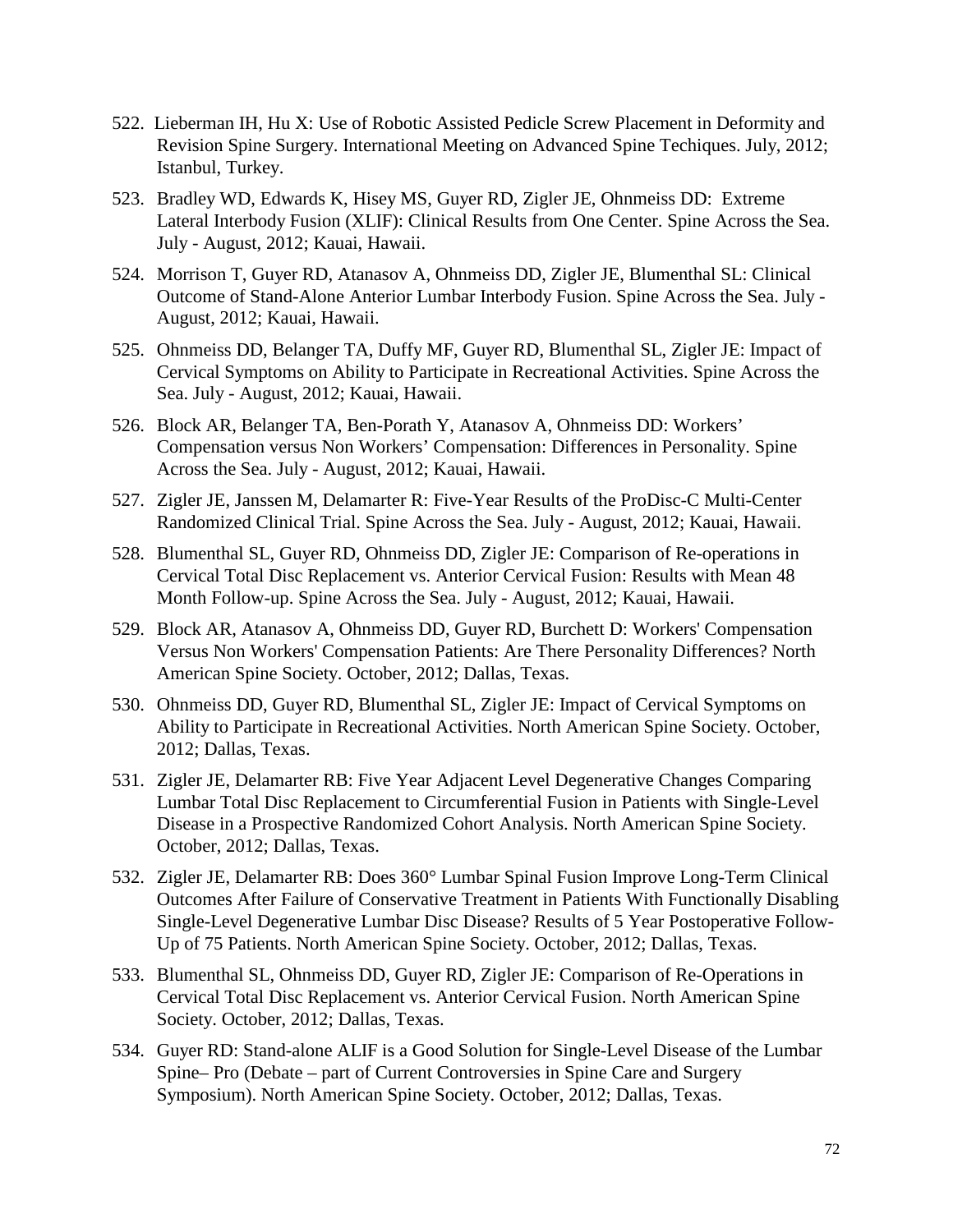- 535. Blumenthal SL: Does Cervical TDR Design Matter: A Clinical Perspective. (part of Lumbar Disc Replacement Symposium). North American Spine Society. October, 2012; Dallas, Texas
- 536. Guyer RD: Update on Lumbar TDR: The Future. (part of Lumbar Disc Replacement Symposium). North American Spine Society. October, 2012; Dallas, Texas.
- 537. Ohnmeiss DD: Psychological Influences on Medical Diagnostic Testing (part of The Psychology of Spine Surgery Symposium). North American Spine Society. October, 2012; Dallas, Texas.
- 538. Rashbaum RF: Psychology of the Spine Surgeon (part of The Psychology of Spine Surgery Symposium). North American Spine Society. October, 2012; Dallas, Texas.
- 539. Murrey DB, Zigler JE, Delamarter RB, Spivak JM, Janssen ME: Seven-Year Results of the ProDisc-C Multicenter Randomized Clinical Trial. North American Spine Society. October, 2012; Dallas, Texas.
- 540. Spivak JM, Delamarter RB, Murrey DB, Zigler JE, Janssen ME, Goldstein JA: Adjacent Level Radiographic Degenerative Changes Following Single-Level Artificial Disc Replacement or ACDF at Five- to Seven-Year Follow-Up. North American Spine Society. October, 2012; Dallas, Texas.
- 541. Davis RJ, Araghi A, Bae HW, Hisey MS, Nunley PD: Comparison of Outcomes After Treatment of Cervical Degenerative Disc Disease at One or Two Levels with Total Disc Replacement. North American Spine Society. October, 2012; Dallas, Texas.
- 542. Delamarter R, Zigler JE, Murrey DB, Janssen ME, Spivak JM: Seven-Year Reoperation Rates: Results of a Prospective Randomized Clinical Trial: Cervical Total Disc Replacement Versus Fusion North American Spine Society. October, 2012; Dallas, Texas.
- 543. Davis RJ, Araghi A, Bae HW, Hisey MS, Nunley PD: Investigational Device Exemption Trial of Cervical Arthroplasty for Treatment of Degenerative Disc Disease at Two Levels: 24-Month Results of 330 Subjects. North American Spine Society. October, 2012; Dallas, Texas.
- 544. Jawahar A, Nunley PD, Araghi A, Bae HW, Davis RJ, Hisey MS, Jackson RJ. Number of Levels Involved at Index Surgery Significantly Affects the Outcomes After Anterior Cervical Discectomy and Fusion: Analysis of Data from a Multicenter Prospective Randomized Controlled Trial North American Spine Society. October, 2012; Dallas, Texas.
- 545. Delamarter R, Zigler JE: Does Two-Level 360° Lumbar Spinal Fusion Improve Long-Term Clinical Outcomes After Failure of Conservative Treatment in Patients with Functionally Disabling Two-Level Degenerative Lumbar Disc Disease? Results of Five-Year Follow-Up in Fifty-Two Randomized Postoperative Patients. North American Spine Society. October, 2012; Dallas, Texas.
- 546. Davis RJ, Bae HW, Gaede SE, Hisey M, Hoffman G, Kim KD, Nunley PD: Reduction in the Incidence of Radiographically Identified Degeneration of Adjacent Segments: Results from a Multi-center, Prospective, Randomized, Controlled Trial Comparing Total Disc Replacement with Anterior Discectomy and Fusion for Treatment of Cervical Degenerative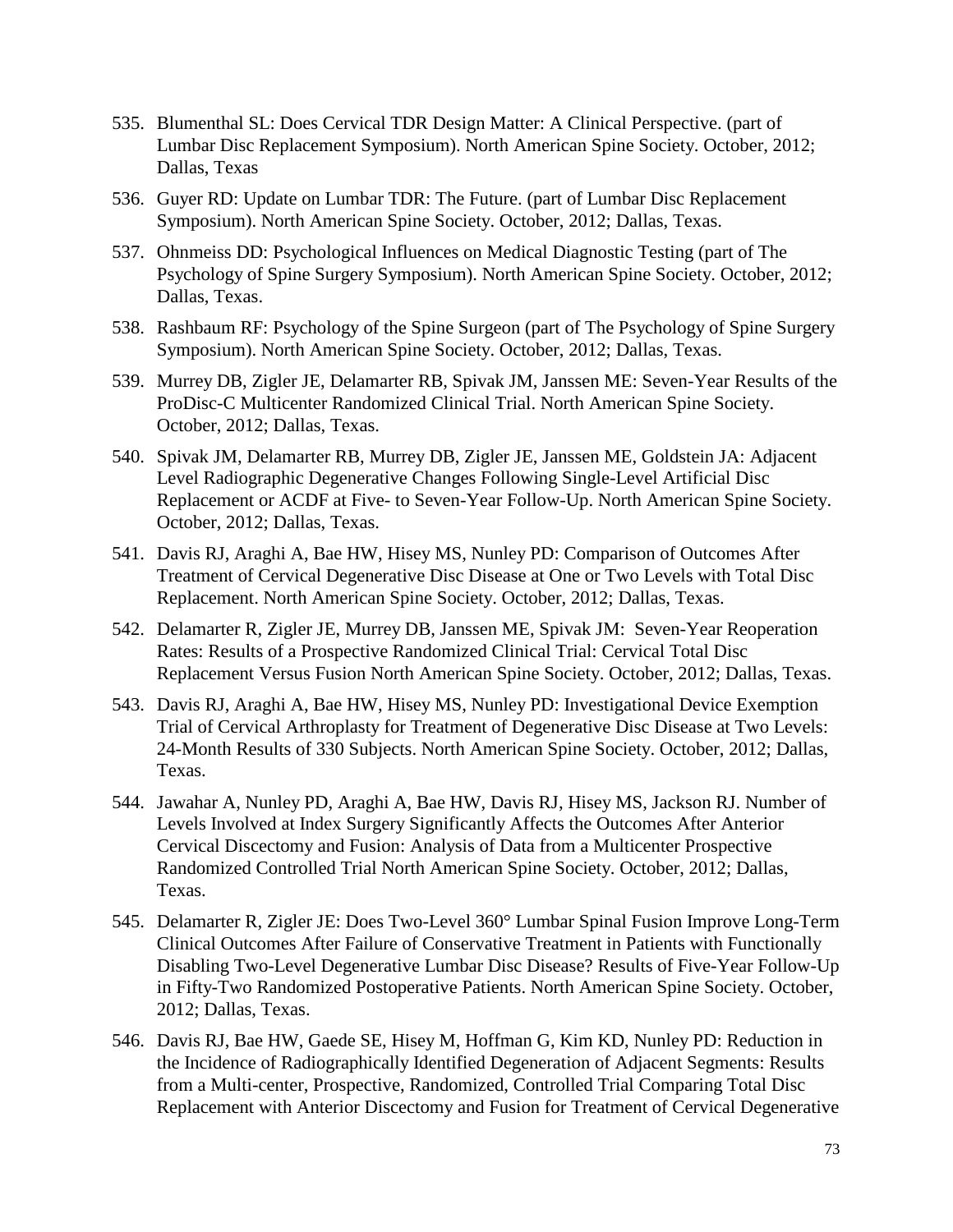Disc Disease at Two Levels. Cervical Spine Research Society. December, 2012; Chicago, Illinois.

- 547. Spivak JM, Delamarter RB, Janssen ME, Murrey DB, Zigler JE: Adjacent Level Radiographic Degenerative Changes following Cervical Total Disc Replacement or Fusion: 5 to 7 year Follow Up. Cervical Spine Research Society. December, 2012; Chicago, Illinois.
- 548. Blumenthal SL, Ohnmeiss DD, Guyer RD, Zigler JE: Re-operations in Cervical Total Disc Replacement vs. Anterior Cervical Fusion: Mean 48 Month Follow-up. American Academy of Orthopaedic Surgeons. March, 2013; Chicago, Illinois.
- 549. Zigler JE, Murrey DB, Delamarter RB, Spivak JM, Janssen M: Seven-year Results of the ProDisc-C Multi-center Randomized Clinical Trial. International Society for the Advancement of Spine Surgery. April, 2013; Vancouver, Canada.
- 550. Lieberman IH, Hu X: Restoration of Cervical Lordosis Is Associated with Improved Clinical Outcome in Anterior Cervical Discectomy and Fusion (ACDF) Patients. International Society for the Advancement of Spine Surgery. April, 2013; Vancouver, Canada.
- 551. Lieberman IH, Hu X: Accuracy of Robotic Assisted Pedicle Screw Placement in Deformity and Revision Spine Surgeries. International Society for the Advancement of Spine Surgery. April, 2013; Vancouver, Canada.
- 552. Guyer RD, Pettine K, Dimmig T, Coric D, Cappuccino A, Roh J: Five-year Follow-up of a Prospective, Randomized FDA IDE Trial Comparing Two Lumbar Total Disc Replacements: Clinical Outcome and Serum Ion Level Analysis for a Metal-on-Metal. International Society for the Advancement of Spine Surgery. April, 2013; Vancouver, Canada.
- 553. Blumenthal SL, Zigler JE, Guyer RD, Ohnmeiss DD: Long-term Evaluation of Reoperation Rates for Lumbar Total Disc Replacement and Fusion: Analysis of 1,237 Patients. International Society for the Advancement of Spine Surgery. April, 2013; Vancouver, Canada.
- 554. Block A, Ben-Porath Y, Marek R, Ohnmeiss DD, Guyer RD: Relationship of Workers Compensation Status, Psychological Profiles, and Clinical Outcome: Results of a Prospective, Multicenter Study. International Society for the Advancement of Spine Surgery. April, 2013; Vancouver, Canada.
- 555. Bradley WD, Whang PG: Prospective, Randomized, Multicenter Study Comparing the Clinical Outcomes of Two Minimally Invasive Interspinous Devices for the Treatment of Lumbar Spinal Stenosis. International Society for the Advancement of Spine Surgery. April, 2013; Vancouver, Canada.
- 556. Hisey MS, Bonsignore C, Bradley WD, Verma-Kurvari S, Ohnmeiss DD: Clinical Outcome Following a Minimally Invasive Lumbar Decompression Technique for the Treatment of Lumbar Spinal Stenosis. International Society for the Advancement of Spine Surgery. April, 2013; Vancouver, Canada.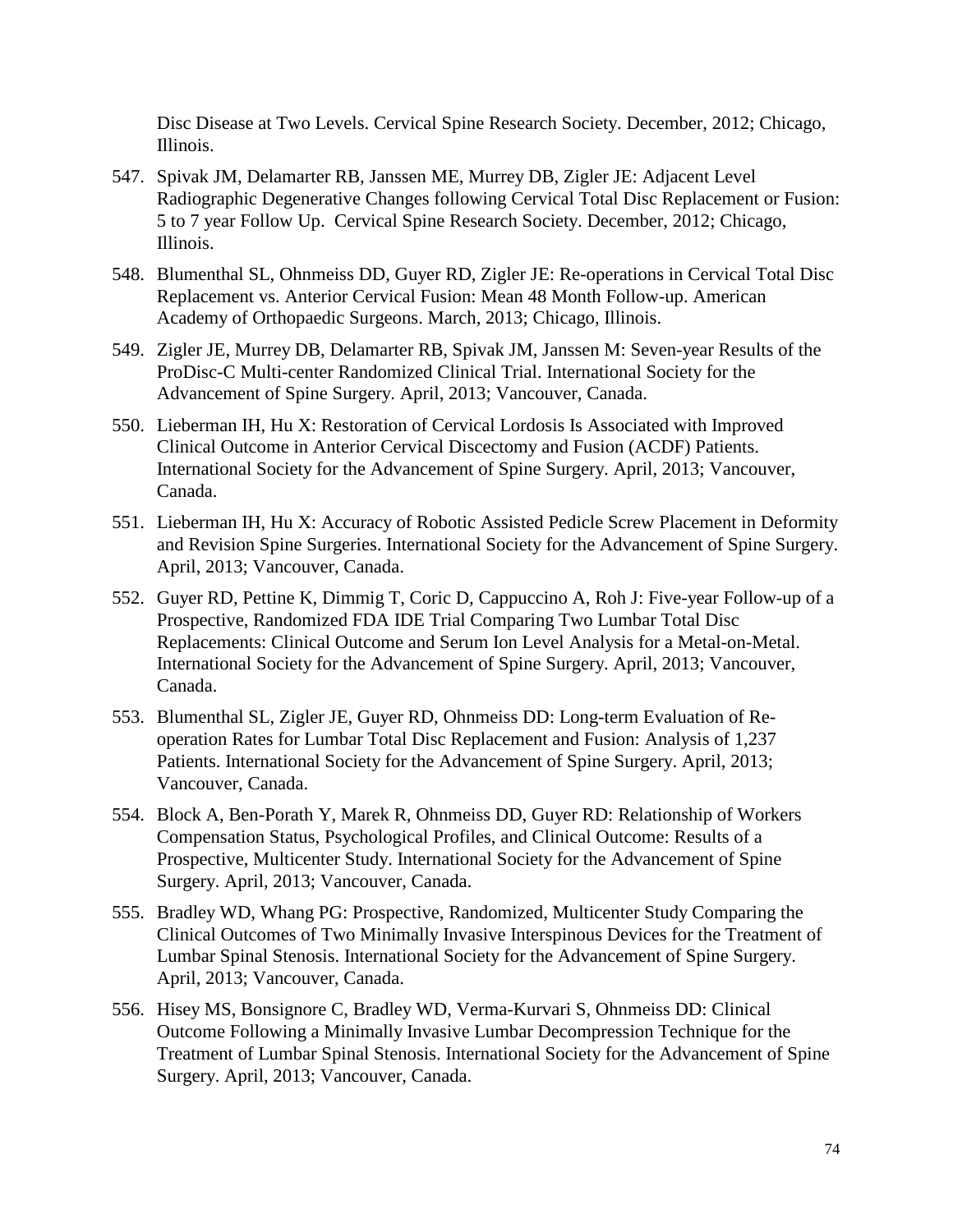- 557. Guyer RD, Shivers J, Ohnmeiss DD, Zigler JE: Implementation and Impact of Preoperative Peer Case Review in a Spine Practice. International Society for the Advancement of Spine Surgery. April, 2013; Vancouver, Canada.
- 558. Ohnmeiss DD: The Fate of Prospective Spine Studies Posted on ClinicalTrials.gov. International Society for the Advancement of Spine Surgery. April, 2013; Vancouver, Canada.
- 559. Morrison T, Hu X, Lieberman IH: The Relationship between Pre-op ESR and CRP Level and Spine Surgery Infections. International Society for the Advancement of Spine Surgery. April, 2013; Vancouver, Canada.
- 560. Delamarter RB, Zigler JE, Murrey D, Janssen M, Spivak J: 7-year Reoperation Rates: Results of a Prospective, Randomized Clinical Trial: Cervical Total Disc Replacement vs. Fusion. International Society for the Advancement of Spine Surgery. April, 2013; Vancouver, Canada.
- 561. Guyer RD: Defining Value in Medicine Why it Matters (part of symposium: Value in Spine Care: How Do We Show How Good We Are?). International Society for the Advancement of Spine Surgery. April, 2013; Vancouver, Canada.
- 562. Ohnmeiss DD: The Fate of Prospective Spine Studies Posted on ClinicalTrials.gov. International Society for the Study of the Lumbar Spine. May, 2013; Scottsdale, Arizona.
- 563. Blumenthal SL, Zigler JE, Guyer RD, Ohnmeiss DD: Long-term Evaluation of Reoperation Rates for Lumbar Total Disc Replacement and Fusion: Analysis of 1,237 Patients. International Society for the Study of the Lumbar Spine. May, 2013; Scottsdale, Arizona.
- 564. Guyer RD, Pettine K, Dimmig T, Coric D, Cappuccino A, Roh J: Five-year Follow-up of a Prospective, Randomized FDA IDE Trial Comparing Two Lumbar Total Disc Replacements: Clinical Outcome and Serum Ion Level Analysis for a Metal-on-Metal. International Society for the Study of the Lumbar Spine. May, 2013; Scottsdale, Arizona.
- 565. Block A, Ben-Porath Y, Marek R, Ohnmeiss DD, Guyer RD: Relationship of Workers Compensation Status, Psychological Profiles, and Clinical Outcome: Results of a Prospective, Multicenter Study. International Society for the Study of the Lumbar Spine. May, 2013; Scottsdale, Arizona.
- 566. Hu X, Lieberman IH: Restoration of Cervical Lordosis is Associated with Improved Clinical Outcome in One or Two Level Anterior Cervical Discectomy and Fusion (ACDF) Patients. IMAST (International Meeting in Advanced Spine Technologies). July, 2013; Vancouver, Canada.
- 567. Guyer RD, Pettine K, Dimmig T, Coric D, Cappuccino A, Roh J: Five-year Follow-up of a Prospective, Randomized FDA IDE Trial Comparing Two Lumbar Total Disc Replacements: Clinical Outcome and Serum Ion Level Analysis for a Metal-on-Metal. North American Spine Society. October, 2013; New Orleans, Louisiana.
- 568. Blumenthal SL, Zigler JE, Guyer RD, Ohnmeiss DD: Long-term Evaluation of Reoperation Rates for Lumbar Total Disc Replacement and Fusion: Analysis of 1,237 Patients. North American Spine Society. October, 2013; New Orleans, Louisiana.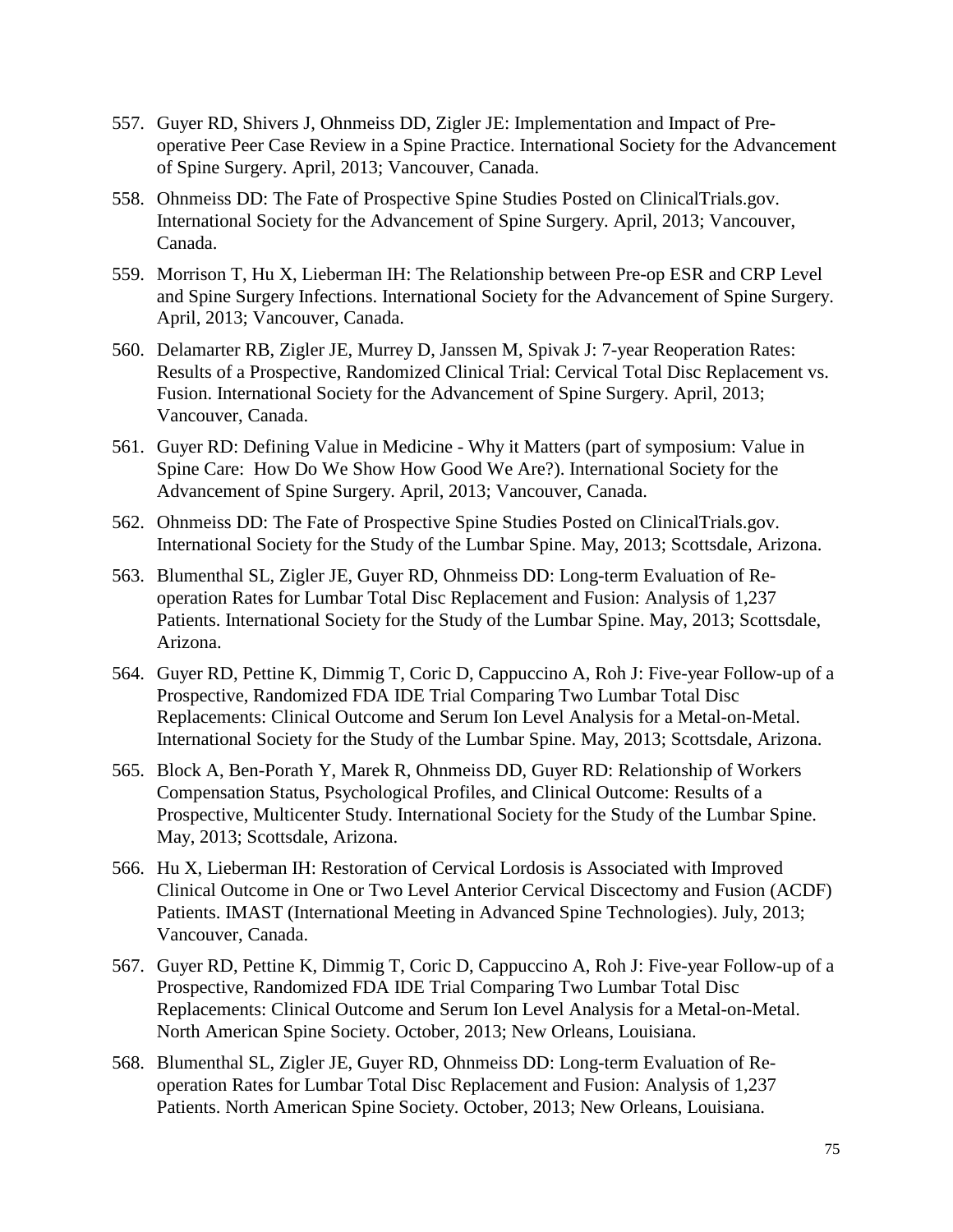- 569. Bae HW, Davis RJ, Hoffman GA, Rashbaum RF, Nunley PD: Comparison of Outcomes Up to 48 Months After One- or Two-Level Total Disc Replacement: Results from an Investigational Device Exemption Trial. North American Spine Society. October, 2013; New Orleans, Louisiana.
- 570. Radcliff K, Zigler JD, Zigler JE: Costs of Cervical Disc Replacement Versus Anterior Cervical Discectomy and Fusion for Treatment of Single-Level Cervical Disc Disease: An Analysis of the Blue Health Intelligence Database for Acute and Long-Term Costs and Complications. North American Spine Society. October, 2013; New Orleans, Louisiana.
- 571. Ohnmeiss DD: Outcome Assessments: The Good, the Bad and the Ugly. Data Collection, Value and Cost-Effectiveness of Spine Care (Symposium). North American Spine Society. October, 2013; New Orleans, Louisiana.
- 572. Shivers J: The Advantages of Aligning Stakeholder Expectations. Surgical Success: Aligning Expectations. (Symposium) North American Spine Society. October, 2013; New Orleans, Louisiana.
- 573. Shivers J: How the Surgical and Perioperative Team Can Influence the Surgical Outcome. (Symposium) North American Spine Society. October, 2013; New Orleans, Louisiana.
- 574. Shivers J: How the Non-provider/Non-medical Stakeholders Can Influence the Surgical Outcome. (Symposium) North American Spine Society. October, 2013; New Orleans, Louisiana.
- 575. Guyer RD: Monitoring Quality of Surgical Care in Your Clinic. Data Collection, Value and Cost-Effectiveness of Spine Care (Symposium). North American Spine Society. October, 2013; New Orleans, Louisiana.
- 576. Ohnmeiss DD: The Benefits of Intra- and Trans-Institutional Data Pooling. Collaborative Concepts in Spine Care: Outcomes Assessment in the New Vernacular of Value (Symposium). North American Spine Society. October, 2013; New Orleans, Louisiana.
- 577. Henry SM: Cervical Spine Injuries in Sports. American Osteopathic Academy of Orthopedics. October, 2013; San Diego, California.
- 578. Radcliff KE, Zigler JD, Zigler JE: Costs of Cervical Disc Replacement versus Anterior Cervical Discectomy and Fusion for Treatment of Single-Level Cervical Disc Disease: An Analysis of the Blue Health Intelligence Database for Acute Long-Term Costs and Complications. Cervical Spine Research Society (best paper award). December, 2013; Los Angeles, California.
- 579. Blumenthal SL: Introduction. Symposium: Cervical Arthroplasty: Is It Now the Gold Standard for Herniated Disc? International Society for the Advancement of Spine Surgery. April-May, 2014; Miami, Florida.
- 580. Guyer RD: TDR in North America. Symposium: Cervical Arthroplasty: Is It Now the Gold Standard for Herniated Disc? International Society for the Advancement of Spine Surgery. April-May, 2014; Miami, Florida.
- 581. Hisey M, Davis R, Hoffman G, Bae HW, Kim KD, Gaede SE, Nunley P: Sagittal Alignment of One-level TDR and ACDF Patients: An Analysis of Patient Outcomes from a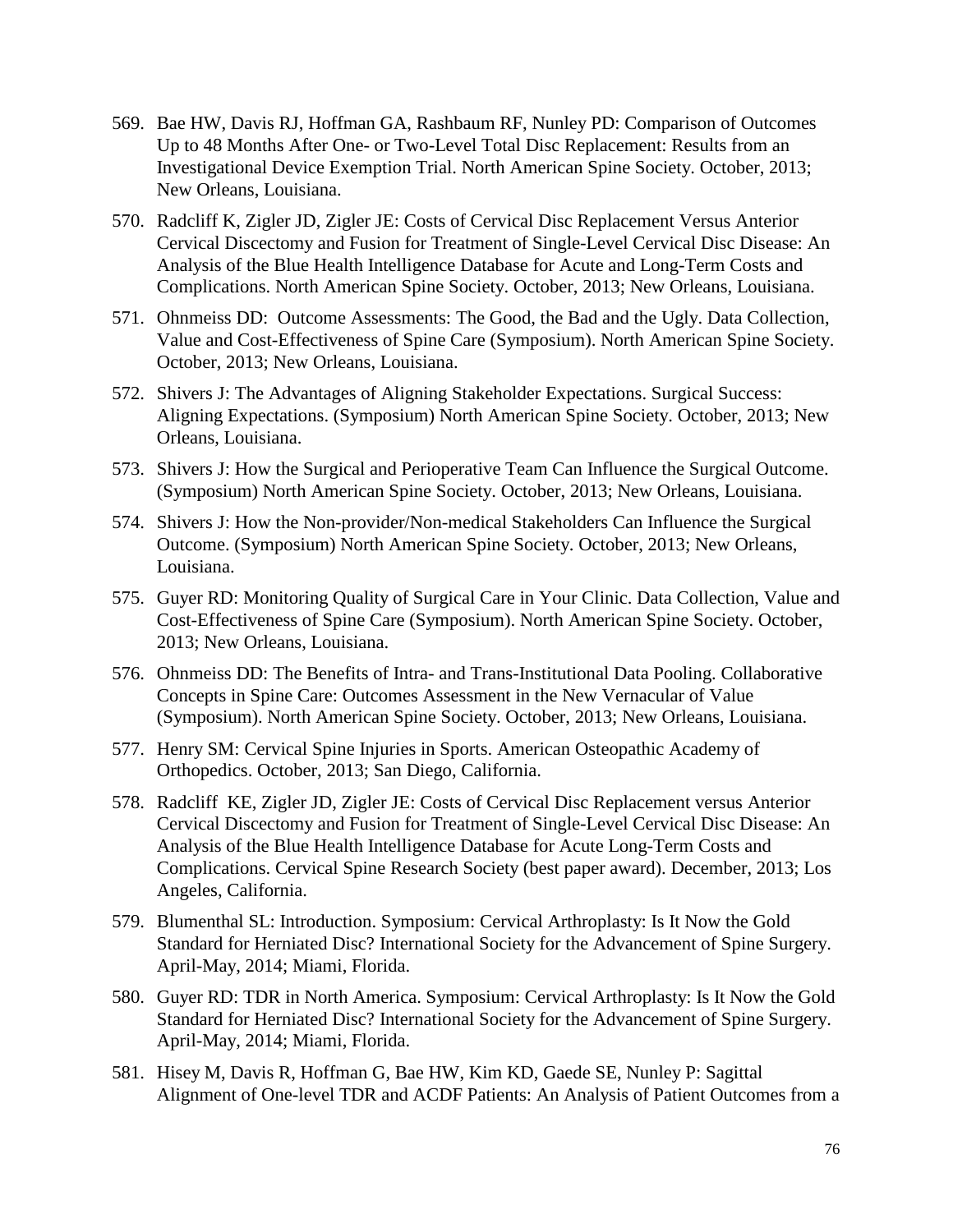Randomized, Prospective, Clinical Trial. International Society for the Advancement of Spine Surgery. April-May, 2014; Miami, Florida.

- 582. Davis R, Hoffman G, Bae HW, Hisey M, Kim KD, Gaede SE, Nunley P: Sagittal Alignment of Two-level TDR Patients: An Analysis of Patient Outcomes from an FDA IDE Randomized, Prospective, Clinical Trial. International Society for the Advancement of Spine Surgery. April-May, 2014; Miami, Florida.
- 583. Hisey M, Davis R, Hoffman G, Bae HW, Kim KD, Gaede SE, Nunley P: Cervical Total Disc Replacement versus ACDF: Results from a FDA IDE Clinical Trial through 48 Months. International Society for the Advancement of Spine Surgery. April-May, 2014; Miami, Florida.
- 584. Davis R, Hoffman G, Bae HW, Hisey M, Kim KD, Gaede SE, Nunley P: Two-level Cervical Total Disc Replacement versus ACDF: Results of a Prospective, Randomized, Clinical Trial with 48 Months Follow-up International Society for the Advancement of Spine Surgery. April-May, 2014; Miami, Florida.
- 585. Bae HW, Davis R, Hoffman G, Hisey M, Kim KD, Daede SE, Nunley P: One-level versus Two-level Cervical Disc Arthroplasty: Comparative Results from a FDA IDE Clinical Trial with Four-year Follow-up International Society for the Advancement of Spine Surgery. April-May, 2014; Miami, Florida.
- 586. Coric D, Guyer RD, Nunley P, Musante D, Boltes MO: Kineflex|C Cervical Arthroplasty: Long-term Clinical and Radiographic Outcomes from a Prospective, Randomized IDE Study. International Society for the Advancement of Spine Surgery. April-May, 2014; Miami, Florida.
- 587. Ohnmeiss DD, Guyer RD, Blumenthal SL, Zigler JE; The Re-operation Rate in a Single Dataset Varies Significantly Depending on the Definitions Applied. International Society for the Advancement of Spine Surgery. April-May, 2014; Miami, Florida.
- 588. Garcia R, Yue JY, Blumenthal SL: 2 Year Results of a Prospective, Randomized, Multicenter Investigational Device Exemption Study of the Activ-L Total Disc Replacement for the Treatment of Single Level Degenerative Disc Disease. International Society for the Advancement of Spine Surgery. April-May, 2014; Miami, Florida.
- 589. Holman PJ, Hu X, Staub B, Lieberman IH: Sacro-pelvic Fixation Using the S2 Alar-Iliac (S2AI) Screws in Adult Deformity Patients: Experiences with Two Different Navigation Techniques. International Society for the Advancement of Spine Surgery. April-May, 2014; Miami, Florida.
- 590. Lieberman IH, Hu X: Does Intrawound Application of Vancomycin Powder Decrease Surgical Site Infections in Posterior Degenerative Spine Surgeries? International Society for the Advancement of Spine Surgery. April-May, 2014; Miami, Florida.
- 591. Beihn J, Shellock J, Ohnmeiss DD, Guyer RD, Zigler JE: Use of Amniotic Membrane Anti-adhesion Barrier for Lumbar Discectomy. International Society for the Advancement of Spine Surgery. April-May, 2014; Miami, Florida.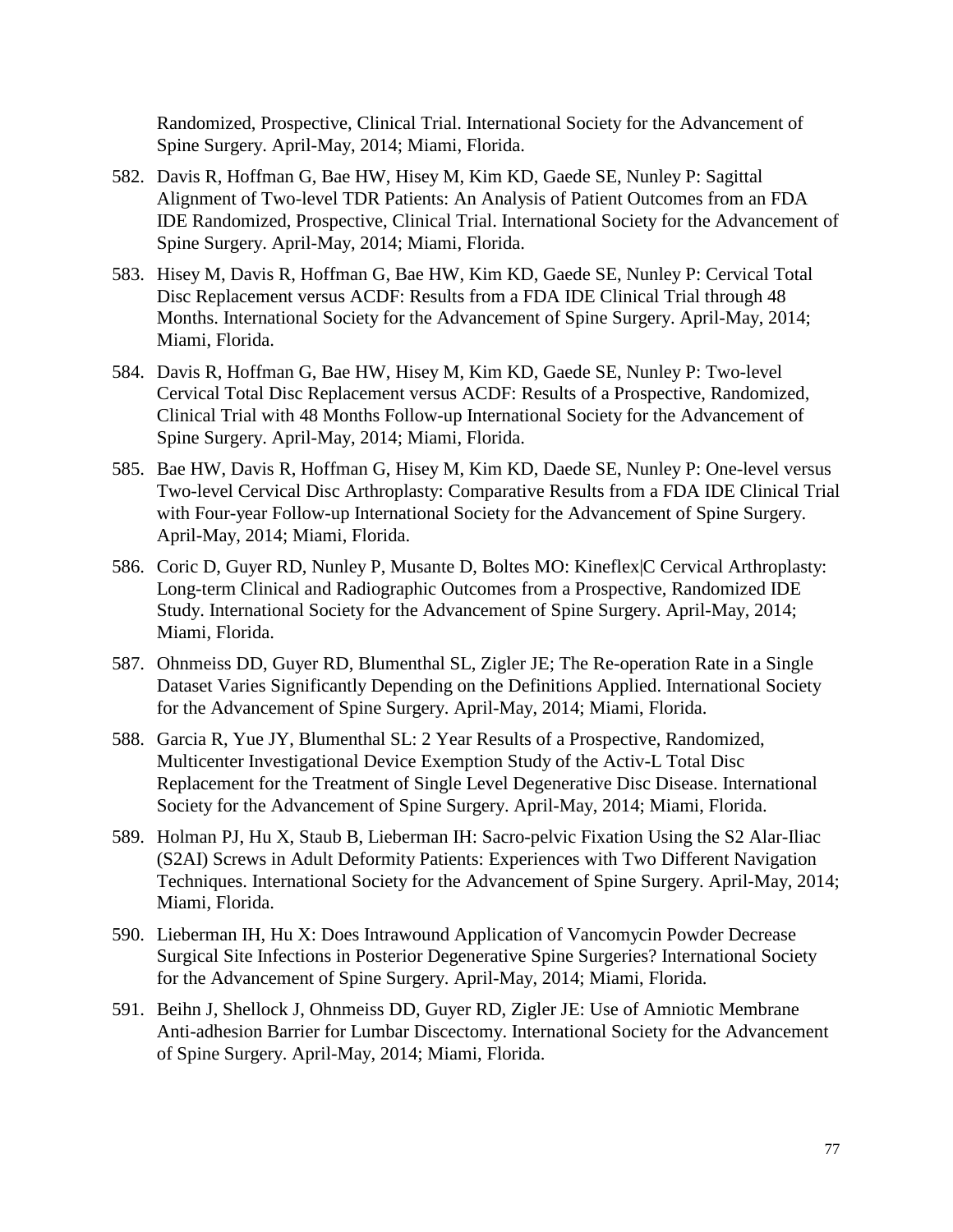592. Hu X, Lieberman IH: Accuracy and Learning Curve of Robotic Assisted Pedicle Screw Placement in Spine Surgery. International Society for the Advancement of Spine Surgery. April-May, 2014; Miami, Florida.

## **Posters**

- 1. Sachs BL, Vanharanta H, Rashbaum RF, Guyer RD, Hochschuler SH, Ohnmeiss DD, Schwartz P, Gilbert PJ: Objective Signs of Lumbar Radicular Syndrome in Conservative Treatment. International Society for the Study of the Lumbar Spine. June, 1986; Dallas, Texas.
- 2. Hochschuler SH, Guyer RD, Rashbaum RF: Proplast Reconstruction of the Iliac Crest for Anterior Lumbar Interbody Fusions and Anterior Cervical Fusions. International Society for the Study of Lumbar Spine. June, 1986; Dallas, Texas.
- 3. Vanharanta H, Sachs BL, Spivey M, Guyer RD, Rashbaum RF, Hochschuler SH, Ohnmeiss DD: Comparison of Disc Narrowing with Discographic Degenerative Changes and Pain Provocation. International Society for the Study of the Lumbar Spine. May, 1987; Rome, Italy.
- 4. Sachs BL, Vanharanta H, Rashbaum RF, Guyer RD, Hochschuler SH, Ohnmeiss DD, Schwartz P, Gilbert PJ: Comparison of Effect of Epidural Steroids and Physical Therapy on Root Tension Signs in Lumbar Radicular Syndrome. North American Spine Society. June, 1987; Banff, Canada.
- 5. Vanharanta H, Mooney V, Jarvis GL, Hochschuler SH, Guyer RD, Johnson RG, Gilbert PJ, Ritz S, Ohnmeiss DD, Stith WJ: Effect of Repeated Trunk Extension and Flexion Movements on CT/Discogram. North American Spine Society. June, 1987; Banff, Canada.
- 6. Hochschuler SH, Rashbaum RF, Guyer RD, Stith WJ, Ohnmeiss DD: Proplast Reconstruction of Iliac Crest Defects. North American Spine Society. June, 1987; Banff, Canada.
- 7. Vanharanta H, Sachs BL, Spivey M, Guyer RD, Rashbaum RF, Hochschuler SH, Ohnmeiss DD: Comparison of Disc Narrowing with Discographic Degenerative Change and Pain Provocation. American Academy of Orthopaedic Surgeons. February, 1988; Atlanta, Georgia.
- 8. Vanharanta H, Sachs BL, Aprill C, Spivey M, Ohnmeiss DD, Rashbaum RF, Hochschuler SH, Guyer RD, Videman T, Terry A, Selby D, Stith WJ, Mooney V: Disc Deterioration in Low Back Syndromes: A Prospective Multi-center CT/Discography Study. International Society for the Study of the Lumbar Spine. April, 1988; Bal Harbour, Florida.
- 9. Ohnmeiss DD, Stith WJ, Guyer RD, Rashbaum RF, Hochschuler SH, Loguidice VA, Lonstein M: Comparison of Results of Lumbar Anterior Interbody Fusion, Posterior Fusion, Instrumentation and  $360^{\circ}$  Fusion Performed by the Same Group of Surgeons. International Society for the Study of the Lumbar Spine. April, 1988; Bal Harbour, Florida.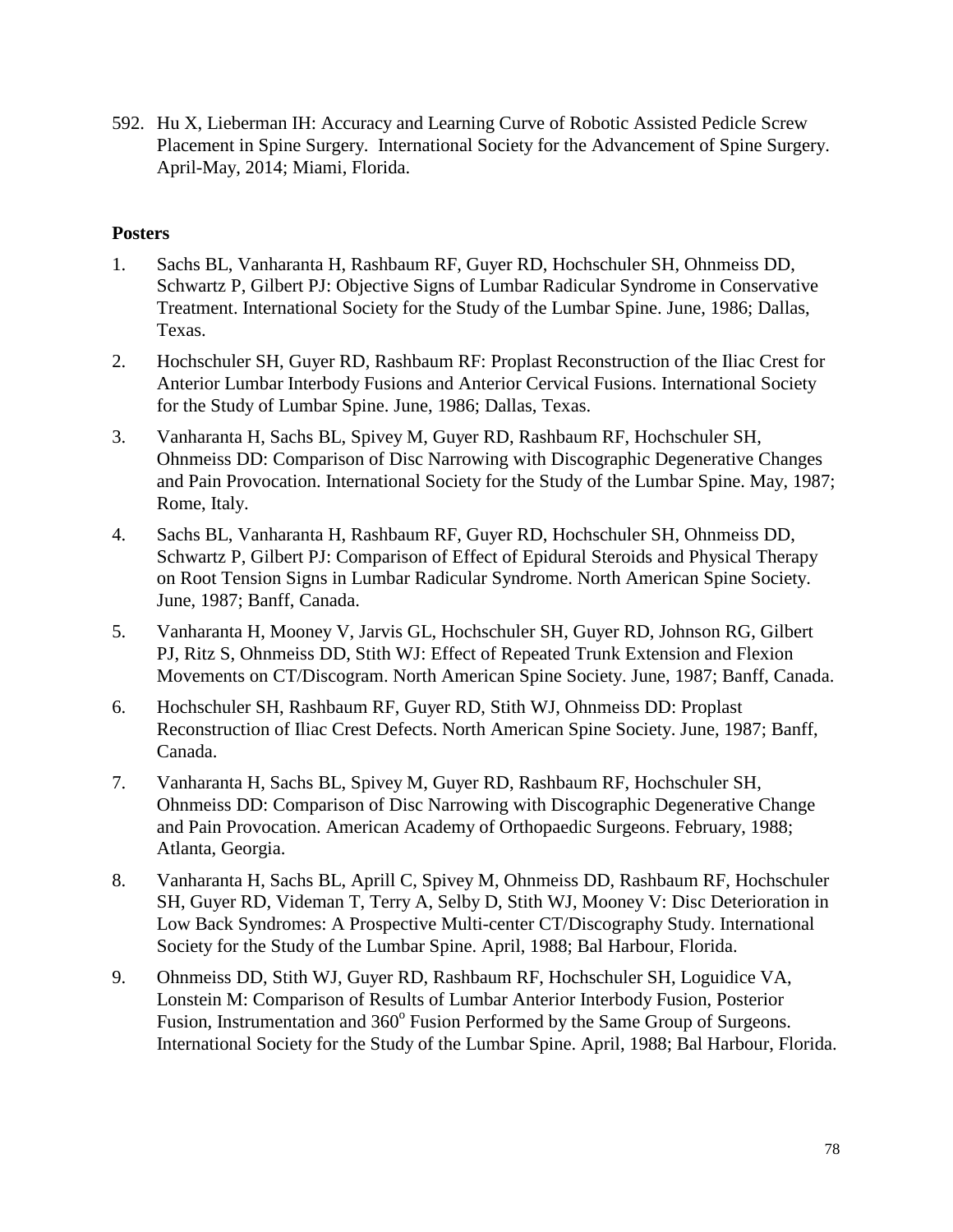- 10. Shea D, Stith WJ, Ohnmeiss DD, Hochschuler SH, Guyer RD, Rashbaum RF: The Effect of Sensory Deprivation on the Reduction of Pain in Chronic Low Back Patients. International Society for the Study of the Lumbar Spine. April, 1988; Bal Harbour, Florida.
- 11. Vanharanta H, Ohnmeiss DD, Stith WJ, Hochschuler SH, Guyer RD, Mooney V: Effect of Repeated Trunk Extension and Flexion Movements As Seen By CT/Discography. International Society for the Study of the Lumbar Spine. April, 1988; Bal Harbour, Florida.
- 12. Vanharanta H, Sachs BL, Aprill C, Spivey M, Ohnmeiss DD, Rashbaum RF, Hochschuler SH, Guyer RD, Videman T, Stith WJ, Mooney V: CT/Discography and Pain Response in Different Age Groups. North American Spine Society. July, 1988; Colorado Springs, Colorado.
- 13. Guyer RD, Ohnmeiss DD, Stith WJ, Hochschuler SH, Rashbaum RF, Loguidice VA, Lonstein M: Comparison of Results of Lumbar Anterior Interbody Fusion, Posterior Fusion, Instrumentation and 360<sup>o</sup> Fusion Performed by the Same Group of Surgeons. North American Spine Society. July, 1988; Colorado Springs, Colorado.
- 14. Guyer RD, Ohnmeiss DD, Stith WJ, Hochschuler SH, Rashbaum RF, Lonstein M, Regan JJ: An Analysis of the Effect of Repeat Discography. North American Spine Society. July, 1988; Colorado Springs, Colorado.
- 15. Ohnmeiss DD, Vanharanta H, Stith WJ, Carranza CB, Guyer RD, Rashbaum RF, Hochschuler SH: Radiographic Muscle Density and Increased Function Following an Active Rehabilitation Program. International Society for the Study of the Lumbar Spine. May, 1989; Kyoto, Japan.
- 16. Guyer RD, Vanharanta H, Ohnmeiss DD, Stith WJ, Sachs BL, Hochschuler SH, Rashbaum RF: Validity of Myelography and CT/Discographic Images in Identifying Clinically Painful Disc Lesions. North American Spine Society. June, 1989; Quebec City, Canada.
- 17. Lonstein ML, Guyer RD, Ohnmeiss DD, Stith WJ, Hochschuler SH, Rashbaum RF: Posterior Lumbar Fusion and Instrumentation. North American Spine Society. June, 1989; Quebec City, Canada.
- 18. Vanharanta H, Ohnmeiss DD, Stith WJ, Guyer RD, Hochschuler SH, Rashbaum RF, Sachs BL: The Effect of Lumbar Level in Painful Disc Deterioration. North American Spine Society. June, 1989; Quebec City, Canada.
- 19. Ohnmeiss DD, Vanharanta H, Stith WJ, Carranza CB, Guyer RD, Rashbaum RF, Hochschuler SH: Radiographic Muscle Density and Increased Function Following an Active Rehabilitation Program. North American Spine Society. June, 1989; Quebec City, Canada.
- 20. Vanharanta H, Ohnmeiss DD, Stith WJ, Guyer RD, Hochschuler SH, Rashbaum RF, Sachs BL: Sensitivity and Specificity of CT/Discography. North American Spine Society. June, 1989; Quebec City, Canada.
- 21. Shea DD, Ohnmeiss DD, Stith WJ, Rashbaum RF, Guyer RD, Hochschuler SH: The Effects of Sensory Deprivation on Muscle Activity and Pain Reduction in Chronic Low Back Pain Patients. North American Spine Society. June, 1989; Quebec City, Canada.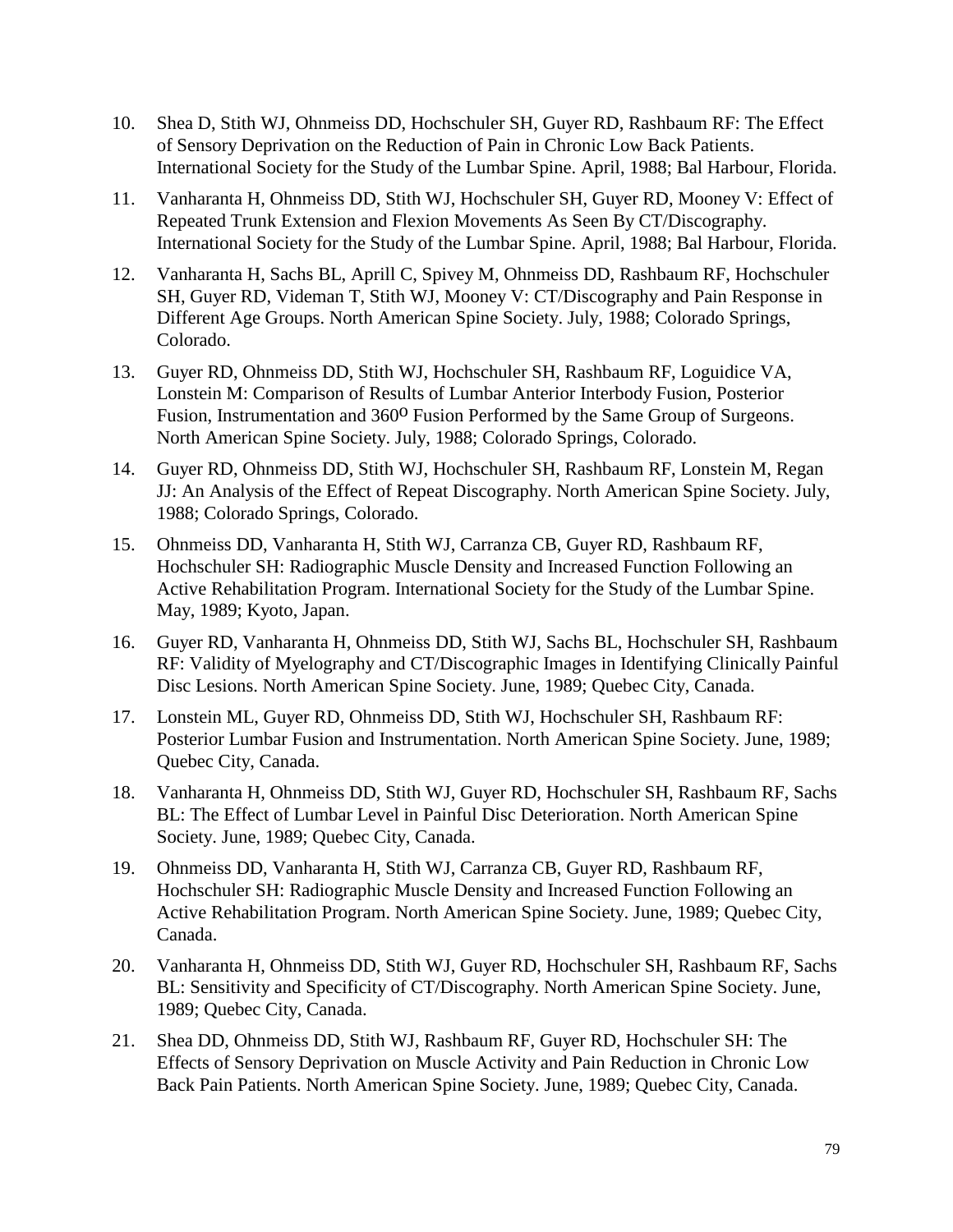- 22. Guyer RD, Hochschuler SH, Ohnmeiss DD, Rashbaum RF, Regan JJ, Stith WJ: Initial Results and Complications of Pedicle Screw Fixation. Scoliosis Research Society/North American Spine Society joint conference on Advanced Pedicle Fixation of the Lumbar Spine. March, 1990; Dallas, Texas.
- 23. Guyer RD, Vanharanta H, Ohnmeiss DD, Stith WJ, Sachs BL, Hochschuler SH, Rashbaum RF: Validity of Myelographic and CT/Discographic Images in Identifying Clinically Painful Disc Lesions. International Association for the Study of Pain. April, 1990; Australia.
- 24. Ritz S, Lorren T, Ohnmeiss DD, Stith WJ: Repeatability of Sub-maximal Isokinetic Trunk Strength Testing. International Isokinetic Congress. May, 1990; Washington, D.C.
- 25. Guyer RD, Vanharanta H, Ohnmeiss DD, Stith WJ, Hochschuler SH, Rashbaum RF, Regan JJ: The Relationship Between Pain Drawings and CT/Discographic Findings. International Society for the Study of the Lumbar Spine. May, 1990; Boston, Massachusetts.
- 26. Guyer RD, Ohnmeiss DD, Hochschuler SH, Stith WJ, Rashbaum RF, Regan JJ: The Use of CT/Discography to Identify Recurrent Disc Herniation Not Visualized by Gadolinium Enhanced MRI. International Society for the Study of the Lumbar Spine. June, 1990; Boston, Massachusetts.
- 27. Hochschuler SH, Guyer RD, Ohnmeiss DD, Stith WJ, Rashbaum RF, Regan JJ: Anterior Lumbar Interbody Fusion with Composite Bone-Bank Bone. International Society for the Study of the Lumbar Spine. June, 1990; Boston, Massachusetts.
- 28. Hochschuler SH, Guyer RD, Ohnmeiss DD, Stith WJ, Rashbaum RF, Regan JJ: Anterior Lumbar Interbody Fusion Using Donor Femur Bone Grafts. North American Spine Society. August, 1990; Monterey, California.
- 29. Hochschuler SH, Guyer RD, Ohnmeiss DD, Glisan B, Sheets C, Evans D, Stith WJ, Rashbaum RF, Regan JJ: The Effects of Wearing an Abdominal Support Belt on the Amount of Weight Lifted by Low Back Pain Patients. North American Spine Society. August, 1990; Monterey, California.
- 30. Guyer RD, Hochschuler SH, Ohnmeiss DD, Rashbaum RF, Regan JJ, Stith WJ: Initial Results and Complications of Pedicle Screw Fixation. North American Spine Society. August, 1990; Monterey, California.
- 31. Guyer RD, Ohnmeiss DD, Hochschuler SH, Stith WJ, Rashbaum RF, Regan JJ: The Use of CT/Discography to Identify Recurrent Disc Herniation Not Visualized by Gadolinium Enhanced MRI. North American Spine Society. August, 1990; Monterey, California.
- 32. Vanharanta H, Guyer RD, Ohnmeiss DD, Hochschuler SH, Rashbaum RF, Stith WJ: The Number of Painful and Degenerated Lumbar Discs Levels in Low Back Pain Patients. North American Spine Society. August, 1990; Monterey, California.
- 33. Guyer RD, Vanharanta H, Ohnmeiss DD, Stith WJ, Hochschuler SH, Rashbaum RF, Regan JJ: The Relationship Between Pain Drawings and CT/Discographic Findings. North American Spine Society. August, 1990; Monterey, California.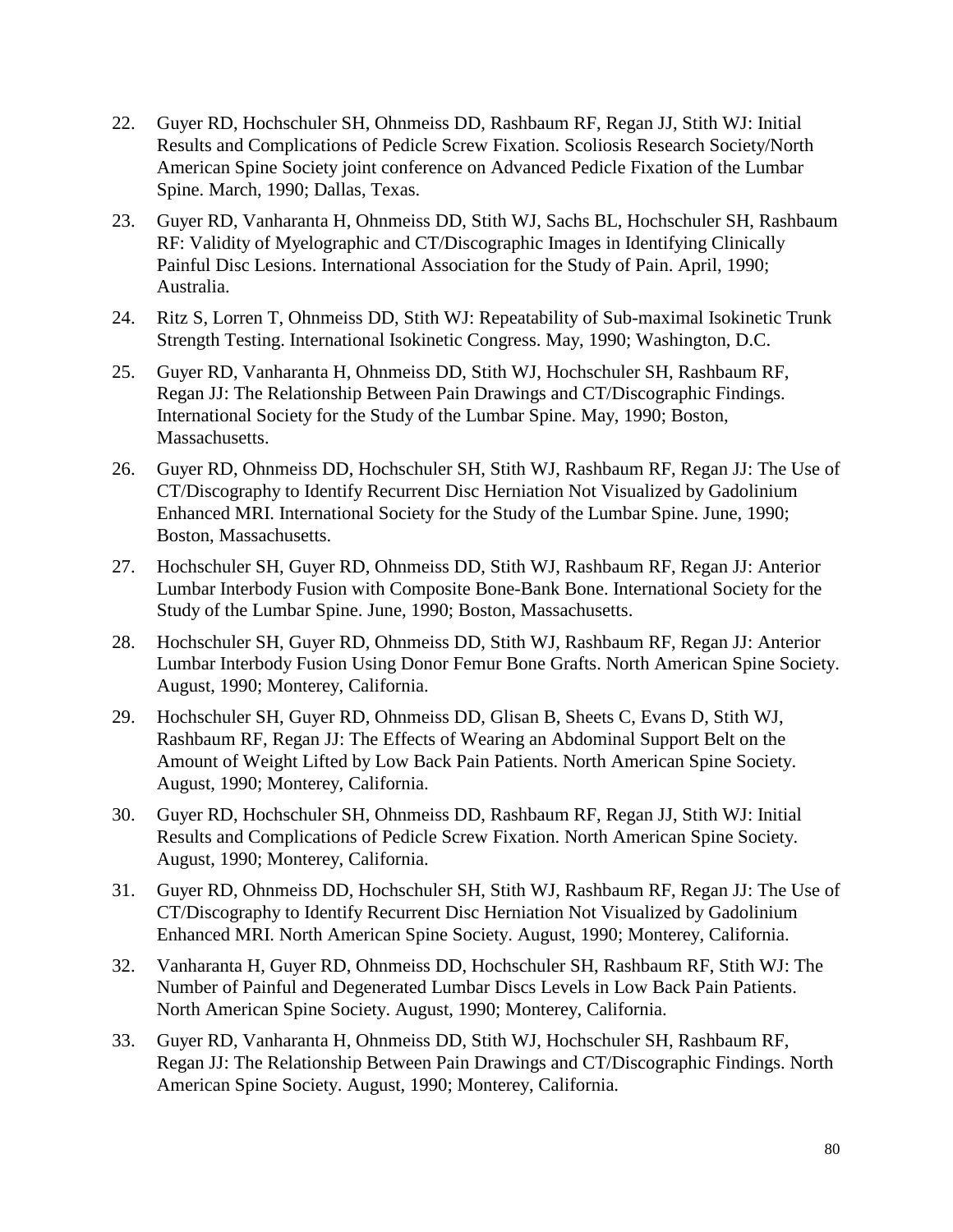- 34. Guyer RD: Arthroscopic Microdiscectomy. North American Spine Society Instructional Course. August, 1990; Monterey, California.
- 35. Guyer RD, Hochschuler SH, Ohnmeiss DD, Rashbaum RF, Regan JJ, Stith WJ: Initial Results and Complications Associated with the Wiltse Pedicle Screw Fixation System. American Academy of Orthopaedic Surgeons. March, 1991; Anaheim, California.
- 36. Guyer RD, Ohnmeiss DD, Hochschuler SH, Stith WJ, Rashbaum RF, Regan JJ: The Use of CT/Discography to Identify Recurrent Disc Herniation Not Visualized by Gadolinium Enhanced MRI. American Academy of Orthopaedic Surgeons. March, 1991; Anaheim, California.
- 37. Hochschuler SH, Guyer RD, Castleman C, Ohnmeiss DD, Stith WJ, Spivey MA, Rashbaum RF, Regan JJ: Cine MRI to Visualize Functional Pathology in the Spine. American Academy of Orthopaedic Surgeons. March, 1991; Anaheim, California.
- 38. Hochschuler SH, Guyer RD, Ohnmeiss DD, Rashbaum RF, Regan JJ: Single-level Stabilization with Femur Grafts. International Society for the Study of the Lumbar Spine. May, 1991; Heidelberg, Germany.
- 39. Hochschuler SH, Guyer RD, Castleman C, Ohnmeiss DD, Stith WJ, Spivey MA, Rashbaum RF, Regan JJ: Cine MRI to Visualize Functional Pathology in the Spine. International Society for the Study of the Lumbar Spine. May, 1991; Heidelberg, Germany.
- 40. Rashbaum RF, Ohnmeiss DD, Stith WJ, Bogdanffy GM, Guyer RD, Hochschuler SH, Regan JJ: Initial Results of Spinal Cord Stimulation in Chronic Pain Patients. International Society for the Study of the Lumbar Spine. May, 1991; Heidelberg, Germany.
- 41. Bogdanffy GM, Ohnmeiss DD: Strength Testing in Elite Competitive Cyclists. National Strength and Conditioning Association. June, 1991; St. Louis, Missouri.
- 42. Hochschuler SH, Guyer RD, Ohnmeiss DD, Stith WJ, Rashbaum RF, Regan JJ: Comparison of Single Level Arthroscopic Microdiscectomy to Laminectomy and Discectomy. North American Spine Society. August, 1991; Keystone, Colorado.
- 43. Hochschuler SH, Guyer RD, Ohnmeiss DD, Rashbaum RF, Regan JJ: Single-level Stabilization with Femur Grafts. North American Spine Society. August, 1991; Keystone, Colorado.
- 44. Rashbaum RF, Ohnmeiss DD, Stith WJ, Guyer RD, Hochschuler SH, Regan JJ: Initial Results of Spinal Cord Stimulation in Chronic Pain Patients. North American Spine Society. August, 1991; Keystone, Colorado.
- 45. Guyer RD, Hochschuler SH, Ohnmeiss DD, Stith WJ, Spivey MA, Castleman C, Rashbaum RF, Regan JJ: Cine MRI to Visualize Functional Pathology in the Spine. North American Spine Society. August, 1991; Keystone, Colorado.
- 46. Guyer RD, Ohnmeiss DD, Stith WJ, Bonnick SL, Hochschuler SH, Rashbaum RF, Regan JJ: Changes in Vertebral Bone Density Following Lumbar Spine Fusion and Post-operative Bracing. North American Spine Society. August, 1991; Keystone, Colorado.
- 47. Regan JJ, Shelokov AP: Use of the Texas Scottish Rite Hospital System Anteriorly in Adult Scoliosis. North American Spine Society. August, 1991; Keystone Colorado.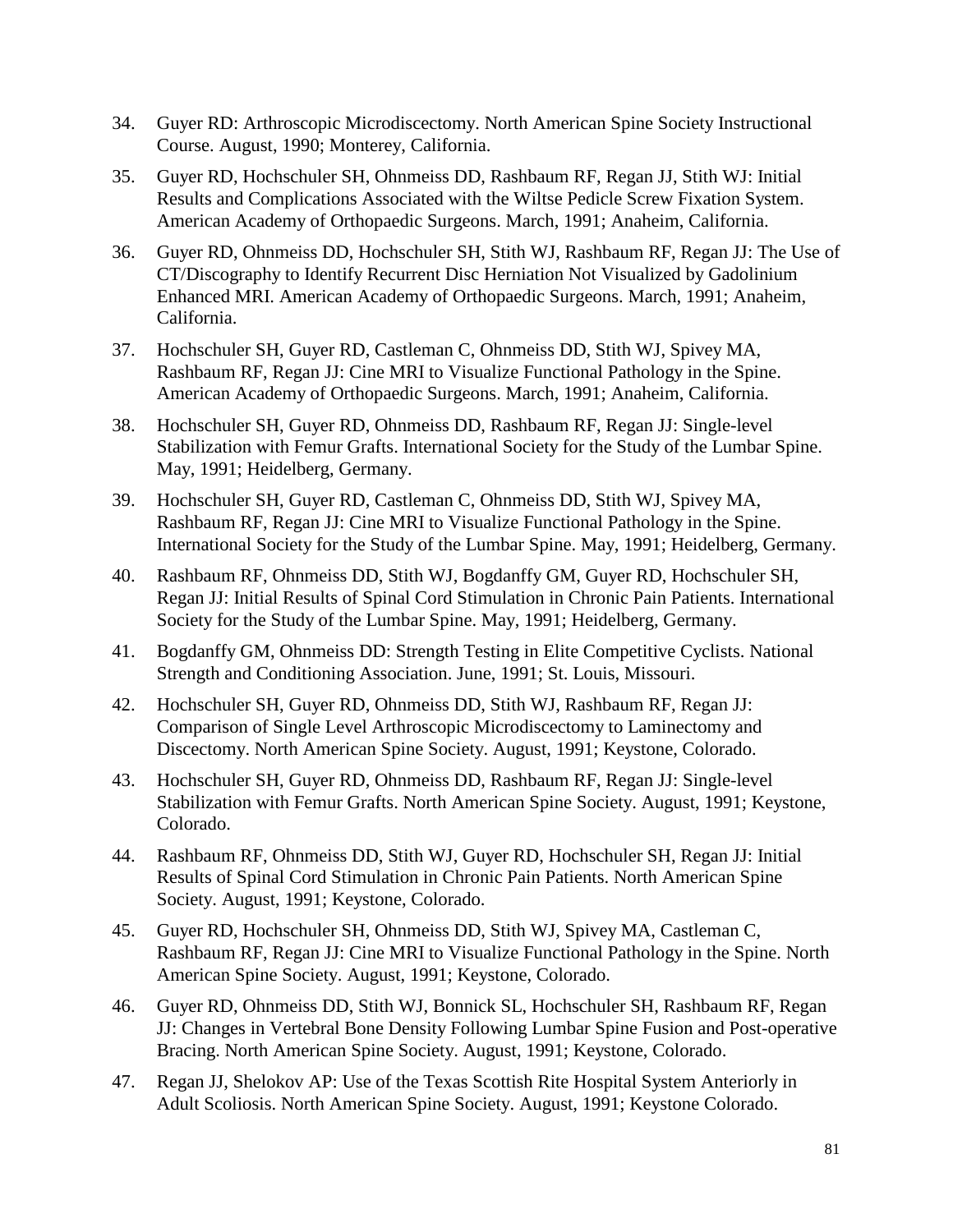- 48. Guyer RD, Hochschuler SH, Ohnmeiss DD, Stith WJ, Spivey MA, Castleman C, Rashbaum RF, Regan JJ: Dynamic MRI: A New Technique to Identify Functional Pathology in the Spine. Cervical Spine Research Society. December, 1991; Philadelphia, Pennsylvania.
- 49. Hochschuler SH, Guyer RD, Ohnmeiss DD, Stith WJ, Rashbaum RF, Regan JJ: Comparison of Single Level Arthroscopic Microdiscectomy to Laminectomy and Discectomy. American Academy of Orthopaedic Surgeons. February, 1992; Washington, D.C.
- 50. Bogdanffy GM, Ohnmeiss DD, Griffith SL, Rashbaum RF: Changes in Isometric Quadriceps Function Following Spinal Cord Stimulation for Intractable Leg Pain. American College of Sports Medicine. May, 1992; Dallas, Texas.
- 51. Regan JJ, Shelokov AP, Guyer RD, Hochschuler SH, Rashbaum RF: Correction of Lumbar Scoliosis in Adults Using the Texas Scottish Rite Hospital System Anteriorly. International Society for the Study of the Lumbar Spine. May, 1992; Chicago, Illinois.
- 52. Floyd T, Hochschuler SH, Vanharanta H, Ohnmeiss DD, Guyer RD: The Relationship of Facet Tropism to Degenerative Disc Disease. International Society for the Study of the Lumbar Spine. May, 1992; Chicago, Illinois.
- 53. Bogdanffy GM, PM McKinley, Griffith SL, Ohnmeiss DD: Isokinetic Lumbar Flexion/Extension Torque in Elite and Competitive Cyclists. National Strength and Conditioning Association. June, 1992; Philadelphia, Pennsylvania.
- 54. Bogdanffy GM, Ohnmeiss DD, Guyer RD, Griffith SL: Bone Mineral Density Above a Multi-Segmental Lumbar Spinal Fusion. American Society for Bone and Mineral Research. September, 1992; Minneapolis, Minnesota.
- 55. Guyer RD, Hochschuler SH, Bogdanffy GM, Ohnmeiss DD: Early Changes in Pain and Physical Function Following Lumbar Spinal Fusion. International Society for the Study of the Lumbar Spine. June, 1993; Marseilles, France.
- 56. Perim DM, Guyer RD, Elliott FT, Ohnmeiss DD, Alfano S: Lumbar Laminectomy-Discectomy: Factors Associated with Increased Cost and Extended Treatment. International Society for the Study of the Lumbar Spine. June, 1993; Marseilles, France.
- 57. Yrjämä M, Vanharanta H, Ohnmeiss DD, Hochschuler SH, Guyer RD: Vibration of the Spinous Process Provokes Pain Similar to That Produced by Discography. North American Spine Society. October, 1993; San Diego, California.
- 58. Ohnmeiss DD, Vanharanta H, Guyer RD, Hochschuler SH: The Association Between Pain Drawings and Discordant Discographic Pain Reports. North American Spine Society. October, 1993; San Diego, California.
- 59. Ohnmeiss DD, Vanharanta H, Guyer RD, Hochschuler SH: The Relationship Between Pain Location and Disc Pathology: A Study of Pain Drawings and CT/Discography. North American Spine Society. October, 1993; San Diego, California.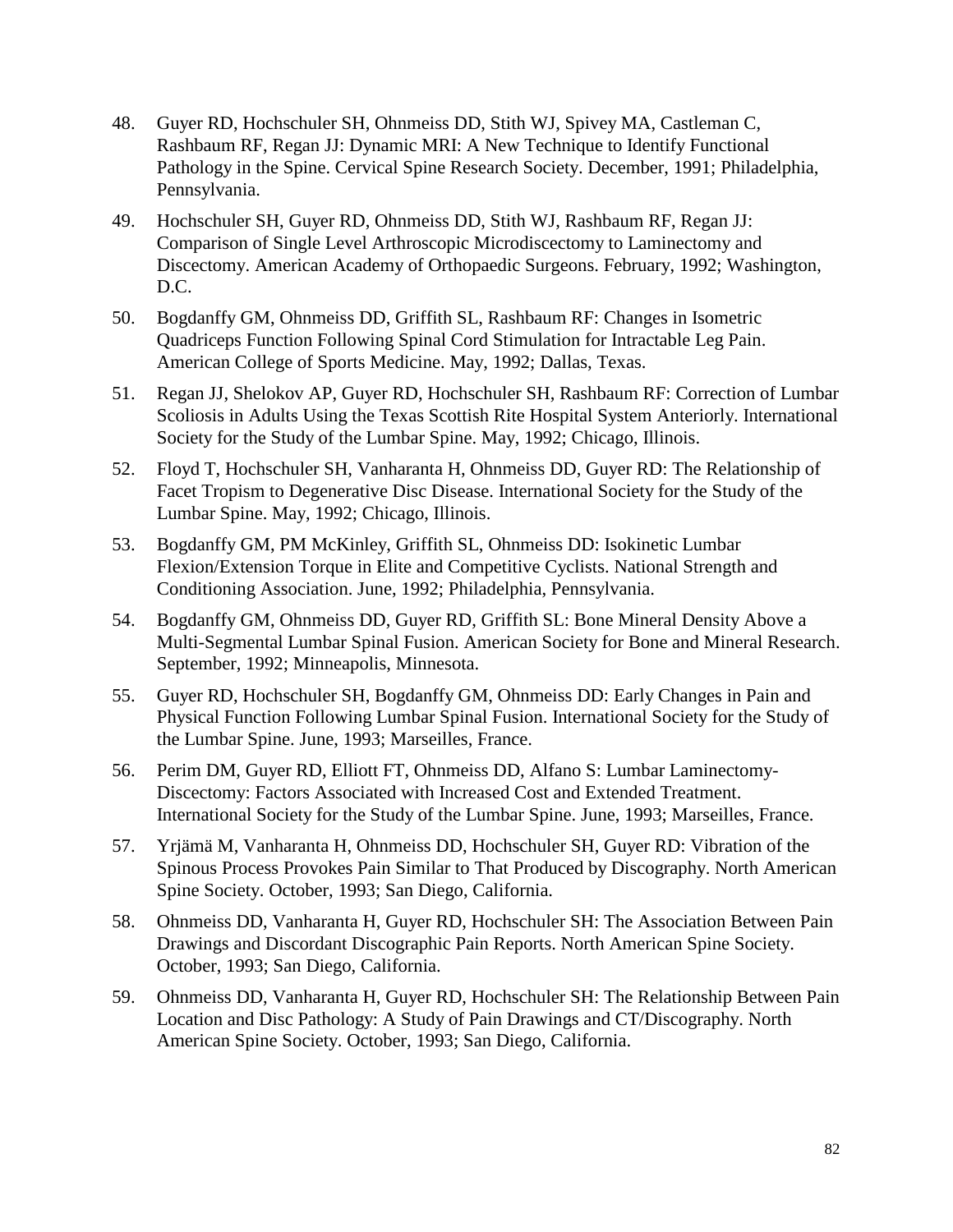- 60. Block AR, Vanharanta H, Ohnmeiss DD, Guyer RD, Hochschuler SH: Discordant CT/Discography Results: Psychological Factors Play a Role. North American Spine Society. October, 1993; San Diego, California.
- 61. Bogdanffy GM, Ohnmeiss DD, Griffith SL, Guyer RD: Non-Radiological Screening of Bone Quality for Spinal Fusion Candidates. North American Spine Society. October, 1993; San Diego, California.
- 62. Hochschuler SH, Griffith SL, Weinhoffer SL, Elliot FT: Compressive strength of hollow, allograft bone cylinders. North American Spine Society. October, 1993; San Diego, California.
- 63. Weinhoffer SL, Guyer RD, Herbert M, Griffith SL, Ohnmeiss DD: In-Vitro Intradiscal Pressure Measurements above a Simulated Instrumented Fusion. American Academy of Orthopaedic Surgeons. February, 1994; New Orleans, Louisiana.
- 64. Bogdanffy GM, Ohnmeiss DD, Guyer RD: Early Changes in Bone Mineral Density above a Combined Anterior-Posterior L4-S1 Lumbar Spinal Fusion In-Vivo. Orthopaedic Research Society. February, 1994; New Orleans, Louisiana.
- 65. Triano JJ: Motion Segment Bucking: An Evidence-based Hypothesis of the Mechanisms of Manipulation. International Conference of Spinal Manipulation. 1994; Palm Springs, California.
- 66. Ohnmeiss DD, Hochschuler SH, Guyer RD: Patient Selection Criteria for Laser Disc Decompression. International Society for the Study of the Lumbar Spine. June, 1994; Seattle, Washington.
- 67. Ohnmeiss DD, Vanharanta H, Estlander A, Jämsén A: The Relationship of Disability (Oswestry) and Pain Drawings to Functional Testing. International Society for the Study of the Lumbar Spine. June, 1994; Seattle, Washington.
- 68. Weinhoffer SL, Guyer RD, Griffith SL: In Vitro Intradiscal Pressure Measurements Above a Simulated Instrumented Fusion. International Society for the Study of the Lumbar Spine. June, 1994; Seattle, Washington.
- 69. Vanharanta H, Ohnmeiss DD, Guyer RD: The Value of Post-Discographic Lidocaine Injection. North American Spine Society. October, 1994; Minneapolis, Minnesota.
- 70. Ohnmeiss DD, Vanharanta H, Estlander A, Jämsén A: The Relationship of Disability (Oswestry) and Pain Drawings to Functional Testing. North American Spine Society. October, 1994; Minneapolis, Minnesota.
- 71. Weinhoffer SL, Griffith SL, Geiger J, Contiliano JH: Fatigue Strength of a New Anterior Cervical Spine Fixation System. North American Spine Society. October, 1994; Minneapolis, Minnesota.
- 72. Weinhoffer SL, Griffith SL, Geiger J: Unique Bone Screw Design Compares Favorably to Standard Bone Screw. North American Spine Society. October, 1994; Minneapolis, Minnesota.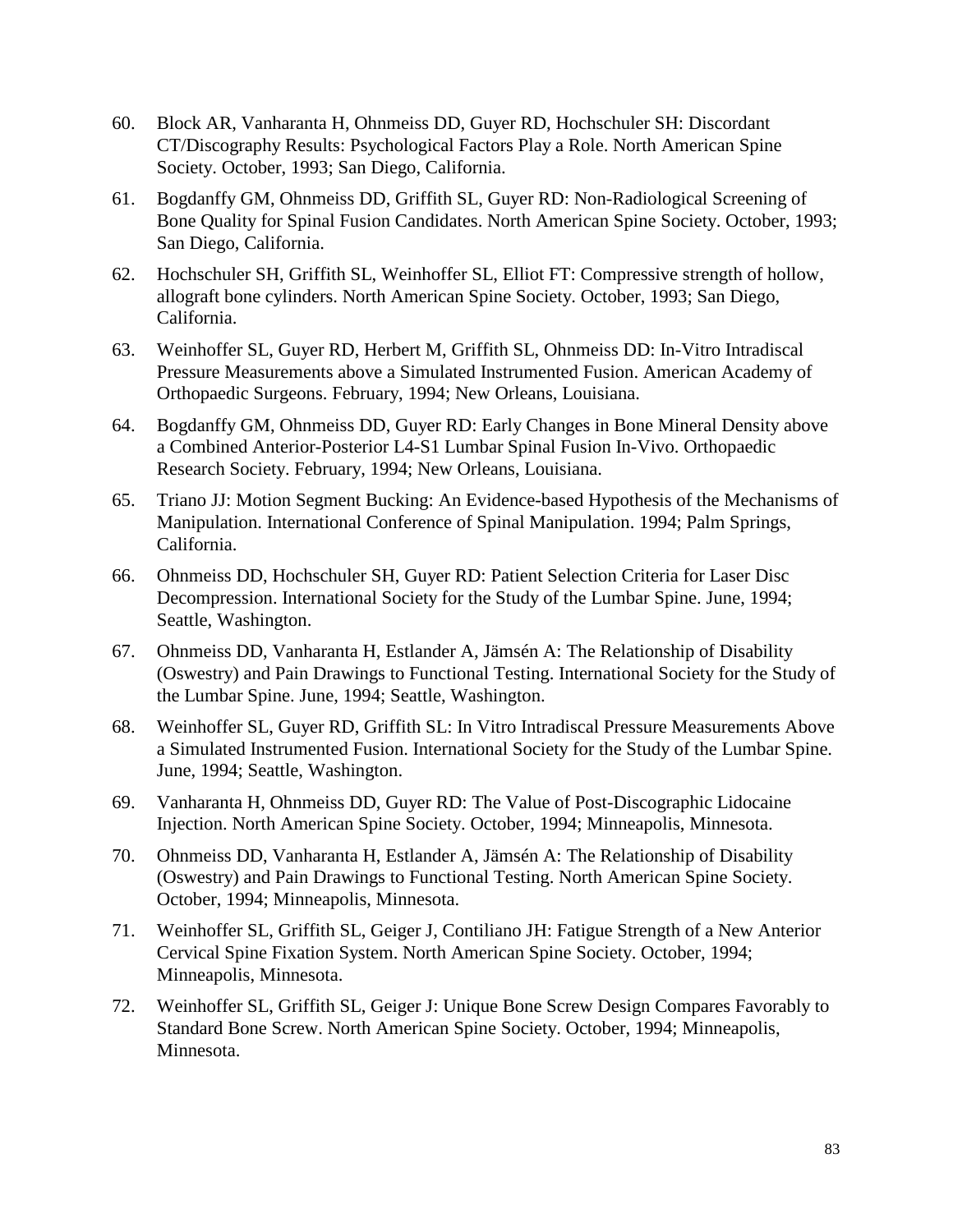- 73. Weinhoffer SL, Gertzbein SD: Biomechanical Testing Results for a New Thoracolumbar Anterior Surgical Device. North American Spine Society. October, 1994; Minneapolis, Minnesota.
- 74. Weinhoffer SL, Griffith SL, Geiger J: Biomechanical Testing of a New Anterior Cervical Spine Fixation System. North American Spine Society. October, 1994; Minneapolis, Minnesota.
- 75. Block AR, Vanharanta H, Ohnmeiss DD, Guyer RD, Hochschuler SH: Discordant CT/Discography Results: Psychological Factors Play a Role. American Pain Society. November, 1994; Orlando, Florida.
- 76. Vanharanta H, Ohnmeiss DD, Guyer RD: Are Lumbar Flexion-Extension Films Useful in Identifying Discogenic Pain? American Academy of Orthopaedic Surgeons. February, 1995; Orlando, Florida.
- 77. Bogdanffy GM, Ohnmeiss DD, Guyer RD: The Relationship between Isometric Leg Function and Pain Distribution. American College of Sports Medicine. June, 1995; Minneapolis, Minnesota.
- 78. Bogdanffy GM, Kime C, Guyer RD: Percutaneous Lumbar Discectomy: A Comparison of Two Nuclear Aspiration Systems *In Vitro*. North American Spine Society. October, 1995; Washington, D.C.
- 79. Regan JJ, Ohnmeiss DD, Thompson T, Griffith SL: Laparoscopic-Assisted Fusion of the Lumbar Spine: A Comparison to Open Procedures. North American Spine Society. October, 1995; Washington, D.C.
- 80. Griffith SL, Dalton JE, Weinhoffer SL: Biomechanical Evaluation of a Functional Artificial Disc with a Central Core of Ultra-High Molecular Weight Polyethylene. North American Spine Society. October, 1995; Washington, D.C.
- 81. Jarolem K, Ohnmeiss DD, Fulp T, Blumenthal SL: Unilateral PLIF/PLF Supplemented with Unilateral Fixation. Schriners Fellow Conference. November, 1995; New Orleans, Louisiana.
- 82. Mason SL, Shelokov AP, Guyer RD, Ohnmeiss DD: Complications of Cervical Discography: Findings in a Large Series. Cervical Spine Research Society. November-December, 1995; Santa Fe, New Mexico.
- 83. Guyer RD, Wealtz M: The Effect of Posterior Instrumentation on In Vitro Cervical Intradiscal Pressure. Cervical Spine Research Society. November-December, 1995; Santa Fe, New Mexico.
- 84. Vanharanta H, Aprill CN, Ohnmeiss DD: Vibration as a Diagnostic Tool for Lumbar Disease. American Academy of Orthopaedic Surgeons. February, 1996; Atlanta, Georgia.
- 85. Mason SL, Shelokov AP, Guyer RD, Ohnmeiss DD: Complications of Cervical Discography: Findings in a Large Series. American Academy of Orthopaedic Surgeons. February, 1996; Atlanta, Georgia.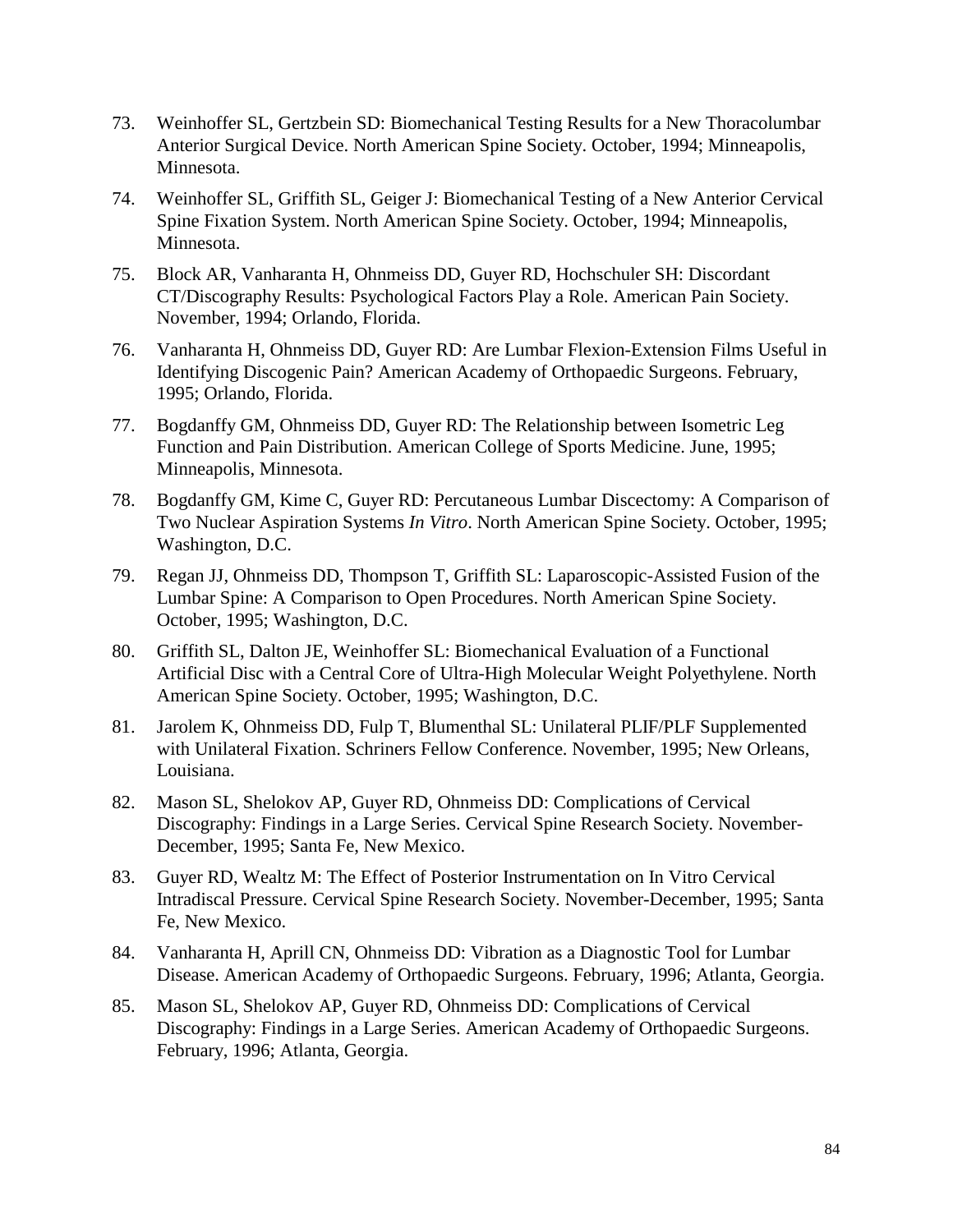- 86. Jarolem K, Ohnmeiss DD, Fulp T, Blumenthal SL: Results of Combined Posterior Interbody Fusion with Unilateral Posterolateral Fusion Supplemented with Unilateral Fixation. International Society for the Study of the Lumbar Spine. June, 1996; Burlington, Vermont.
- 87. Guyer RD, Ohnmeiss DD, Vanharanta H, Mason SL: Are Results of Lumbar and Cervical Discography Similar? International Society for the Study of the Lumbar Spine. June, 1996; Burlington, Vermont.
- 88. Gronblad M, Vanharanta H, Virri J, Rashbaum R, Guyer R, Rytomaa T, Karaharju EO: Cellular and Molecular Mechanisms in Degenerated Intervertebral Disc: An Immunohistochemical Study. International Society for the Study of the Lumbar Spine. June, 1996; Burlington, Vermont.
- 89. Ohnmeiss DD, Vanharanta H: Degree of Internal Disc Disruption Associated with Lower Extremity Pain. International Association for the Study of Pain. August, 1996; Vancouver, Canada.
- 90. Block AR, Ware D, Ohnmeiss DD, Guyer RD: Initial Results from a Psycho-Social Screening Package for Spine Surgery Candidates. International Association for the Study of Pain. August, 1996; Vancouver, Canada.
- 91. Ohnmeiss DD, Vanharanta H: Degree of Disc Disruption Associated with Lower Extremity Pain. North American Spine Society. October, 1996; Vancouver, Canada.
- 92. Block AR, Ware D, Ohnmeiss DD, Guyer RD: Initial Results from a Psycho-Social Screening Package for Spine Surgery Candidates. North American Spine Society. October, 1996; Vancouver, Canada.
- 93. Araghi A, Guyer RD, Fulp RT, Ohnmeiss DD, Blumenthal SL, Hochschuler SH, Regan JJ, Shelokov AP, Rashbaum RF: Use of Morphine Paste for Pain Control in Lumbar Laminectomies. Spine + Science + Management. November, 1996; New Orleans, Louisiana.
- 94. Cartwright TJ, Guyer RD, Ohnmeiss DD, Fulp RT, Mason SL: Results of Anterior Fusion for Equivocal Pathology Clarified by Discography. Spine + Science + Management. November, 1996; New Orleans, Louisiana.
- 95. Ohnmeiss DD, Vanharanta H: Degree of Disc Disruption Associated with Lower Extremity Pain. American Academy of Orthopaedic Surgeons. February, 1997; San Francisco, California.
- 96. Guyer RD, Ohnmeiss DD, Vanharanta H, Mason SL: Are Results of Lumbar and Cervical Discography Similar? American Academy of Orthopaedic Surgeons. February, 1997; San Francisco, California.
- 97. Regan JJ, Mack M, Aronoff RJ, Guyer, RD, Blumenthal, SL, Ahrens JE, Ohnmeiss DD: Development of Video-Assisted Thoracoscopic Spine Surgery. (Scientific Exhibit) at the American Academy of Orthopaedic Surgeons. February, 1997; San Francisco, California.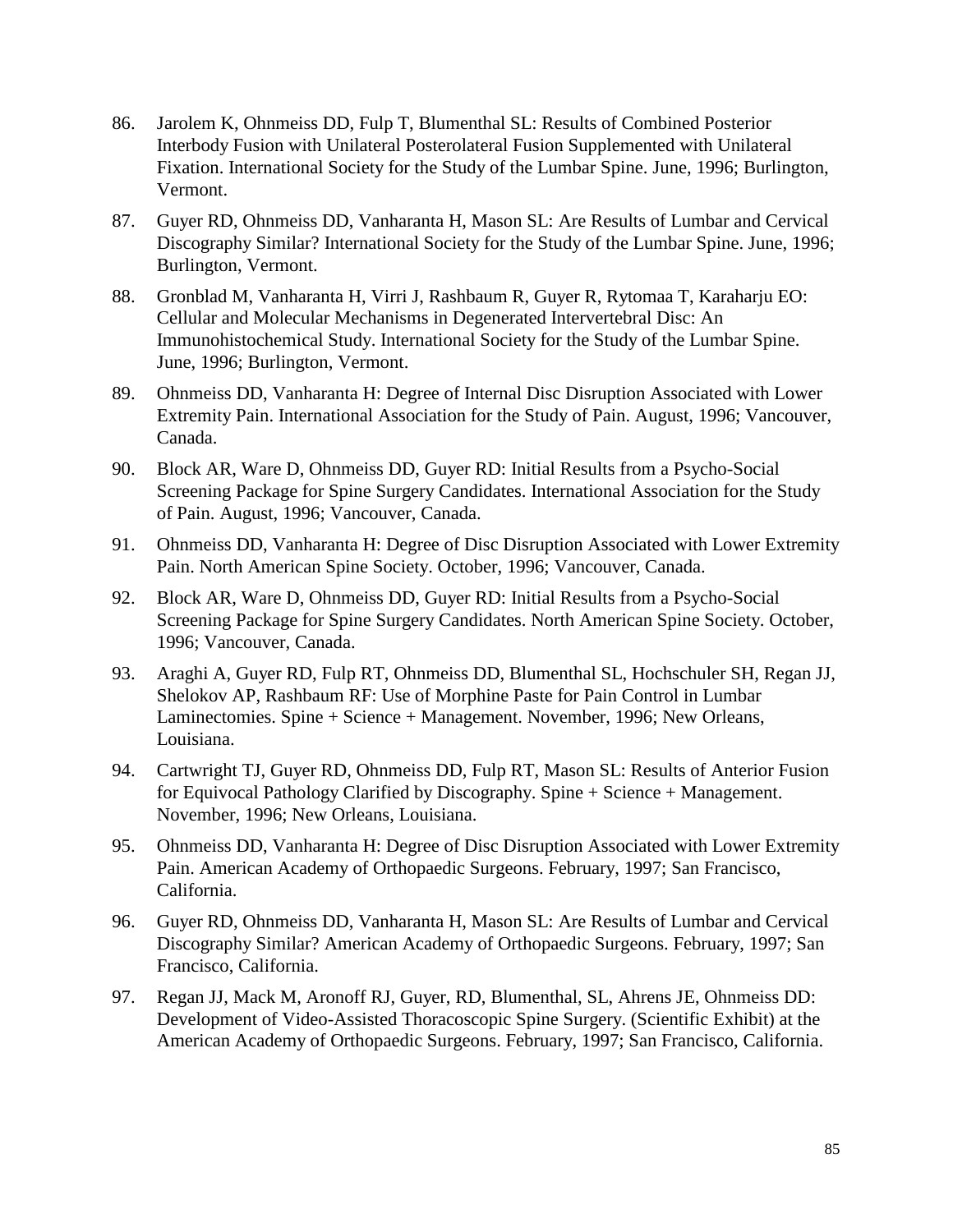- 98. Cartwright TJ, Guyer RD, Ohnmeiss DD, Fulp RT, Mason SL: Results of Anterior Fusion for Equivocal Pathology Clarified by Discography. Spine Across the Sea. March, 1997; Hawaii.
- 99. Vanharanta H, Ohnmeiss DD, Aprill C: Can Vibratory Pain Provocation Improve the Specificity of MRI in the Diagnosis of Symptomatic Lumbar Disc Rupture? Spine Across the Sea. March, 1997; Hawaii.
- 100. Araghi A, Guyer RD, Fulp RT, Ohnmeiss DD, Blumenthal SL, Hochschuler SH, Regan JJ, Shelokov AP, Zigler JE, Rashbaum RF: Use of Morphine Paste for Pain Control in Lumbar Laminectomies. International Society for the Study of the Lumbar Spine. June, 1997; Singapore.
- 101. Triano JJ: An objective model for discriminating neck pain. World Federation of Chiropractic/Japanese Chiropractic Society World Chiropractic Congress Scientific Symposium. June, 1997; Tokyo, Japan.
- 102. Vanharanta H, Ohnmeiss DD, Aprill C: Can Vibratory Pain Provocation Improve the Specificity of MRI in the Diagnosis of Symptomatic Lumbar Disc Rupture? North American Spine Society. October, 1997; New York, New York.
- 103. McCracken K, Regan JJ: Balloon-assisted Endoscopic Retroperitoneal Spinal (BAERS) Approach: Preliminary Results. North American Spine Society. October, 1997; New York, New York.
- 104. Massoud B, Ohnmeiss DD, Rinn C, Guyer RD, Hochschuler SH, Rashbaum RF, Blumenthal SL, Zigler JE, Regan JJ, Fulp T: Results of Hardware Removal in the Lumbar Spine and the Role of Diagnostic Hardware Injection. Spine + Science + Management. November, 1997; New Orleans, Louisiana.
- 105. Hyde J, Ohnmeiss DD, Rinn C, Guyer RD, Rashbaum RF, Blumenthal SL, Zigler JE, Regan JJ, Fulp T: Anterior Cervical Fusion: Factors Related to Outcome. Spine + Science + Management. November, 1997; New Orleans, Louisiana.
- 106. Rinn C, Hyde J, Ohnmeiss DD, Ahrens JE: Femoral Bone Density Not Influenced by the Type of Scoliosis. International Society for Clinical Densitometry. January, 1998; Orlando, Florida.
- 107. Guyer RD: Inhibition of Postoperative Peridural Fibrosis with a Bioresorbable Carbohydrate Gel: ADCON-L. (Scientific Exhibit) American Academy of Orthopaedic Surgeons. March, 1998; New Orleans, Louisiana.
- 108. Hochschuler SH, Hyde J, Ohnmeiss DD: Posterior Lumbar Decompression and Fusion Using Local bone Graft and Spinal Fixation. International Meeting on Advanced Spine Techniques. May, 1998; Sorrento, Italy.
- 109. Ohnmeiss DD, Vanharanta H, Ekholm J: Relationship of Pain Drawings to Invasive Tests Assessing Intervertebral Disc Pathology. International Society for the Study of the Lumbar Spine. June, 1998; Brussels, Belgium.
- 110. Ohnmeiss DD: Repeatability of Pain Drawings in Low Back Pain Patients. International Society for the Study of the Lumbar Spine. June, 1998; Brussels, Belgium.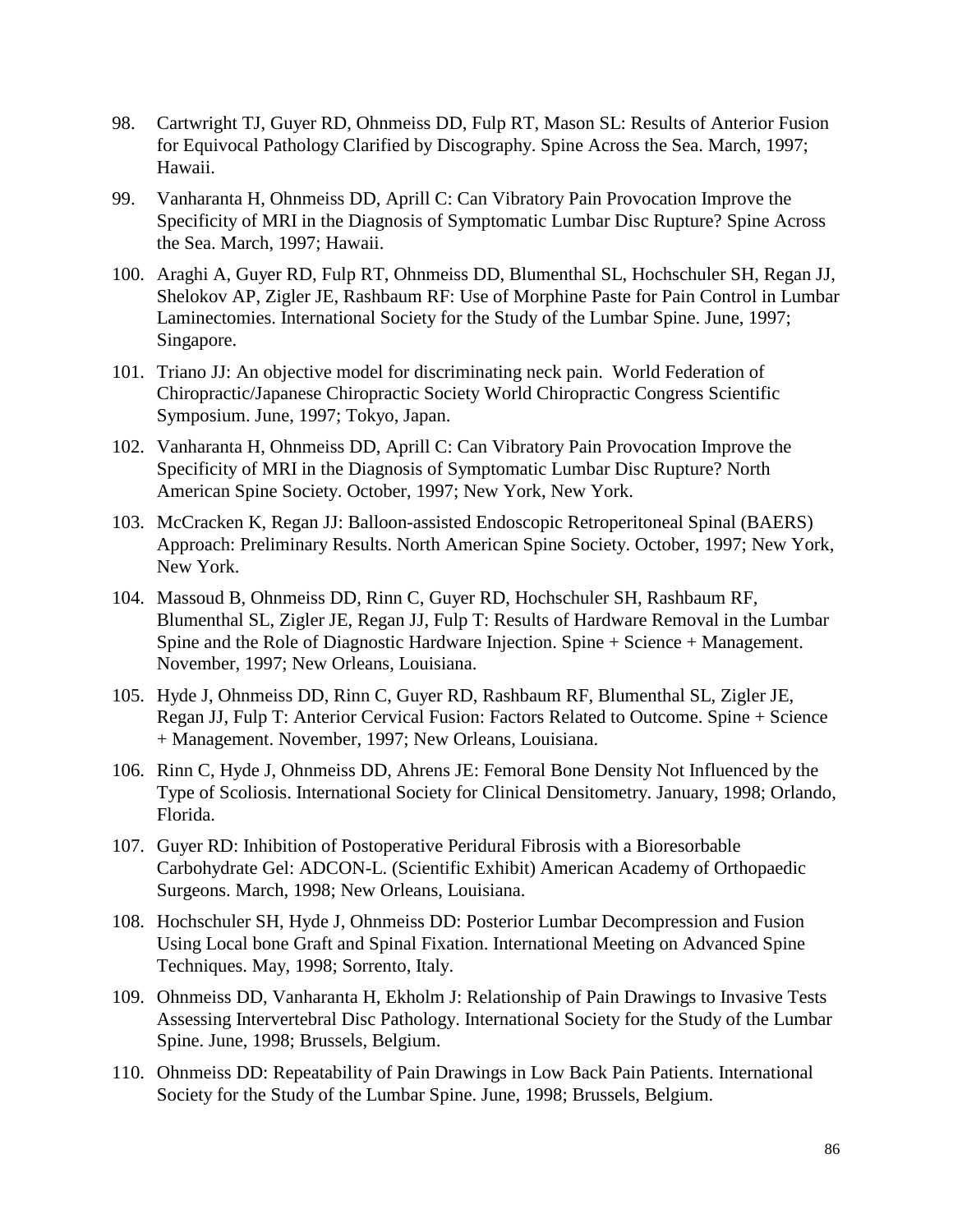- 111. Regan JJ, Ohnmeiss DD, Risk D: Prospective Evaluation of Return to Work in a Lumbar Fusion Population. International Society for the Study of the Lumbar Spine. June, 1998; Brussels, Belgium.
- 112. Ahrens JA, Shelokov AP, Carver JL: Normal Joint Mobility is Maintained with an Artificial Disc Prosthesis. International Society for the Study of the Lumbar Spine. June, 1998; Brussels, Belgium.
- 113. Massoud B, Ohnmeiss DD, Rinn C, Guyer RD, Hochschuler SH, Rashbaum RF, Blumenthal SL, Zigler JE, Regan JJ, Fulp T: Results of Hardware Removal in the Lumbar Spine and the Role of Diagnostic Hardware Injection. North American Spine Society. October, 1998; San Francisco, California.
- 114. Floyd T, Ohnmeiss DD: A Meta-Analysis of Autograft versus Allograft in Anterior Cervical Fusion. North American Spine Society. October, 1998; San Francisco, California.
- 115. Blumenthal SL, Simpson N, Boehler S, Ohnmeiss DD, Risk DE: Anterior Lumbar Interbody Fusion Using Threaded Fusion Cages. North American Spine Society. October, 1998; San Francisco, California.
- 116. Triano JJ, Hansen DT, Rashbaum RF: Demand & Reward: Incentives to Provider/Payer Partnerships in Spine Care. North American Spine Society. October, 1998; San Francisco, California.
- 117. Sengupta D, Mulholland R, Ohnmeiss DD: Fulcrum Assisted Soft Stabilization in the Treatment of Activity Related Low Back Pain: A Feasibility Study. Spine + Science + Management. November, 1998; New Orleans, Louisiana.
- 118. Floyd T, Ohnmeiss DD: A Meta-Analysis of Autograft versus Allograft in Anterior Cervical Fusion. Cervical Spine Research Society. December, 1998; Atlanta, Georgia.
- 119. Regan JJ, Ohnmeiss DD, Risk D: Laparoscopic Anterior Lumbar Interbody Fusion: Analysis of Learning Curve and Comparison to Open Cage Procedures. International Society for the Study of the Lumbar Spine. June, 1999; Kona, Hawaii.
- 120. Sengupta D, Ohnmeiss DD, Hyde J, Zigler JE, Regan JJ, Hochschuler SH, Fulp T, Guyer RD: Intrasegmental Repair of Pars Defect – Early Results Using a Simple Technique. International Society for the Study of the Lumbar Spine. June, 1999; Kona, Hawaii.
- 121. Regan JJ, Aronoff RJ, Ohnmeiss DD, Sengupta D: Laparoscopic Approach to L4-5 for Interbody Fusion Using BAK Cages: Experience in the First 36 Cases. International Society for the Study of the Lumbar Spine. June, 1999; Kona, Hawaii.
- 122. Blumenthal SL, Simpson NS, Ohnmeiss DD, Risk DE Boehler S, Guyer RD, Zigler JE, Fulp T, Hochschuler SH: Anterior Lumbar Interbody Fusion with Threaded Fusion Cages. International Society for the Study of the Lumbar Spine. June, 1999; Kona, Hawaii.
- 123. Sengupta D, Ohnmeiss DD, Guyer RD, Hochschuler SH: Biomechanical Evaluation of Immediate Stability with Rectangular vs. Cylindrical Interbody Fusion Cages in Stabilization of the Lumbar Spine. International Society for the Study of the Lumbar Spine. June, 1999; Kona, Hawaii.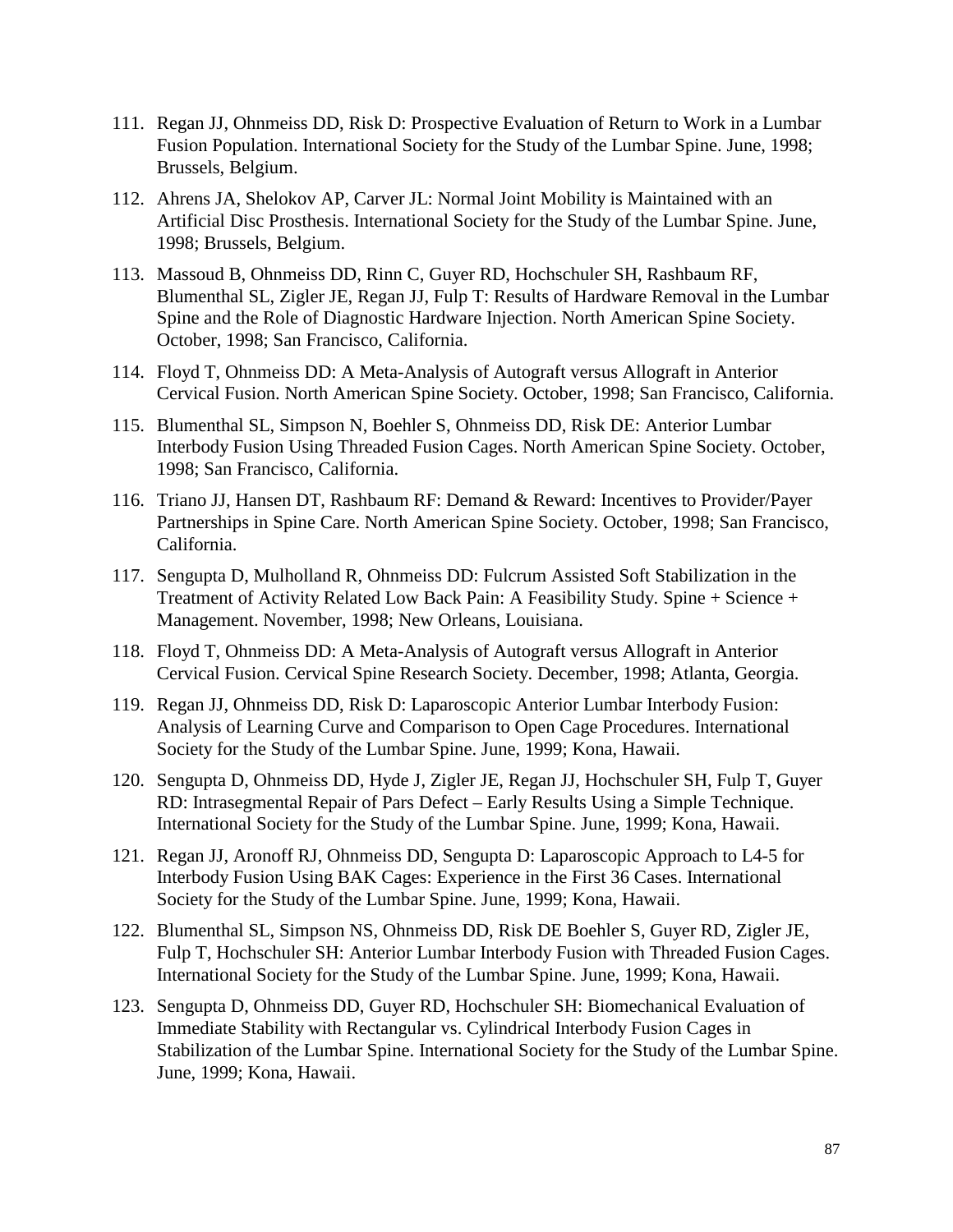- 124. Ohnmeiss DD: Repeatability of Pain Drawings in a Low Back Pain Population. International Association for the Study of Pain. August, 1999; Vienna, Austria.
- 125. Block AR, Guyer RD, Ohnmeiss DD: Use of Presurgical Psychosocial Screening to Predict Spine Surgery Outcome. International Association for the Study of Pain. August, 1999; Vienna, Austria.
- 126. Rashbaum RF, Ohnmeiss DD: Spinal Cord Stimulation for Predominant Complaints of Chronic Low Back Pain. International Association for the Study of Pain. August, 1999; Vienna, Austria.
- 127. Ohnmeiss DD, Blumenthal SL, Guyer RD, Zigler JE, Hochschuler SH: Analysis of Threaded Fusion Cage Subsidence. North American Spine Society. October, 1999; Chicago, Illinois.
- 128. Blumenthal SL, Regan JJ, Hisey MS, Ohnmeiss DD, Guyer RD, Hochschuler SH, Zigler JE: Can Threaded Fusion Cages Be Used Effectively As Stand-Alone Devices? North American Spine Society. October, 1999; Chicago, Illinois.
- 129. Sengupta D, Ohnmeiss DD, Guyer RD, Hochschuler SH: Biomechanical Evaluation of Immediate Stability with Rectangular vs. Cylindrical Interbody Fusion Cages in Stabilization of the Lumbar Spine. North American Spine Society. October, 1999; Chicago, Illinois.
- 130. Hochschuler SH, Ohnmeiss DD, Cranford M: Patient Acceptance of Telemedicine Used in a Spine Specialty Clinic. International Society for the Study of the Lumbar Spine. April, 2000; Adelaide, Australia.
- 131. Blumenthal SL, Hisey MS, Ohnmeiss DD, Regan JJ, Guyer RD, Hochschuler SH, Zigler JE: Can Threaded Fusion Cages Be Used Effectively as Stand-Alone Devices? International Society for the Study of the Lumbar Spine. April, 2000; Adelaide, Australia.
- 132. Ohnmeiss DD, Blumenthal SL, Guyer RD, Zigler JE, Hochschuler SH: Analysis of Threaded Fusion Cage Subsidence. International Society for the Study of the Lumbar Spine. April, 2000; Adelaide, Australia.
- 133. Rashbaum RF, Ohnmeiss DD: Spinal Cord Stimulation for Predominant Complaints of Chronic Low Back Pain. International Society for the Study of the Lumbar Spine. April, 2000; Adelaide, Australia.
- 134. Ohnmeiss DD, Blumenthal SL, Guyer RD, Hochschuler SH, Zigler JE: Can Foraminal Height be Increased and Maintained with Anterior Lumbar Interbody Fusion Using Cages? International Society for the Study of the Lumbar Spine. April, 2000; Adelaide, Australia.
- 135. Ohnmeiss DD, Blumenthal SL, Guyer RD, Hochschuler SH, Zigler JE: Can Foraminal Height be Increased and Maintained with Anterior Lumbar Interbody Fusion Using Cages? Spine Across the Sea. July, 2000; Kona, Hawaii.
- 136. Blumenthal SL, Hisey MS, Ohnmeiss DD, Regan JJ, Guyer RD, Hochschuler SH, Zigler JE: Can Threaded Fusion Cages Be Used Effectively as Stand-Alone Devices? Spine Across the Sea. July, 2000; Kona, Hawaii.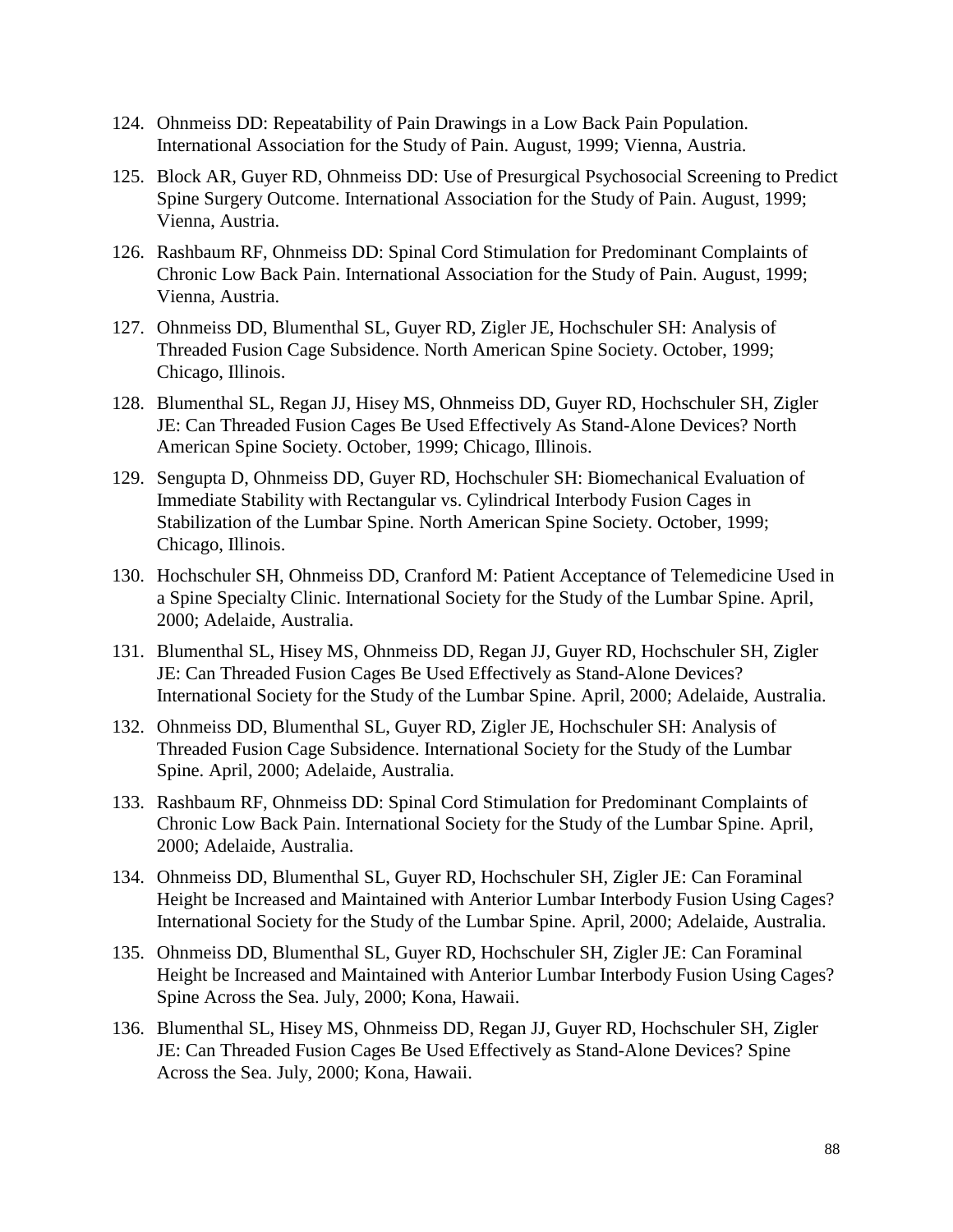- 137. Hochschuler SH, Ohnmeiss DD, Cranford M: Patient Acceptance of Telemedicine Used in a Spine Specialty Clinic. Spine Across the Sea. July, 2000; Kona, Hawaii.
- 138. Sengupta D, Ohnmeiss DD, Hyde J, Zigler JE, Regan JJ, Hochschuler SH, Fulp T, Guyer RD: Intrasegmental Repair of Pars Defect – Results Using a Simple Technique. Spine Across the Sea. July, 2000; Kona, Hawaii.
- 139. Ohnmeiss DD, Blumenthal SL, Guyer RD, Zigler JE, Hochschuler SH: Analysis of Threaded Fusion Cage Subsidence. Spine Across the Sea. July, 2000; Kona, Hawaii.
- 140. Rashbaum RF, Ohnmeiss DD: Spinal Cord Stimulation for Predominant Complaints of Chronic Low Back Pain. Pain and Neuromodulation: The New Millennium (in conjunction with the 9th World Congress: The Pain Clinic). July, 2000; San Francisco, California.
- 141. Rashbaum RF, Ohnmeiss DD: Spinal Cord Stimulation in the Treatment of Predominant Complaints of Intractable Low Back Pain. North American Spine Society. October, 2000; New Orleans, Louisiana.
- 142. Burton DC, Ohnmeiss DD, Blumenthal SL, Rashbaum RF, Zigler JE, Guyer RD, Regan JJ: Anterior Cervical Discectomy and Fusion with Allograft Bone and Plate Fixation. North American Spine Society. October, 2000; New Orleans, Louisiana.
- 143. Regan JJ, Ohnmeiss DD: Laparoscopic Lumbar Fusion: Single Surgeon Experience in 127 Consecutive Cases. American Academy of Orthopaedic Surgeons. March, 2001; San Francisco, California.
- 144. Sengupta DK, Ohnmeiss D, Webb J, Mulholland RC: Can Soft Stabilization in the Lumbar Spine Unload the Disc and Retain Mobility? – A Biomechanical Study with Fulcrum Assisted Soft Stabilization on a Cadaver Spine. International Society for the Study of the Lumbar Spine. June, 2001; Edinburgh, Scotland.
- 145. Regan JJ, Ohnmeiss DD, Hochschuler SH, Blumenthal SL, Guyer RD: Comparison of Laparoscopic to Mini-open Fusion at the L4-5 Level. International Society for the Study of the Lumbar Spine. June, 2001; Edinburgh, Scotland.
- 146. Guyer RD, McAfee PC, Hochschuler SH, Blumenthal SL, Fedder I, Ohnmeiss DD: Prospective Evaluation of the SB Charité III Disc Prosthesis. North American Spine Society. November, 2001; Seattle, Washington.
- 147. Tran V, Ohnmeiss DD, Blumenthal SL, Chang Y, Guyer RD, Zigler JE, Hochschuler SH, Hisey MS: Analysis of Re-Operations When Using Cages as Stand-Alone Devices: Minimum Three Year Follow-Up Study. Spine + Science + Management. November, 2001; New Orleans, Louisiana.
- 148. Henry S, Ohnmeiss DD, Guyer RD, Zigler JE, Chang Y, Rashbaum RF, Blumenthal SL: Outcome of Anterior Cervical Fusion for Discographically Proven Pain. Spine + Science + Management. November, 2001; New Orleans, Louisiana.
- 149. Triano JJ: Neck Loads during Spinal Manipulation. Cervical Spine Research Society. November, 2001; Monterey, California.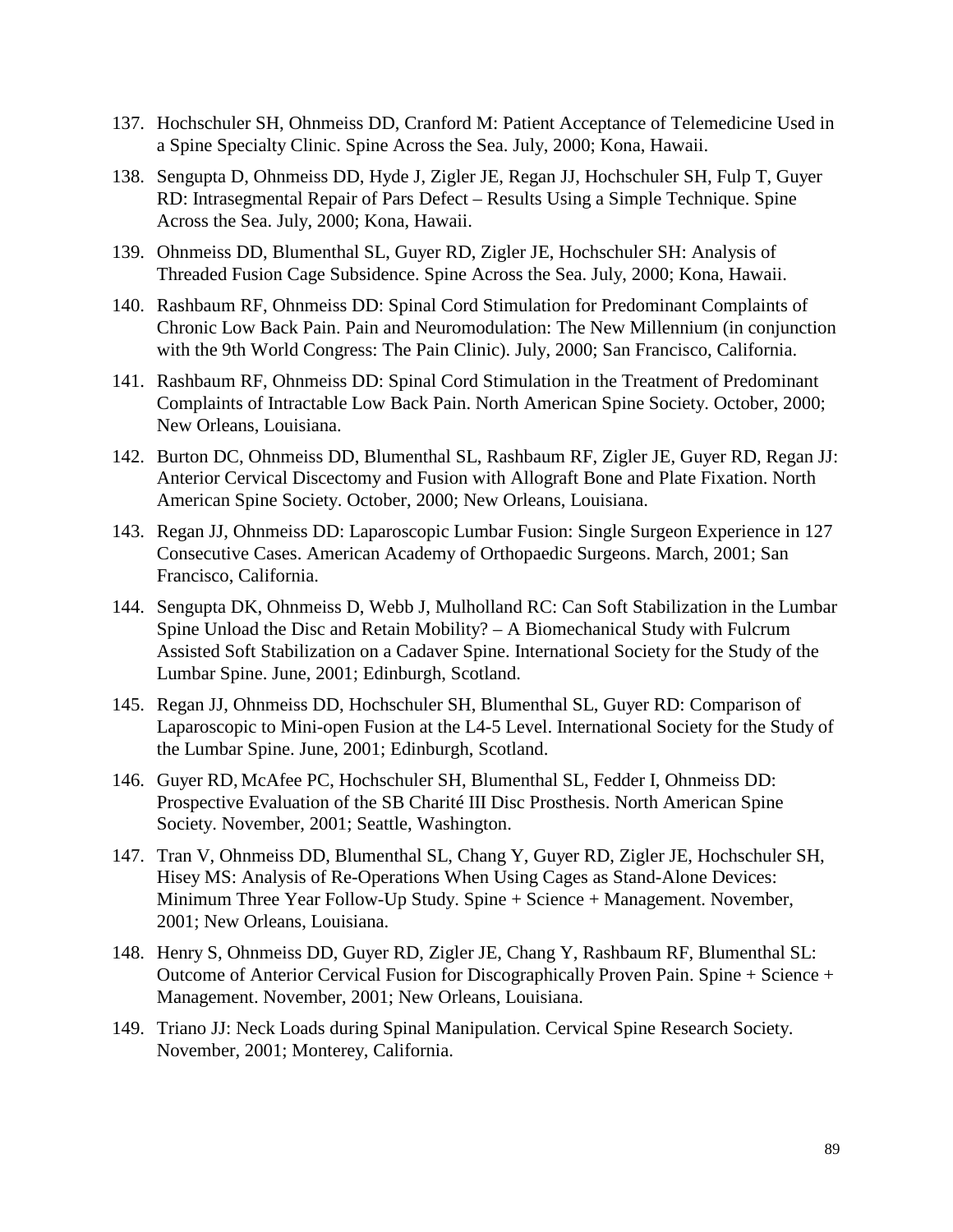- 150. Ferrara LA, Zigler JE, Guyer RD: In Vitro Evaluation of Facet Motion Following Anterior Interbody Fusion. Congress of Neurological Surgeons. September-October, 2001; San Diego, California.
- 151. Block AR, Ohnmeiss DD: Cluster Analysis of MMPI Scores and Their Relationship to Spine Surgery Outcome. (Poster Award Winner) American Pain Society. March, 2002; Baltimore, Maryland.
- 152. Hochschuler SH, Ohnmeiss DD, Cranford M: Telemedicine: Back Pain Patients' Opinion. Meeting of the Americas. April, 2002; New York, New York.
- 153. Tran V, Ohnmeiss DD, Blumenthal SL, Chang Y, Guyer RD, Zigler JE, Hochschuler SH, Hisey MS, Rashbaum RF: Analysis of Re-Operations When Using Cages as Stand-Alone Devices: Minimum Three Year Follow-Up Study. Meeting of the Americas. April, 2002; New York, New York.
- 154. Henry S, Ohnmeiss DD, Guyer RD, Zigler JE, Chang Y, Rashbaum RF, Blumenthal SL: Outcome of Anterior Cervical Fusion For Discographically Proven Pain. American Spinal Injury Association and the IMSOP joint conference. May, 2002; Vancouver, Canada.
- 155. Tran V, Ohnmeiss DD, Blumenthal SL, Chang Y, Guyer RD, Zigler JE, Hochschuler SH, Hisey MS, Rashbaum RF: Analysis of Re-Operations When Using Cages as Stand-Alone Devices: Minimum Three Year Follow-Up Study. American Spinal Injury Association and the IMSOP joint conference. May, 2002; Vancouver, Canada.
- 156. Block AR, Ohnmeiss DD: Cluster Analysis of MMPI Scores and Their Relationship to Spine Surgery Outcome. International Society for the Study of the Lumbar Spine. May, 2002; Cleveland, Ohio.
- 157. Rogers C, Triano JJ: Developing Skilled Performance of Spinal Manipulation/Adjustment. IV World Congress on Biomechanics. August, 2002; Calgary, Alberta, Canada.
- 158. Triano JJ: Biomechanics of Prone Continuous Passive Motion for Low Back Pain. IV World Congress on Biomechanics. August, 2002; Calgary, Alberta, Canada.
- 159. Sachs BL, Vialle E, Miller B, Tymsen M, Ledet E, Ohnmeiss DD: A Bone Growth Dose-Response Study of OP-1 Putty in Interbody Fusion. Spine + Science + Management. November, 2002; New Orleans, Louisiana.
- 160. Henry S, Ohnmeiss DD, Guyer RD, Zigler JE, Chang Y, Rashbaum RF, Blumenthal SL: Outcome of Anterior Cervical Fusion For Discographically Proven Pain. American Academy of Orthopaedic Surgeons. February, 2003; New Orleans, Louisiana.
- 161. Zigler JE, Chang Y, Ohnmeiss DD, Guyer RD: Open-Door Laminoplasty in the Treatment of Cervical Myelopathy. American Spinal Injury Association. April, 2003; Miami, Florida.
- 162. Ohnmeiss DD, Hochschuler SH, Guyer RD, Rashbaum RF, Blumenthal SL: Sleep Disturbances in Back Pain Patients. International Society for the Study of the Lumbar Spine. May, 2003; Vancouver, Canada.
- 163. Blumenthal SL, Guyer RD, Hochschuler SH, Ohnmeiss DD: Prospective Outcome Evaluation of a Total Disc Replacement. International Society for the Study of the Lumbar Spine. May, 2003; Vancouver, Canada.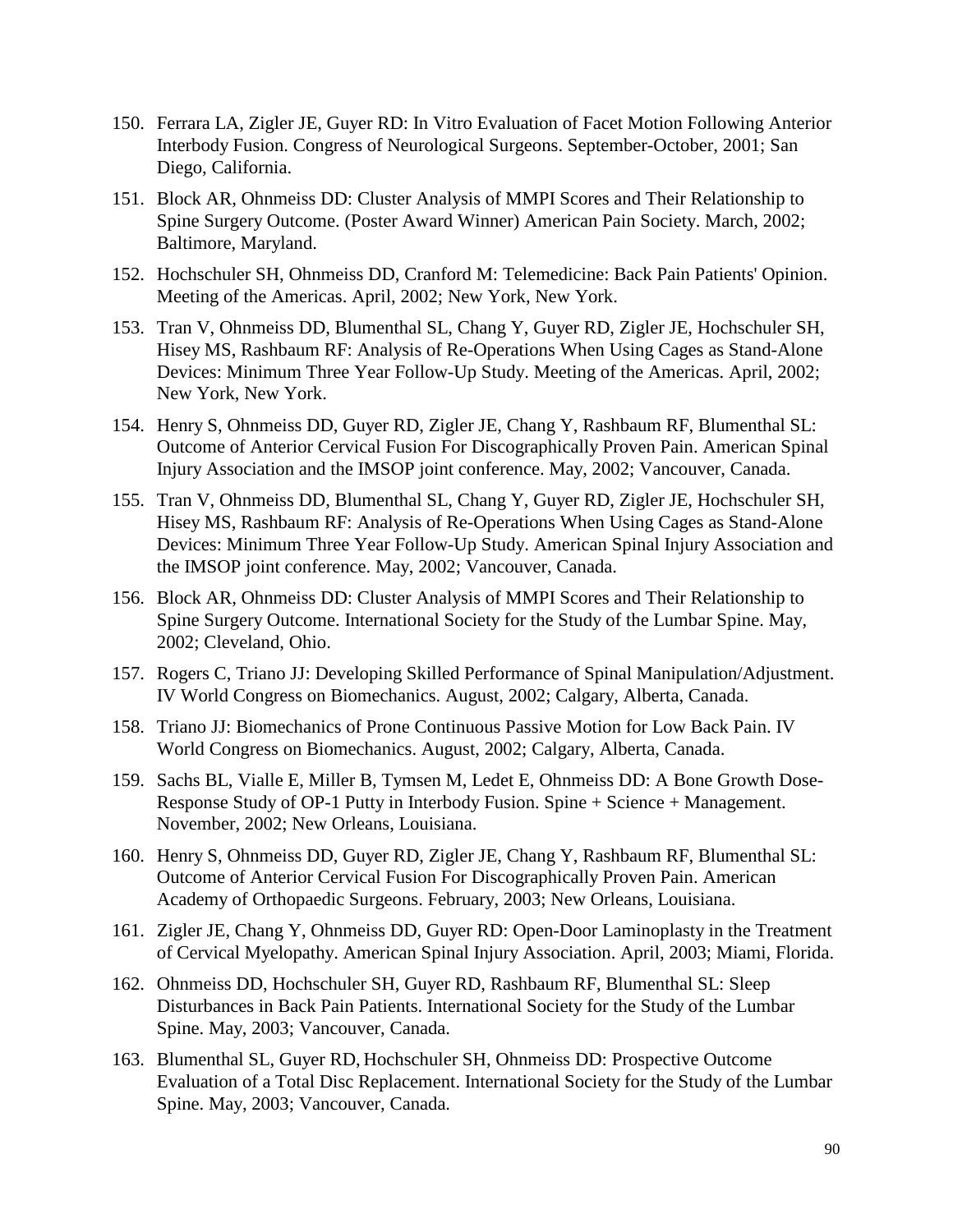- 164. Wacholtz EH, Block AR, Ohnmeiss DD: Spouse's Influence on Treatment Outcome in Spine Surgery Patients. International Society for the Study of the Lumbar Spine. May, 2003; Vancouver, Canada.
- 165. Triano JJ: Effects of Visual Feedback on Ratings of Manipulation Performance. World Federation of Chiropractic. May, 2003; Orlando, Florida.
- 166. Zigler JE, Boden S, Ohnmeiss DD, Rogers C: Using CT Scans to Assess Boney Reconstitution of Iliac Crest Bone Graft Donor Site Defects Backfilled With Grafton® Versus Gelfoam. Spine Across the Sea. July, 2003; Maui, Hawaii.
- 160. Zigler JE, Guyer RD, Chang Y, Ohnmeiss DD: Open-Door Laminoplasty in the Treatment of Cervical Myelopathy. World Spine. August, 2003; Chicago, Illinois.
- 161. Guyer RD, Henry S, Ohnmeiss DD, Zigler JE, Chang Y, Rashbaum RF, Blumenthal SL: Outcome of Anterior Cervical Fusion for Cervical Discogenic Pain with Confirmatory Discography. Cervical Spine Research Society. December, 2003; Scottsdale, Arizona.
- 162. Hochschuler SH, Whitaker C, Zigler JE, Guyer RD, Sachs BL, Blumenthal SL, Rashbaum RF, Ohnmeiss DD: Comparison of Return to Work Following Total Disc Arthroplasty vs. Fusion: A Prospective, Randomized Study. Spine Arthroplasty Society. May, 2004; Vienna, Austria.
- 163. Gottlieb J, Sachs B, Guyer R, Zigler J, Rashbaum R, Hochschuler S, Blumenthal S, Ohnmeiss D: Comparison of Complications Associated with Lumbar Artificial Disc Replacement Versus Fusion at 2 Year Follow-up. International Society for the Study of the Lumbar Spine. June, 2004; Porto, Portugal.
- 164. Sachs BL, Hisey MS, Zigler JE, Burd T, Ohnmeiss DD: Clinical Comparison of Minimally Invasive Versus Open Pedicle Screw Placement. International Society for the Study of the Lumbar Spine. June, 2004; Porto, Portugal.
- 165. Blumenthal S, McAfee P, Guyer R, Hochschuler S, Garcia R, Regan J, Ohnmeiss D: Randomized Controlled Trial of the Charité Artificial Disc vs. Fusion for Single-Level Degenerative Disc Disease: A Two-Year Follow-up Study. International Society for the Study of the Lumbar Spine. June, 2004; Porto, Portugal.
- 166. Guyer R, Zigler JE, Hochschuler S, Rashbaum RF, Hisey M: A Prospective Study Through an Investigational Device Exemption (IDE) Comparing a New Modular Cage with the BAK Cylindrical Cage for Anterior Lumbar Interbody Fusion: 49 Consecutively Operative Cases. International Meeting on Advanced Spinal Techniques (IMAST). July, 2004; Bermuda.
- 167. Regan J, McAfee PC, Guyer RD, Blumenthal S, Geisler F: Charite Artificial Disc Replacement Evaluation of the Learning Curve and Complications I: A Multicenter Prospective Randomized Controlled FDA IDE Trial. North American Spine Society. October, 2004; Chicago, Illinois.
- 168. Whitaker MC, Hisey MS: Accuracy of Percutaneous Lumbar Pedicle Screws Using Plastic vs. Metal Dilation Sleeves. American Academy of Orthopaedic Surgeons. February, 2005; Washington, D.C.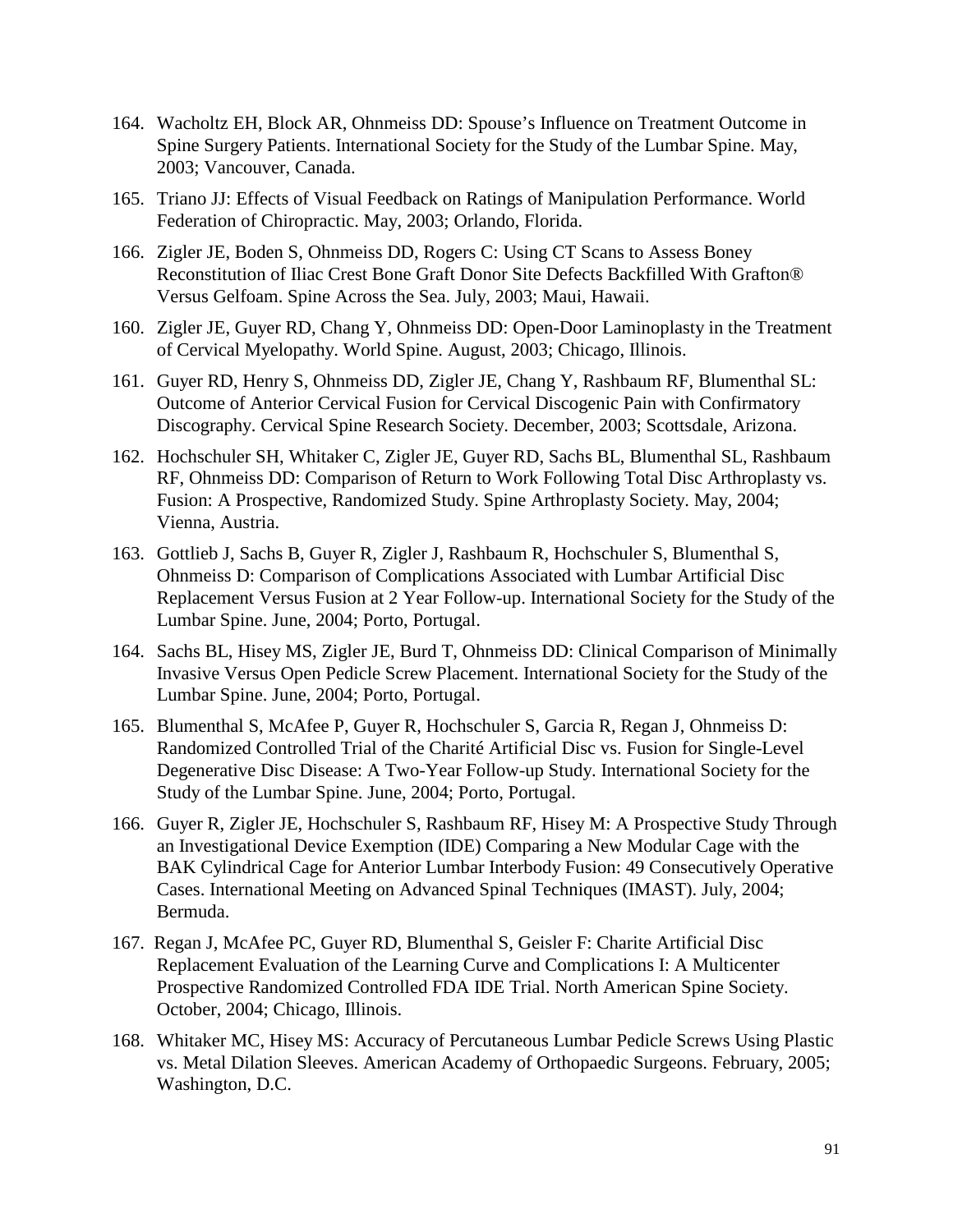- 169. Blumenthal SL: Spinal Arthroplasty Society. May, 2005; New York, New York.
- 170. Ohnmeiss DD, Guyer RD: 24 Month Follow-Up for Reporting Results of Spinal Surgery Studies: Is This Guideline Supported by the Literature? International Society for the Study of the Lumbar Spine. May, 2005; New York, New York.
- 171. Zigler JE Sachs BL, Rashbaum RF, Ohnmeiss DD: Two-level Total Disc Replacement: Results and Comparison to One-Level Cases. International Society for the Study of the Lumbar Spine. May, 2005; New York, New York.
- 172. Araghi A, Guyer RD, Hisey MS, Bradley WD, Sama A, Sukovich W, Hardenbrook M: Evaluation of a Novel Hydrosurgery System for Disc Preparation in Lumbar Interbody Fusion in a Cadaver Model. International Meeting on Advanced Spine Techniques (IMAST). July, 2005; Banff, Alberta, Canada.
- 173. Sachs BL, Ohnmeiss DD, Smith EL: Use of Artificial Discs in the Treatment of Patients with Scoliosis. International Meeting on Advanced Spine Techniques (IMAST). July, 2005; Banff, Alberta, Canada.
- 174. Zigler JE, Sachs BL, Rashbaum RF, Ohnmeiss DD: Total Disc Replacement Using ProDisc 24 month Follow-Up Results of a Prospective Randomized Comparison to Fusion. International Meeting on Advanced Spine Techniques (IMAST). July, 2005; Banff, Alberta, Canada.
- 175. Musante DB, Elders GJ, Rashbaum RF, Zigler, JE, Ohnmeiss DD, Sachs BL: Range-ofmotion for ProDisc II Total Disc Replacement vs. Fusion. International Meeting on Advanced Spine Techniques (IMAST). July, 2005; Banff, Alberta, Canada.
- 176. Hochschuler SH: Long-term Retrospective Study of the First-generation Wallis Implant. International Meeting on Advanced Spine Techniques (IMAST). July, 2005; Banff, Alberta, Canada.
- 177. Delamarter RB, Zigler JE, Ohnmeiss DD, Kamin LEA, Pradhan B: [Lumbar Total Disc](javascript:openPreviewWindow()  [Replacement: A 2 To 3 Year Report from 2 Centers in the United States Clinical Trial for](javascript:openPreviewWindow()  [the ProDisc-II Prosthesis.](javascript:openPreviewWindow() North American Spine Society. Sept-Oct, 2005; Philadelphia, Pennsylvania.
- 178. Perez-Cruel M, Tobler W Jr, Lennarson P, McCafferty R, Spoonamore M, Araghi A: Early Results of a Prospective, Multicenter, Randomized Clinical Trial Evaluating Minimally Invasive and Open Pedicle Screw Implantation Outcomes. North American Spine Society. Sept-Oct, 2005; Philadelphia, Pennsylvania.
- 179. Whitaker MC, Hisey MS: [Accuracy of Percutaneous Lumbar Pedicle Screws Using Plastic](javascript:openPreviewWindow()  [vs. Metal Dilation Sleeves.](javascript:openPreviewWindow() North American Spine Society. Sept-Oct, 2005; Philadelphia, Pennsylvania.
- 180. Musante D, Zigler J, Sachs B, Rashbaum R, Elders G, Ohnmeiss D: [Effect of Disc Height](javascript:openPreviewWindow()  [Restoration and Subsidence on Outcome after Total Disc Replacement: Minimum 2-year](javascript:openPreviewWindow()  [Follow-up.](javascript:openPreviewWindow() North American Spine Society. Sept-Oct, 2005; Philadelphia, Pennsylvania.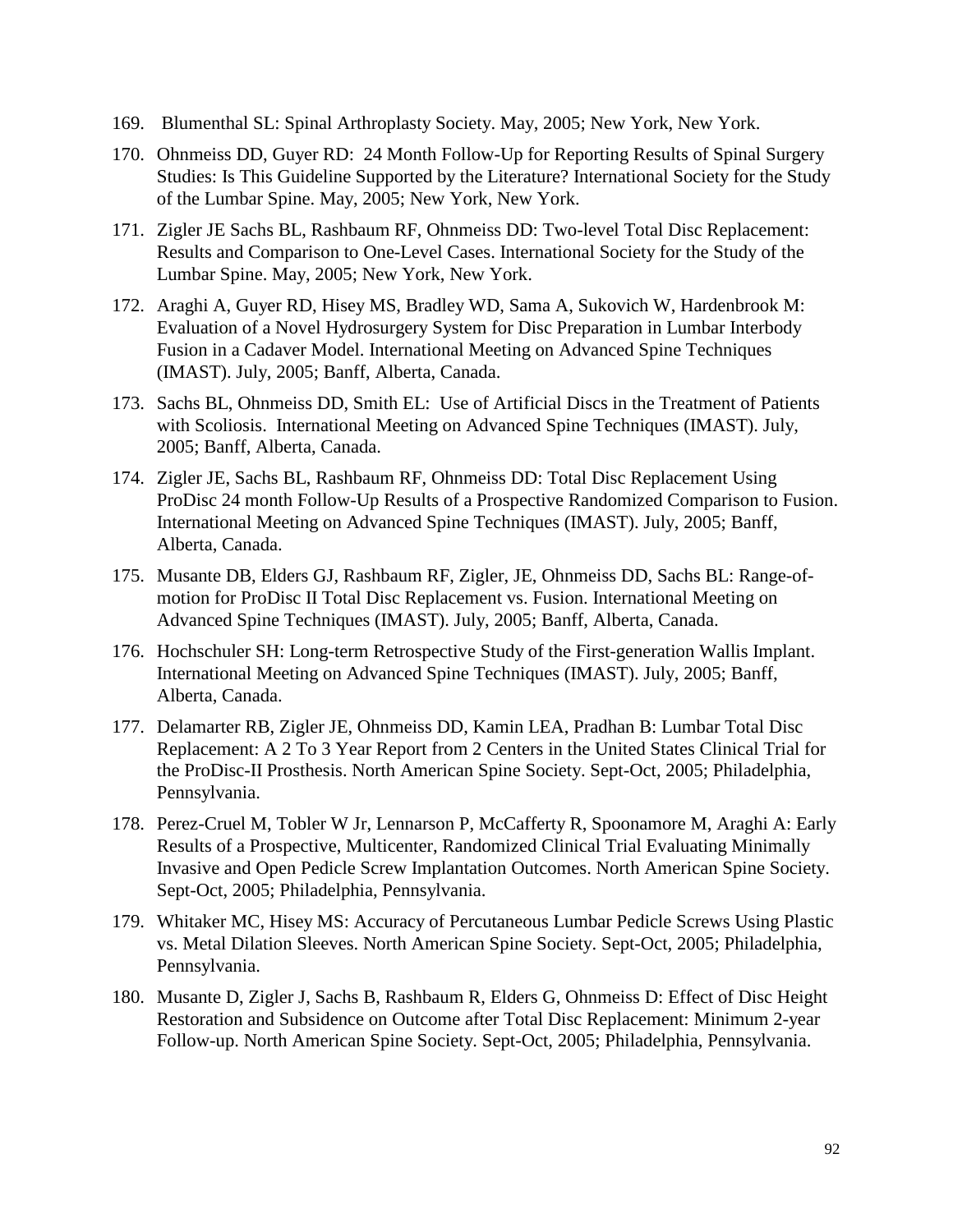- 181. Leahy M, Zigler J, Ohnmeiss D, Sachs B, Rashbaum R: Analysis of Total Disc Replacement in Postdiscectomy Patients and Comparison to Patients with No Previous Lumbar Spine Surgery. North America Spine Society. Sept-Oct, 2005; Philadelphia, Pennsylvania.
- 182. Guyer R, Tromanhauser S, Toselli R: An Economic Analysis of Lumbar Total Disc Replacement vs. Fusion. North America Spine Society. Sept-Oct, 2005; Philadelphia, Pennsylvania.
- 183. Zigler JE, Delamarter R, Pradhan B, Sachs BL, Rashbaum RF, Ohnmeiss DD: Lumbar Total Disc Replacement: A 2 To 3 Year Report From 2 Centers In The United States Clinical Trial For The ProDisc-II Prosthesis. Scoliosis Research Society. October, 2005; Miami, Florida.
- 184. Guyer R, Tromanhauser S, Toselli R: An Economic Analysis of Lumbar Total Disc Replacement vs. Fusion. American Association of Neurological Surgeons and Congress of Neurological Surgeons Section on Disorders of the Spine and Peripheral Nerves. March, 2006; Lake Buena Vista, Florida
- 185. Lhamby J, Guyer R, Zigler J, Blumenthal S, Sachs B, Hochschuler S, Rashbaum R, Ohnmeiss D: Patients Undergoing Total Disc Replacement with Spinal Fusion at Different Lumbar Levels. Spine Arthroplasty Society. May, 2006; Montreal, Canada.
- 186. Ohnmeiss DD, Blumenthal SL, Guyer RD, Hochschuler SH: Analysis of Change in Outcome Measures at Various Follow-Up Periods: Data from a Prospective Trial. Spine Arthroplasty Society. May, 2006; Montreal, Canada.
- 187. Araghi A, Bradley W, Guyer R, Hardenbrook M, Hisey M, Sukovich W, Taddonio R: Efficacy of Disc Space Preparation for Transforaminal Lumbar Interbody Fusion: A Comparative Study of a Novel Hydrosurgical Technique to Conventional Methods in a Cadaver Model. Spine Arthroplasty Society. May, 2006; Montreal, Canada.
- 188. Musante D, Guyer RD: Prospective Randomized Controlled Trial of Kineflex versus Charite in Lumbar Total Disc Arthroplasty: 3 to 9 Month Follow-up. Spine Arthroplasty Society. May, 2006; Montreal, Canada.
- 189. Jeffords P, Zigler J, Sachs B, Rashbaum R, Ohnmeiss D: Relationship between TDR Position, Range of Motion, and Clinical Outcome. Spine Arthroplasty Society. May, 2006; Montreal, Canada.
- 190. Hochschuler SH: Clinical Outcomes of Patients with the Wallis System: Two Year Follow-Up. Spine Arthroplasty Society. May, 2006; Montreal, Canada.
- 191. Siddiqui S, Guyer R, Zigler J, Ohnmeiss D, Blumenthal S, Sachs B, Hochschuler S, Rashbaum R: Factors Related to the 20 Best and 20 Worst 24-month Outcomes of Total Disc Replacement in Prospective Trials. International Society for the Study of the Lumbar Spine. June, 2006; Bergen, Norway.
- 192. Guyer R, Blumenthal S, Geisler R, McAfee P, J Regan J: The First Year Following FDA Approval of the Charite Artificial Disc: "Real World" Adverse Events Outside an IDE Study Environment. International Society for the Study of the Lumbar Spine. June, 2006; Bergen, Norway.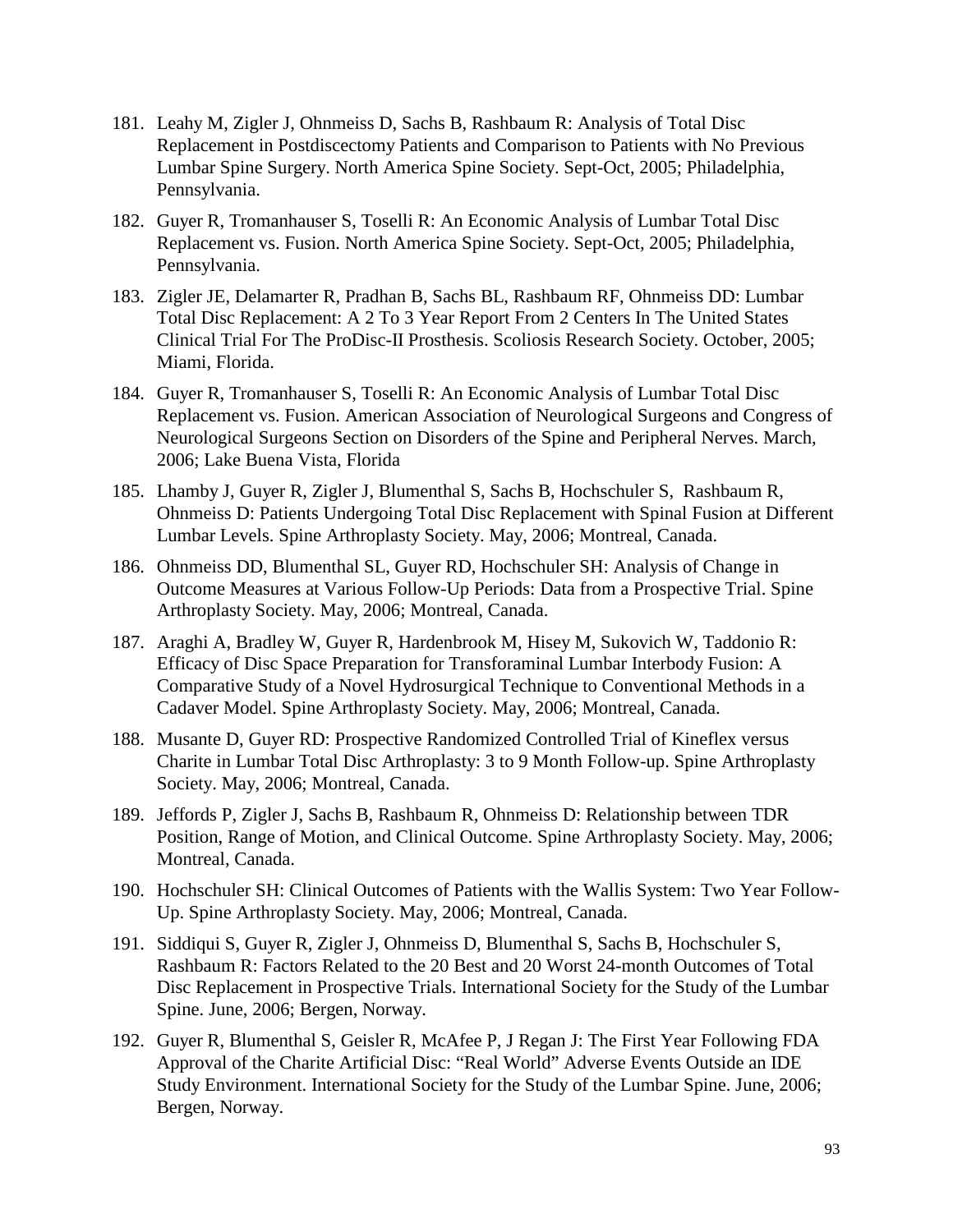- 193. Blumenthal SL, Guyer RD, Geisler FH, McAfee PC: One-Level Lumbar Arthroplasty in Patients 18-45 Years of Age vs. Patients 46-60 Years of Age: Is There a Difference in Clinical Outcome? International Meeting on Advanced Spine Techniques (IMAST). July, 2006; Athens, Greece.
- 194. Blumenthal SL, Ohnmeiss DD, Lhamby JL, Hochschuler SH, Zigler JE, Guyer RD, Sachs BL, Rashbaum RF: Patients Undergoing Total Disc Replacement with Spinal Fusion at Different Lumbar Levels. International Meeting on Advanced Spine Techniques (IMAST). July, 2006; Athens, Greece.
- 195. Hochschuler SH, Ohnmeiss DD, Blumenthal SL, Guyer RD: Results of Two-Level Total Disc Replacement Using CHARITÉ Artificial Disc. International Meeting on Advanced Spine Techniques (IMAST). July, 2006; Athens, Greece.
- 196. Ohnmeiss DD, Hochschuler SH, Blumenthal SL, Guyer RD: Analysis of Change in Outcome Measures at Various Follow-Up Periods: Data from a Prospective Trial. International Meeting on Advanced Spine Techniques (IMAST). July, 2006; Athens, Greece.
- 197. Ohnmeiss DD, Hochschuler SH, Guyer RD: Analysis of Lumbar Disc-Related Pain Mechanisms. International Meeting on Advanced Spine Techniques (IMAST). July, 2006; Athens, Greece.
- 198. McAfee PC, Geisler FH, Blumenthal SL, Guyer RD, Regan J, Stadlan N, Dabbah M, Siddiqui F, Hayes V, Ohnmeiss DD: Predicted 5-year Survivorship of the CHARITÉ Artificial Disc vs. Anterior Lumbar Interbody Fusion: A Kaplan-Meyer Analysis. International Meeting on Advanced Spine Techniques (IMAST). July, 2006; Athens, Greece.
- 199. Jenis LG, Banco RJ, Tromanhauser SG, Bitan FD, Hochschuler SH, Guyer RD, Holt RT, Majd ME, McAfee PC, Regan J: Return-to-Work Following Treatment with CHARITÉ Artificial Disc versus Anterior Lumbar Interbody Fusion in Patients with Degenerative Disc Disease. International Meeting on Advanced Spine Techniques (IMAST). July, 2006; Athens, Greece.
- 200. Blumenthal SL, Guyer RD, Geisler FH, McAfee PC, Regan JJ. The First Year Following FDA Approval of the Charité Artificial Disc: "Real World" Adverse Events Outside an IDE Study Environment. North American Spine Society. September, 2006; Seattle, Washington.
- 201. Guyer RD, Banco RJ, Bitan FD, Blumenthal SL, Cappuccino A, Geisler FH, Hochschuler SH, Holt RT, Jenis LG, Majd ME, McAfee PC, Mullin BB, Regan JJ, Stadlan N, Tromanhauser SG, Wong D. Lumbar Arthroplasty vs. Anterior Interbody Fusion at One-Level: Clinical Results at 5-Year Follow-Up from the IDE Study of the Charité Artificial Disc. North American Spine Society. September, 2006; Seattle, Washington.
- 202. Jeffords P, Zigler J, Sachs B, Rashbaum R, Ohnmeiss D: Relationship between TDR Position, Range of Motion, and Clinical Outcome. North American Spine Society. September, 2006; Seattle, Washington.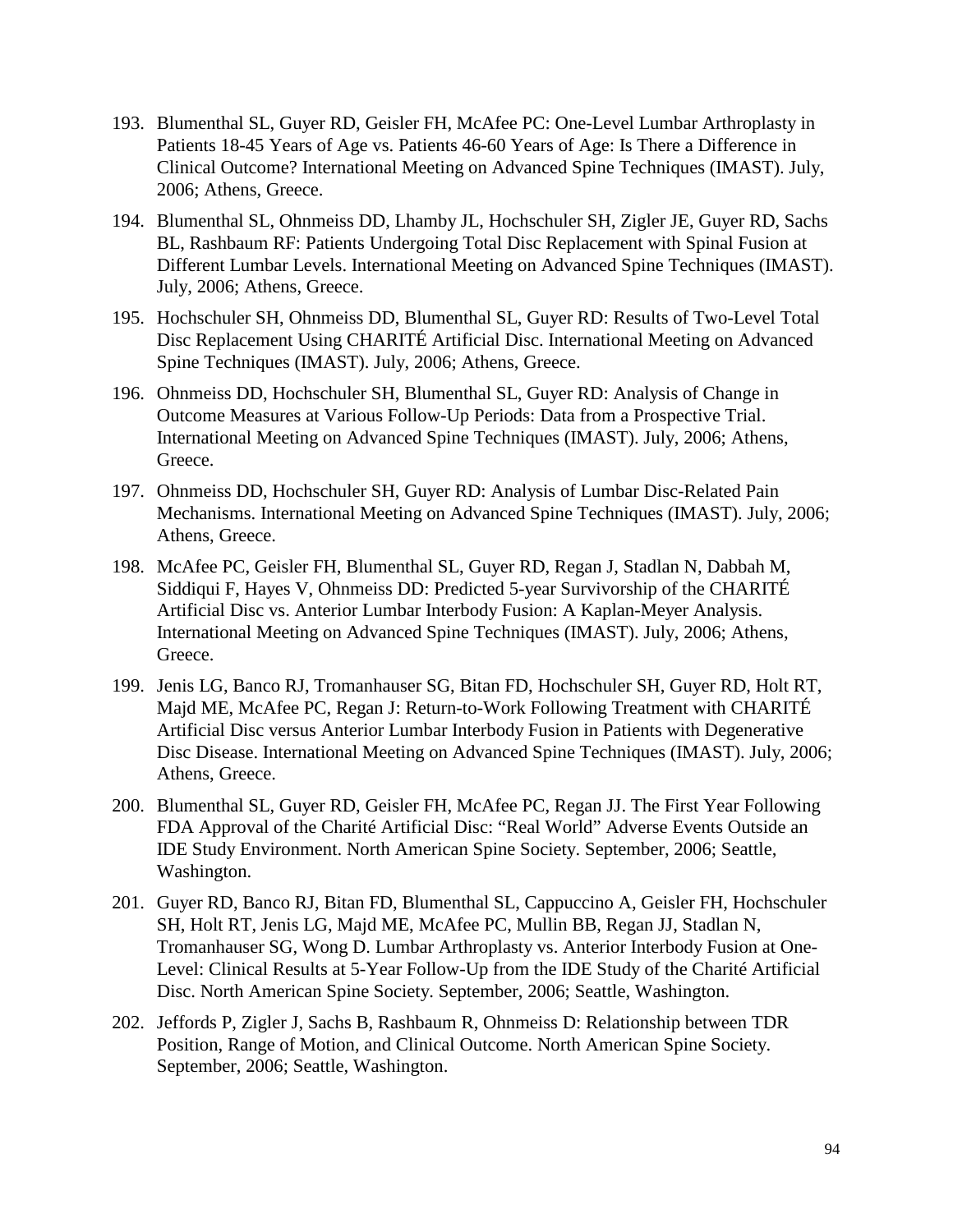- 203. Lhamby J, Blumenthal SL, Guyer RD, Zigler JE, Ohnmeiss DD, Sachs BL, Hochschuler SH, Rashbaum RF. Patients Undergoing Total Disc Replacement with Spinal Fusion at Different Lumbar Levels. North American Spine Society. September, 2006; Seattle, Washington.
- 204. Musante D, Elders G, Rashbaum RF, Zigler JE, Sachs BL, Ohnmeiss DD: Comparison of Operative and Adjacent Level Motion Following Disc Replacement Versus Fusion and Their Association with Clinical Outcome: 2-Year Follow-Up. North American Spine Society. September, 2006; Seattle, Washington.
- 205. Tobler Jr W, Perez-Cruet M, Spoonamore M, Araghi A, McCafferty R, Lennarson P. Early Results of a Prospective, Multi-Center, Randomized Clinical Trial Evaluating Minimally Invasive and Open Pedicle Screw Implantation Outcomes. North American Spine Society. September, 2006; Seattle, Washington.
- 206. Wood KB, Kovalsky D, Perkins P, Burd T, Huddleston P, Robbins S, Sachs BL, Weinstein M, Cheng J. Interim Evaluation of Prospective Multi-Center Outcome Study of Anterior Lumbar Plating for One and Two Level Degenerative Disc Disease. North American Spine Society. September, 2006; Seattle, Washington.
- 207. Zigler J, Gill K, Balderston R, Cammisa F, Linovitz R: Two-year Follow-up from 5 Centers on the ProDisc-C IDE Trial. North American Spine Society. September, 2006; Seattle, Washington.
- 208. Zigler JE, Delamarter R, Spivak J, Linovitz R, Danielson G, Haider T, Cammisa F, Zucherman J, Balderston R, Kitchel S, Foley K, Watkins R, Bradford D, Yue J, Yuan H, Herkowitz H, Geiger D. IDE Clinical Results of the ProDisc-L: Comparison of Training Cases to Randomized Trial. North American Spine Society. September, 2006; Seattle, Washington.
- 209. Zigler JE, Guyer R, Gill K, Balderson B, Cammisa F, Linovitz R: Two-year Follow-up from 5 Centers Participating in the ProDisc-C IDE Trial. Cervical Spine Research Society. November-December, 2006; Palm Beach, Florida.
- 210. Geisler FH, Guyer RD, Blumenthal SL, McAfee PC, Cappuccino A, Bitan F, Regan JJ: Patient Selection for Lumbar Arthroplasty and Arthrodesis: The Crossover Effect in a Controlled, Multi-Center, Randomized Study. Congress of Neurological Surgeons/American Association of Neurological Surgeons Section on Disorders of the Spine and Peripheral Nerves. April, 2007; Washington, D.C.
- 211. Ohnmeiss DD, Guyer RD, Rashbaum RF: What Constitutes Success in Lumbar Spine Surgery? Spine Arthroplasty Society. May, 2007; Berlin, Germany.
- 212. Blumenthal SB, Zigler JE, Guyer RD, Ohnmeiss DD: Comparison of Charite vs. ProDisc for the Treatment of Single-level Symptomatic Disc Degeneration: Prospective Data from One Center. Spine Arthroplasty Society. May, 2007; Berlin, Germany.
- 213. Guyer RD, Blumenthal SL, Hochschuler SH, Ohnmeiss DD: A Prospective Randomized Study Comparing Two Lumbar Total Disc Replacement Devices. Spine Arthroplasty Society. May, 2007; Berlin, Germany.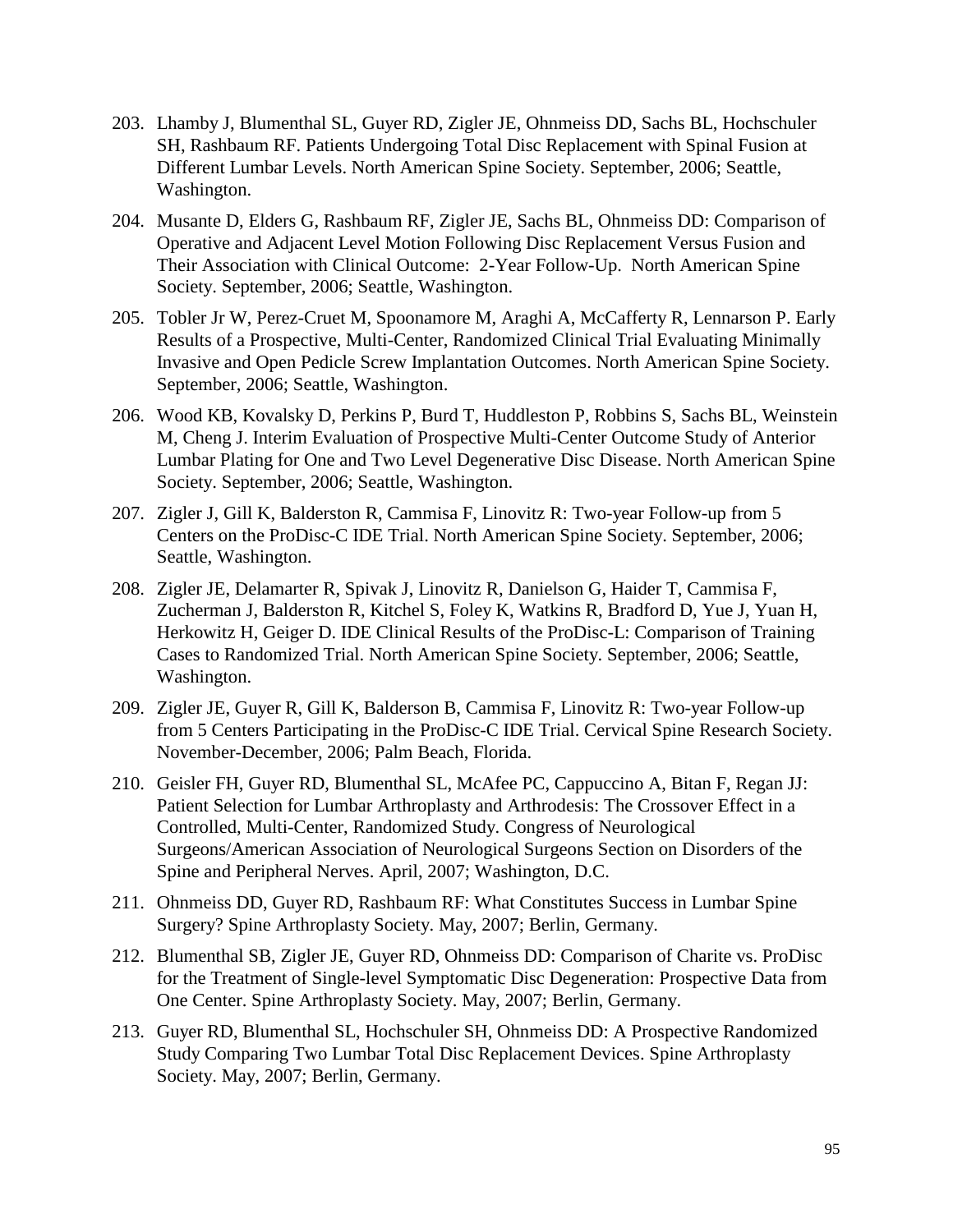- 214. Zigler JE, Tay B, Gill K, Cammisa F, Linovitz R: ProDisc–C Results from 5 Centers with Average Follow-Up Greater than 2 Years. Spine Arthroplasty Society. May, 2007; Berlin, Germany.
- 215. Roybal R, Hisey MS, Zigler JE, Sachs BL, Rashbaum RF, Guyer RD, Ohnmeiss DD: Minimally Invasive Pedicle Screw Placement: A Comparison to Open Surgery. Spine Arthroplasty Society. May, 2007; Berlin, Germany.
- 216. Ellis L, Zigler JE, Ohnmeiss DD, Sachs BL, Rashbaum RF: Analysis of SF-36 Scores in Patients Undergoing Total Disc Replacement vs. Fusion. Spine Arthroplasty Society. May, 2007; Berlin, Germany.
- 217. Hochschuler SH, Lieberman IH, Mayanja MM: Importance of Device Positioning in Total Disc Replacement Surgery. Spine Arthroplasty Society. May, 2007; Berlin, Germany.
- 218. Rohan MX, Ohnmeiss DD, Guyer RD, Zigler JE, Blumenthal SL, Hochschuler SH, Sachs BL, Rashbaum RF: Relationship between the Length of Time Off Work Pre-operatively and Clinical Outcome at 24-month Follow-up. Spine Arthroplasty Society. May, 2007; Berlin, Germany.
- 219. Guyer RD, Blumenthal SL, Geisler FH, McAfee PC: The Effect of Age on Outcomes in Patients with One-level Arthroplasty. Spine Arthroplasty Society. May, 2007; Berlin, Germany.
- 220. Geisler FH, Guyer RD, Blumenthal SL, McAfee PC, Cappuccino A, Bitan F, Regan JJ: Patient Selection for Lumbar Arthroplasty and Arthrodesis: The Crossover Effect in a Controlled, Multi-Center, Randomized Study. Spine Arthroplasty Society. May, 2007; Berlin, Germany.
- 221. McAfee PC, Cunningham B, Geisler FH, Guyer RD, Regan JJ, Blumenthal SL, Cappuccino A: Correlation of the Global Range of Motion (L3 to S1) between In Vitro Bench Top ROM and Clinical ROM from the Charite Artificial Disc FDA Level I Data. Spine Arthroplasty Society. May, 2007; Berlin, Germany.
- 222. Lorenz M, Zindrick M, Radebaugh M, Blumenthal SL: Novel Artificial Cervical Disc Arthroplasty – Chronic Sheep Study, Six Month Results. Spine Arthroplasty Society. May, 2007; Berlin, Germany.
- 223. Roybal R, Hisey MS, Zigler JE, Sachs BL, Rashbaum RF, Guyer RD, Ohnmeiss DD: Minimally Invasive Pedicle Screw Placement: A Comparison to Open Surgery. International Society for the Study of the Lumbar Spine. June, 2007; Hong Kong, China.
- 224. Guyer RD, Blumenthal SL, Hochschuler SH, Ohnmeiss DD: A Prospective Randomized Study Comparing Two Lumbar Total Disc Replacement Devices. International Society for the Study of the Lumbar Spine. June, 2007; Hong Kong, China.
- 225. Blumenthal SL, Zigler JE, Guyer RD, Ohnmeiss DD: Similarities and Differences in Clinical and Radiographic Outcomes of Two US IDE Trials for Lumbar Disc Replacement. International Society for the Study of the Lumbar Spine. June, 2007; Hong Kong, China.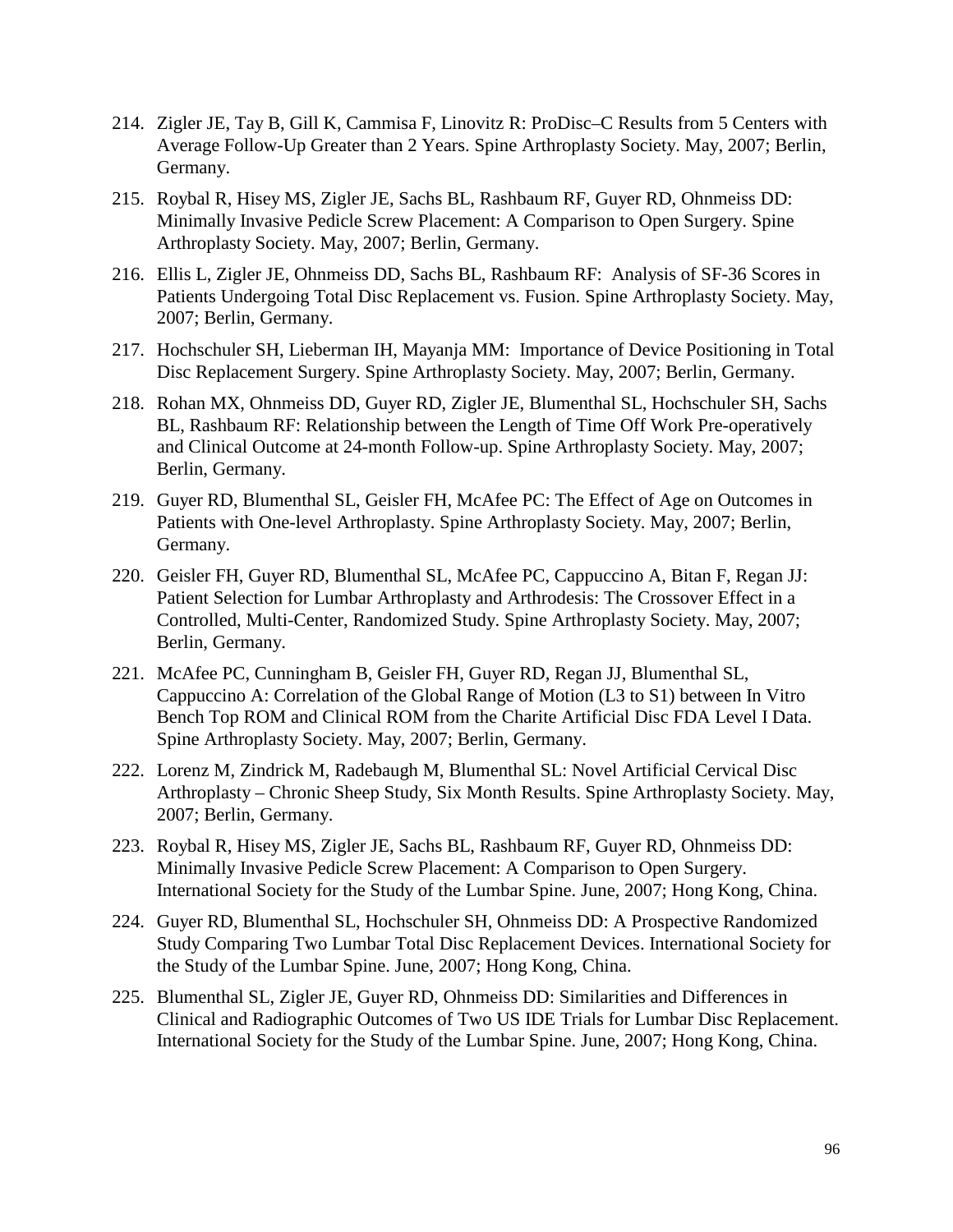- 226. Ohnmeiss DD, Guyer RD, Rashbaum RF: What Constitutes Success in Lumbar Spine Surgery? International Meeting on Advanced Spinal Techniques (IMAST). July, 2007; Paradise, Bahamas.
- 227. Yakel D, Guyer RD, Zigler JE, Ohnmeiss DD: Complications, Re-operations, and Outcome of Anterior Cervical Fusion Using Plates. World Spine. July, 2007; Istanbul, Turkey.
- 228. Rohan MX, Ohnmeiss DD, Guyer RD, Zigler JE, Blumenthal SL, Hochschuler SH, Sachs BL, Rashbaum RF: Relationship between the Length of Time Off Work Pre-operatively and Clinical Outcome at 24-month Follow-up. North American Spine Society. October, 2007; Austin, Texas.
- 229. Guyer RD, Blumenthal SL, Hochschuler SH, Ohnmeiss DD: A Prospective Randomized Study Comparing Two Lumbar Total Disc Replacement Devices. North American Spine Society. October, 2007; Austin, Texas.
- 230. Ohnmeiss D, Guyer R, Blumenthal S, Hochschuler S: Analysis of Total Disc Replacement Data with Respect to Published MCID (Minimal Clinically Important Difference) Values. North American Spine Society. October, 2007; Austin, Texas.
- 231. McAfee PC, Geisler F, Cunningham BW, Guyer RD, Blumenthal SL, Regan JJ: Global Range of Motion Distribution Following One-Level Lumbar Arthroplasty —2 to 5 year Radiographic Follow up of 375 Consecutive Patients Enrolled in an Artificial Disc FDA Level I Pivotal Trial. North American Spine Society. October, 2007; Austin, Texas.
- 232. Lieberman I, Hardenbrook M, Wang J, Guyer R, Khanna J: Radiation Exposure Using Miniature Robotic Guidance for Spinal Surgery. North American Spine Society. October, 2007; Austin, Texas.
- 233. Zigler J: Does "Quality Of Life" Differ Following ProDisc®-C Surgery Compared to ACDF? North American Spine Society. October, 2007; Austin, Texas.
- 234. Yonemura KS, Araghi A, Carrino J, Khoo LT, Perez-Cruet M, Von Jako R, Finn M: Electromagnetic Pedicle Screw Navigation and Radiation Exposure. North American Spine Society. October, 2007; Austin, Texas.
- 235. Bradley WD, Roush TF, Hisey MS, Ohnmeiss DD: Minimally Invasive Trans-sacral Approach to L5-S1 Interbody Fusion: Technique and Clinical Results. Society for Minimally Invasive Surgery. November, 2007; San Diego, California.
- 236. Zigler J: Does Quality of Life Differ Following ProDisc-C Surgery Compared to ACDF? Cervical Spine Research Society. November, 2007; San Francisco, California.
- 237. Guyer R, Lauryssen C, Blumenthal S: Cervical Total Disc Replacement: A Prospective Randomized Comparison to Fusion. Asia Pacific Spine Arthroplasty Society. January, 2008; Seoul, South Korea.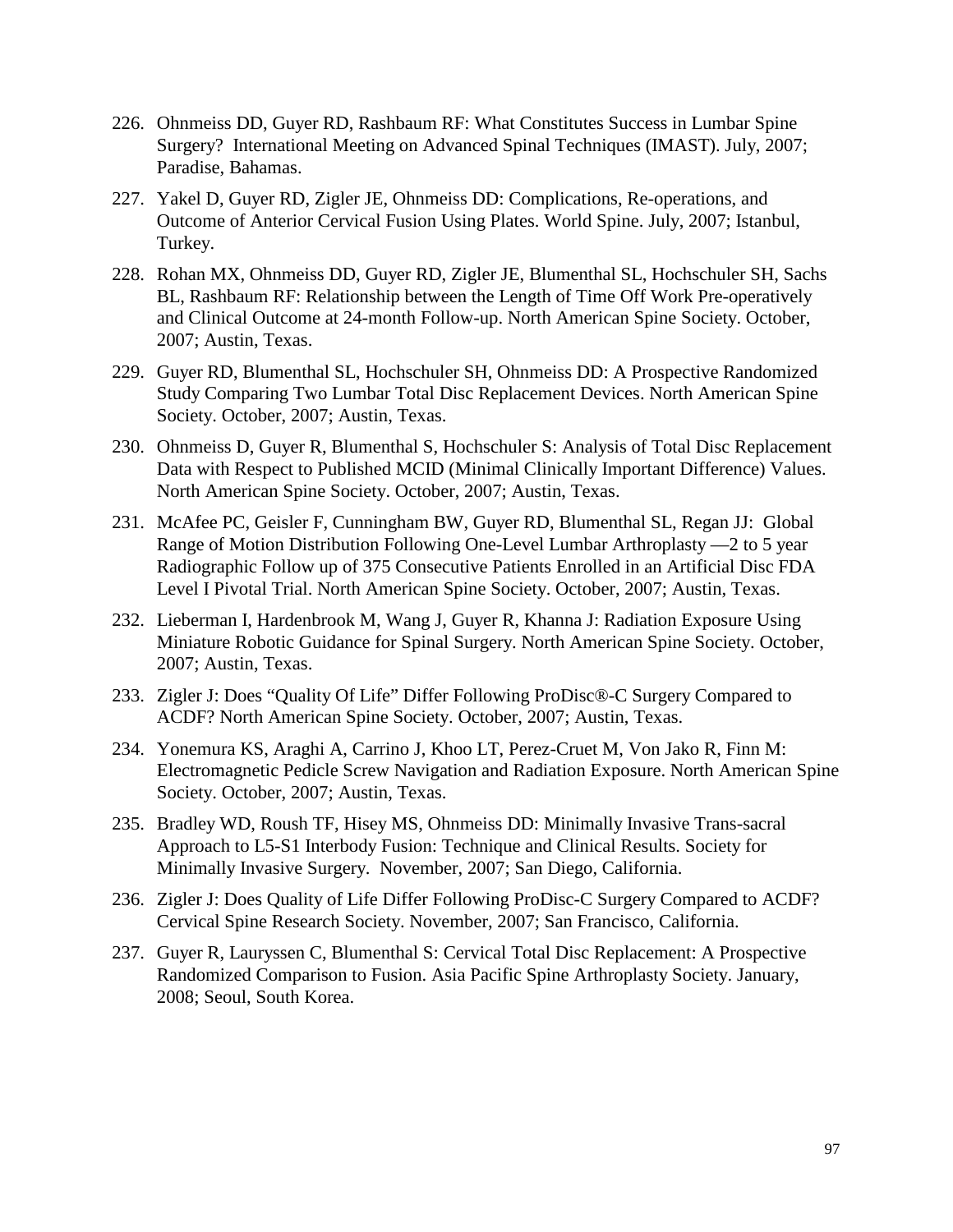- 238. Geisler FH, Guyer RD, McAfee PC, Regan JJ, Blumenthal SL, Majd ME, Holt RT, Banco RJ: Prospective, Randomized, Multicenter FDA IDE Study of CHARITÉ Artificial Disc vs. Lumbar Fusion: Effect at 5-year Follow-up of Prior Discectomy on Clinical Outcomes Following Lumbar Arthroplasty. Congress of Neurological Surgeons/American Association of Neurological Surgeons. February, 2008; Orlando, Florida.
- 239. Regan JJ, Geisler FH, Majd ME, Blumenthal SL, Holt RT, Jenis LG, Banco RJ: Prospective, Randomized, Multicenter FDA IDE Study of CHARITÉ™ Artificial Disc vs. Lumbar Fusion: Comparison of the Clinical Outcome of Patients Implanted at L4-L5 vs. L5-S1. Congress of Neurological Surgeons/American Association of Neurological Surgeons Section on Disorders of the Spine and Peripheral Nerves. February, 2008; Orlando, Florida.
- 240. Araghi A, Hisey MS, Zigler JE, Guyer RD, Sachs BL, Rashbaum RF, Ohnmeiss DD: Comparison of Open vs. Minimally Invasive Surgical Technique for Posterior Lumbar Fusion. Congress of Neurological Surgeons/American Association of Neurological Surgeons Section on Disorders of the Spine and Peripheral Nerves. February, 2008; Orlando, Florida.
- 241. Guyer RD, Lauryssen C, Blumenthal SL: A Prospective Randomized Study Comparing Cervical Total Disc Replacement to Fusion. Spine Arthroplasty Society. May, 2008; Miami, Florida.
- 242. Guyer RD: A Clinical Evaluation of Anular Repair Post Lumbar Discectomy. Spine Arthroplasty Society. May, 2008; Miami, Florida.
- 243. Ohnmeiss DD, Guyer RD, Blumenthal SL, Hochschuler SH: Analysis of Total Disc Replacement Outcomes When Applying MCID (Minimal Clinically Important Difference) Criteria. Spine Arthroplasty Society. May, 2008; Miami, Florida.
- 244. Zigler JE, Ohnmeiss DD: Is There a "Euphoric Bias" Effecting the Outcomes of Randomized vs. Non-randomized Patients Enrolling in New Technology Trials? Spine Arthroplasty Society. May, 2008; Miami, Florida.
- 245. Roush TF, Blumenthal SL, Guyer RD, Ohnmeiss DD: Analysis of Hybrid (Total Disc Replacement / Fusion Constructs) in the Lumbar Spine: A Comparison with Two-Level Total Disc Replacement. Spine Arthroplasty Society. May, 2008; Miami, Florida.
- 246. Zigler JE, Ohnmeiss DD: Analysis of the Height and Angulation of the L5-S1 Disc Space and the Relationship to Range of Motion and Clinical Outcome in Total Disc Replacement Patients. Spine Arthroplasty Society. May, 2008; Miami, Florida.
- 247. Bradley WD, Roush TF, Hisey MS, Ohnmeiss DD: Minimally Invasive Trans-sacral Approach to L5-S1 Interbody Fusion: Technique and Clinical Results. Spine Arthroplasty Society. May, 2008; Miami, Florida.
- 248. Araghi A, Hisey MS, Zigler JE, Guyer RD, Sachs BL, Rashbaum RF, Ohnmeiss DD: Comparison of Open vs. Minimally Invasive Surgical Technique for Posterior Lumbar Fusion. Spine Arthroplasty Society. May, 2008; Miami, Florida.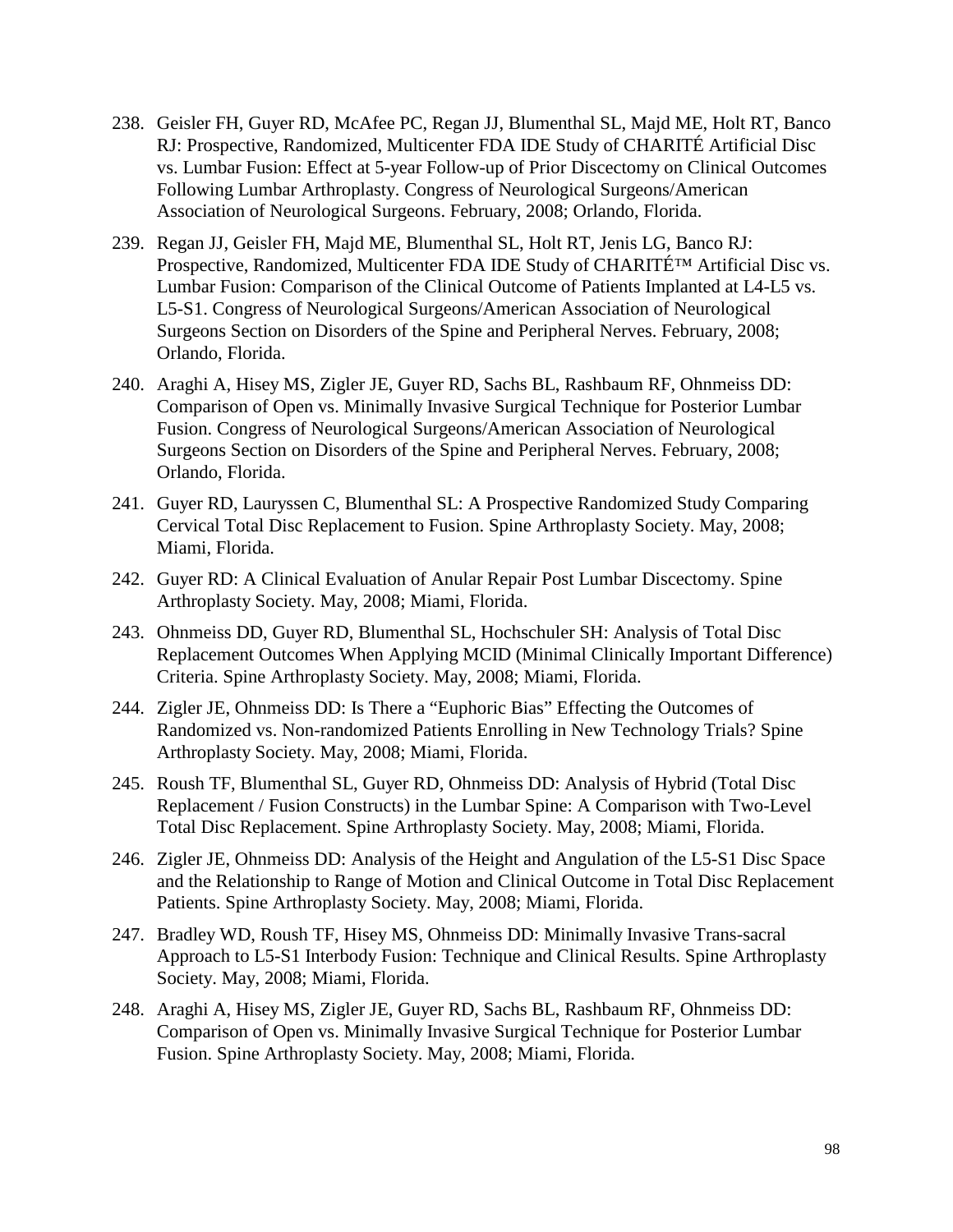- 249. Blumenthal SL, Bitan FD, Cappuccino A, Geisler FH, Guyer RD, McAfee PC: A New Registry for the Advancement of Arthroplasty: The Center for Arthroplasty Research and Education (CARES). Spine Arthroplasty Society. May, 2008; Miami, Florida.
- 250. McAfee PC, Banco RJ, Blumenthal SL, Geisler FH, Guyer RD, Holt RT, Majd ME: Prospective, Randomized, Multicenter FDA IDE Study of CHARITÉ Artificial Disc vs. Lumbar Fusion: Effect at 5-year Follow-up of Prior Surgery on Clinical Outcomes Following Lumbar Arthroplasty. Spine Arthroplasty Society. May, 2008; Miami, Florida.
- 251. Regan JJ, Banco RJ, Blumenthal SL, Jenis LG, Geisler FH, Holt RT, Majd ME, Hetzell B: Prospective, Randomized, Multicenter FDA IDE Study of CHARITÉ Artificial Disc vs. Lumbar Fusion: Comparison of the Clinical Outcome of Patients Implanted at L4-L5 vs. L5-S1. Spine Arthroplasty Society. May, 2008; Miami, Florida.
- 252. Zigler J, Delamarter R, Janssen M, Murrey D: Evidence of Lower Adjacent Level Changes after ProDisc-C Compared to ACDF. Spine Arthroplasty Society. May, 2008; Miami, Florida.
- 253. Ohnmeiss DD, Blumenthal SL, Guyer RD, Hochschuler SH: Analysis of Total Disc Replacement Outcomes When Applying MCID (Minimal Clinically Important Difference) Criteria. International Society for the Study of the Lumbar Spine. May 2008; Geneva, Switzerland.
- 254. Ohnmeiss DD, Zigler JE: Analysis of the Height and Angulation of the L5-S1 Disc Space and the Relationship to Range of Motion and Clinical Outcome in Total Disc Replacement Patients. International Society for the Study of the Lumbar Spine. May 2008; Geneva, Switzerland.
- 255. Ohnmeiss DD, Roush TF, Blumenthal SL, Guyer RD: Analysis of Hybrid (Total Disc Replacement/Fusion Constructs) in the Lumbar Spine: A Comparison with Two-level Total Disc Replacement. North American Spine Society SpineWeek. May 2008; Geneva, Switzerland.
- 256. Guyer RD, McAfee PC, Banco RJ, Bitan F, Cappuccino A, Geisler FH, Hochschuler SH, Jenis LG, Regan JJ, Blumenthal SL: Prospective, Randomized, Multi-center Food and Drug Administration Investigational Device Exemption Study of Lumbar Total Disc Replacement with the Charite Artificial Disc versus Lumbar Fusion. Eurospine. May, 2008; Geneva, Switzerland.
- 257. Hardenbrook M, Lieberman I, Khanna AJ, Guyer RD, Wan J: Accuracy, Radiation and Procedure Time – Efficacy of Miniature Robotic Guidance in Spinal Surgery. Eurospine. May, 2008; Geneva, Switzerland.
- 258. Banco RJ, Geisler FH, Guyer RD, Hetzell BM, Holt RT, Majd ME: Prospective, Randomized, Multi-center FDA IDE Study of Charite Artificial Disc vs. Lumbar Fusion: Fusion: Effect at 5-year Follow-up of Age on Clinical Outcomes Following Lumbar Arthroplasty. Eurospine. May, 2008; Geneva, Switzerland.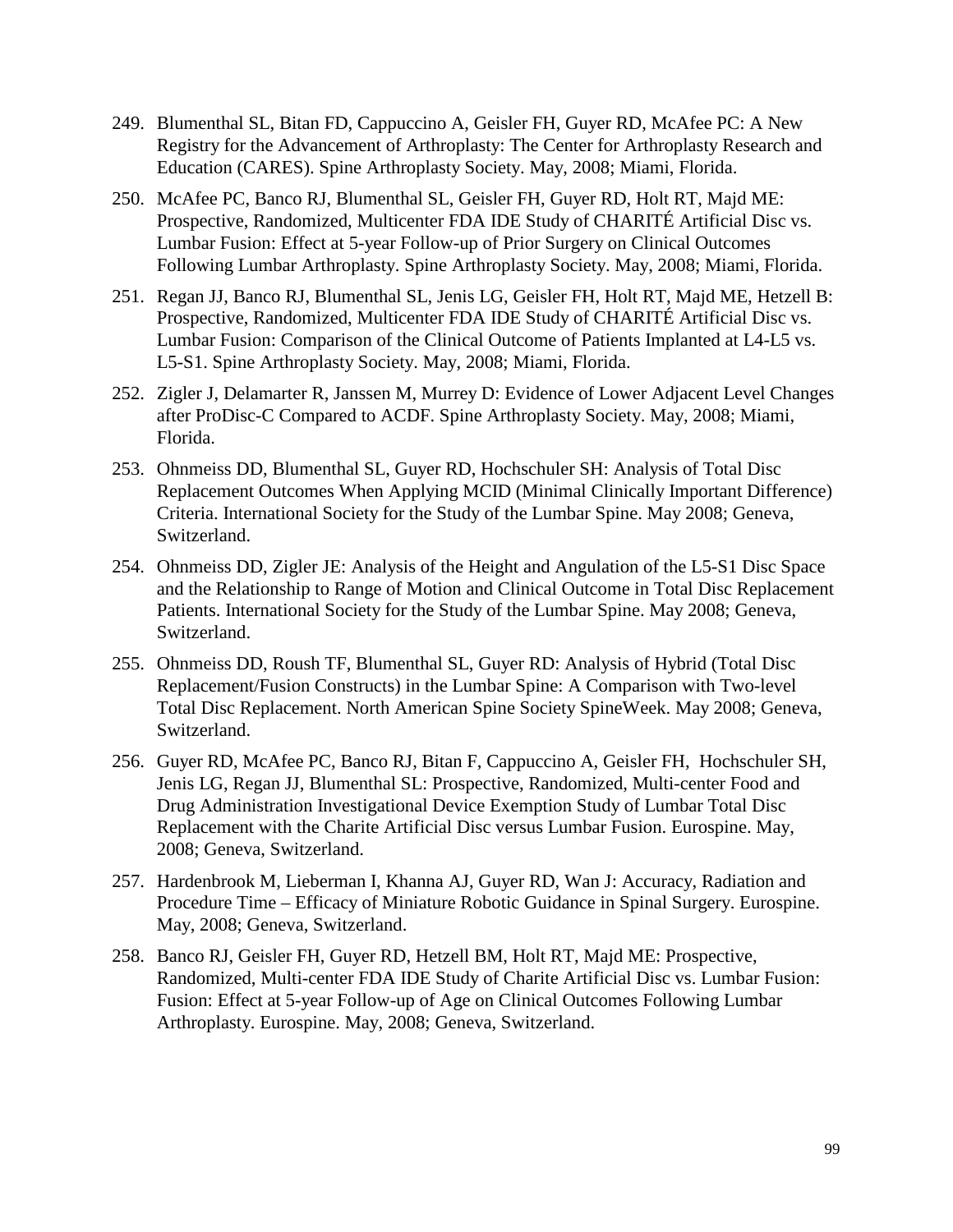- 259. Regan JJ, Banco RJ, Blumenthal SL, Jenis LG, Geisler FH, Holt RT, Majd ME: Prospective, Randomized, Multi-center FDA IDE Study of Charite Artificial Disc vs. Lumbar Fusion: Comparison of the Clinical Outcome of Patients Implanted at L4-5 vs. L5- S1. Eurospine. May, 2008; Geneva, Switzerland.
- 260. Blumenthal SL, Arnold P, Rhyne A, Wang J, Kim K: Oxiplex Reduces the Incidence of Back Pain, Leg Pain, and Associated Symptoms 6 Months Following Single-level Lower Lumbar Surgery for Removal of A Herniated Disc. North American Spine Society SpineWeek. May, 2008; Geneva, Switzerland.
- 261. Webb S, Brown CW, Sachs BL, Wiles D, Castellvi A, Wingo C, Halperin M, Bajares G, Perez Oliva A, Prejbeanu R: The Total Facet Arthroplasty System® (TFAS®) in the Treatment of Spinal Stenosis: Worldwide Experience with Longest Follow-up of 24 Months. Eurospine. May, 2008; Geneva, Switzerland.
- 262. Theofilos C, Araghi A, Hisey M, Sasso R: Flexicore® Disc Replacement vs. Fusion for Lumbar Degenerative Disc Disease: Pain Relief Results from Four Study Sites in a Prospective, Randomized Controlled Trial. North American Spine Society SpineWeek. May, 2008; Geneva, Switzerland.
- 263. Wong DC, Jenis LG, Guyer RD, Banco RJ, Geisler FH, Holt RT, Majd ME, Regan JJ, Blumenthal SL, DeMuth GE, Hetzell BC: Is Preoperative Disc Height a Contributing Factor in 5-year Success Rate with Arthrodesis and Arthroplasty? International Meeting on Advanced Spinal Techniques (IMAST). July, 2008; Hong Kong, China.
- 264. Guyer RD, Geisler FH, Majd ME, Holt RT, Regan JJ, Blumenthal SL, Wong DC, Jenis LG, Banco RJ: The Impact of Preoperative DEXA Scores Following Arthroplasty on Longterm Clinical and Radiographic Outcomes – a 5-Year Follow-up Study. International Meeting on Advanced Spinal Techniques (IMAST). July, 2008; Hong Kong, China.
- 265. Blumenthal S, Zigler J, Guyer R, Waldrip A, Ohnmeiss D: A Prospective Randomized Comparison of Cervical Disc Replacement and Anterior Cervical Fusion. North American Spine Society. October, 2008; Toronto, Canada.
- 266. Majd M, Holt R, Guyer RD, Banco R, Geisler F, Jenis L, Regan J, Wong D, Blumenthal S: Two- and Five-year Lumbar Index-level Motion Following Arthroplasty: Impact of Heterotopic Ossification. North American Spine Society. October, 2008; Toronto, Canada.
- 267. Guyer RD, Geisler F, Holt RT, Majd M, Regan J, Wong D, Jenis L, Banco R, Blumenthal S, Demuth G, Hetzell B: The Impact of Postoperative Disc Height following Arthroplasty on Long-term Clinical and Radiographic Outcomes – a 5-Year Follow-up Study. North American Spine Society. October, 2008; Toronto, Canada.
- 268. Guyer RD, Lauryssen C, Blumenthal S: Prospective Randomized Study Comparing Cervical Total Disc Replacement to Anterior Cervical Fusion. North American Spine Society. October, 2008; Toronto, Canada.
- 269. Bradley WD, Roush TF, Hisey MS, Ohnmeiss DD. L5-S1 Fusion Performed Using a Minimally Invasive Trans-Sacral Approach. Society for Minimally Invasive Spine Surgery. November, 2008; Henderson, Nevada.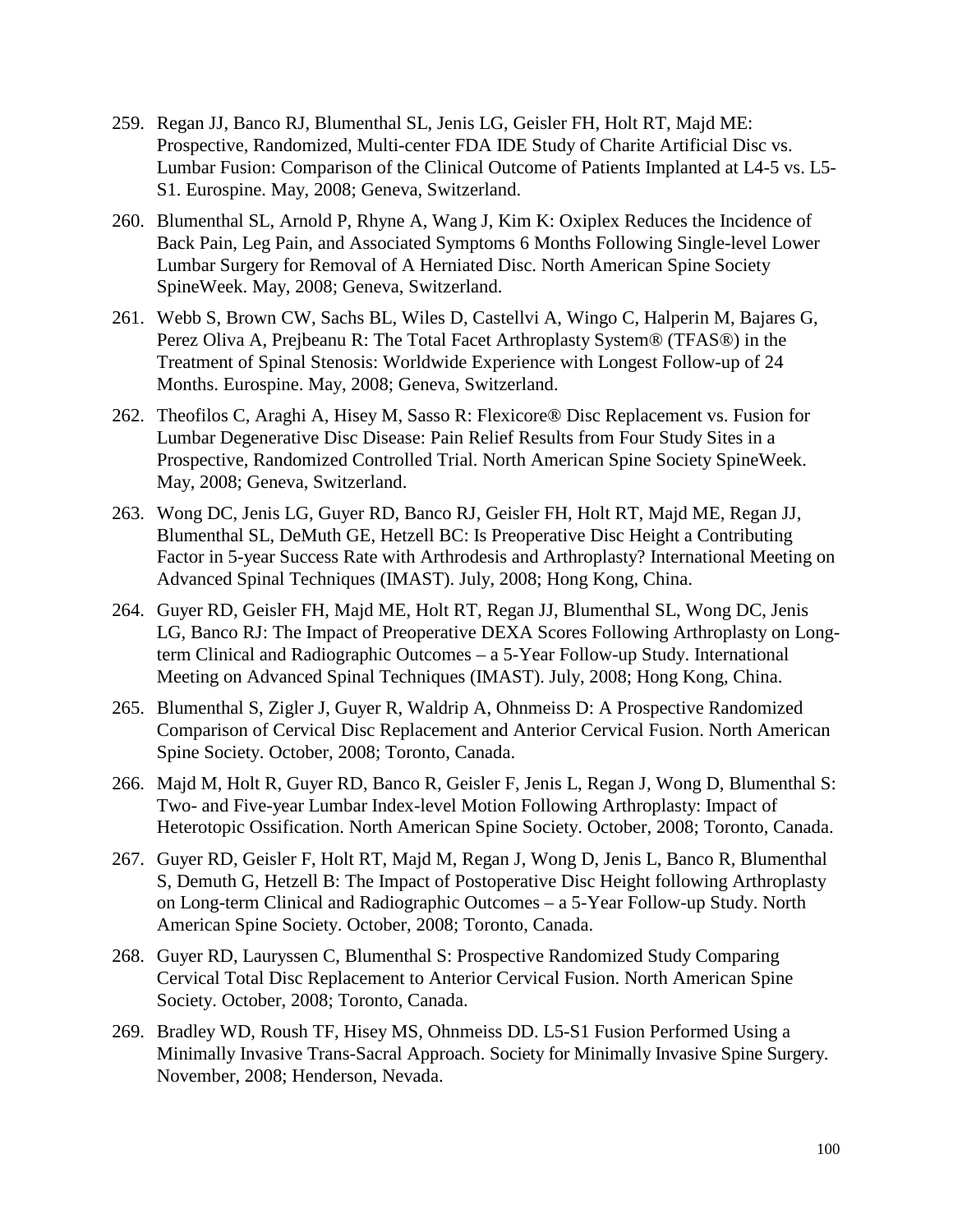- 270. Marchetti J, Verma-Kurvari S, Patel N, Gibbs S, Lankford C, Ohnmeiss D: Do EMG Readings Predict Patient's Response to ESI? American Academy of Physical Medicine and Rehabilitation. November, 2008; San Diego, California.
- 271. Guyer RD, Blumenthal SL, Zigler JE, Waldrip AM, Ohnmeiss DD: A Prospective Randomized Comparison of Cervical Disc Replacement and Anterior Cervical Fusion. Cervical Spine Research Society. December, 2008; Austin, Texas.
- 272. Guyer RD, Lauryssen C, Blumenthal SL: Cervical Total Disc Replacement: A Prospective, Randomized Comparison to Anterior Cervical Fusion. Cervical Spine Research Society. December, 2008; Austin, Texas.
- 273. Majd M, Holt R, Guyer RD, Banco R, Geisler F, Jenis L, Regan J, Wong D, Blumenthal S: Two- and Five-year Lumbar Index-level Motion Following Arthroplasty: Impact of Heterotopic Ossification. American Association of Neurological Surgeons / Congress of Neurological Surgeons. March, 2009; Phoenix, Arizona.
- 274. Wong DC, Jenis LG, Guyer RD, Banco RJ, Geisler FH, Holt RT, Majd ME, Regan JJ, Blumenthal SL, DeMuth GE, Hetzell BC: Is Preoperative Disc Height a Contributing Factor in 5-year Success Rate with Arthrodesis and Arthroplasty? American Association of Neurological Surgeons / Congress of Neurological Surgeons. March, 2009; Phoenix, Arizona.
- 275. Guyer RD, Geisler FH, Majd ME, Holt RT, Regan JJ, Blumenthal SL, Wong DC, Jenis LG, Banco RJ: The Impact of Preoperative DEXA Scores Following Arthroplasty on Longterm Clinical and Radiographic Outcomes – a 5-Year Follow-up Study. American Association of Neurological Surgeons / Congress of Neurological Surgeons. March, 2009; Phoenix, Arizona.
- 276. Guyer RD, Geisler F, Holt RT, Majd M, Regan J, Wong D, Jenis L, Banco R, Blumenthal S, Demuth G, Hetzell B: The Impact of Postoperative Disc Height following Arthroplasty on Long-term Clinical and Radiographic Outcomes – a 5-Year Follow-up Study. American Association of Neurological Surgeons / Congress of Neurological Surgeons. March, 2009; Phoenix, Arizona.
- 277. Guyer RD, Rodriguez M, Blumenthal SL, Zigler JE, Atanasov AM, Ohnmeiss DD: A Prospective Randomized Comparison of Cervical Disc Replacement and Anterior Cervical Fusion. Spine Arthroplasty Society. April, 2009; London, England
- 278. Guyer RD, Auer PB, Zigler JE, Blumenthal SL, Ohnmeiss DD: Relationship between Endplate Morphology and Clinical Outcome of Single-Level Lumbar Disc Arthroplasty. Spine Arthroplasty Society. April, 2009; London, England.
- 279. Guyer RD, Geisler FH, Majd ME, Holt RT, Regan JJ, Blumenthal SL, Wong DC, Jenis LG, Banco RJ: The Impact of Preoperative DEXA Scores Following Arthroplasty on Longterm Clinical and Radiographic Outcomes – A 5-Year Follow-up Study. Spine Arthroplasty Society. April, 2009; London, England.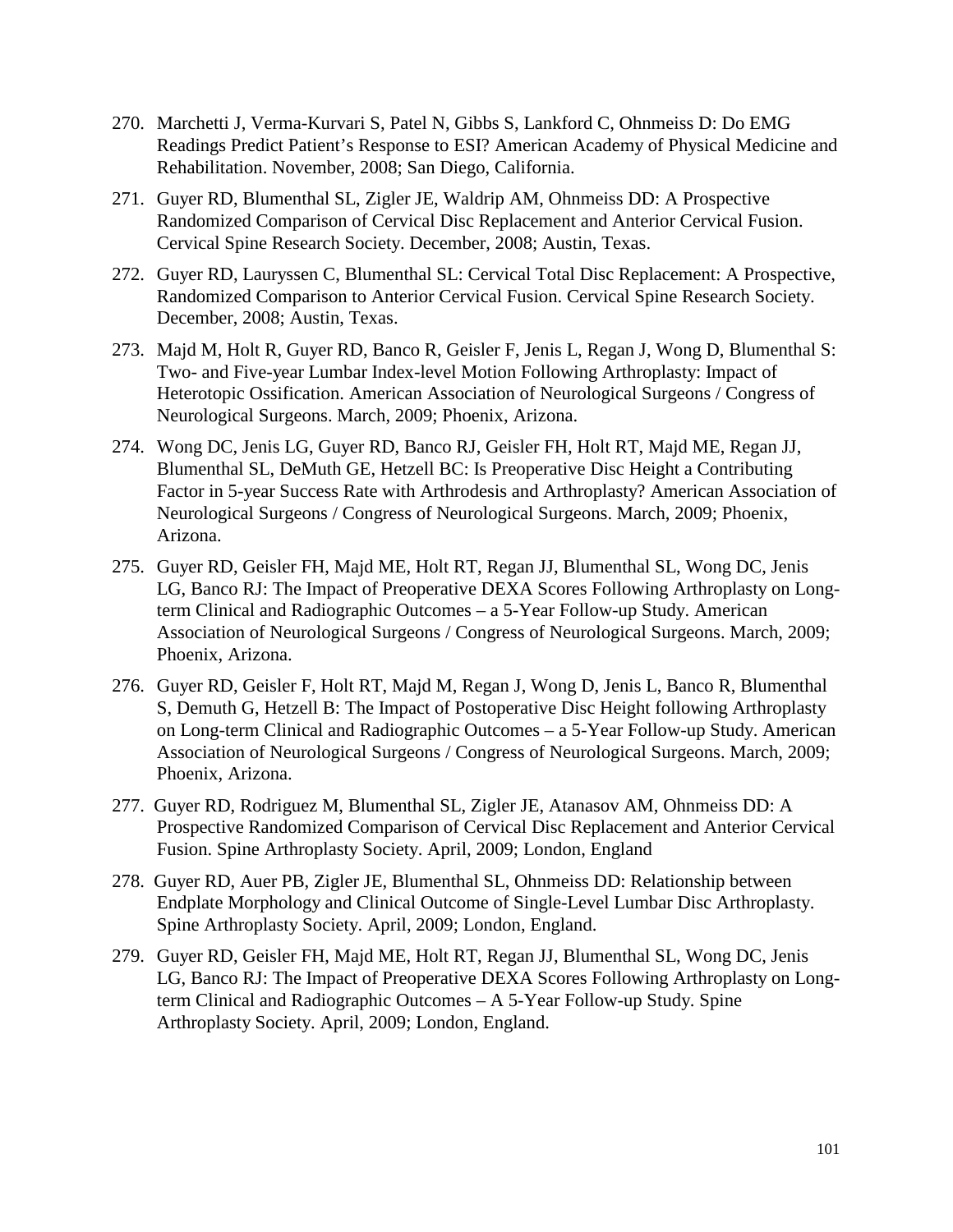- 280. Guyer RD, Geisler FH, Holt RT, Majd ME, Regan JJ, , Wong DC, Jenis LG, Banco RJ, Blumenthal SL, DeMuth G, Hetzell BH: The Impact of Postoperative Disc Height following Arthroplasty on Long-term Clinical and Radiographic Outcomes – a 5-Year Follow-up Study. Spine Arthroplasty Society. April, 2009; London, England.
- 281. Ohnmeiss DD, Waldrip A, Blumenthal S, Zigler J, Guyer RD: Cervical Total Disc Replacement: Is It Effective in Treating Patients' Greatest Self-reported Functional Limitations? Spine Arthroplasty Society. April, 2009; London, England.
- 282. Majd ME, Holt RT, Guyer RD, Banco RJ, Geisler FH, Jenis LG, Regan JJ, Wong DC, Blumenthal SL: Two- and Five-year Lumbar Index-level Motion Following Arthroplasty: Impact of Heterotopic Ossification. Spine Arthroplasty Society. April, 2009; London, England.
- 283. Block AR, Austin S, Ohnmeiss DD: Presurgical Psychological Screening in Total Disc Replacement Patients. Spine Arthroplasty Society. April, 2009; London, England.
- 284. Li B, Guyer RD, Blumenthal S, Zigler J, Ohnmeiss DD: Is Pre-operative Disc Height Related to Lumbar Total Disc Replacement Outcome? Spine Arthroplasty Society. April, 2009; London, England.
- 285. Kicinski S, Guyer RD, Zigler JE, Verma-Kurvari S, Ohnmeiss DD: Sacroiliac Joint Dysfunction in Patients Enrolled in Lumbar Total Disc Replacement Trials. Spine Arthroplasty Society. April, 2009; London, England.
- 286. Guyer RD, Geisler FH, Holt RT, Majd ME, Regan JJ, Wong DC, Jenis LG, Banco RJ, Blumenthal SL, DeMuth G, Hetzell BH: The Impact of Postoperative Disc Height Following Arthroplasty on Long-term Clinical and Radiographic Outcomes – a 5-Year Follow-up Study. Spine Society of Australia. April, 2009; Brisbane, Australia.
- 287. Guyer RD, Geisler FH, Majd ME, Holt RT, Regan JJ, Blumenthal SL, Wong DC, Jenis LG, Banco RJ: The Impact of Preoperative DEXA Scores Following Arthroplasty on Longterm Clinical and Radiographic Outcomes – a 5-Year Follow-up Study. Spine Society of Australia. April, 2009; Brisbane, Australia.
- 288. Block AR, Austin S, Ohnmeiss DD: Presurgical Psychological Screening in Total Disc Replacement Patients. International Society for the Study of the Lumbar Spine. May, 2009; Miami, Florida.
- 289. Li B, Guyer RD, Blumenthal S, Zigler J, Ohnmeiss DD: Is Pre-operative Disc Height Related to Lumbar Total Disc Replacement Outcome? International Society for the Study of the Lumbar Spine. May, 2009; Miami, Florida.
- 290. Guyer RD, Cappuccino A, Blumenthal SL: 24-month Follow-up of a Prospective Randomized Comparison of Two Lumbar Total Disc Replacements. International Society for the Study of the Lumbar Spine. May, 2009; Miami, Florida.
- 291. Guyer RD, Shellock J, MacLennan B, Hanscom D, Knight RQ, McComb P, Jacobs J, Bradford D: Early Failure of Metal-on-Metal Artificial Discs Due to Metal Hypersensitivity: The Diagnostic and Treatment Approach in Four Collected Cases. International Society for the Study of the Lumbar Spine. May, 2009; Miami, Florida.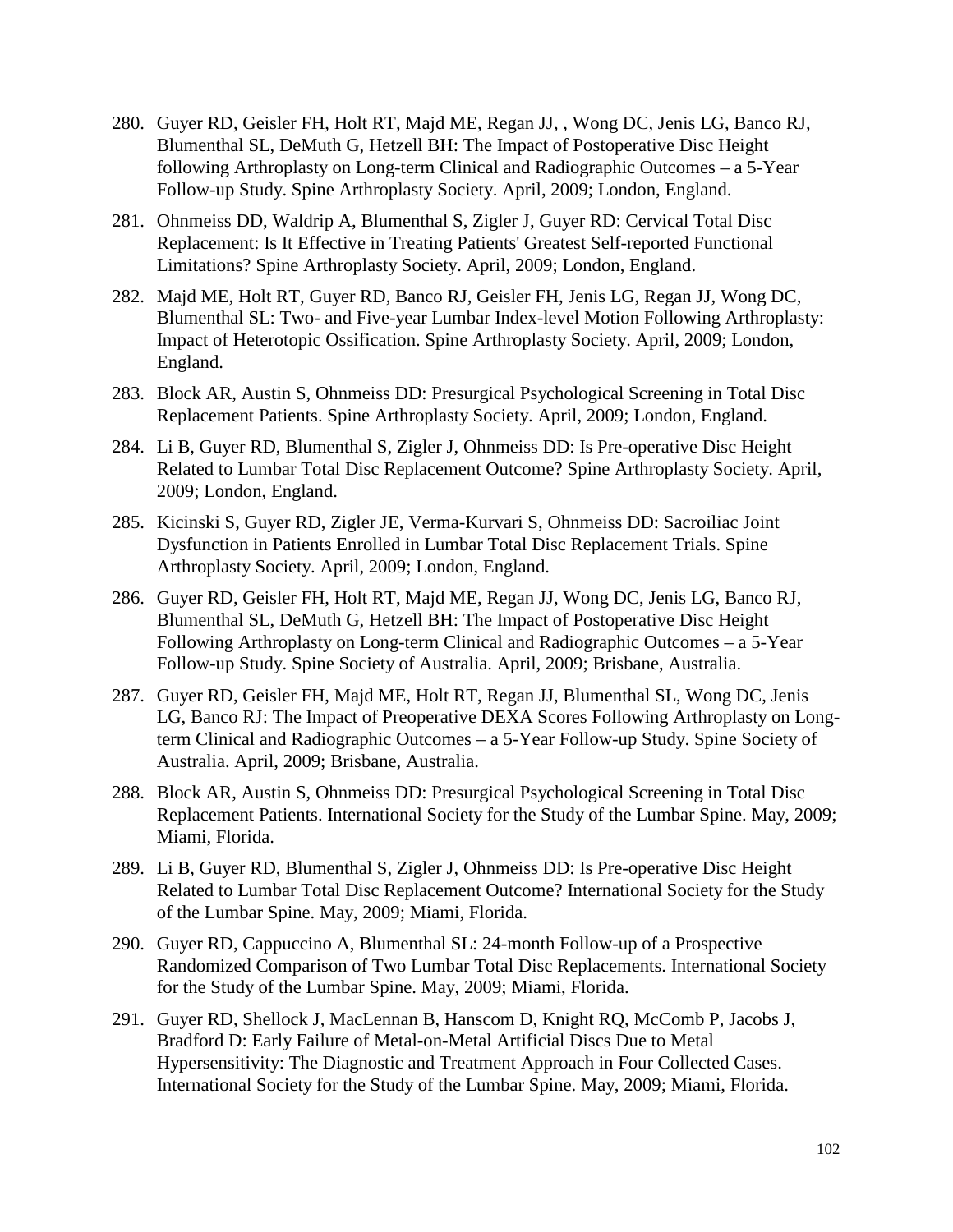- 292. Zigler JE, Guyer RD, Ohnmeiss DD, Blumenthal SL: Anterior Re-operation at the Same Level Following Lumbar Total Disc Replacement. International Society for the Study of the Lumbar Spine. May, 2009; Miami, Florida.
- 293. Guyer RD, Auer PB, Zigler JE, Ohnmeiss DD, Blumenthal SL: Relationship between Endplate Morphology and Clinical Outcome of Single-Level Lumbar Disc Arthroplasty. International Meeting on Advanced Spine Techniques (IMAST). July, 2009; Vienna, Austria.
- 294. Murrey D, Janssen M, Delamarter R, Goldstein JA, Zigler J, Tay B, Darden B: Five-Year Results of the FDA IDE ProDisc®-C TDR Clinical Trial. International Meeting on Advanced Spine Techniques (IMAST). July, 2009; Vienna, Austria.
- 295. Guyer RD, Pettine K, Duffy M, Blumenthal SL: A Prospective Randomized Comparison of Two Lumbar Total Disc Replacements: Results at 24-Month Follow-Up. North American Spine Society. October, 2009; San Francisco, California.
- 296. Guyer RD, Auer PB, Zigler JE, Blumenthal SL, Ohnmeiss DD: Relationship between Endplate Morphology and Clinical Outcome of Single-Level Lumbar Disc Arthroplasty. North American Spine Society. October, 2009; San Francisco, California.
- 297. Garcia R, Blumenthal SL, Guyer RD, Yue J: Prospective Randomized US Trial Comparing an Unconstrained, Semi-Constrained, and Constrained TDR in the Treatment of Single Level Discogenic Pain: Results from Two Centers in an FDA IDE Study. North American Spine Society. October, 2009; San Francisco, California.
- 298. Zigler JE, Blumenthal SL, Guyer RD, Atanasov A, Rodriguez M, Ohnmeiss DD: Comparison of Cervical Disc Replacement and Anterior Cervical Fusion: 24-month Results from Five Prospective Randomized Studies. Asia Pacific Spine Arthroplasty Society. January, 2010; Sanya, China.
- 299. Zigler JE, Blumenthal SL, Guyer RD, Ohnmeiss DD: Analysis of Re-operations in Lumbar Total Disc Replacement: Experience with 900 Consecutive Cases Including First Case Experience. Asia Pacific Spine Arthroplasty Society. January 2010; Sanya, China.
- 300. Lindley EM, Sherman BP, Ohnmeiss D, Zigler J, Kasow DB, Janssen ME, Patel VV: The Positive Predictive Value of Provocative Discography in Artificial Disc Replacement. American Association of Neurological Surgeons/Congress of Neurological Surgeons: Disorders of the Spine and Peripheral Nerves. February, 2010; Orlando, Florida.
- 301. Blumenthal SL, Guyer RD: Anular Repair after Lumbar Discectomy: Preliminary Observations from an Ongoing, Prospective, Randomized, Controlled Clinical Trial. Spine Society of Australia. April, 2010; Christchurch, New Zealand.
- 302. Guyer RD, Pettine K, Knight RQ, Coric D, McAfee PC, Gordon CR, Cappuccino A, Buckley RA, Nunley P, Geisler FH, Peppers TA, Rappaport JR, Lauryssen C: Direct Compression of Two Lumbar Total Disc Replacement Devices: Results from a Prospective, Randomized, Multicenter FDA-Regulated Trial. International Society for the Study of the Lumbar Spine. April, 2010; Auckland, New Zealand.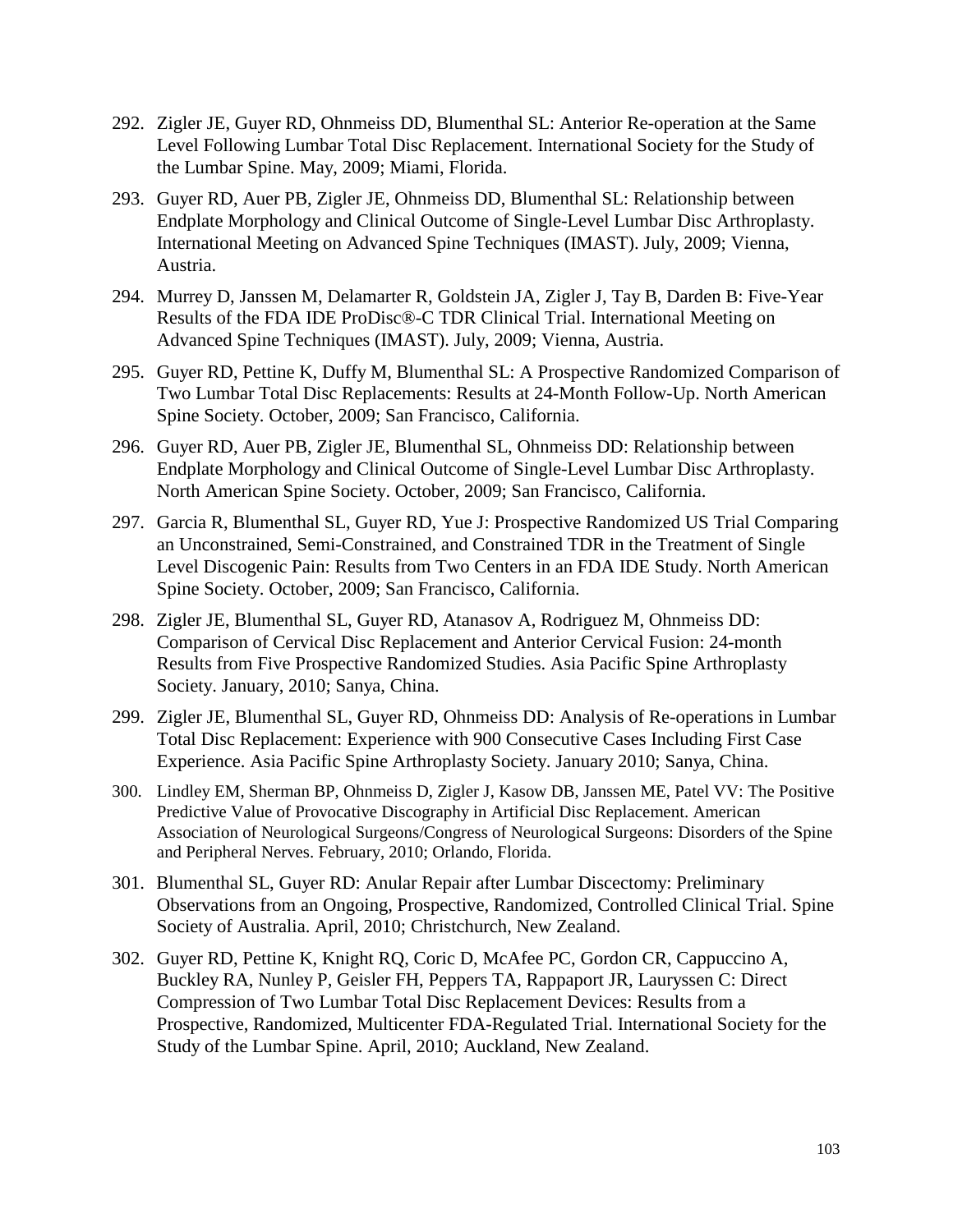- 303. Guyer RD, Pettine K, Knight RQ, Coric D, McAfee PC, Gordon CR, Cappuccino A, Buckley RA, Nunley P, Geisler FH, Peppers TA, Rappaport JR, Lauryssen C: Radiographic Comparison of Two Lumbar Total Disc Replacement Decices: Results from a Prospective, Randomized, Controlled, Multicenter FDA-Regulated Trial. International Society for the Study of the Lumbar Spine. April, 2010; Auckland, New Zealand.
- 304. Ohnmeiss DD, Guyer RD, Blumenthal SL: Analysis of Change in Scores in commonly used Outcome Measures: What Can We Legitimately Assume about the Stability of Individual Patient Scores Based on Group Mean Scores? International Society for the Study of the Lumbar Spine. April, 2010; Auckland, New Zealand.
- 305. Blumenthal SL, Ohnmeiss DD, Guyer RD, Zigler JE: Intra-Operative Conversion of Attempted Lumbar Total Disc Replacement to Fusion: Incidence and Causes. International Society for the Study of the Lumbar Spine. April, 2010; Auckland, New Zealand.
- 306. Blumenthal SL, Saqqa S, Guyer RD, Zigler JE, Ohnmeiss DD: Hybrid Combined Total Disc Replacement and Fusion Procedures in the Lumbar Spine: Clinical and Radiographic Outcome. International Society for the Study of the Lumbar Spine. April, 2010; Auckland, New Zealand.
- 307. Blumenthal SL, Rainey S, Zigler JE, Guyer RD, Ohnmeiss DD: Analysis of Adjacent Segment Re-Operation Following Lumbar Total Disc Replacement. International Society for the Study of the Lumbar Spine. April, 2010; Auckland, New Zealand.
- 308. Ohnmeiss DD, Hume CS, Guyer RD, Zigler JE, Blumenthal SL: Cost Comparison of Total Disc Replacement vs. Fusion in Patients with Insurance Denial for Disc Replacement. International Society for the Study of the Lumbar Spine. April, 2010; Auckland, New Zealand.
- 309. Ohnmeiss DD, Guyer RD, Blumenthal SL: Analysis of Change in Scores in Commonly Used Outcome Measures: What Can We Legitimately Assume about the Stability of Individual Patient Scores Based on Group Mean Scores? Spine Arthroplasty Society. April, 2010; New Orleans, Louisiana.
- 310. Guyer RD, Pettine K, Knight RQ, Coric D, McAfee PC, Gordon CR, Cappuccino A, Buckley RA, Nunley P, Geisler FH, Peppers TA, Rappaport JR, Lauryssen C: Direct Comparison of Two Lumbar Total Disc Replacement Devices: Results from a Prospective, Randomized, Multicenter FDA-Regulated Trial. Spine Arthroplasty Society. April, 2010; New Orleans, Louisiana.
- 311. Guyer RD, Pettine K, Knight RQ, Coric D, McAfee PC, Gordon CR, Cappuccino A, Buckley RA, Nunley P, Geisler FH, Peppers TA, Rappaport JR, Lauryssen C: Radiographic Comparison of Two Lumbar Total Disc Replacement Devices: Results from a Prospective, Randomized, Controlled Multicenter FDA-Regulated Trial. Spine Arthroplasty Society. April, 2010; New Orleans, Louisiana.
- 312. Guyer RD, Ohnmeiss DD, Blumenthal SL: Lumbar Total Disc Replacement: Results of a Comprehensive Review of Clinical Outcomes, Radiographic Measures, and Complications/Re-Operations. Spine Arthroplasty Society. April, 2010; New Orleans, Louisiana.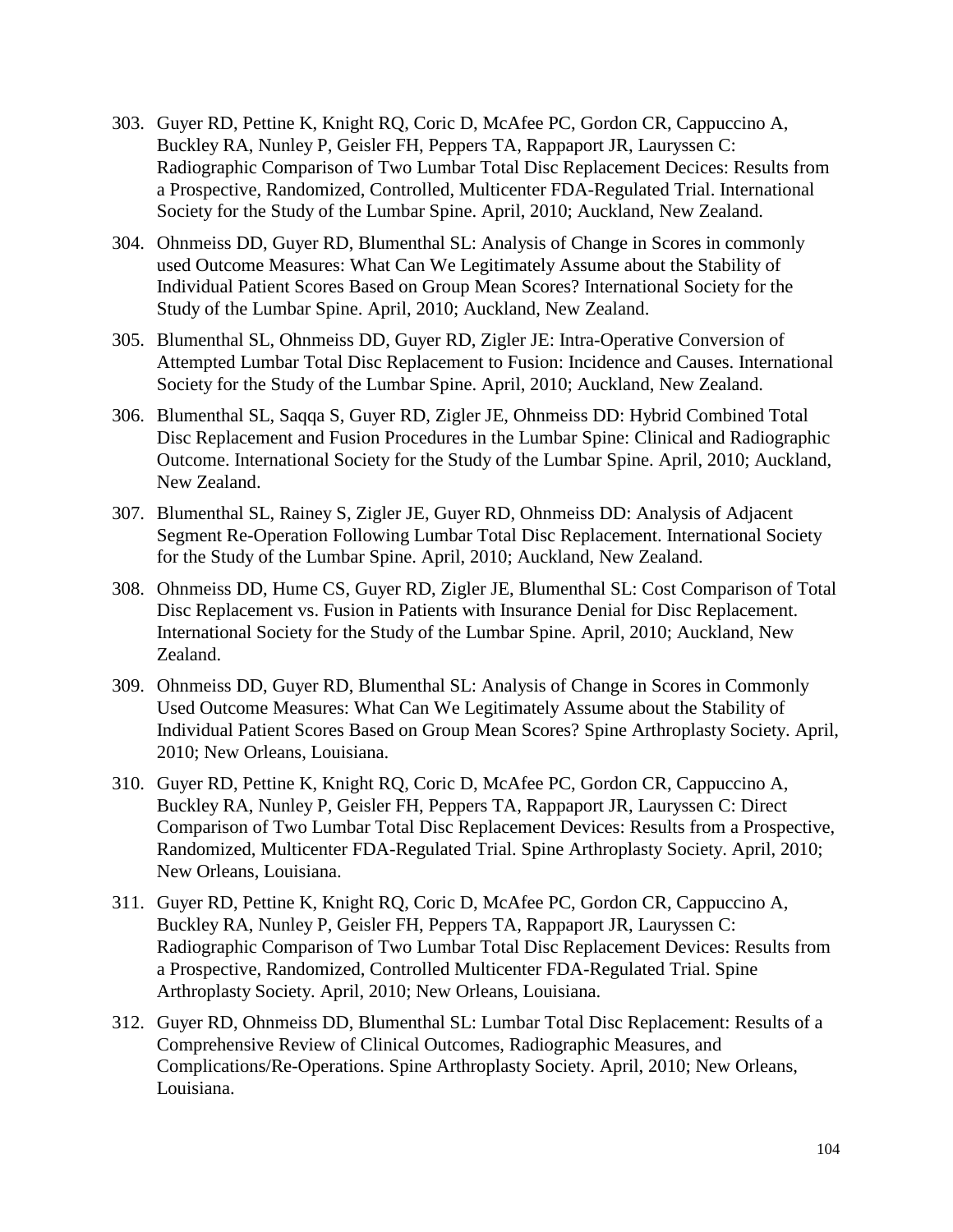- 313. Blumenthal SL, Saqqa S, Guyer RD, Zigler JE, Ohnmeiss DD: Hybrid Combined Total Disc Replacement and Fusion Procedures in the Lumbar Spine: Clinical and Radiographic Outcome. Spine Arthroplasty Society. April, 2010; New Orleans, Louisiana.
- 314. Blumenthal SL, Ohnmeiss DD, Zigler JE, Guyer RD: Intra-Operative Conversion of Attempted Lumbar Total Disc Replacement to Fusion: Incidence and Causes. Spine Arthroplasty Society. April, 2010; New Orleans, Louisiana.
- 315. Guyer RD, Shellock J, Kugler C, Hisey MS, Bradley WD, Ohnmeiss DD: Indirect Decompression of Lumbar Spondylolisthesis using Anterior Lumbar Interbody Fusion and Minimally Invasive Pedicle Screw Fixation. Spine Arthroplasty Society. April, 2010; New Orleans, Louisiana.
- 316. Bradley WD, Hisey MS, Ohnmeiss DD: Minimally Invasive L5-S1 Fusion Performed Using a Trans-Sacral Approach. Spine Arthroplasty Society. April, 2010; New Orleans, Louisiana.
- 317. Glenn JS, Guyer RD: Anterior Discectomy and Total Disc Replacement for Patients with Third and Fourth Recurrent Lumbar Disc Herniations. Spine Arthroplasty Society. April, 2010; New Orleans, Louisiana.
- 318. Zigler JE: What is the "Real World" Experience of Pro-Disc®-L Revision Surgery? Spine Arthroplasty Society. April, 2010; New Orleans, Louisiana.
- 319. Araghi A, Sugden CE: The Effects of Anular Repair on Sciatica Patients Receiving a Micro-Discectomy Procedure. Spine Arthroplasty Society. April, 2010; New Orleans, Louisiana.
- 320. Janssen ME, Zigler JE, Delamarter R, Krop MA, Balderston RA, Spivak JM, Goldstein JA, Linovitz RJ, Zucherman JF, Yue JJ, Haider TT, Kitchel SH, Cammisa FP, Danielson GO, Geiger D, Watkins R, Yuan H, Sherman JE, Herkowitz HN: Results from the Prospective, Randomized, Multicenter IDE Study of 2-Level ProDisc®-L: Randomized Patients versus Continued Access Patients at 2 Years. Spine Arthroplasty Society. April, 2010; New Orleans, Louisiana.
- 321. Lindley EM, Sherman BP, Ohnmeiss D, Zigler J, Kasow DB, Janssen ME, Patel VV: The Positive Predictive Value of Provocative Discography in Artificial Disc Replacement. Spine Arthroplasty Society. April, 2010; New Orleans, Louisiana.
- 322. Blumenthal SL, Rainey S, Guyer RD, Zigler JE, Ohnmeiss DD: Analysis of Adjacent Re-Operation Following Lumbar Total Disc Replacement. International Meeting on Advanced Spine Techniques. July, 2010; Toronto, Canada.
- 323. Duffy M, Saqqa SG, Blumenthal SL, Zigler JE, Guyer RD, Ohnmeiss DD: Treatment Options for Two-Level Symptomatic Disc Degeneration: Comparison of Total Disc Replacement, Fusion, and Hybrids. International Meeting on Advanced Spine Techniques. July, 2010; Toronto, Canada.
- 324. Blumenthal SL, Saqqa SG, Guyer RD, Zigler JE, Ohnmeiss, DD: Hybrid Combined Total Disc Replacement and Fusion Procedures in the Lumbar Spine: Clinical and Radiographic Outcome. International Meeting on Advanced Spine Techniques. July, 2010; Toronto, Canada.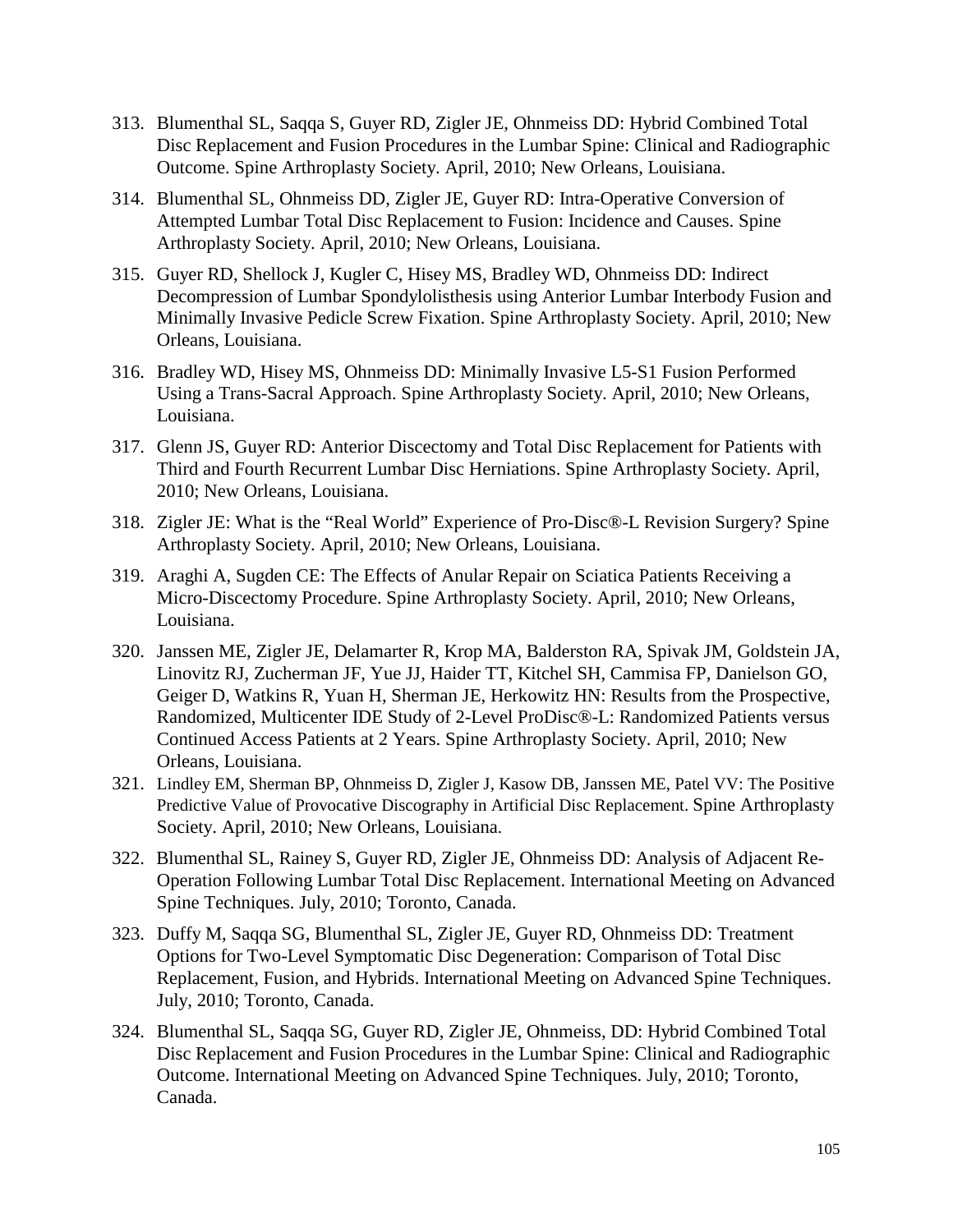- 325. Blumenthal SL, Ohnmeiss DD, Guyer RD, Zigler JE, Hume CS: Intra-Operative Conversion of Attempted Lumbar Total Disc Replacement to Fusion: Incidence and Causes. International Meeting on Advanced Spine Techniques. July, 2010; Toronto, Canada.
- 326. Zigler JE, Guyer RD, Blumenthal SL, Ohnmeiss DD: Analysis of Re-Operations after Lumbar Total Disc Replacement: Experience in 1,000 Consecutive Cases Beginning with First Case Experience of 11 Surgeons. International Meeting on Advanced Spine Techniques. July, 2010; Toronto, Canada.
- 327. Bradley WD, Hisey M, Ohnmeiss DD: Minimally Invasive L5-S1 Fusion Performed using a Trans-Sacral Approach. International Meeting on Advanced Spine Techniques. July, 2010; Toronto, Canada.
- 328. Guyer RD, Shellock J, Kugler C, Hisey M, Bradley WD, Ohnmeiss DD: Indirect Decompression of Lumbar Spondylolisthesis using Anterior Lumbar Interbody Fusion and Minimally Invasive Pedicle Screw Fixation. International Meeting on Advanced Spine Techniques. July, 2010; Toronto, Canada.
- 329. Guyer RD, Pettine KA, Coric D, Nunley PD, Musante D: Radiographic Comparison of Two Lumbar Total Disc Replacement Devices: Results from a Prospective, Randomized, Controlled Multicenter FDA-Regulated Trial. International Meeting on Advanced Spine Techniques. July, 2010; Toronto, Canada.
- 330. Araghi A: Effect of Annular Repair on Sciatica: A Report of 317 Cases. North American Spine Society. October, 2010; Orlando, Florida.
- 331. Bradley WD, Blumenthal S, Miller LE: Early Outcomes of Lumbar Spinal Stenosis Treatment with the Superion Interspinous Spacer. Society for Minimally Invasive Spine Surgery. November, 2010; Las Vegas, Nevada.
- 332. Ohnmeiss DD, Zigler JE, Guyer RD, Blumenthal SL: Meta-Analysis of Cervical Total Disc Replacement Compared With Anterior Cervical Fusion: Data from Four Prospective Randomized Multicenter FDA IDE Trials. Cervical Spine Research Society. December, 2010; Charlotte, North Carolina.
- 333. Thongthangen I: Evaluating Symptomatic Lumbar Disc Degeneration and Its Treatment in the Context of Other Medical Conditions. AOSpine Fellows Forum. Banff, Alberta, Canada.
- 334. Coric D, Guye RD, Nunley PD, Gordon C, Dimmig T, Carmody C, Ohnmeiss DD, Boltes M: Prospective, Randomized, Multicenter Study of Cervical Arthroplasty: 269 Patients from the Kineflex/C Metal-on-Metal Artificial Disc IDE Study with Minimum Two-Year Follow-up. AANS/CNS Section on Disorders of the Spine and Peripheral Nerves. March, 2011; Phoenix, Arizona.
- 335. Zigler JE, Guyer RD, Ohnmeiss DD: Three-Level Total Disc Replacement. International Society for the Advacement of Spine Surgery. April, 2011; Las Vegas, Nevada.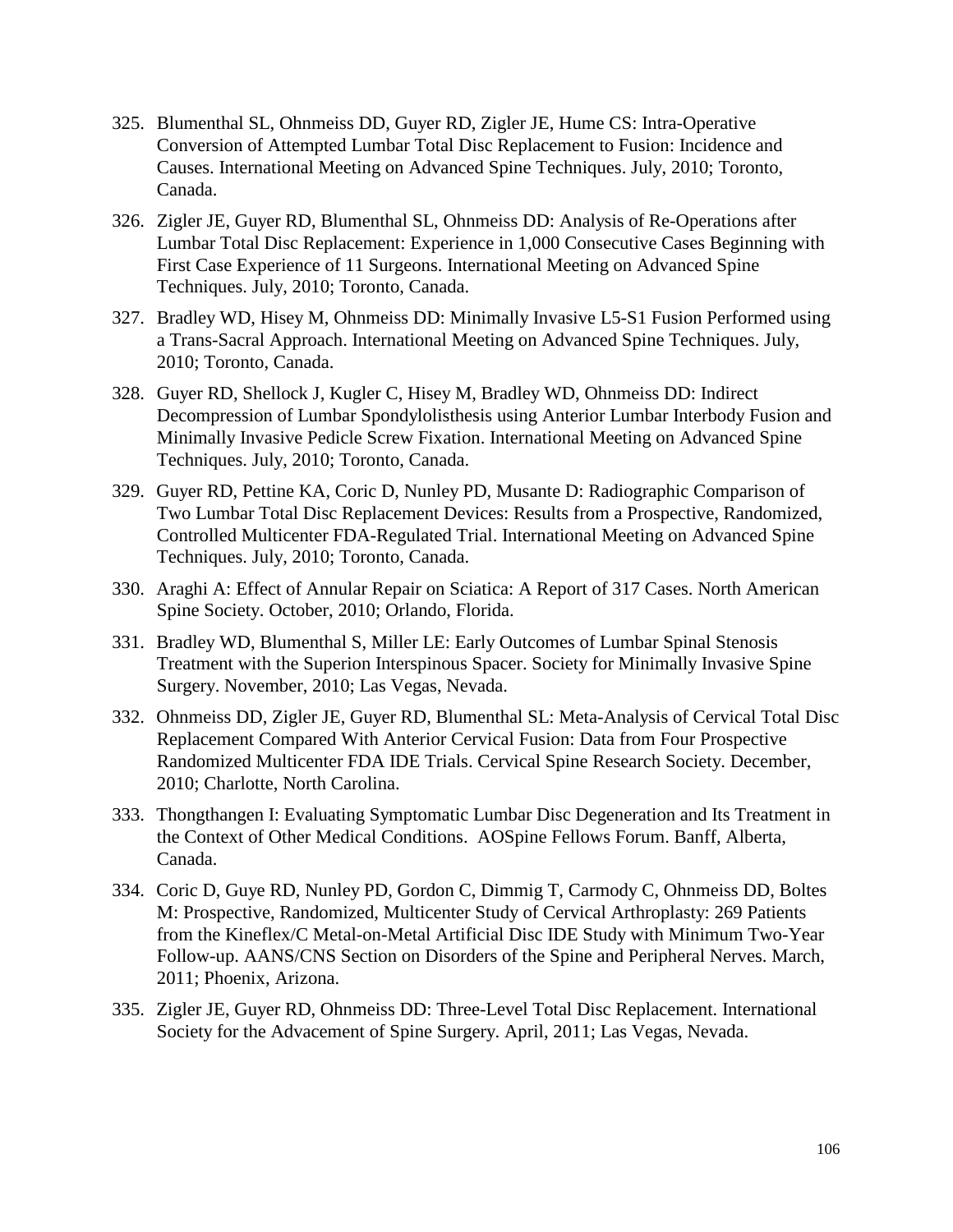- 336. Guyer RD, Blumenthal SL, Zigler JE, Verma-Kurvari S, Atanasov A, Ohnmeiss DD: Bone Mineral Density Scanning in Potential Lumbar Total Disc Replacement Patients. International Society for the Advacement of Spine Surgery. April, 2011; Las Vegas, Nevada.
- 337. Ohnmeiss DD, Blumenthal SL, Guyer RD: Investigating the Potential Effect of "Euphoric Bias" for the New Technology on Results of Randomized Lumbar Total Disc Replacement Trials. International Society for the Advacement of Spine Surgery. April, 2011; Las Vegas, Nevada.
- 338. Guyer RD, Darwish A, Blumenthal SL, Zigler JE, Ohnmeiss DD: Lumbar Total Disc Replacement vs. Fusion: Analysis of Cost Comparison Studies. International Society for the Advancement of Spine Surgery April, 2011; Las Vegas, Nevada.
- 339. Blumenthal SL, Guyer RD, Zigler JE, Ohnmeiss DD, Verma-Kurvari S: Reported Re-Operations in Lumbar Total Disc Replacement: Analysis of the Literature. International Society for the Advancement of Spine Surgery. April, 2011; Las Vegas, Nevada.
- 340. Hyder Z, Ohnmeiss DD, Guyer RD, Blumenthal SL, Zigler JE: Meta-Analysis of Lumbar Total Disc Replacement FDA-Regulated Trials: A Missed Opportunity. International Society for the Advacement of Spine Surgery. April, 2011; Las Vegas, Nevada.
- 341. Blumenthal S, Guyer R, Zigler J, Ohnmeiss D: Anterior Re-Operation at the Same Level Following Lumbar Total Disc Replacement. International Society for the Lumbar Spine. June, 2011; Gothenburg, Sweden.
- 342. Duffy M, Saqqa S, Zigler J, Guyer R, Ohnmeiss D, Blumenthal S: Treatment Options for Two-Level Symptomatic Disc Degeneration: Comparison of Total Disc Replacement, Fusion, and Hybrid. International Society for the Lumbar Spine. June, 2011; Gothenburg, Sweden.
- 343. Ohnmeiss D, Blumenthal S, Guyer R: Investigating the Potential Effect of "Euphoric Bias" for the New Technology on Results of Randomized Lumbar Total Disc Replacement Trials. International Society for the Lumbar Spine. June, 2011; Gothenburg, Sweden.
- 344. Guyer R, Darwish A, Blumenthal S, Ohnmeiss D, Zigler J: Lumbar Total Disc Replacement vs. Fusion: Analysis of Cost Comparison Studies. International Society for the Lumbar Spine. June, 2011; Gothenburg, Sweden.
- 345. Hisey M: Results of US FDA-IDE Clinical Trial Validate Early European Experience with Mobi-C® Artificial Cervical Disc. Cervical Spine Research Society-European Section. June, 2011; Istanbul, Turkey.
- 346. Guyer RD, Thongtrangan I, Ohnmeiss DD, Zigler JE, Atanasov AM: Health-Related Quality of Life: How Does Symptomatic Disc Degeneration and Its Treatment with Total Disc Replacement Compare to Other Medical Conditions? International Meeting on Advanced Spine Techniques. July, 2011; Copenhagen, Denmark.
- 347. Guyer RD, Darwish A, Blumenthal SL, Zigler JE, Ohnmeiss DD: Lumbar Total Disc Replacement vs. Fusion: Analysis of Cost Comparison Studies. International Meeting on Advanced Spine Techniques. July, 2011; Copenhagen, Denmark.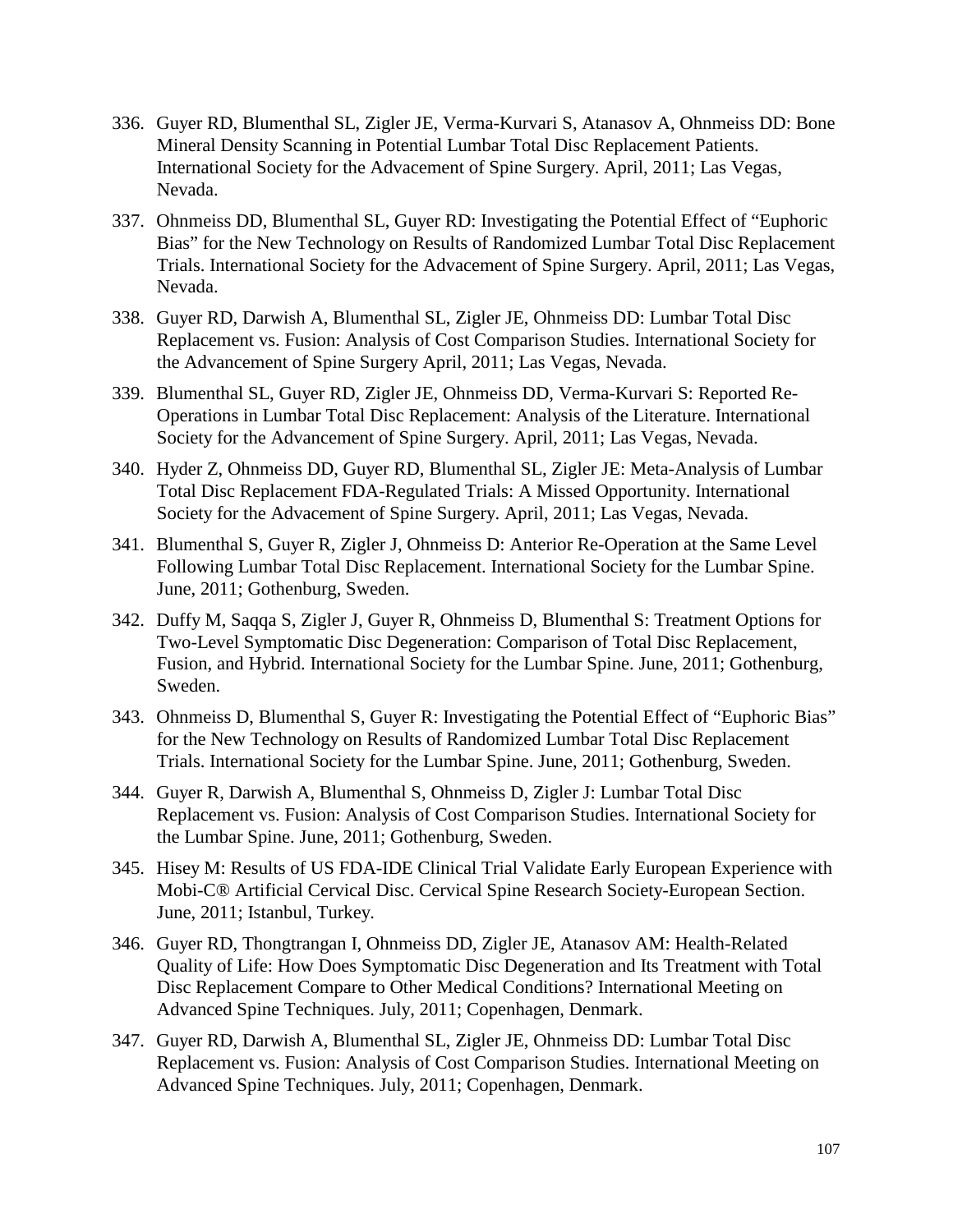- 348. Guyer RD, Blumenthal SL, Zigler JE, Ohnmeiss DD: Investigating the Potential Effect of "Euphoric Bias" for the New Technology on Results of Randomized Lumbar Total Disc Replacement Trials. International Meeting on Advanced Spine Techniques. July, 2011; Copenhagen, Denmark.
- 349. Hyder Z, Guyer RD, Ohnmeiss DD, Blumenthal SL, Zigler JE: Meta-Analysis of Lumbar Total Disc Replacement FDA-Regulated Trials: A Missed Opportunity. International Meeting on Advanced Spine Techniques. July, 2011; Copenhagen, Denmark.
- 350. Guyer RD, Samocha Y, Ohnmeiss DD, Blumenthal SL, Zigler JE: Cervical Total Disc Replacement vs. Anterior Cervical Fusion: Data from Four Prospective, Randomized, Multicenter Trials. International Meeting on Advanced Spine Techniques. July, 2011; Copenhagen, Denmark.
- 351. Lieberman IH, Ohnmeiss DD. Robotic-Assisted Pedicle Screw Placement in Complex Spinal Surgery: What was Learned from the First 35 Consecutive Patients. International Meeting on Advanced Spine Techniques. July, 2011; Copenhagen, Denmark
- 352. Block AR, Ben-Porath Y, Burchett D, Ohnmeiss DD: Presurgical Psychological Screening: A New Algorithm, including the MMPI-2-RF, for Predicting Surgery Results. North American Spine Society. November, 2011; Chicago, Illinois.
- 353. Guyer RD, Samocha Y, Ohnmeiss DD, Zigler JE, Blumenthal SL: Cervical Total Disc Replacement vs. Anterior Cervical Fusion: Data from Four Prospective, Randomized, Multicenter Trials. North American Spine Society. November, 2011; Chicago, Illinois.
- 593. Morrison T, Guyer RD, Hisey MS, Atanasov A, Ohnmeiss DD, Zigler JE, Blumenthal SL: Clinical Outcomes of Stand-Alone Anterior Lumbar Interbody Fusion. AO Spine Fellows' Forum. March, 2012; Banff, Alberta, Canada.
- 594. Ohnmeiss DD, Guyer RD, Blumenthal SL, Zigler JE: Impact of Cervical Symptoms on Ability to Participate in Recreational Activities. International Society for the Advancement of Spine Surgery. March, 2012; Barcelona, Spain.
- 595. Edwards K, Hisey MS, Bradley WD, Ohnmeiss DD, Zigler JE, Guyer RD: Extreme Lateral Interbody Fusion (XLIF): Clinical Results from One Center. International Society for the Advancement of Spine Surgery. March, 2012; Barcelona, Spain.
- 596. Ohnmeiss DD, Guyer RD, Blumenthal SL, Zigler JE: Analysis of Outcome Stability Following Surgery Involving a Cervical Spine Implant. International Society for the Advancement of Spine Surgery. March, 2012; Barcelona, Spain.
- 597. Lieberman I, Hu X: Does Maintenance/Restoration of Segmental Lordosis Contribute to the Outcome of ACDF Patients? A Pilot Study. International Society for the Advancement of Spine Surgery. March, 2012; Barcelona, Spain.
- 598. Whang PG, Bradley WD, Miller LE, Block JE: Mid-term Results of a Minimally Invasive Interspinous Spacer in Patients with Lumbar Spinal Stenosis: Ra Randomized Controlled IDE Trial. International Society for the Advancement of Spine Surgery. March, 2012; Barcelona, Spain.
- 599. Davis RJ, Gaede SE, Hisey MS, Kim KD, Nunley DP, Peterson DL, Stokes JK: Functional Improvement After Total Disc Arthroplasty at 1 and 2 Levels of the Cervical Spine: 36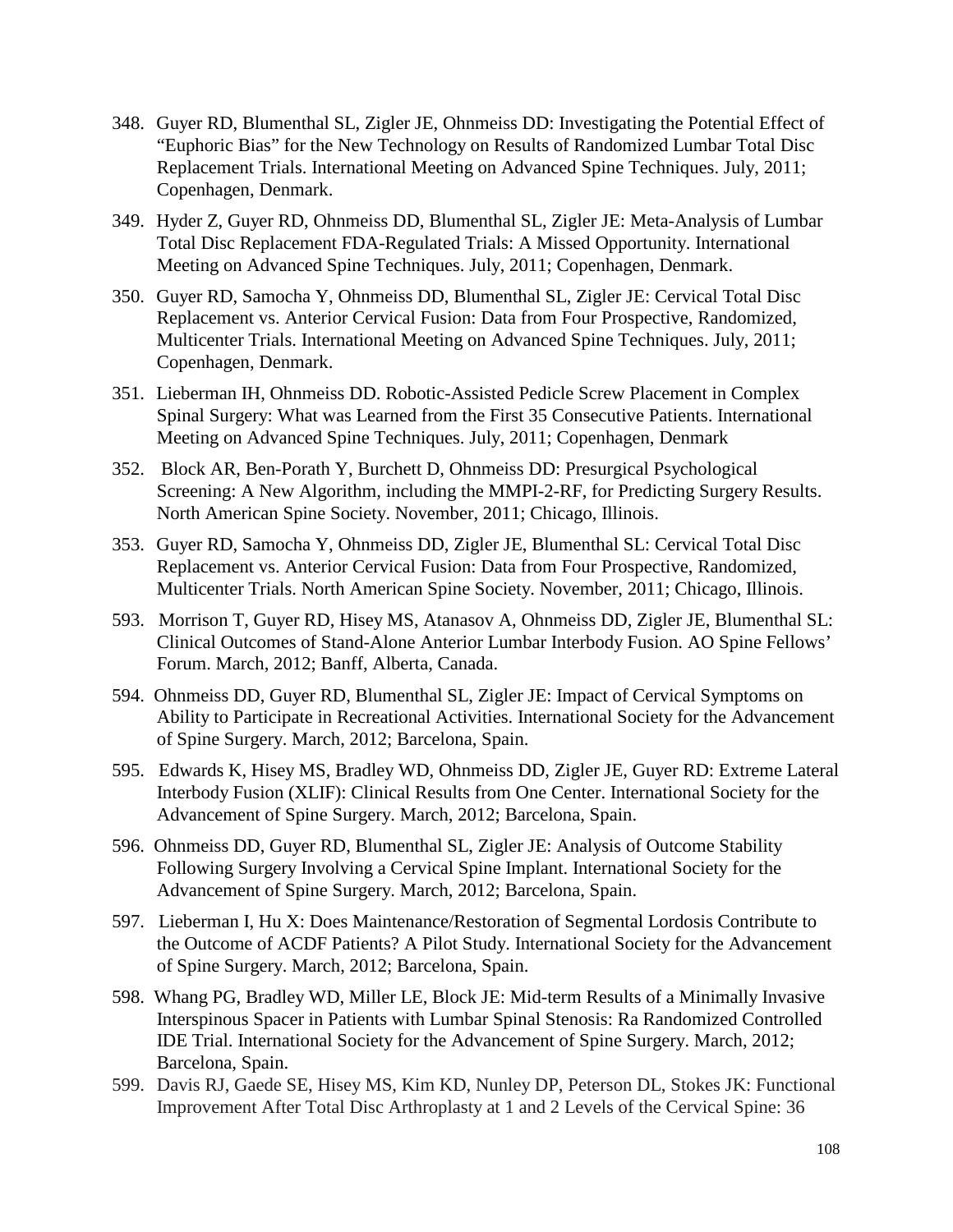Month Follow-Up of an FDA IDE Clinical Trial. AANS/CNS Section on Disorders of the Spine and Peripheral Nerves. March, 2012; Orlando, Florida.

- 600. Block AR, Ohnmeiss DD, Guyer RD, Atanasov A, Ben-Porath Y: Relationship between Pain, Patient Expectations, and Satisfaction Following Spine Surgery. SpineWeek - International Society for the Study of the Lumbar Spine Section. May, 2012; Amsterdam, The Netherlands.
- 601. Lieberman IH, Sparks J, Ohnmeiss DD, Verma-Kurvari S, Guyer RD, Zigler JE: Comparison of Manual and OfficePACS-Based Digital Methods for Cobb Angle Measurements in Patients with Spinal Deformity. SpineWeek - International Society for the Study of the Lumbar Spine Section. May, 2012; Amsterdam, The Netherlands.
- 602. Ohnmeiss DD, Thongthangen I, Guyer RD, Zigler JE, Atanasov AM: Evaluating Symptomatic Lumbar Disc Degeneration and Its Treatment in the Context of Other Medical Conditions. SpineWeek - International Society for the Study of the Lumbar Spine Section. May, 2012; Amsterdam, The Netherlands.
- 603. Block AR, Ohnmeiss DD, Guyer RD, Atanasov A, Ughwanogho E, Ben-Porath Y: Workers Compensation Versus Non Workers Compensation: Personality Differences. SpineWeek - International Society for the Study of the Lumbar Spine Section. May, 2012; Amsterdam, The Netherlands.
- 604. Morrison T, Guyer RD, Hisey MS, Atanasov A, Ohnmeiss DD, Blumenthal SL, Zigler JE: Clinical Outcomes of Stand-Alone Anterior Lumbar Interbody Fusion. SpineWeek - International Society for the Study of the Lumbar Spine Section. May, 2012; Amsterdam, The Netherlands.
- 605. Guyer RD, Blumenthal SL, Zigler JE, Ohnmeiss DD, Verma-Kurvari S: Re-operations in Lumbar Total Disc Replacement: Analysis of the Literature. SpineWeek - North American Spine Society Section. May, 2012; Amsterdam, The Netherlands.
- 606. Guyer RD, Ohnmeiss DD, Blumenthal SL, Zigler JE: Comparison of Re-Operations in Cervical Total Disc Replacement Versus Anterior Cervical Fusion. SpineWeek - North American Spine Society Section. May, 2012; Amsterdam, The Netherlands.
- 607. Ohnmeiss DD, Guyer RD, Blumenthal SL, Zigler JE: Impact of Cervical Symptoms on Ability to Participate in Recreational Activities. SpineWeek - North American Spine Society Section. May, 2012; Amsterdam, The Netherlands.
- 608. Ohnmeiss DD, Guyer RD, Blumenthal SL, Zigler JE: Analysis of Outcome Stability Following Surgery Involving Cervical Spine Implant. SpineWeek - North American Spine Society Section. May, 2012; Amsterdam, The Netherlands.
- 609. Hisey MS, Edwards K, Ohnmeiss DD, Verma-Kurvari S, Guyer RD, Zigler JE: Extreme Lateral Interbody Fusion (XLIF): Clinical Results. SpineWeek - North American Spine Society Section. May, 2012; Amsterdam, The Netherlands.
- 610. Lieberman IH, Sparks J, Hu X, Ohnmeiss DD, Verma-Kurvari S, Guyer RD, Zigler JE: Comparison of Manual and OfficePACS-Based Digital Methods for Cobb Angle Measurements in Patients with Spinal Deformity. International Meeting on Advanced Spine Techniques. July, 2012; Istanbul, Turkey.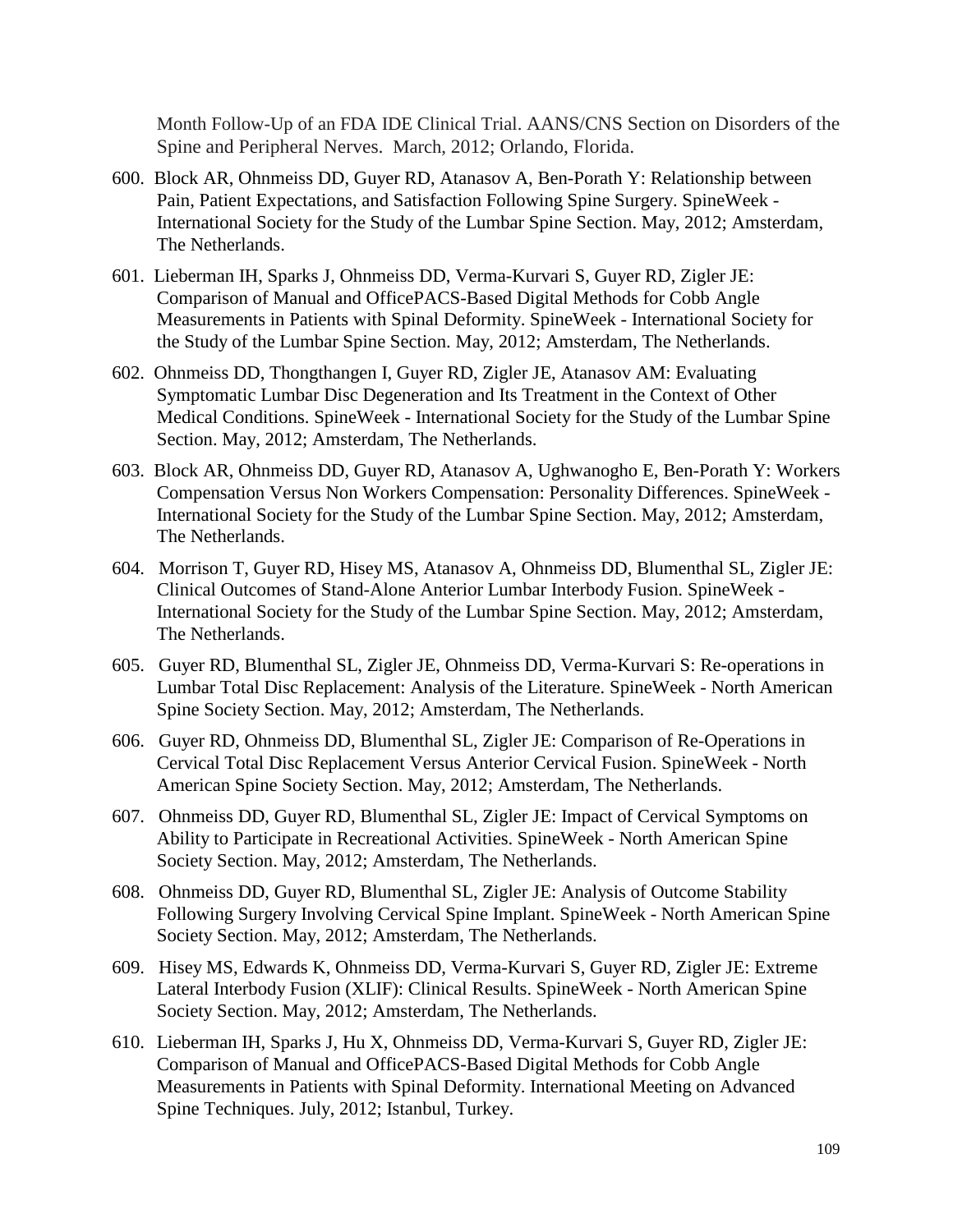- 611. Lieberman IL, Hu X: Does Maintenance/Restoration of Cervical Lordosis Improve Outcome after ACDF? International Meeting on Advanced Spine Techniques. July, 2012; Istanbul, Turkey.
- 612. Lieberman IL, Hu X: Use of Ultrasonic BoneScalpel in Spine Surgeries: Experience from the First 58 Patients. International Meeting on Advanced Spine Techniques. July, 2012; Istanbul, Turkey.
- 613. Block AR, Ben-Porath Y, Ohnmeiss DD, Guyer RD, Marek R: Psychosocial Factors and Expectancy Contribute Separately to Spine Surgery Outcome. North American Spine Society. October, 2012; Dallas, Texas.
- 614. Delamarter R, Zigler JE: Does Two-Level 360° Lumbar Spinal Fusion Improve Long-Term Clinical Outcomes After Failure of Conservative Treatment in Patients with Functionally Disabling Two-Level Degenerative Lumbar Disc Disease? Results of Five-Year Follow-Up in Fifty-Two Randomized Postoperative Patients. North American Spine Society. October, 2012; Dallas, Texas.
- 615. Davis R, Araghi A, Bae H, Hisey MS, Nunley PD: Comparison of Complication Rates Associated with Two-Level Cervical Arthroplasty Versus Two-Level Anterior Cervical Discectomy and Fusion North American Spine Society. October, 2012; Dallas, Texas.
- 616. Blumenthal SL, Ohnmeiss DD, Guyer RD, Zigler JE: Impact of Cervical Symptoms on Ability to Participate in Recreational Activities. Cervcial Spine Research Society. December, 2012; Chicago, Illinois.
- 617. Bonsignore C, Bradley WD, Hisey MS, Verma-Kurvari S, Ohnmeiss DD: Clinical Outcome Following a Minimally Invasive Lumbar Decompression Technique for the Treatment of Lumbar Spinal Stenosis. AO Spine Fellows' Forum. March, 2013; Banff, Alberta, Canada.
- 618. Hu X, Lieberman IH: Safety and Efficacy of a Novel Ultrasonic Osteotome Device in Spine Surgeries. International Society for the Advancement of Spine Surgery. April, 2013; Vancouver, Canada.
- 619. Lieberman IH, Sparks J, Ohnmeiss DD, Verma-Kurvari S, Guyer RD, Zigler JE: Cobb Angle Measurements in Patients with Spinal Deformity: OFFICEPACS-based Digital Method Compared with Traditional Manual Measurements. International Society for the Advancement of Spine Surgery. April, 2013; Vancouver, Canada.
- 620. Hu X, Lieberman IH: The Learning Curve of Robotic Assisted Pedicle Screw Placement in Spine Surgery. International Society for the Advancement of Spine Surgery. April, 2013; Vancouver, Canada.
- 621. Ughwanogho E, Hu X, Lieberman IH: Robotic Assisted Surgeries for the Treatment of Metastatic Spine Tumors: Experience in Five Cases. International Society for the Advancement of Spine Surgery. April, 2013; Vancouver, Canada.
- 622. Ohnmeiss DD: The Peer-reviewed Publication Rate of Abstracts Presented at ISASS and Comparison with Other Conferences. International Society for the Advancement of Spine Surgery. April, 2013; Vancouver, Canada.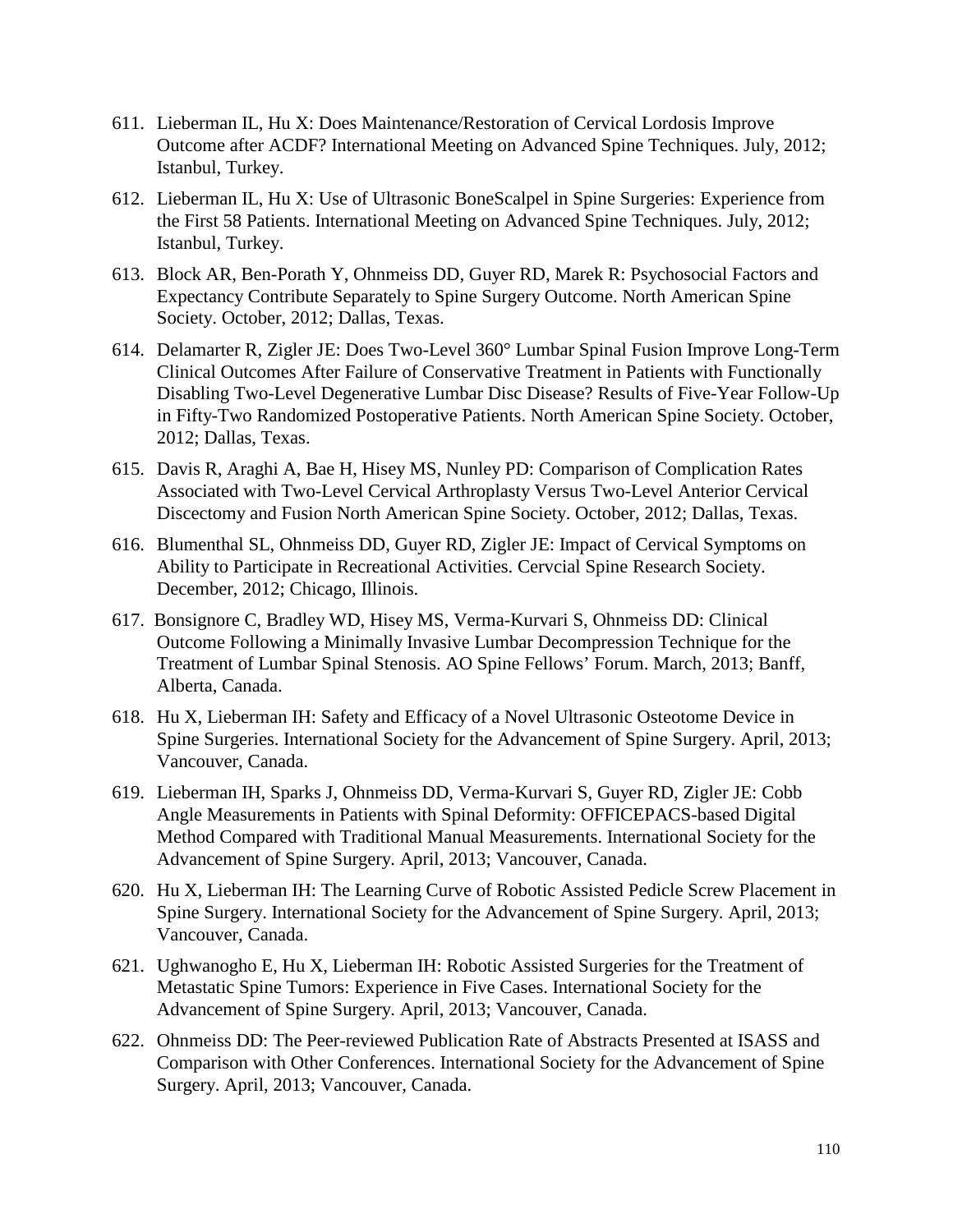- 623. Spivak JM, Delamarter RB, Murrey DB, Zigler JE, Janssen M, Goldstein JA: Adjacent Level Radiographic Degenerative Changes Following Single Level Artificial Disc Replacement or ACDF at 5-7 Year Follow-up. International Society for the Advancement of Spine Surgery. April, 2013; Vancouver, Canada.
- 624. Bae HW, Beaurain J, Bernard P, Thierry D, Fuentes JM, Hovorka A, Huppert J, Jodaitis A, Kim K, Rashbaum R, Steib JP, Vital JM: Biomechanical Testing of the Mobi-C® Cervical Artificial Disc. International Society for the Advancement of Spine Surgery. April, 2013; Vancouver, Canada.
- 625. Bradley WD, Whang PG: Prospective, Randomized, Multicenter Study Comparing the Clinical Outcomes of Two Minimally Invasive Interspinous Devices for the Treatment of Lumbar Spinal Stenosis. International Society for the Study of the Lumbar Spine. May, 2013; Scottsdale, Arizona.
- 626. Guyer RD, Shivers J, Ohnmeiss DD, Zigler JE: Implementation and Impact of Preoperative Peer Case Review in a Spine Practice. International Society for the Study of the Lumbar Spine. May, 2013; Scottsdale, Arizona.
- 627. Belanger TA, Ohnmeiss DD: Impact of Cervical Symptoms on Recreational Activities. Cervical Spine Research Society – European Section. May, 2013; Bordeaux, France.
- 628. Whang PG, Patel VV, Bradley WD, Block JE: Midterm Outcomes of a Prospective Multicenter Randomized Controlled Trial Comparing the Clinical Efficacy of Interspinous Spacers as a Treatment for Moderate Lumbar Spinal Stenosis. North American Spine Society. October, 2013; New Orleans, Louisiana.
- 629. Davis RJ, Hoffman GA, Bae HW, Hisey MS, Rashbaum RF, Nunley PD, Peterson DL, Stokes J: Risk Factors and Clinical Outcomes of Patients with Adjacent Segment Degeneration After CDA or ACDF at Two Levels. North American Spine Society. October, 2013; New Orleans, Louisiana.
- 630. Davis RJ, Hoffman GA, Bae HW, Hisey MS, Rashbaum RF, Nunley PD, Peterson DL, Stokes J: Cervical Disc Arthroplasty Results in Fewer Secondary Surgeries Through 48 Months Compared to ACDF: Results for a Prospective Randomized IDE Study for Two-Level Use. North American Spine Society. October, 2013; New Orleans, Louisiana.
- 631. Davis RJ, Bae H, Gaede S, Hisey MS, Kim K, Nunley P: Cervical Disc Arthroplasty ans ACDF at Two Levels: Four Year Results from an Investigational Device Exemption. Cervical Spine Research Society. December, 2013; Los Angeles, California.
- 632. Davis RJ, Bae H, Hisey MS, Kim K, Nunley P, Gaede S: Cervical Total Disc Repalcement Results in Lower Incidence of Radiographic Degeneration than ACDF at Two Levels. Cervical Spine Research Society. December, 2013; Los Angeles, California.
- 633. Rogers RW, Blumenthal SL, Guyer RD, Zigler JE, Ohnmeiss DD: Clinical Outcomes Following Anterior Cervical Hybrid Surgery Using Total Disc Replacement Combined with Anterior Cervical Fusion at the Adjacent Segment. International Society for the Advancement of Spine Surgery. April-May, 2014; Miami, Florida.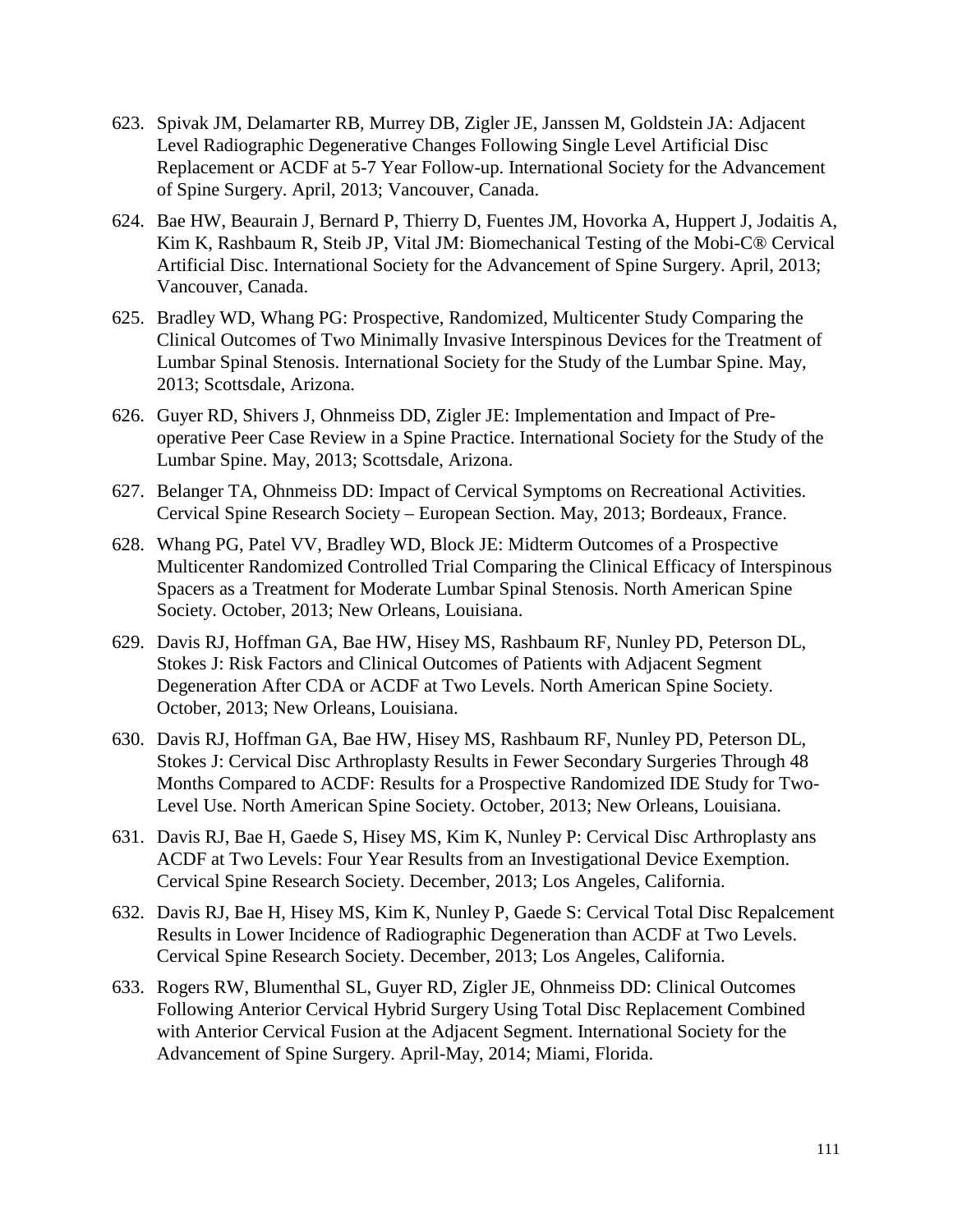- 634. Blumenthal SL: Randomized Study of Anular Repair Readmission Rates Following Discectomy. International Society for the Advancement of Spine Surgery. April-May, 2014; Miami, Florida.
- 635. Rashbaum RF, Verma-Kurvari S, Ohnmeiss DD: Spinal Cord Stimulator Re-operations: Review of Cases from One Practice. International Society for the Advancement of Spine Surgery. April-May, 2014; Miami, Florida.
- 636. Lieberman IH, Siemionow K, Hu X: Thoracic and Lumbar Vertebrae Morphology in Lenke Type 1 Female Adolescent Idiopathic Scoliosis Patients: A Fine CT Scan Based Analysis. International Society for the Advancement of Spine Surgery. April-May, 2014; Miami, Florida.
- 637. Owusu A, Zigler JE, Ohnmeiss DD, Guyer RD: Pregnancy after Lumbar Total Disc Replacement. International Society for the Advancement of Spine Surgery. April-May, 2014; Miami, Florida.
- 638. Blumenthal SL: Replacement of Cervical Total Disc Replacement International Society for the Advancement of Spine Surgery. April-May, 2014; Miami, Florida.
- 639. Lieberman IH, Hu X: Spinal Myeloid Sarcoma "Chloroma" Presenting as Cervical Radiculopathy: A Case Report. International Society for the Advancement of Spine Surgery. April-May, 2014; Miami, Florida.
- 640. Lieberman IH, Hu X: Research Publication Trends in Five Major Spine Journals. International Society for the Advancement of Spine Surgery. April-May, 2014; Miami, Florida.
- 641. Lieberman IH, Hu X: Primary or Metastatic Spine Tumors with Back/Neck and/or Radicular Pain as Initial Presentation: Experience from a Scoliosis and Spine Tumor Center at a Community Hospital. International Society for the Advancement of Spine Surgery. April-May, 2014; Miami, Florida.
- 642. Carmody C, Ohnmeiss DD: Clinical Outcomes of Lumbar Fusion Using a Truss Technology Based Interbody Fusion Cage. International Society for the Advancement of Spine Surgery. April-May, 2014; Miami, Florida.

## **Presentations at Major Symposia**

- 1. Guyer RD: Discography and CT/Discography. Clinical Orthopedic Society, October, 1986; Forth Worth, Texas.
- 2. Hochschuler SH: "PERC" (Percutaneous Discectomy). Keystone Spine Meeting. March, 1990; Keystone, Colorado.
- 3. Guyer RD: Injection Techniques. Keystone Spine Meeting. March, 1990; Keystone, Colorado.
- 4. Guyer RD: Post-op Care. Keystone Spine Meeting. March, 1990; Keystone, Colorado.
- 5. Hochschuler SH: Diagnosing Low Back Pain. Keystone Spine Meeting. March, 1990; Keystone, Colorado.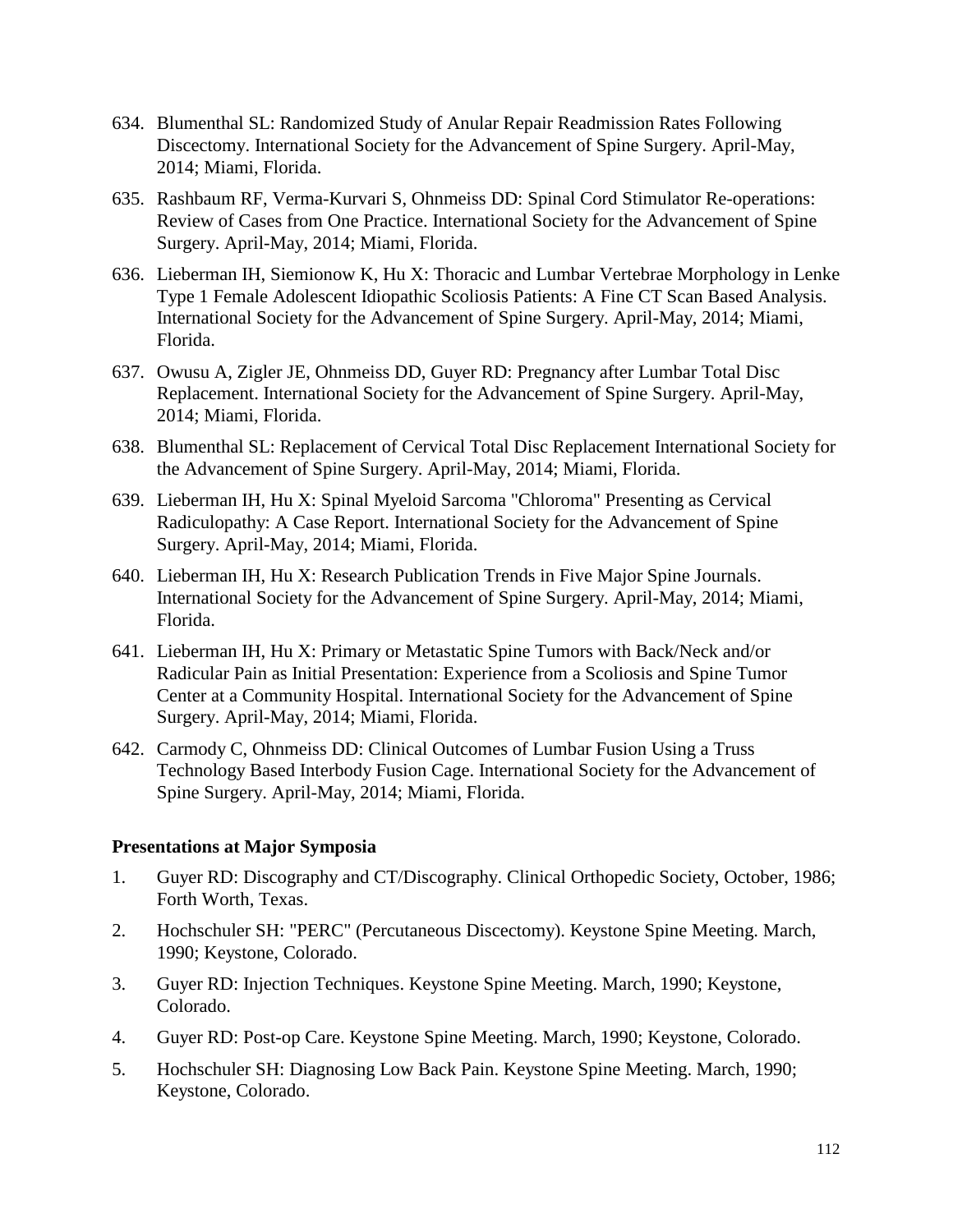- 6. Hochschuler SH: The Spine in Sports. North American Spine Society Instructional Course lecture. August, 1990; Monterey, California.
- 7. Guyer RD, Ohnmeiss DD, Hochschuler SH, Stith WJ, Rashbaum RF, Regan JJ: The Use of CT/Discography to Identify Recurrent Disc Herniation Not Visualized by Gadolinium Enhanced MRI. Mid-American Orthopaedic Association. April, 1991; Palm Springs, California.
- 8. Hochschuler SH: Laser Therapy: What, How, and When? American Academy of Orthopaedic Surgeons Course: Problems in Spine Surgery. June, 1993; San Diego, California.
- 9. Hochschuler SH: (Pro) Non-Automated Perc/Laser; Success and Role. American Academy of Orthopaedic Surgeons Course: Problems in Spine Surgery. June, 1993; San Diego, California.
- 10. Hochschuler SH: Discography (Pro): Value and Indications. American Academy of Orthopaedic Surgeons Course: Problems in Spine Surgery. June, 1993; San Diego, California.
- 11. Hochschuler SH: Reflex Sympathetic Dystrophy. American Academy of Orthopaedic Surgeons Course: Problems in Spine Surgery. June, 1993; San Diego, California.
- 12. Triano JJ: Chronic Low Back Pain: A Clinical Trial of Benefits from SMT. International Conference on Spinal Manipulation. 1994; Palm Springs, California.
- 13. Triano JJ: Rating of Skill in SMT. International Conference on Spinal Manipulation. 1994; Palm Springs, California.
- 14. Triano JJ: Respiratory Burst (RB) Activity as a Function of Manipulation Site. International Conference on Spinal Manipulation. 1994; Palm Springs, California.
- 15. Triano JJ: Transmitted Loads during Lumbosacral SMT. International Conference on Spinal Manipulation. 1994; Palm Springs, California.
- 16. Triano JJ: Biomechanical Parameters of Skill in Lumbar SMT. International Conference on Spinal Manipulation. 1994; Palm Springs, California.
- 17. Triano JJ: Rating of Skill in Lumbar SMT. International Conference on Spinal Manipulation. 1994; Palm Springs, California.
- 18. Triano JJ: Motion segment Buckling: An Evidence-Based Hypothesis of the Mechanisms of Manipulation. International Conference on Spinal Manipulation. 1994; Palm Springs, California.
- 19. Guyer RD: Mini Open Spinal Fusion. New Frontiers in Spine Surgery. April, 1996; Strasbourg, France.
- 20. Zigler JE: Cervical Spondylotic Myelopathy. Brazilian Spinal Injury Association. June, 1998; Foz Iguassu, Brazil.
- 21. Zigler JE: Instructor, Spine Course. January, 1999; Whistler, British Columbia, Canada.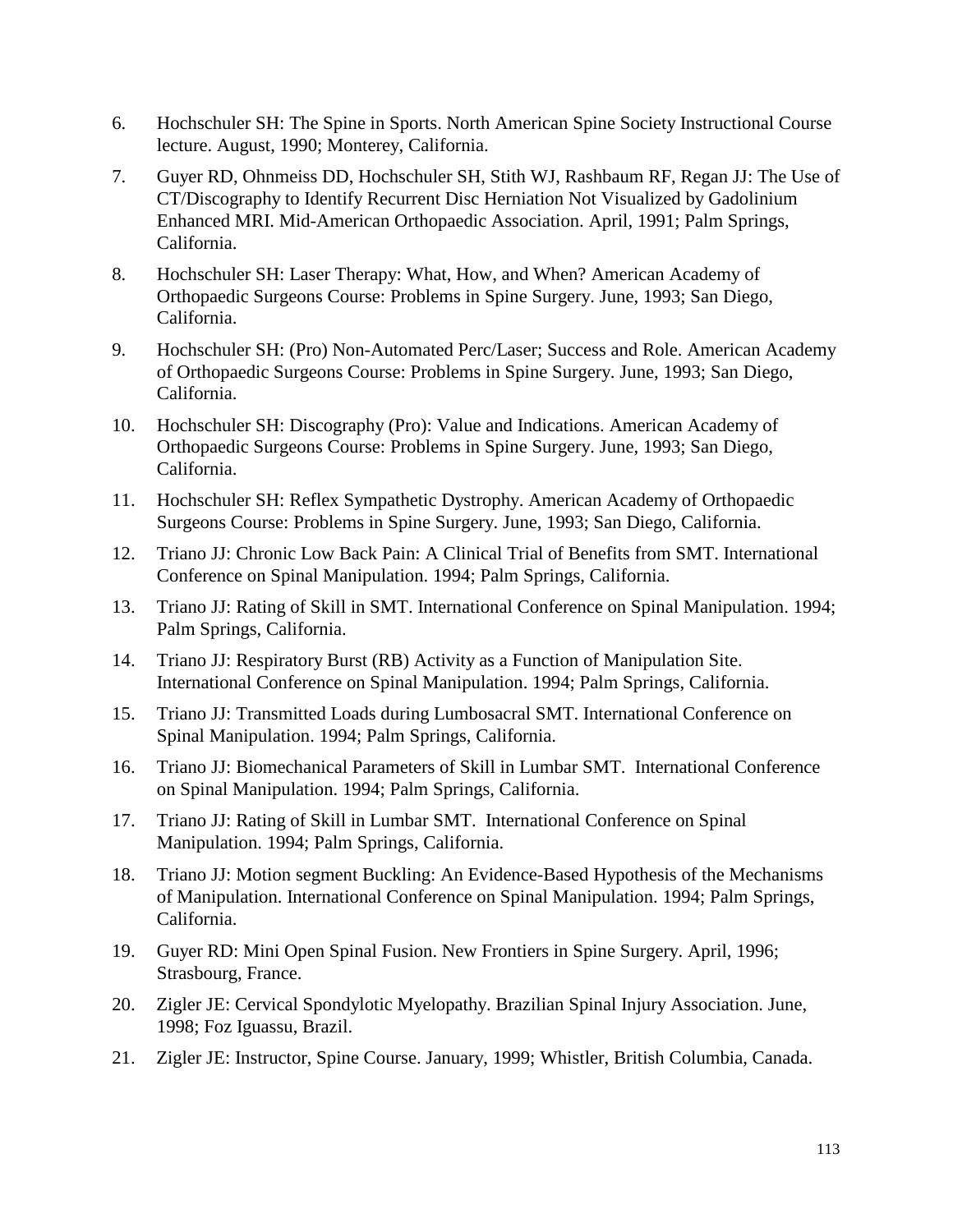- 22. Zigler JE: Rheumatoid Arthritis of the Cervical Spine. Brazilian Spine Societies. September, 1999; Commandatuba, Brazil.
- 23. Guyer RD: Lumbar Interbody Fusion Cages in the Management of Chronic Low Back Pain. JPSSSTS Conference. September, 2000; Tokyo, Japan.
- 24. Zigler JE: Spinal Cord Injury Treatment. SBOT 2000. November, 2000; Rio de Janeiro, Brazil.
- 25. Zigler JE: Spinal Surgery in the Elderly. JPSSSTSS. September, 2001; Kyoto, Japan.
- 26. Patterson M: Estimulacion electrica intradiscal. Curso Annual De La Sociedad De Ortopedia Y Traumatologia De Nuevo Leon A.C. June, 2001; Monterrey, Mexico.
- 27. Hochschuler S: Historia del desarrollo del disco artifical. Curso Annual De La Sociedad De Ortopedia Y Traumatologia De Nuevo Leon A.C. June, 2001; Monterrey, Mexico.
- 28. Hochschuler S: Parametros racionales y biomecanicos en el reemplazo del disco intervertebral. Curso Annual De La Sociedad De Ortopedia Y Traumatologia De Nuevo Leon A.C. June, 2001; Monterrey, Mexico.
- 29. Rashbaum R: Causas del syndrome de cirugia fallida. Curso Annual De La Sociedad De Ortopedia Y Traumatologia De Nuevo Leon A.C. June, 2001; Monterrey, Mexico.
- 30. Rashbaum R: Estimulacion de la medula espinal como tratamiento del syndrome de cirugia fallida. Curso Annual De La Sociedad De Ortopedia Y Traumatologia De Nuevo Leon A.C. June, 2001; Monterrey, Mexico.
- 31. Hochschuler S: Experiencia temprana en norteamerica con el disco SB Charite 3. Curso Annual De La Sociedad De Ortopedia Y Traumatologia De Nuevo Leon A.C. June, 2001; Monterrey, Mexico.
- 32. Hochschuler SH: Facet Joint Replacement. (Symposium: Artificial Intervertebral Discs and Beyond). North American Spine Society. November, 2001 Seattle, Washington.
- 33. Ohnmeiss DD: Preparing Educational Materials. (Symposium: Information Technology). North American Spine Society. November, 2001; Seattle, Washington.
- 34. Sachs BL: Robotics in Spine Surgery (Symposium: Information Technology). North American Spine Society. November, 2001; Seattle, Washington.
- 35. Blumenthal SL: Artificial Discs and Beyond" (Symposium Moderator and Organizer). North American Spine Society. November, 2001; Seattle, Washington.
- 36. Guyer RD: General Indications and Contraindications for Disc Replacement (Symposium: Artificial Intervertebral Discs and Beyond). North American Spine Society. November, 2001; Seattle, Washington.
- 37. Zigler JE: ProDisc Total Disc Replacement. (Symposium) American Academy of Orthopaedic Surgeons. February, 2002; Dallas, Texas.
- 38. Hochschuler SH: Facet Joint Replacement. (Symposium) American Academy of Orthopaedic Surgeons. February, 2002; Dallas, Texas.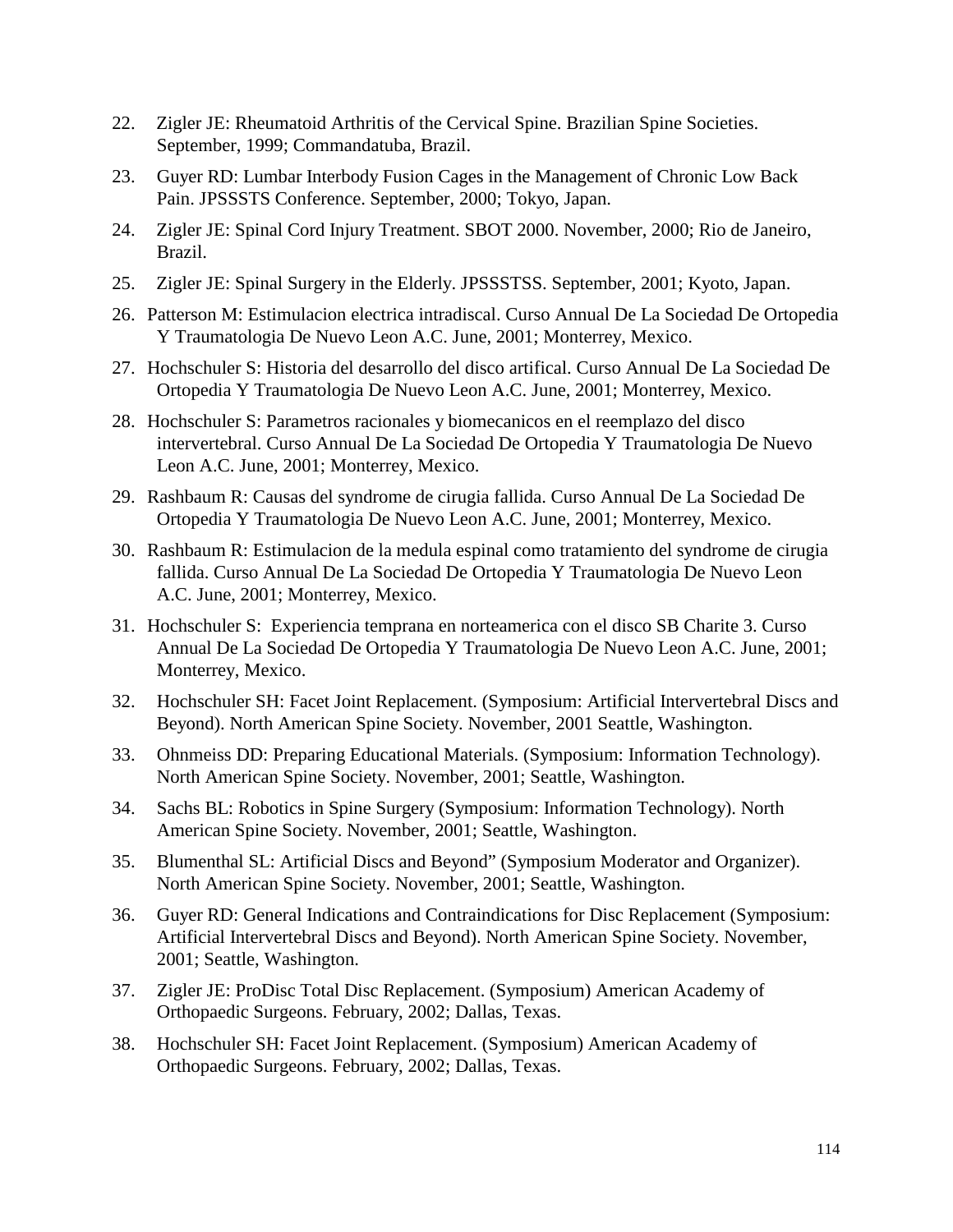- 39. Sachs BL: Disc Nucleus Replacement. (Symposium) American Academy of Orthopaedic Surgeons. February, 2002; Dallas, Texas.
- 40. Guyer RD: Early US Experience with the Charité Artificial Disc. (Symposium) American Academy of Orthopaedic Surgeons. February, 2002; Dallas, Texas.
- 41. Rashbaum RF: Failed Back Surgery Syndrome: How Did we Get Here? (Symposium: Failed Back Syndrome). American Pain Society. March, 2002; Baltimore, Maryland.
- 42. Block AR: Psychological Screening of Spine Surgery Candidates (Symposium: Failed Back Syndrome). American Pain Society. March, 2002; Baltimore, Maryland.
- 43. Ohnmeiss DD: Treatment of Failed Back Surgery Syndrome. (Symposium: Failed Back Surgery Syndrome). American Pain Society. March, 2002; Baltimore, Maryland.
- 44. Zigler JE: Cervical Fusion with Allograft. Lumbar Disc Arthroplasty. Clinical Challenges and Advancements in Spine Surgery. July, 2002; Carlsbad, California.
- 45. Zigler JE: ProDisc. Emerging Technologies in Spine. October, 2002; Washington, D.C.
- 46. Guyer RD: Diagnostic Work-up of Spinal Instability. Dynamic Spine Stabilization. October, 2002; Plano, Texas.
- 47. Triano JJ: Keynote Lecture: Chiropractic Research, People, Era, Trends. Second Canadian Chiropractic Scientific Symposium. October, 2000; Toronto, Canada.
- 48. Guyer RD: Experience with Allografts in Spine Surgery. What's New in Orthopaedic Grafting Techniques and Tissue Banking. November, 2002; Dallas, Texas.
- 49. Zigler JE: Surgical Approaches for Cervical Myelopathy. Brazilian Spinal Injury Association. December, 2002; Sao Paulo, Brazil.
- 50. Hochschuler SH: Future of New Product Development and Growth in the Spine Market. Dynamic Spine Stabilization. November, 2002; Plano, Texas.
- 51. Rashbaum FR: Instructor at the  $15<sup>th</sup>$  Annual Disorders of the Spine. Whistler, Canada; January, 2003.
- 52. Blumenthal SL: Artificial Disc Update. Texas Spine Society. April, 2003; Austin, Texas.
- 53. Triano JJ: Bare Bones of Subluxation: Modern Evidence of Behavior and Mechanisms. European Chiropractors' Union. May, 2003; Heidelberg, Germany.
- 54. Triano JJ: Skills in Spinal Manipulation: Improving Clinical Effectiveness. European Chiropractors' Union. May, 2003; Heidelberg, Germany.
- 55. Triano JJ: Evaluation and Management of Sacroiliac Joint Disorders. European Chiropractors' Union. May, 2003; Heidelberg, Germany.
- 56. Guyer RD: Disc Replacement and Early US Results. Brazilian Spine Society. June, 2003; Fortaleza, Brazil.
- 57. Guyer RD: Vertebroplasty. Brazilian Spine Society. June, 2003; Fortaleza, Brazil.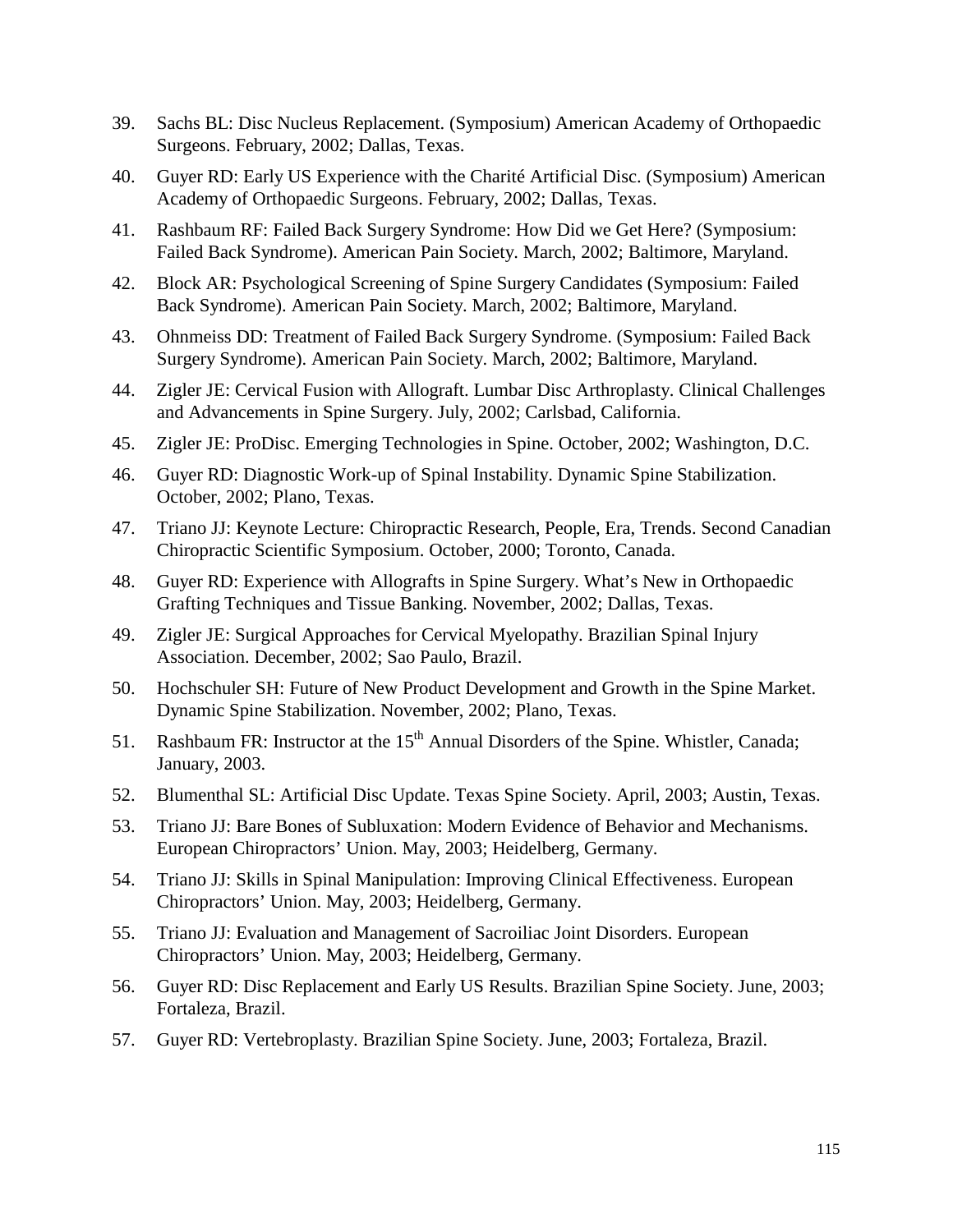- 58. Guyer RD: Preliminary results of the prospective randomized FDA Study Comparing Fusion Versus SB Charité Total Disc Arthroplasty. Non-Fusion Technology "A State of the Art Debate". December, 2003; New York, New York/Zurich, Switzerland.
- 59. Sachs BL: Preliminary results of the prospective randomized FDA Study comparing fusion versus ProDisc Arthroplasty. Non-Fusion Technology "A State of the Art Debate". December, 2003; New York, New York/Zurich, Switzerland.
- 60. Blumenthal SL: Preliminary Results of the Prospective Randomized FDA Study Comparing Fusion versus SB Charité Total Disc Arthroplasty. Non-Fusion Technology "A State of the Art Debate". December, 2003; New York, New York/Zurich, Switzerland.
- 61. Blumenthal SL: Debate about the Conversion Process from Fusion to Total Disc Arthroplasty. Non-Fusion Technology "A State of the Art Debate". December, 2003; New York, New York/Zurich, Switzerland.
- 62. Hochschuler SH: Complications and potential Problems in Current Total Disc Replacement Devices. Non-Fusion Technology "A State of the Art Debate". December, 2003; New York, New York/Zurich, Switzerland.
- 63. Guyer RD: Principles of Dynamic Stabilization. Non-Fusion Technology "A State of the Art Debate". December, 2003; New York, New York/Zurich, Switzerland.
- 64. Sachs BL: Clinical Indications for Dynamic Stabilization. Non-Fusion Technology "A State of the Art Debate". December, 2003; New York, New York/ Zurich, Switzerland.
- 65. Hochschuler SH: The future of New Product Development and Growth in Spinal Market. Non-Fusion Technology "A State of the Art Debate". December, 2003; New York, New York/Zurich, Switzerland.
- 66. Araghi A: Anatomy & Physiology: DDD Related to the Pathophysiology of Specific Non-Fusion Surgical Treatment Options. Dynamic Spine Stabilization. November, 2003; Plano, Texas.
- 67. Zigler JE: The Lumbar Spinal Instability Syndrome. Dynamic Spine Stabilization. November, 2003; Plano, Texas.
- 68. Guyer RD: Clinical Diagnostics for Spinal Motion Abnormality. Dynamic Spine Stabilization. November, 2003; Plano, Texas.
- 69. Sachs BL: Repair of Abnormal Anatomy Defines the Technical Surgical Approaches: Annulus, Nucleus, Facets and Ligaments. Dynamic Spine Stabilization. November, 2003; Plano, Texas.
- 70. Sachs BL: History of Disc Replacement Technology. Dynamic Spine Stabilization. November, 2003; Plano, Texas.
- 71. Hisey MS: Principles of Dynamic Stabilization. Dynamic Spine Stabilization. November, 2003; Plano, Texas.
- 72. Sachs BL: History of Nuclear Disc Replacement Technology. Dynamic Spine Stabilization. November, 2003; Plano, Texas.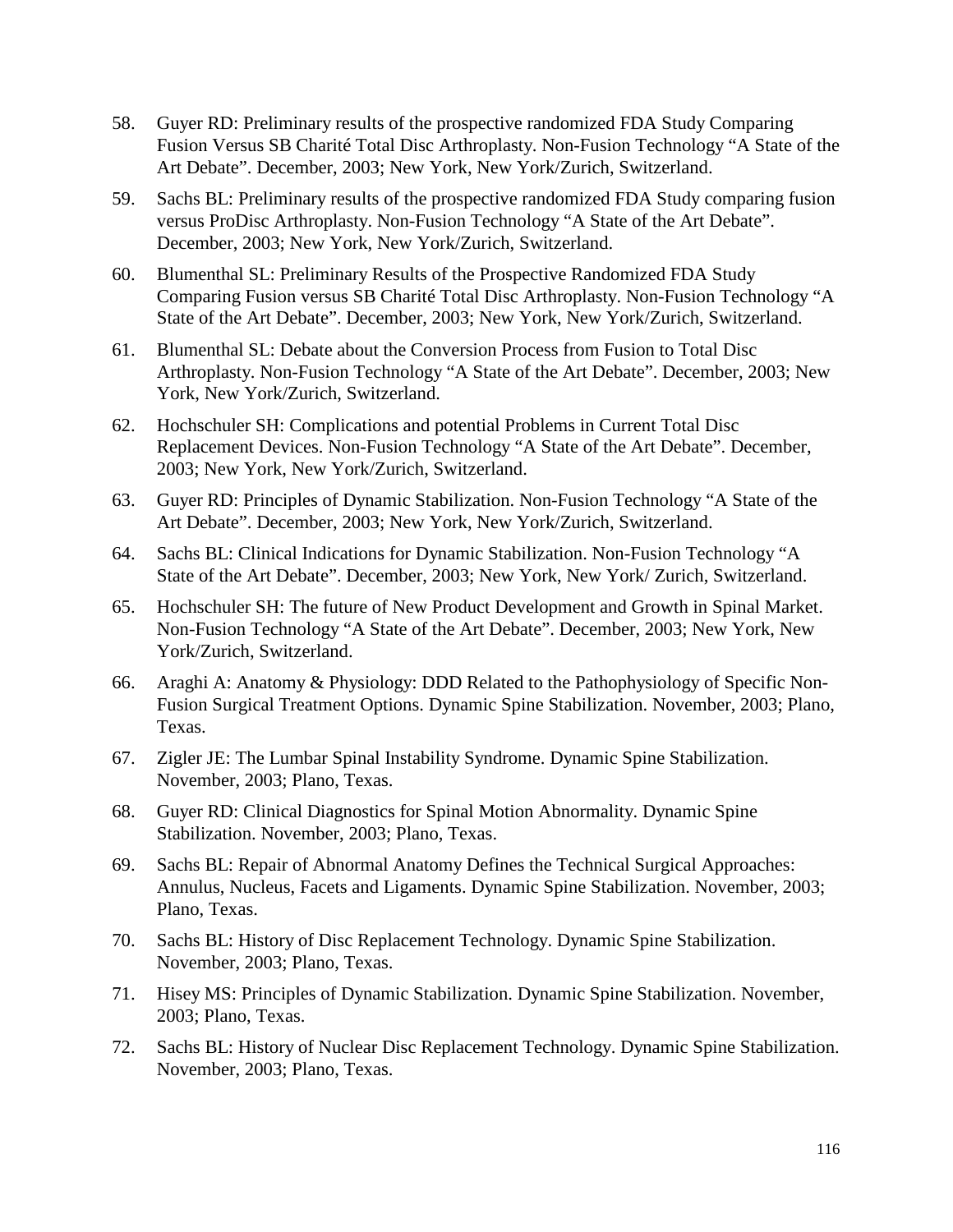- 73. Guyer RD: Unconstrained: Link SB Charité′ III Disc (U.S. Experience). Dynamic Spine Stabilization. November, 2003; Plano, Texas.
- 74. Zigler JE: Semi-Constrained: ProDisc (U.S. Experience). Dynamic Spine Stabilization. November, 2003; Plano, Texas.
- 75. Blumenthal SL: Biomechanics of the Charité Artificial Disc. Dynamic Spine Stabilization. November, 2003; Plano, Texas.
- 76. Triano JJ: Posterior Lumbar Column Disease Syndromes: Evaluation, Diagnosis, Thoughts on Future. Dynamic Spine Stabilization. November, 2003; Plano, Texas.
- 77. Triano JJ: Rehabilitation Considerations for Dynamic Spine Stabilization. Dynamic Spine Stabilization. November, 2003; Plano, Texas.
- 78. Hochschuler SH: The Future of New Product Development and Growth in the Spine Market. Dynamic Spine Stabilization. November, 2003; Plano, Texas.
- 79. Guyer RD: Results of Charite Total Disc Replacement: Historical. Curso Internacional Chileno Norteamericano de Columna Vertebral. August, 2004; Santiago, Chile.
- 80. Guyer RD: History of Total Lumbar Disc Replacement. Curso Internacional Chileno Norteamericano de Columna Vertebral. August, 2004; Santiago, Chile.
- 81. Guyer RD: The Role of ALIF. Curso Internacional Chileno Norteamericano de Columna Vertebral. August, 2004; Santiago, Chile.
- 82. Guyer RD: Clinical and Radiological Diagnostics for Spinal Motion Abnormalities. Curso Internacional Chileno Norteamericano de Columna Vertebral. August, 2004; Santiago, Chile.
- 83. Hochschuler SH: The Spine Arthroplasty Society and Education for New Devices. Curso Internacional Chileno Norteamericano de Columna Vertebral. August, 2004; Santiago, Chile.
- 84. Hochschuler SH: Front and Back Lumbar Fusion: Front and Back Lumbar Fusion the 360°. Curso Internacional Chileno Norteamericano de Columna Vertebral. August, 2004; Santiago, Chile.
- 85. Hochschuler SH: Can Threaded Fusion Cages Be Used as Stand Alone Devices? Curso Internacional Chileno Norteamericano de Columna Vertebral. August, 2004; Santiago, Chile.
- 86. Zigler JE: Results of ProDisc Total Disc Replacement: Historical. Curso Internacional Chileno Norteamericano de Columna Vertebral. August, 2004; Santiago, Chile.
- 87. Zigler JE: Cervical Artificial Disc: ProDisc "C". Curso Internacional Chileno Norteamericano de Columna Vertebral. August, 2004; Santiago, Chile.
- 88. Zigler JE: Surgical Options for Cervical Spondylotic Myelopathy. Curso Internacional Chileno Norteamericano de Columna Vertebral. August, 2004; Santiago, Chile.
- 89. Guyer RD: Charite. Innovative Techniques in Spine Surgery. August, 2004; Los Cabos, Mexico.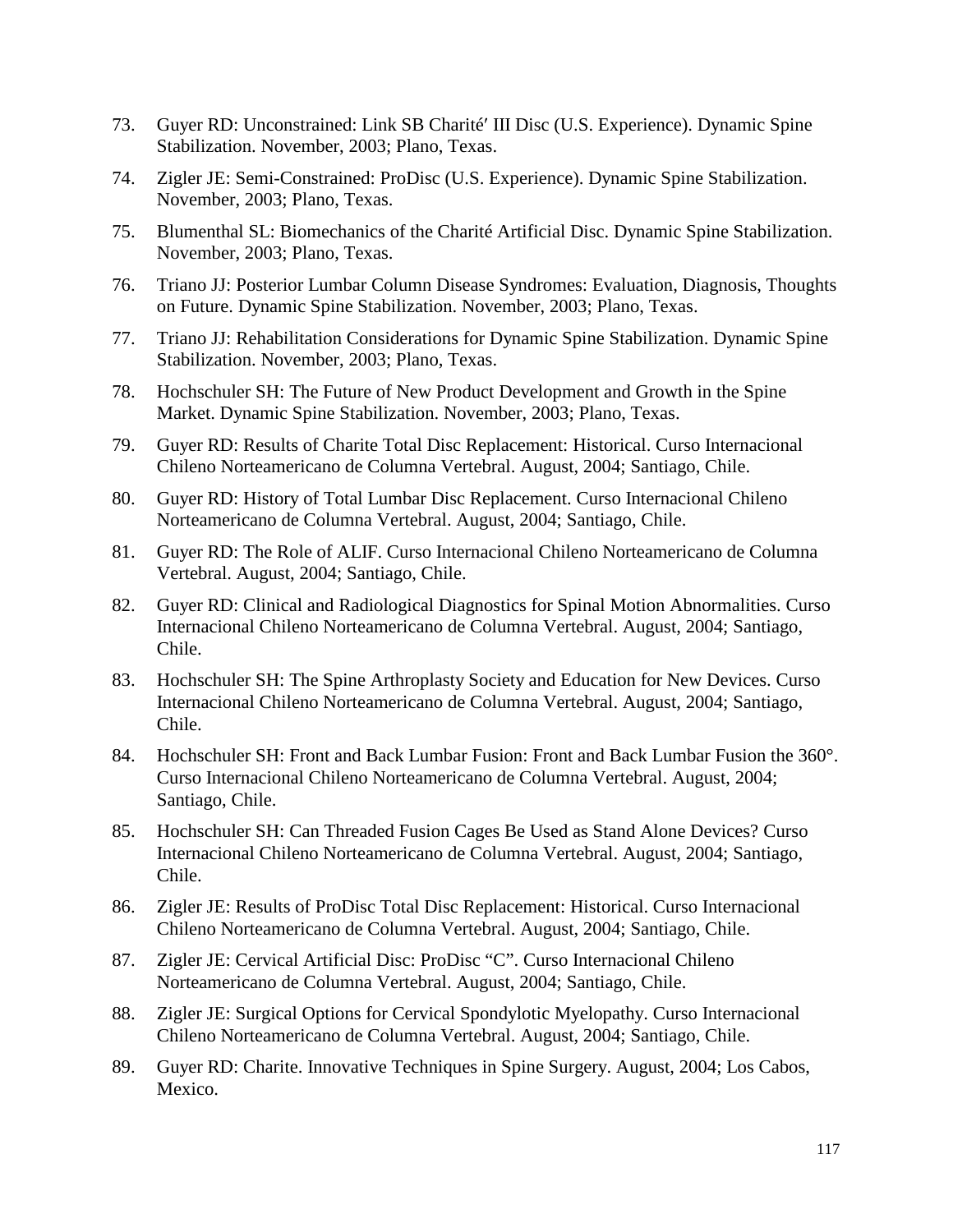- 90. Zigler JE: ProDisc. Innovative Techniques in Spine Surgery. August, 2004; Los Cabos, Mexico.
- 91. Hochschuler SH: Indications for 360 Fusion in Degenerative Disc Disease. Chinese Speaking Orthopaedic Society and American Academy of Orthopaedic Surgeons. September, 2004; Beijing, China.
- 92. Hochschuler SH: Charite Disc Replacement, Biomechanics, and Clinical. Chinese Speaking Orthopaedic Society and American Academy of Orthopaedic Surgeons. September, 2004; Beijing, China.
- 93. Guyer RD: Surgical techniques and FDA data. International Symposium Non-Fusion techniques in Spinal Surgery. September, 2004; Milan, Italy.
- 94. Guyer RD: Unconstrained Lumbar Disc Prosthesis Long Term Follow-up. Non-Fusion Techniques in Spinal Surgery. September, 2004; Milan, Italy.
- 95. Guyer RD: The Case for Motion. Emerging Technologies in Spine Surgery. September October, 2004; Washington, D.C.
- 96. Guyer RD: Clinical Experience with Charite. Emerging Technologies in Spine Surgery. September - October, 2004; Washington, D.C.
- 97. Guyer RD: SB Charité III Study. 2nd Trans Atlantic Spine Congress "Innovations in Spine Surgery". November, 2004; Dallas, Texas/Basel, Switzerland.
- 98. Zigler JE: ProDisc Study. 2nd Trans Atlantic Spine Congress "Innovations in Spine Surgery". November, 2004; Dallas, Texas/Basel, Switzerland.
- 99. Araghi A: Surgical Decision Making and Upright MRI. 2nd Trans Atlantic Spine Congress "Innovations in Spine Surgery". November, 2004; Dallas, Texas/Basel, Switzerland.
- 100. Hisey MS: Interspinous Device Review. 2nd Trans Atlantic Spine Congress "Innovations in Spine Surgery". November, 2004; Dallas, Texas/Basel, Switzerland.
- 101. Rashbaum RF: Spinal Cord Stimulation. 2nd Trans Atlantic Spine Congress "Innovations in Spine Surgery". November, 2004; Dallas, Texas/Basel, Switzerland.
- 102. Sachs BL: Nucleus Replacement. 2nd Trans Atlantic Spine Congress "Innovations in Spine Surgery". November, 2004; Dallas, Texas/Basel, Switzerland.
- 103. Rashbaum RF: Chemonucleolysis. 2nd Trans Atlantic Spine Congress "Innovations in Spine Surgery". November, 2004; Dallas, Texas/Basel, Switzerland.
- 104. Hochschuler SH: Robotics and Image Guidance in Spine S. 2nd Trans Atlantic Spine Congress "Innovations in Spine Surgery". November, 2004; Dallas, Texas/Basel, Switzerland.
- 105. Guyer RD: MIS Approach with Atavi. 2nd Trans Atlantic Spine Congress "Innovations in Spine Surgery". November, 2004; Dallas, Texas/Basel, Switzerland.
- 106. Sachs BL: ADR Complications. 2nd Trans Atlantic Spine Congress "Innovations in Spine Surgery". November, 2004; Dallas, Texas/Basel, Switzerland.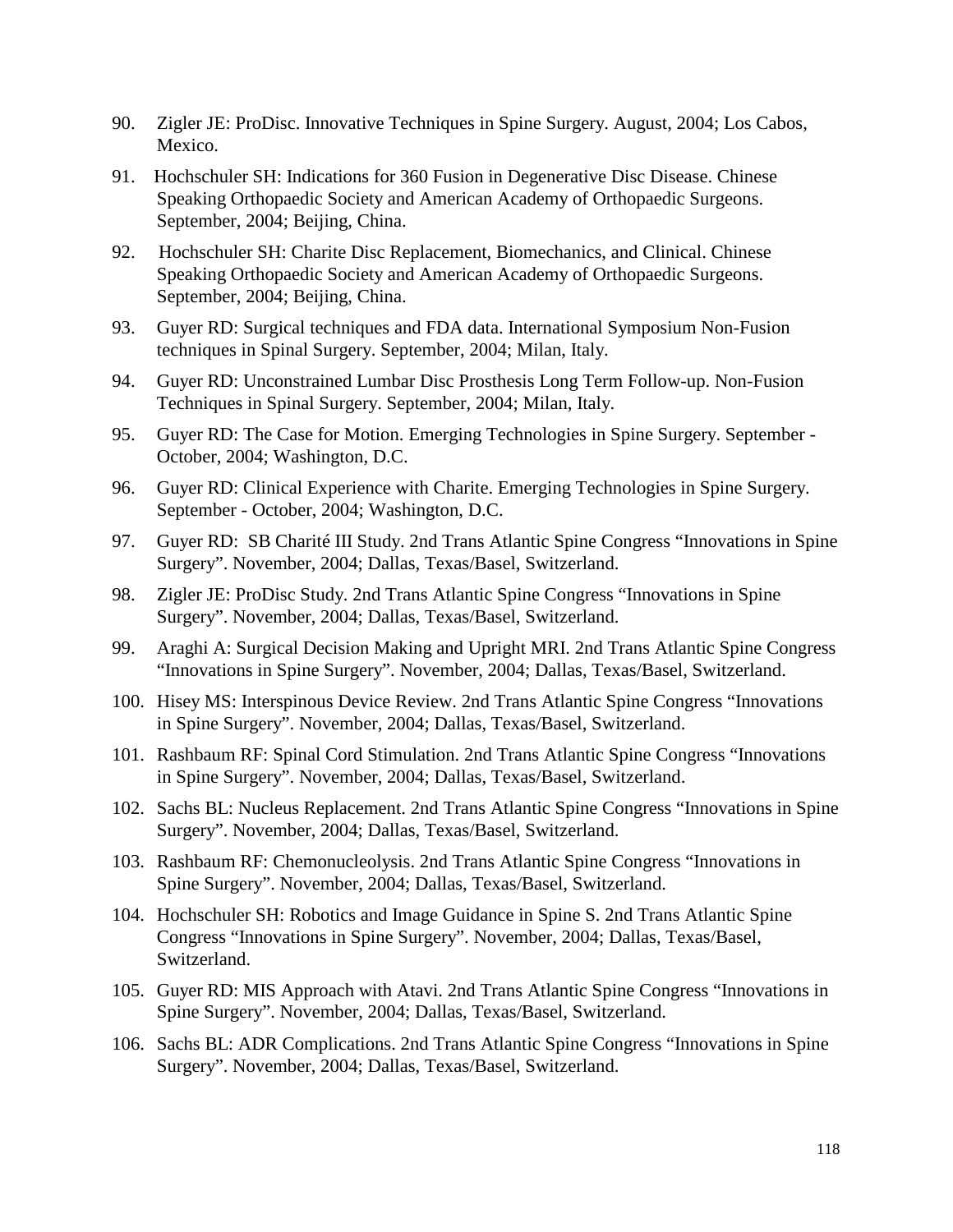- 107. Zigler JE: Lumbar Disc Arthroplasty. Current Concepts in Spinal Disorders. February, 2005; Las Vegas Lakes, Nevada.
- 108. Hochschuler SH: Experience with Spine Arthroplasty. Preservation of Motion in the Lumbar Spine. March, 2005; Duck Key, Florida.
- 109. Blumenthal SL: Charite. Texas Spine Society. April, 2005; Austin, Texas.
- 110. Rashbaum RF: ProDisc. Texas Spine Society. April, 2005; Austin, Texas.
- 111. Hochschuler SH: Minimally Invasive Spine Surgery. International Spine Patient Symposium. May, 2005; New York, New York.
- 112. Hochschuler SH: Failed Back Surgery Syndrome. International Spine Patient Symposium. May, 2005; New York, New York.
- 113. Hochschuler SH: Rehabilitation. International Spine Patient Symposium. May, 2005; New York, New York.
- 114. Hochschuler SH: Spinewave. International Spine Patient Symposium. May, 2005; New York, New York.
- 115. Blumenthal SL: X-STOP (IPD) Interspinous Process Decompression. Live Instructional Non-Fusion Spine Course. May, 2005; New York, New York.
- 116. Guyer RD: Live Surgery: Total Artificial Disc Prosthesis Lumbar (broadcast from Switzerland). Live Instructional Non-Fusion Spine Course. May, 2005; New York, New York.
- 117. Zigler JE: Live Surgery: Total Artificial Disc Prosthesis –(broadcast from Switzerland). Live Instructional Non-Fusion Spine Course. May, 2005; New York, New York.
- 118. Guyer RD, Stoll J: Debate: Artificial Lumbar Disc vs. Traditional Fusion. Emerging Technologies in Spine Surgery. June, 2005; Las Vegas, Nevada.
- 119. Hisey HS: The Role of Image Guidance in Minimally Invasive Spine Procedures. Emerging Technologies in Spine Surgery. June, 2005; Las Vegas, Nevada.
- 120. Guyer RD: Charite. Innovative Techniques in Spine Surgery. July, 2005; Los Cabos, Mexico.
- 121. Zigler JE: ProDisc. Innovative Techniques in Spine Surgery. July, 2005; Los Cabos, Mexico.
- 122. Guyer RD: Clinical Issues with the Charite. Emerging Technology meeting. September, 2005; Washington, D.C.
- 123. Guyer RD: Teeth Anchoring. 3rd Trans Atlantic Spine Congress "Innovations in Spine Surgery". November, 2005; Dallas, Texas/Zurich, Switzerland.
- 124. Zigler JE: Keel Anchoring. 3rd Trans Atlantic Spine Congress "Innovations in Spine Surgery". November, 2005; Dallas, Texas/Zurich, Switzerland.
- 125. Hisey MS: Nuclear Replacements. 3<sup>rd</sup> Trans Atlantic Spine Congress "Innovations in Spine Surgery". November, 2005; Dallas, Texas/Zurich, Switzerland.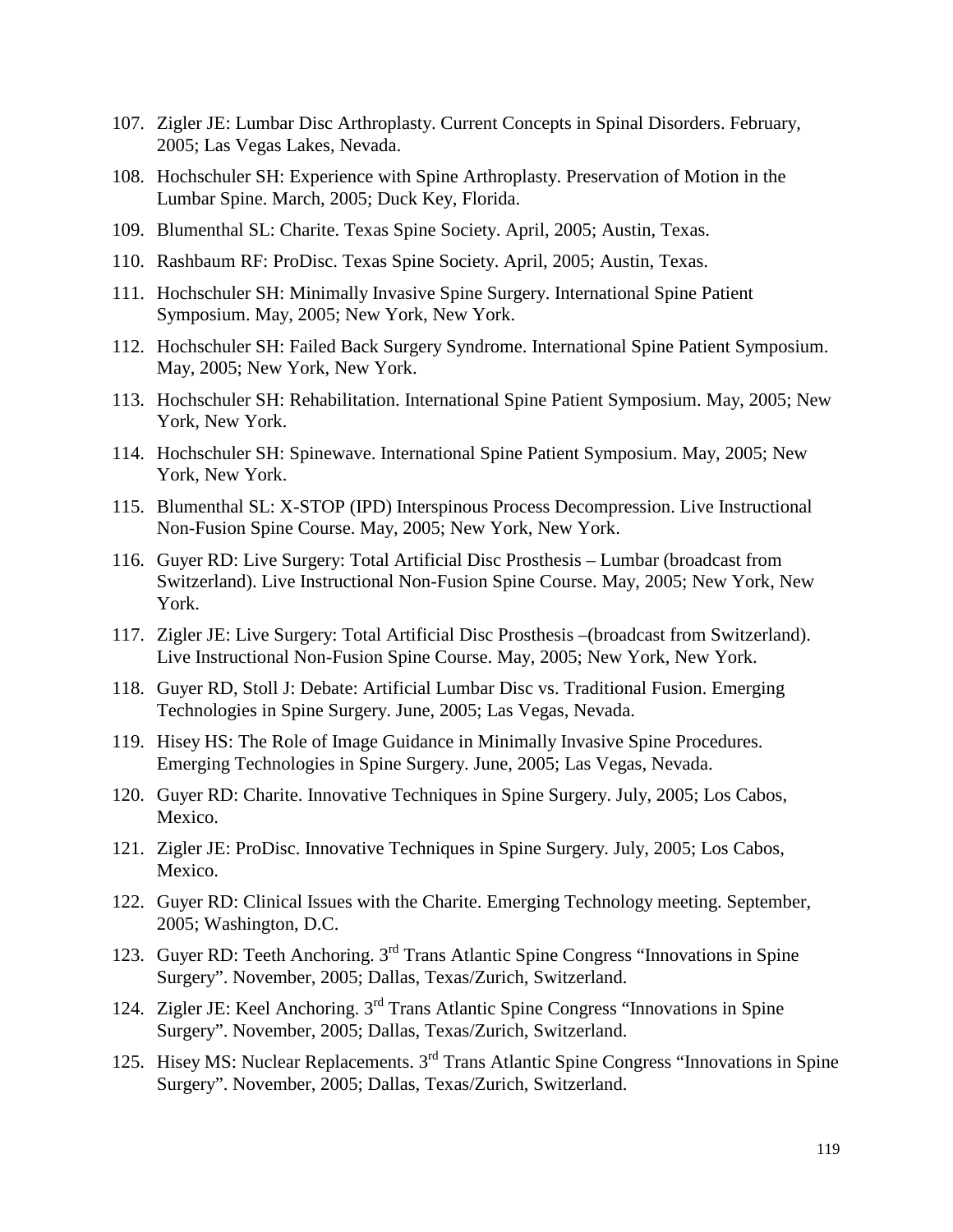- 126. Bradley WD: Biological Therapies. 3rd Trans Atlantic Spine Congress "Innovations in Spine Surgery". November, 2005; Dallas, Texas/Zurich, Switzerland.
- 127. Sachs BL: Facet Joint Replacements. 3rd Trans Atlantic Spine Congress "Innovations in Spine Surgery". November, 2005; Dallas, Texas/Zurich, Switzerland.
- 128. Rashbaum RF: Mobi-C. 3<sup>rd</sup> Trans Atlantic Spine Congress "Innovations in Spine Surgery". November, 2005; Dallas, Texas/Zurich, Switzerland.
- 129. Rashbaum RF: Mobidisc. 3rd Trans Atlantic Spine Congress "Innovations in Spine Surgery". November, 2005; Dallas, Texas/Zurich, Switzerland.
- 130. Guyer RD: Update on Charite. 3rd Trans Atlantic Spine Congress "Innovations in Spine Surgery". November, 2005; Dallas, Texas/Zurich, Switzerland.
- 131. Zigler JE: Update on ProDisc. 3rd Trans Atlantic Spine Congress "Innovations in Spine Surgery". November, 2005; Dallas, Texas/Zurich, Switzerland.
- 132. Guyer RD: Charité. Non Fusion Technologies in Spinal Surgery. November, 2005; Brussels, Belgium.
- 133. Guyer RD: The TOPS System. Non Fusion Technologies in Spinal Surgery. November, 2005; Brussels, Belgium.
- 134. Hisey MS: IRB Protocols. Disorders of the Spine. January, 2006; Whistler, Canada.
- 135. Hochschuler SH: Revision Strategies for Spinal Arthroplasty. Disorders of the Spine. January, 2006; Whistler, Canada.
- 136. Blumenthal SL: Disorders of the Spine. January, 2006; Whistler, Canada.
- 137. Hochschuler SH: Spine Centers of Excellence. Current Concepts in Spinal Disorders. February, 2006; Las Vega, Nevada.
- 138. Zigler JE: ProDisc Artificial Disc Replacement (Cervical). Current Concepts in Spinal Disorders. February, 2006; Las Vega, Nevada.
- 139. Zigler JE: ProDisc. Current Concepts in Spinal Disorders. February, 2006; Las Vega, Nevada.
- 140. Blumenthal S: 5-year Follow-up of Patients Enrolled in the Charite Artificial Disc IDE Study. Spine Arthroplasty Summit. February, 2006; Salt Lake City, Utah.
- 141. Guyer RD: An Economic Analysis of Lumbar Arthroplasty vs. Fusion. Spine Arthroplasty Summit. February, 2006; Salt Lake City, Utah.
- 142. Guyer RD: Patient Selection: L4/5 / Patients Aged 45-60. Spine Arthroplasty Summit. February, 2006; Salt Lake City, Utah.
- 143. Zigler JE: Arthroplasty (Pro, debate on Motion vs. Fusion). Spinal Cord Injury. March, 2006, Japan.
- 144. Hochschuler SH: Interspinous Stabilization: Rational, Technique & Results. The Lumbar Intervertebral Disc: Current Concepts in Non Fusion Technology. April, 2006; Denver, Colorado.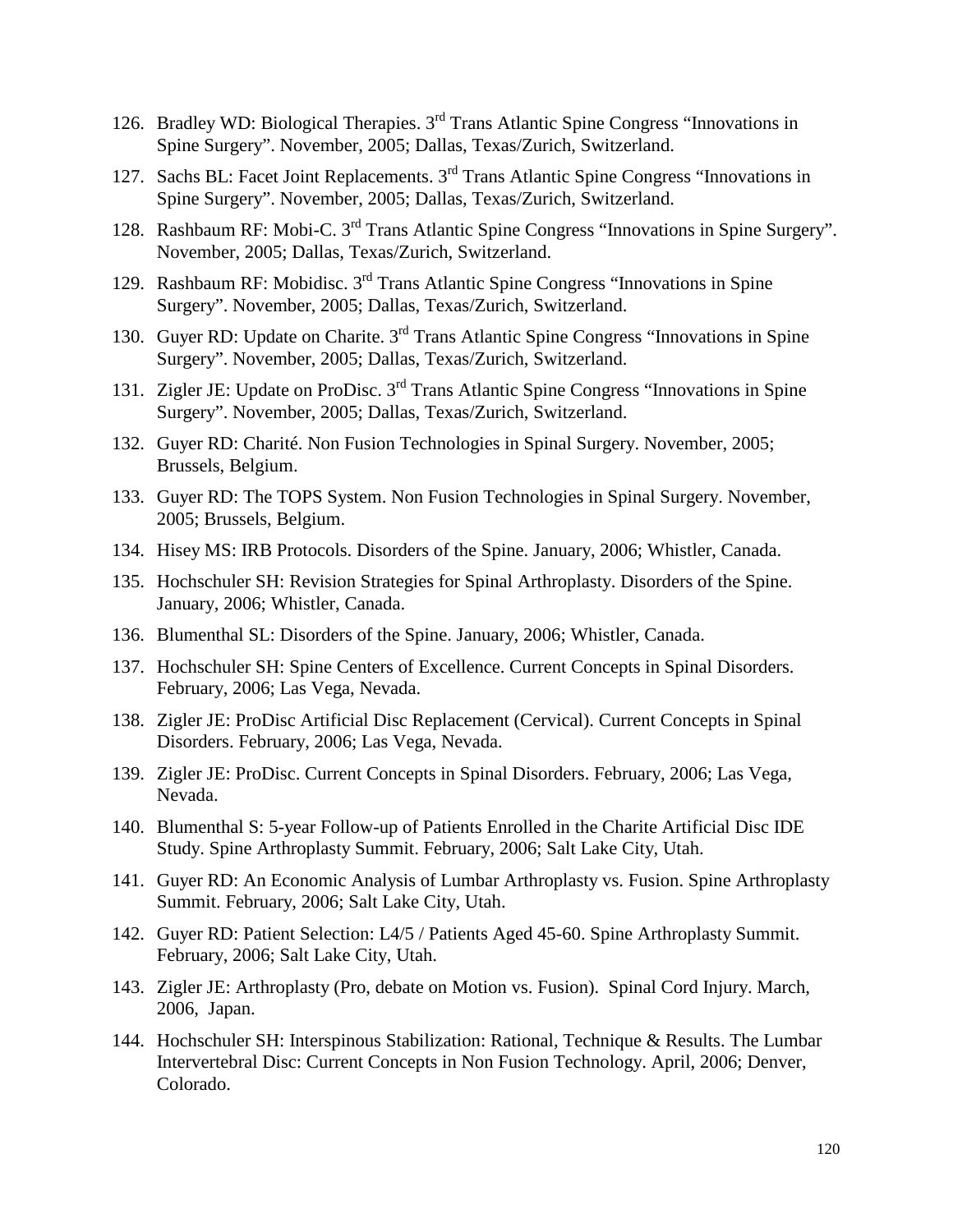- 145. Hochschuler SH: Horizons of New Technology: How This All Fits Together. The Lumbar Intervertebral Disc: Current Concepts in Non Fusion Technology. April, 2006; Denver, Colorado.
- 146. Blumenthal SL: Total Disc Replacement. Preservation of Motion in the Spine. April, 2006; Duck Key, Florida.
- 147. Guyer RD: Indications and Results of the S.B. Charite Arthroplasty Device Advanced Lumbar Spine Surgery: Minimally Invasive Surgery and Motion Preservation: A Hands-On Course. June, 2006; Memphis, Tennessee.
- 148. Hochschuler SH: Economics of Motion Preservation Surgery The Future. Innovative Techniques in Spine Surgery. June, 2006; Los Cabos, Mexico.
- 149. Hochschuler SH: Wallis. Innovative Techniques in Spine Surgery. June, 2006; Los Cabos, Mexico.
- 150. Guyer RD: Charite. Innovative Techniques in Spine Surgery. June, 2006; Los Cabos, Mexico.
- 151. Guyer RD: Anterior Cervical Fusion. Simpósio Internacional de Coluna (SINCOL). August, 2006; Rio de Janeiro, Brazil.
- 152. Guyer RD: Dynamic Screw Fixation non-constrictive (Dynesys). Simpósio Internacional de Coluna (SINCOL). August, 2006; Rio de Janeiro, Brazil.
- 153. Guyer RD: Pseudoarthrosis Diagnostic and Treatment. Simpósio Internacional de Coluna (SINCOL). August, 2006; Rio de Janeiro, Brazil.
- 154. Guyer RD: News Perspectives on the treatment of Degenerative Disc Disease. Simpósio Internacional de Coluna (SINCOL). August, 2006; Rio de Janeiro, Brazil.
- 155. Guyer RD: Spine Arthroplasty Economic Impact. Simpósio Internacional de Coluna (SINCOL). August, 2006; Rio de Janeiro, Brazil.
- 156. Hisey M: Comparison of Existing Systems: Interspinous and Dynamic Screw Based. Guiding Panel for Spine. December, 2006; Jackson Hole, Wyoming.
- 157. Hochschuler SH: Clinical data on DS: Where is the Proof? Guiding Panel for Spine. December, 2006; Jackson Hole, Wyoming.
- 158. Araghi A: Pathfinder and Paramount: A Review and Comparison. Guiding Panel for Spine. December, 2006; Jackson Hole, Wyoming.
- 159. Bradley D: Alternate approaches: AxiaLIF and XLIF Definition and Indications. Guiding Panel for Spine. December, 2006; Jackson Hole, Wyoming.
- 160. Blumenthal SL: Motion Preservation and Artificial Disk Technology: What Did the FDA IDE Data Demonstrate about TDR? Disorders of the Spine. January, 2007; Whistler, Canada.
- 161. Sachs BL: Adjacent Segment Degeneration How Much of a Problem is This? Disorders of the Spine. January, 2007; Whistler, Canada.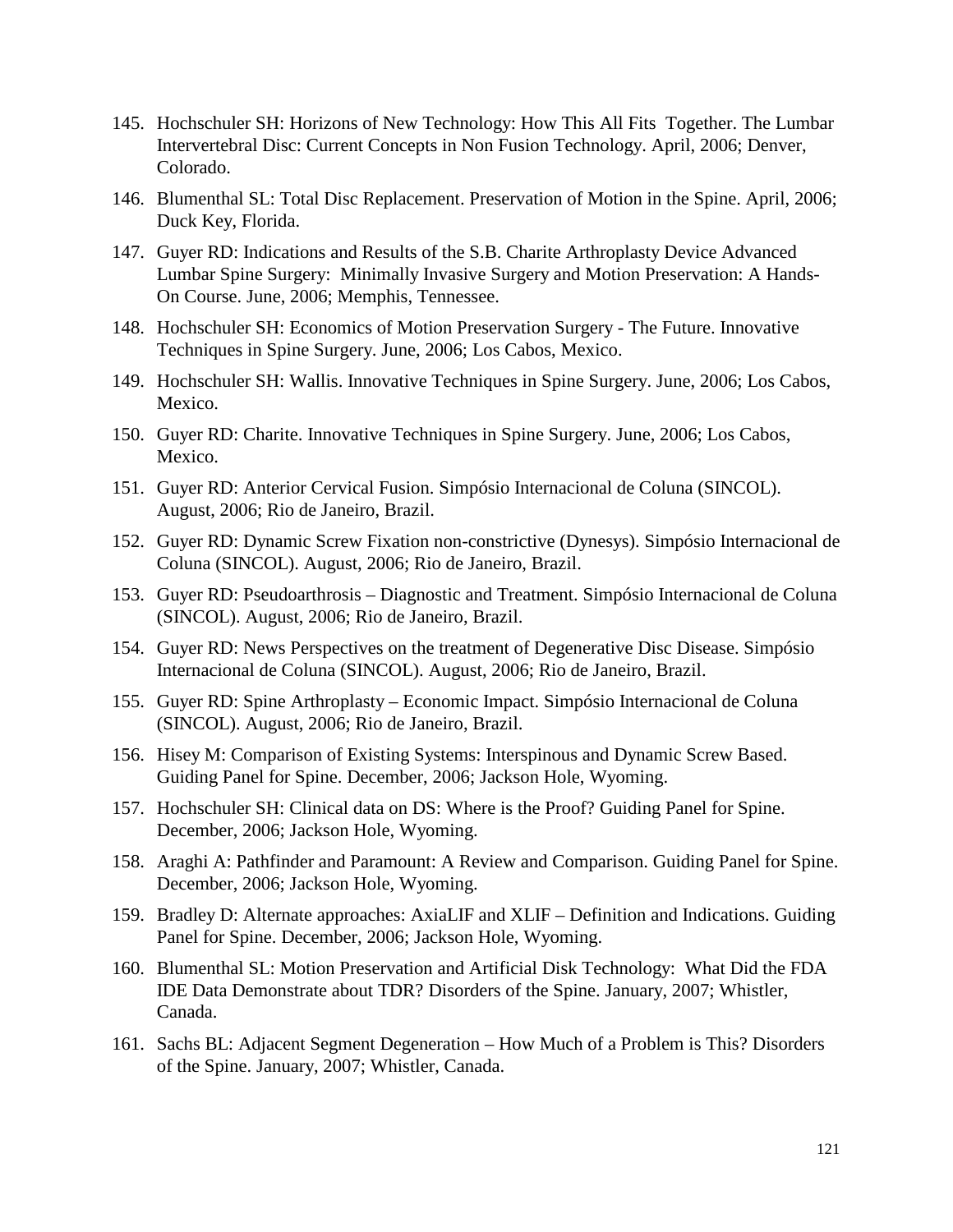- 162. Blumenthal S: Rationale for Arthroplasty. Controversies in Spine Surgery. February 2007; Cancun, Mexico.
- 163. Guyer RD: Lumbar Disc Replacement: Long-term Clinical and Radiographic Results. Current Concepts in Emerging Technologies in Spine. February, 2007; Vail, Colorado.
- 164. Guyer RD: Lumbar Motion vs. Fusion. Current Concepts in Emerging Technologies in Spine. February, 2007; Vail, Colorado.
- 165. Hochschuler SH: Charite Lumbar Artificial Disc. Current Concepts in Spinal Disorders. March, 2007; Las Vegas, Nevada.
- 166. Hochschuler SH: Wallis. Current Concepts in Spinal Disorders. March, 2007; Las Vegas, Nevada.
- 167. Hochschuler SH: Facet Arthroplasty. Current Concepts in Spinal Disorders. March, 2007; Las Vegas, Nevada.
- 168. Guyer RD: How Disc Replacement Fits in the Treatment Algorithm for Degenerative Disc Disease: Refining Indications for Disc Replacement. Stryker Spine International Symposium. April, 2007; Lisbon, Portugal.
- 169. Bradley D: Cervical Discs LDR Mobi-C and Others. Texas Spine Society. May, 2007; Austin, Texas.
- 170. Hochschuler SH: Debate Economics of Motion Preservation Surgery –The Future. Innovative Techniques in Spine Surgery. June, 2007; Los Cabos, Mexico.
- 171. Zigler JE: Lumbar Clinical Experience ProDisc. Innovative Techniques in Spine Surgery. June, 2007; Los Cabos, Mexico.
- 172. Guyer RD: Myths of Spine Surgery. Neuroscience Lecture Series. August, 2007; Plano, Texas.
- 173. Guyer RD: Future of Healthcare in the US. Emerging Technologies Spine Education Summit. February, 2008; Jackson Hole, Wyoming.
- 174. Hochschuler SH: Indications Patient Selection Contraindications (Lumbar ADR). Current Concepts in Spinal Disorders. February, 2008; Las Vegas, Nevada.
- 175. Hochschuler SH: MobiDisc. Current Concepts in Spinal Disorders. February, 2008; Las Vegas, Nevada.
- 176. Hochschuler SH: L5-S1 TDR Better than Fusion (Debate). Current Concepts in Spinal Disorders. February, 2008; Las Vegas, Nevada.
- 177. Guyer RD: Charite Data. Current Concepts in Spinal Disorders. February, 2008; Las Vegas, Nevada.
- 178. Guyer RD: Kineflex. Current Concepts in Spinal Disorders. February, 2008; Las Vegas, Nevada.
- 179. Guyer RD: TDR Technology is Economically Feasible (Debate). Current Concepts in Spinal Disorders. February, 2008; Las Vegas, Nevada.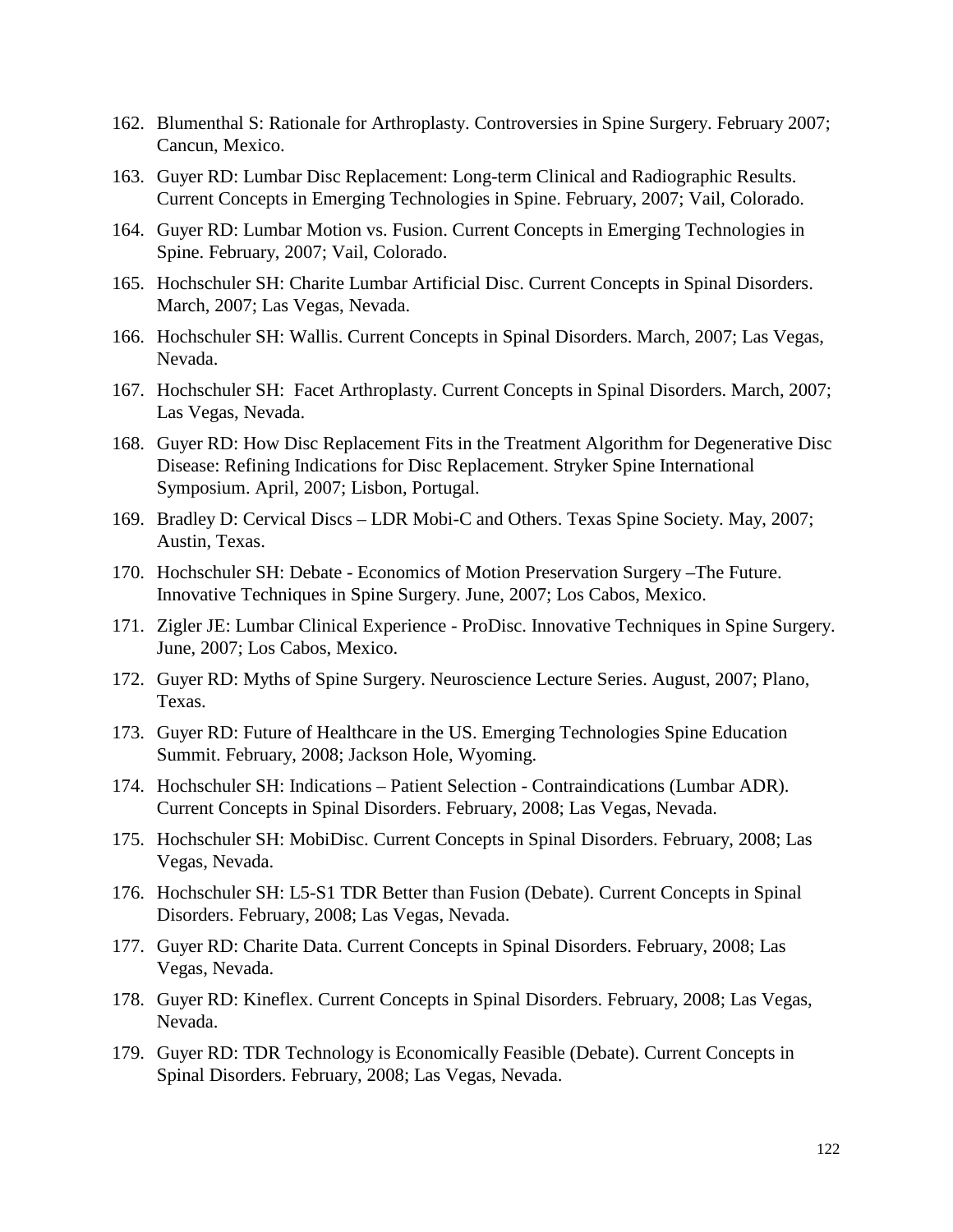- 180. Guyer RD: Off-label Use of Innovative Medical Technologies. (Keynote Lecture) Current Concepts in Spinal Disorders. February, 2008; Las Vegas, Nevada.
- 181. Sachs BL: Cervical TDR is Not Better than Fusion (Debate). Current Concepts in Spinal Disorders. February, 2008; Las Vegas, Nevada.
- 182. Guyer RD: Future of Healthcare in the US. Emerging Technologies Spine Education Summit. February, 2008; Jackson Hole, Wyoming.
- 183. Guyer RD: Off-label Use of Innovative Medical Technology. Lumbar Spine Research Society. April, 2008; Chicago, Illinois.
- 184. Zigler JE: Medical Device Reporting: Issues with Class III Devices. Lumbar Spine Research Society. April, 2008; Chicago, Illinois.
- 185. Hochschuler SH: Lumbar Arthroplasty. World Congress on Minimally Invasive Spine Surgery Techniques. June, 2008; Honolulu, Hawaii.
- 186. Hochschuler SH: Annular Repair. World Congress on Minimally Invasive Spine Surgery Techniques. June, 2008; Honolulu, Hawaii.
- 187. Zigler JE: ProDisc. Innovative Techniques in Spine Surgery. June, 2008; Los Cabos, Mexico.
- 188. Hochschuler SH: Wallis. Innovative Techniques in Spine Surgery. June, 2008; Los Cabos, Mexico.
- 189. Hochschuler SH: Anatomic Design Facet Arthroplasty Device. Innovative Techniques in Spine Surgery. June, 2008; Los Cabos, Mexico.
- 190. Araghi A: Axient Dynamic Fixation. Innovative Techniques in Spine Surgery. June, 2008; Los Cabos, Mexico.
- 191. Guyer RD: Kineflex. Innovative Techniques in Spine Surgery. June, 2008; Los Cabos, Mexico.
- 192. Guyer RD: Total Disc Replacement: One Clinic's Experience with Almost 1,000 Patients in Eight Years (Key Note Lecture). South Africa Cineplex Congress Meeting. July, 2008; Cape Town, South Africa.
- 193. Guyer RD: Surgical Options for the Degenerative Cascade. Simposio Internacional de Coluna. July, 2008; Rio de Janeiro, Brazil.
- 194. Guyer RD: New Surgical Options for Spinal Stenosis. Simposio Internacional de Coluna. July, 2008; Rio de Janeiro, Brazil.
- 195. Guyer RD: Outcomes of Nearly 1000 Total Disc Replacements with 2-8 Year Follow up (Guest Lecture). Simposio Internacional de Coluna. July, 2008; Rio de Janeiro, Brazil.
- 196. Guyer RD: Fusion versus Hybrid Total Disc Replacement for Degenerative Disc Disease. Simposio Internacional de Coluna. July, 2008; Rio de Janeiro, Brazil.
- 197. Guyer RD : Eighteen Years of Total Disc Replacement in TBI. First Capital Summit on Orthopaedics. October, 2008; Beijing, China.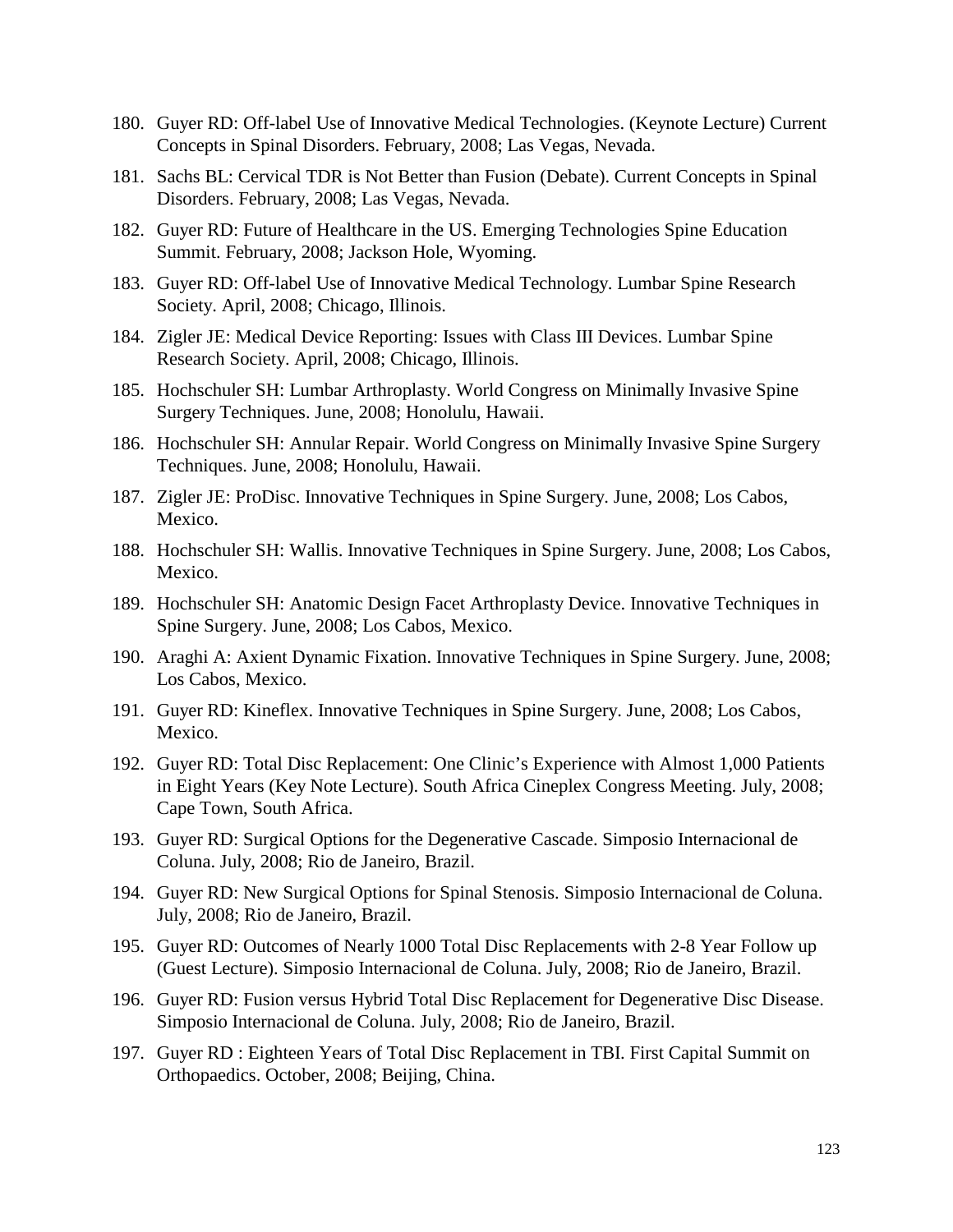- 198. Guyer RD: Indications of Semi-rigid Fixation. Brussels International Spine Symposium. November, 2008; Brussels, Belgium.
- 199. Guyer RD: Overview of Existing Pedicle Based Dynamic Systems. Brussels International Spine Symposium. November, 2008; Brussels, Belgium.
- 200. Blumenthal SL: Why Preserving Motion? Brussels International Spine Symposium. November, 2008; Brussels, Belgium.
- 201. Blumenthal SL: Fusion Topping. Brussels International Spine Symposium. November, 2008; Brussels, Belgium.
- 202. Guyer RD: Considerations in Physician-Owned Companies: Divesting or Disclosure? Emerging Technologies Spine Education Summit. February, 2009; Steamboat Springs, Colorado.
- 203. Hochschuler SH: Overview and Indications for Facet Replacement Devices. Current Concepts in Spinal Disorders. February, 2009; Las Vegas, Nevada.
- 204. Guyer RD: Lumbar TDR: Indications Patient Selection Contra-Indications. Current Concepts in Spinal Disorders. February, 2009; Las Vegas, Nevada.
- 205. Guyer RD: Is There A Role for Hybrid Constructs? Current Concepts in Spinal Disorders. February, 2009; Las Vegas, Nevada.
- 206. Hochschuler SH: Counterpoint L5-S1 TDR is Better Than Fusion. Current Concepts in Spinal Disorders. February, 2009; Las Vegas, Nevada.
- 207. Hochschuler SH: Nucleus Repair. Current Concepts in Spinal Disorders. February, 2009; Las Vegas, Nevada.
- 208. Guyer RD: Surgeon's Perspective on Avoiding TDR Complications? Current Concepts in Spinal Disorders. February, 2009; Las Vegas, Nevada.
- 209. Guyer RD, Auer B, Zigler JE, Ohnmeiss DD, Blumenthal SL: Relationship between Endplate Morphology and Clinical Outcome of Single-Level Lumbar Disc Arthroplasty. Lumbar Spine Research Society. April, 2009; Chicago, Illinois.
- 210. Guyer RD, Shellock J, MacLennan B, Hanscom D, Knight RQ, McComb P, Jacobs J, Bradford D: Early Failure of Metal-on-Metal Artificial Discs Due to Metal Hypersensitivity: The Diagnostic and Treatment Approach in 4 Collected Cases. Lumbar Spine Research Society. April, 2009; Chicago, Illinois.
- 211. Hochschuler SH: Lumbar Provocative Discography. Relevance and Controversy. Preservation of Motion in the Spine. April, 2009; Duck Key, Florida.
- 212. Hochschuler SH: Interspinous devices. Preservation of Motion in the Spine. April, 2009; Duck Key, Florida.
- 213. Blumenthal SL: Charite Total Disc Replacement. Preservation of Motion in the Spine. April, 2009; Duck Key, Florida.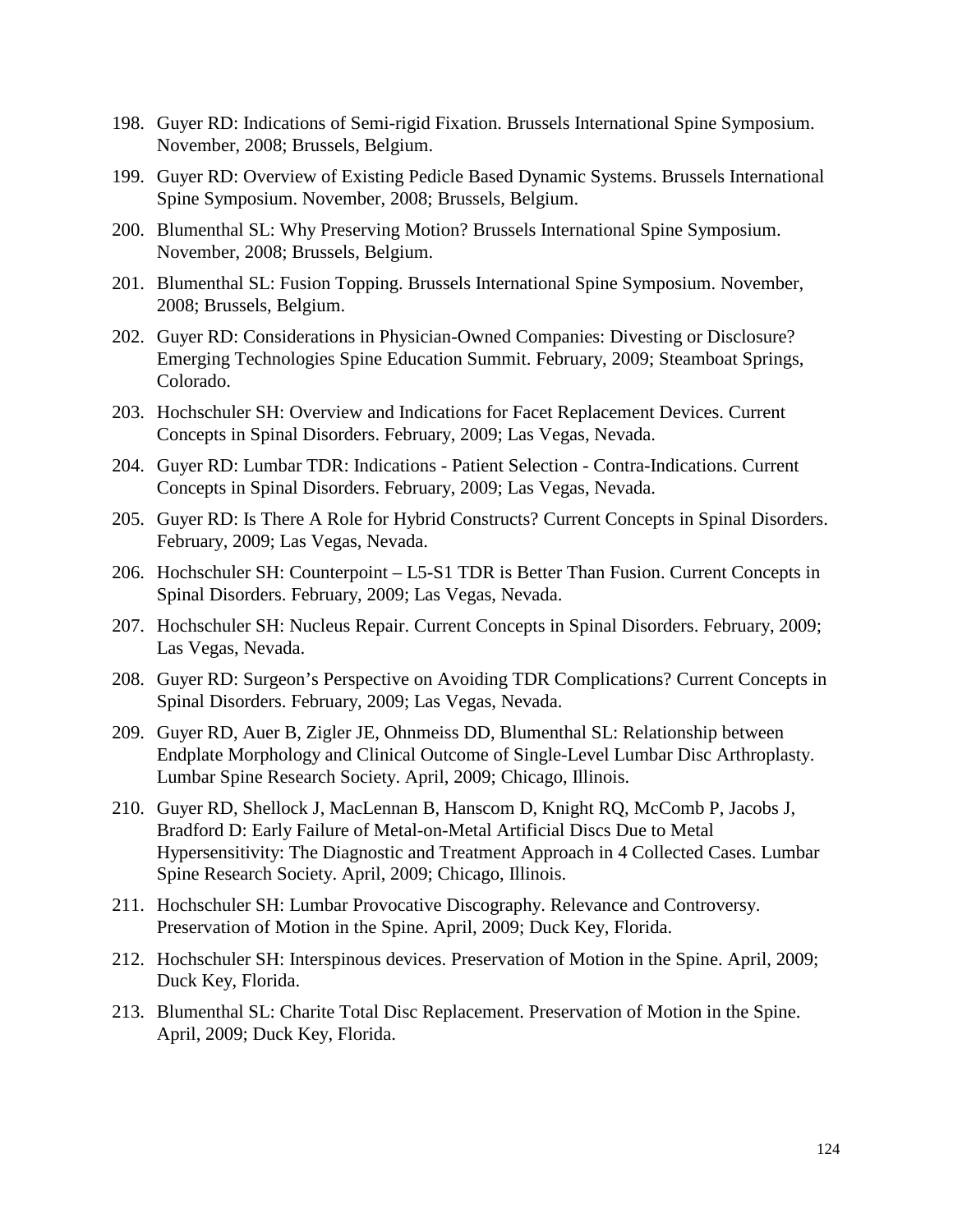- 214. Zigler JE: How Have the Approved Lumbar Arthroplasty Devices Performed Clinically since FDA Approval? Outcomes and Complications. Controversies in Contemporary Spine Surgery. May, 2009; Washington, D.C.
- 215. Hochschuler SH: MIS, Innovation, and the Spine Business. International Intradiscal Therapy Society. May, 2009; Scottsdale, Arizona.
- 216. Blumenthal SL: Why Artificial Disc of the Lumbar Spine Run into a Predicament in Clinical Application. International Symposium on Orthopaedic Translational Research and Technical Advance. May, 2009; Shanghai, China.
- 217. Hochschuler S: Anulex Anular Repair. Innovative Techniques in Spine Surgery. October, 2009; Scottsdale, Arizona.
- 218. Hochschuler S: Facet Replacement: Does it Make Sense? Design, Indications, Goals. Innovative Techniques in Spine Surgery. October, 2009; Scottsdale, Arizona.
- 219. Araghi A: MIS Posterior Decompression. Innovative Techniques in Spine Surgery. October, 2009; Scottsdale, Arizona.
- 220. Guyer RD: Muscle Sparing Approaches. Brussels International Spine Symposium. November, 2009; Brussels, Belgium.
- 221. Guyer RD: The Future of Nucleus Replacement. Brussels International Spine Symposium. November, 2009; Brussels, Belgium.
- 222. Blumenthal SL: Oxioplex. Brussels International Spine Symposium. November, 2009; Brussels, Belgium.
- 223. Blumenthal SL: Anulex. Brussels International Spine Symposium. November, 2009; Brussels, Belgium.
- 224. Guyer RD: Arthroplasty: Update and Current Evidence. Evidence and Technology Spine Summit. January, 2010; Steamboat Springs, Colorado.
- 225. Guyer RD: Evidence for Facet Replacement. Evidence and Technology Spine Summit. January, 2010; Steamboat Springs, Colorado.
- 226. Guyer RD: Lumbar ADR: Indications Patient Selections Contra-Indications. Current Concepts in Spinal Disorders. February, 2010; Las Vegas, Nevada.
- 227. Guyer RD: Lumbar ADR: Charite. Current Concepts in Spinal Disorders. February, 2010; Las Vegas, Nevada.
- 228. Guyer RD: Cervical ADR: Kineflex-C. Current Concepts in Spinal Disorders. February, 2010: Las Vegas, Nevada.
- 229. Hochschuler SH: Interspinous Spacers: Wallis. Current Concepts in Spinal Disorders. February, 2010; Las Vegas, Nevada.
- 230. Hochschuler SH: Facet Replacement Devices: Overview and Indications for Facet Replacement Devices. Current Concepts in Spinal Disorders. February, 2010; Las Vegas, Nevada.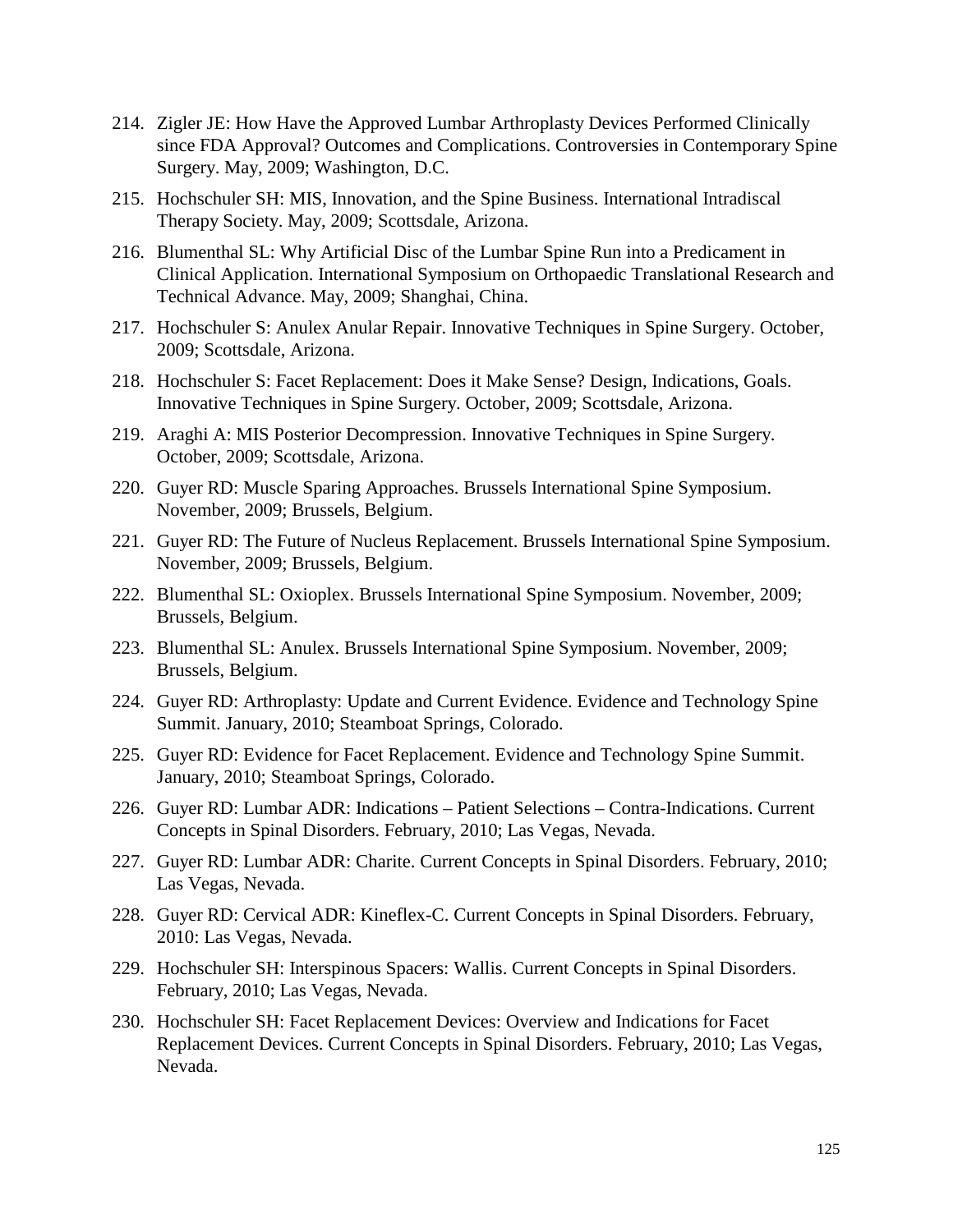- 231. Hochschuler SH: Facet Replacement Devices: Total Facet Arthroplasty System. Current Concepts in Spinal Disorders. February, 2010; Las Vegas, Nevada.
- 232. Zigler JE: Lumbar ADR: ProDisc. Current Concepts in Spinal Disorders. February, 2010; Las Vegas, Nevada.
- 233. Shellock J: Re-Operations in a Consecutive Series of 900 Total Disc Replacement Patients. Preservation of Motion in the Spine. April, 2010; Duck Key, Florida.
- 234. Shellock J: Minimally Invasive Decompression and Fusion for Degenerative Spondylolisthesis. Preservation of Motion in the Spine. April, 2010; Duck Key, Florida.
- 235. Hochschuler SH: TOPS Clinical Results. Preservation of Motion of the Spine. April, 2010; Duck Key, Florida.
- 236. Rashbaum RF: Pain of Spinal Origin: When to Refer a Patient to a Spine Surgeon. TexMed Conference. April, 2010; Fort Worth, Texas.
- 237. Hochschuler SH: The Role of Biologics in the MIS Treatment of Spinal Conditions. World Congress of Minimally Invasive Spine Surgery and Techniques. May-June, 2010; Las Vegas, Nevada.
- 238. Araghi A: Early Clinical Experience of the Interbody Implant Fusion with Confidence Optimal Markings, Minimum Aperture. World Congress on Minimally Invasive Spine Surgery and Technologies. May-June, 2010; Las Vegas, Nevada.
- 239. Lieberman IH: MIS Fusion I: Biomechanical and Fatigue Properties of Percutaneous Transpedicular-Transdiscal Fixation Accompanied by Facet Screw Fixation in the Lumbar. World Congress of Minimally Invasive Spine Surgery and Techniques. May-June, 2010; Las Vegas, Nevada.
- 240. Lieberman IH: MIS Fusion II: Robotic Surgery in MIS Spine. World Congress of Minimally Invasive Spine Surgery and Techniques. May-June, 2010; Las Vegas, Nevada.
- 241. Lieberman IH: Complications and Avoidance: Complications in MIS Spine Surgery. World Congress of Minimally Invasive Spine Surgery and Techniques. May-June, 2010; Las Vegas, Nevada.
- 242. Zigler JE: Do We Need New Technologies to Treat Back Pan? Innovative Techniques in Spine Surgery. June, 2010; Los Cabos, Mexico.
- 243. Hochschuler SH: Spine Surgery: A failure of Messaging? Innovative Techniques in Spine Surgery. June, 2010; Los Cabos, Mexico.
- 244. Lieberman IH: Interspinous Devices: Does Anyone Still Believe? Innovative Techniques in Spine Surgery. June, 2010; Los Cabos, Mexico.
- 245. Guyer RD: Innovations in Anular Repair. Innovative Techniques in Spine Surgery. June, 2010; Los Cabos, Mexico.
- 246. Guyer RD: Lumbar TDR: Adoption challenges. Innovative Techniques in Spine Surgery. June, 2010; Los Cabos, Mexico.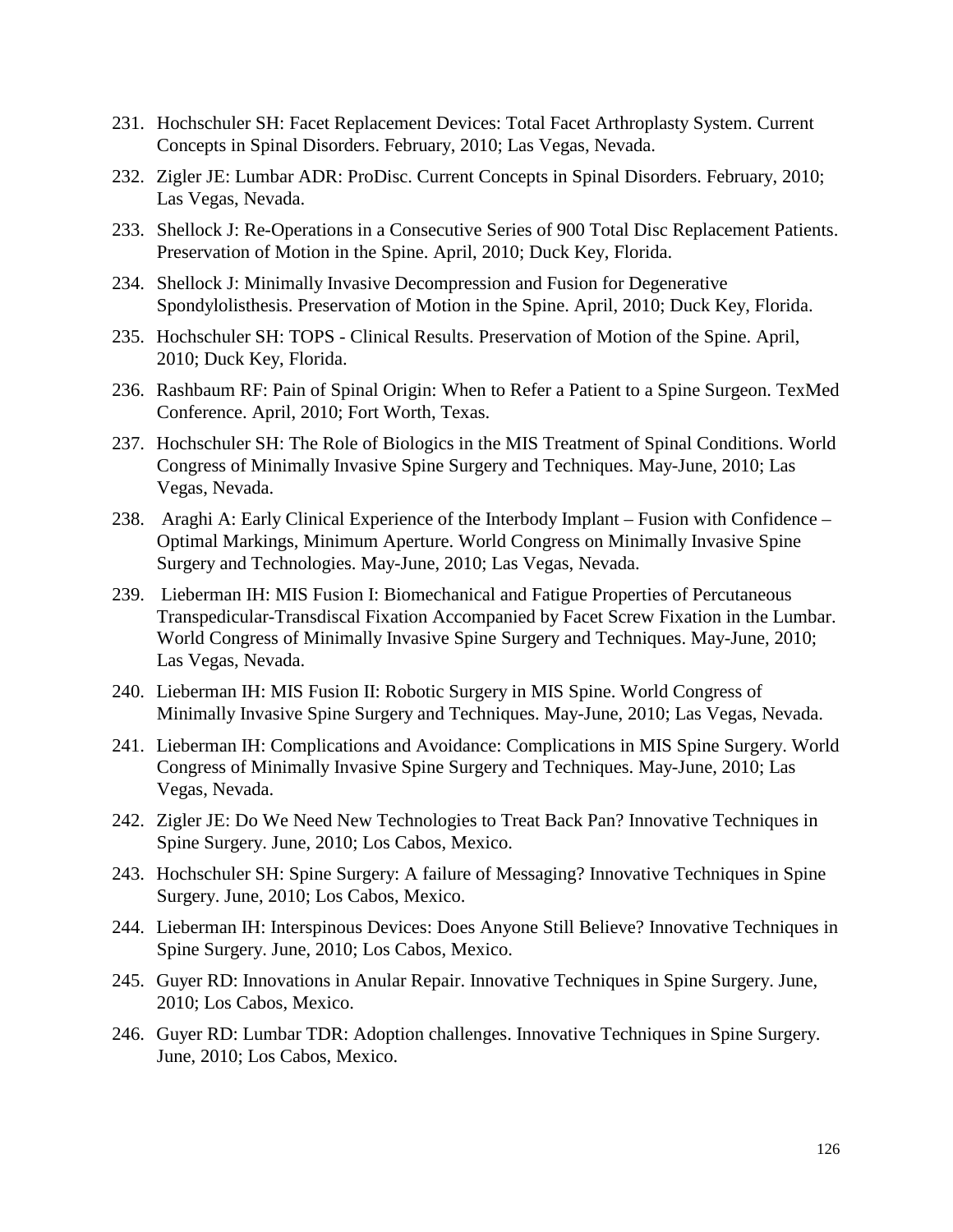- 247. Zigler JE: Posterior Motion Preservation. Innovative Techniques in Spine Surgery. June, 2010; Los Cabos, Mexico.
- 248. Zigler JE: Cervical TDR: ProDisc-C. Innovative Techniques in Spine Surgery. June, 2010; Los Cabos, Mexico.
- 249. Lieberman IH: Complications and Avoidance with MIS. Innovative Techniques in Spine Surgery. June, 2010; Los Cabos, Mexico.
- 250. Hochschuler SH: Stand-alone ALIF. Innovative Techniques in Spine Surgery. June, 2010; Los Cabos, Mexico.
- 251. Araghi A: Initial Clinical Experience with a Saggitally Stable Monoplanar Polyaxial Screw. Innovative Techniques in Spine Surgery. June, 2010; Los Cabos, Mexico.
- 252. Guyer RD: Current State of Dynamic Stabilization. Simpósio Internacional de Coluna (SINCOL). August, 2010; Rio de Janeiro, Brazil.
- 253. Guyer RD: MIS Indirect Decompression for Spondylolisthesis. Simpósio Internacional de Coluna (SINCOL). August, 2010; Rio de Janeiro, Brazil.
- 254. Guyer RD: Is Total Disc Replacement an MIS Alternative to Fusion? Simpósio Internacional de Coluna (SINCOL). August, 2010; Rio de Janeiro, Brazil.
- 255. Guyer RD: Cervical Total Disc Replacement: TBI Experience. Simpósio Internacional de Coluna (SINCOL). August, 2010; Rio de Janeiro, Brazil.
- 256. Hochschuler SH: Development of a Spine Center of Excellence. Chinese International Congress of Lumbar Spine Surgery. September, 2010; Changsha City, China.
- 257. Hochschuler SH: Approaches for the Dynamic Stabilization of the Spine. Chinese International Congress of Lumbar Spine Surgery. September, 2010; Changsha City, China.
- 258. Blumenthal SL: Interspinous Devices. Instructional Course: State of the Art on the Advances of Research of the Lumbar Spine. October, 2010; Beijing, China.
- 259. Guyer RD: Anular Repair. Instructional Course: State of the Art on the Advances of Research of the Lumbar Spine. October, 2010; Beijing, China.
- 260. Blumenthal SL: Ten Years of Lumbar Total Disc Replacement. Instructional Course: State of the Art on the Advances of Research of the Lumbar Spine. October, 2010; Beijing, China.
- 261.Guyer RD: Difficulty of Adoption of Lumbar TDR in the United States. Instructional Course: State of the Art on the Advances of Research of the Lumbar Spine. October, 2010; Beijing, China.
- 262. Ohnmeiss DD: Outcome Assessment, Evidence-Based Practice and Biostatistics. AAOS Board Maintenance of Certification Preparation and Review. November, 2010; Boston, Massachusetts.
- 263. Guyer RD: What is "Dynamic Fusion"? Brussels International Spine Symposium. November, 2010; Brussels, Belgium.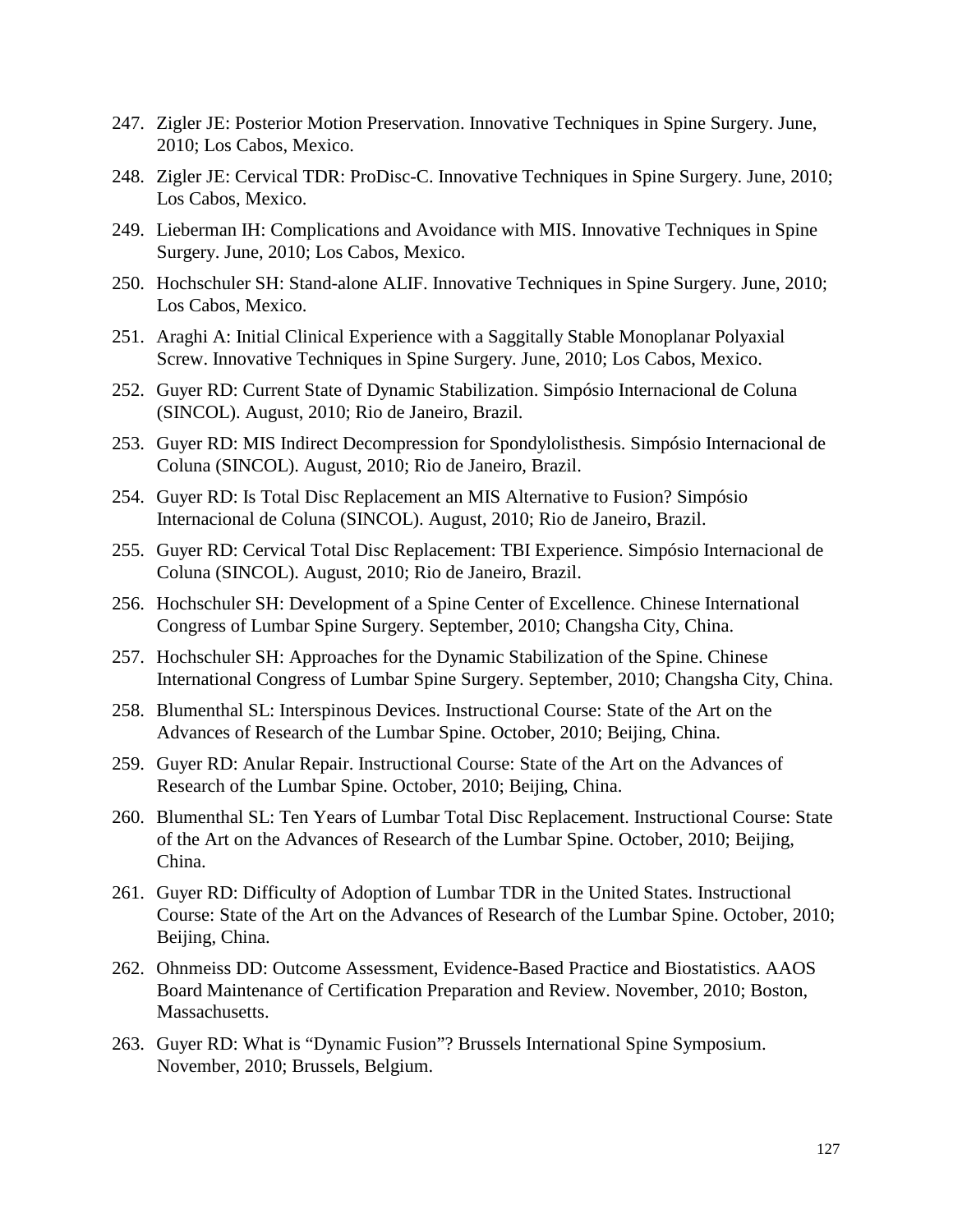- 264. Guyer RD, Mayer M: Debate: Is Fusion Still the Gold Standard? Brussels International Spine Symposium. November, 2010; Brussels, Belgium.
- 265. Guyer RD: What Have We Learned from the Medicare Coverage Advisory Committee Meeting on Spinal Fusion? Brussels International Spine Symposium. November, 2010; Brussels, Belgium.
- 266. Blumenthal SL: Alternative to Fusion. Brussels International Spine Symposium. November, 2010; Brussels, Belgium.
- 267. Blumenthal SL: Can Motion Sparing Technology Surpass the Outcomes for Fusion for LBP? Brussels International Spine Symposium. November, 2010; Brussels, Belgium.
- 268. Hochschuler SH: Healthcare Economics: A Surgeon's Perspective. (Keynote Address). Current Concepts in Spinal Disorders. February, 2011; Las Vegas, Nevada.
- 269. Lieberman I: Debate: MIS Surgery is a Gimmick: A Look at the Complications. Current Concepts in Spinal Disorders. February, 2011; Las Vegas, Nevada.
- 270. Lieberman I: Viscoelastic Disc Replacement. Current Concepts in Spinal Disorders. February, 2011; Las Vegas, Nevada.
- 271. Guyer RD: Lumbar Surgery Case Presentations. Current Concepts in Spinal Disorders. February, 2011; Las Vegas, Nevada.
- 272. Guyer RD: Lumbar TDR: Difficulties with Adoption 11 Years Later in the US*.* Current Concepts in Spinal Disorders. February, 2011; Las Vegas, Nevada.
- 273. Zigler JE: Single Center Cost Analysis for ADR vs. Fusion in a Matched Patient Set. Current Concepts in Spinal Disorders. February, 2011; Las Vegas, Nevada.
- 274. Guyer RD: Making the Best of the Worst: Lumbar Surgery Cases. Current Concepts in Spinal Disorders. February, 2011; Las Vegas, Nevada.
- 275. Hisey MS: Alternatives to Interbody Fusion: Motion Preservation Procedures. Winter Clinics for Cranial and Spinal Surgery. February, 2011; Snowmass, Colorado.
- 276. Zigler JE, Blumenthal SL, Guyer RD, Hisey MS, Atanasov A, Ohnmeiss DD: A Prospective Randomized Comparison of Cervical Disc Replacement and Anterior Cervical Fusion: Combined Results from Five FDA IDE Trials from a Single Site. AO Spine Global Spine Congress. March, 2011; Barcelona, Spain.
- 277. Zigler JE, Guyer RD, Blumenthal SL, Ohnmeiss DD: Analysis of Re-operations after Lumbar Total Disc Replacement: Experience in 1,000 Consecutive Cases Beginning with First Case Experience of 11 Surgeons. AO Spine Global Spine Congress. March, 2011; Barcelona, Spain.
- 278. Guyer RD: Role of Disc Height Restoration with DDD Desiccation. Current Solutions in Spine Surgery. March-April, 2011; Duck Key, Florida.
- 279. Guyer RD: 5 Year Index Level Motion in LTDR. Current Solutions in Spine Surgery. March-April, 2011; Duck Key, Florida.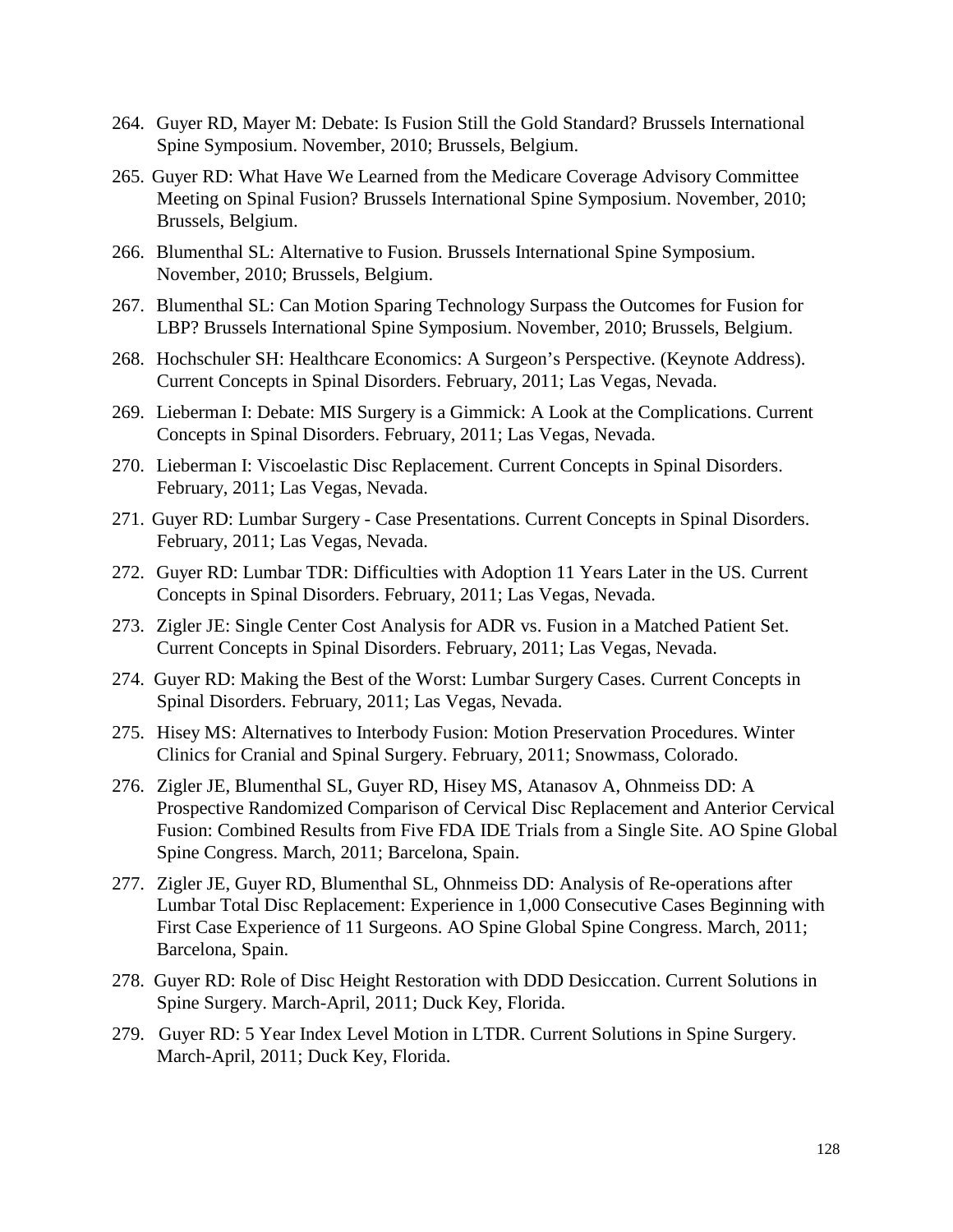- 280. Guyer RD: Lumbar Disc Disease: Introduction With Case Presentation. Current Solutions in Spine Surgery. March-April, 2011; Duck Key, Florida.
- 281. Guyer RD: Impact of Pre-Op DEXA Scores in 5 Year Follow Up. Current Solutions in Spine Surgery. March-April, 2011; Duck Key, Florida.
- 282. Blumenthal SL: Role of Discography. Current Solutions in Spine Surgery. March-April, 2011; Duck Key, Florida.
- 283. Blumenthal SL. Squishy Disc. Current Solutions in Spine Surgery. March-April, 2011; Duck Key, Florida.
- 284. Blumenthal SL: Is Surgery for DDD Useful, Efficacious and Cost Effective? Current Solutions in Spine Surgery. March-April, 2011; Duck Key, Florida.
- 285. Zigler JE: Total Disc Replacement (ProDisc) IDE Results 5 Years. Current Solutions in Spine Surgery. March-April, 2011; Duck Key, Florida.
- 286. Zigler JE: CTDR with Myelopathy. Current Solutions in Spine Surgery. March-April, 2011; Duck Key, Florida.
- 287. Zigler JE: Fears and Expectations from year 2000 Now Unfolded in 2010. Current Solutions in Spine Surgery. March-April, 2011; Duck Key, Florida.
- 288. Hochschuler SH: Revision Spine Surgery. China International Conference on Lumbar Spine Surgery. June, 2011; Tianjin, China.
- 289. Lieberman IH: When Does Spine Surgery Work? Innovative Techniques in Spine Surgery: "Think Tank 2011." June, 2011; Los Cabos, Mexico.
- 290. Guyer RD: DDD with Low Back Pain. Surgery is a Valuable Treatment. Innovative Techniques in Spine Surgery: "Think Tank 2011." June, 2011; Los Cabos, Mexico.
- 291. Hochschuler SH: Spine Surgery: Failed Messaging Where do we go? Innovative Techniques in Spine Surgery: "Think Tank 2011." June, 2011; Los Cabos, Mexico.
- 292. Araghi A: MIS Posterior Lumbar Decompression. Innovative Techniques in Spine Surgery: "Think Tank 2011." June, 2011; Los Cabos, Mexico.
- 293. Lieberman IH: Review of Evidence for MIS? Innovative Techniques in Spine Surgery: "Think Tank 2011." June, 2011; Los Cabos, Mexico.
- 294. Guyer RD: Lumbar TDR: Is there a future? Innovative Techniques in Spine Surgery: "Think Tank 2011." June, 2011; Los Cabos, Mexico.
- 295. Zigler JE: Total Motion Segment Preservation. Innovative Techniques in Spine Surgery: "Think Tank 2011." June, 2011; Los Cabos, Mexico.
- 296. Zigler JE: ProDisc-C. Innovative Techniques in Spine Surgery: "Think Tank 2011." June, 2011; Los Cabos, Mexico.
- 297. Araghi A: Segmental Lumbar Lordotic Reduction with a Sagittally Stable Screw. Innovative Techniques in Spine Surgery: "Think Tank 2011." June, 2011; Los Cabos, Mexico.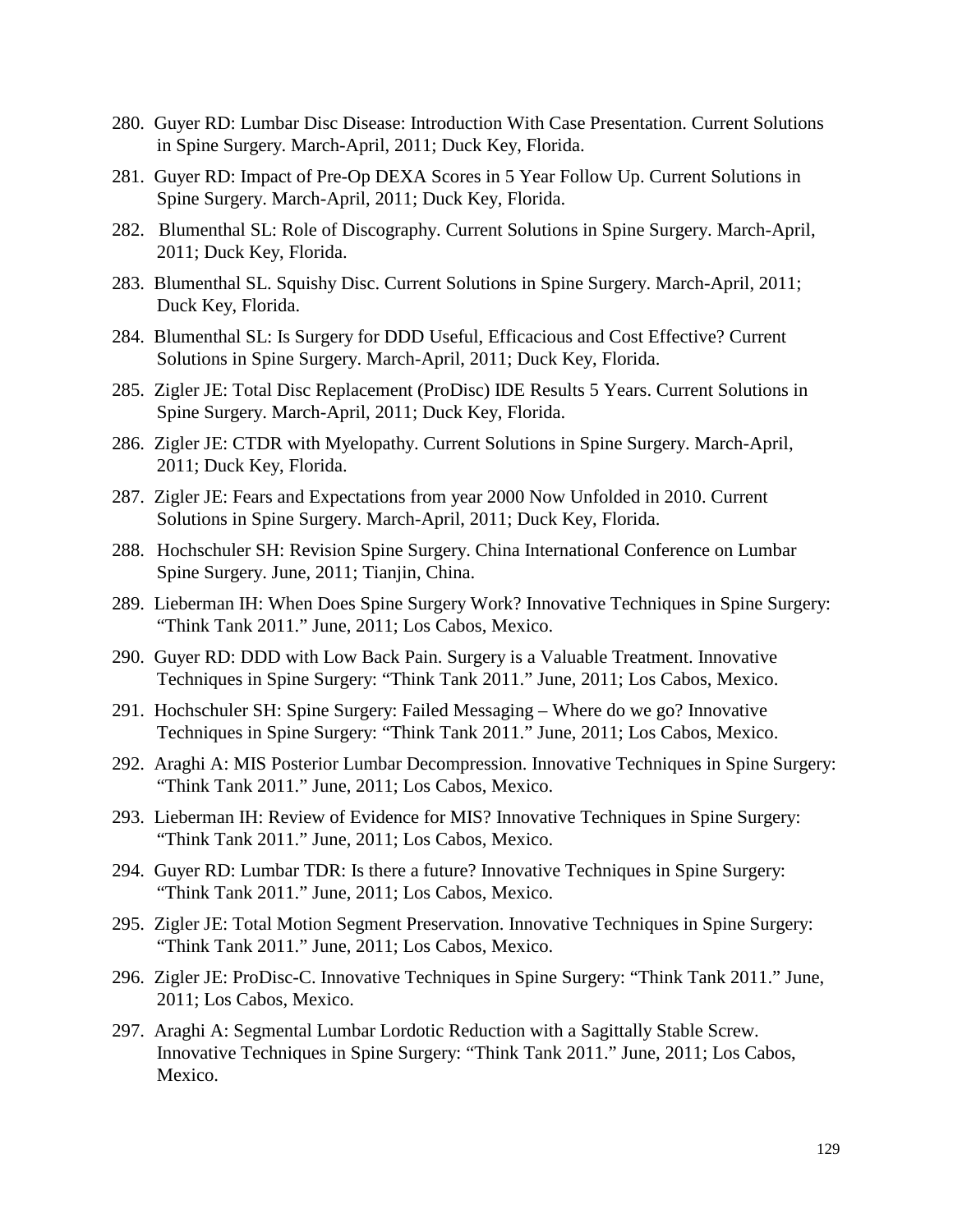- 298. Rashbaum RF: Surgical Treatment for Spondylolisthesis. International Spine Intervention Society. August, 2011; Chicago, Illinois.
- 299. Guyer RD: Lumbar Artificial Disc Surgery for Chronic Low Back Pain: Indications and Techniques. Annual Temple Spine Symposium: Low Back Pain. September, 2011: Philadelphia, Pennsylvania.
- 300. Guyer RD: Mini Invasive and Indirect Decompression for Spondylolisthesis. Brussels International Spine Symposium. November, 2011; Brussels, Belgium.
- 301. Blumenthal SL: Mini 360 versus Open 360. Brussels International Spine Symposium. November, 2011; Brussels, Belgium.
- 302. Guyer RD: Perc Screws and Radiation. To Patient and Surgeon. Brussels International Spine Symposium. November, 2011; Brussels, Belgium.
- 303. Blumental SL: MIS Spinal Stenosis Decompression via Interspinous Devices. Brussels International Spine Symposium. November, 2011; Brussels, Belgium.
- 304. Guyer RD: What to Expect from a Fellowship. Transitions in Spine Surgery: Residency to Fellowship, Fellowship to Practice. January, 2012; Plano, Texas.
- 305. Duffy M: Adjusting to New Roles and Relationships. Transitions in Spine Surgery: Residency to Fellowship, Fellowship to Practice. January, 2012; Plano, Texas.
- 306. Duffy M: Diagnostic Evaluation: Lumbar. Transitions in Spine Surgery: Residency to Fellowship, Fellowship to Practice. January, 2012; Plano, Texas.
- 307. Duffy M: Indications for Decompression. Transitions in Spine Surgery: Residency to Fellowship, Fellowship to Practice. January, 2012; Plano, Texas.
- 308. Duffy M: Building Your Practice. Transitions in Spine Surgery: Residency to Fellowship, Fellowship to Practice. January, 2012; Plano, Texas.
- 309. Zigler J: Diagnostic Evaluation: Cervical. Transitions in Spine Surgery: Residency to Fellowship, Fellowship to Practice. January, 2012; Plano, Texas.
- 310. Zigler J: Motion Preserving Technologies: Cervical. Transitions in Spine Surgery: Residency to Fellowship, Fellowship to Practice. January, 2012; Plano, Texas.
- 311. Zigler J: Fellowship Interview Strategies. Transitions in Spine Surgery: Residency to Fellowship, Fellowship to Practice. January, 2012; Plano, Texas.
- 312. Block A: Pre-surgical Psychosocial Screening. Transitions in Spine Surgery: Residency to Fellowship, Fellowship to Practice. January, 2012; Plano, Texas.
- 313. Lieberman I: Indications for Lumbar Fusion. Transitions in Spine Surgery: Residency to Fellowship, Fellowship to Practice. January, 2012; Plano, Texas.
- 314. Lieberman I: Avoiding Complications: Where Do Things Go Wrong? Transitions in Spine Surgery: Residency to Fellowship, Fellowship to Practice. January, 2012; Plano, Texas.
- 315. Lieberman I: Intra-Operative Imaging, Navigation, & Robotics. Transitions in Spine Surgery: Residency to Fellowship, Fellowship to Practice. January, 2012; Plano, Texas.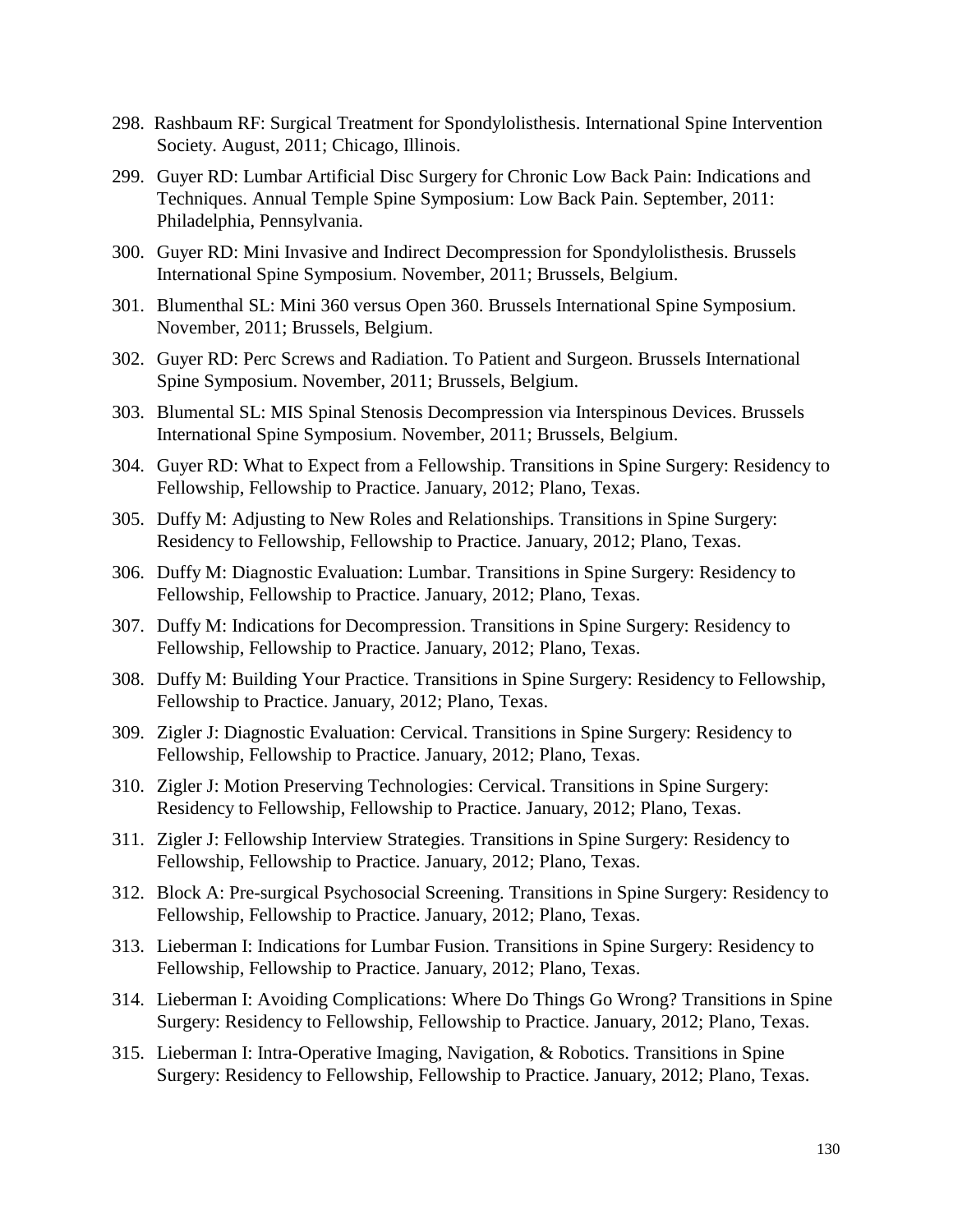- 316. Guyer RD: Advocacy: Getting Involved to Shape Your Own Future. Transitions in Spine Surgery: Residency to Fellowship, Fellowship to Practice. January, 2012; Plano, Texas.
- 317. Guyer RD: Motion Preserving Technologies: Lumbar. Transitions in Spine Surgery: Residency to Fellowship, Fellowship to Practice. January, 2012; Plano, Texas.
- 318. Guyer RD: Radiation Exposure in the OR: Start Early to Protect Yourself. Transitions in Spine Surgery: Residency to Fellowship, Fellowship to Practice. January, 2012; Plano, Texas.
- 319. Ohnmeiss DD: Incorporating Research into Private Practice. Transitions in Spine Surgery: Residency to Fellowship, Fellowship to Practice. January, 2012; Plano, Texas.
- 320. Guyer RD: Incorporating Research into Private Practice. Spine Fellows Course. January, 2012; Vail, Colorado.
- 321. Guyer RD: Myths of Spine Surgery. Spine Fellows Course. January, 2012; Vail, Colorado.
- 322. Hochschuler SH: Oxygen Scaffolding and Stem Cells. Current Concepts in Spinal Disorders. February, 2012; Las Vegas, Nevada.
- 323. Bradley WD: MIS Treatment of Spinal Stenosis. Selby Spine. February, 2012; Park City, Utah.
- 324. Lieberman IH: Is MIS a Gimmick? Current Concepts in Spinal Disorders. February, 2012; Las Vegas, Nevada.
- 325. Zigler JE: Five Year Adjacent Level Degenerative Changes Comparing Lumbar Total Disc Replacement to Fusion. Current Concepts in Spinal Disorders. February, 2012; Las Vegas, Nevada.
- 326. Guyer RD: The Future of Artificial Disc Replacement. Current Concepts in Spinal Disorders. February, 2012; Las Vegas, Nevada.
- 327. Rashbaum RF: Don't Let Treating Back Pain Be a Pain in the Neck! TexMed Conference. May, 2012; Dallas, Texas
- 328. Hochschuler SH: Value in Spine: Who is Talking, Who is Listening? "State of Spine Surgery: A Think Tank". June, 2012; Carlsbad, California.
- 329. Hochschuler SH: New Spinal Technologies: Challenges and Opportunities: Surgeon Perspective. "State of Spine Surgery: A Think Tank". June, 2012; Carlsbad, California.
- 330. Lieberman IH: Debate: Con: SI Fusion for Back Pain is Effective. "State of Spine Surgery: A Think Tank". June, 2012; Carlsbad, California.
- 331. Lieberman IH: My Worst Lumbar Complication. "State of Spine Surgery: A Think Tank". June, 2012; Carlsbad, California.
- 332. Guyer RD: Implementing a Quality Assurance Program for your Practice. "State of Spine Surgery: A Think Tank". June, 2012; Carlsbad, California.
- 333. Guyer RD: Lumbar TDR: Is There Any Future? "State of Spine Surgery: A Think Tank". June, 2012; Carlsbad, California.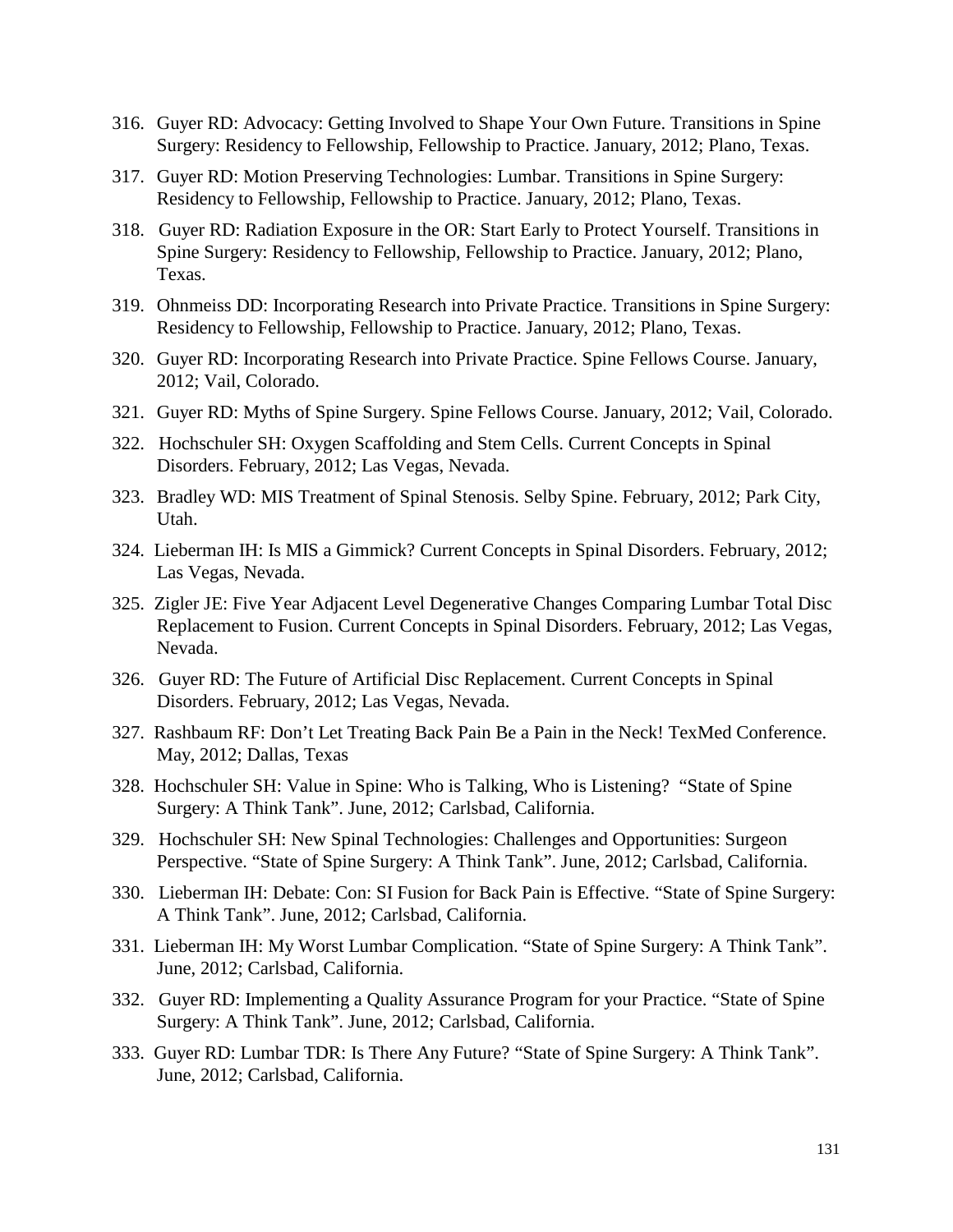- 334. Guyer RD: Kineflex|C. "State of Spine Surgery: A Think Tank". June, 2012; Carlsbad, California.
- 335. Zigler JE: Total Motion Segment Replacement. "State of Spine Surgery: A Think Tank". June, 2012; Carlsbad, California.
- 336. Zigler JE: Mobi-C. "State of Spine Surgery: A Think Tank". June, 2012; Carlsbad, California.
- 337. Duffy MF, Ohnmeiss DD, Belanger TA, Guyer RD, Blumenthal SL, Zigler JE: Impact of Cervical Symptoms on Ability to Participate in Recreational Activities. State of Spine Surgery: A Think Tank". June, 2012; Carlsbad, California.
- 338. Guyer RD: Mini-Invasive 360 and Indirect Decompression for Spondylolisthesis. China International Conference on Lumbar Spine Surgery and International Society for the Study of the Lumbar Spine (Instructional Course). June, 2012; Beijing, China.
- 339. Guyer RD: Lumbar Total Disc Replacement: Update on Comparative FDA Studies. Total Disc 2012. September, 2012; Zurich, Switzerland.
- 340. Guyer RD: Lumbar Total Disc Replacement: Problems of Adoption in the USA. Total Disc 2012. September, 2012; Zurich, Switzerland.
- 341. Guyer RD: Cost of TDR and Fusion. Total Disc 2012. September, 2012; Zurich, Switzerland.
- 342. Guyer RD: Cervical Total Disc Replacement: Update on Comparative FDA Studies. Total Disc 2012. September, 2012; Zurich, Switzerland.
- 343. Blumenthal SL: Iatrogenic Stenosis. Brussels International Spine Symposium. November, 2012; Brussels, Belgium.
- 344. Blumenthal SL: Loss of Fixation. Brussels International Spine Symposium. November, 2012; Brussels, Belgium.
- 345. Guyer RD: Incorporating Research into Private Practice. Spine Fellows Course. January, 2013; Vail, Colorado.
- 346. Guyer RD: Myths of Spine Surgery Doctor-Patient Relationships-Decision Making. Spine Fellows Course. January, 2013; Vail, Colorado.
- 347. Lieberman IH: MIS Hype or Hope? Symposium on Spinal Disorders. January-February, 2013; Las Vegas, Nevada.
- 348. Blumenthal SL: What Have We Learned From the Debacle of the Charite Disc? Symposium on Spinal Disorders. January-February, 2013; Las Vegas, Nevada.
- 349. Lieberman IH: Application of Spinal-Pelvis Radiographic Paramaters in Surgical Planning. Symposium on Spinal Disorders. January-February, 2013; Las Vegas, Nevada.
- 350. Blumenthal SL: My Worst Motion Preservation Complication and What I Learned. Symposium on Spinal Disorders. January-February, 2013; Las Vegas, Nevada.
- 351. Zigler JE: Cervical Arthroplasty: Present and Future. Symposium on Spinal Disorders. January-February, 2013; Las Vegas, Nevada.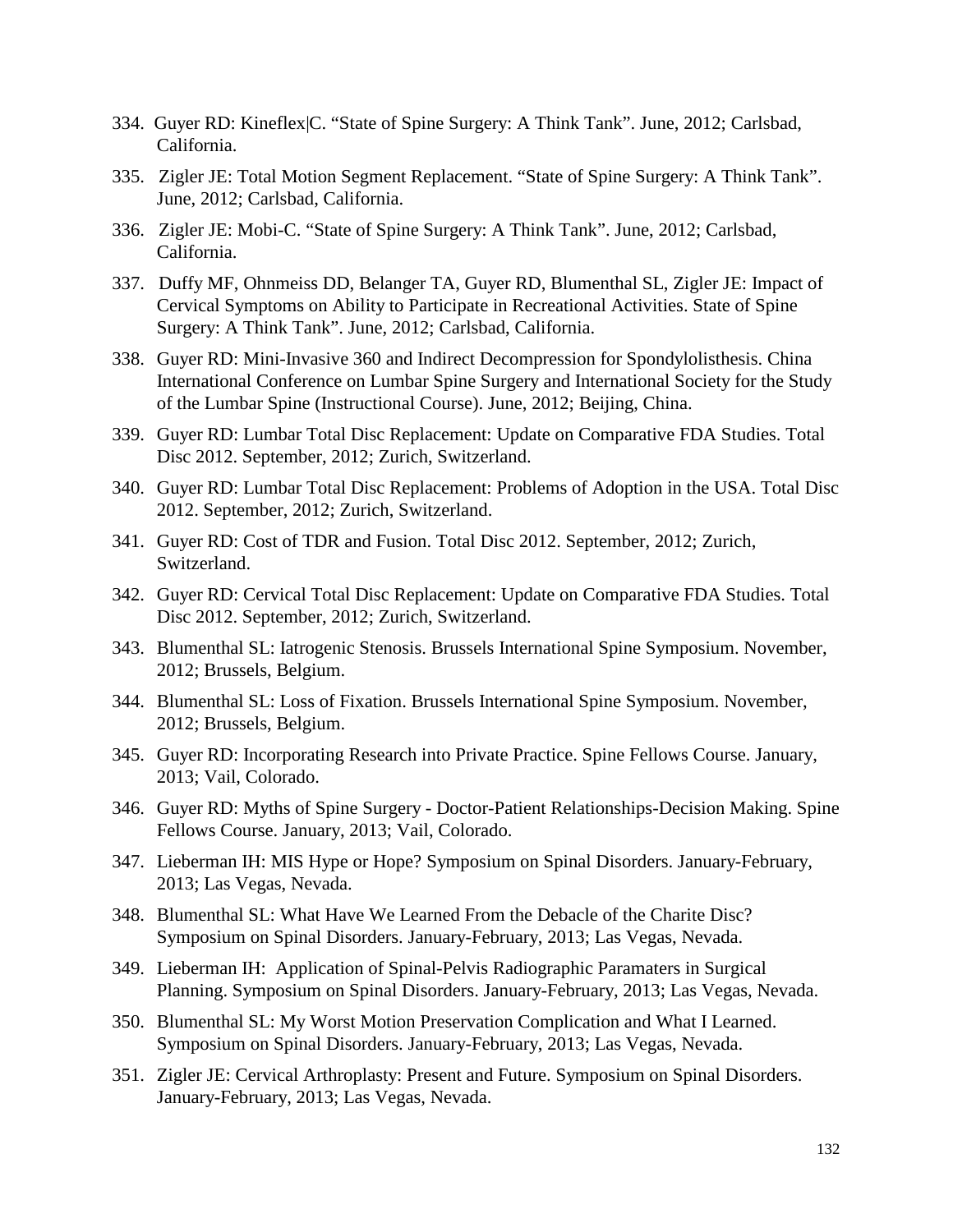- 352. Guyer RD: Controversy of Metal on Metal Disc Replacements. Symposium on Spinal Disorders. January-February, 2013; Las Vegas, Nevada.
- 353. Guyer RD: Future Innovations in Spine: Opportunities and Challenges. Symposium on Spinal Disorders. January-February, 2013; Las Vegas, Nevada.
- 354. Blumenthal SL: Iatrogenic Stenosis. China International Conference on Lumbar Spine. Xi'an, China; May, 2013.
- 355. Blumenthal SL: Loss of Fixation. China International Conference on Lumbar Spine. Xi'an, China; May, 2013.
- 356. Blumenthal SL: Lumbar Total Disc Replacement: Complications and Their Prevention. China International Conference on Lumbar Spine. Xi'an, China; May, 2013.
- 357. Guyer RD: Stand Alone Anterior Interbody Fusion. China International Conference on Lumbar Spine. Xi'an, China; May, 2013.
- 358. Guyer RD: Peer Review and Quality Assurance for Spine Surgery. China International Conference on Lumbar Spine. Xi'an, China; May, 2013.
- 359. Guyer RD: Lumbar Total Disc Replacement Long Term Outcomes. China International Conference on Lumbar Spine. Xi'an, China; May, 2013.
- 360. Lieberman IH: MIS Treatment of Idiopathic Scoliosis. State of Spine Surgery: "Think Tank." June, 2013; Los Cabos, Mexico.
- 361. Hochschuler SH: Value in Spine: Who is Talking, Who is Listening? State of Spine Surgery: "Think Tank". June, 2013; Los Cabos, Mexico.
- 362. Guyer RD: Lumbar TDR: Is It Alive? State of Spine Surgery: "Think Tank." June, 2013; Los Cabos, Mexico.
- 363. Zigler JE: Discography: Does It Still Have a Role? State of Spine Surgery: "Think Tank." June, 2013; Los Cabos, Mexico.
- 364. Zigler JE: What's New in Motion Preservation. State of Spine Surgery: "Think Tank." June, 2013; Los Cabos, Mexico.
- 365. Shellock J, Guyer RD, Shivers J, Ohnmeiss DD, Zigler JE: Implementation and Impact of a Pre-operative Peer Case Review Process in a Spine Practice. State of Spine Surgery: "Think Tank." June, 2013; Los Cabos, Mexico.
- 366. Guyer RD: How Computers Have Changed the Practice of Medicine Over the Last 20 Years. Brussels International Spine Symposium. November, 2013; Brussels, Belgium.
- 367. Guyer RD: Newer Techniques of Diagnosis and Surgery Have Led to Better Patient Outcomes Over The Last 20 Years, True or False? Brussels International Spine Symposium. November, 2013; Brussels, Belgium.
- 368. Blumenthal SL: Cervical HNP-Is Disc Replacement the New Gold Standard? What Does the Evidence Say? Brussels International Spine Symposium. November, 2013; Brussels, Belgium.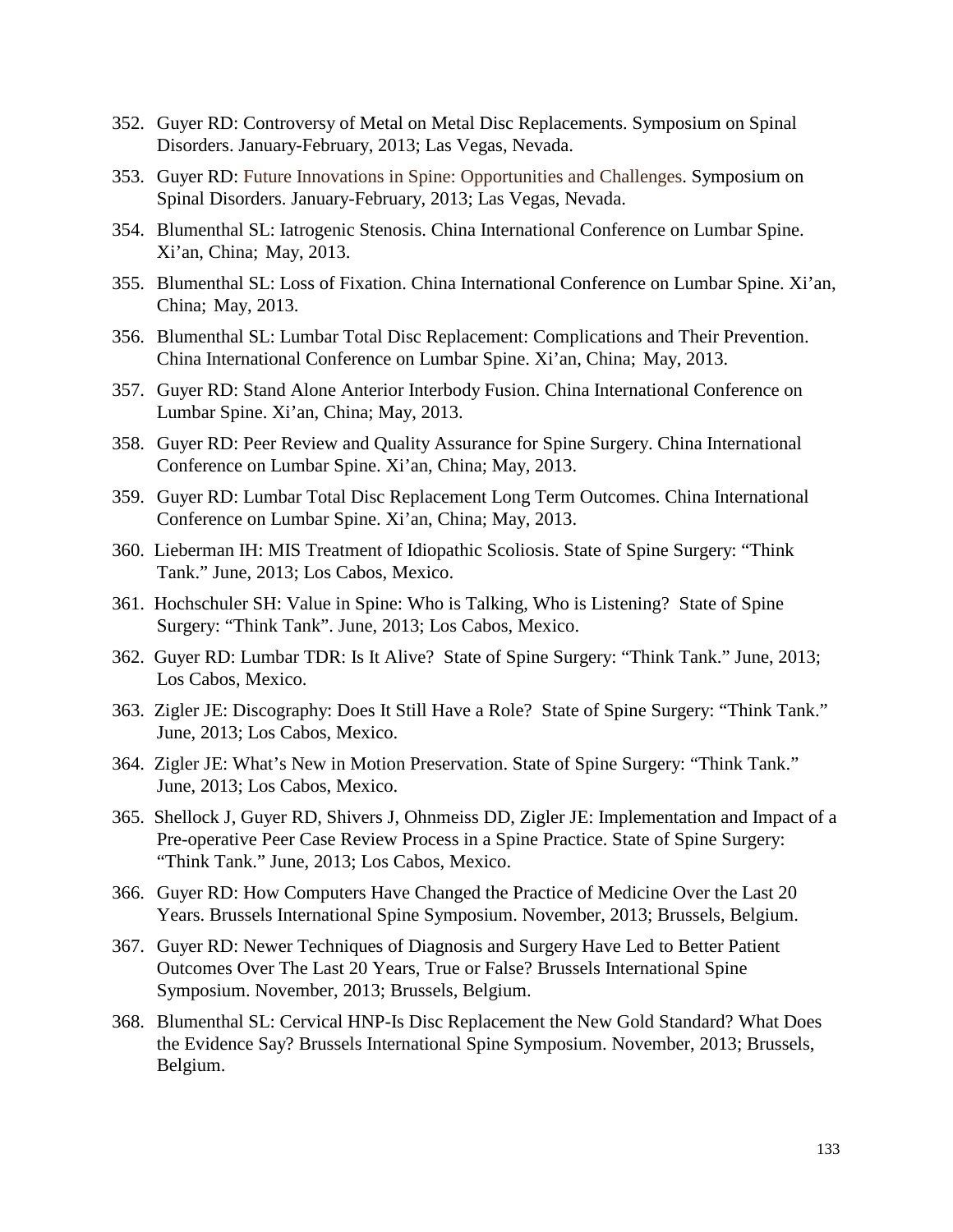- 369. Blumenthal SL: Are We Better Scientists Today with Current Outcomes Measurements Compared to 20 Years Ago? Brussels International Spine Symposium. November, 2013; Brussels, Belgium.
- 370. Zigler JE: Lumbar Arthroplasty: Does It Protect the Adjacent Level? Symposium on Current Concepts in Spinal Disorders. January-February, 2014; Las Vegas, Nevada.
- 371. Guyer RD: Is Lumbar Arthroplasty Dead in the USA or Will There Be a Renissance? Symposium on Current Concepts in Spinal Disorders. January-February, 2014; Las Vegas, Nevada.
- 372. Blumenthal SL: Can ADR Surgery Be Supported in Value Based Medicine? Symposium on Current Concepts in Spinal Disorders. January-February, 2014; Las Vegas, Nevada.
- 373. Blumenthal SL: Cervical Arthroplasty: The New Standard for Cervical HNP. Mazama Spine Summit. February, 2014; Winthrop, Washington.
- 374. Guyer RD: Strategies Ensuring Uniform Quality of Care among Spine Surgeons without Stifling Creativity. Spine/Ortho Business Sumit. February, 2014; Dallas, Texas.
- 375. Lieberman IH: How to Get Orthopaedists and Neurosurgeons to Work Together. Spine/Ortho Business Sumit. February, 2014; Dallas, Texas.
- 376. Blumenthal SL: Current Innovations in Spine: Successes and Challenges. Spine/Ortho Business Sumit. February. February, 2014; Dallas, Texas.
- 377. Hochschuler SH: Keynote Address. Spine/Ortho Business Sumit. February, 2014; Dallas, Texas.
- 378. Guyer RD: Percutaneous Screws and Radiation: To Patient and Surgeon. International Society for the Study of the Lumbar Spine Instructional Course. March, 2014; Santiago, Chile.
- 379. Guyer RD: Motion Preservation Surgery: Is It Worthy? International Society for the Study of the Lumbar Spine Instructional Course. March, 2014; Santiago, Chile.
- 380. Guyer RD: Is There Still a Place for BMP? International Society for the Study of the Lumbar Spine Instructional Course. March, 2014; Santiago, Chile.
- 381. Guyer RD: Debate: Fusion for Low Back Pain? (Yes) International Society for the Study of the Lumbar Spine Instructional Course. March, 2014; Santiago, Chile.
- 382. Hochschuler SH: Hochschuler SH: Keynote Address: State of the Union of Medical Practice. Current Solutions in Spine Surgery. April, 2014; Duck Key, Florida.
- 383. Zigler JE: Cervical Total Disc Replacement. Current Solutions in Spine Surgery. April, 2014; Duck Key, Florida.
- 384. Guyer RD: Stand-alone ACDF vs. Plate and Screw Constructs. Current Solutions in Spine Surgery. April, 2014; Duck Key, Florida.
- 385. Lieberman IH: Mazor Experience. Current Solutions in Spine Surgery. April, 2014; Duck Key, Florida.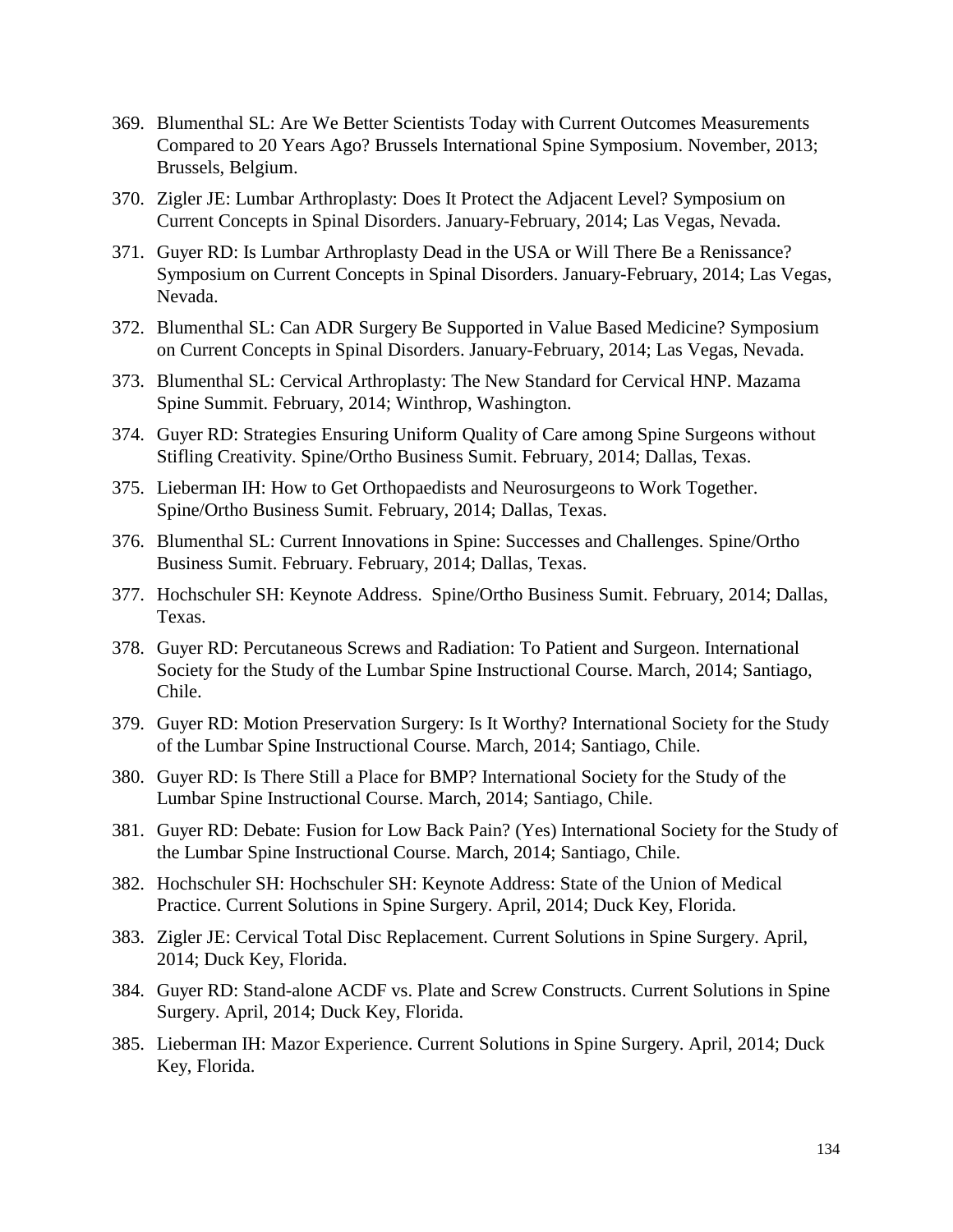- 386. Blumenthal SL: Complications of Lumbar Total Disc Replacement. Current Solutions in Spine Surgery. April, 2014; Duck Key, Florida.
- 387. Lieberman IH: Complications of Deformity. Current Solutions in Spine Surgery. April, 2014; Duck Key, Florida.
- 388. Guyer RD: Lumbar Total Disc Replacement: Alive and Well. Current Solutions in Spine Surgery. April, 2014; Duck Key, Florida.
- 389. Hochschuler SH: Spine, Orthopedic and Pain Management-Driven ASC Conference + The Business of Spine. June, 2014; Chicago, Illinois.
- 390. Blumenthal SL: Cervical Disc Replacement: The New Gold Standard in Treating Cervical Disc Herniations? Becker's Spine and Ortho conference. June, 2014; Chicago, Illinois.
- 391. Guyer RD: Lumbar Total Disc Replacement: Alive and Well. Current Solutions in Spine Surgery. April, 2014; Duck Key, Florida.
- 392. Zigler JE: Spine Societies. Have They Lost Their Way? State of Spine Surgery: A Think Tank. June, 2014; Los Cabos, Mexico.
- 393. Zigler JE: Cervical TDR is the gold standard for cervical spondylosis. State of Spine Surgery: A Think Tank. June, 2014; Los Cabos, Mexico.
- 394. Guyer RD: The CPT Process. What Data Do We Need for Reimbursement? State of Spine Surgery: A Think Tank. June, 2014; Los Cabos, Mexico.
- 395. Guyer RD: Can New Technologies be Cost Saving? Disc Replacement. State of Spine Surgery: A Think Tank. June, 2014; Los Cabos, Mexico.
- 396. Lieberman IH: Pedicle Screws are the Gold Standard in the Treatment of Spinal Stenosis with Spondylolisthesis. State of Spine Surgery: A Think Tank. June, 2014; Los Cabos, Mexico.
- 397. Lieberman IH: Techniques to Achieve Sagittal Balance in Adult Deformity Surgery. State of Spine Surgery: A Think Tank. June, 2014; Los Cabos, Mexico.
- 398. Hochschuler SH: Contracting with Payers based on Quality and Value. State of Spine Surgery: A Think Tank. June, 2014; Los Cabos, Mexico.

## **Internal and Local Conferences**

- 1. Guyer RD: Orthopedic Injuries to the Extremities. Texas Trial Lawyers Association. March, 1984; Dallas, Texas.
- 2. Guyer RD: Spinal Disorders Neck and Back. Orthopedic Surgery Lecture, Introduction to Disease Course, Southwestern Medical School. April, 1984; Dallas, Texas.
- 3. Guyer RD: Management of Chymopapain Failures. Western Orthopedic Association, September, 1984; Forth Worth, Texas.
- 4. Guyer RD: Treatment of Low Back Pain. Kaufman County Medical Society. November, 1985; Terrell, Texas.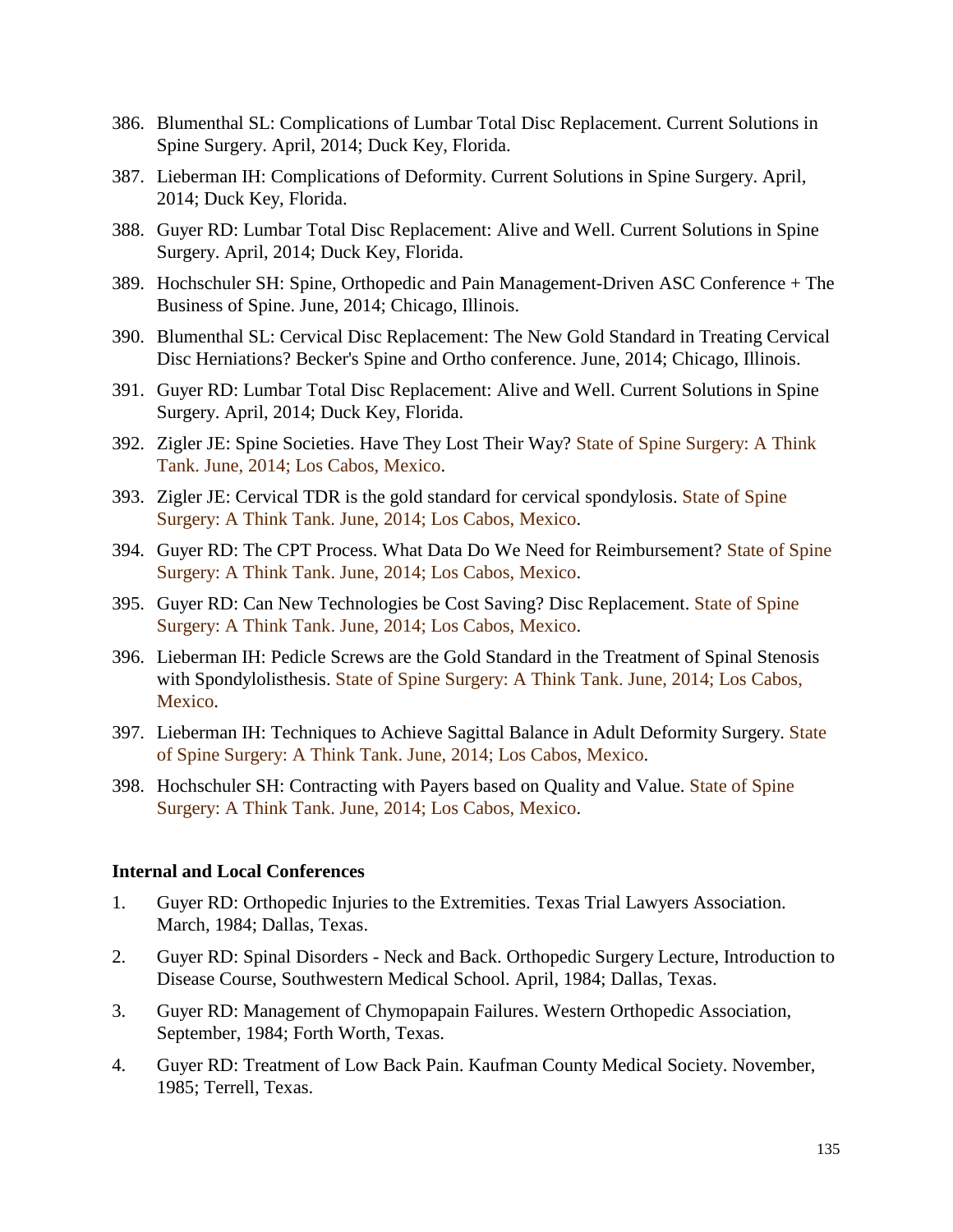- 5. Guyer RD: The Far-Out Syndrome. The John Hopkins University Lectureship. November, 1986.
- 6. Guyer RD: Extraosseous Spinal Lesions Mimicking HNP. Grand Rounds, University of Texas Health Science Center, Southwestern Medical School. March, 1988; Dallas, Texas.
- 7. Guyer RD: Symptoms and Pathogenesis of Lumbar Herniated Disc. Automated Percutaneous Discectomy Workshop, Division of Orthopaedic Surgery, University of Texas Southwestern Medical School. November, 1988; Dallas, Texas.
- 8. Guyer RD: Spinal Surgery. Resident Teaching Conference. April, 1990; Dallas, Texas.
- 9. Guyer RD: State of the Art Diagnostic Techniques for the Lumbar Spine. American Bar Association - Work Place Remedies II. May, 1990; Dallas, Texas.
- 10. Guyer RD: Evaluation of Low Back Pain. Texas College of Osteopathic Medicine. May, 1990; Fort Worth, Texas.
- 11. Guyer RD: Selective Discography, Discography, and Pain Provocation. Arthroscopic Microdiscectomy Course. November, 1990; Philadelphia, Pennsylvania.
- 12. Guyer RD: Metabolic Bone Disease. University of Texas Southwestern Medical School; Orthopaedic Board Examination Review Course. April, 1991; Dallas, Texas.
- 13. Ohnmeiss DD: Spinal Cord Stimulation: Evaluation Methods and Initial Results. Spinal Cord Stimulation Workshop. June, 1991; Plano, Texas.
- 14. Guyer RD: Metabolic Bone Disease. University of Texas Southwestern Medical School; Orthopaedic Board Examination Review Course. June, 1992; Dallas, Texas.
- 15. Ohnmeiss DD: Results of Spinal Cord Stimulation: One Year Follow-up. Spinal Cord Stimulation Workshop. October, 1992; Plano, Texas.
- 16. Ohnmeiss DD: Spinal Cord Stimulation: Evaluation Methods and Initial Results. Spinal Cord Stimulation Workshop. January, 1992; Plano, Texas.
- 17. Ohnmeiss DD: Results of Spinal Cord Stimulation for Intractable Leg Pain. RING-EBI Workers Compensation Specialist meeting. January, 1993; Plano, Texas.
- 18. Ohnmeiss DD: Pain Drawings. ASG (Austrian-Swiss-German) Traveling Fellows Conference. March, 1994; Plano, Texas.
- 19. Guyer RD: Metabolic Bone Disease. University of Texas Southwestern Medical School; Orthopaedic Board Examination Review Course. May, 1994; Dallas, Texas.
- 20. Ohnmeiss DD: Pain Drawings in Back Pain Patients: Collaborative Work with Karolinska Institute. Neuroscience Conference. December, 1994; Plano, Texas.
- 21. Guyer RD: The Myths of Spine Surgery. Neuroscience. August, 1995; Plano, Texas.
- 22. Ohnmeiss DD: Relationship of Pain Drawings to Lumbar Disc Pathology. Neuroscience Conference; May 23, 1997; Plano, Texas.
- 23. Ohnmeiss DD: Report from the International Society for the Study of the Lumbar Spine Meeting. Neuroscience Conference. June 19, 1998; Plano, Texas.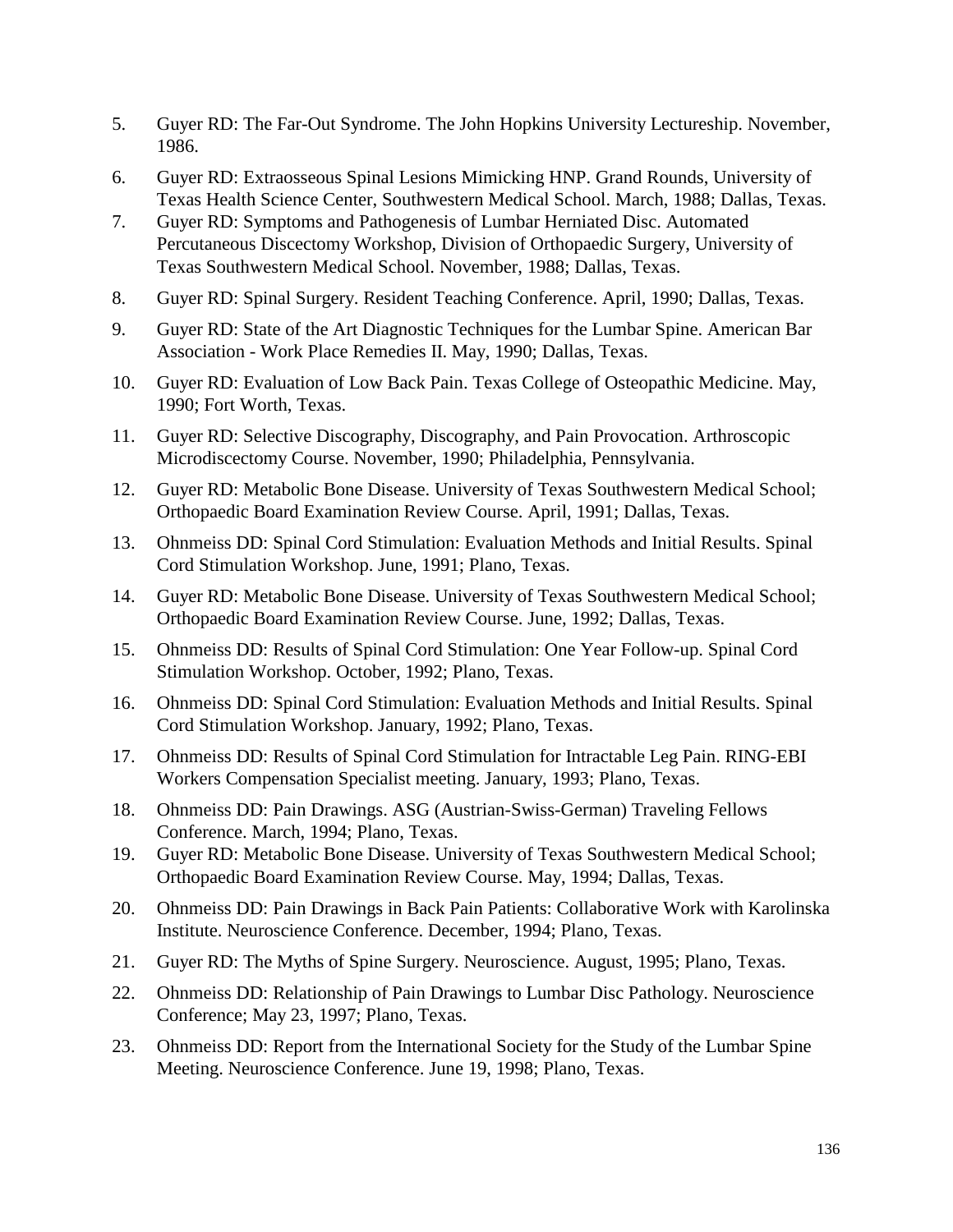- 24. Ohnmeiss DD: Pain Drawings and Lumbar Discogenic Pain. Department of Rehabilitation, Karolinska Institute. November, 1998; Stockholm, Sweden.
- 25. Ohnmeiss DD: Statistics in Medical Literature. Journal Club. January, 1998; Plano, Texas.
- 26. Guyer RD: Postero-lateral Fusion: Indications & Technique. Complications in Spinal Fusion. March, 1999; Olympic Valley, California.
- 27. Guyer RD: Minimally Invasive Spine Surgery. American Academy of Orthopaedic Surgeons Practical Anatomy and Surgery Technique Workshop. April, 1999; St. Louis, Missouri.
- 28. Guyer RD: Degenerative Lumbar Spondylolisthesis. Clinical Lecture. University of Texas Southwestern Medical Center. May, 1999; Dallas, Texas.
- 29. Guyer RD: Metabolic Bone Disease. University of Texas Southwestern Medical School; Orthopaedic Board Examination Review Course. May, 1999; Dallas, Texas.
- 30. Guyer RD: Laparoscopic vs. Open Procedures. Minimally Invasive Technologies: Medicine in the 21<sup>st</sup> Century Symposium. May, 1999; Dallas, Texas.
- 31. Ohnmeiss DD: Pain Drawings in the Evaluation of Lumbar Disc-related Pain. Neuroscience Conference. June, 2000; Plano, Texas.
- 32. Ohnmeiss DD: Questionnaires Used in the Evaluation of Low Back Pain Patients. Neuroscience Conference. June, 2001; Plano, Texas.
- 33. Ohnmeiss DD: Highlights from the International Society for the Study of the Lumbar Spine Annual Conference. Neuroscience Conference. June, 2001; Plano, Texas.
- 34. Ohnmeiss DD: Frequently Used Questionnaires for Back Pain Patients. Neuroscience Conference. March, 2002; Plano, Texas.
- 35. Ohnmeiss DD: Research and Emerging Medical Technology. Tarlatan State University Pre-medical and Pre-veterinary Sciences Club lecture series. April, 2002; Stephenville, Texas.
- 36. Rashbaum RF: Vertebral Body Stabilization Techniques. Pain Symposium. June, 2002; Lubbock, Texas.
- 37. Guyer RD: The Multidisciplinary Approach to Work Comp Injuries. Spine Care of the Injured Worker conference. June, 2002; Plano, Texas.
- 38. Guyer RD: Spine Anatomy and Disc Related Pain. Spine Care of the Injured Worker conference. June, 2002; Plano, Texas.
- 39. Bradley WD: Diagnostic Evaluation: Imaging, Discography, Injections. Spine Care of the Injured Worker conference. June, 2002; Plano, Texas.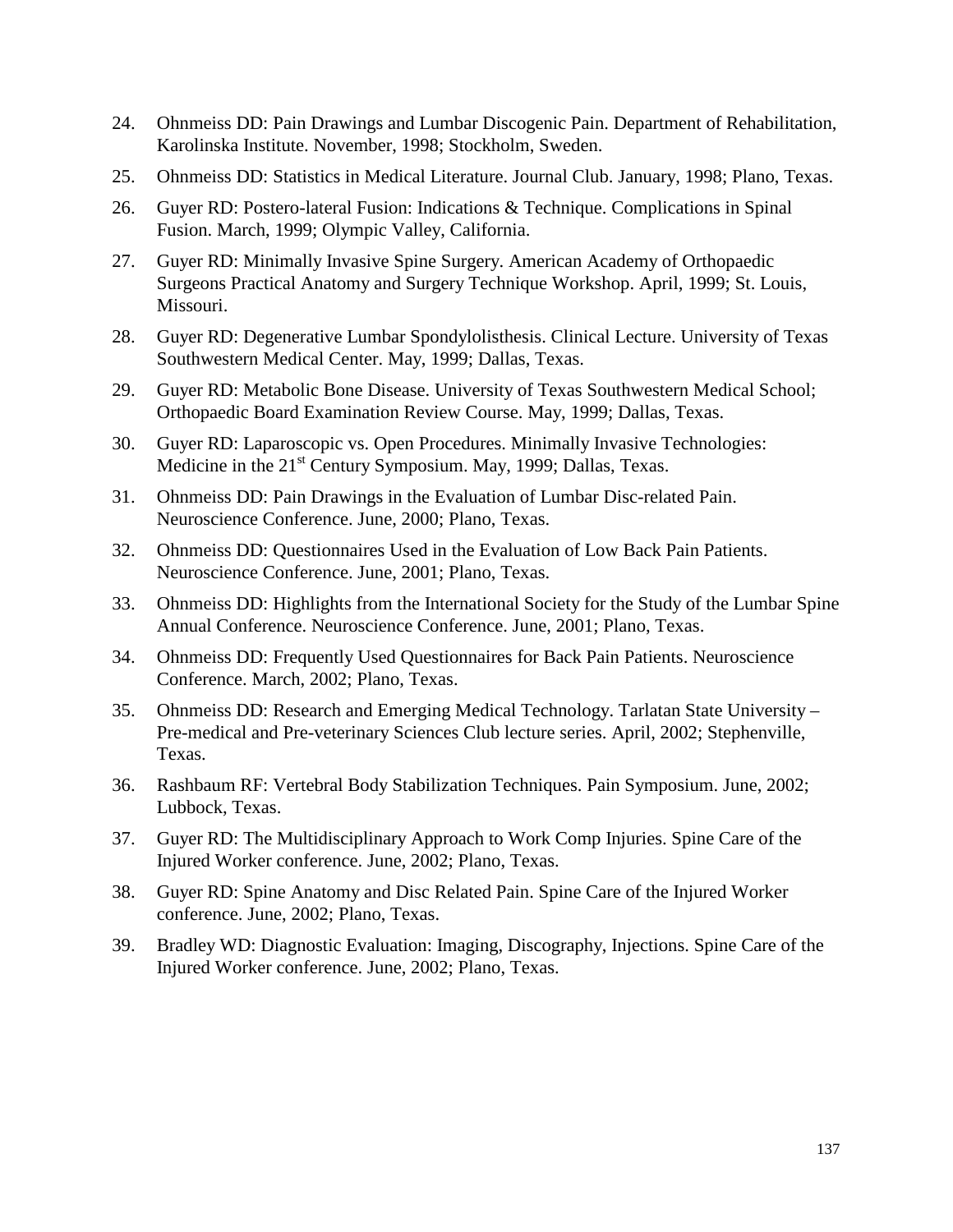- 40. Hisey MS: Non-traditional Spine Surgery: Intradiscal Electrothermal Therapy, Minimally Invasive Procedures, Spinal Cord Stimulation, Artificial Discs. Spine Care of the Injured Worker conference. June, 2002; Plano, Texas.
- 41. Watson P, Blackwood J: Physical Therapy & FCE Interpretation. Spine Care of the Injured Worker conference. June, 2002; Plano, Texas.
- 42. Triano JJ, Patel NR: Multidisciplinary Treatment of Back Pain: Why Physical Therapy & Chiropractic. Spine Care of the Injured Worker conference. June, 2002; Plano, Texas.
- 43. Rashbaum RF: Innovations in Spine Surgery. Texas Association of Perianesthesia Nurses (TAPAN). Plano, Texas; June, 2002.
- 44. Guyer RD: SB Charite III: Cirugia de Reemplazo Por Disco Artificial. Curso Teorico Practico. August, 2002; Santiago, Chile.
- 45. Ohnmeiss DD: Writing for Scientific Publication. Neuroscience Conference. September, 2002; Plano, Texas.
- 46. Zigler JE: Spinal Instability Syndrome. Lumbar Disc Replacement with ProDisc. Arthroplasty Techniques and Technology. October, 2002; Dallas, Texas.
- 47. Guyer RD: Assessing the Damage: Diagnostic Imaging. Managing the Low Back "Train Wreck" Conference. November, 2002; Plano, Texas.
- 48. Ohnmeiss DD: Failed Back Patients: Who and How. Managing the Low Back "Train Wreck" symposium. November, 2002; Plano, Texas.
- 49. Hisey MS: Back on Track: Surgery Solutions. Managing the Low Back "Train Wreck" Conference. November, 2002; Plano, Texas.
- 50. Jasinski G: Tools for Managing "Train Wrecks": Chiropractic. Managing the Low Back "Train Wreck" Conference. November, 2002; Plano, Texas.
- 51. Keller JM: Tools for Managing "Train Wrecks": Physical Therapy. Managing the Low Back "Train Wreck" Conference. November, 2002; Plano, Texas.
- 52. Ohnmeiss DD: "Train Wrecks": Who and How. Managing the Low Back "Train Wreck" Conference. November, 2002; Plano, Texas.
- 53. Rashbaum RF: Long Haul Maintenance: Pharmacology and Spinal Cord Stimulation. Managing the Low Back "Train Wreck" Conference. November, 2002; Plano, Texas.
- 54. Zigler JE: Diagnostic Injections. Managing the Low Back "Train Wreck" Conference. November, 2002; Plano, Texas.
- 55. Hochschuler SH: Diagnostic Evaluation: Imaging, Discography, Injections. Spine Care of the Injured Worker conference. November, 2002; Phoenix, Arizona.
- 56. Hochschuler SH: The Multidisciplinary Approach to Work Comp Injuries. Spine Care of the Injured Worker conference. November, 2002; Phoenix, Arizona.
- 57. Araghi A: Non-traditional Spine Surgery: Intradiscal Electrothermal Therapy, Minimally Invasive Procedures, Spinal Cord Stimulation, Artificial Discs. Spine Care of the Injured Worker conference. November, 2002; Phoenix, Arizona.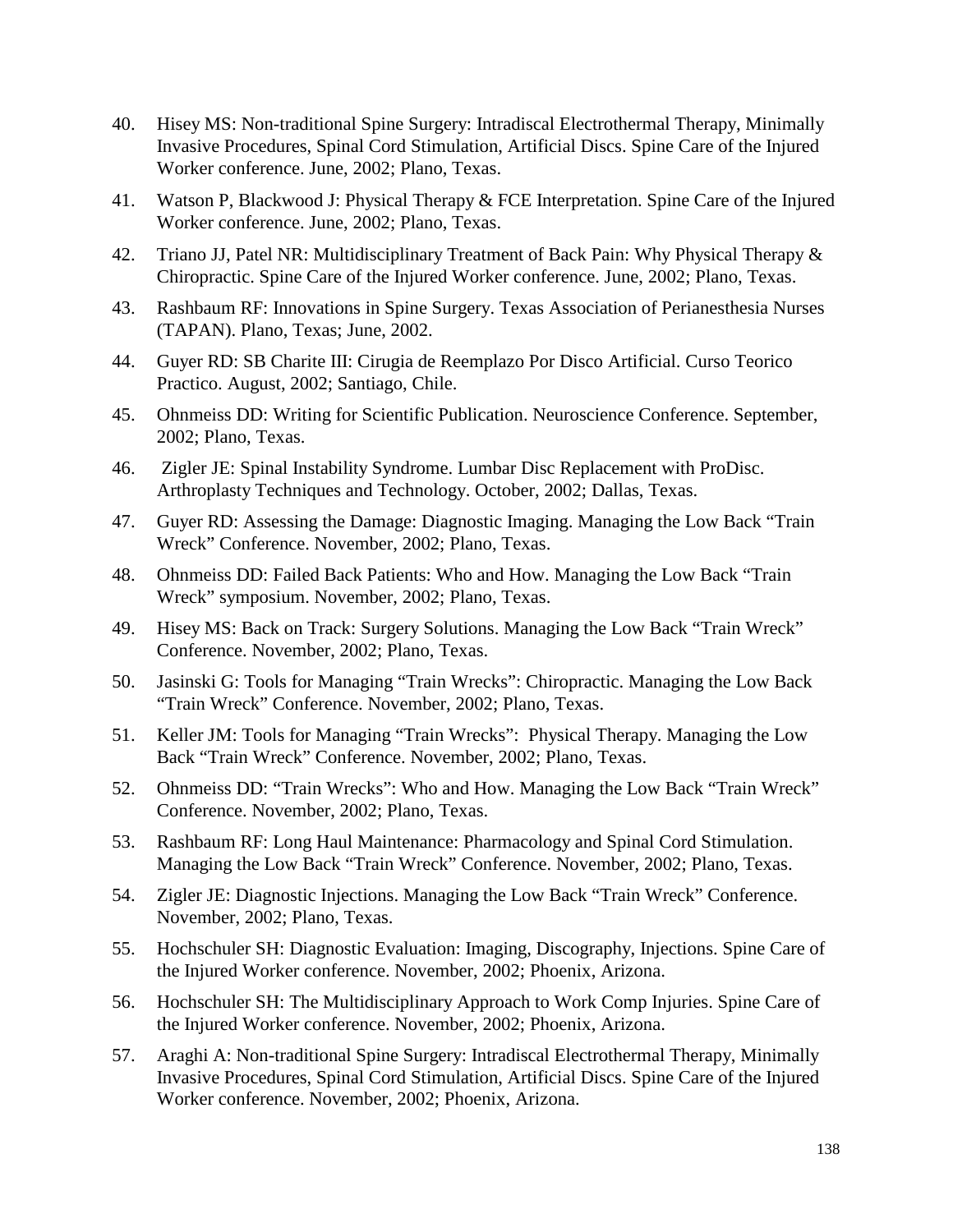- 58. Araghi A: Spine Anatomy and Disc Related Pain. Spine Care of the Injured Worker conference. November, 2002; Phoenix, Arizona.
- 59. Zigler JE: Lumbar Disc Arthroplasty with ProDisc. University of Texas Southwestern Medical Center, Department of Orthopaedics. Visiting Professor Symposium. May, 2003; Dallas, Texas.
- 60. Araghi A: Analysis of Failed Back Surgery Syndrome. Solutions for Workplace Spine Injuries. September, 2003; Phoenix, Arizona.
- 61. Araghi A: Spine Anatomy. Solutions for Workplace Spine Injuries. September, 2003; Phoenix, Arizona.
- 62. Hochschuler SH: Diagnostic Imaging of the Spine. Solutions for Workplace Spine Injuries. September, 2003; Phoenix, Arizona.
- 63. Hochschuler SH: Arizona Workplace Back Injuries: Who and How. Solutions for Workplace Spine Injuries. September, 2003; Phoenix, Arizona.
- 64. Hochschuler SH: New Techniques in Spine Surgery. Solutions for Workplace Spine Injuries. September, 2003; Phoenix, Arizona.
- 65. Blumenthal SL: Lumbar Fusions: Instrumentation and Techniques. Blackstone Workshop at EuroSpine. October, 2003; Prague, Czechoslovakia.
- 66. Blumenthal SL: Cervical Fusions and Instrumentation: Anterior Cervical Plating and a New Posterior Occipital-Cervical-Thoracic System. Blackstone Workshop at EuroSpine. October, 2003; Prague, Czechoslovakia.
- 67. Zigler JE: Surgical Treatment of Lumbar Disc Disease. American Airlines. January, 2004; DFW Airport.
- 68. Guyer RD: Principles of Dynamic Stabilization with Special Reference to the Posterior Column. 4<sup>th</sup> Dynesys Meeting. May, 2004; Vienna, Austria.
- 70. Rashbaum RF: Vertebral Body Stabilization Techniques. Pain Symposium. Texas Tech University. June, 2004; Lubbock, Texas.
- 71. Guyer RD: Lumbar Disc Replacement. Emerging Technologies in Spinal Care Fifth Annual Herman Lohman Memorial Symposium. November, 2004; Livingston, New Jersey.
- 72. Blumenthal SL: Results of TDA: The Combined Charite FDA Results. Elevating Best Practice in Spine: New Technology in the Surgical Treatment of Spine Pain. November, 2004; Melbourne, Australia.
- 73. Blumenthal SL: Indications and Contraindications: The FDA Experience. Elevating Best Practice in Spine: New Technology in the Surgical Treatment of Spine Pain. November, 2004; Melbourne, Australia.
- 74. Blumenthal SL: Complications in the Charite FDA Experience. Elevating Best Practice in Spine: New Technology in the Surgical Treatment of Spine Pain. November, 2004; Melbourne, Australia.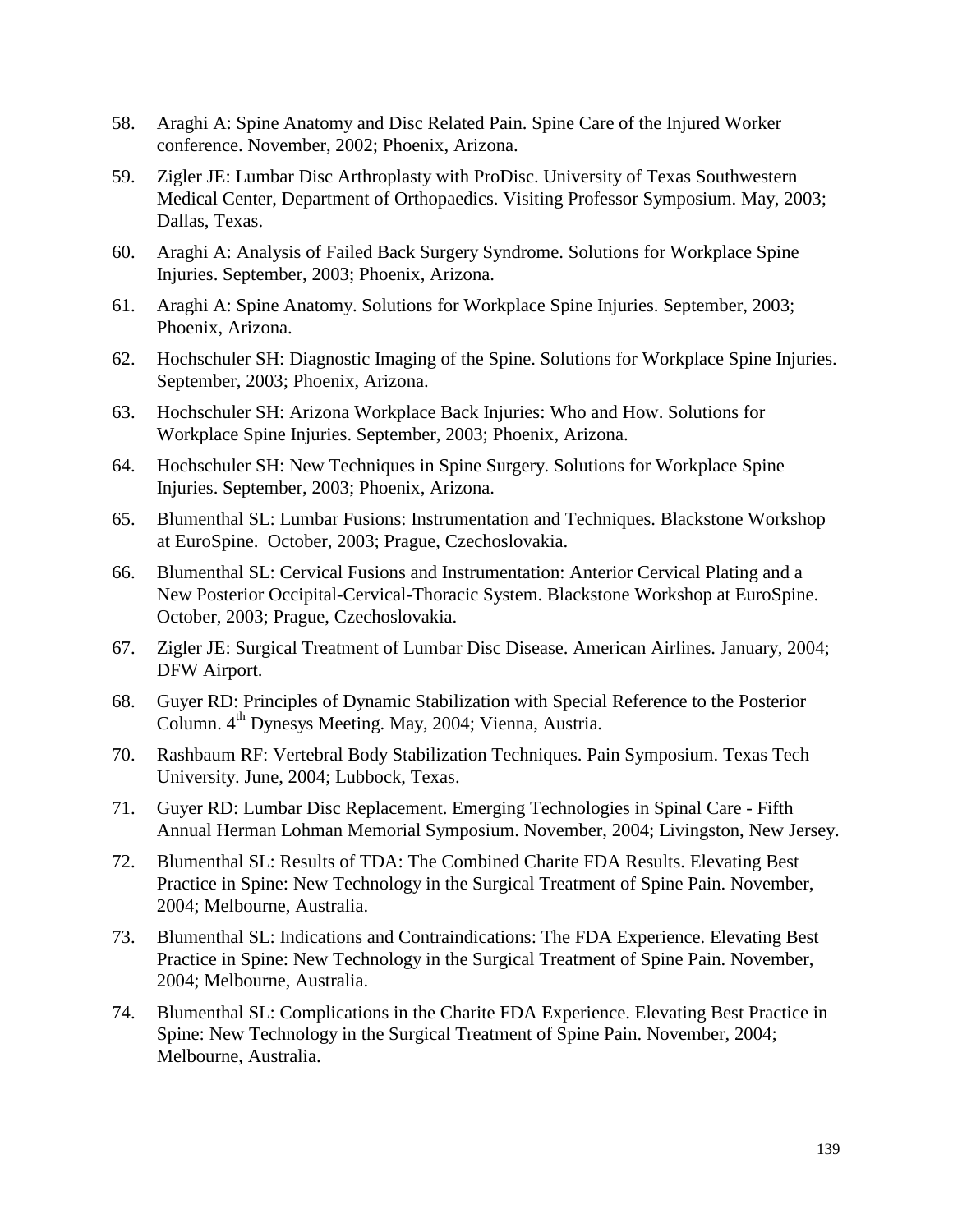- 75. Blumenthal SL: Osteobiologics: A US Perspective. Elevating Best Practice in Spine: New Technology in the Surgical Treatment of Spine Pain. November, 2004; Melbourne, Australia.
- 76. Ohnmeiss DD: Management of Clinical Trials: Basics & Trends. Neuroscience Lecture Series. March, 2004; Plano, Texas.
- 77. Ohnmeiss DD: AMA & AdvaMed Guidelines for Gifts to Physicians. Neuroscience Lecture Series. October, 2004; Plano, Texas.
- 78. Gibbs SJ: Evaluating the Injury. Case Management Society of America Symposium. March, 2004; Dallas, Texas.
- 79. Jasinski G: Therapeutic Chiropractic Tools. Case Management Society of America Symposium. March, 2004; Dallas, Texas.
- 80. Bradley WD: Diagnostic Evaluation: Imaging, Discography, & Injections. Case Management Society of America Symposium. March, 2004; Dallas, Texas.
- 81. Bosita RV Jr: Surgical Solutions. Case Management Society of America Symposium. March, 2004; Dallas, Texas.
- 82. Guyer RD: Motion Preservation Systems: Tips on Matching the Right Device to the Right Patient. Impliant workshop at the Spinal Arthroplasty Society. Austria May, 2004; Vienna, Austria.
- 83. Ohnmeiss DD: Clinical Research: Compliance Update. Neuroscience Lecture Series. January, 2005; Plano, Texas.
- 84. Zigler JE: The Role of Chiropractic in a Spine Center. Presentation to Board of Directors. Florida State University. January, 2005; Tallahassee, Florida.
- 85. Zigler JE: Minimally Invasive Pedicle Screw Fixation. Spine Conference. January, 2005; Madrid, Spain.
- 86. Blumenthal SL: The Charite Disc. PHorum conference (Texas Health Resources). February, 2005; Dallas, Texas.
- 87. Zigler JE: Department of Orthopaedics and Traumatology. Visiting Professor; University of Sao Paulo. March, 2005; Sao Paulo, Brazil.
- 88. Guyer RD: Total Artificial Disc Prosthesis Lumbar: Live Surgery. Live Instructional Non-Fusion Spine Course. May, 2005; New York, York.
- 89. Zigler JE: Total Artificial Disc Prosthesis: Live Surgery. Live Instructional Non-Fusion Spine Course. May, 2005; New York, York.
- 90. Zigler JE: Arthroplasty Adjacent to Fusion. Chicago Trauma Symposium. August, 2005; Chicago, Illinois.
- 91. Hisey MS: NIH Ethics Training. Neuroscience lecture series. March, 2005; Plano, Texas.
- 92. Hochschuler SH, Rogers M: Managing New Technology Adaptation in Your Spine Clinic. Building & Integrating Spine Centers of Excellence. September, 2005; Las Vegas, Nevada.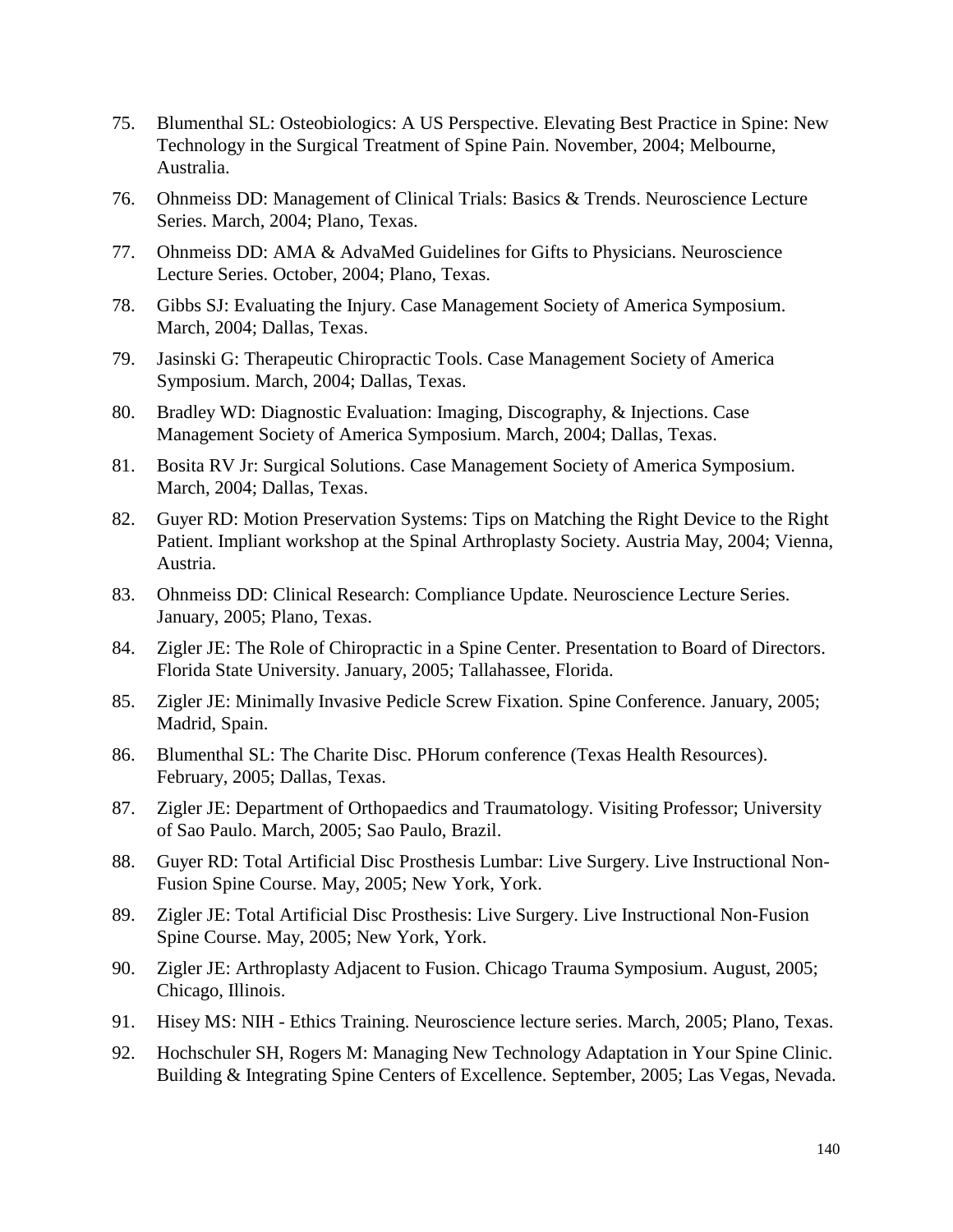- 93. Guyer RD: Lumbar Disc Arthroplasty: Past, Present, and Future. John McCulloch Memorial Denver Spine Institute Winter Conference. February, 2006; Denver, Colorado.
- 94. Guyer RD: Difficult Decision Making in Total Disc Replacement. John McCulloch Memorial Denver Spine Institute Winter Conference. February, 2006; Denver, Colorado.
- 95. Hisey MS: NIH Ethics Training. Neuroscience lecture series. March, 2006; Plano, Texas.
- 96. Rashbaum RF: How do We Create FBSS? Neuroscience lecture series. March, 2006; Plano, Texas.
- 97. Rashbaum RF: Complex Regional Pain Syndrome. Texas Orthopaedic Association. May, 2006; Houston, Texas.
- 98. Hochschuler SH: Interspinous Dynamic Stabilization. Emerging Technologies Meeting. August, 2006; Las Vegas, Nevada.
- 99. Rashbaum RF: Mobidisc. Asia-Pacific Mobidays, September 2006; Kuala Lumpur, Malaysia.
- 100. Rashbaum RF: Spinal Cord Stimulation for Treatment of Low Back Pain. November, 2006; South Bend, Indiana.
- 101. Hisey MS: NIH Ethics Training. Neuroscience lecture series. March, 2007; Plano, Texas.
- 102. Hochschuler SH: Tips and Tricks to Anterior Lumbar Surgery: Choosing the Implant, Patient Positioning, and Special Techniques. Desert Spine Conference. June, 2007; Las Vegas, Nevada.
- 103. Rashbaum RF: ProDisc. Desert Spine Conference. June, 2007; Las Vegas, Nevada.
- 104. Hochschuler SH: Establishing a Spine Center of Excellence. Michigan Association of Neurological Surgeons. June, 2007; Mackinac Island, Michigan.
- 105. Zigler JE: Update on Single Level ProDisc vs. 360º Lumbar Fusion. Neuroscience Lecture Series. August, 2007; Plano, Texas.
- 106. Guyer RD: Myths of Spine Surgery. Neuroscience Lecture Series. August, 2007; Plano, Texas.
- 107. Ohnmeiss DD: Clinical Research: Data Collection and Application. Neuroscience lecture series. October, 2007; Plano, Texas.
- 108. Marchetti J: Worker's Compensation Update. Neuroscience Lecture Series. November, 2007; Plano, Texas.
- 109. Rashbaum RF: Lumbar Spinal Stenosis. Neuroscience Lecture Series. January, 2008; Plano, Texas.
- 110. Blumenthal SL: Total Disc Arthroplasty Update. Neuroscience Lecture Series. February, 2008; Plano, Texas.
- 111. Hisey MS: Human Participant Protection for Research NIH Training. Neuroscience Lecture Series. February, 2008; Plano, Texas.